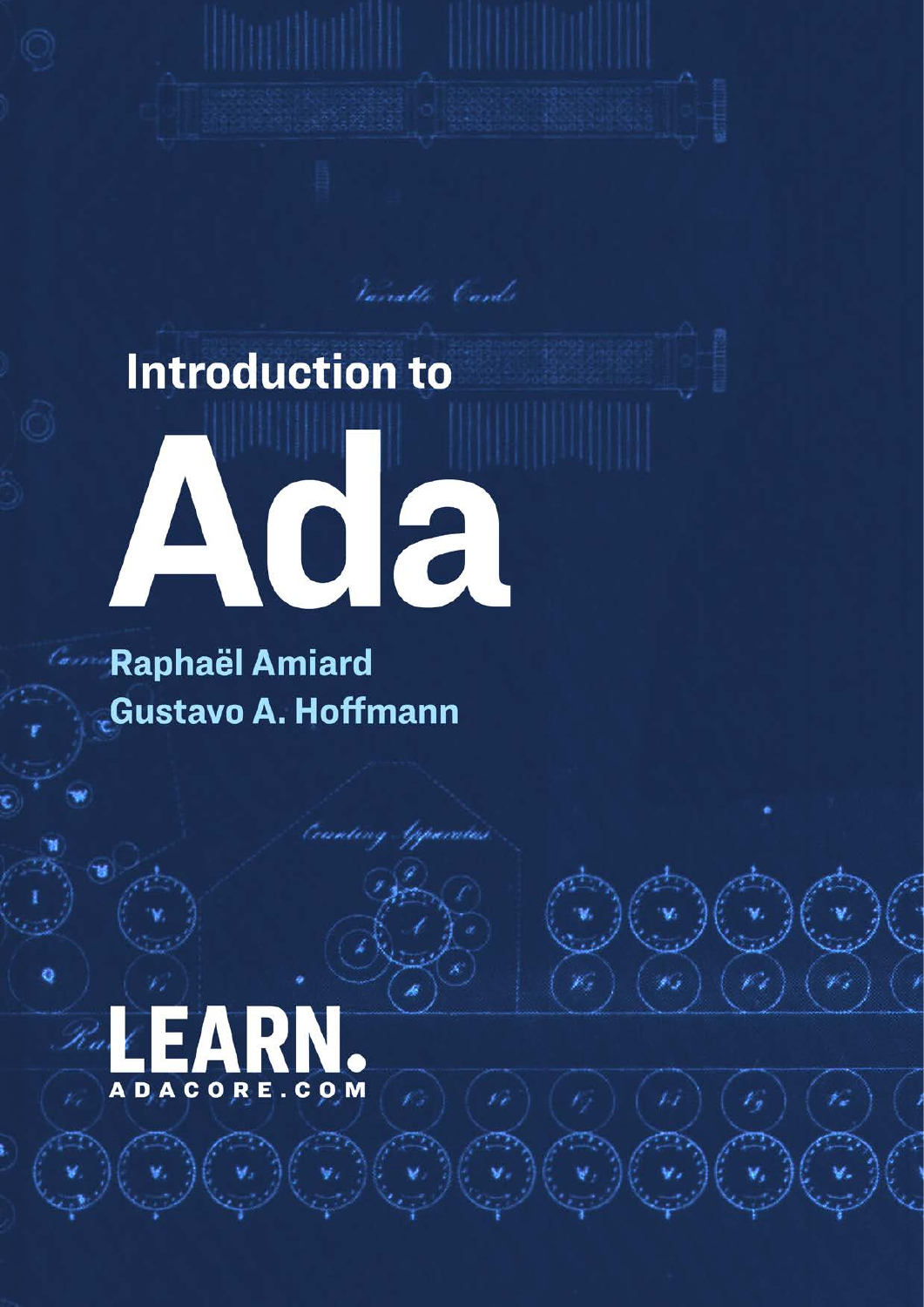

# **Introduction to Ada**

*Release 2022-06*

**Raphaël Amiard and Gustavo A. Hoffmann**

**Jun 24, 2022**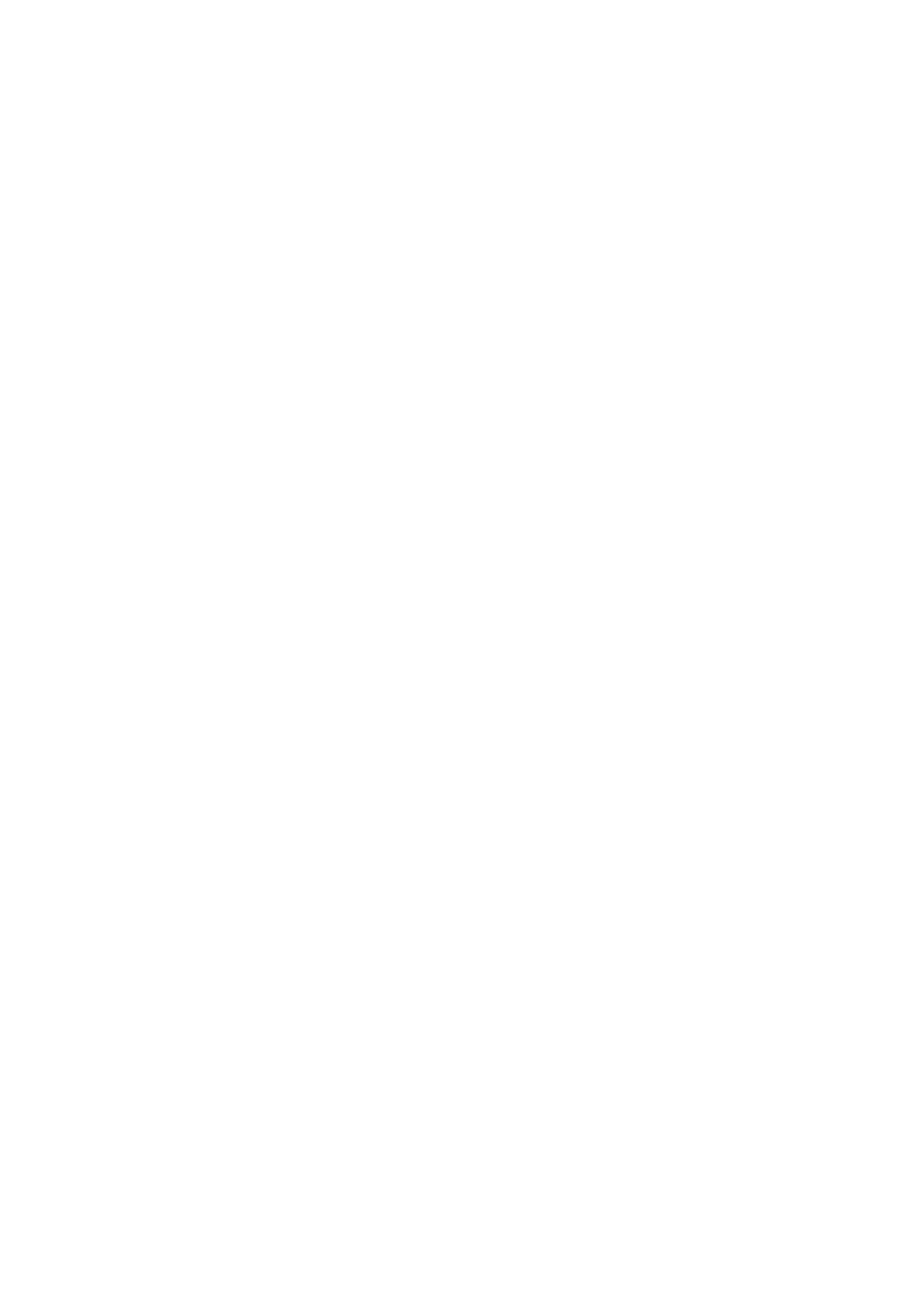# **CONTENTS:**

| 1              | <b>Introduction</b>                                                                                                    | $\overline{\mathbf{3}}$                   |
|----------------|------------------------------------------------------------------------------------------------------------------------|-------------------------------------------|
|                | 1.1<br>1.2                                                                                                             | $\overline{\mathbf{3}}$<br>$\overline{3}$ |
|                | 1.3                                                                                                                    | $\overline{4}$                            |
|                | 1.4                                                                                                                    | $\overline{4}$                            |
| $\overline{2}$ | <b>Imperative language</b><br>2.1                                                                                      | 5<br>5                                    |
|                | 2.2                                                                                                                    | 6                                         |
|                | 2.3                                                                                                                    |                                           |
|                | 2.3.1                                                                                                                  |                                           |
|                | 2.3.2<br>2.3.3                                                                                                         |                                           |
|                | 2.4                                                                                                                    |                                           |
|                | 2.5                                                                                                                    |                                           |
|                | 2.6                                                                                                                    |                                           |
|                | 2.6.1                                                                                                                  |                                           |
|                |                                                                                                                        |                                           |
|                | 3 Subprograms                                                                                                          | 17                                        |
|                | 3.1                                                                                                                    |                                           |
|                | 3.1.1<br>3.1.2                                                                                                         |                                           |
|                | 3.1.3                                                                                                                  |                                           |
|                | 3.2                                                                                                                    |                                           |
|                | 3.3                                                                                                                    |                                           |
|                | 3.3.1<br>3.3.2                                                                                                         |                                           |
|                | 3.3.3                                                                                                                  |                                           |
|                | 3.3.4                                                                                                                  |                                           |
|                | 3.4                                                                                                                    |                                           |
| 4              |                                                                                                                        | 27                                        |
|                | <b>Modular programming</b><br>4.1                                                                                      |                                           |
|                | Using a package entertainment of the contract of the contract of the contract of the contract of the contract o<br>4.2 |                                           |
|                | 4.3                                                                                                                    |                                           |
|                | 4.4                                                                                                                    |                                           |
|                | 4.4.2                                                                                                                  |                                           |
|                | 4.4.3                                                                                                                  |                                           |
|                | 4.5                                                                                                                    |                                           |
|                |                                                                                                                        |                                           |
|                | 5 Strongly typed language                                                                                              | 37                                        |
|                | 5.1<br>5.2                                                                                                             |                                           |
|                |                                                                                                                        |                                           |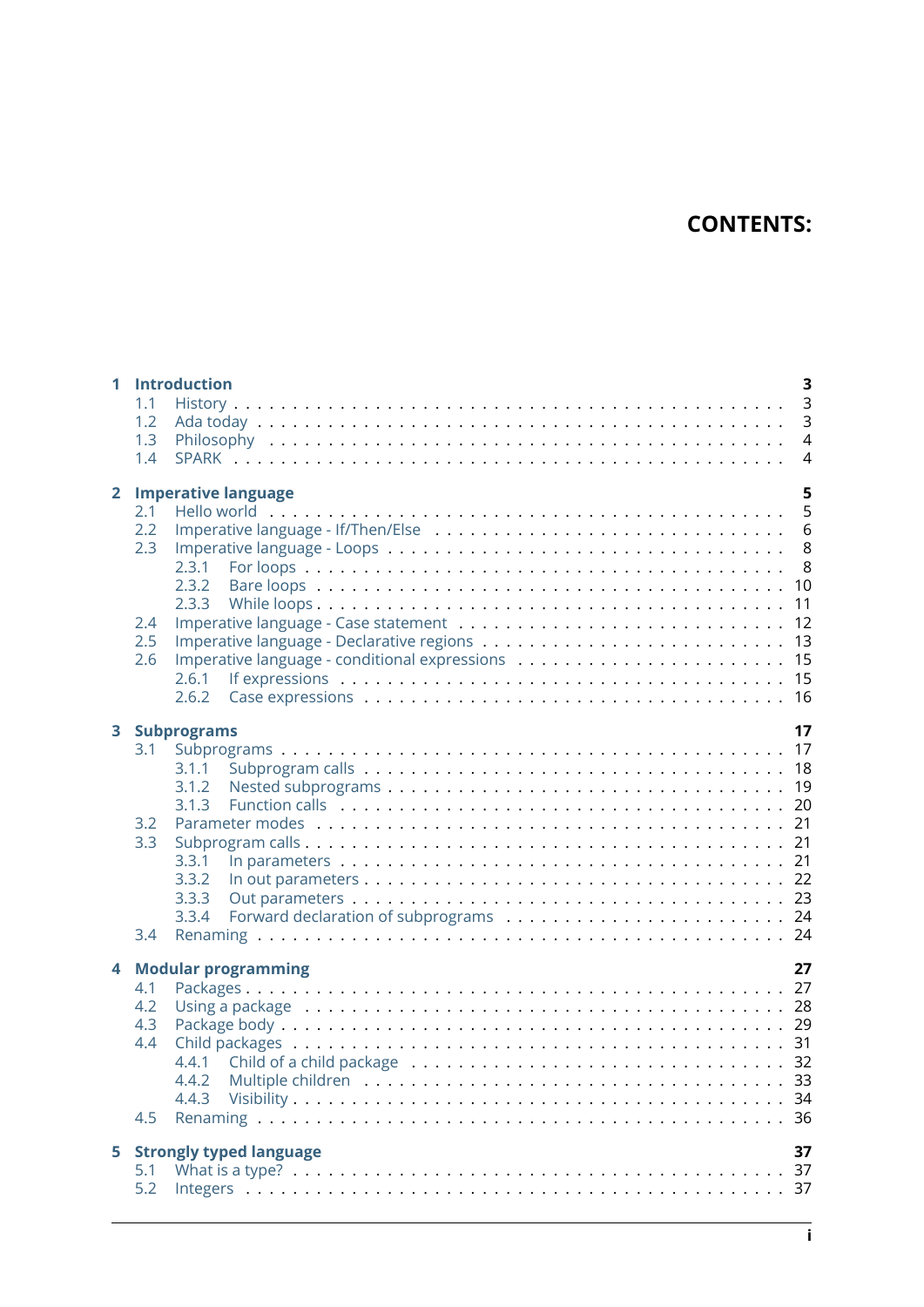|   | 5.3<br>5.4<br>5.5<br>5.6<br>5.7<br>5.8 | 5.2.1<br>5.5.1<br>5.5.2<br>5.5.3<br>5.8.1 |  |
|---|----------------------------------------|-------------------------------------------|--|
|   | <b>6 Records</b>                       | 53                                        |  |
|   | 6.1<br>6.2                             |                                           |  |
|   | 6.3                                    |                                           |  |
|   | 6.4                                    |                                           |  |
|   |                                        |                                           |  |
|   | 7 Arrays<br>7.1                        | 59                                        |  |
|   | 7.2                                    |                                           |  |
|   | 7.3                                    |                                           |  |
|   | 7.4                                    |                                           |  |
|   | 7.5                                    |                                           |  |
|   | 7.6                                    |                                           |  |
|   | 7.7<br>7.8                             |                                           |  |
|   | 7.9                                    |                                           |  |
|   |                                        |                                           |  |
|   |                                        |                                           |  |
|   |                                        |                                           |  |
|   |                                        |                                           |  |
| 8 |                                        | <b>More about types</b><br>75             |  |
|   | 8.1                                    |                                           |  |
|   | 8.2                                    |                                           |  |
|   | 8.3                                    |                                           |  |
|   |                                        | 8.3.1<br>8.3.2                            |  |
|   |                                        | 8.3.3                                     |  |
|   | 8.4                                    |                                           |  |
|   | 8.5                                    |                                           |  |
|   |                                        | 8.5.1                                     |  |
|   |                                        | 8.5.2                                     |  |
|   |                                        | 8.5.3                                     |  |
|   | 8.6                                    |                                           |  |
|   |                                        | 8.6.1<br>8.6.2                            |  |
|   | 8.7                                    |                                           |  |
|   |                                        |                                           |  |
| 9 | <b>Privacy</b>                         | 93                                        |  |
|   | 9.1                                    |                                           |  |
|   | 9.2<br>9.3                             |                                           |  |
|   | 9.4                                    |                                           |  |
|   |                                        |                                           |  |
|   | <b>10 Generics</b>                     | 101                                       |  |
|   |                                        |                                           |  |
|   |                                        |                                           |  |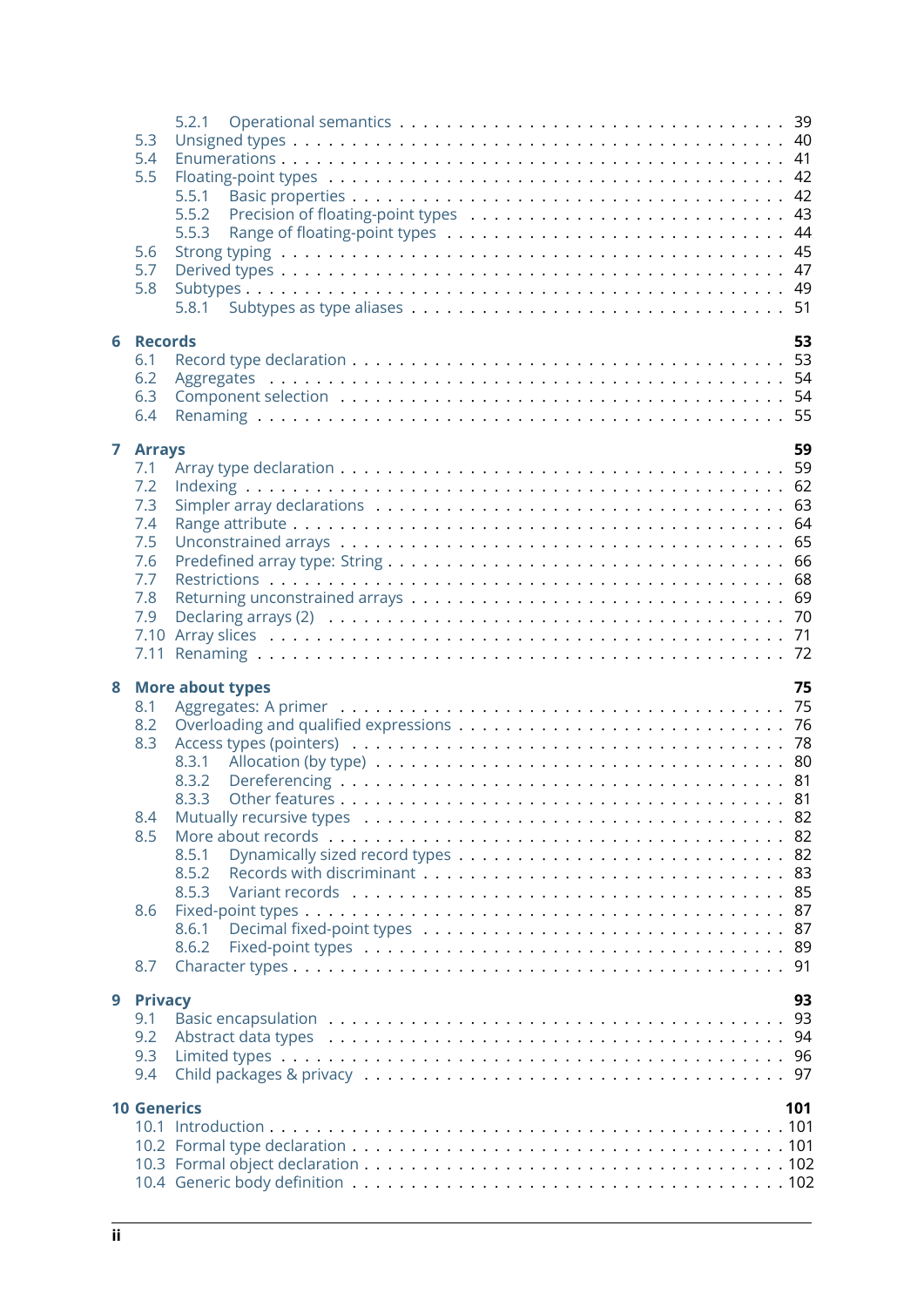|                   | <b>11 Exceptions</b>                   | 121 |
|-------------------|----------------------------------------|-----|
|                   |                                        |     |
|                   |                                        |     |
|                   |                                        |     |
|                   |                                        |     |
| <b>12 Tasking</b> |                                        | 125 |
|                   |                                        |     |
|                   |                                        |     |
|                   |                                        |     |
|                   |                                        |     |
|                   |                                        |     |
|                   |                                        |     |
|                   |                                        |     |
|                   |                                        |     |
|                   |                                        |     |
|                   |                                        |     |
|                   |                                        |     |
|                   |                                        |     |
|                   |                                        |     |
|                   | <b>13 Design by contracts</b>          | 141 |
|                   |                                        |     |
|                   |                                        |     |
|                   |                                        |     |
|                   |                                        |     |
|                   | 14 Interfacing with C                  | 151 |
|                   |                                        |     |
|                   |                                        |     |
|                   |                                        |     |
|                   |                                        |     |
|                   |                                        |     |
|                   |                                        |     |
|                   |                                        |     |
|                   |                                        |     |
|                   |                                        |     |
|                   | <b>15 Object-oriented programming</b>  | 163 |
|                   |                                        |     |
|                   |                                        |     |
|                   |                                        |     |
|                   |                                        |     |
|                   |                                        |     |
|                   |                                        |     |
|                   |                                        |     |
|                   | <b>16 Standard library: Containers</b> | 177 |
|                   |                                        |     |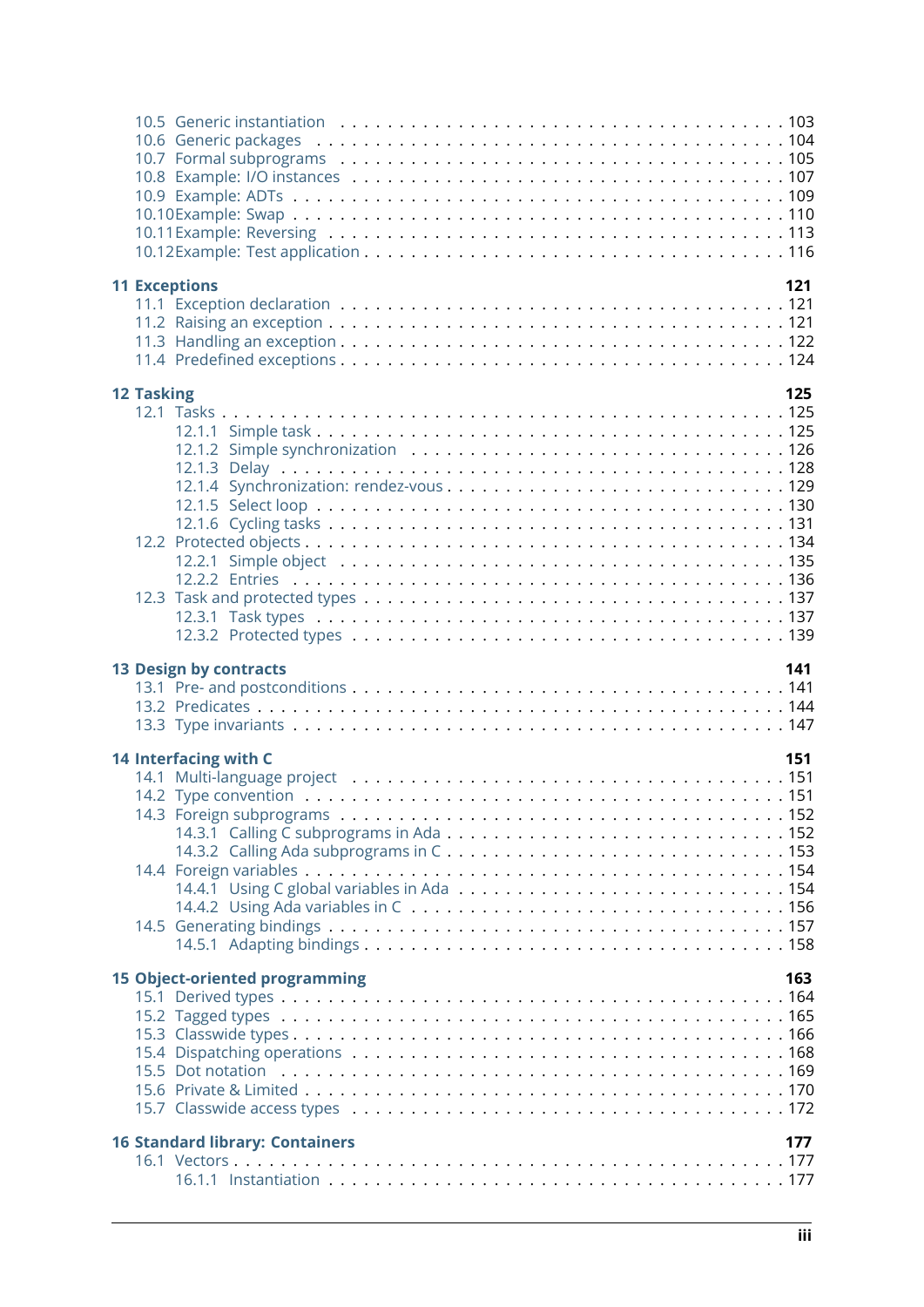|  | 17 Standard library: Dates & Times<br>203<br><b>18 Standard library: Strings</b><br>211 |  |
|--|-----------------------------------------------------------------------------------------|--|
|  |                                                                                         |  |
|  | 19 Standard library: Files and streams<br>221                                           |  |
|  | <b>20 Standard library: Numerics</b><br>231                                             |  |
|  | <b>21 Appendices</b><br>239                                                             |  |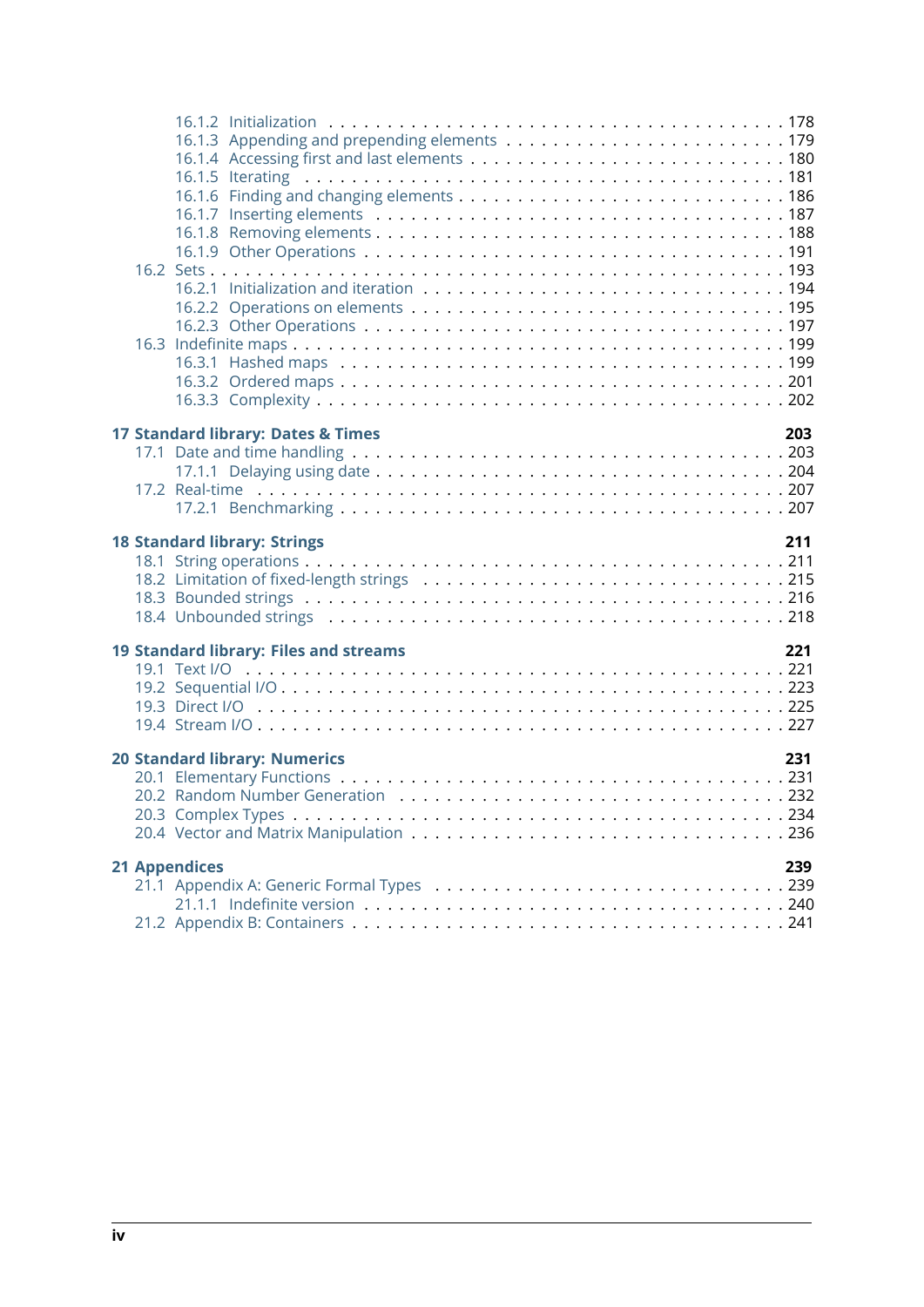# Copyright © 2018 – 2022, AdaCore

This book is published under a CC BY-SA license, which means that you can copy, redistribute, remix, transform, and build upon the content for any purpose, even commercially, as long as you give appropriate credit, provide a link to the license, and indicate if changes were made. If you remix, transform, or build upon the material, you must distribute your contributions under the same license as the original. You can find license details on this page<sup>1</sup>



This course will teach you the basics of the Ada programming language and is intended for those who already have a basic understanding of programming techniques. You will learn how to apply those techniques to programming in Ada.

This document was written by Raphaël Amiard and Gustavo A. Hoffmann, with review from Richard Kenner.

<sup>1</sup> http://creativecommons.org/licenses/by-sa/4.0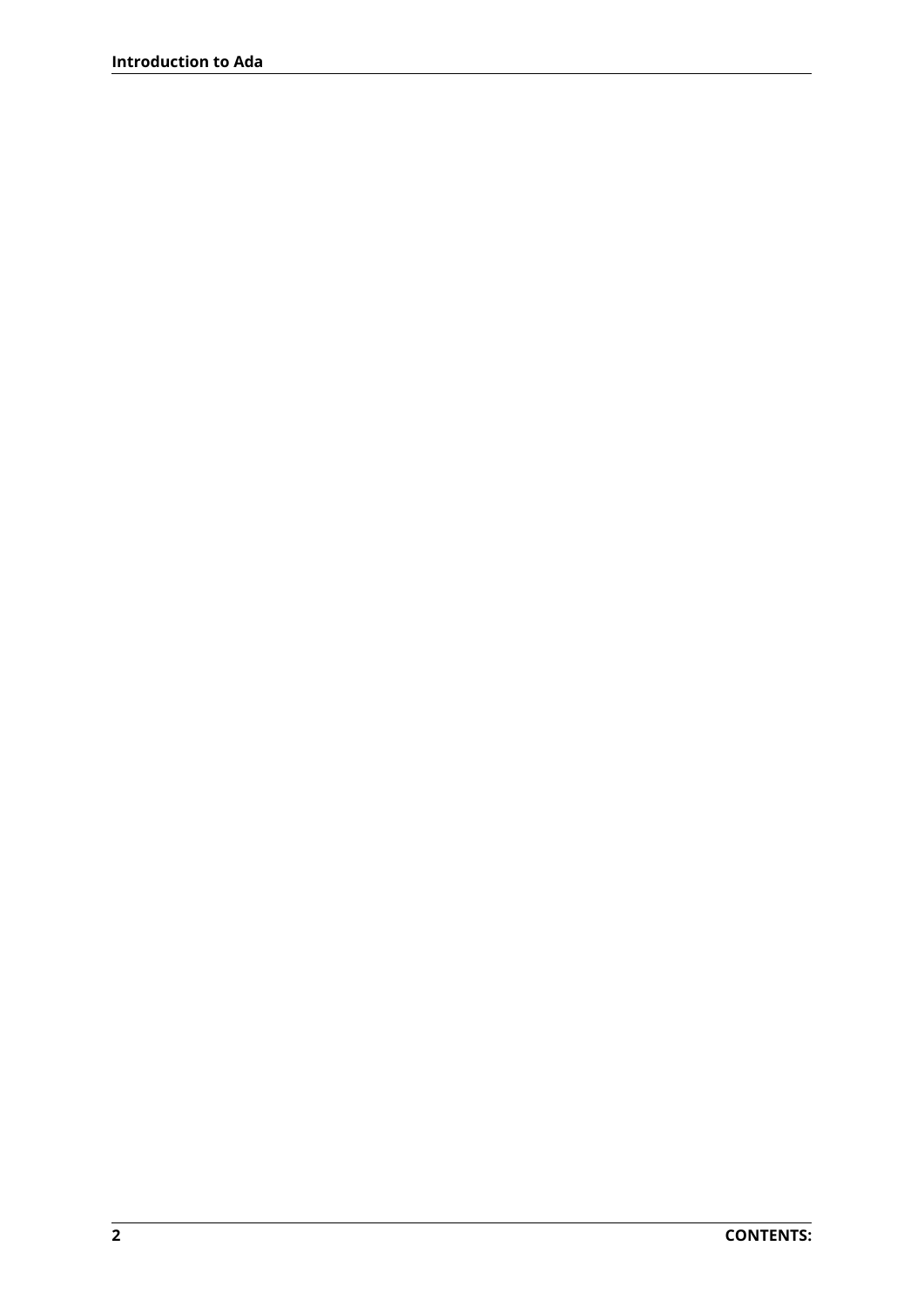**ONE**

# **INTRODUCTION**

# <span id="page-9-0"></span>**1.1 History**

<span id="page-9-1"></span>In the 1970s the United States Department of Defense (DOD) suffered from an explosion of the number of programming languages, with different projects using different and non-standard dialects or language subsets / supersets. The DOD decided to solve this problem by issuing a request for proposals for a common, modern programming language. The winning proposal was one submitted by Jean Ichbiah from CII Honeywell-Bull.

The first Ada standard was issued in 1983; it was subsequently revised and enhanced in 1995, 2005 and 2012, with each revision bringing useful new features.

This tutorial will focus on Ada 2012 as a whole, rather than teaching different versions of the language.

# **1.2 Ada today**

<span id="page-9-2"></span>Today, Ada is heavily used in embedded real-time systems, many of which are safety critical. While Ada is and can be used as a general-purpose language, it will really shine in low-level applications:

- Embedded systems with low memory requirements (no garbage collector allowed).
- Direct interfacing with hardware.
- Soft or hard real-time systems.
- Low-level systems programming.

Specific domains seeing Ada usage include Aerospace & Defense, civil aviation, rail, and many others. These applications require a high degree of safety: a software defect is not just an annoyance, but may have severe consequences. Ada provides safety features that detect defects at an early stage — usually at compilation time or using static analysis tools. Ada can also be used to create applications in a variety of other areas, such as:

- Video game programming $2$
- Real-time audio $3$
- Kernel modules $4$

Thisi[s a non-comprehensive lis](https://github.com/AdaDoom3/AdaDoom3)[t](#page-9-3) that hopefully sheds light on which kind of programming Ada is good [at.](http://www.electronicdesign.com/embedded-revolution/assessing-ada-language-audio-applications)

<sup>2</sup> ht[tps://github.com/Ad](http://www.nihamkin.com/tag/kernel.html)[a](#page-9-4)Doom3/AdaDoom3

<sup>3</sup> http://www.electronicdesign.com/embedded-revolution/assessing-ada-language-audio-applications

<span id="page-9-4"></span><span id="page-9-3"></span><sup>4</sup> http://www.nihamkin.com/tag/kernel.html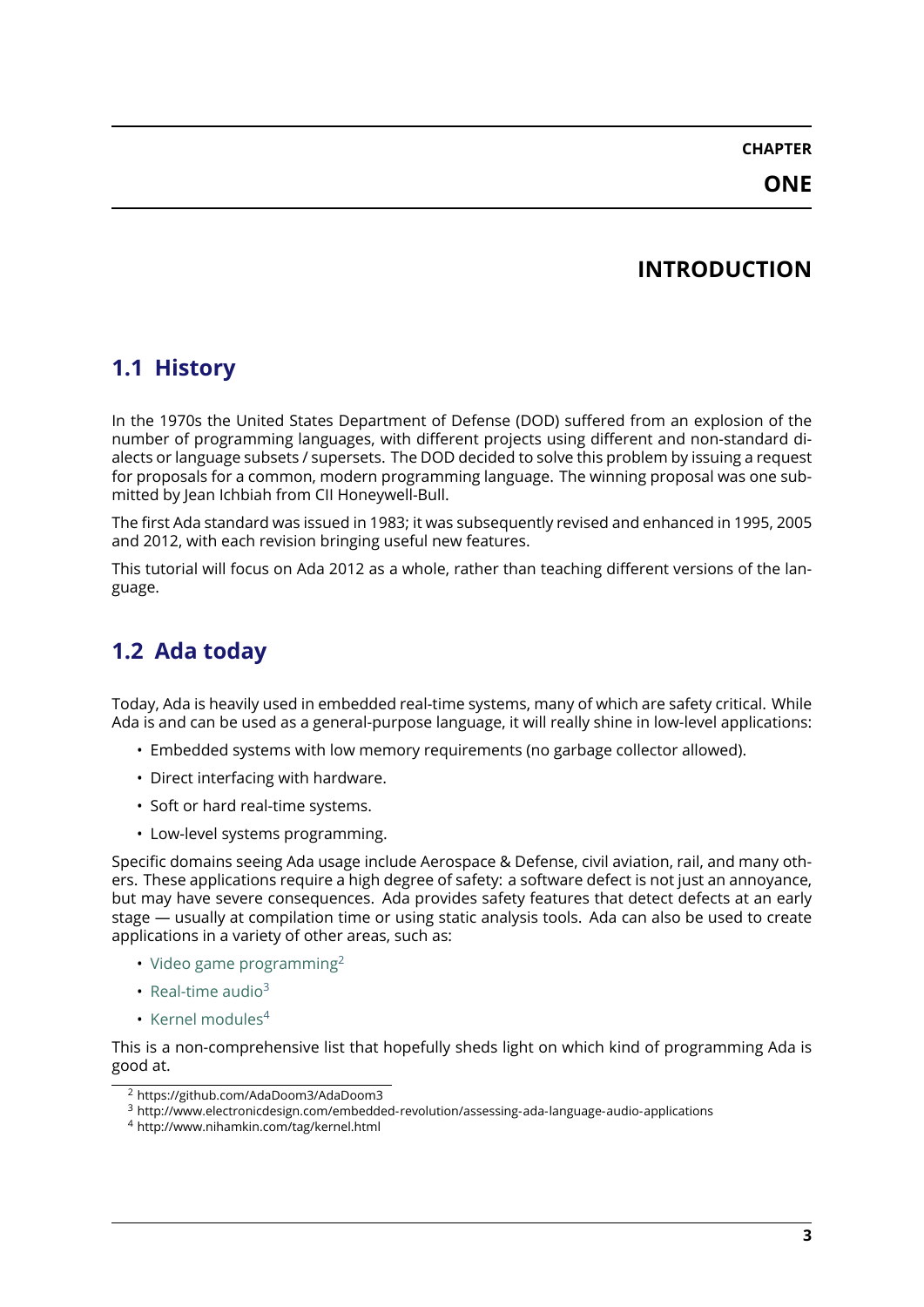In terms of modern languages, the closest in terms of targets and level of abstraction are probably  $C++^5$  and Rust<sup>6</sup>.

# **[1.3](https://en.wikipedia.org/wiki/C%2B%2B) P[hilo](https://www.rust-lang.org/en-US/)[s](#page-10-3)ophy**

<span id="page-10-0"></span>Ada's philosophy is different from most other languages. Underlying Ada's design are principles that include the following:

- Readability is more important than conciseness. Syntactically this shows through the fact that keywords are preferred to symbols, that no keyword is an abbreviation, etc.
- Very strong typing. It is very easy to introduce new types in Ada, with the benefit of preventing data usage errors.
	- **–** It is similar to many functional languages in that regard, except that the programmer has to be much more explicit about typing in Ada, because there is almost no type inference.
- Explicit is better than implicit. Although this is a  $\text{Python}^7$  commandment, Ada takes it way further than any language we know of:
	- **–** There is mostly no structural typing, and most types need to be explicitly named by the programmer.
	- **–** As previously said, there is mostly no type inf[erence.](https://www.python.org)
	- **–** Semantics are very well defined, and undefined behavior is limited to an absolute minimum.
	- **–** The programmer can generally give a *lot* of information about what their program means to the compiler (and other programmers). This allows the compiler to be extremely helpful (read: strict) with the programmer.

During this course, we will explain the individual language features that are building blocks for that philosophy.

# **1.4 SPARK**

<span id="page-10-1"></span>While this class is solely about the Ada language, it is worth mentioning that another language, extremely close to and interoperable with Ada, exists: the SPARK language.

SPARK is a subset of Ada, designed so that the code written in SPARK is amenable to automatic proof. This provides a level of assurance with regard to the correctness of your code that is much higher than with a regular programming language.

There is a dedicated course for the SPARK language but keep in mind that every time we speak about the specification power of Ada during this course, it is power that you can leverage in SPARK to help proving the correctness of program properties ranging from absence of run-time errors to compliance with formally specified functional requirements.

<sup>5</sup> https://en.wikipedia.org/wiki/C%2B%2B

<sup>6</sup> https://www.rust-lang.org/en-US/

<span id="page-10-3"></span><span id="page-10-2"></span><sup>7</sup> https://www.python.org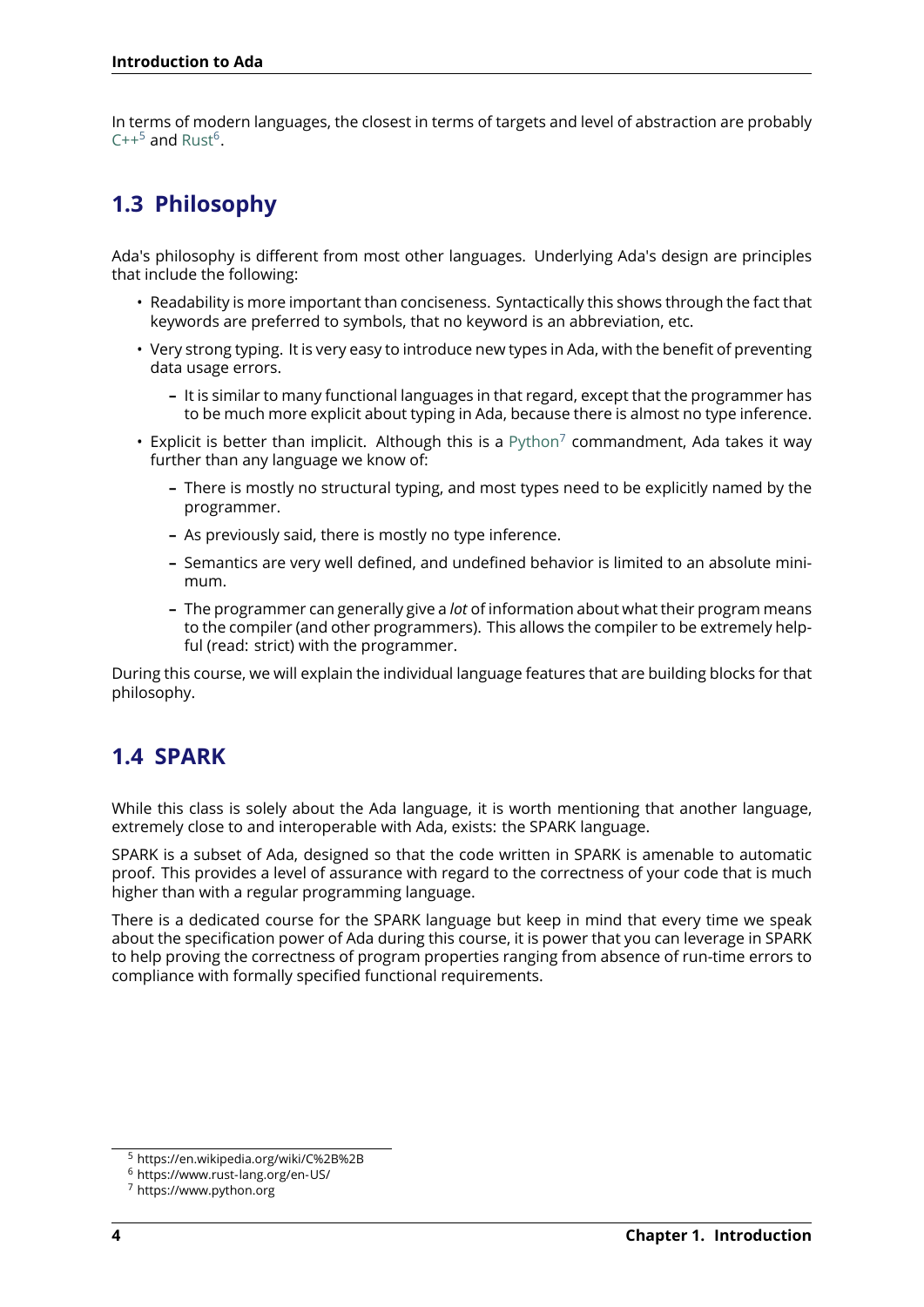**CHAPTER**

# **IMPERATIVE LANGUAGE**

<span id="page-11-0"></span>Ada is a multi-paradigm language with support for object orientation and some elements of functional programming, but its core is a simple, coherent procedural/imperative language akin to C or Pascal.

# **In other languages**

One important distinction between Ada and a language like C is that statements and expressions are very clearly distinguished. In Ada, if you try to use an expression where a statement is required then your program will fail to compile. This rule supports a useful stylistic principle: expressions are intended to deliver values, not to have side effects. It can also prevent some programming errors, such as mistakenly using the equality operator = instead of the assignment operation  $:$  = in an assignment statement.

# <span id="page-11-1"></span>**2.1 Hello world**

Here's a very simple imperative Ada program:

Listing 1: greet.adb

```
1 with Ada.Text_IO;
2
3 procedure Greet is
4 begin
5 -- Print "Hello, World!" to the screen
6 Ada.Text_IO.Put_Line ("Hello, World!");
  7 end Greet;
```
# **Runtime output**

Hello, World!

which we'll assume is in the source file greet.adb.

There are several noteworthy things in the above program:

- A subprogram in Ada can be either a procedure or a function. A procedure, as illustrated above, does not return a value when called.
- **with** is used to reference external modules that are needed in the procedure. This is similar to import in various languages or roughly similar to *#include* in C and C++. We'll see later how they work in detail. Here, we are requesting a standard library module, the Ada. Text IO package, which contains a procedure to print text on the screen: Put\_Line.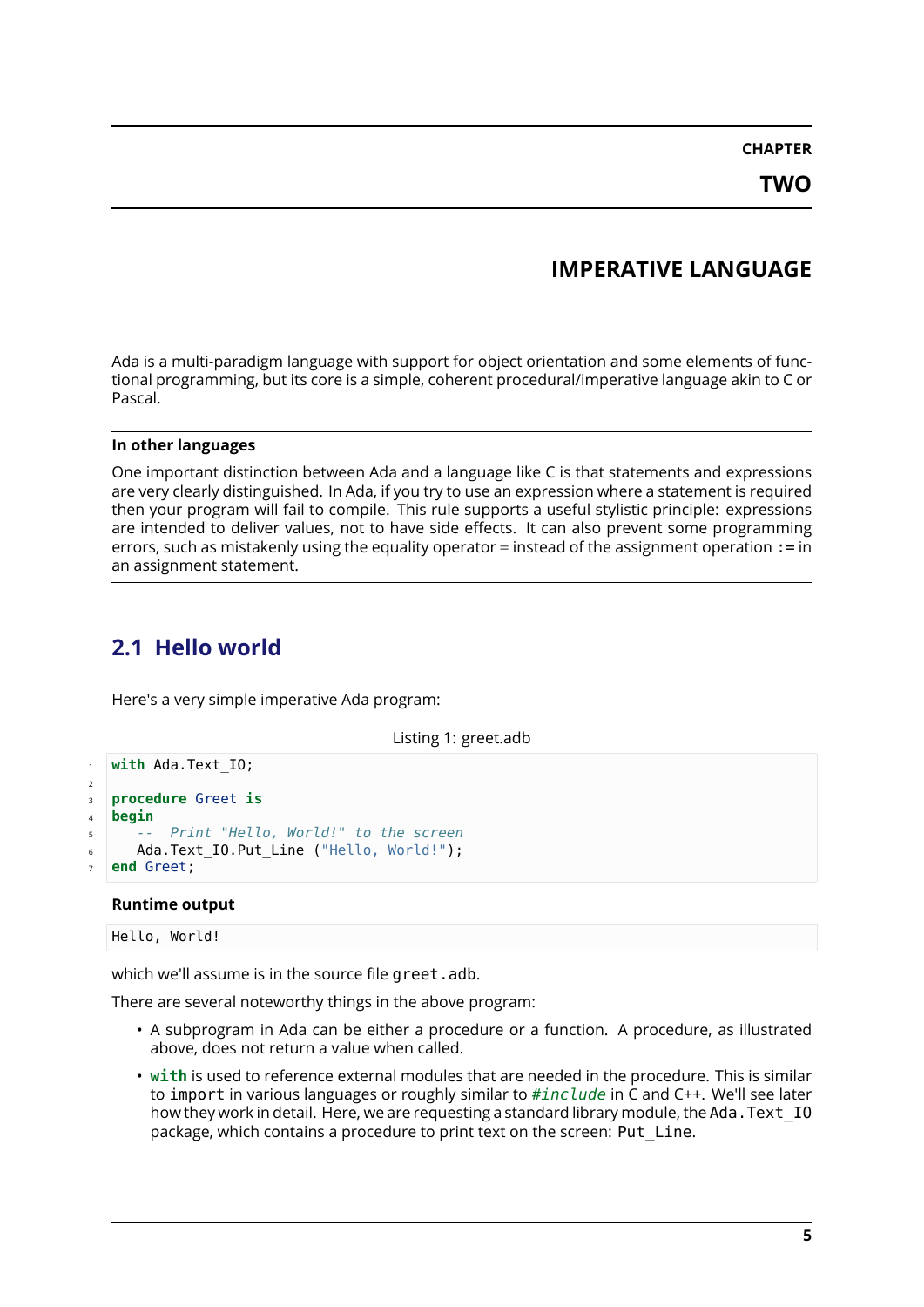- Greet is a procedure, and the main entry point for our first program. Unlike in C or C++, it can be named anything you prefer. The builder will determine the entry point. In our simple example, **gprbuild**, GNAT's builder, will use the file you passed as parameter.
- Put Line is a procedure, just like Greet, except it is declared in the Ada. Text IO module. It is the Ada equivalent of C's printf.
- Comments start with *--* and go to the end of the line. There is no multi-line comment syntax, that is, it is not possible to start a comment in one line and continue it in the next line. The only way to create multiple lines of comments in Ada is by using *--* on each line. For example:

```
-- We start a comment in this line...
-- and we continue on the second line...
```
# **In other languages**

Procedures are similar to functions in C or C++ that return **void**. We'll see later how to declare functions in Ada.

Here is a minor variant of the "Hello, World" example:

Listing 2: greet.adb

```
1 with Ada.Text_IO; use Ada.Text_IO;
\overline{2}3 procedure Greet is
4 begin
5 -- Print "Hello, World!" to the screen
6 Put Line ("Hello, World!");
  7 end Greet;
```
### **Runtime output**

Hello, World!

This version utilizes an Ada feature known as a **use** clause, which has the form **use** *package-name*. As illustrated by the call on Put Line, the effect is that entities from the named package can be referenced directly, without the *package-name.* prefix.

# <span id="page-12-0"></span>**2.2 Imperative language - If/Then/Else**

This section describes Ada's **if** statement and introduces several other fundamental language facilities including integer I/O, data declarations, and subprogram parameter modes.

Ada's **if** statement is pretty unsurprising in form and function:

Listing 3: check\_positive.adb

```
1 with Ada.Text_IO; use Ada.Text_IO;
2 with Ada.Integer_Text_IO; use Ada.Integer_Text_IO;
3
4 procedure Check_Positive is
5 N : Integer;
6 begin
7 -- Put a String
8 Put ("Enter an integer value: ");
\alpha10 -- Read in an integer value
```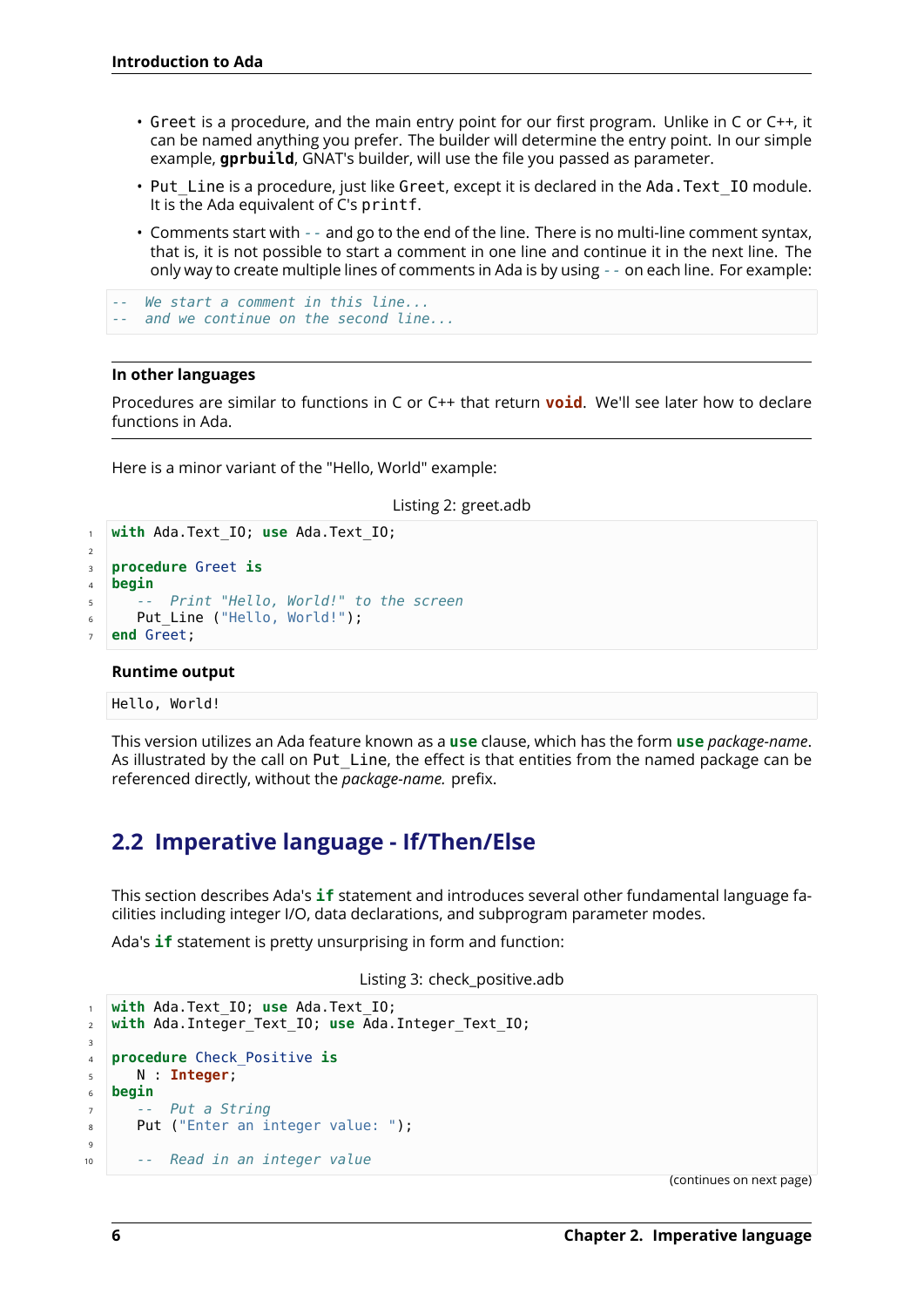```
11 Get (N);
12
\mathbf{i} if N > 0 then
14 -- Put an Integer
15 Put (N);
16 Put Line (" is a positive number");
17 end if;
18 end Check Positive;
```
The **if** statement minimally consists of the reserved word **if**, a condition (which must be a Boolean value), the reserved word **then** and a non-empty sequence of statements (the **then** part) which is executed if the condition evaluates to True, and a terminating **end if**.

This example declares an integer variable N, prompts the user for an integer, checks if the value is positive and, if so, displays the integer's value followed by the string " is a positive number". If the value is not positive, the procedure does not display any output.

The type Integer is a predefined signed type, and its range depends on the computer architecture. On typical current processors Integer is 32-bit signed.

The example illustrates some of the basic functionality for integer input-output. The relevant subprograms are in the predefined package Ada. Integer Text IO and include the Get procedure (which reads in a number from the keyboard) and the Put procedure (which displays an integer value).

Here's a slight variation on the example, which illustrates an **if** statement with an **else** part:

Listing 4: check\_positive.adb

```
1 with Ada.Text_IO; use Ada.Text_IO;
2 with Ada.Integer_Text_IO; use Ada.Integer_Text_IO;
3
4 procedure Check_Positive is
5 N : Integer;
6 begin
7 -- Put a String
8 Put ("Enter an integer value: ");
\overline{q}10 -- Reads in an integer value
11 Get (N);
12
13 -- Put an Integer
14 Put (N);
15
16 if N > 0 then
17 Put Line (" is a positive number");
18 else
19 Put Line (" is not a positive number");
20 end if;
21 end Check_Positive;
```
In this example, if the input value is not positive then the program displays the value followed by the String " is not a positive number".

Our final variation illustrates an **if** statement with **elsif** sections:

Listing 5: check\_direction.adb

```
1 with Ada.Text_IO; use Ada.Text_IO;
2 with Ada.Integer_Text_IO; use Ada.Integer_Text_IO;
3
  4 procedure Check_Direction is
```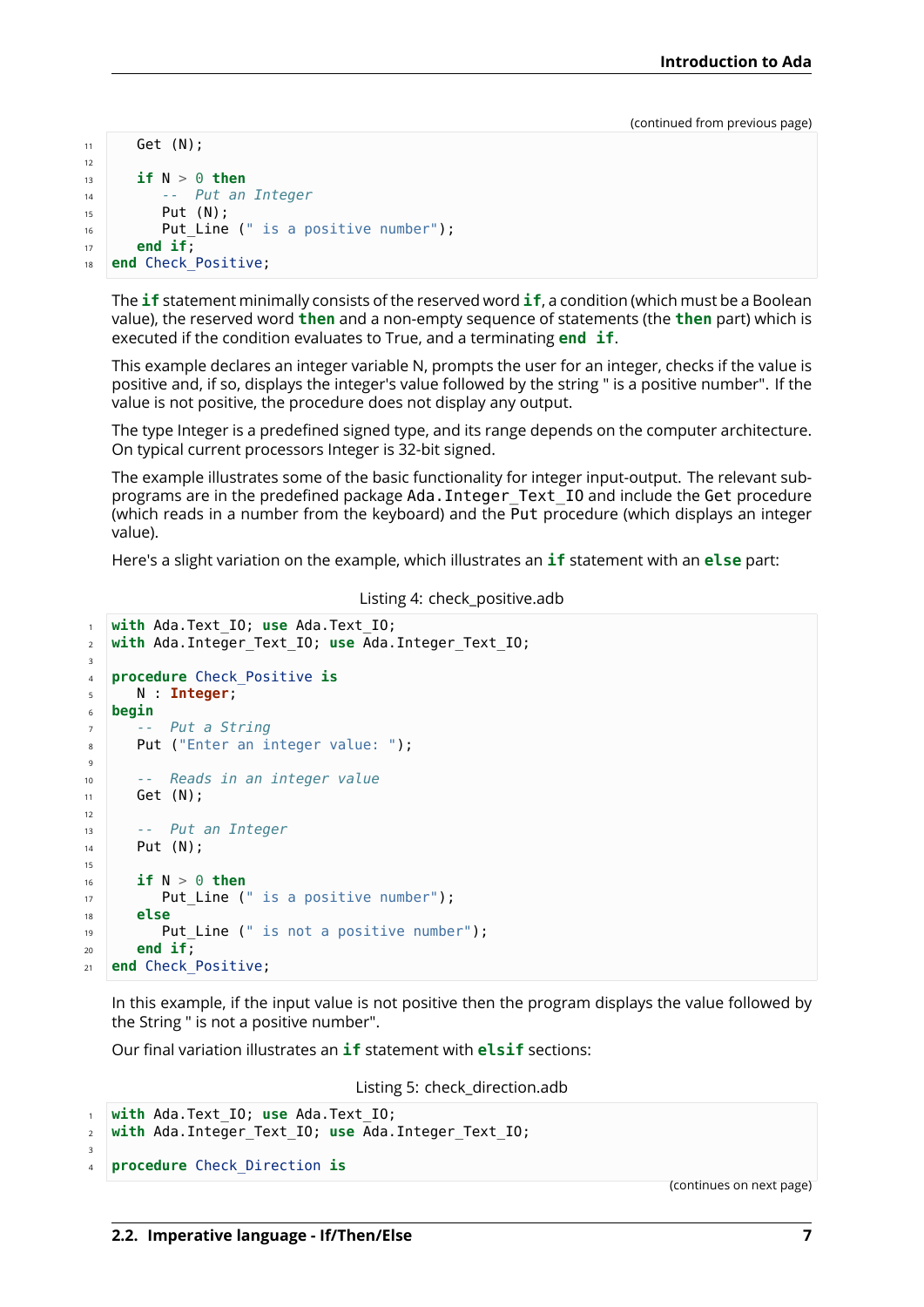```
5 N : Integer;
6 begin
7 Put ("Enter an integer value: ");
8 Get (N);
9 Put (N);
10
11 if N = 0 or N = 360 then
12 Put_Line (" is due north");
13 elsif N in 1 .. 89 then
14 Put_Line (" is in the northeast quadrant");
15 elsif \overline{N} = 90 then
16 Put Line (" is due east");
17 elsif N in 91 .. 179 then
18 Put_Line (" is in the southeast quadrant");
19 elsif \overline{N} = 180 then
20 Put_Line (" is due south");
21 elsif \overline{N} in 181 . 269 then
22 Put_Line (" is in the southwest quadrant");
23 elsif \overline{N} = 270 then
24 Put_Line (" is due west");
25 elsif \overline{N} in 271 . 359 then
26 Put Line (" is in the northwest quadrant");
27 else
28 Put Line (" is not in the range 0..360");
29 end if;
30 end Check_Direction;
```
This example expects the user to input an integer between 0 and 360 inclusive, and displays which quadrant or axis the value corresponds to. The **in** operator in Ada tests whether a scalar value is within a specified range and returns a Boolean result. The effect of the program should be selfexplanatory; later we'll see an alternative and more efficient style to accomplish the same effect, through a **case** statement.

Ada's **elsif** keyword differs from C or C++, where nested **else** .. **if** blocks would be used instead. And another difference is the presence of the **end if** in Ada, which avoids the problem known as the "dangling else".

# <span id="page-14-0"></span>**2.3 Imperative language - Loops**

Ada has three ways of specifying loops. They differ from the C / Java / Javascript for-loop, however, with simpler syntax and semantics in line with Ada's philosophy.

# <span id="page-14-1"></span>**2.3.1 For loops**

The first kind of loop is the **for** loop, which allows iteration through a discrete range.

```
Listing 6: greet_5a.adb
```

```
1 with Ada.Text_IO; use Ada.Text_IO;
2
3 procedure Greet_5a is
4 begin
5 for I in 1 .. 5 loop
6 -- Put_Line is a procedure call
7 Put_Line ("Hello, World!" & Integer'Image (I));
8 -- ^ Procedure parameter
```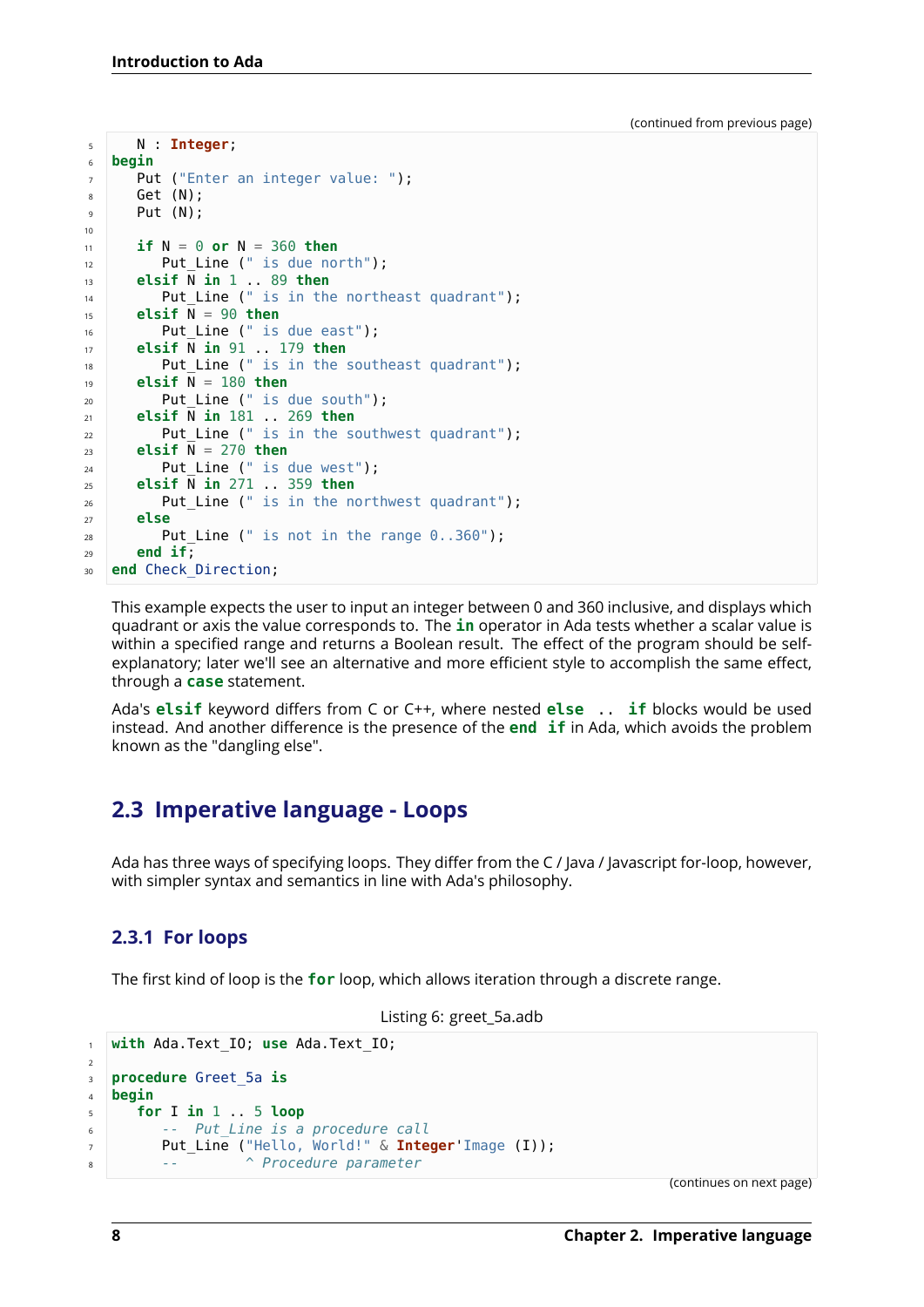<sup>9</sup> **end loop**;

# <sup>10</sup> **end** Greet\_5a;

### **Runtime output**

Hello, World! 1 Hello, World! 2 Hello, World! 3 Hello, World! 4 Hello, World! 5

A few things to note:

- 1 . . 5 is a discrete range, from 1 to 5 inclusive.
- The loop parameter I (the name is arbitrary) in the body of the loop has a value within this range.
- I is local to the loop, so you cannot refer to I outside the loop.
- Although the value of I is incremented at each iteration, from the program's perspective it is constant. An attempt to modify its value is illegal; the compiler would reject the program.
- **Integer**'Image is a function that takes an Integer and converts it to a **String**. It is an example of a language construct known as an *attribute*, indicated by the ' syntax, which will be covered in more detail later.
- The & symbol is the concatenation operator for String values
- The **end loop** marks the end of the loop

The "step" of the loop is limited to 1 (forward direction) and -1 (backward). To iterate backwards over a range, use the **reverse** keyword:

### Listing 7: greet 5a reverse.adb

```
1 with Ada.Text_IO; use Ada.Text_IO;
\overline{2}3 procedure Greet_5a_Reverse is
4 begin
5 for I in reverse 1 .. 5 loop
6 Put_Line ("Hello, World!"
7 & Integer'Image (I));
8 end loop;
  end Greet 5a Reverse;
```
### **Runtime output**

Hello, World! 5 Hello, World! 4 Hello, World! 3 Hello, World! 2 Hello, World! 1

The bounds of a **for** loop may be computed at run-time; they are evaluated once, before the loop body is executed. If the value of the upper bound is less than the value of the lower bound, then the loop is not executed at all. This is the case also for **reverse** loops. Thus no output is produced in the following example:

### Listing 8: greet\_no\_op.adb

```
1 with Ada.Text_IO; use Ada.Text_IO;
```
2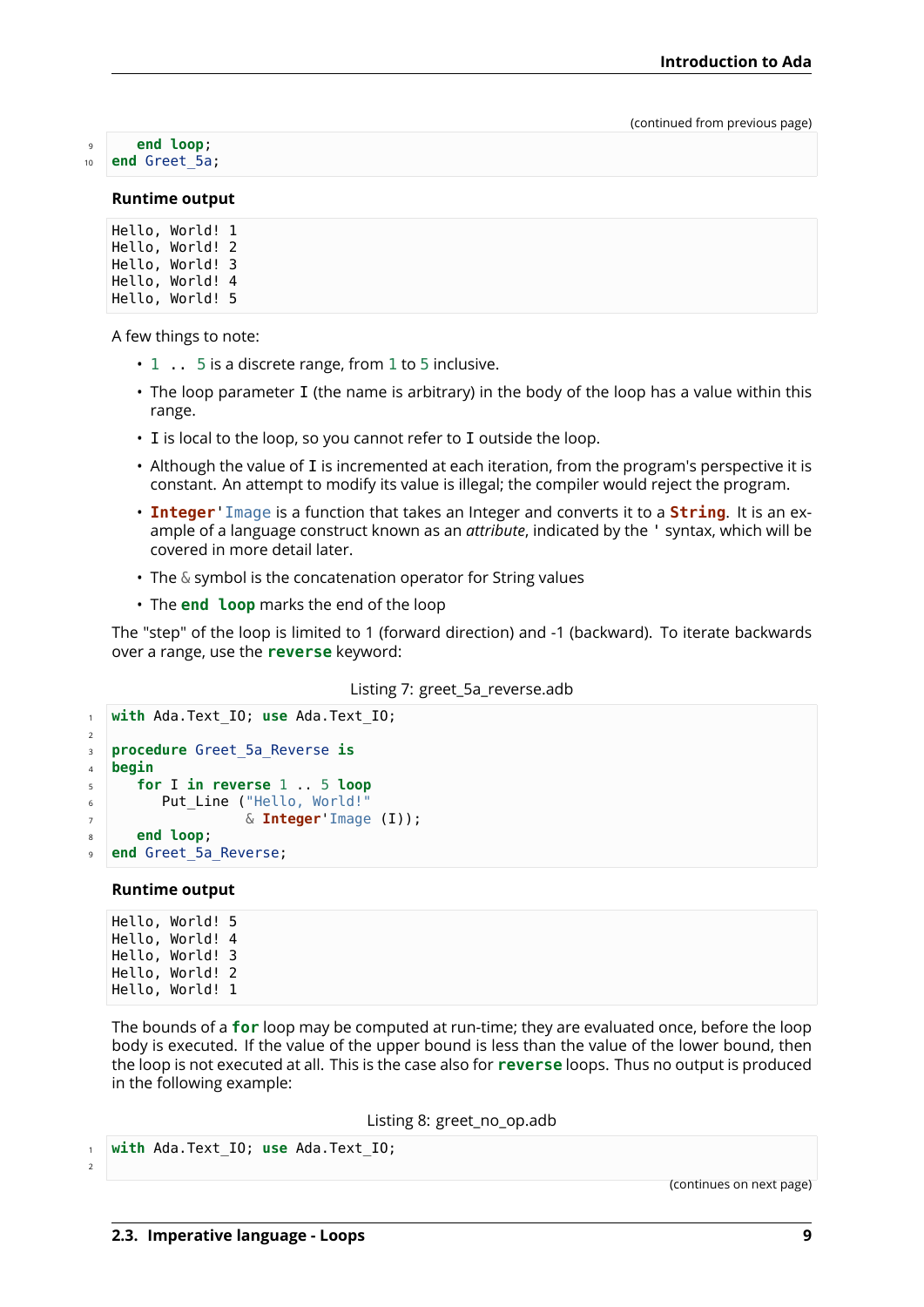```
3 procedure Greet_No_Op is
4 begin
5 for I in reverse 5 .. 1 loop
6 Put_Line ("Hello, World!"
7 & Integer'Image (I));
8 end loop;
9 end Greet_No_Op;
```
### **Build output**

```
greet no op.adb:5:23: warning: loop range is null, loop will not execute [enabled.
\rightarrowby default]
```
The **for** loop is more general than what we illustrated here; more on that later.

# <span id="page-16-0"></span>**2.3.2 Bare loops**

The simplest loop in Ada is the bare loop, which forms the foundation of the other kinds of Ada loops.

Listing 9: greet\_5b.adb

```
1 with Ada.Text_IO; use Ada.Text_IO;
2
3 procedure Greet_5b is
4 -- Variable declaration:
5 I : Integer := 1;
6 -- ^ Type
7 -- ^ Initial value
8 begin
9 loop
10 Put Line ("Hello, World!"
11 6 Integer Image (I));
12
13 -- Exit statement:
14 exit when I = 5;
15 -- ^ Boolean condition
16
17 -- Assignment:
18 I := I + 1;
19 -- There is no I++ short form to
20 -- increment a variable
21 end loop;
22 end Greet_5b;
```
### **Runtime output**

Hello, World! 1 Hello, World! 2 Hello, World! 3 Hello, World! 4 Hello, World! 5

This example has the same effect as Greet\_5a shown earlier.

It illustrates several concepts:

• We have declared a variable named I between the **is** and the **begin**. This constitutes a *declarative region*. Ada clearly separates the declarative region from the statement part of a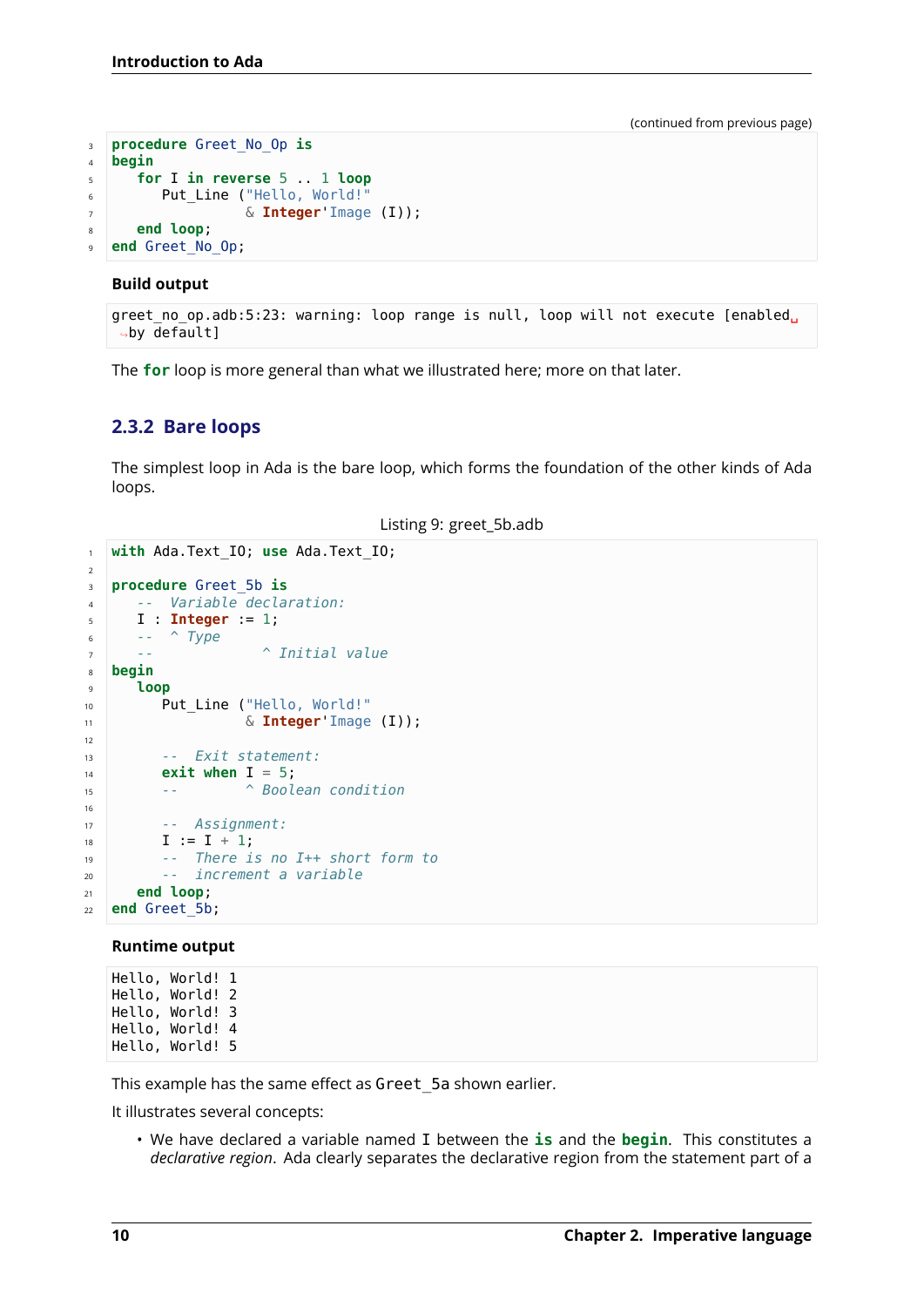subprogram. A declaration can appear in a declarative region but is not allowed as a statement.

- The bare loop statement is introduced by the keyword **loop** on its own and, like every kind of loop statement, is terminated by the combination of keywords **end loop**. On its own, it is an infinite loop. You can break out of it with an **exit** statement.
- The syntax for assignment is  $:=$ , and the one for equality is  $=$ . There is no way to confuse them, because as previously noted, in Ada, statements and expressions are distinct, and expressions are not valid statements.

# <span id="page-17-0"></span>**2.3.3 While loops**

The last kind of loop in Ada is the **while** loop.

Listing 10: greet\_5c.adb

```
1 with Ada.Text_IO; use Ada.Text_IO;
2
3 procedure Greet_5c is
4 I : Integer := 1;
5 begin
6 -- Condition must be a Boolean value
7 -- (no Integers).
8 -- Operator "<=" returns a Boolean
9 while I <= 5 loop
10 Put_Line ("Hello, World!"
11 & Integer'Image (I));
12
13 I := I + 1;14 end loop;
15 end Greet_5c;
```
### **Runtime output**

Hello, World! 1 Hello, World! 2 Hello, World! 3 Hello, World! 4 Hello, World! 5

The condition is evaluated before each iteration. If the result is false, then the loop is terminated.

This program has the same effect as the previous examples.

### **In other languages**

Note that Ada has different semantics than C-based languages with respect to the condition in a while loop. In Ada the condition has to be a Boolean value or the compiler will reject the program; the condition is not an integer that is treated as either **True** or **False** depending on whether it is non-zero or zero.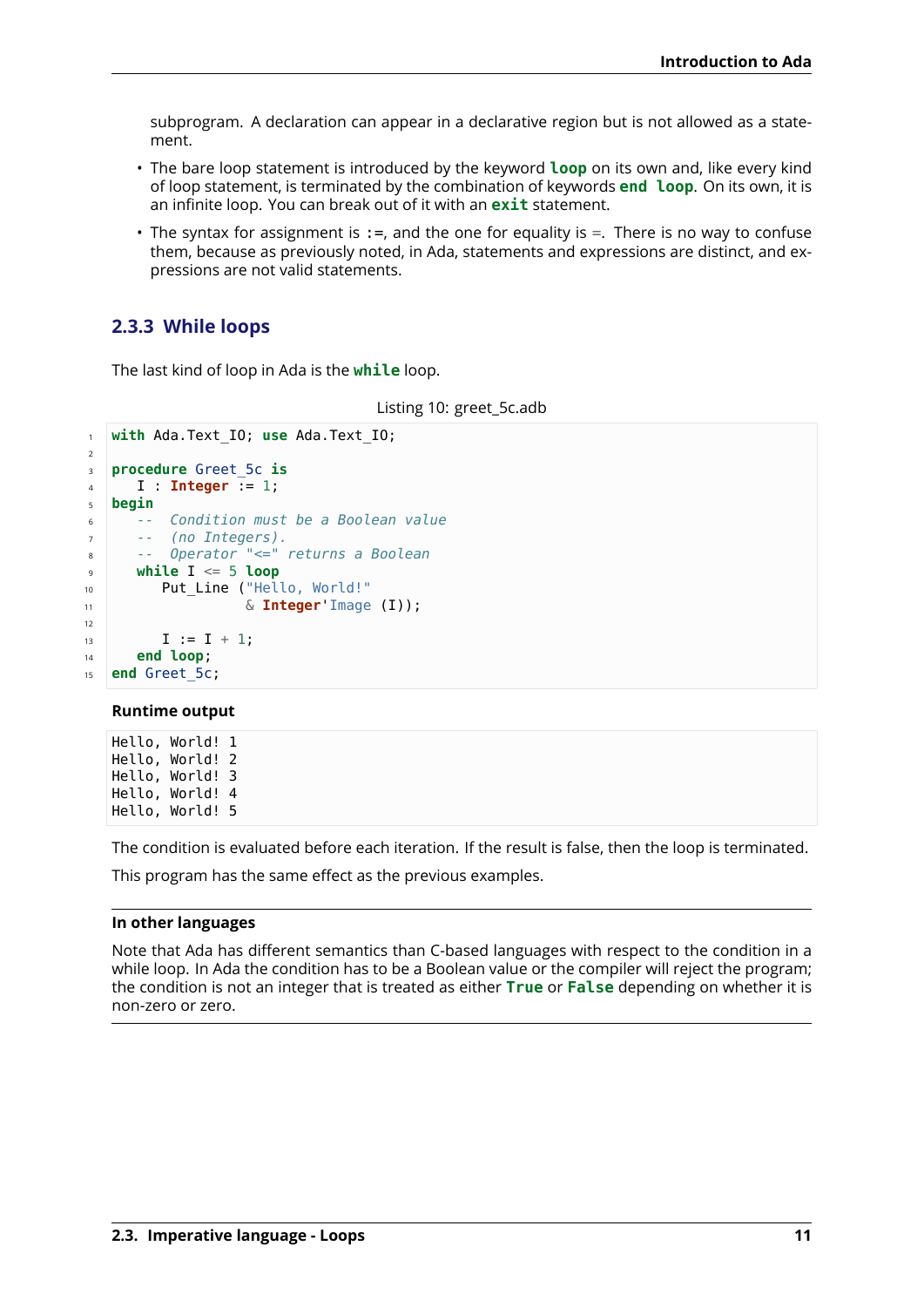# **2.4 Imperative language - Case statement**

<span id="page-18-0"></span>Ada's **case** statement is similar to the C and C++ **switch** statement, but with some important differences.

Here's an example, a variation of a program that was shown earlier with an **if** statement:

```
Listing 11: check_direction.adb
```

```
1 with Ada.Text_IO; use Ada.Text_IO;
2 with Ada.Integer_Text_IO; use Ada.Integer_Text_IO;
3
4 procedure Check_Direction is
5 N : Integer;
6 begin
7 loop
8 Put ("Enter an integer value: ");
9 Get (N);
10 Put (N);
11
12 case N is
13 when 0 | 360 =>
14 Put_Line (" is due north");
15 when 1 .. 89 =>
16 Put Line (" is in the northeast quadrant");
17 when 90 =>
18 Put Line (" is due east");
19 when 91 . 179 =>
20 Put Line (" is in the southeast quadrant");
21 when 180 =>
22 Put_Line (" is due south");
23 when 181 .. 269 =>
24 Put Line (" is in the southwest quadrant");
25 when 270 =>
26 Put Line (" is due west");
27 when 271 .. 359 =>
28 Put Line (" is in the northwest quadrant");
29 when others =>
30 Put Line (" Au revoir");
31 exit;
32 end case;
33 end loop;
34 end Check_Direction;
```
This program repeatedly prompts for an integer value and then, if the value is in the range  $0 \ldots$ , displays the associated quadrant or axis. If the value is an Integer outside this range, the loop (and the program) terminate after outputting a farewell message.

The effect of the case statement is similar to the if statement in an earlier example, but the case statement can be more efficient because it does not involve multiple range tests.

Notable points about Ada's case statement:

- The case expression (here the variable N) must be of a discrete type, i.e. either an integer type or an enumeration type. Discrete types will be covered in more detail later *discrete types* (page 37).
- Every possible value for the case expression needs to be covered by a unique branch of the case statement. This will be checked at compile time.
- A branch can specify a single value, such as  $\theta$ ; a range of values, such as  $1 \ldots 89$ [; or any](#page-43-0) combination of the two (separated by a *|*).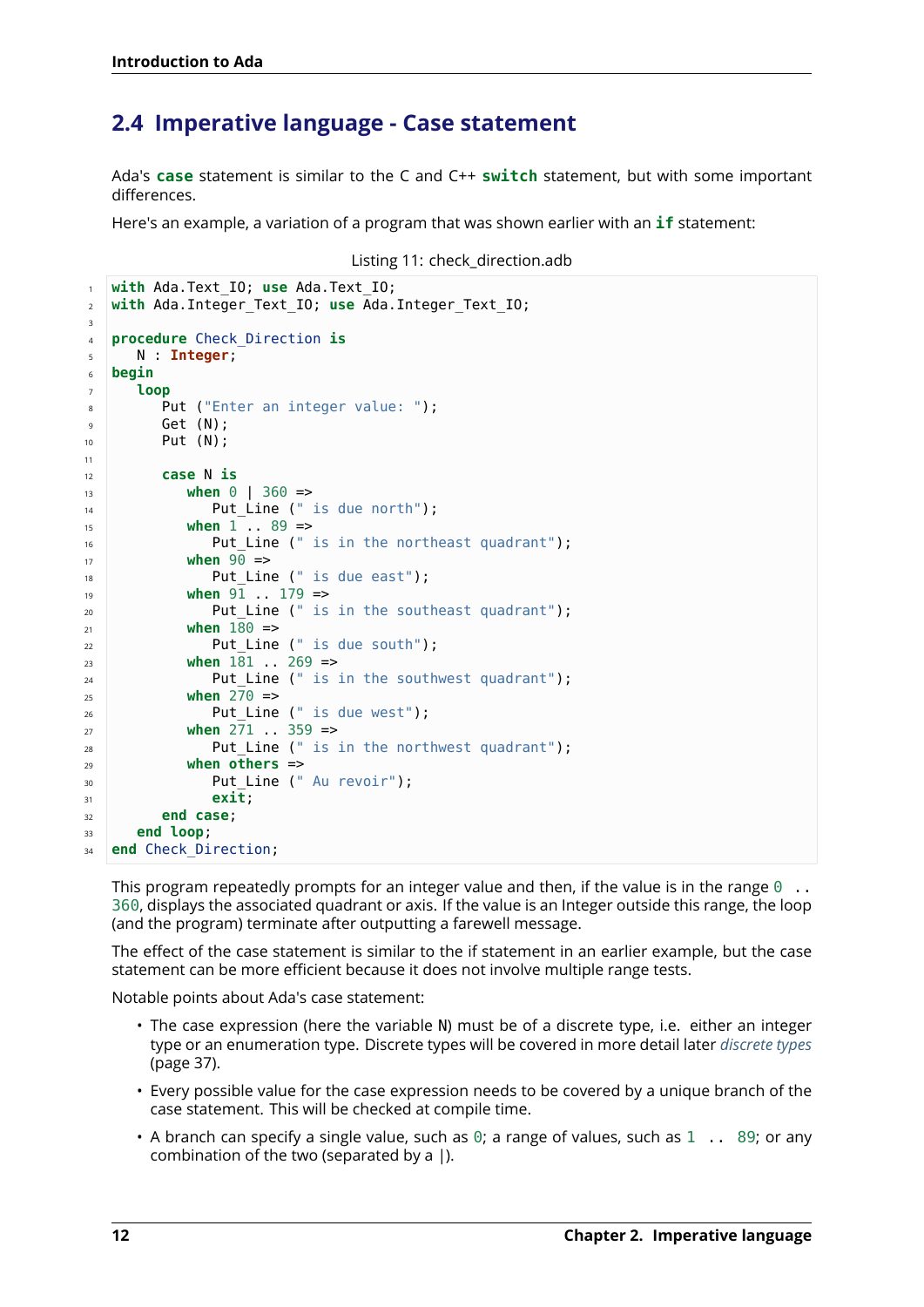- As a special case, an optional final branch can specify **others**, which covers all values not included in the earlier branches.
- Execution consists of the evaluation of the case expression and then a transfer of control to the statement sequence in the unique branch that covers that value.
- When execution of the statements in the selected branch has completed, control resumes after the **end case**. Unlike C, execution does not fall through to the next branch. So Ada doesn't need (and doesn't have) a **break** statement.

# <span id="page-19-0"></span>**2.5 Imperative language - Declarative regions**

As mentioned earlier, Ada draws a clear syntactic separation between declarations, which introduce names for entities that will be used in the program, and statements, which perform the processing. The areas in the program where declarations may appear are known as declarative regions.

In any subprogram, the section between the **is** and the **begin** is a declarative region. You can have variables, constants, types, inner subprograms, and other entities there.

We've briefly mentioned variable declarations in previous subsection. Let's look at a simple example, where we declare an integer variable X in the declarative region and perform an initialization and an addition on it:

Listing 12: main.adb

```
1 with Ada.Text_IO; use Ada.Text_IO;
2
3 procedure Main is
4 X : Integer;
5 begin
6 \times X := 0;
7 Put Line ("The initial value of X is "
8 & Integer'Image (X));
\overline{9}10 Put Line ("Performing operation on X...");
11 X := X + 1;
12
13 Put_Line ("The value of X now is "
14 6 Integer Image (X);
15 end Main;
```
### **Runtime output**

The initial value of  $X$  is  $\theta$ Performing operation on X... The value of X now is 1

Let's look at an example of a nested procedure:

Listing 13: main.adb

```
1 with Ada.Text_IO; use Ada.Text_IO;
2
3 procedure Main is
4 procedure Nested is
5 begin
6 Put_Line ("Hello World");
7 end Nested;
  8 begin
```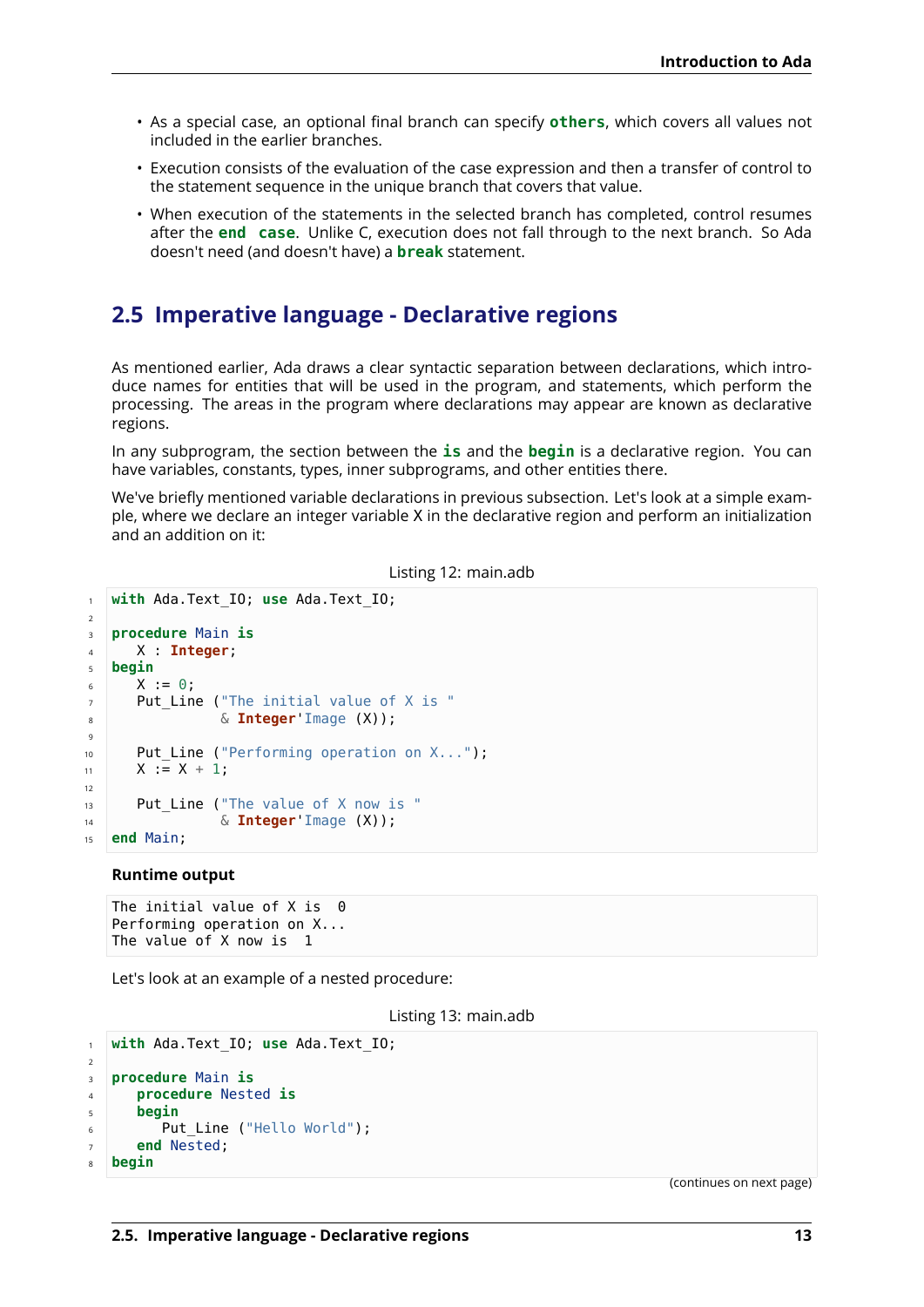```
9 Nested;
10 -- Call to Nested
11 end Main;
```
### **Runtime output**

Hello World

A declaration cannot appear as a statement. If you need to declare a local variable amidst the statements, you can introduce a new declarative region with a block statement:

Listing 14: greet.adb

```
1 with Ada.Text_IO; use Ada.Text_IO;
2
3 procedure Greet is
4 begin
5 loop
6 Put_Line ("Please enter your name: ");
7
8 declare
9 Name : String := Get_Line;
10 -- ^ Call to the
11 6et Line function
12 begin
13 exit when Name = "";
14 Put_Line ("Hi " & Name & "!");
15 end;
16
17 -- Name is undefined here
18 end loop;
19
20 Put_Line ("Bye!");
21 end Greet;
```
### **Build output**

greet.adb:9:10: warning: "Name" is not modified, could be declared constant [- ↪gnatwk]

Attention: The Get Line function allows you to receive input from the user, and get the result as a string. It is more or less equivalent to the scanf C function.

It returns a **String**, which, as we will see later, is an *Unconstrained array type* (page 65). For now we simply note that, if you wish to declare a **String** variable and do not know its size in advance, then you need to initialize the variable during its declaration.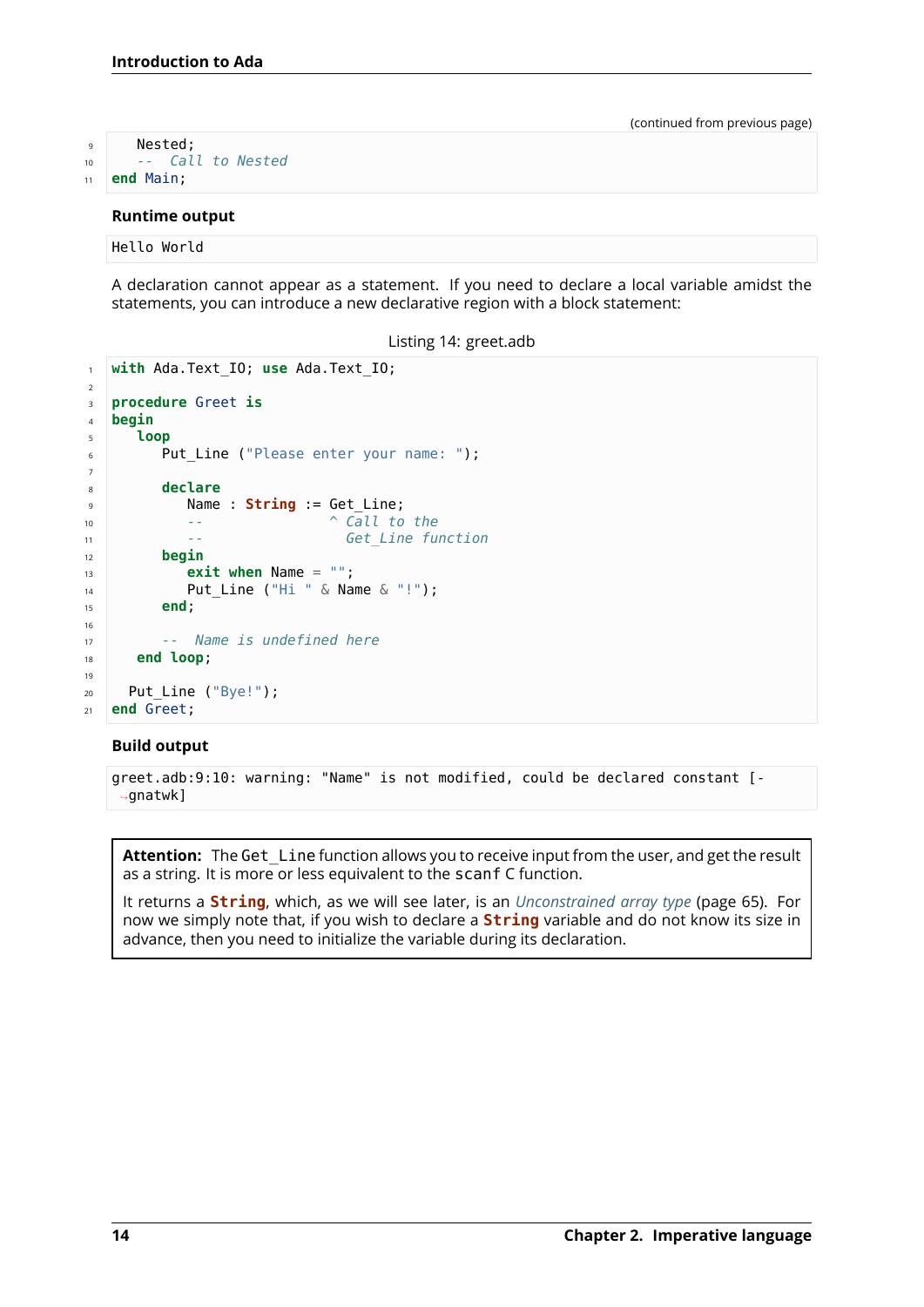# <span id="page-21-0"></span>**2.6 Imperative language - conditional expressions**

Ada 2012 introduced an expression analog for conditional statements (**if** and **case**).

# <span id="page-21-1"></span>**2.6.1 If expressions**

Here's an alternative version of an example we saw earlier; the **if** statement has been replaced by an **if** expression:

```
1 with Ada.Text_IO; use Ada.Text_IO;
2 with Ada.Integer_Text_IO; use Ada.Integer_Text_IO;
3
4 procedure Check_Positive is
5 N : Integer;
6 begin
7 Put ("Enter an integer value: ");
8 Get (N);
9 Put (N);
10
11 declare
12 S : constant String :=
13 (if N > 0 then " is a positive number"
14 else " is not a positive number");
15 begin
16 Put_Line (S);
17 end;
18 end Check Positive;
```
The **if** expression evaluates to one of the two Strings depending on N, and assigns that value to the local variable S.

Ada's **if** expressions are similar to **if** statements. However, there are a few differences that stem from the fact that it is an expression:

- All branches' expressions must be of the same type
- It *must* be surrounded by parentheses if the surrounding expression does not already contain them
- An **else** branch is mandatory unless the expression following **then** has a Boolean value. In that case an **else** branch is optional and, if not present, defaults to **else True**.

Here's another example:

Listing 16: main.adb

```
1 with Ada.Text_IO; use Ada.Text_IO;
\overline{2}3 procedure Main is
4 begin
5 for I in 1 .. 10 loop
6 Put_Line (if I mod 2 = 0 then "Even" else "Odd");
7 end loop;
  8 end Main;
```
### **Runtime output**

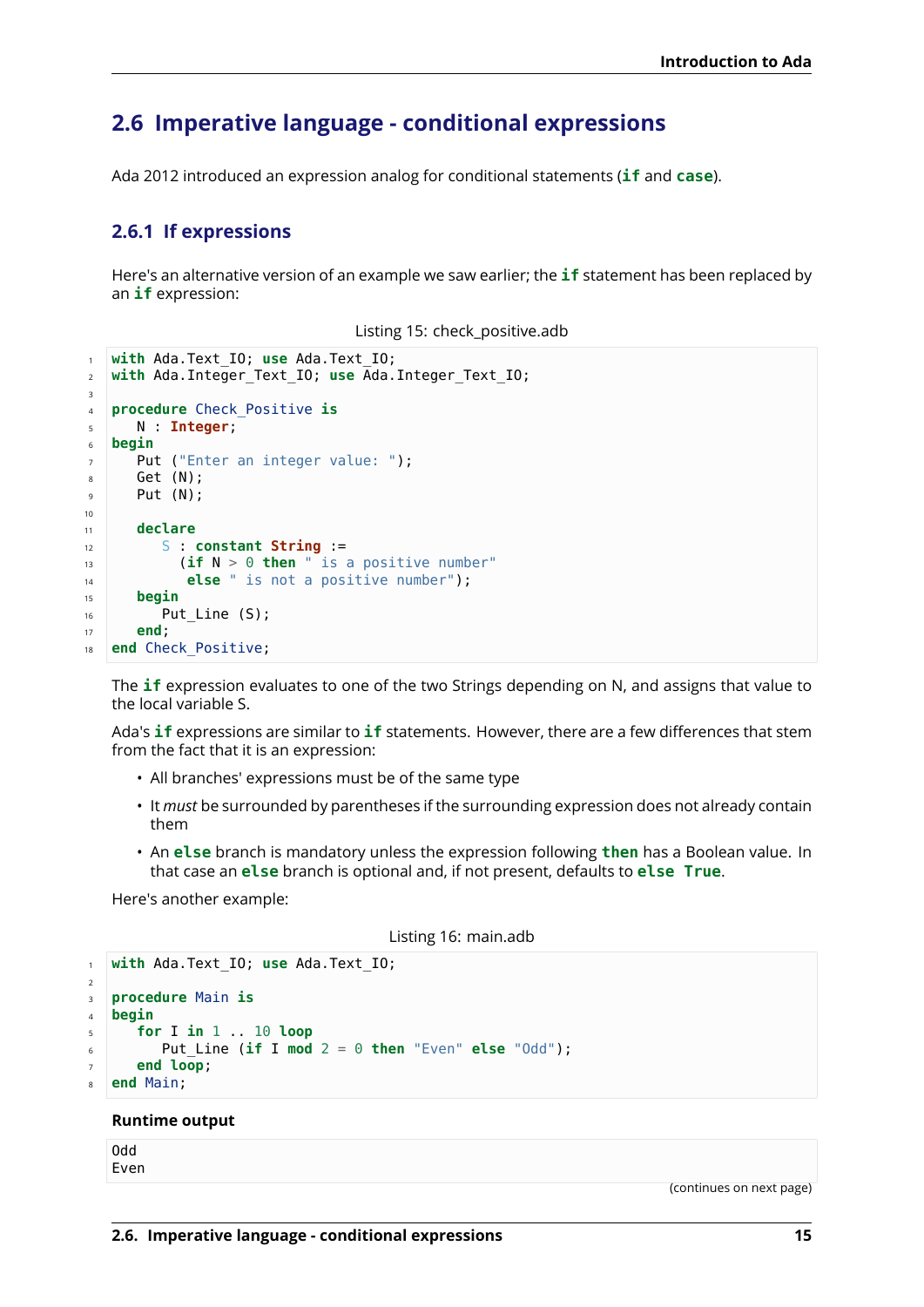| 0dd  |  |
|------|--|
| Even |  |
| 0dd  |  |
| Even |  |
| 0dd  |  |
| Even |  |
| 0dd  |  |
| Even |  |

This program produces 10 lines of output, alternating between "Odd" and "Even".

# <span id="page-22-0"></span>**2.6.2 Case expressions**

Analogous to **if** expressions, Ada also has **case** expressions. They work just as you would expect.

Listing 17: main.adb

```
1 with Ada.Text_IO; use Ada.Text_IO;
2
3 procedure Main is
4 begin
5 for I in 1 .. 10 loop
6 Put_Line (case I is
7 when 1 | 3 | 5 | 7 | 9 => "Odd",
8 when 2 | 4 | 6 | 8 | 10 => "Even");
9 end loop;
10 end Main;
```
**Runtime output**

This program has the same effect as the preceding example.

The syntax differs from **case** statements, with branches separated by commas.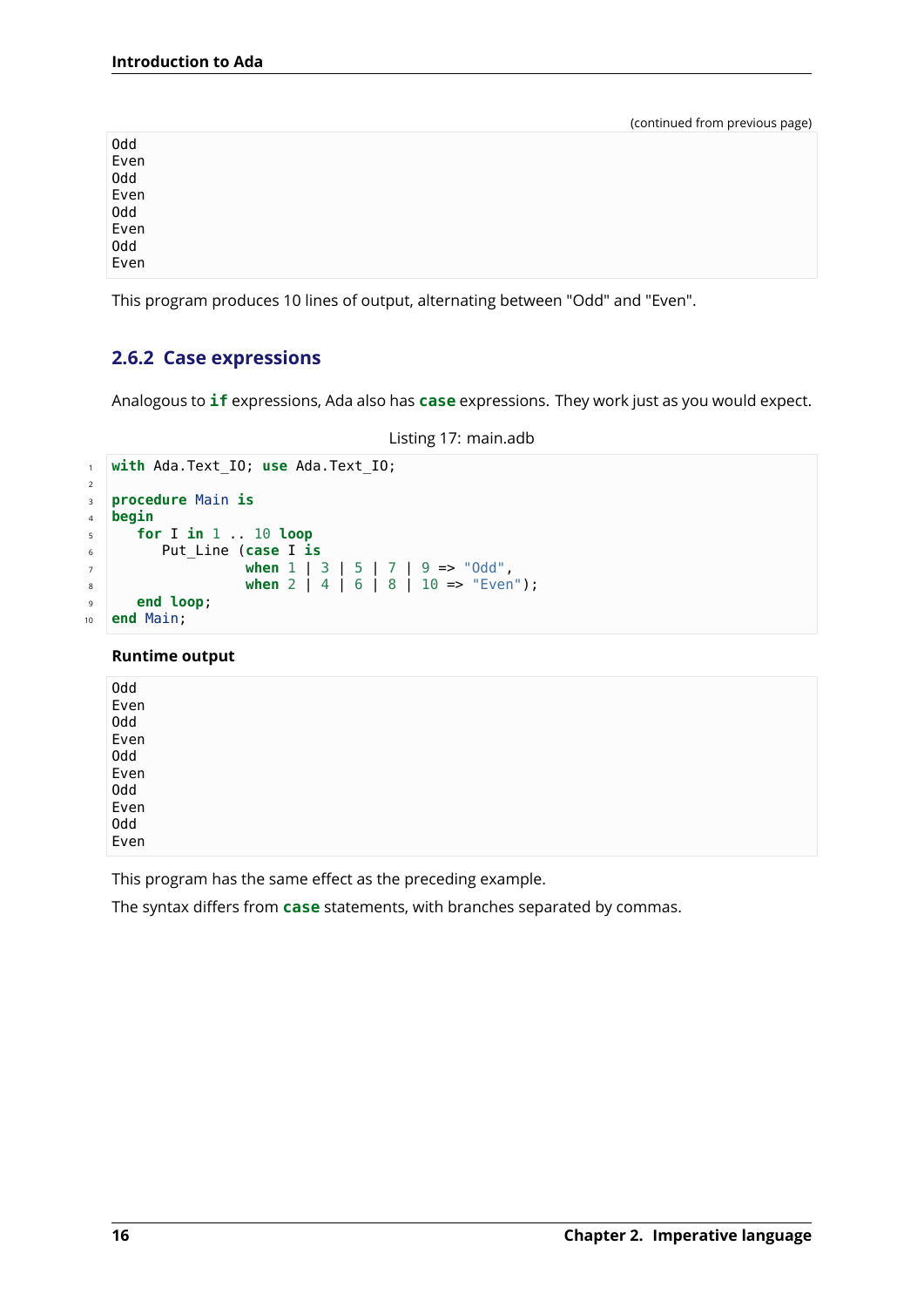# **CHAPTER THREE**

# **SUBPROGRAMS**

# <span id="page-23-1"></span><span id="page-23-0"></span>**3.1 Subprograms**

So far, we have used procedures, mostly to have a main body of code to execute. Procedures are one kind of *subprogram*.

There are two kinds of subprograms in Ada, *functions* and *procedures*. The distinction between the two is that a function returns a value, and a procedure does not.

This example shows the declaration and definition of a function:

Listing 1: increment.ads

```
1 function Increment (I : Integer) return Integer;
```
Listing 2: increment.adb

```
1 -- We declare (but don't define) a function with
2 -- one parameter, returning an integer value
3
4 function Increment (I : Integer) return Integer is
5 -- We define the Increment function
6 begin
7 return I + 1;
 end Increment;
```
Subprograms in Ada can, of course, have parameters. One syntactically important note is that a subprogram which has no parameters does not have a parameter section at all, for example:

```
procedure Proc;
function Func return Integer;
```
Here's another variation on the previous example:

Listing 3: increment\_by.ads

```
1 function Increment By
2 (I : Integer := 0;
3 Incr : Integer := 1) return Integer;
4 -- ^ Default value for parameters
```
In this example, we see that parameters can have default values. When calling the subprogram, you can then omit parameters if they have a default value. Unlike C/C++, a call to a subprogram without parameters does not include parentheses.

This is the implementation of the function above: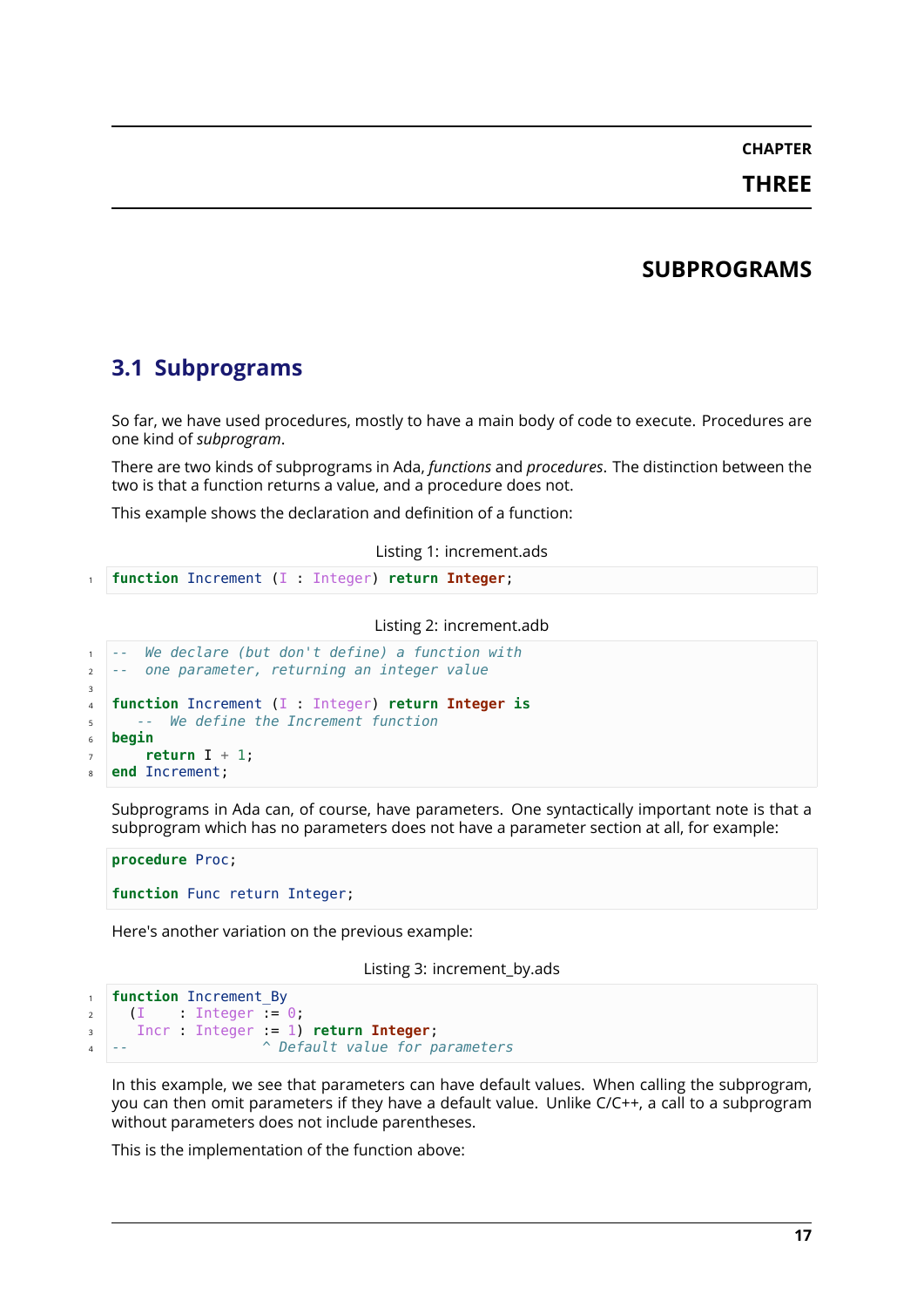Listing 4: increment by.adb

```
1 function Increment By
2 (I : Integer := 0;
3 Incr : Integer := 1) return Integer is
4 begin
5 return I + Incr;
6 end Increment By;
```
# <span id="page-24-0"></span>**3.1.1 Subprogram calls**

We can then call our subprogram this way:

```
Listing 5: show_increment.adb
```

```
1 with Ada.Text_IO; use Ada.Text_IO;
2 with Increment_By;
3
4 procedure Show_Increment is
5 A, B, C : Integer;
6 begin
7 \quad C := \text{Increment\_By};8 -- ^ Parameterless call,
9 -- value of I is 0
10 -- and Incr is 1
11
12 Put_Line ("Using defaults for Increment_By is "
13 & Integer'Image (C));
14
15 A := 10;
16 B := 3;
17 C := Increment_By (A, B);
18 -- ^ Regular parameter passing
19
20 Put_Line ("Increment of "
21 & Integer'Image (A)
22 & " with "
23 & Integer'Image (B)
24 & " is "
25 & Integer'Image (C));
26
27 A := 20;
28 B := 5;
29 C := Increment_By (I => A,
30 Incr => B);
31 -- ^ Named parameter passing
32
33 Put Line ("Increment of "
34 & Integer'Image (A)
\frac{35}{35} & " with
36 & Integer'Image (B)
37 & " is "
38 & Integer'Image (C));
39 end Show Increment;
```
### **Runtime output**

```
Using defaults for Increment By is 1
Increment of 10 with 3 is 13
Increment of 20 with 5 is 25
```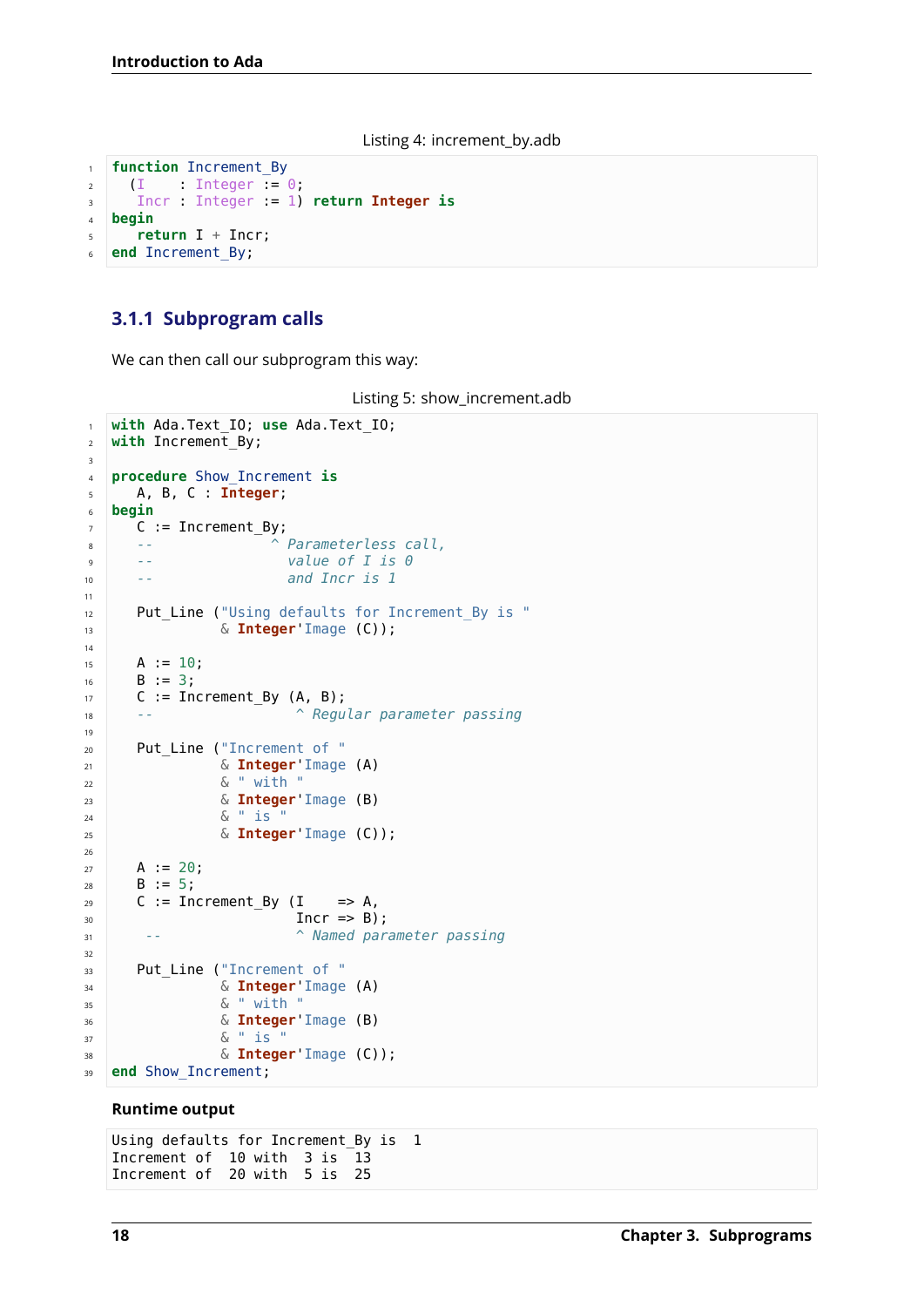Ada allows you to name the parameters when you pass them, whether they have a default or not. There are some rules:

- Positional parameters come first.
- A positional parameter cannot follow a named parameter.

As a convention, people usually name parameters at the call site if the function's corresponding parameters has a default value. However, it is also perfectly acceptable to name every parameter if it makes the code clearer.

# <span id="page-25-0"></span>**3.1.2 Nested subprograms**

As briefly mentioned earlier, Ada allows you to declare one subprogram inside of another.

This is useful for two reasons:

- It lets you organize your programs in a cleaner fashion. If you need a subprogram only as a "helper" for another subprogram, then the principle of localization indicates that the helper subprogram should be declared nested.
- It allows you to share state easily in a controlled fashion, because the nested subprograms have access to the parameters, as well as any local variables, declared in the outer scope.

For the previous example, we can move the duplicated code (call to Put\_Line) to a separate procedure. This is a shortened version with the nested Display\_Result procedure.

Listing 6: show\_increment.adb

```
1 with Ada.Text_IO; use Ada.Text_IO;
2 with Increment By;
3
4 procedure Show_Increment is
5 A, B, C : Integer;
6
7 procedure Display_Result is
8 begin
9 Put_Line ("Increment of "
10 & Integer'Image (A)
11 & " with "
12 & Integer'Image (B)
\sim \delta \sim \sim is
14 & Integer'Image (C));
15 end Display Result;
16
17 begin
18 A := 10;
19 B := 3;
20 C := Increment_By (A, B);
21 Display_Result;
22 end Show_Increment;
```
### **Runtime output**

Increment of 10 with 3 is 13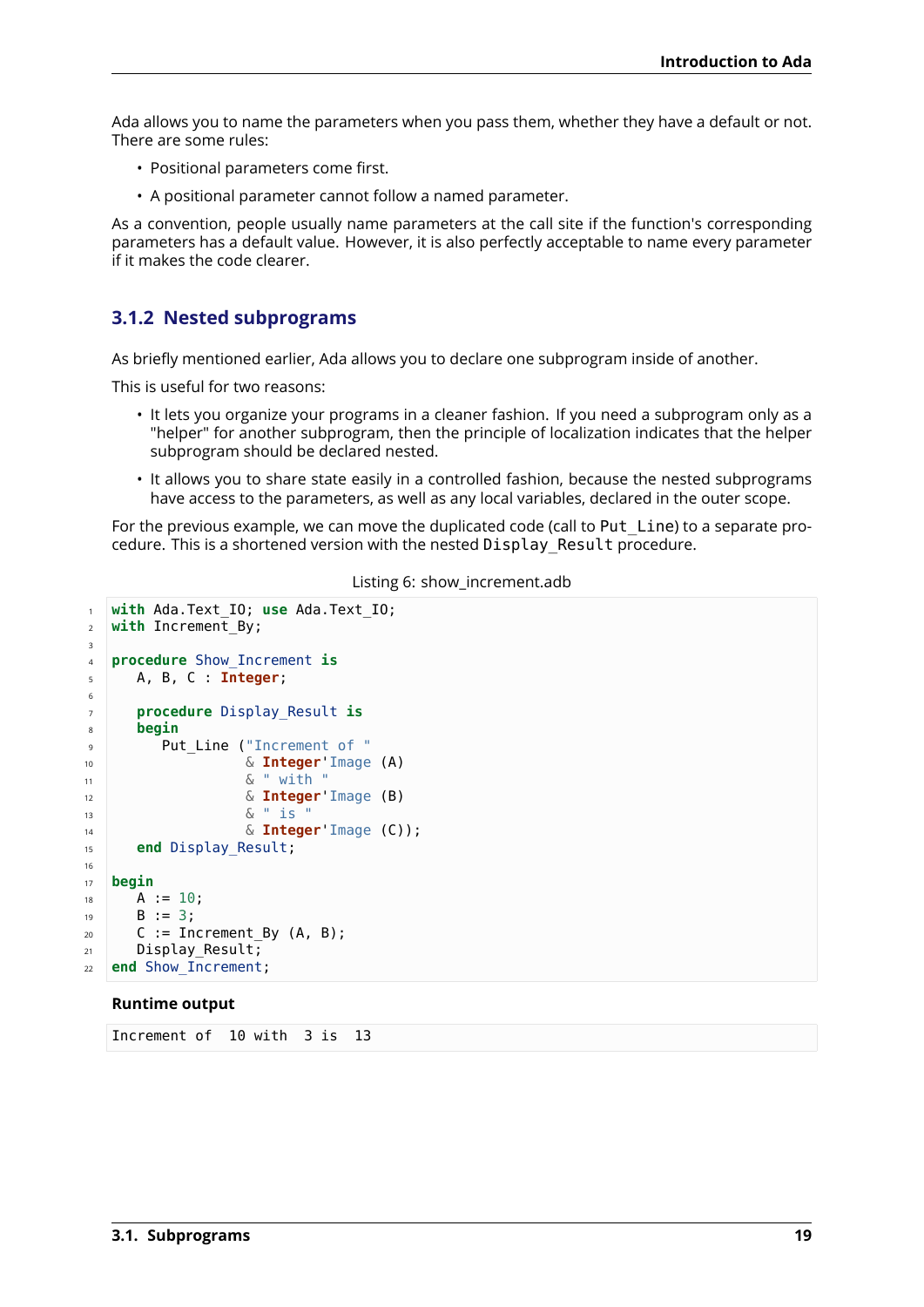# <span id="page-26-0"></span>**3.1.3 Function calls**

An important feature of function calls in Ada is that the return value at a call cannot be ignored; that is, a function call cannot be used as a statement.

If you want to call a function and do not need its result, you will still need to explicitly store it in a local variable.

```
Listing 7: quadruple.adb
```

```
1 function Quadruple (I : Integer) return Integer is
2 function Double (I : Integer) return Integer is
3 begin
4 return I * 2;
5 end Double;
6
7 Res : Integer := Double (Double (I));
8 -- ^ Calling the Double
9 -- function
10 begin
11 Double (I);
12 -- ERROR: cannot use call to function
13 -- "Double" as a statement
14
15 return Res;
16 end Quadruple;
```
# **Build output**

quadruple.adb:11:04: error: cannot use call to function "Double" as a statement quadruple.adb:11:04: error: return value of a function call cannot be ignored gprbuild: \*\*\* compilation phase failed

### **In the GNAT toolchain**

In GNAT, with all warnings activated, it becomes even harder to ignore the result of a function, because unused variables will be flagged. For example, this code would not be valid:

```
function Read_Int
   (Stream : Network Stream;
    Result : out Integer) return Boolean;
procedure Main is
    Stream : Network Stream := Get Stream;
    My_Int : Integer;
    -- Warning: in the line below, B is
               -- never read.
    B : Boolean := Read_Int (Stream, My_Int);
begin
  null;
end Main;
```
You then have two solutions to silence this warning:

• Either annotate the variable with pragma Unreferenced, thus:

```
B : Boolean := Read_Int (Stream, My_Int);
pragma Unreferenced (B);
```
• Or give the variable a name that contains any of the strings discard dummy ignore junk unused (case insensitive)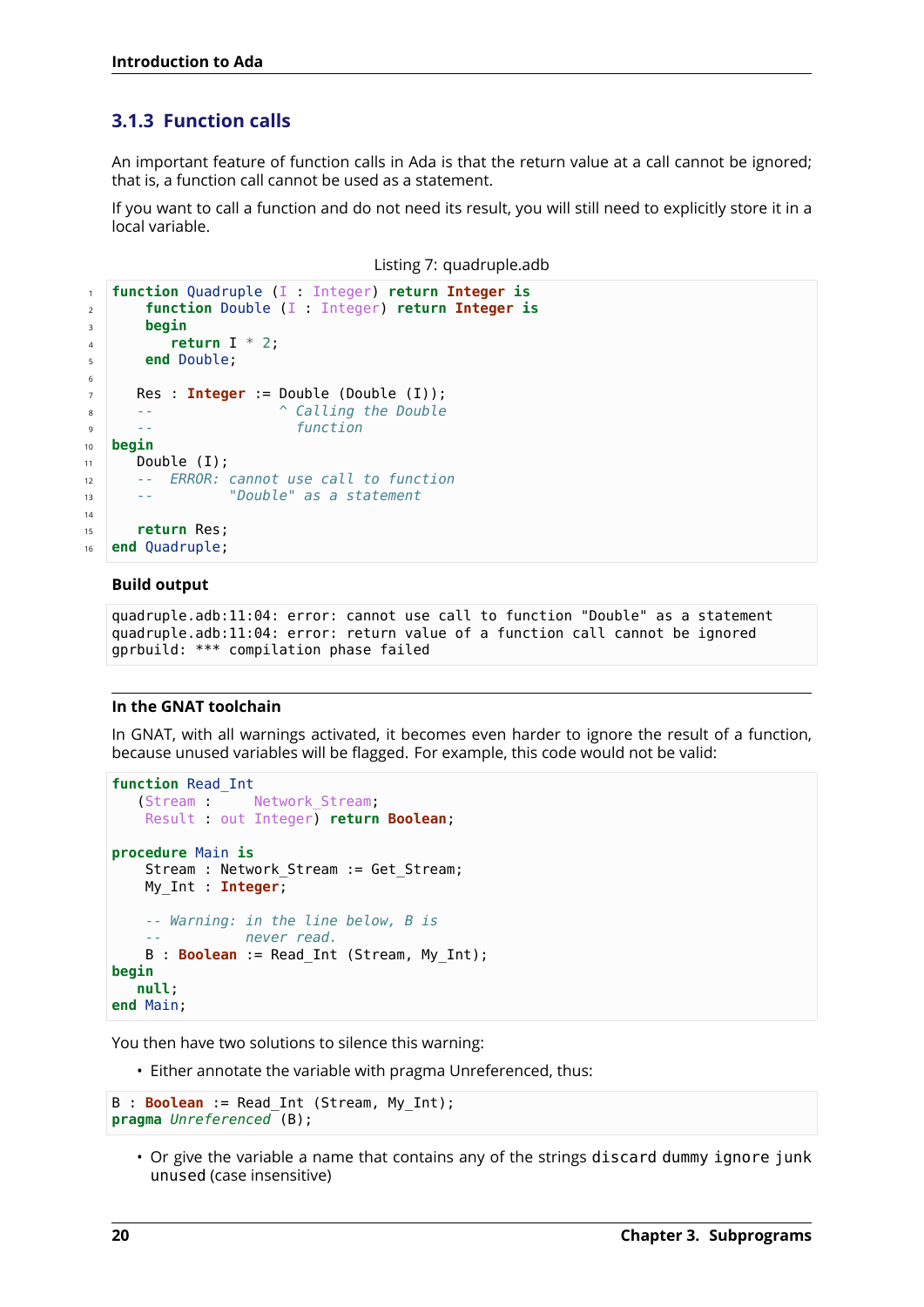# <span id="page-27-0"></span>**3.2 Parameter modes**

So far we have seen that Ada is a safety-focused language. There are many ways this is realized, but two important points are:

- Ada makes the user specify as much as possible about the behavior expected for the program, so that the compiler can warn or reject if there is an inconsistency.
- Ada provides a variety of techniques for achieving the generality and flexibility of pointers and dynamic memory management, but without the latter's drawbacks (such as memory leakage and dangling references).

Parameter modes are a feature that helps achieve the two design goals above. A subprogram parameter can be specified with a mode, which is one of the following:

| l in        | Parameter can only be read, not written              |
|-------------|------------------------------------------------------|
| $\vert$ out | Parameter can be written to, then read               |
|             | <b>in out</b> Parameter can be both read and written |

The default mode for parameters is **in**; so far, most of the examples have been using **in** parameters.

# **Historically**

Functions and procedures were originally more different in philosophy. Before Ada 2012, functions could only take **in** parameters.

# <span id="page-27-1"></span>**3.3 Subprogram calls**

# <span id="page-27-2"></span>**3.3.1 In parameters**

The first mode for parameters is the one we have been implicitly using so far. Parameters passed using this mode cannot be modified, so that the following program will cause an error:

```
Listing 8: swap.adb
```

```
1 procedure Swap (A, B : Integer) is
2 Tmp : Integer;
3 begin
4 Tmp := A;5
6 -- Error: assignment to "in" mode
7 -- parameter not allowed
8 \text{ A} := \text{B};
9
10 -- Error: assignment to "in" mode
11 -- parameter not allowed
B := Tmp;13 end Swap;
```
# **Build output**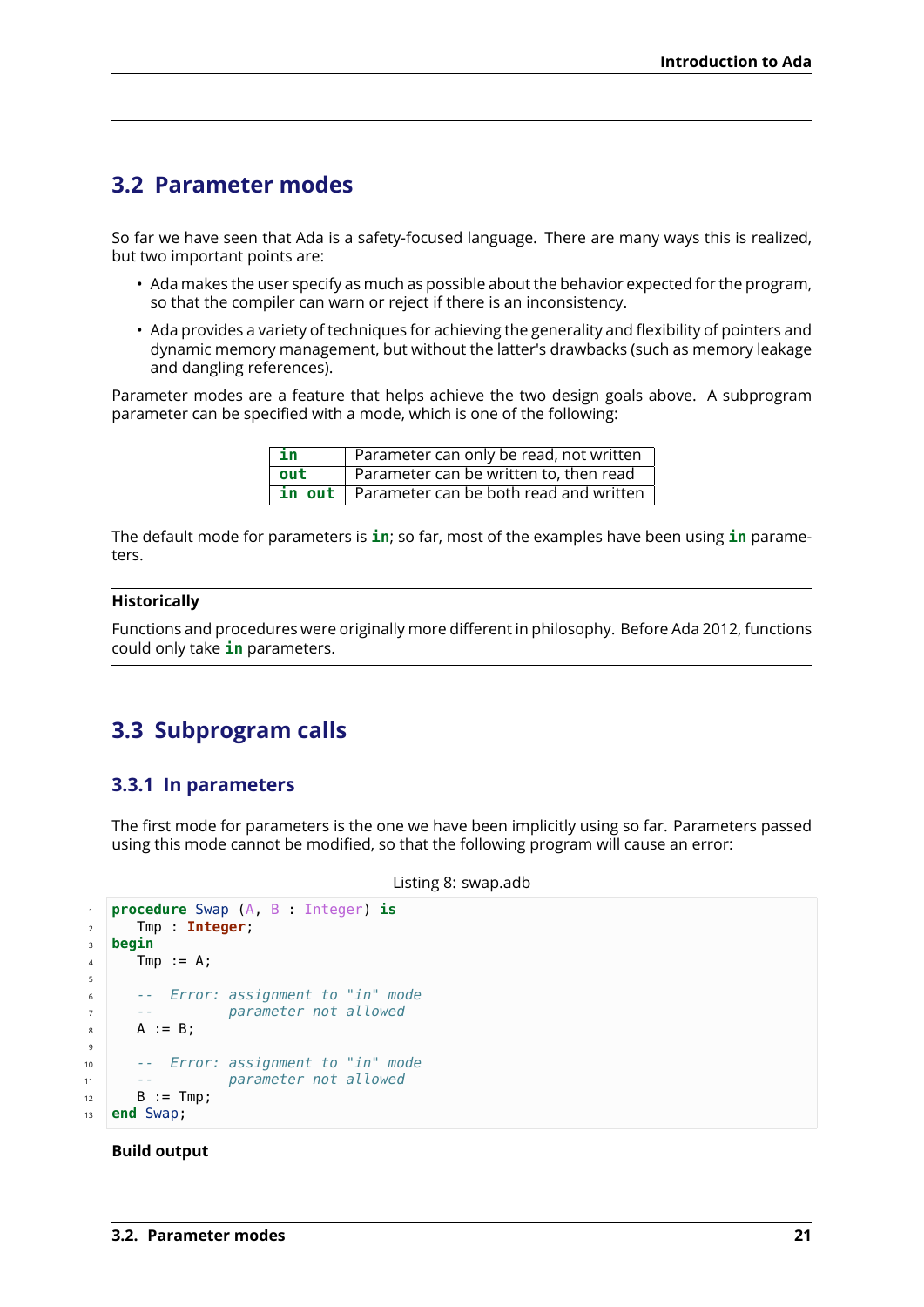```
swap.adb:8:04: error: assignment to "in" mode parameter not allowed
swap.adb:12:04: error: assignment to "in" mode parameter not allowed
gprbuild: *** compilation phase failed
```
The fact that this is the default mode is in itself very important. It means that a parameter will not be modified unless you explicitly specify a mode in which modification is allowed.

# <span id="page-28-0"></span>**3.3.2 In out parameters**

To correct our code above, we can use an **in out** parameter.

```
Listing 9: in_out_params.adb
```

```
1 with Ada.Text_IO; use Ada.Text_IO;
\overline{2}3 procedure In_Out_Params is
4 procedure Swap (A, B : in out Integer) is
5 Tmp : Integer;
6 begin
7 Tmp := A;
8 A := B;
\bullet B := Tmp;
10 end Swap;
11
12 A : Integer := 12;
13 B : Integer := 44;
14 begin
15 Swap (A, B);
16
17 -- Prints 44
18 Put Line (Integer'Image (A));
19 end In Out Params;
```
### **Runtime output**

44

An **in out** parameter will allow read and write access to the object passed as parameter, so in the example above, we can see that A is modified after the call to Swap.

**Attention:** While in out parameters look a bit like references in C++, or regular parameters in Java that are passed by-reference, the Ada language standard does not mandate "by reference" passing for in out parameters except for certain categories of types as will be explained later.

In general, it is better to think of modes as higher level than by-value versus by-reference semantics. For the compiler, it means that an array passed as an **in** parameter might be passed by reference, because it is more efficient (which does not change anything for the user since the parameter is not assignable). However, a parameter of a discrete type will always be passed by copy, regardless of its mode (which is more efficient on most architectures).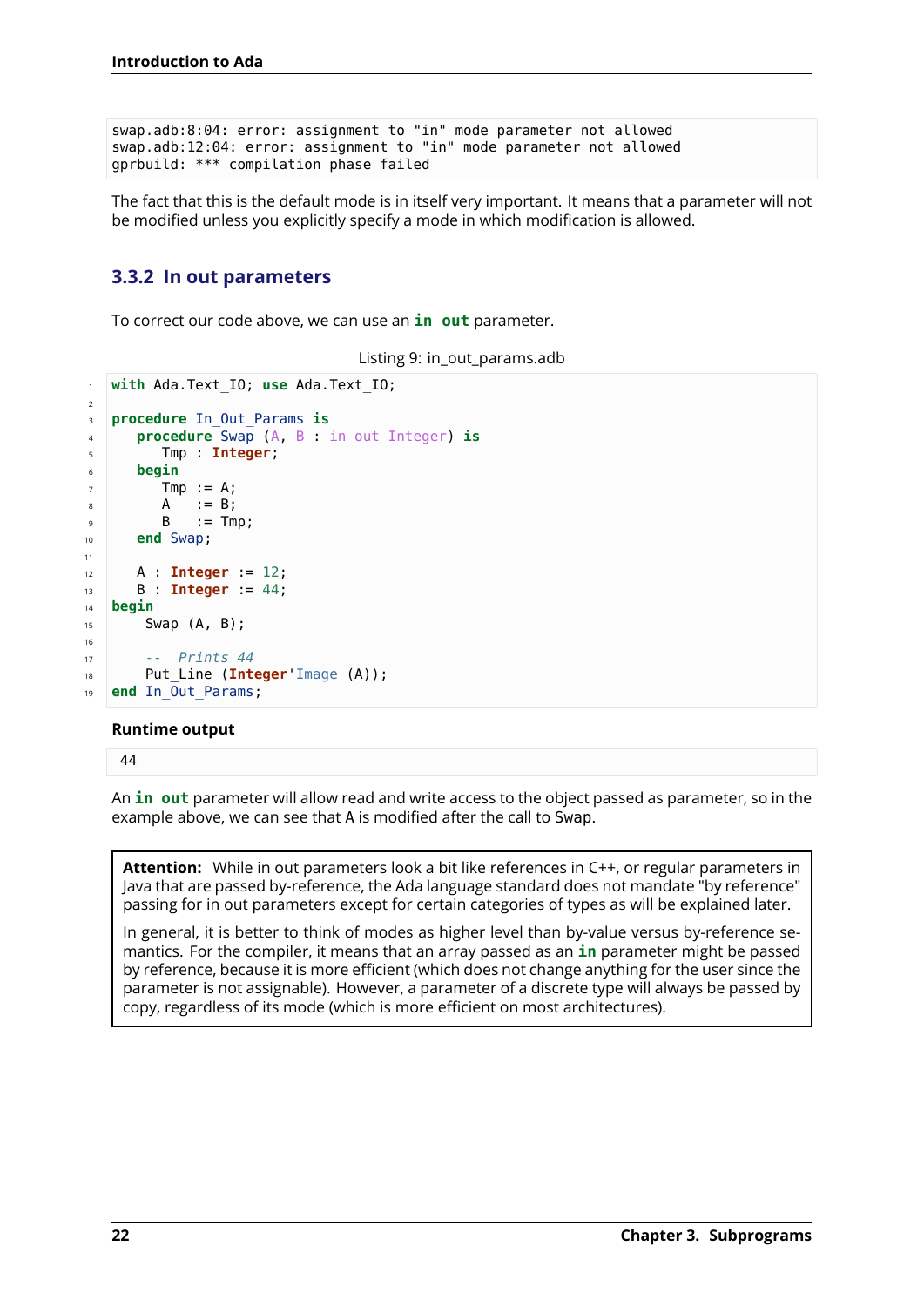# <span id="page-29-0"></span>**3.3.3 Out parameters**

The **out** mode applies when the subprogram needs to write to a parameter that might be uninitialized at the point of call. Reading the value of an **out** parameter is permitted, but it should only be done after the subprogram has assigned a value to the parameter. Out parameters behave a bit like return values for functions. When the subprogram returns, the actual parameter (a variable) will have the value of the out parameter at the point of return.

# **In other languages**

Ada doesn't have a tuple construct and does not allow returning multiple values from a subprogram (except by declaring a full-fledged record type). Hence, a way to return multiple values from a subprogram is to use out parameters.

For example, a procedure reading integers from the network could have one of the following specifications:

```
procedure Read_Int
   (Stream : Network_Stream;
   Success : out Boolean;
   Result : out Integer);
function Read_Int
   (Stream : Network_Stream;
   Result : out Integer) return Boolean;
```
While reading an out variable before writing to it should, ideally, trigger an error, imposing that as a rule would cause either inefficient run-time checks or complex compile-time rules. So from the user's perspective an out parameter acts like an uninitialized variable when the subprogram is invoked.

# **In the GNAT toolchain**

GNAT will detect simple cases of incorrect use of out parameters. For example, the compiler will emit a warning for the following program:

Listing 10: outp.adb

```
1 procedure Outp is
2 procedure Foo (A : out Integer) is
3 B : Integer := A;
4 -- ^ Warning on reference
5 -- to uninitialized A
6 begin
7 \quad A := B;8 end Foo;
9 begin
10 null;
11 end Outp;
```
### **Build output**

```
outp.adb:2:14: warning: procedure "Foo" is not referenced [-gnatwu]
outp.adb:3:07: warning: "B" is not modified, could be declared constant [-gnatwk]
outp.adb:3:22: warning: "A" may be referenced before it has a value [enabled by<sub>u</sub>
 ↪default]
```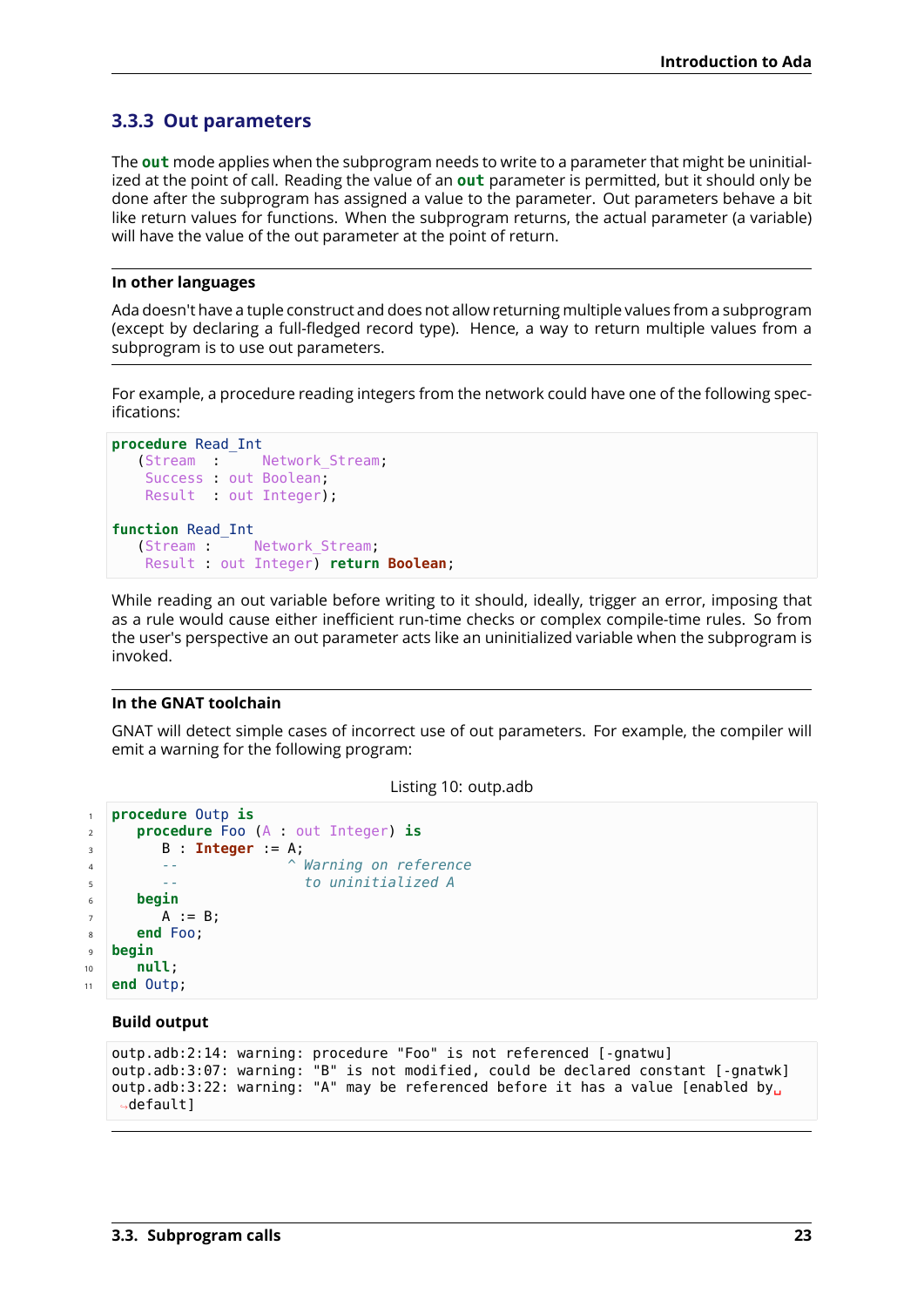# <span id="page-30-0"></span>**3.3.4 Forward declaration of subprograms**

As we saw earlier, a subprogram can be declared without being fully defined, This is possible in general, and can be useful if you need subprograms to be mutually recursive, as in the example below:

```
Listing 11: mutually_recursive_subprograms.adb
```

```
1 procedure Mutually_Recursive_Subprograms is
2 procedure Compute_A (V : Natural);
3 -- Forward declaration of Compute_A
4
5 procedure Compute_B (V : Natural) is
6 begin
7 if V > 5 then
8 Compute A (V - 1);
9 -- Call to Compute_A
10 end if;
11 end Compute_B;
12
13 procedure Compute A (V : Natural) is
14 begin
15 if V > 2 then
16 Compute B (V - 1);
17 - Call to Compute B
18 end if;
19 end Compute_A;
20 begin
21 Compute A (15);
22 end Mutually_Recursive_Subprograms;
```
# <span id="page-30-1"></span>**3.4 Renaming**

Subprograms can be renamed by using the **renames** keyword and declaring a new name for a subprogram:

**procedure** New\_Proc renames Original\_Proc;

This can be useful, for example, to improve the readability of your application when you're using code from external sources that cannot be changed in your system. Let's look at an example:

Listing 12: a\_procedure\_with\_very\_long\_name\_that\_cannot\_be\_changed.ads

```
procedure A Procedure With Very Long Name That Cannot Be Changed
  (A Message : String);
```
Listing 13: a\_procedure\_with\_very\_long\_name\_that\_cannot\_be\_changed.adb

```
1 with Ada.Text_IO; use Ada.Text_IO;
2
3 procedure A_Procedure_With_Very_Long_Name_That_Cannot_Be_Changed
4 (A_Message : String) is
5 begin
6 Put_Line (A_Message);
  end A_Procedure_With_Very_Long_Name_That_Cannot_Be_Changed;
```
As the wording in the name of procedure above implies, we cannot change its name. We can, however, rename it to something like Show in our test application and use this shorter name. Note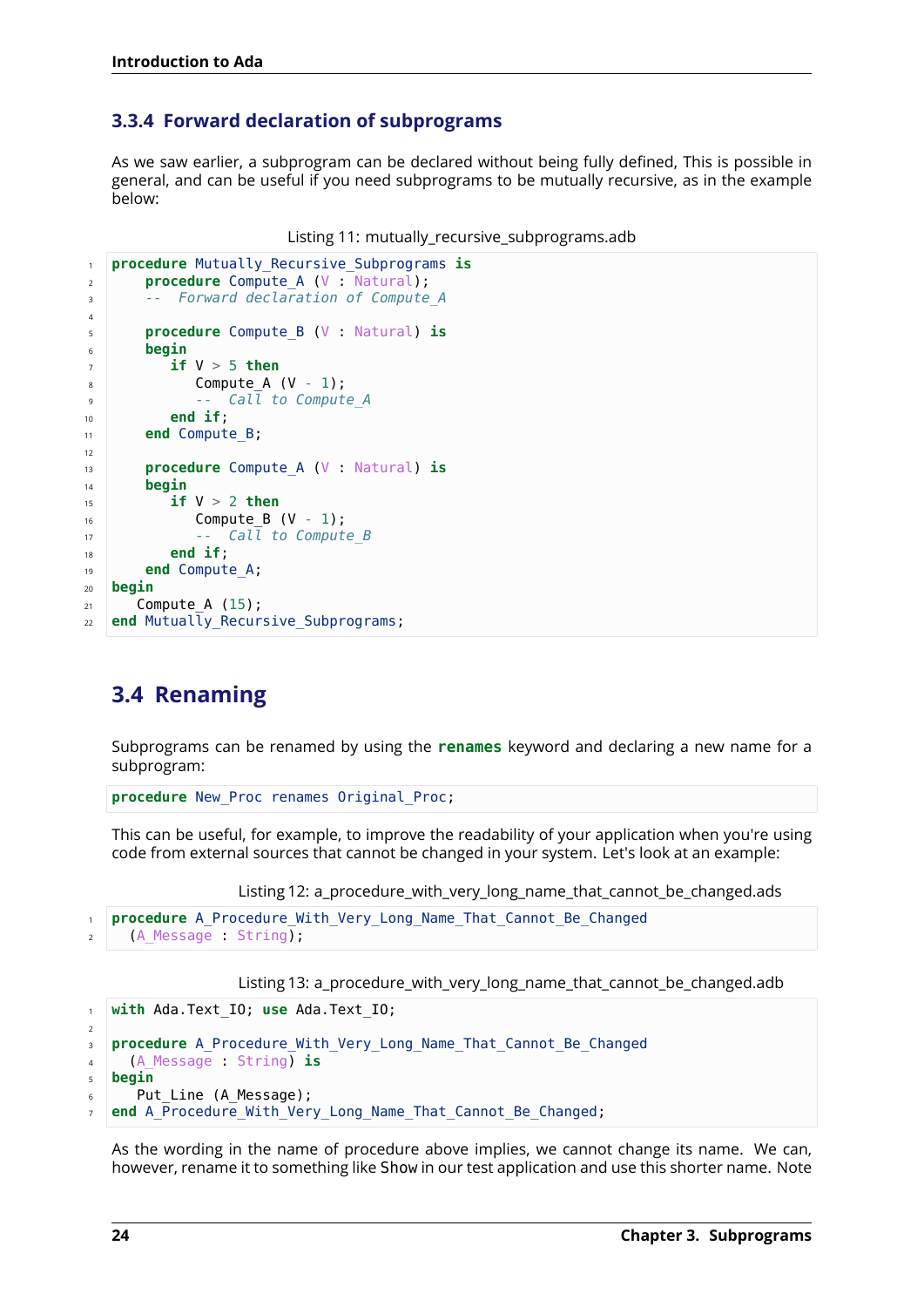that we also have to declare all parameters of the original subprogram — we may rename them, too, in the declaration. For example:

|  |  | Listing 14: show_renaming.adb |  |
|--|--|-------------------------------|--|
|--|--|-------------------------------|--|

```
1 with A Procedure With Very Long Name That Cannot Be Changed;
2
3 procedure Show_Renaming is
4
5 procedure Show (S : String) renames
6 A_Procedure_With_Very_Long_Name_That_Cannot_Be_Changed;
7
8 begin
9 Show ("Hello World!");
10 end Show_Renaming;
```
### **Runtime output**

Hello World!

Note that the original name (A\_Procedure\_With\_Very\_Long\_Name\_That\_Cannot\_Be\_Changed) is still visible after the declaration of the Show procedure.

We may also rename subprograms from the standard library. For example, we may rename **Integer**'Image to Img:

Listing 15: show\_image\_renaming.adb

```
1 with Ada.Text_IO; use Ada.Text_IO;
2
3 procedure Show_Image_Renaming is
4
5 function Img (I : Integer) return String
6 renames Integer'Image;
7
8 begin
9 \mid Put Line (Img (2));
10 Put_Line (Img (3));
11 end Show Image Renaming;
```
### **Runtime output**

```
2
3
```
Renaming also allows us to introduce default expressions that were not available in the original declaration. For example, we may specify "Hello World!" as the default for the **String** parameter of the Show procedure:

```
with A Procedure With Very Long Name That Cannot Be Changed;
```

```
procedure Show_Renaming_Defaults is
```

```
procedure Show (S : String := "Hello World!")
  renames
    A_Procedure_With_Very_Long_Name_That_Cannot_Be_Changed;
```
### **begin**

```
Show;
end Show Renaming Defaults;
```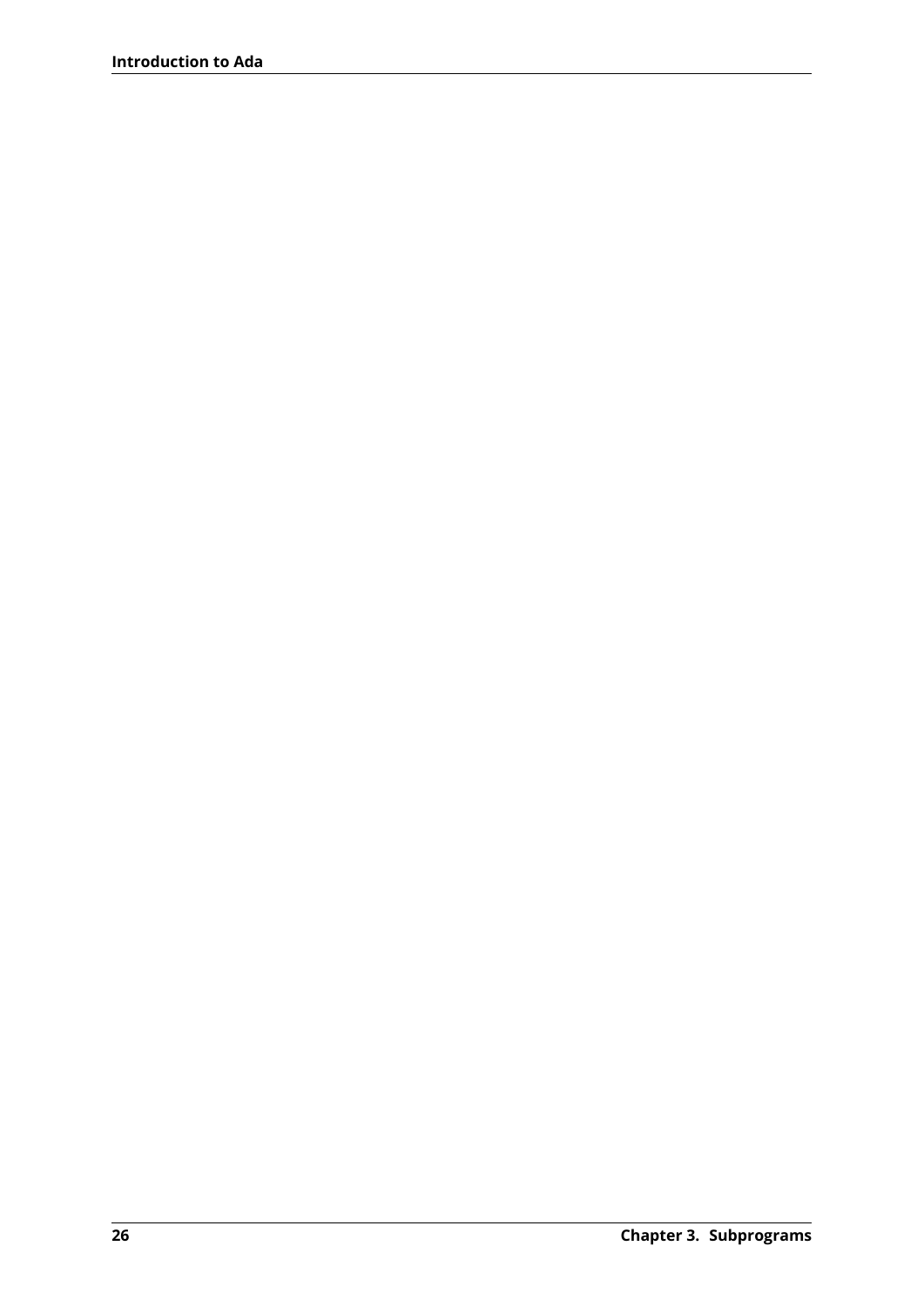**CHAPTER FOUR**

# **MODULAR PROGRAMMING**

<span id="page-33-0"></span>So far, our examples have been simple standalone subprograms. Ada is helpful in that regard, since it allows arbitrary declarations in a declarative part. We were thus able to declare our types and variables in the bodies of main procedures.

However, it is easy to see that this is not going to scale up for real-world applications. We need a better way to structure our programs into modular and distinct units.

Ada encourages the separation of programs into multiple packages and sub-packages, providing many tools to a programmer on a quest for a perfectly organized code-base.

# <span id="page-33-1"></span>**4.1 Packages**

Here is an example of a package declaration in Ada:

```
Listing 1: week.ads
```

```
1 package Week is
\overline{2}3 Mon : constant String := "Monday";
4 Tue : constant String := "Tuesday";
5 Wed : constant String := "Wednesday";
6 Thu : constant String := "Thursday";
7 Fri : constant String := "Friday";
8 Sat : constant String := "Saturday";
9 Sun : constant String := "Sunday";
10
11 end Week;
```
And here is how you use it:

Listing 2: main.adb

```
1 with Ada.Text_IO; use Ada.Text_IO;
2 with Week;
3 -- References the Week package, and
4 -- adds a dependency from Main to Week
5
6 procedure Main is
7 begin
8 Put Line ("First day of the week is "
\sim \sim Week.Mon):
10 end Main;
```
### **Runtime output**

First day of the week is Monday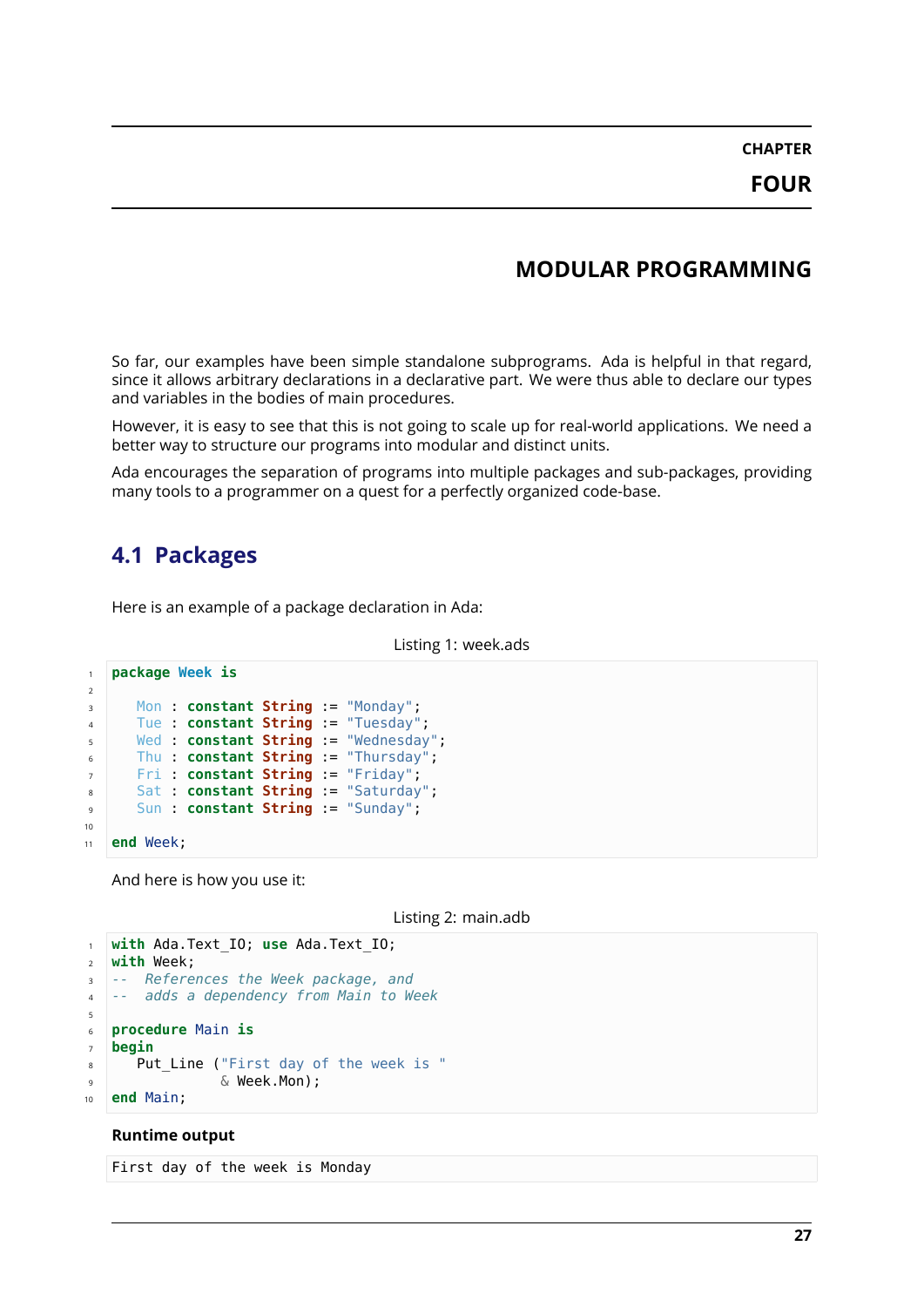Packages let you make your code modular, separating your programs into semantically significant units. Additionally the separation of a package's specification from its body (which we will see below) can reduce compilation time.

While the **with** clause indicates a dependency, you can see in the example above that you still need to prefix the referencing of entities from the Week package by the name of the package. (If we had included a **use** Week clause, then such a prefix would not have been necessary.)

Accessing entities from a package uses the dot notation, A.B, which is the same notation as the one used to access record fields.

A **with** clause can *only* appear in the prelude of a compilation unit (i.e., before the reserved word, such as **procedure**, that marks the beginning of the unit). It is not allowed anywhere else. This rule is only needed for methodological reasons: the person reading your code should be able to see immediately which units the code depends on.

# **In other languages**

Packages look similar to, but are semantically very different from, header files in C/C++.

- The first and most important distinction is that packages are a language-level mechanism. This is in contrast to a *#include*'d header file, which is a functionality of the C preprocessor.
- An immediate consequence is that the **with** construct is a semantic inclusion mechanism, not a text inclusion mechanism. Hence, when you **with** a package, you are saying to the compiler "I'm depending on this semantic unit", and not "include this bunch of text in place here".
- The effect of a package thus does not vary depending on where it has been **with**ed from. Contrast this with C/C++, where the meaning of the included text depends on the context in which the *#include* appears.

This allows compilation/recompilation to be more efficient. It also allows tools like IDEs to have correct information about the semantics of a program. In turn, this allows better tooling in general, and code that is more analyzable, even by humans.

An important benefit of Ada **with** clauses when compared to *#include* is that it is stateless. The order of **with** and **use** clauses does not matter, and can be changed without side effects.

# **In the GNAT toolchain**

The Ada language standard does not mandate any particular relationship between source files and packages; for example, in theory you can put all your code in one file, or use your own file naming conventions. In practice, however, an implementation will have specific rules. With GNAT, each top-level compilation unit needs to go into a separate file. In the example above, the Week package will be in an .ads file (for Ada specification), and the Main procedure will be in an .adb file (for Ada body).

# <span id="page-34-0"></span>**4.2 Using a package**

As we have seen above, the **with** clause indicates a dependency on another package. However, every reference to an entity coming from the Week package had to be prefixed by the full name of the package. It is possible to make every entity of a package visible directly in the current scope, using the **use** clause.

In fact, we have been using the **use** clause since almost the beginning of this tutorial.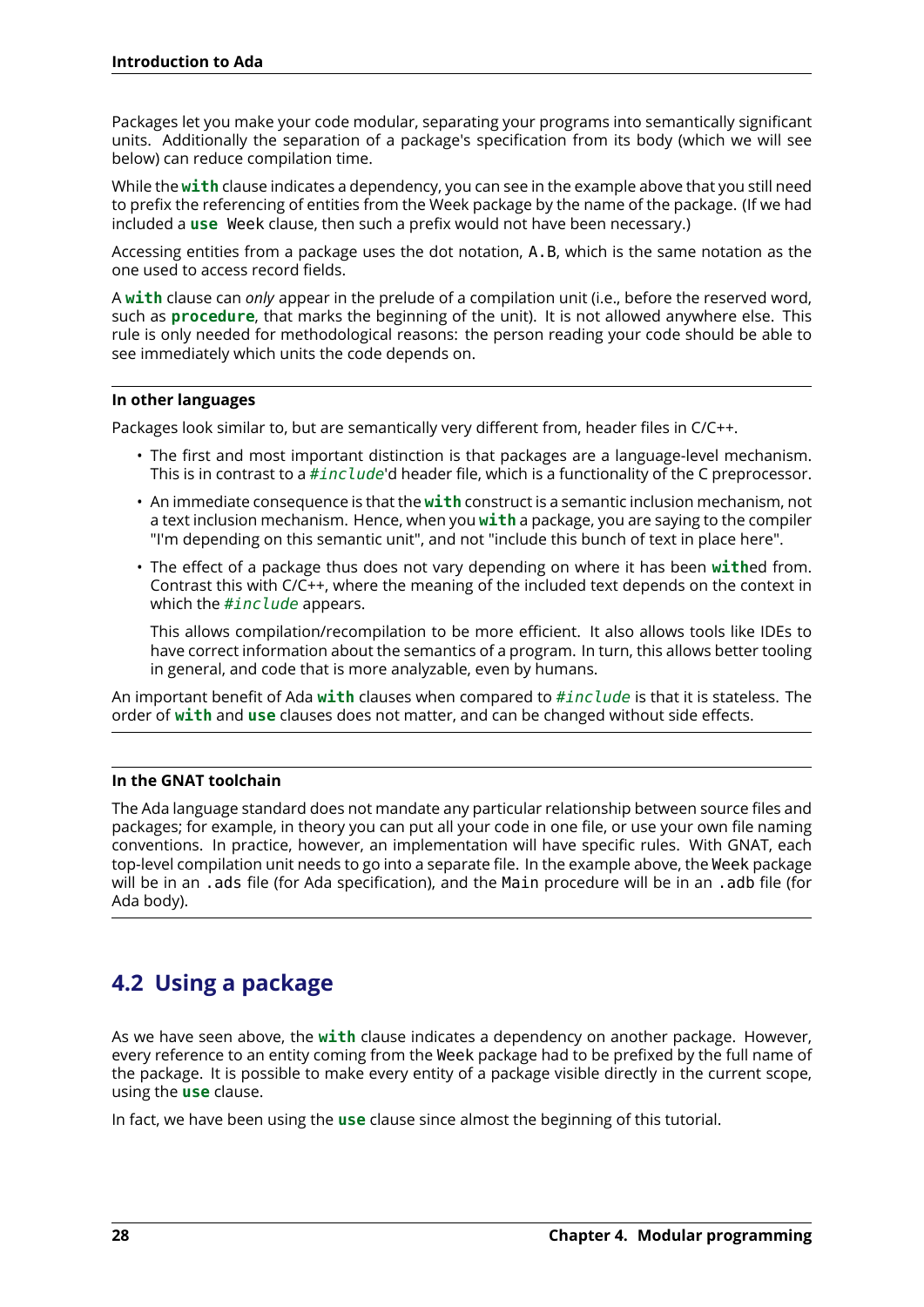### Listing 3: main.adb

```
1 with Ada.Text_IO; use Ada.Text_IO;
2 -- ^ Make every entity of the
3 -- Ada.Text_IO package
4 -- directly visible.
5 with Week;
6
7 procedure Main is
8 use Week;
9 -- Make every entity of the Week
10 -- package directly visible.
11 begin
12 Put_Line ("First day of the week is " & Mon);
13 end Main;
```
### **Runtime output**

First day of the week is Monday

As you can see in the example above:

- Put Line is a subprogram that comes from the Ada. Text IO package. We can reference it directly because we have **use**d the package at the top of the Main unit.
- Unlike **with** clauses, a **use** clause can be placed either in the prelude, or in any declarative region. In the latter case the **use** clause will have an effect in its containing lexical scope.

# <span id="page-35-0"></span>**4.3 Package body**

In the simple example above, the Week package only has declarations and no body. That's not a mistake: in a package specification, which is what is illustrated above, you cannot declare bodies. Those have to be in the package body.

Listing 4: operations.ads

```
1 package Operations is
2
3 -- Declaration
4 function Increment_By
5 (I : Integer;
6 Incr : Integer := 0) return Integer;
7
8 function Get Increment Value return Integer;
9
10 end Operations;
```
Listing 5: operations.adb

```
1 package body Operations is
\overline{2}3 Last_Increment : Integer := 1;
4
5 function Increment_By
6 (I : Integer;
7 Incr : Integer := 0) return Integer is
8 begin
\bullet if Incr /= 0 then
10 Last_Increment := Incr;
```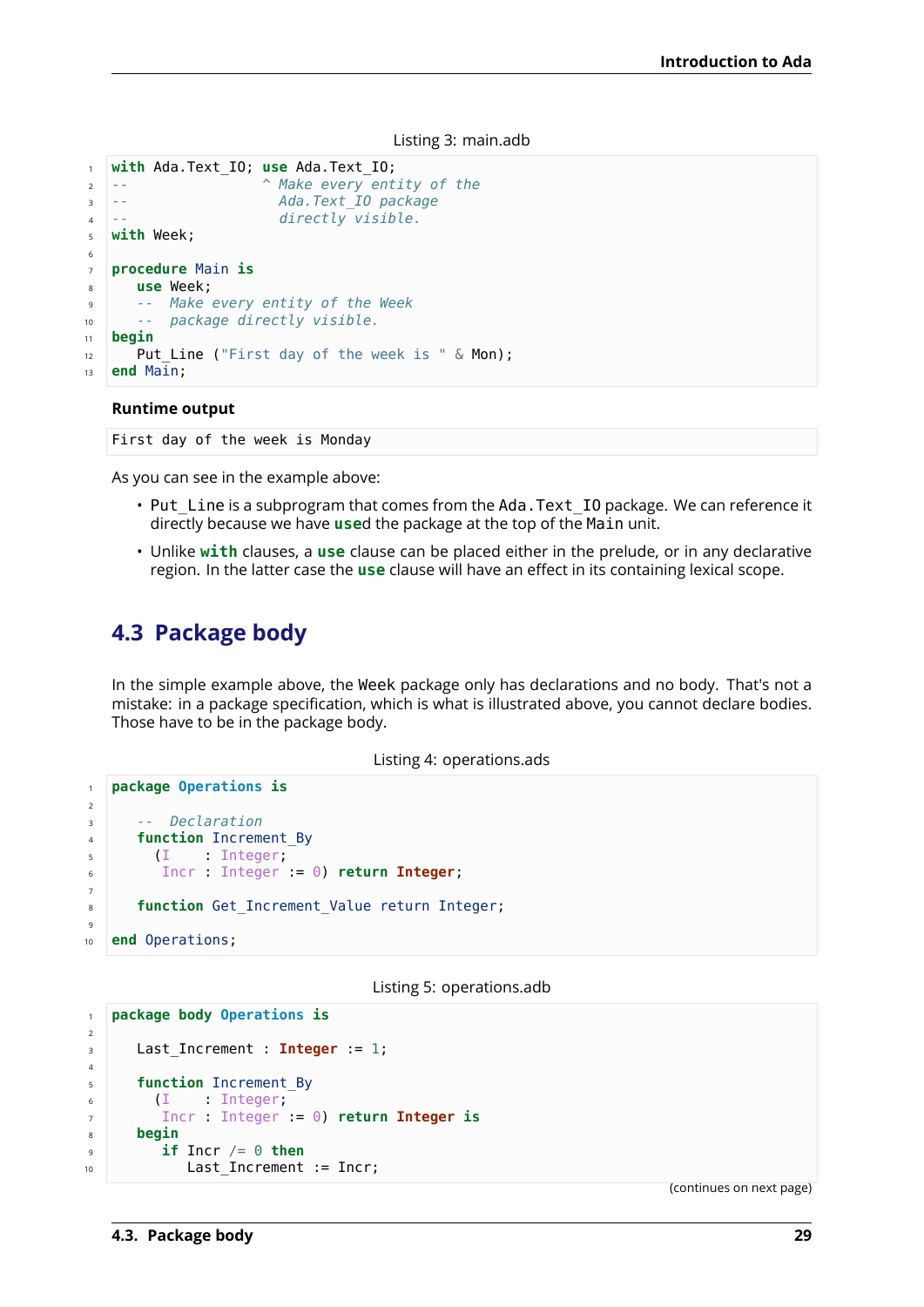```
11 end if;
12
13 return I + Last Increment;
14 end Increment_By;
15
16 function Get_Increment_Value return Integer is
17 begin
18 return Last_Increment;
19 end Get Increment Value;
20
21 end Operations;
```
Here we can see that the body of the Increment\_By function has to be declared in the body. Coincidentally, introducing a body allows us to put the Last\_Increment variable in the body, and make them inaccessible to the user of the Operations package, providing a first form of encapsulation.

This works because entities declared in the body are *only* visible in the body.

This example shows how Last\_Increment is used indirectly:

Listing 6: main.adb

```
1 with Ada.Text_IO; use Ada.Text_IO;
2 with Operations;
3
4 procedure Main is
5 use Operations;
6
7 I : Integer := 0;
8 R : Integer;
9
10 procedure Display_Update_Values is
11 Incr : constant Integer := Get_Increment_Value;
12 begin
13 Put_Line (Integer'Image (I)
14 6. " incremented by "
15 & Integer'Image (Incr)
16 \delta \frac{\text{II}}{\text{I}} is
17 & Integer'Image (R));
18 I := R;19 end Display_Update_Values;
20 begin
21 R := Increment_By (I);
22 Display_Update_Values;
R := IncrementBy (I);24 Display_Update_Values;
25
26 R := Increment By (I, 5);
27 Display Update Values;
28 R := Increment_By (I);
29 Display_Update_Values;
30
\mathbf{R} := \text{Increment} By (I, 10);
32 Display_Update_Values;
33 R := Increment_By (I);
34 Display_Update_Values;
35 end Main;
```
**Runtime output**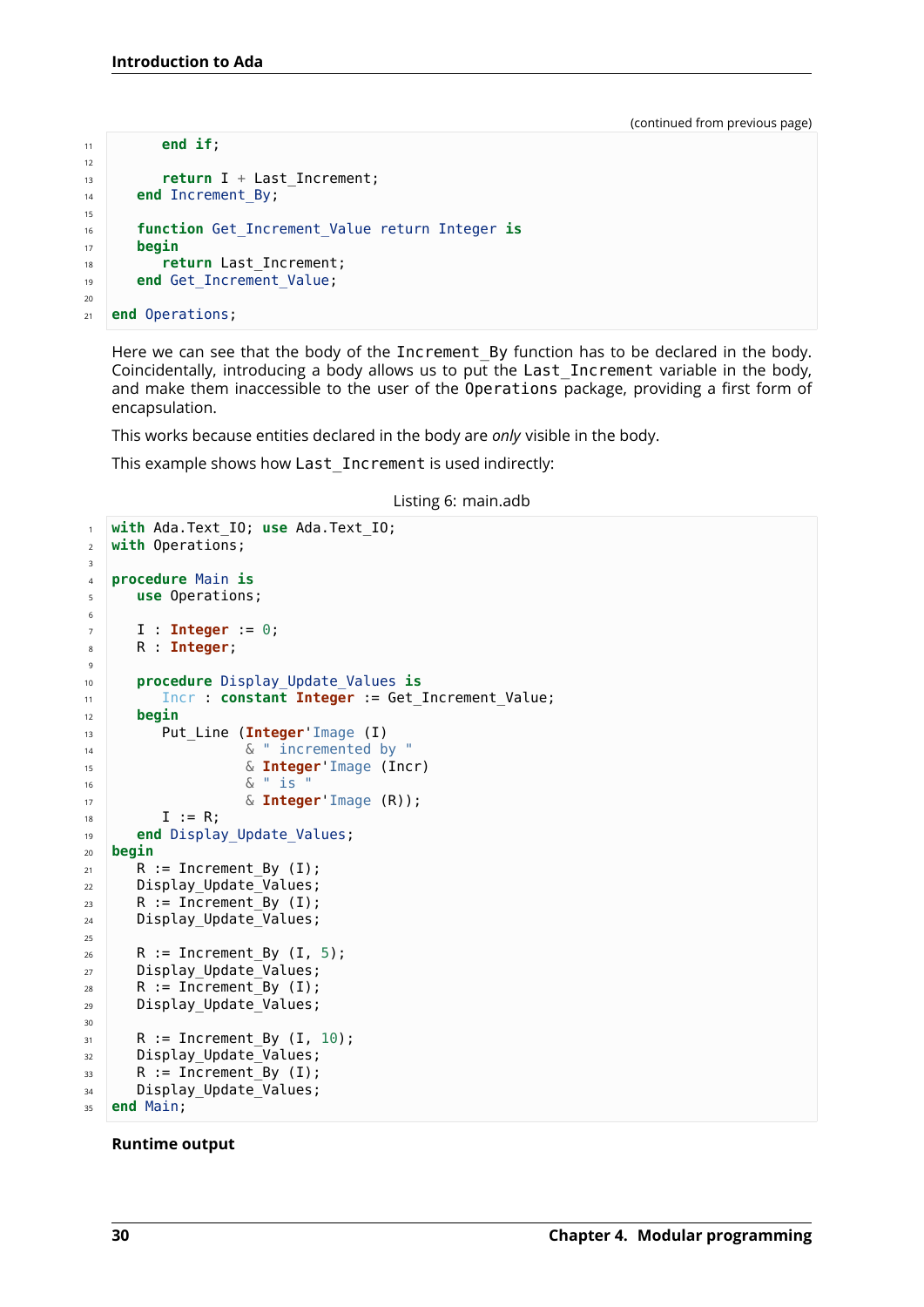| 1 incremented by 1 is 2<br>2 incremented by 5 is 7<br>7 incremented by 5 is 12<br>12 incremented by 10 is 22<br>22 incremented by 10 is 32 | 0 incremented by 1 is 1 |  |
|--------------------------------------------------------------------------------------------------------------------------------------------|-------------------------|--|
|                                                                                                                                            |                         |  |
|                                                                                                                                            |                         |  |
|                                                                                                                                            |                         |  |
|                                                                                                                                            |                         |  |
|                                                                                                                                            |                         |  |

# **4.4 Child packages**

Packages can be used to create hierarchies. We achieve this by using child packages, which extend the functionality of their parent package. One example of a child package that we've been using so far is the Ada. Text IO package. Here, the parent package is called Ada, while the child package is called Text\_IO. In the previous examples, we've been using the Put\_Line procedure from the Text\_IO child package.

### **Important**

Ada also supports nested packages. However, since they can be more complicated to use, the recommendation is to use child packages instead. Nested packages will be covered in the advanced course.

Let's begin our discussion on child packages by taking our previous Week package:

```
Listing 7: week.ads
```

```
1 package Week is
\overline{2}3 Mon : constant String := "Monday";
4 Tue : constant String := "Tuesday";
5 Wed : constant String := "Wednesday";
6 Thu : constant String := "Thursday";
7 Fri : constant String := "Friday";
8 Sat : constant String := "Saturday";
9 Sun : constant String := "Sunday";
10
11 end Week;
```
If we want to create a child package for Week, we may write:

Listing 8: week-child.ads

```
1 package Week.Child is
2
3 function Get First Of Week return String;
4
5 end Week.Child;
```
Here, Week is the parent package and Child is the child package. This is the corresponding package body of Week.Child:

Listing 9: week-child.adb

```
1 package body Week.Child is
\overline{2}3 function Get_First_Of_Week return String is
4 begin
5 return Mon;
```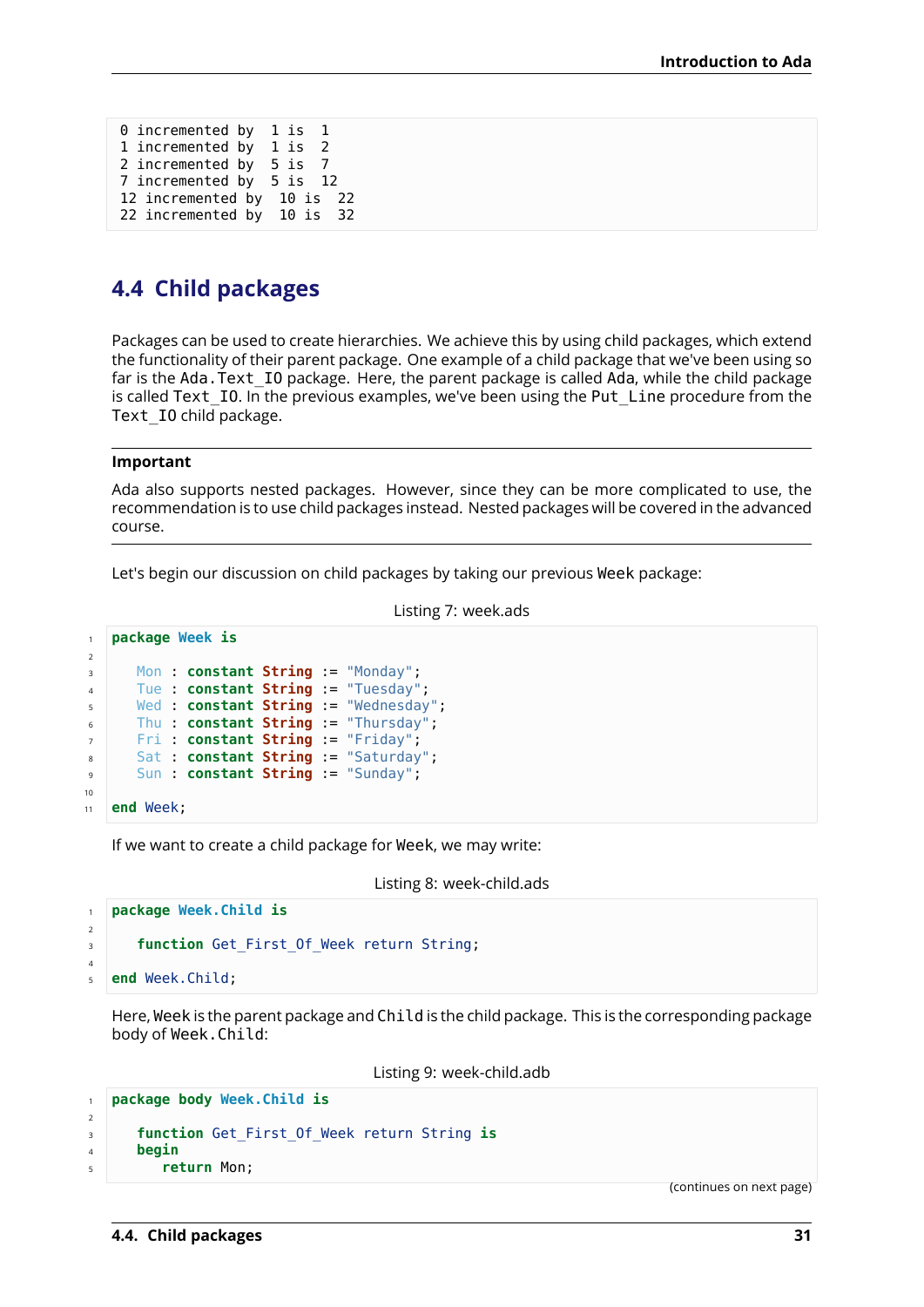### <sup>6</sup> **end** Get\_First\_Of\_Week;

```
7
```
<sup>8</sup> **end** Week.Child;

In the implementation of the Get First Of Week function, we can use the Mon string directly, even though it was declared in the parent package Week. We don't write **with** Week here because all elements from the specification of the Week package — such as Mon, Tue and so on — are visible in the child package Week.Child.

Now that we've completed the implementation of the Week.Child package, we can use elements from this child package in a subprogram by simply writing **with** Week.Child. Similarly, if we want to use these elements directly, we write **use** Week.Child in addition. For example:

Listing 10: main.adb

```
1 with Ada.Text_IO; use Ada.Text_IO;
2 with Week.Child; use Week.Child;
3
4 procedure Main is
5 begin
6 Put Line ("First day of the week is "
               & Get First Of Week);
8 end Main;
```
### **Runtime output**

First day of the week is Monday

## **4.4.1 Child of a child package**

So far, we've seen a two-level package hierarchy. But the hierarchy that we can potentially create isn't limited to that. For instance, we could extend the hierarchy of the previous source-code example by declaring a Week.Child.Grandchild package. In this case, Week.Child would be the parent of the Grandchild package. Let's consider this implementation:

Listing 11: week-child-grandchild.ads

```
1 package Week.Child.Grandchild is
2
3 function Get Second Of Week return String;
4
5 end Week.Child.Grandchild;
```
Listing 12: week-child-grandchild.adb

```
1 package body Week.Child.Grandchild is
\overline{2}3 function Get_Second_Of_Week return String is
4 begin
5 return Tue;
6 end Get Second Of Week;
7
  end Week.Child.Grandchild;
```
We can use this new Grandchild package in our test application in the same way as before: we can reuse the previous test application and adapt the **with** and **use**, and the function call. This is the updated code: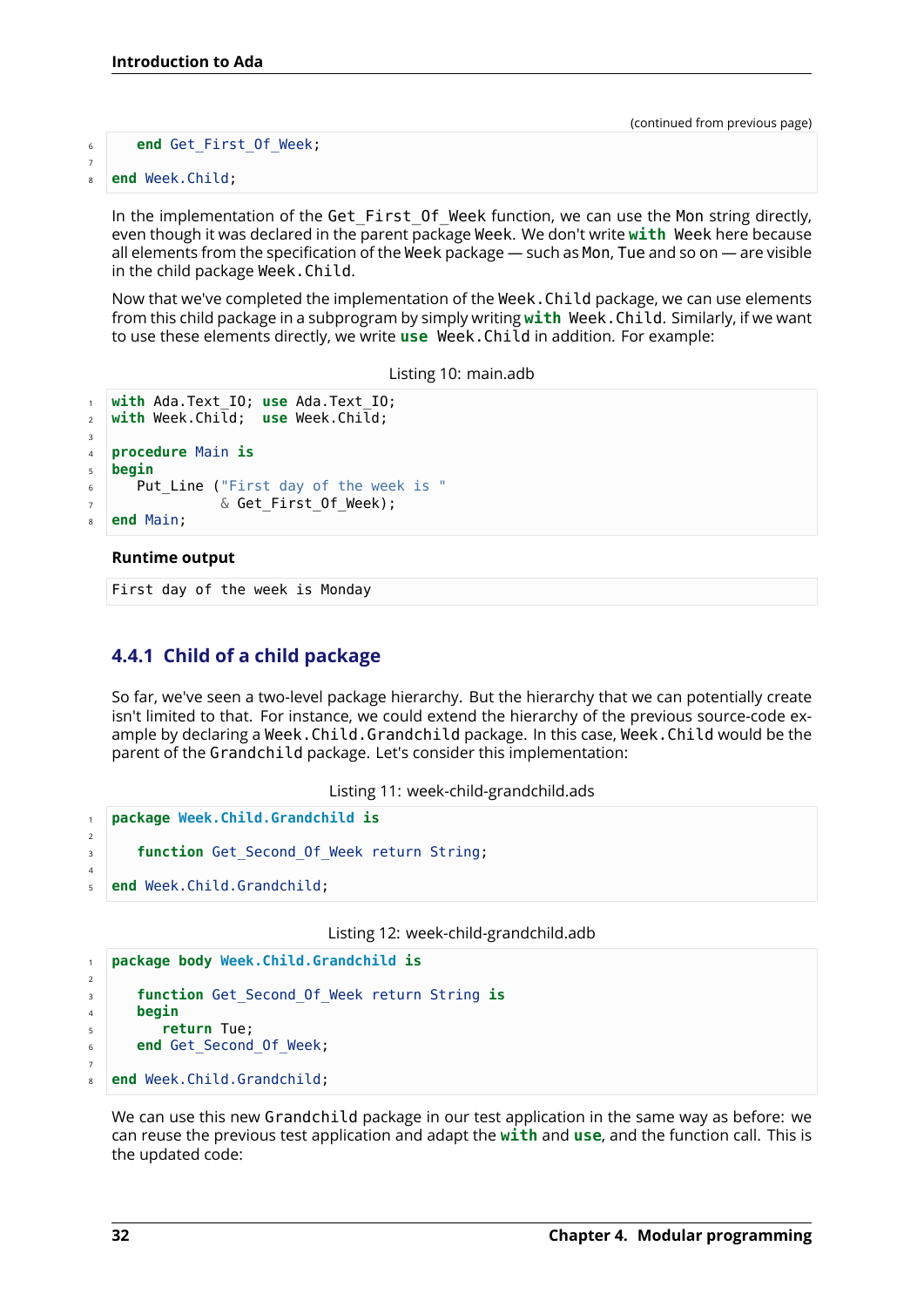Listing 13: main.adb

```
1 with Ada.Text_IO; use Ada.Text_IO;
2 with Week.Child.Grandchild; use Week.Child.Grandchild;
3
4 procedure Main is
5 begin
6 Put Line ("Second day of the week is "
7 & Get_Second_Of_Week);
8 end Main;
```
### **Runtime output**

Second day of the week is Tuesday

Again, this isn't the limit for the package hierarchy. We could continue to extend the hierarchy of the previous example by implementing a Week.Child.Grandchild.Grand grandchild package.

## **4.4.2 Multiple children**

So far, we've seen a single child package of a parent package. However, a parent package can also have multiple children. We could extend the example above and implement a Week. Child 2 package. For example:

Listing 14: week-child\_2.ads

```
1 package Week.Child_2 is
\overline{2}3 function Get Last Of Week return String;
4
   5 end Week.Child_2;
```
Here, Week is still the parent package of the Child package, but it's also the parent of the Child 2 package. In the same way, Child\_2 is obviously one of the child packages of Week.

This is the corresponding package body of Week.Child\_2:

Listing 15: week-child\_2.adb

```
1 package body Week.Child_2 is
\overline{2}3 function Get_Last_Of_Week return String is
4 begin
5 return Sun;
6 end Get Last Of Week;
7
8 end Week.Child_2;
```
We can now reference both children in our test application:

Listing 16: main.adb

```
1 with Ada.Text_IO; use Ada.Text_IO;
2 with Week.Child; use Week.Child;
3 with Week.Child_2; use Week.Child_2;
4
5 procedure Main is
6 begin
7 Put_Line ("First day of the week is "
8 & Get_First_Of_Week);
```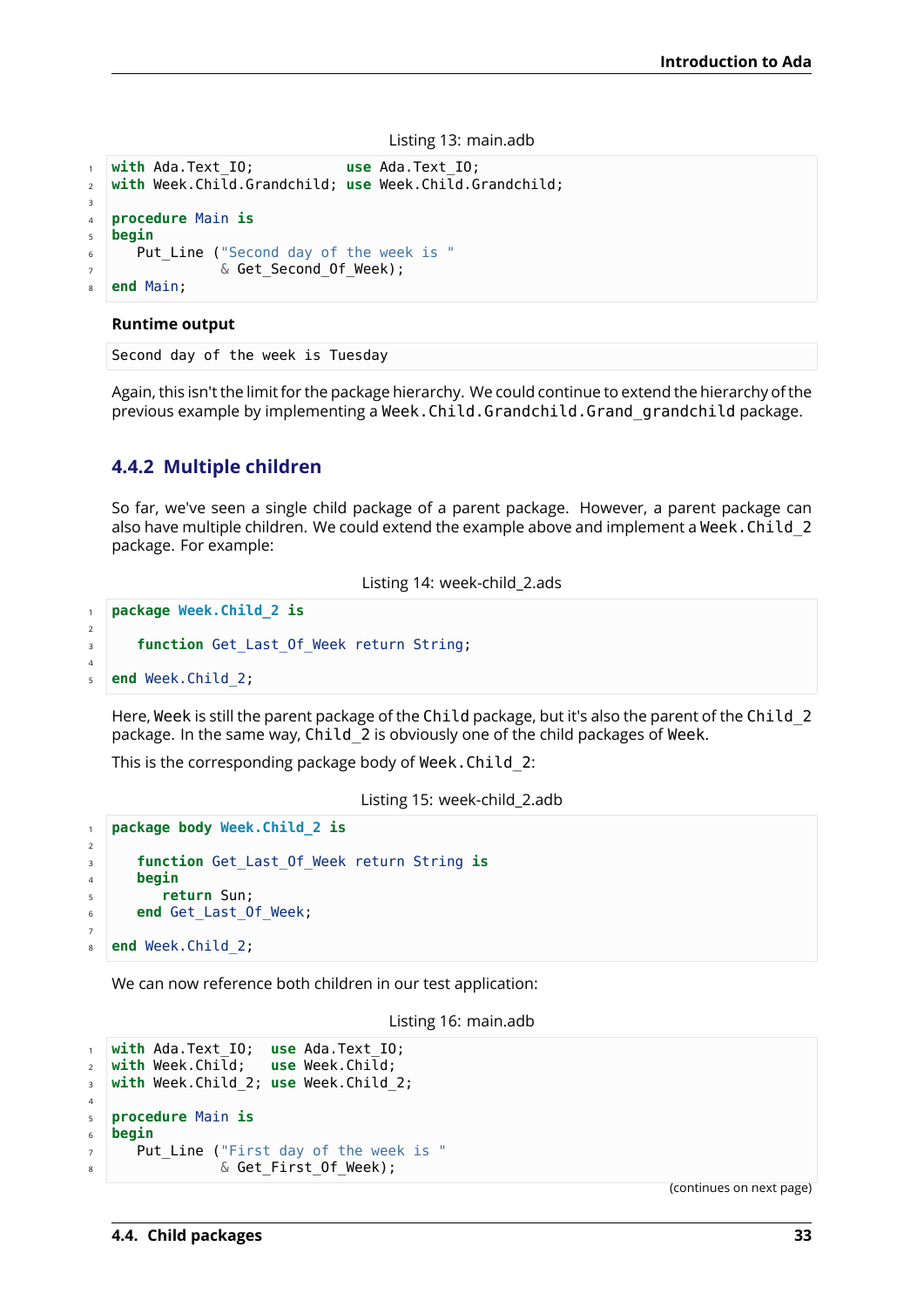```
9 Put_Line ("Last day of the week is "
10 6 Get_Last_Of_Week);
11 end Main;
```
### **Runtime output**

```
First day of the week is Monday
Last day of the week is Sunday
```
## **4.4.3 Visibility**

In the previous section, we've seen that elements declared in a parent package specification are visible in the child package. This is, however, not the case for elements declared in the package body of a parent package.

Let's consider the package Book and its child Additional Operations:

Listing 17: book.ads

```
1 package Book is
\overline{2}3 Title : constant String :=
4 "Visible for my children";
5
6 function Get Title return String;
7
8 function Get Author return String;
9
10 end Book;
```
Listing 18: book-additional\_operations.ads

```
1 package Book.Additional_Operations is
2
3 function Get_Extended_Title return String;
4
5 function Get_Extended_Author return String;
6
7 end Book.Additional_Operations;
```
This is the body of both packages:

Listing 19: book.adb

```
1 package body Book is
2
3 Author : constant String :=
4 "Author not visible for my children";
5
6 function Get_Title return String is
7 begin
8 return Title;
9 end Get_Title;
10
11 function Get_Author return String is
12 begin
13 return Author;
14 end Get Author;
```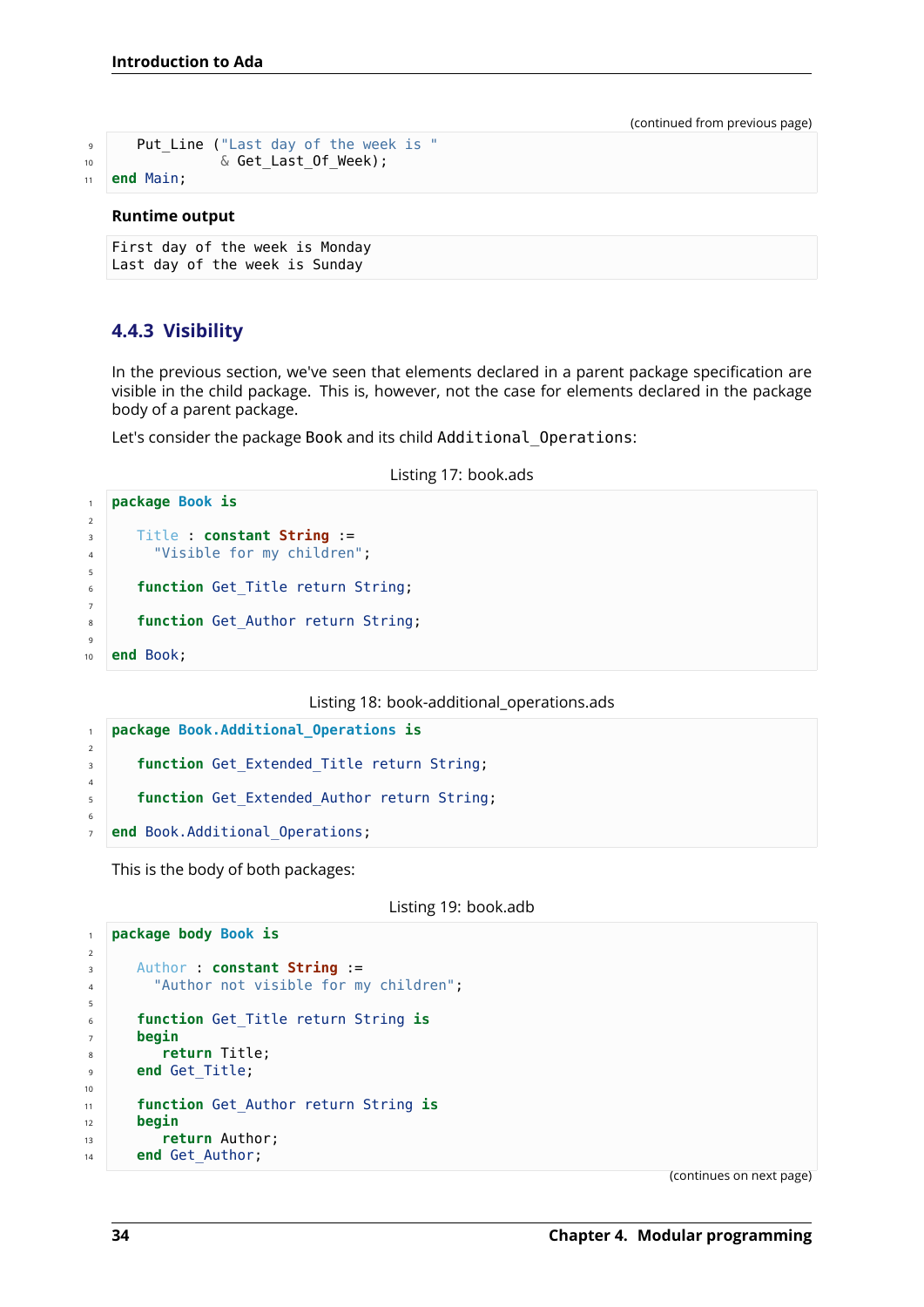```
15
16 end Book;
```
Listing 20: book-additional\_operations.adb

```
1 package body Book.Additional_Operations is
\overline{2}3 function Get_Extended_Title return String is
4 begin
5 return "Book Title: " & Title;
6 end Get Extended Title;
7
8 function Get_Extended_Author return String is
9 begin
10 -- "Author" string declared in the body
11 -- of the Book package is not visible
12 -- here. Therefore, we cannot write:
13 --
14 -- return "Book Author: " & Author;
15
16 return "Book Author: Unknown";
17 end Get_Extended_Author;
18
19 end Book.Additional Operations;
```
In the implementation of the Get Extended Title, we're using the Title constant from the parent package Book. However, as indicated in the comments of the Get\_Extended\_Author function, the Author string — which we declared in the body of the Book package — isn't visible in the Book.Additional\_Operations package. Therefore, we cannot use it to implement the Get Extended Author function.

We can, however, use the Get Author function from Book in the implementation of the Get Extended Author function to retrieve this string. Likewise, we can use this strategy to implement the Get Extended Title function. This is the adapted code:

Listing 21: book-additional\_operations.adb

```
1 package body Book.Additional_Operations is
2
3 function Get_Extended_Title return String is
4 begin
5 return "Book Title: " & Get_Title;
6 end Get_Extended_Title;
7
8 function Get_Extended_Author return String is
9 begin
10 return "Book Author: " & Get Author;
11 end Get_Extended_Author;
12
13 end Book.Additional_Operations;
```
This is a simple test application for the packages above:

Listing 22: main.adb

```
1 with Ada.Text_IO; use Ada.Text_IO;
2 with Book.Additional_Operations; use Book.Additional_Operations;
3
4 procedure Main is
  5 begin
```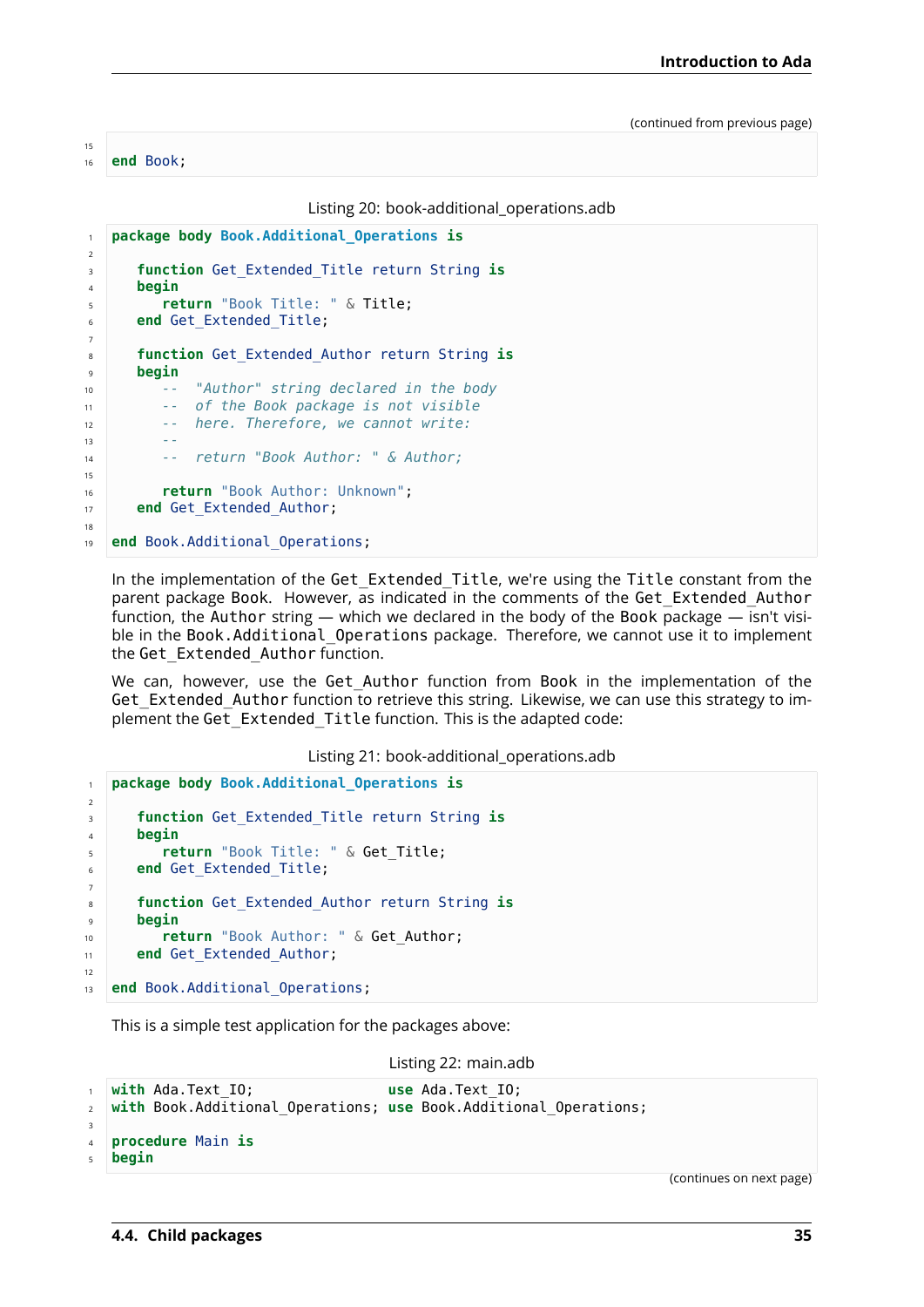```
6 Put_Line (Get_Extended_Title);
7 Put_Line (Get_Extended_Author);
  8 end Main;
```
### **Runtime output**

```
Book Title: Visible for my children
Book Author: Author not visible for my children
```
By declaring elements in the body of a package, we can implement encapsulation in Ada. Those elements will only be visible in the package body, but nowhere else. This isn't, however, the only way to achieve encapsulation in Ada: we'll discuss other approaches in the *Privacy* (page 93) chapter.

# **4.5 Renaming**

<span id="page-42-0"></span>Previously, we've mentioned that *subprograms can be renamed* (page 24). We can rename packages, too. Again, we use the **renames** keyword for that. The following example renames the Ada. Text I0 package as T\_IO:

[Listing 23: main.adb](#page-30-0)

```
1 with Ada.Text_IO;
\overline{2}3 procedure Main is
4 package TIO renames Ada.Text_IO;
5 begin
6 TIO.Put Line ("Hello");
7 end Main;
```
#### **Runtime output**

### Hello

We can use renaming to improve the readability of our code by using shorter package names. In the example above, we write TIO. Put Line instead of the longer version (Ada.Text IO. Put Line). This approach is especially useful when we don't **use** packages and want to avoid that the code becomes too verbose.

Note we can also rename subprograms and objects inside packages. For instance, we could have just renamed the Put Line procedure in the source-code example above:

Listing 24: main.adb

```
1 with Ada.Text_IO;
3 procedure Main is
4 procedure Say (Something : String)
5 renames Ada.Text_IO.Put_Line;
6 begin
7 Say ("Hello");
  8 end Main;
```
**Runtime output**

Hello

2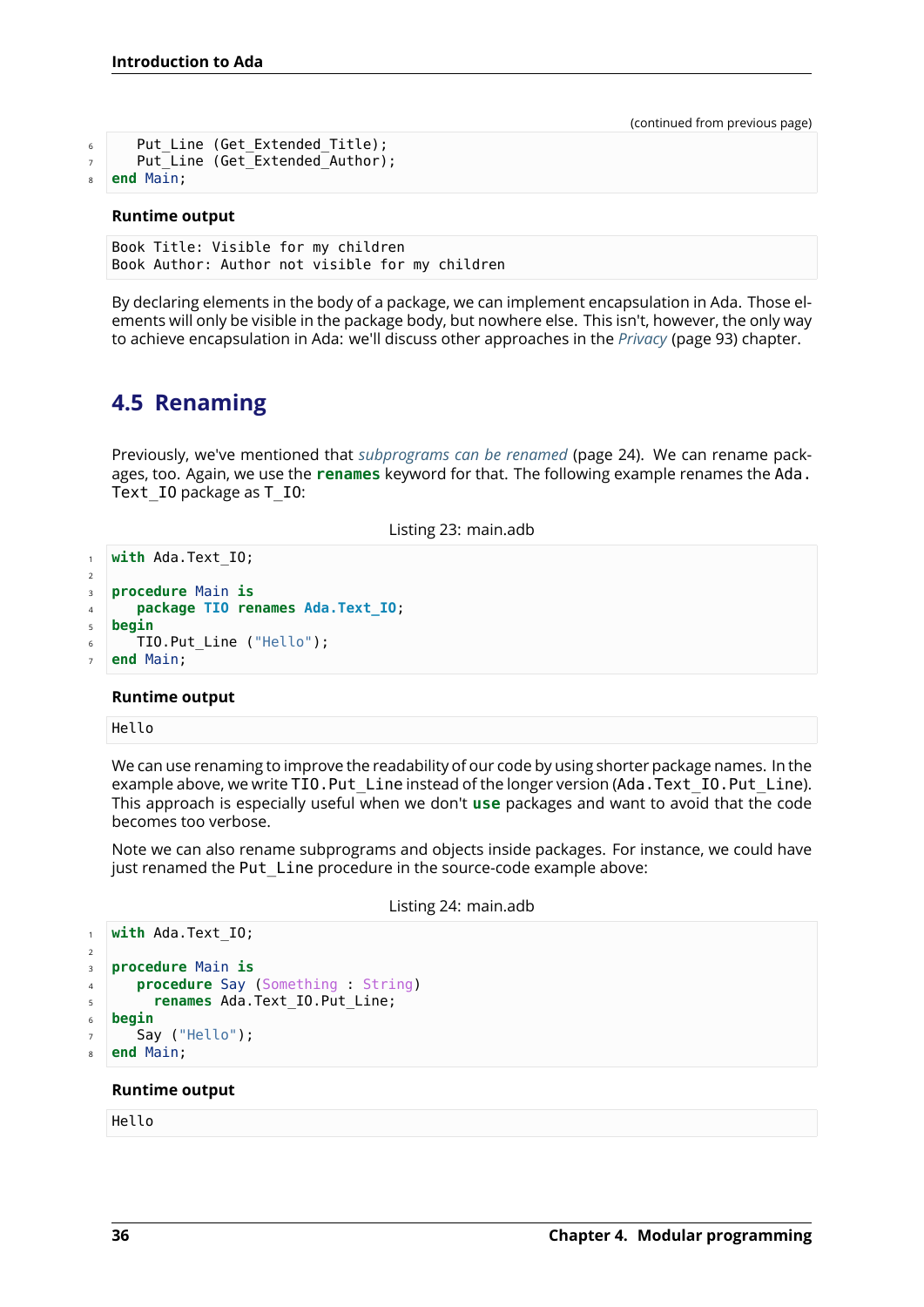**CHAPTER FIVE**

# **STRONGLY TYPED LANGUAGE**

Ada is a strongly typed language. It is interestingly modern in that respect: strong static typing has been increasing in popularity in programming language design, owing to factors such as the growth of statically typed functional programming, a big push from the research community in the typing domain, and many practical languages with strong type systems.

# **5.1 What is a type?**

In statically typed languages, a type is mainly (but not only) a *compile time* construct. It is a construct to enforce invariants about the behavior of a program. Invariants are unchangeable properties that hold for all variables of a given type. Enforcing them ensures, for example, that variables of a data type never have invalid values.

A type is used to reason about the *objects* a program manipulates (an object is a variable or a constant). The aim is to classify objects by what you can accomplish with them (i.e., the operations that are permitted), and this way you can reason about the correctness of the objects' values.

# **5.2 Integers**

A nice feature of Ada is that you can define your own integer types, based on the requirements of your program (i.e., the range of values that makes sense). In fact, the definitional mechanism that Ada provides forms the semantic basis for the predefined integer types. There is no "magical" built-in type in that regard, which is unlike most languages, and arguably very elegant.

|  | Listing 1: integer_type_example.adb |  |  |
|--|-------------------------------------|--|--|
|--|-------------------------------------|--|--|

```
1 with Ada.Text_IO; use Ada.Text_IO;
\overline{2}3 procedure Integer_Type_Example is
4 -- Declare a signed integer type,
5 -- and give the bounds
6 type My_Int is range -1 .. 20;
7 -- ^ High bound
8 -- ^ Low bound
9
10 -- Like variables, type declarations can
11 -- only appear in declarative regions.
12 begin
13 for I in My_Int loop
14 Put_Line (My_Int'Image (I));
15 -- ^ 'Image attribute
16 -- converts a value
17 -- to a String.
```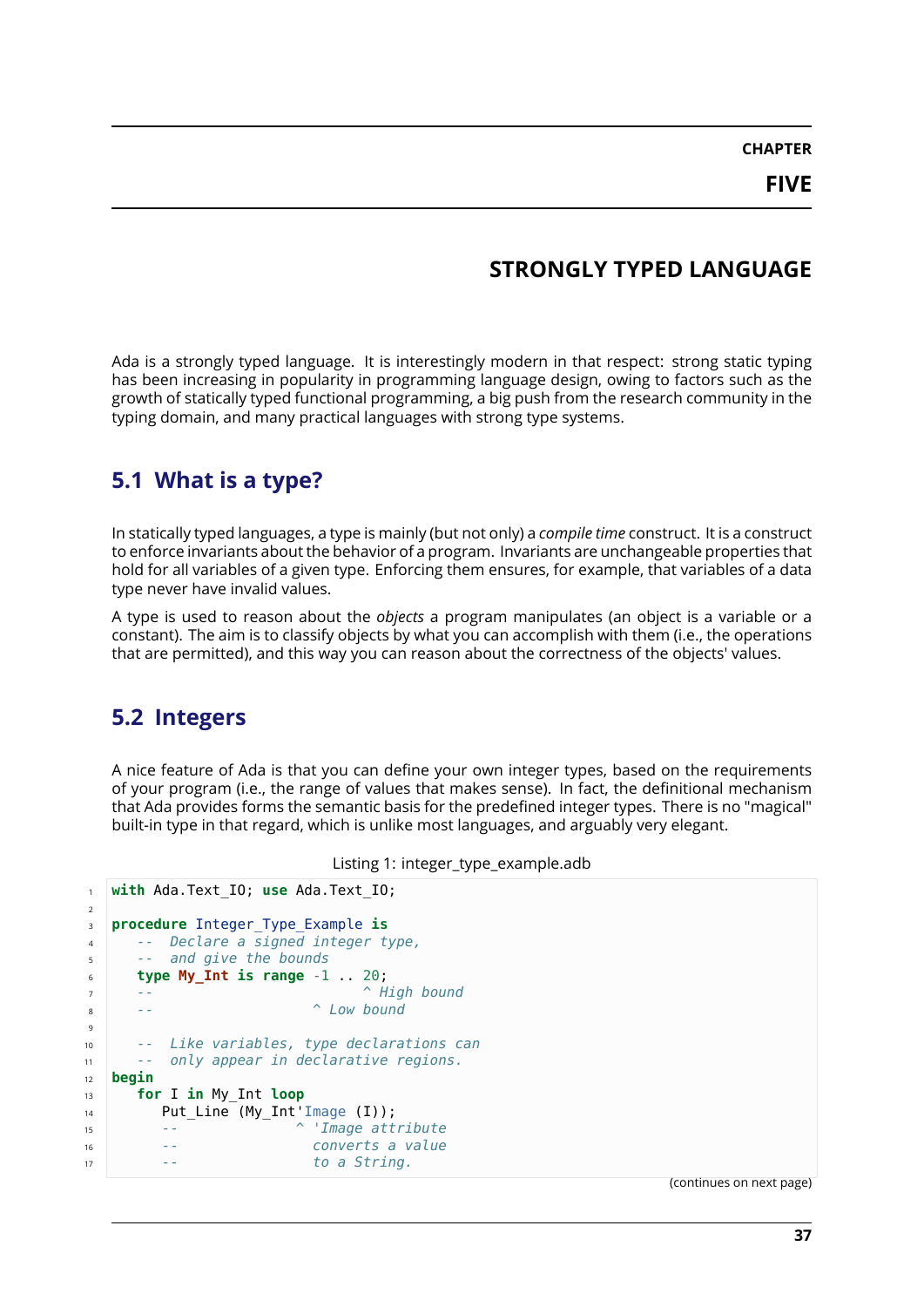#### **Runtime output**

| $^{\rm -1}$      |  |  |  |
|------------------|--|--|--|
| $\Theta$         |  |  |  |
| $\mathbf 1$      |  |  |  |
| $\mathsf{2}\,$   |  |  |  |
|                  |  |  |  |
| $\overline{3}$   |  |  |  |
| $\overline{4}$   |  |  |  |
| $\mathbf 5$      |  |  |  |
| $\bf 6$          |  |  |  |
|                  |  |  |  |
| $\boldsymbol{7}$ |  |  |  |
| $\bf 8$          |  |  |  |
| 9                |  |  |  |
| $10\,$           |  |  |  |
| $11\,$           |  |  |  |
|                  |  |  |  |
| $12\,$           |  |  |  |
| 13               |  |  |  |
| $14\,$           |  |  |  |
| $15\,$           |  |  |  |
| $16\,$           |  |  |  |
|                  |  |  |  |
| $17\,$           |  |  |  |
| $18\,$           |  |  |  |
| $19\,$           |  |  |  |
| $20\,$           |  |  |  |
|                  |  |  |  |

This example illustrates the declaration of a signed integer type, and several things we can do with them.

Every type declaration in Ada starts with the **type** keyword (except for *task types* (page 137)). After the type, we can see a range that looks a lot like the ranges that we use in for loops, that defines the low and high bound of the type. Every integer in the inclusive range of the bounds is a valid value for the type.

#### **Ada integer types**

In Ada, an integer type is not specified in terms of its machine representation, but rather by its range. The compiler will then choose the most appropriate representation.

Another point to note in the above example is the My Int'Image  $(I)$  expression. The Name'Attribute (optional params) notation is used for what is called an attribute in Ada. An attribute is a built-in operation on a type, a value, or some other program entity. It is accessed by using a ' symbol (the ASCII apostrophe).

Ada has several types available as "built-ins"; **Integer** is one of them. Here is how **Integer** might be defined for a typical processor:

```
type Integer is
  range -(2 ** 31) .. +(2 ** 31 - 1);
```
\*\* is the exponent operator, which means that the first valid value for **Integer** is -2<sup>31</sup>, and the last valid value is  $2^{31}$  - 1.

Ada does not mandate the range of the built-in type Integer. An implementation for a 16-bit target would likely choose the range - $2^{15}$  through  $2^{15}$  - 1.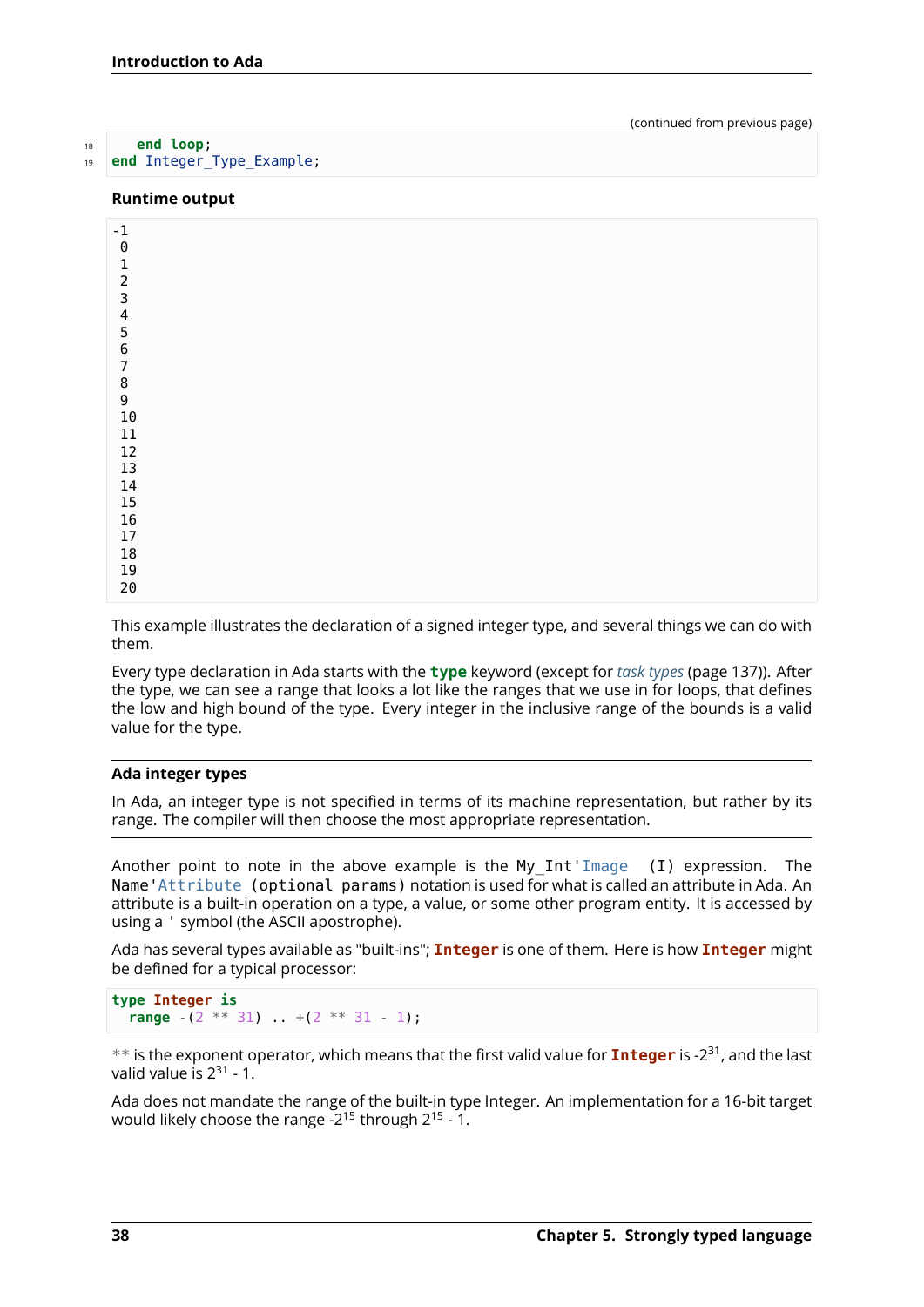## **5.2.1 Operational semantics**

Unlike some other languages, Ada requires that operations on integers should be checked for overflow.

Listing 2: main.adb

```
1 procedure Main is
2 A : Integer := Integer'Last;
3 B : Integer;
4 begin
5 \quad B := A + 5;6 -- This operation will overflow, eg. it
7 -- will raise an exception at run time.
  8 end Main;
```
**Build output**

```
main.adb:2:04: warning: "A" is not modified, could be declared constant [-gnatwk]
main.adb:3:04: warning: variable "B" is assigned but never read [-gnatwm]
main.adb:5:04: warning: possibly useless assignment to "B", value might not be,
 ↪referenced [-gnatwm]
main.adb:5:11: warning: value not in range of type "Standard.Integer" [enabled by.
 ↪default]
main.adb:5:11: warning: "Constraint_Error" will be raised at run time [enabled by<sub>u</sub>
 ↪default]
```
### **Runtime output**

```
raised CONSTRAINT_ERROR : main.adb:5 overflow check failed
```
There are two types of overflow checks:

- Machine-level overflow, when the result of an operation exceeds the maximum value (or is less than the minimum value) that can be represented in the storage reserved for an object of the type, and
- Type-level overflow, when the result of an operation is outside the range defined for the type.

Mainly for efficiency reasons, while machine level overflow always results in an exception, type level overflows will only be checked at specific boundaries, like assignment:

Listing 3: main.adb

```
1 with Ada.Text_IO; use Ada.Text_IO;
\overline{2}3 procedure Main is
4 type My_Int is range 1 .. 20;
5 A : My Int := 12;
6 B : My Int := 15;
7 M : My_Int := (A + B) / 2;
8 -- No overflow here, overflow checks
9 -- are done at specific boundaries.
10 begin
11 for I in 1 .. M loop
12 Put_Line ("Hello, World!");
13 end loop;
14 -- Loop body executed 13 times
15 end Main;
```
### **Build output**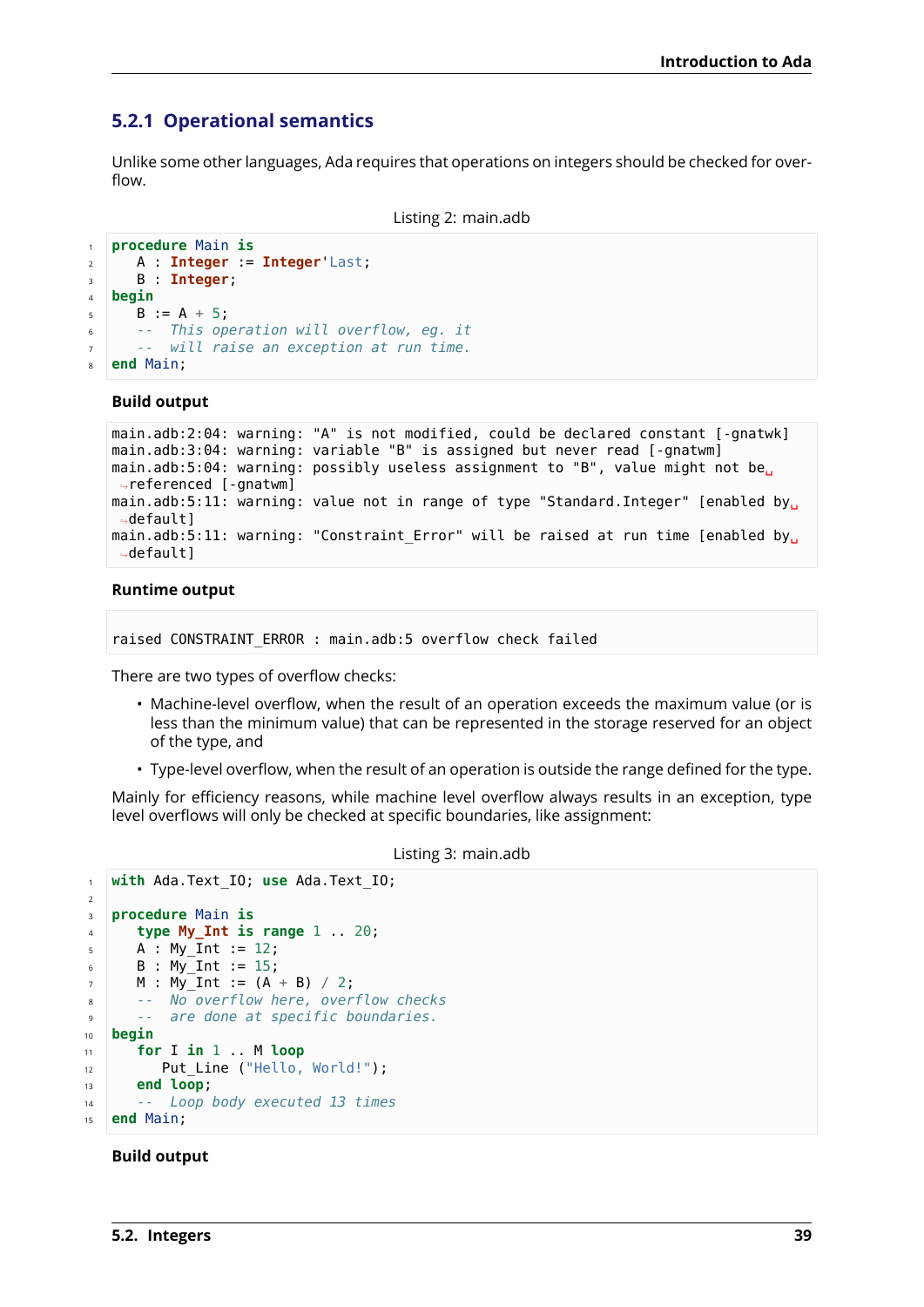main.adb:5:04: warning: "A" is not modified, could be declared constant [-gnatwk] main.adb:6:04: warning: "B" is not modified, could be declared constant [-gnatwk] main.adb:7:04: warning: "M" is not modified, could be declared constant [-gnatwk]

### **Runtime output**

Hello, World! Hello, World! Hello, World! Hello, World! Hello, World! Hello, World! Hello, World! Hello, World! Hello, World! Hello, World! Hello, World! Hello, World! Hello, World!

Type level overflow will only be checked at specific points in the execution. The result, as we see above, is that you might have an operation that overflows in an intermediate computation, but no exception will be raised because the final result does not overflow.

# **5.3 Unsigned types**

Ada also features unsigned Integer types. They're called *modular* types in Ada parlance. The reason for this designation is due to their behavior in case of overflow: They simply "wrap around", as if a modulo operation was applied.

For machine sized modular types, for example a modulus of  $2^{32}$ , this mimics the most common implementation behavior of unsigned types. However, an advantage of Ada is that the modulus is more general:

```
1 with Ada.Text_IO; use Ada.Text_IO;
\overline{2}3 procedure Main is
4 type Mod_Int is mod 2 ** 5;
5 -- ^ Range is 0 .. 31
6
7 A : constant Mod_Int := 20;
8 B : constant Mod_Int := 15;
9
10 M : constant Mod_Int := A + B;
11 -- No overflow here,
12 -- M = (20 + 15) mod 32 = 3
13 begin
14 for I in 1 .. M loop
15 Put_Line ("Hello, World!");
16 end loop;
17 end Main;
```
#### **Runtime output**

Hello, World! Hello, World! Hello, World!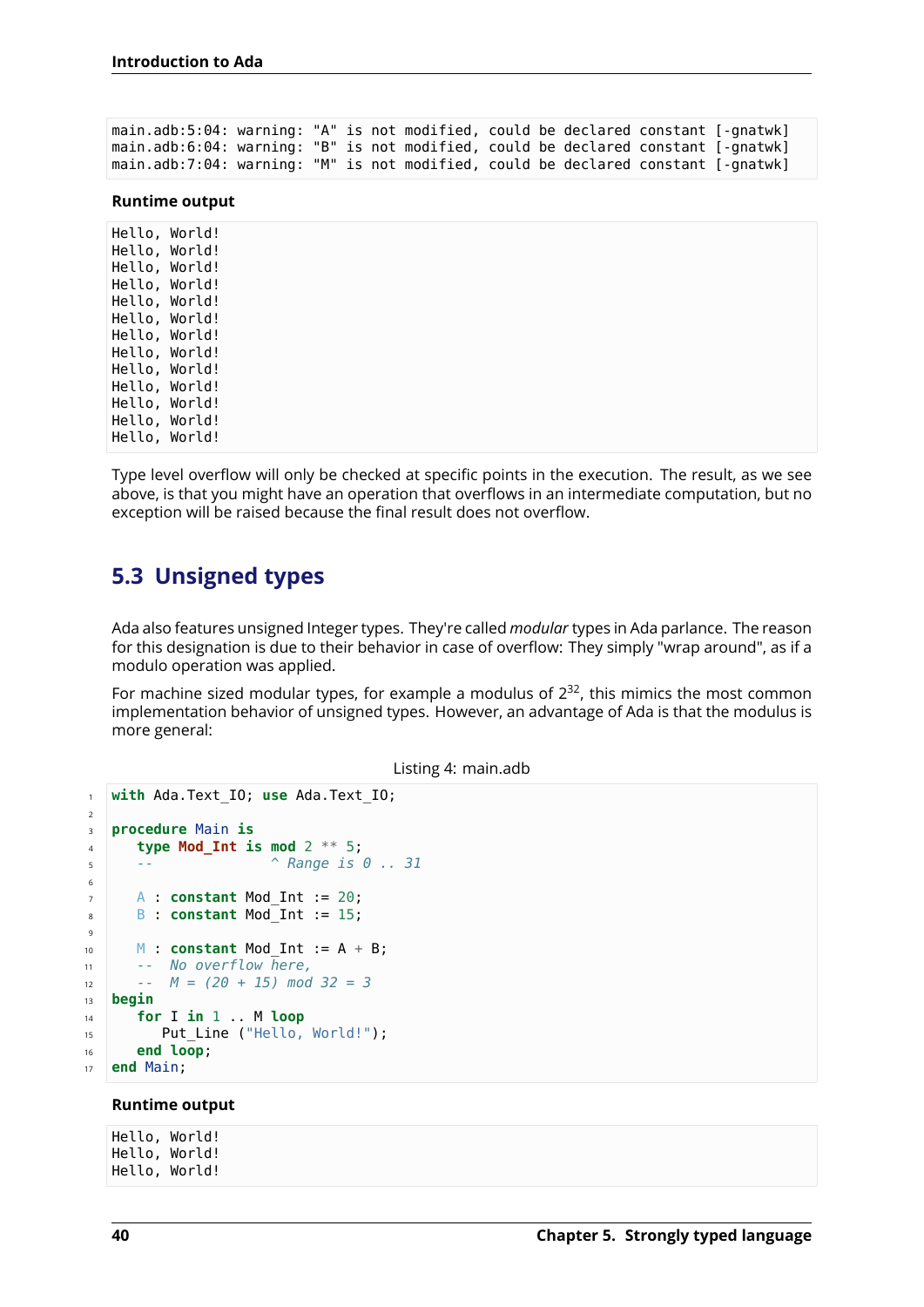Unlike in C/C++, since this wraparound behavior is guaranteed by the Ada specification, you can rely on it to implement portable code. Also, being able to leverage the wrapping on arbitrary bounds is very useful  $-$  the modulus does not need to be a power of  $2 -$  to implement certain algorithms and data structures, such as ring buffers $8$ .

# **5.4 Enumerations**

<span id="page-47-0"></span>Enumeration types are another nicety of Ada's type system. Unlike C's enums, they are *not* integers, and each new enumeration type is incompatible with other enumeration types. Enumeration types are part of the bigger family of discrete types, which makes them usable in certain situations that we will describe later but one context that we have already seen is a case statement.

```
Listing 5: enumeration_example.adb
```

```
1 with Ada.Text_IO; use Ada.Text_IO;
2
3 procedure Enumeration_Example is
4 type Days is (Monday, Tuesday, Wednesday,
5 Thursday, Friday,
6 Saturday, Sunday);
7 -- An enumeration type
8 begin
9 for I in Days loop
10 case I is
11 when Saturday .. Sunday =>
12 Put Line ("Week end!");
13
14 when Monday .. Friday =>
15 Put Line ("Hello on "
16 \& Days' Image (I));
17 -- 'Image attribute, works on
18 -- enums too
19 end case;
20 end loop;
21 end Enumeration_Example;
```
### **Runtime output**

Hello on MONDAY Hello on TUESDAY Hello on WEDNESDAY Hello on THURSDAY Hello on FRIDAY Week end! Week end!

Enumeration types are powerful enough that, unlike in most languages, they're used to define the standard Boolean type:

**type Boolean is** (False, True);

As mentioned previously, every "built-in" type in Ada is defined with facilities generally available to the user.

<sup>8</sup> https://en.m.wikipedia.org/wiki/Circular\_buffer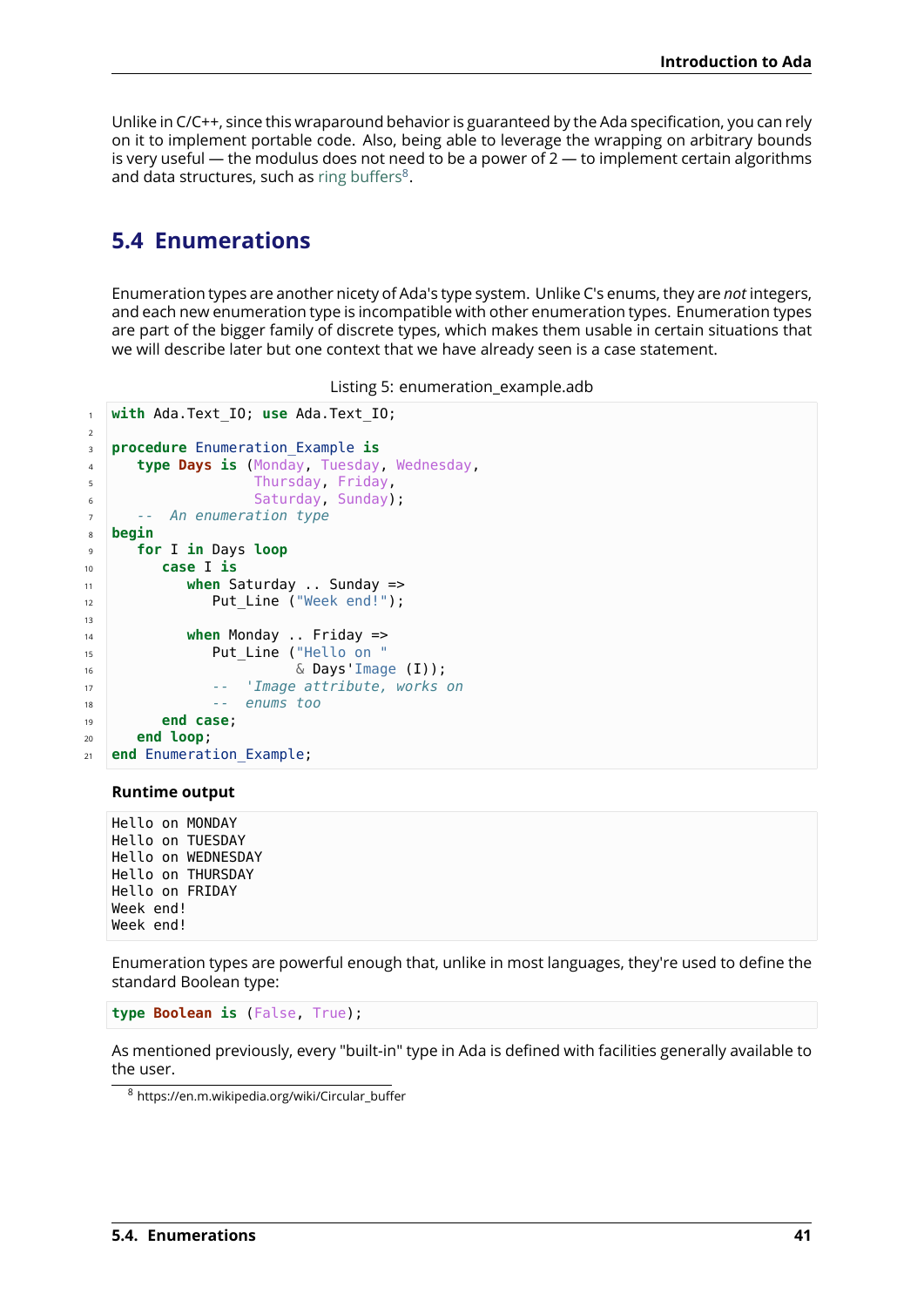# **5.5 Floating-point types**

## **5.5.1 Basic properties**

Like most languages, Ada supports floating-point types. The most commonly used floating-point type is **Float**:

Listing 6: floating\_point\_demo.adb

```
1 with Ada.Text_IO; use Ada.Text_IO;
\overline{2}3 procedure Floating_Point_Demo is
4 A : constant Float := 2.5;
5 begin
6 Put Line ("The value of A is "
                7 & Float'Image (A));
  8 end Floating_Point_Demo;
```
### **Runtime output**

The value of A is 2.50000E+00

The application will display 2.5 as the value of A.

The Ada language does not specify the precision (number of decimal digits in the mantissa) for Float; on a typical 32-bit machine the precision will be 6.

All common operations that could be expected for floating-point types are available, including absolute value and exponentiation. For example:

Listing 7: floating\_point\_operations.adb

```
1 with Ada.Text_IO; use Ada.Text_IO;
2
3 procedure Floating_Point_Operations is
4 A : Float := 2.5;
5 begin
6 A := abs (A - 4.5);
7 Put_Line ("The value of A is "
8 & Float'Image (A));
9
10 A := A^{**} 2 + 1.0;
11 Put_Line ("The value of A is "
12 & Float'Image (A));
13 end Floating_Point_Operations;
```
### **Runtime output**

The value of A is 2.00000E+00 The value of A is 5.00000E+00

The value of A is  $2.0$  after the first operation and  $5.0$  after the second operation.

In addition to **Float**, an Ada implementation may offer data types with higher precision such as **Long Float** and **Long Long Float**. Like Float, the standard does not indicate the exact precision of these types: it only guarantees that the type **Long\_Float**, for example, has at least the precision of **Float**. In order to guarantee that a certain precision requirement is met, we can define custom floating-point types, as we will see in the next section.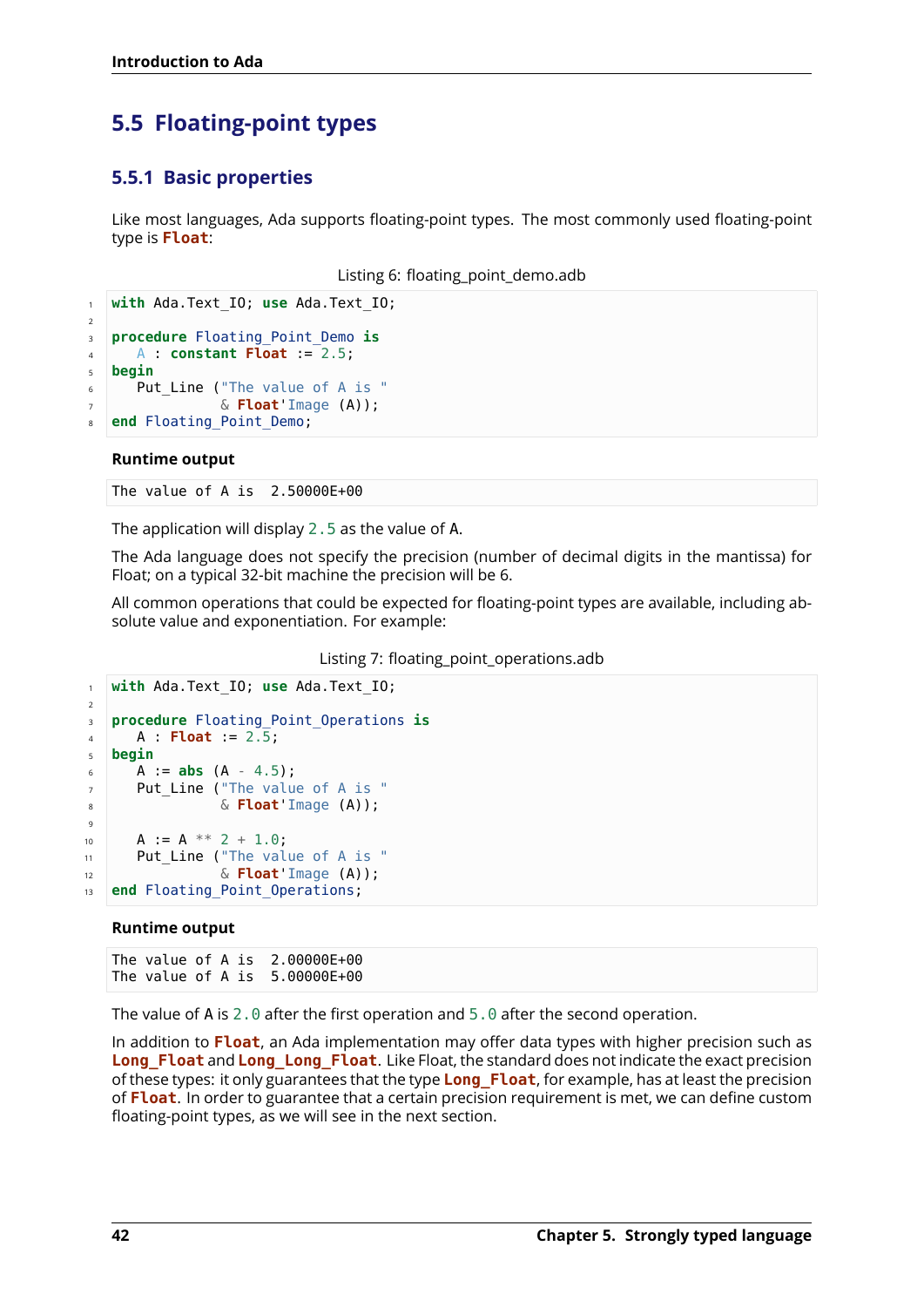## **5.5.2 Precision of floating-point types**

Ada allows the user to specify the precision for a floating-point type, expressed in terms of decimal digits. Operations on these custom types will then have at least the specified precision. The syntax for a simple floating-point type declaration is:

```
type T is digits <number of decimal digits>;
```
The compiler will choose a floating-point representation that supports the required precision. For example:

Listing 8: custom\_floating\_types.adb

```
1 with Ada.Text_IO; use Ada.Text_IO;
\overline{2}3 procedure Custom_Floating_Types is
4 type T3 is digits 3;
5 type T15 is digits 15;
6 type T18 is digits 18;
7 begin
8 Put_Line ("T3 requires "
9 & Integer'Image (T3'Size)
10 \delta " bits");
11 Put_Line ("T15 requires "
12 6 Integer'Image (T15'Size)
13 & " bits");
14 Put_Line ("T18 requires "
15 & Integer'Image (T18'Size)
16 \delta " bits");
17 end Custom Floating Types;
```
### **Runtime output**

T3 requires 32 bits T15 requires 64 bits T18 requires 128 bits

In this example, the attribute 'Size is used to retrieve the number of bits used for the specified data type. As we can see by running this example, the compiler allocates 32 bits for T3, 64 bits for T15 and 128 bits for T18. This includes both the mantissa and the exponent.

The number of digits specified in the data type is also used in the format when displaying floatingpoint variables. For example:

Listing 9: display\_custom\_floating\_types.adb

```
1 with Ada.Text_IO; use Ada.Text_IO;
\overline{2}3 procedure Display_Custom_Floating_Types is
4 type T3 is digits 3;
5 type T18 is digits 18;
6
7 C1 : constant := 1.0e-4;
8
9 A : constant T3 := 1.0 + C1;
10 B : constant T18 := 1.0 + C1;
11 begin
12 Put Line ("The value of A is "
\& T3'Image (A));
14 Put Line ("The value of B is "
15 \& T18' Image (B));
16 end Display Custom Floating Types;
```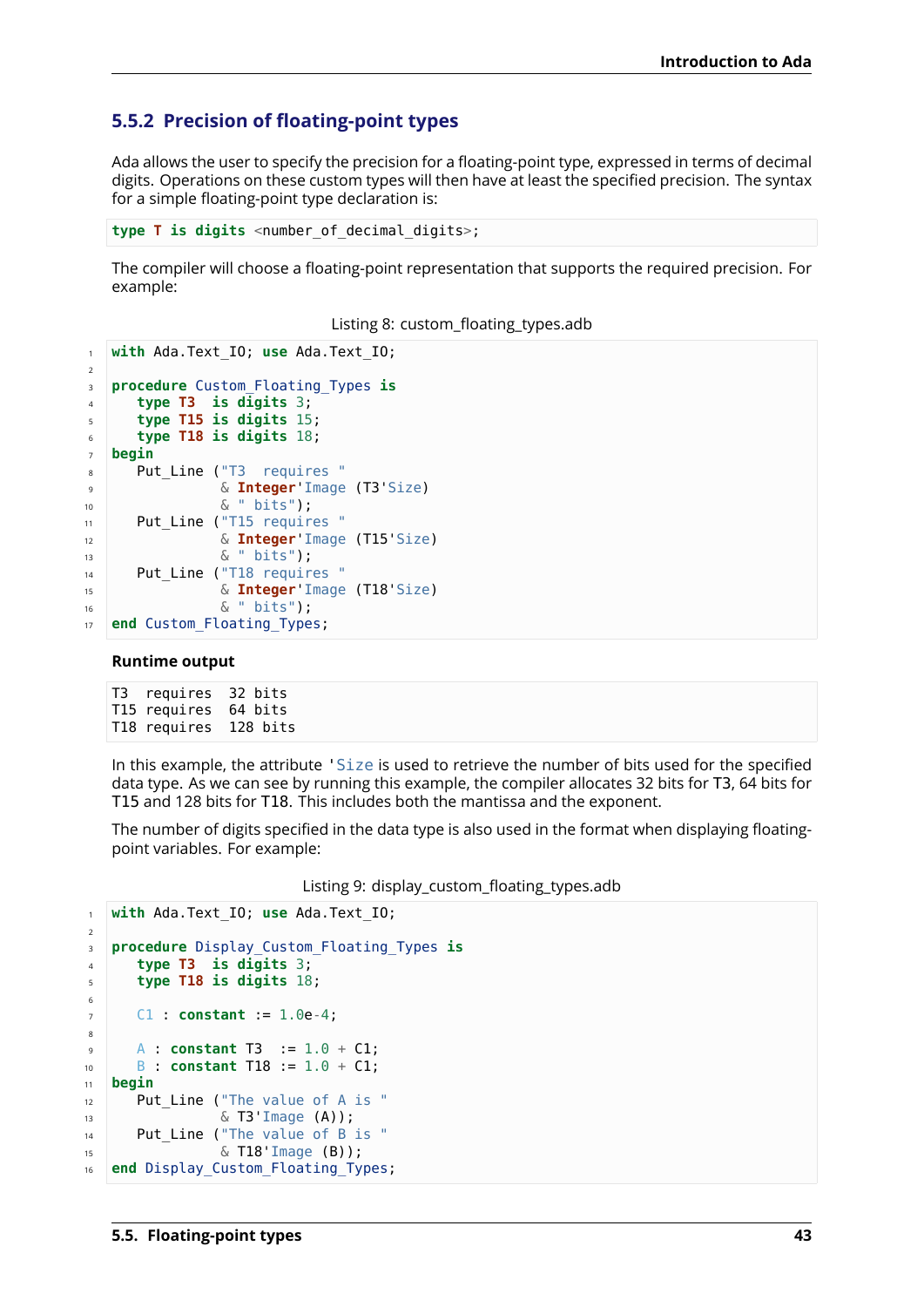### **Runtime output**

```
The value of A is 1.00E+00
The value of B is 1.00010000000000000E+00
```
As expected, the application will display the variables according to specified precision (1.00E+00 and 1.00010000000000000E+00).

## **5.5.3 Range of floating-point types**

In addition to the precision, a range can also be specified for a floating-point type. The syntax is similar to the one used for integer data types — using the **range** keyword. This simple example creates a new floating-point type based on the type **Float**, for a normalized range between -1.0 and 1.0:

Listing 10: floating point range.adb

```
1 with Ada.Text_IO; use Ada.Text_IO;
\overline{2}3 procedure Floating_Point_Range is
4 type T_Norm is new Float range -1.0 .. 1.0;
5 A : T Norm;
6 begin
7 \quad A := 1.0;
8 Put Line ("The value of A is "
                9 & T_Norm'Image (A));
10 end Floating Point Range;
```
### **Runtime output**

The value of A is 1.00000E+00

The application is responsible for ensuring that variables of this type stay within this range; otherwise an exception is raised. In this example, the exception Constraint Error is raised when assigning 2.0 to the variable A:

Listing 11: floating\_point\_range\_exception.adb

```
1 with Ada.Text_IO; use Ada.Text_IO;
\overline{2}3 procedure Floating_Point_Range_Exception is
4 type T_Norm is new Float range -1.0 .. 1.0;
5 A : T Norm;
6 begin
7 \quad A := 2.0;
8 Put Line ("The value of A is "
                \& T Norm'Image (A));
10 end Floating Point Range Exception;
```
### **Build output**

```
floating point range exception.adb:7:09: warning: value not in range of type "T
\rightarrowNorm" defined at line 4 [enabled by default]
floating point range exception.adb:7:09: warning: "Constraint Error" will be<sub>1</sub>
↪raised at run time [enabled by default]
```
#### **Runtime output**

raised CONSTRAINT ERROR : floating point range exception.adb:7 range check failed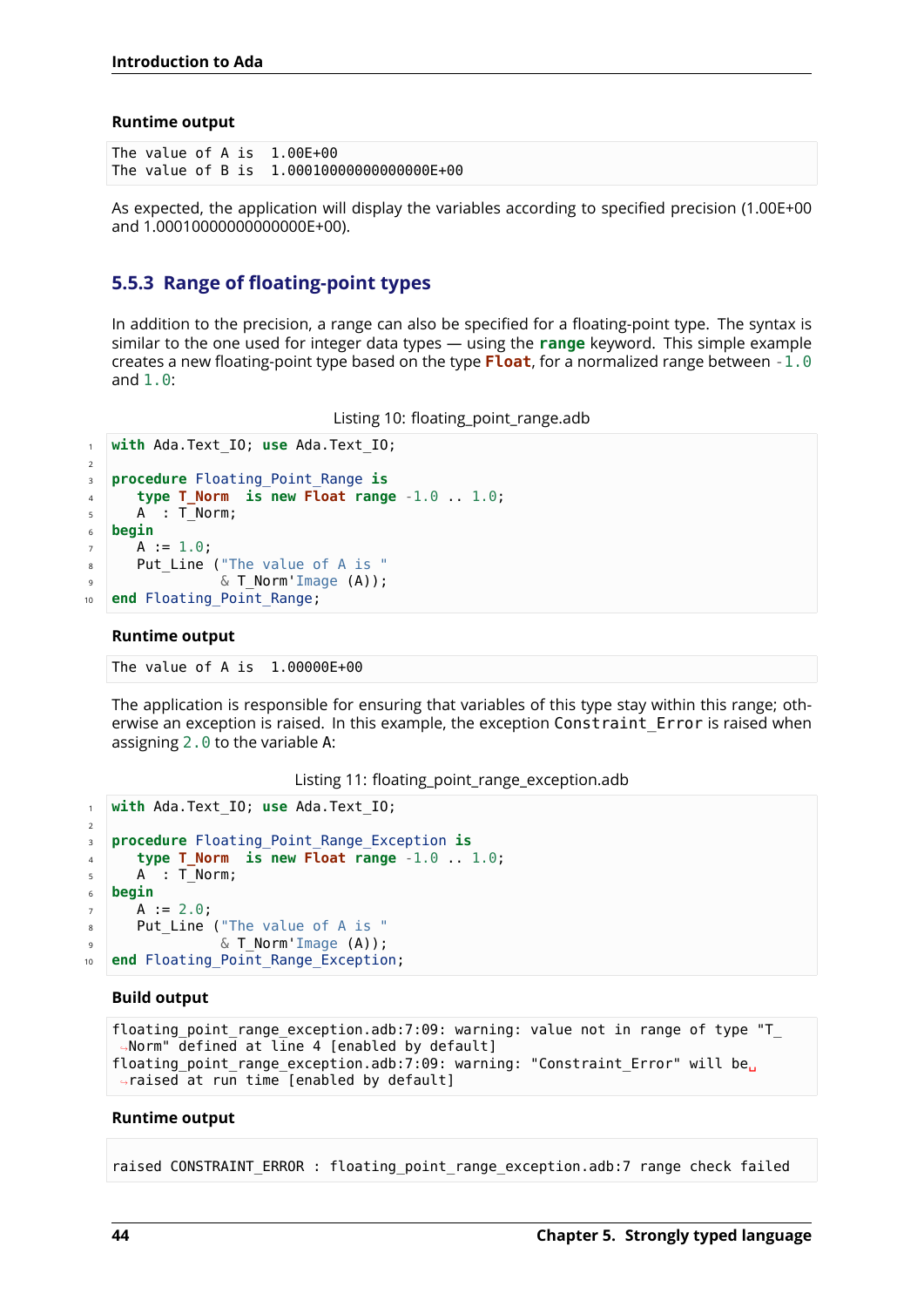Ranges can also be specified for custom floating-point types. For example:

Listing 12: custom\_range\_types.adb

```
1 with Ada.Text_IO; use Ada.Text_IO;
2 with Ada.Numerics; use Ada.Numerics;
3
4 procedure Custom_Range_Types is
5 type T6_Inv_Trig is
6 digits 6 range -Pi / 2.0 .. Pi / 2.0;
7 begin
8 null;
9 end Custom Range Types:
```
#### **Build output**

```
custom range types.adb:1:09: warning: no entities of "Ada.Text IO" are referenced.
\rightarrow[-gnatwu]
custom range types.adb:1:20: warning: use clause for package "Text IO" has no.
 \rightarroweffect [-gnatwu]
custom range types.adb:5:09: warning: type "T6 Inv Trig" is not referenced [-
 \rightarrowgnatwu]
```
In this example, we are defining a type called T6\_Inv\_Trig, which has a range from -π / 2 to π / 2 with a minimum precision of 6 digits. (Pi is defined in the predefined package Ada.Numerics.)

## **5.6 Strong typing**

As noted earlier, Ada is strongly typed. As a result, different types of the same family are incompatible with each other; a value of one type cannot be assigned to a variable from the other type. For example:

Listing 13: illegal example.adb

```
1 with Ada.Text_IO; use Ada.Text_IO;
\overline{2}3 procedure Illegal_Example is
4 -- Declare two different floating point types
5 type Meters is new Float;
6 type Miles is new Float;
7
8 Dist Imperial : Miles;
9
10 -- Declare a constant
11 Dist_Metric : constant Meters := 1000.0;
12 begin
13 -- Not correct: types mismatch
14 Dist_Imperial := Dist_Metric * 621.371e-6;
15 Put Line (Miles'Image (Dist Imperial));
16 end Illegal Example;
```
### **Build output**

```
illegal_example.adb:14:33: error: expected type "Miles" defined at line 6
illegal example.adb:14:33: error: found type "Meters" defined at line 5
gprbuild: *** compilation phase failed
```
A consequence of these rules is that, in the general case, a "mixed mode" expression like  $2 * 3.0$ will trigger a compilation error. In a language like C or Python, such expressions are made valid by implicit conversions. In Ada, such conversions must be made explicit: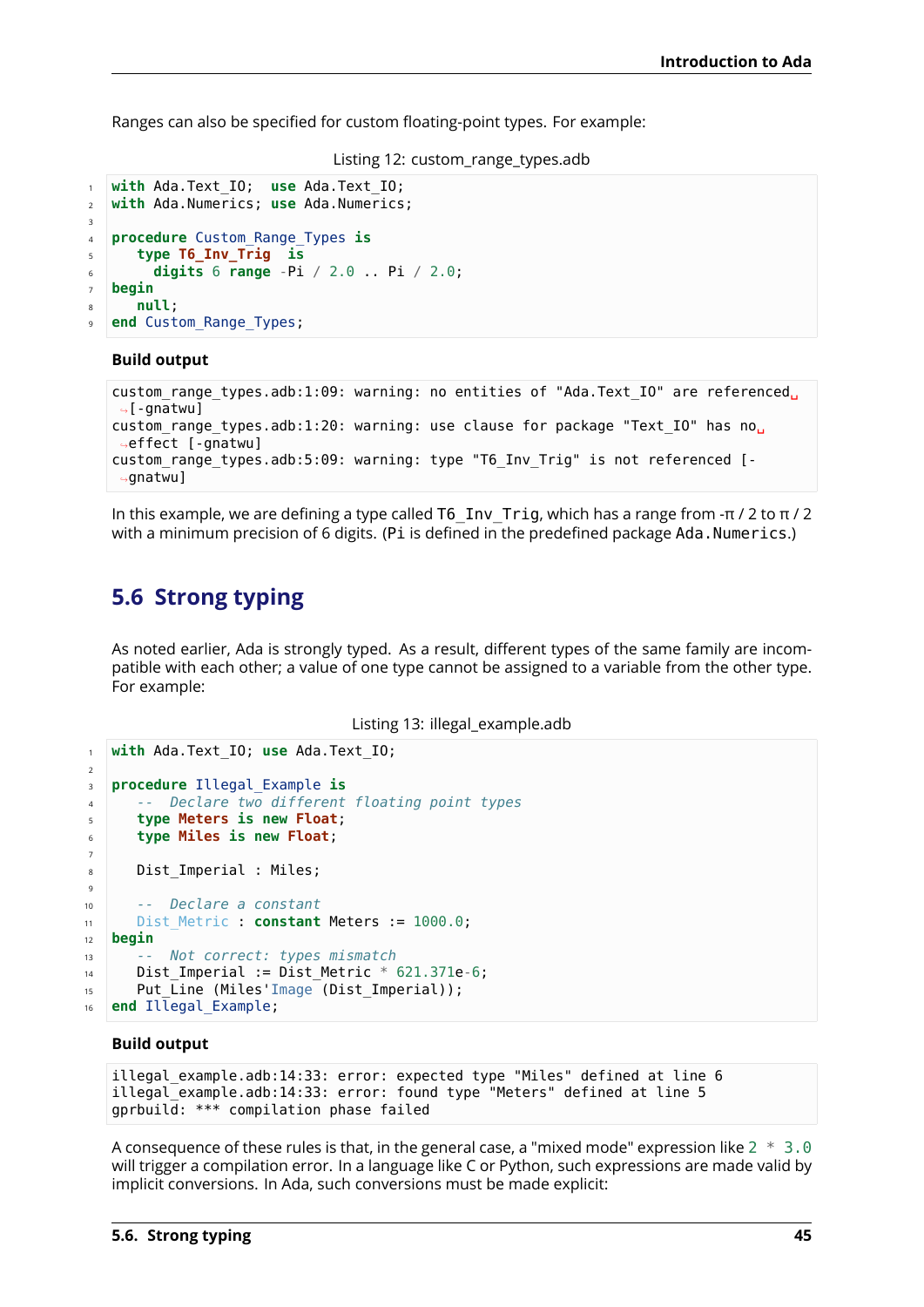#### Listing 14: conv.adb

```
1 with Ada.Text_IO; use Ada.Text_IO;
2 procedure Conv is
3 type Meters is new Float;
4 type Miles is new Float;
5 Dist_Imperial : Miles;
6 Dist_Metric : constant Meters := 1000.0;
7 begin
8 Dist Imperial := Miles (Dist Metric) * 621.371e-6;
9 -- ^ Type conversion,
10 -- from Meters to Miles
11 -- Now the code is correct
12
13 Put Line (Miles'Image (Dist Imperial));
14 end Conv;
```
### **Runtime output**

```
6.21371E-01
```
Of course, we probably do not want to write the conversion code every time we convert from meters to miles. The idiomatic Ada way in that case would be to introduce conversion functions along with the types.

Listing 15: conv.adb

```
1 with Ada.Text_IO; use Ada.Text_IO;
2
3 procedure Conv is
4 type Meters is new Float;
5 type Miles is new Float;
6
7 -- Function declaration, like procedure
8 -- but returns a value.
9 function To_Miles (M : Meters) return Miles is
10 -- ^ Return type
11 begin
12 return Miles (M) * 621.371e-6;
13 end To_Miles;
14
15 Dist Imperial : Miles;
16 Dist_Metric : constant Meters := 1000.0;
17 begin
18 Dist Imperial := To Miles (Dist Metric);
19 Put_Line (Miles'Image (Dist_Imperial));
20 end Conv;
```
### **Runtime output**

6.21371E-01

If you write a lot of numeric code, having to explicitly provide such conversions might seem painful at first. However, this approach brings some advantages. Notably, you can rely on the absence of implicit conversions, which will in turn prevent some subtle errors.

### **In other languages**

In C, for example, the rules for implicit conversions may not always be completely obvious. In Ada, however, the code will always do exactly what it seems to do. For example: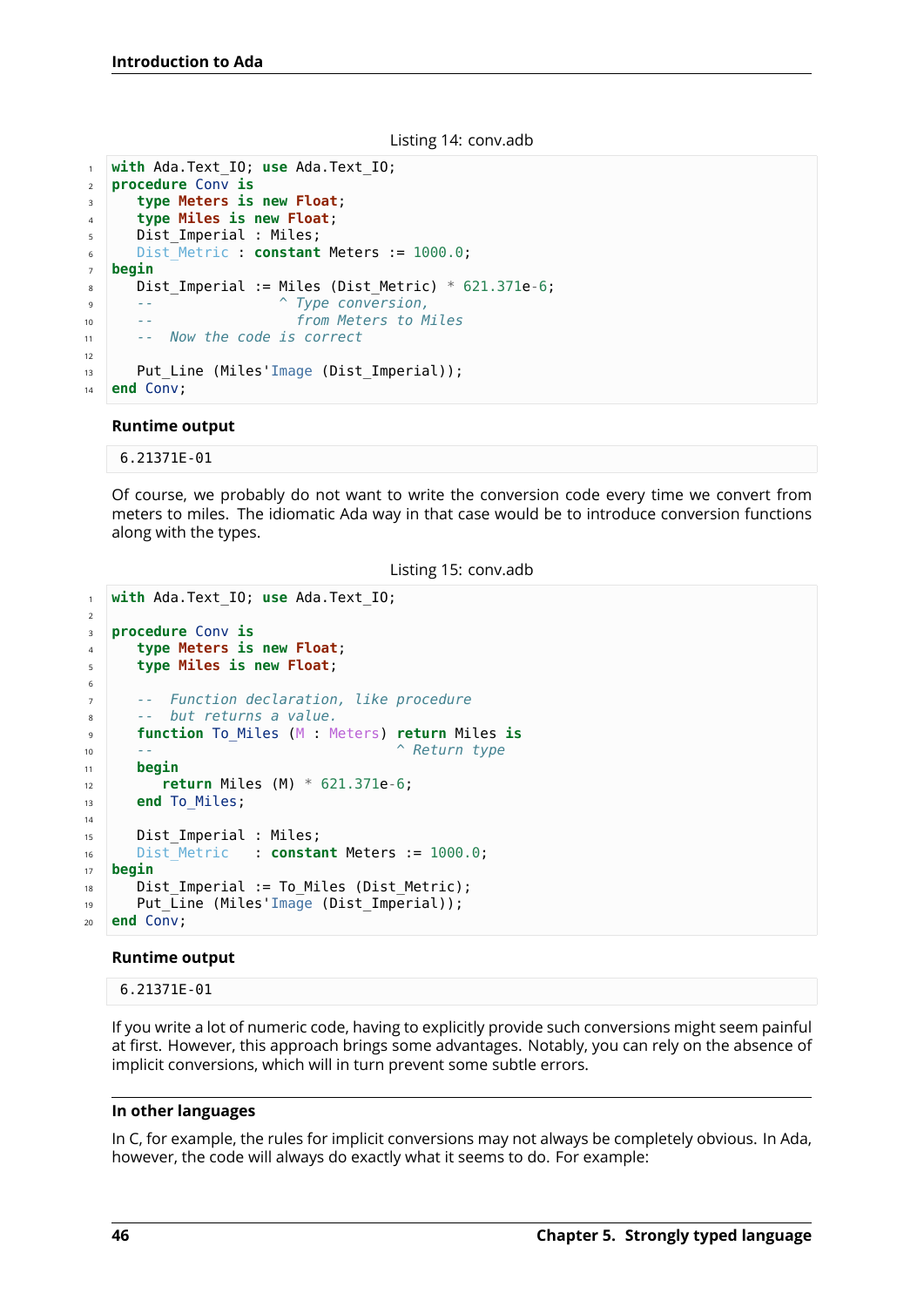**int**  $a = 3$ ,  $b = 2$ ; **float**  $f = a / b$ ;

This code will compile fine, but the result of f will be 1.0 instead of 1.5, because the compiler will generate an integer division (three divided by two) that results in one. The software developer must be aware of data conversion issues and use an appropriate casting:

```
int a = 3, b = 2;
float f = (float)a / b;
```
In the corrected example, the compiler will convert both variables to their corresponding floatingpoint representation before performing the division. This will produce the expected result.

This example is very simple, and experienced C developers will probably notice and correct it before it creates bigger problems. However, in more complex applications where the type declaration is not always visible — e.g. when referring to elements of a **struct** — this situation might not always be evident and quickly lead to software defects that can be harder to find.

The Ada compiler, in contrast, will always reject code that mixes floating-point and integer variables without explicit conversion. The following Ada code, based on the erroneous example in C, will not compile:

Listing 16: main.adb

```
1 procedure Main is
2 A : Integer := 3;
3 B : Integer := 2;
4 F : Float;
5 begin
6 \quad F := A / B;
  7 end Main;
```
#### **Build output**

```
main.adb:6:04: warning: possibly useless assignment to "F", value might not be.
↪referenced [-gnatwm]
main.adb:6:11: error: expected type "Standard.Float"
main.adb:6:11: error: found type "Standard.Integer"
gprbuild: *** compilation phase failed
```
The offending line must be changed to F := **Float** (A) / **Float** (B); in order to be accepted by the compiler.

• You can use Ada's strong typing to help enforce invariants in your code, as in the example above: Since Miles and Meters are two different types, you cannot mistakenly convert an instance of one to an instance of the other.

# **5.7 Derived types**

In Ada you can create new types based on existing ones. This is very useful: you get a type that has the same properties as some existing type but is treated as a distinct type in the interest of strong typing.

Listing 17: main.adb

| 1              | procedure Main is |                            |  |
|----------------|-------------------|----------------------------|--|
|                |                   | -- ID card number type,    |  |
| $\overline{3}$ | $\sim 100$        | incompatible with Integer. |  |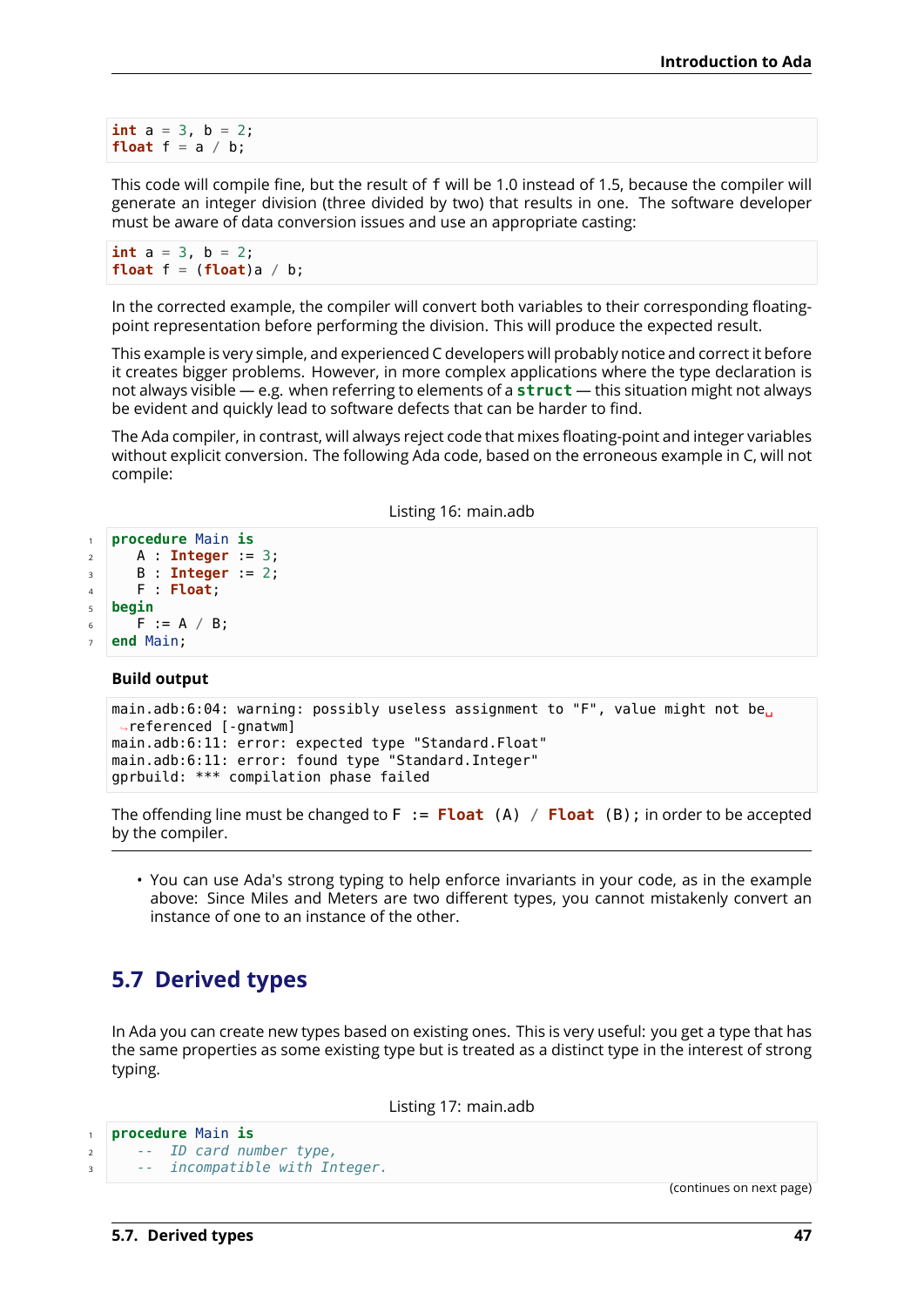```
4 type Social_Security_Number is new Integer
5 range 0 .. 999_99_9999;
6 -- ^ Since a SSN has 9 digits
7 -- max., and cannot be
8 -- negative, we enforce
9 -- a validity constraint.
10
11 SSN : Social_Security_Number :=
12 555 5555;
13 -- ^ You can put underscores as
14 -- formatting in any number.
15
16 I : Integer;
17
18 -- The value -1 below will cause a
19 -- runtime error and a compile time
20 -- warning with GNAT.
21 Invalid : Social_Security_Number := -1;
22 begin
23 -- Illegal, they have different types:
_{24} I := SSN:
25
26 -- Likewise illegal:
27 SSN := I;
28
29 -- OK with explicit conversion:
30 I := Integer (SSN);
31
32 -- Likewise OK:
33 SSN := Social_Security_Number (I);
34 end Main;
```
### **Build output**

```
main.adb:21:40: warning: value not in range of type "Social Security Number".
\rightarrowdefined at line 4 [enabled by default]
main.adb:21:40: warning: "Constraint_Error" will be raised at run time [enabled by.,
↪default]
main.adb:24:09: error: expected type "Standard.Integer"
main.adb:24:09: error: found type "Social Security Number" defined at line 4
main.adb:27:11: error: expected type "Social Security Number" defined at line 4
main.adb:27:11: error: found type "Standard. Integer"
main.adb:33:04: warning: possibly useless assignment to "SSN", value might not be.
↪referenced [-gnatwm]
gprbuild: *** compilation phase failed
```
The type Social\_Security is said to be a *derived type*; its *parent type* is Integer.

As illustrated in this example, you can refine the valid range when defining a derived scalar type (such as integer, floating-point and enumeration).

The syntax for enumerations uses the **range** <**range**> syntax:

Listing 18: greet.adb

```
1 with Ada.Text_IO; use Ada.Text_IO;
2
3 procedure Greet is
4 type Days is (Monday, Tuesday, Wednesday,
5 Thursday, Friday,
6 Saturday, Sunday);
7
```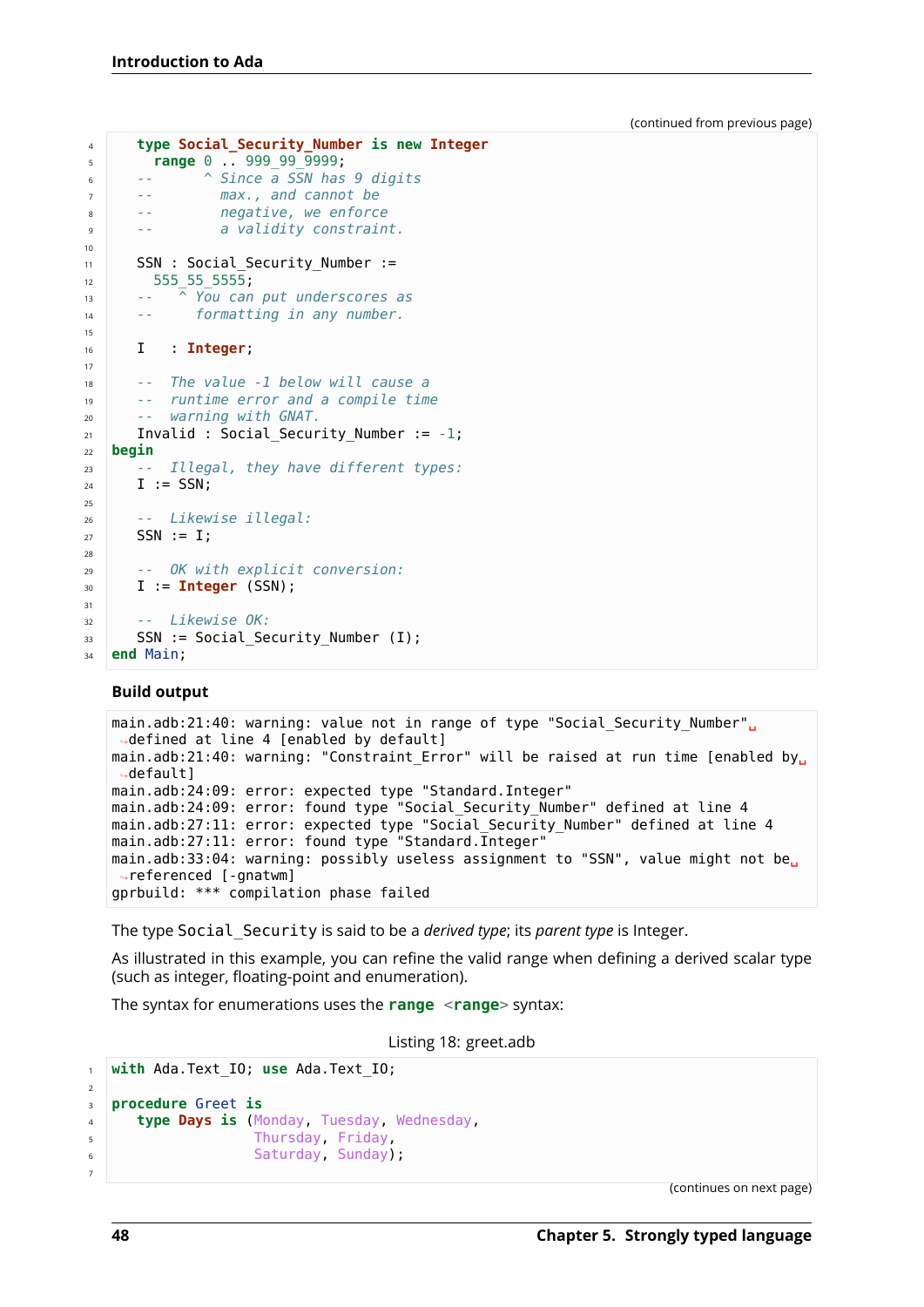```
8 type Weekend_Days is new
9 Days range Saturday .. Sunday;
10 -- New type, where only Saturday and Sunday
11 -- are valid literals.
12 begin
13 null;
14 end Greet;
```
**Build output**

```
greet.adb:1:09: warning: no entities of "Ada.Text_IO" are referenced [-gnatwu]
greet.adb:1:19: warning: use clause for package "Text_IO" has no effect [-gnatwu]
greet.adb:4:18: warning: literal "Monday" is not referenced [-gnatwu]
greet.adb:4:26: warning: literal "Tuesday" is not referenced [-gnatwu]
greet.adb:4:35: warning: literal "Wednesday" is not referenced [-gnatwu]
greet.adb:5:18: warning: literal "Thursday" is not referenced [-gnatwu]
greet.adb:5:28: warning: literal "Friday" is not referenced [-gnatwu]
greet.adb:8:09: warning: type "Weekend_Days" is not referenced [-gnatwu]
```
# **5.8 Subtypes**

As we are starting to see, types may be used in Ada to enforce constraints on the valid range of values. However, we sometimes want to enforce constraints on some values while staying within a single type. This is where subtypes come into play. A subtype does not introduce a new type.

```
Listing 19: greet.adb
```

```
1 with Ada.Text_IO; use Ada.Text_IO;
\overline{2}3 procedure Greet is
4 type Days is (Monday, Tuesday, Wednesday,
5 Thursday, Friday,
6 Saturday, Sunday);
7
8 -- Declaration of a subtype
9 subtype Weekend_Days is
10 Days range Saturday .. Sunday;
11 -- ^ Constraint of the subtype
12
13 M : Days := Sunday;
14
15 S : Weekend Days := M;
16 -- No error here, Days and Weekend_Days
17 -- are of the same type.
18 begin
19 for I in Days loop
20 case I is
21 -- Just like a type, a subtype can
22 -- be used as a range
23 when Weekend Days =>
24 Put Line ("Week end!");
25 when others =>
26 Put Line ("Hello on "
27 & Days'Image (I));
28 end case;
29 end loop;
30 end Greet;
```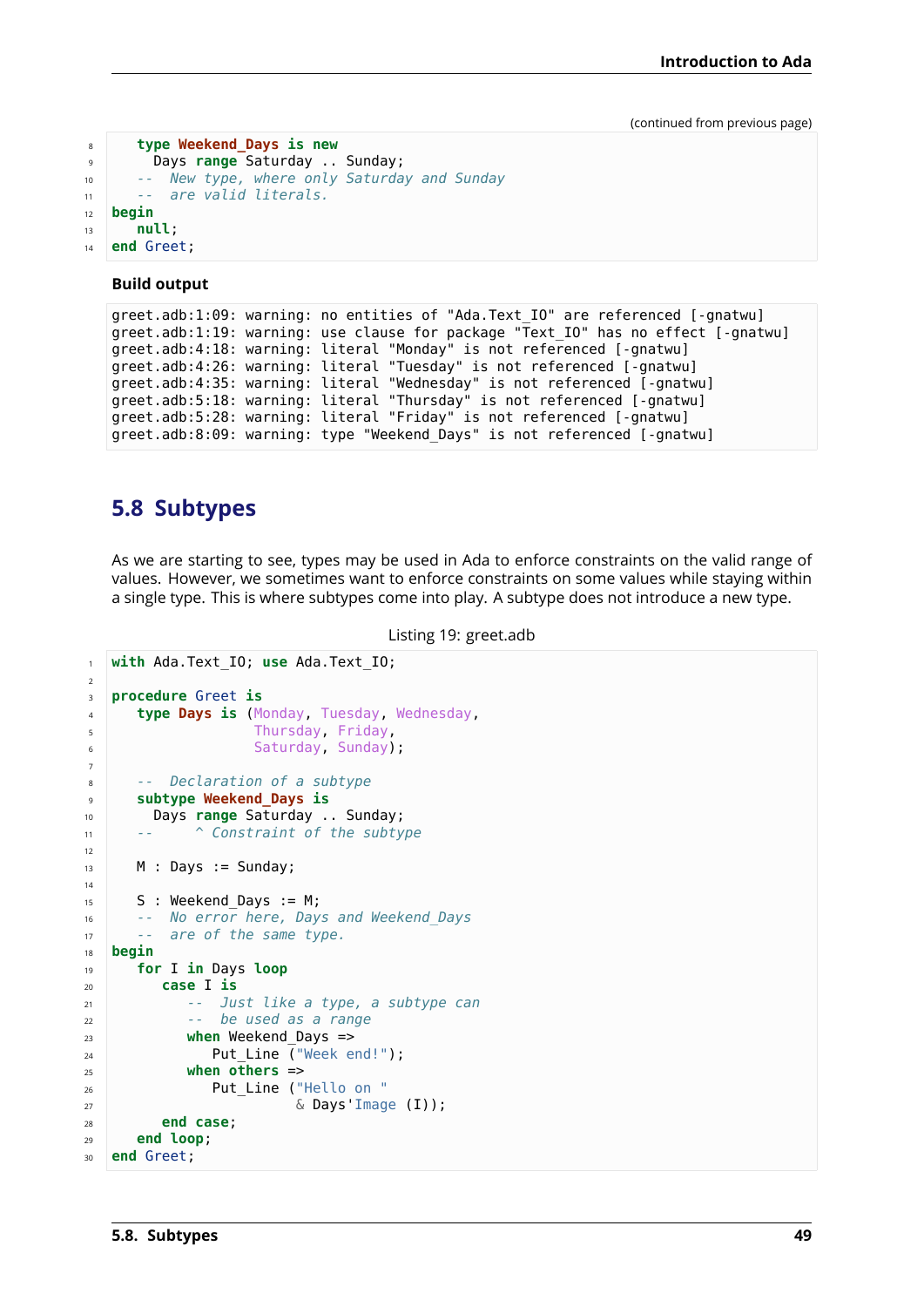#### **Build output**

```
greet.adb:13:04: warning: "M" is not modified, could be declared constant [-gnatwk]
greet.adb:15:04: warning: variable "S" is not referenced [-gnatwu]
```
#### **Runtime output**

Hello on MONDAY Hello on TUESDAY Hello on WEDNESDAY Hello on THURSDAY Hello on FRIDAY Week end! Week end!

Several subtypes are predefined in the standard package in Ada, and are automatically available to you:

**subtype Natural is Integer range** 0 .. **Integer**'Last; **subtype Positive is Integer range** 1 .. **Integer**'Last;

While subtypes of a type are statically compatible with each other, constraints are enforced at run time: if you violate a subtype constraint, an exception will be raised.

Listing 20: greet.adb

```
1 with Ada.Text_IO; use Ada.Text_IO;
\overline{2}3 procedure Greet is
4 type Days is (Monday, Tuesday, Wednesday,
5 Thursday, Friday,
6 Saturday, Sunday);
7
8 subtype Weekend_Days is
9 Days range Saturday .. Sunday;
10
11 Day : Days := Saturday;
12 Weekend : Weekend_Days;
13 begin
14 Weekend := Day;
15 -- ^ Correct: Same type, subtype
16 -- constraints are respected
17 Weekend := Monday;
18 -- ^ Wrong value for the subtype
19 -- Compiles, but exception at runtime
20 end Greet;
```
### **Build output**

greet.adb:1:09: warning: no entities of "Ada.Text\_IO" are referenced [-gnatwu] greet.adb:1:19: warning: use clause for package "Text\_IO" has no effect [-gnatwu] greet.adb:4:26: warning: literal "Tuesday" is not referenced [-gnatwu] greet.adb:4:35: warning: literal "Wednesday" is not referenced [-gnatwu] greet.adb:5:18: warning: literal "Thursday" is not referenced [-gnatwu] greet.adb:5:28: warning: literal "Friday" is not referenced [-gnatwu] greet.adb:11:04: warning: "Day" is not modified, could be declared constant [- ↪gnatwk] greet.adb:12:04: warning: variable "Weekend" is assigned but never read [-gnatwm] greet.adb:14:04: warning: useless assignment to "Weekend", value overwritten at␣ ↪line 17 [-gnatwm] greet.adb:17:04: warning: possibly useless assignment to "Weekend", value might, ↪not be referenced [-gnatwm]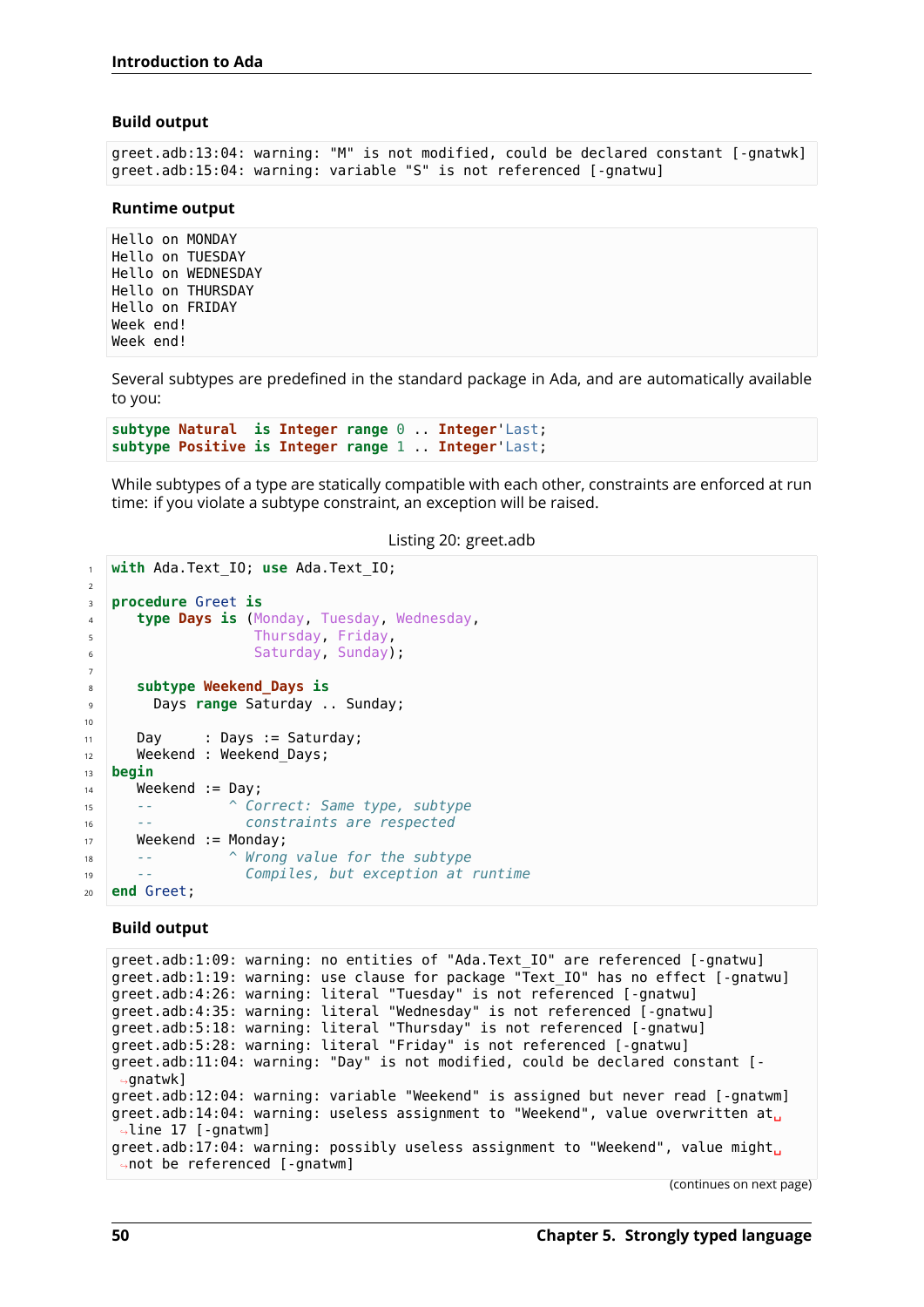```
greet.adb:17:15: warning: value not in range of type "Weekend_Days" defined at.
 ↪line 8 [enabled by default]
greet.adb:17:15: warning: "Constraint Error" will be raised at run time [enabled,
 ↪by default]
```
### **Runtime output**

raised CONSTRAINT\_ERROR : greet.adb:17 range check failed

### **5.8.1 Subtypes as type aliases**

Previously, we've seen that we can create new types by declaring **type Miles is new Float**. We could also create type aliases, which generate alternative names — *aliases* — for known types. Note that type aliases are sometimes called *type synonyms*.

We achieve this in Ada by using subtypes without new constraints. In this case, however, we don't get all of the benefits of Ada's strong type checking. Let's rewrite an example using type aliases:

Listing 21: undetected imperial metric error.adb

```
1 with Ada.Text_IO; use Ada.Text_IO;
\overline{2}3 procedure Undetected_Imperial_Metric_Error is
4 -- Declare two type aliases
5 subtype Meters is Float;
6 subtype Miles is Float;
7
8 Dist Imperial : Miles:
\alpha10 -- Declare a constant
11 Dist_Metric : constant Meters := 100.0;
12 begin
13 -- No conversion to Miles type required:
14 Dist Imperial := (Dist Metric * 1609.0) / 1000.0;
15
16 -- Not correct, but undetected:
17 Dist Imperial := Dist Metric;
18
19 Put Line (Miles'Image (Dist Imperial));
20 end Undetected_Imperial_Metric_Error;
```
#### **Build output**

undetected\_imperial\_metric\_error.adb:14:04: warning: useless assignment to "Dist\_ ↪Imperial", value overwritten at line 17 [-gnatwm]

#### **Runtime output**

1.00000E+02

In the example above, the fact that both Meters and Miles are subtypes of **Float** allows us to mix variables of both types without type conversion. This, however, can lead to all sorts of programming mistakes that we'd like to avoid, as we can see in the undetected error highlighted in the code above. In that example, the error in the assignment of a value in meters to a variable meant to store values in miles remains undetected because both Meters and Miles are subtypes of **Float**. Therefore, the recommendation is to use strong typing — via **type X is new** Y — for cases such as the one above.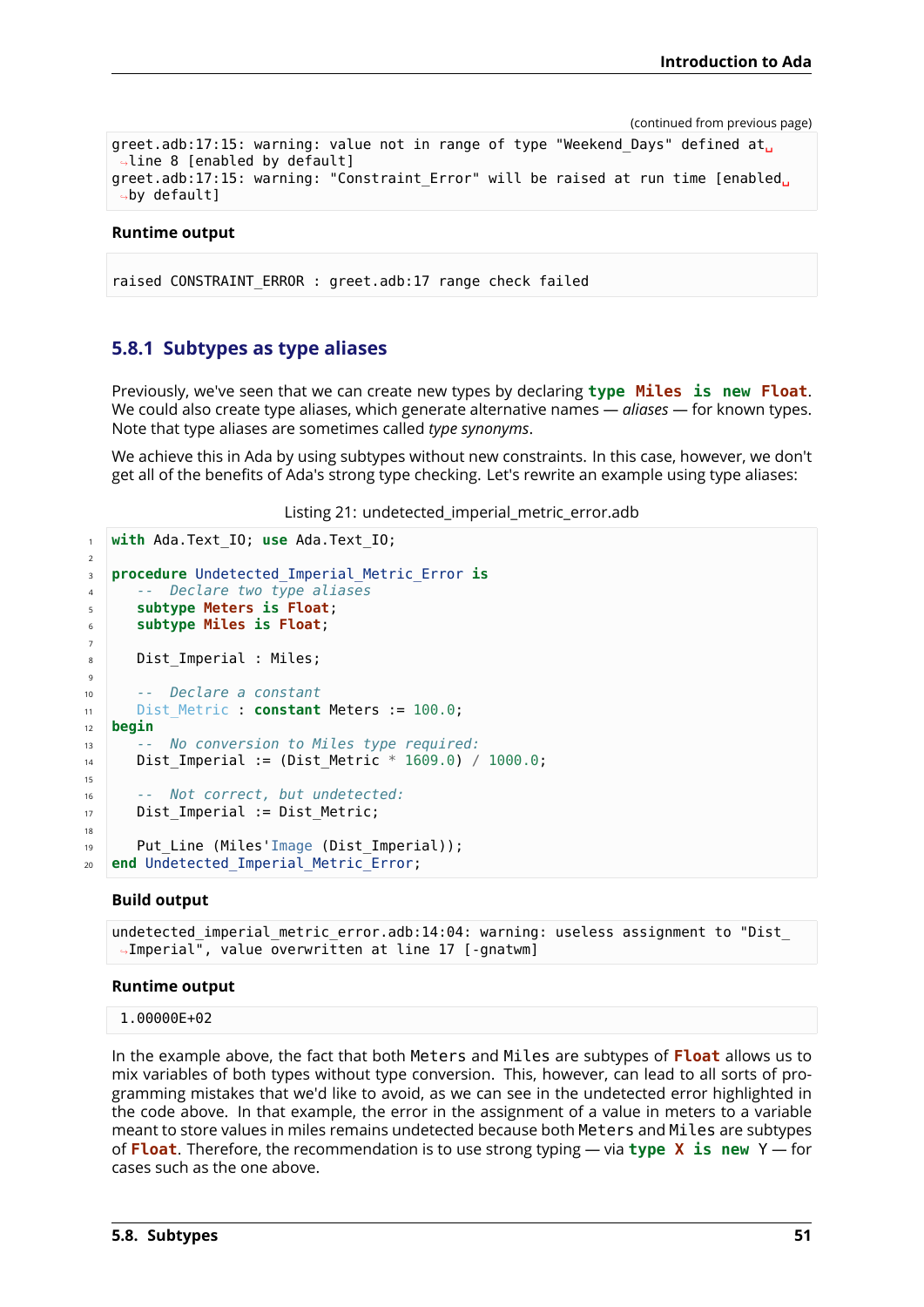There are, however, many situations where type aliases are useful. For example, in an application that uses floating-point types in multiple contexts, we could use type aliases to indicate additional meaning to the types or to avoid long variable names. For example, instead of writing:

Paid\_Amount, Due\_Amount : **Float**;

We could write:

**subtype Amount is Float**;

Paid, Due : Amount;

### **In other languages**

In C, for example, we can use a **typedef** declaration to create a type alias. For example:

**typedef float** meters;

This corresponds to the declaration that we've seen above using subtypes. Other programming languages include this concept in similar ways. For example:

- $\cdot$  C++: using meters = float;
- Swift: typealias Meters = Double
- Kotlin: typealias Meters = Double
- Haskell: type Meters = Float

Note, however, that subtypes in Ada correspond to type aliases if, and only if, they don't have new constraints. Thus, if we add a new constraint to a subtype declaration, we don't have a type alias anymore. For example, the following declaration *can't* be consider a type alias of **Float**:

**subtype Meters is Float range** 0.0 .. 1\_000\_000.0;

Let's look at another example:

```
subtype Degree_Celsius is Float;
subtype Liquid_Water_Temperature is
 Degree Celsius range 0.0 .. 100.0;
subtype Running_Water_Temperature is
```
Liquid Water Temperature;

In this example, Liquid Water Temperature isn't an alias of Degree Celsius, since it adds a new constraint that wasn't part of the declaration of the Degree Celsius. However, we do have two type aliases here:

- Degree\_Celsius is an alias of **Float**;
- Running Water Temperature is an alias of Liquid Water Temperature, even if Liquid Water Temperature itself has a constrained range.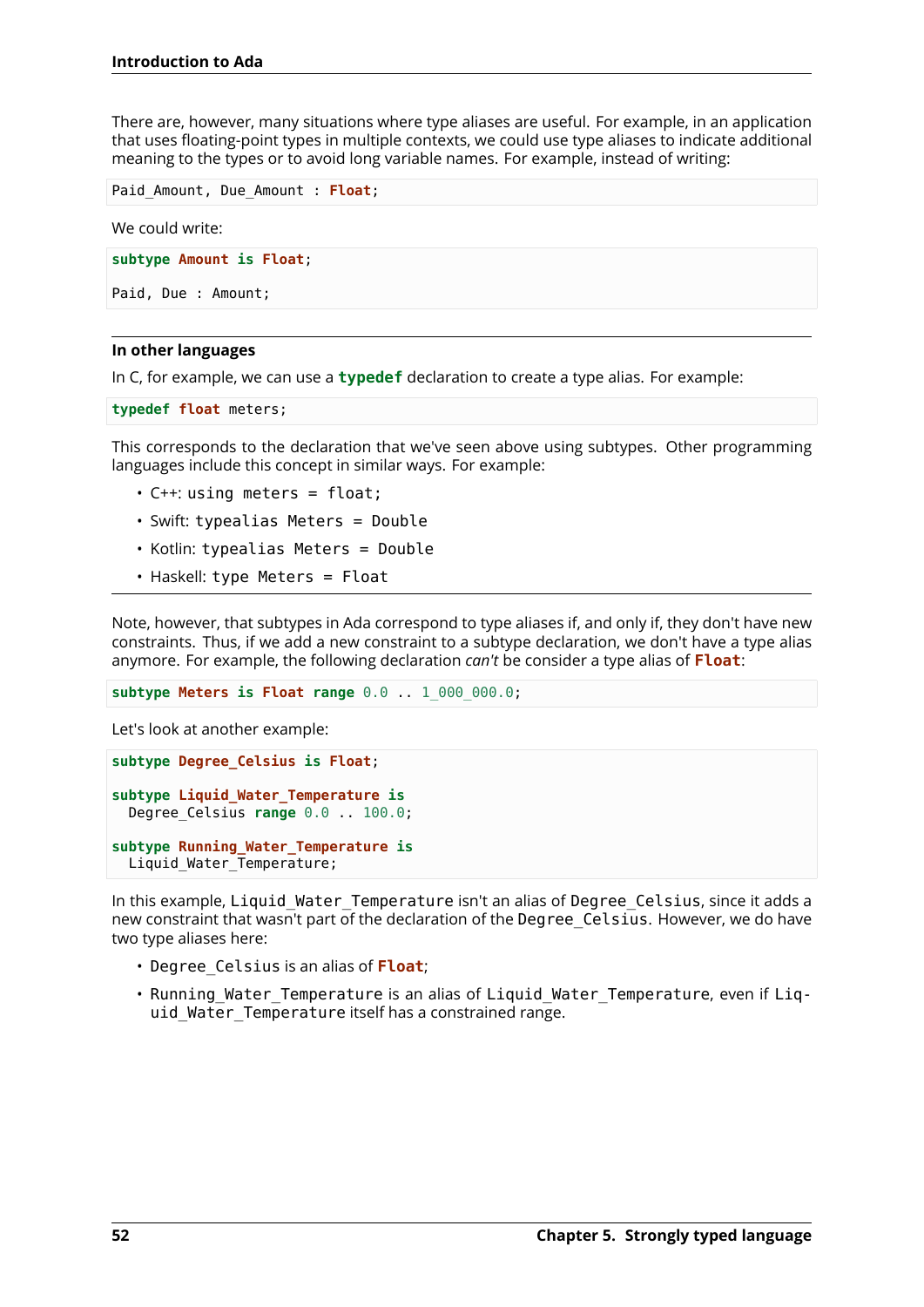## **CHAPTER**

# **RECORDS**

So far, all the types we have encountered have values that are not decomposable: each instance represents a single piece of data. Now we are going to see our first class of composite types: records.

Records allow composing a value out of instances of other types. Each of those instances will be given a name. The pair consisting of a name and an instance of a specific type is called a field, or a component.

# **6.1 Record type declaration**

Here is an example of a simple record declaration:

```
type Date is record
  -- The following declarations are
   -- components of the record
  Day : Integer range 1 .. 31;
  Month : Months;
   -- You can add custom constraints
   -- on fields
  Year : Integer range 1 .. 3000;
end record;
```
Fields look a lot like variable declarations, except that they are inside of a record definition. And as with variable declarations, you can specify additional constraints when supplying the subtype of the field.

```
type Date is record
  Day : Integer range 1 .. 31;
  Month : Months := January;
   -- This component has a default value
  Year : Integer range 1 .. 3000 := 2012;
                                      -- ^ Default value
end record;
```
Record components can have default values. When a variable having the record type is declared, a field with a default initialization will be automatically set to this value. The value can be any expression of the component type, and may be run-time computable.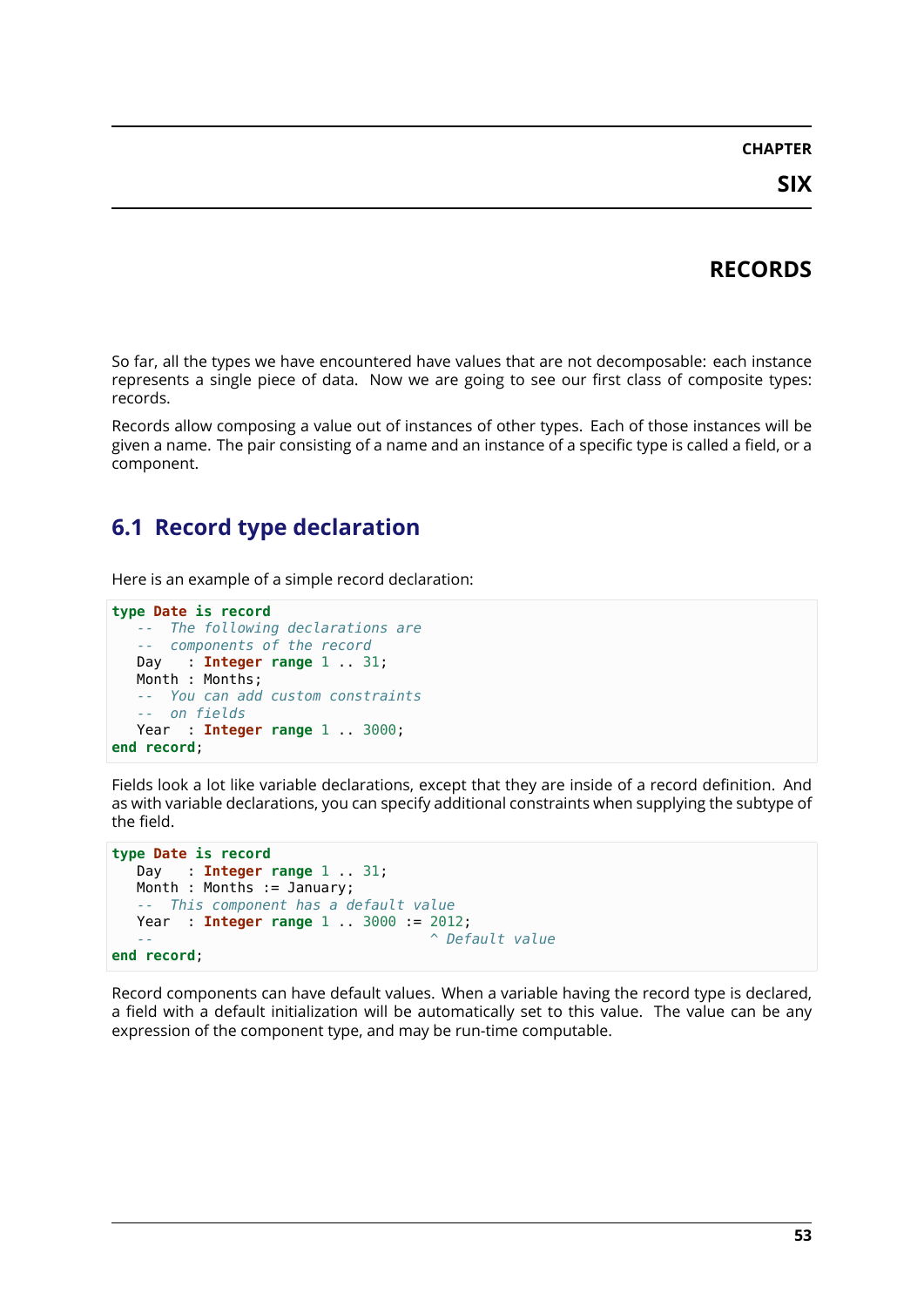# **6.2 Aggregates**

| Ada Birthday  |                                 |                   |  |                               | : Date := $(10,$ December, $1815$ ); |  |
|---------------|---------------------------------|-------------------|--|-------------------------------|--------------------------------------|--|
| Leap Day 2020 | : Date := $(Day \implies 29)$ , |                   |  |                               |                                      |  |
|               |                                 |                   |  | Month $\Rightarrow$ February, |                                      |  |
|               |                                 |                   |  | Year $\Rightarrow$ 2020):     |                                      |  |
|               |                                 | $\hat{B}$ By name |  |                               |                                      |  |

Records have a convenient notation for expressing values, illustrated above. This notation is called aggregate notation, and the literals are called aggregates. They can be used in a variety of contexts that we will see throughout the course, one of which is to initialize records.

An aggregate is a list of values separated by commas and enclosed in parentheses. It is allowed in any context where a value of the record is expected.

Values for the components can be specified positionally, as in Ada\_Birthday example, or by name, as in Leap Day 2020. A mixture of positional and named values is permitted, but you cannot use a positional notation after a named one.

# **6.3 Component selection**

To access components of a record instance, you use an operation that is called component selection. This is achieved by using the dot notation. For example, if we declare a variable Some\_Day of the Date record type mentioned above, we can access the Year component by writing Some Day. Year.

Let's look at an example:

```
Listing 1: record_selection.adb
```

```
1 with Ada.Text_IO; use Ada.Text_IO;
\overline{2}3 procedure Record_Selection is
4
5 type Months is
6 (January, February, March, April,
7 May, June, July, August, September,
8 October, November, December);
\alpha10 type Date is record
11 Day : Integer range 1 .. 31;
12 Month : Months;
13 Year : Integer range 1 .. 3000 := 2032;
14 end record;
15
16 procedure Display_Date (D : Date) is
17 begin
18 Put_Line ("Day:" & Integer'Image (D.Day)
19 & ", Month: "
20 & Months'Image (D.Month)
21 & ", Year:"
22 & Integer'Image (D.Year));
23 end Display_Date;
2425 Some Day : Date := (1, January, 2000);
26
27 begin
28 Display Date (Some Day);
29
```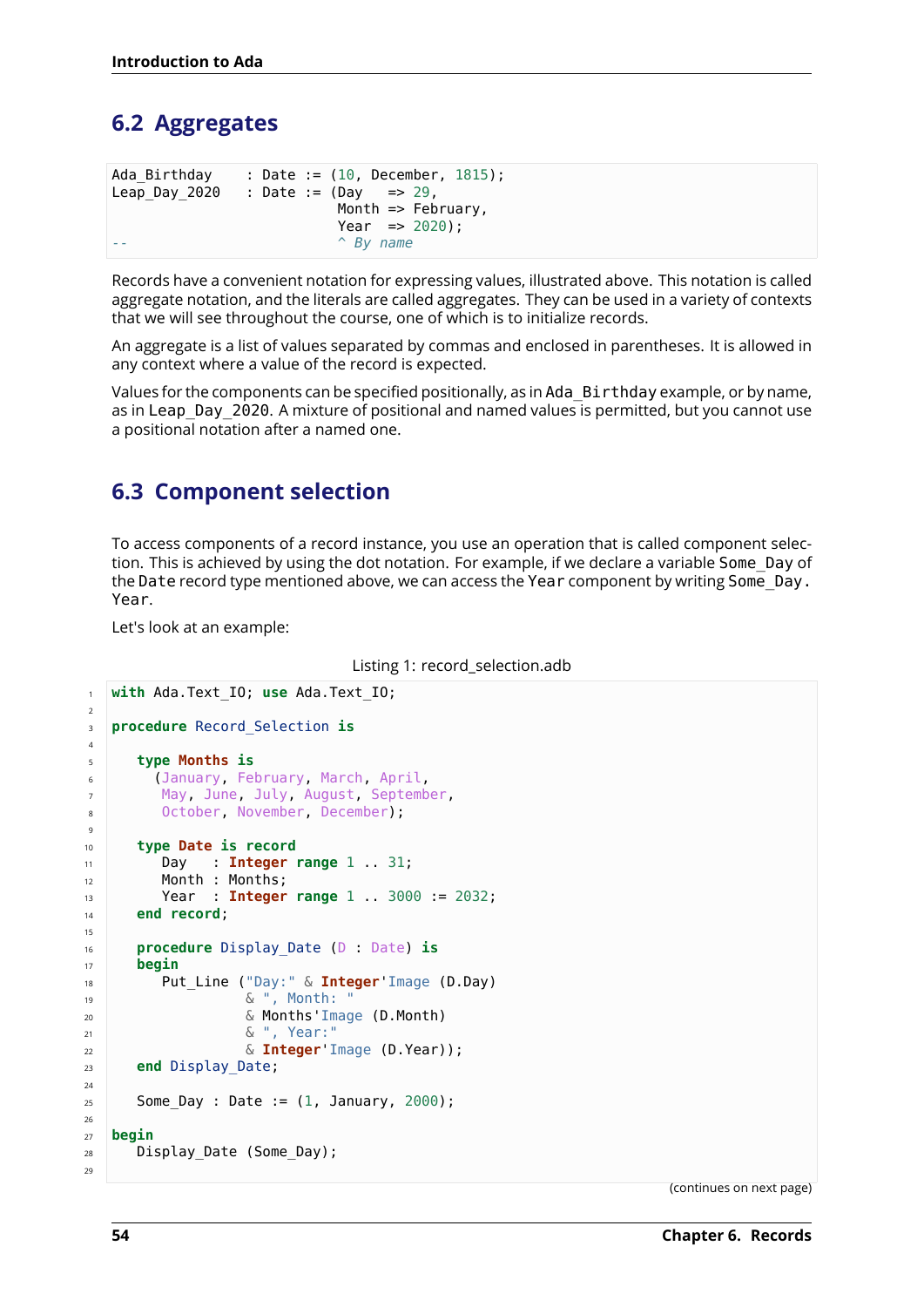```
30 Put_Line ("Changing year...");
31 Some_Day.Year := 2001;
32
33 Display Date (Some Day);
34 end Record_Selection;
```
### **Runtime output**

```
Day: 1, Month: JANUARY, Year: 2000
Changing year...
Day: 1, Month: JANUARY, Year: 2001
```
As you can see in this example, we can use the dot notation in the expression D. Year or Some Day. Year to access the information stored in that component, as well as to modify this information in assignments. To be more specific, when we use D.Year in the call to Put\_Line, we're retrieving the information stored in that component. When we write Some Day.Year  $:= 2001$ , we're overwriting the information that was previously stored in the Year component of Some\_Day.

# **6.4 Renaming**

In previous chapters, we've discussed *subprogram* (page 24) and *package* (page 36) renaming. We can rename record components as well. Instead of writing the full component selection using the dot notation, we can declare an alias that allows us to access the same component. This is useful to simplify the implementation of a subprogram, for example.

We can rename record components b[y using the](#page-30-0) **renames** keyw[ord in a](#page-42-0) variable declaration. For example:

```
Some_Day : Date;
Y : Integer renames Some_Day.Year;
```
Here, Y is an alias, so that every time we using Y, we are really using the Year component of Some\_Day.

Let's look at a complete example:

Listing 2: dates.ads

```
1 package Dates is
\overline{2}3 type Months is
4 (January, February, March, April,
5 May, June, July, August, September,
6 October, November, December);
7
8 type Date is record
9 Day : Integer range 1 .. 31;
10 Month : Months;
11 Year : Integer range 1 .. 3000 := 2032;
12 end record;
13
14 procedure Increase Month (Some Day : in out Date);
15
16 procedure Display_Month (Some_Day : Date);
17
18 end Dates;
```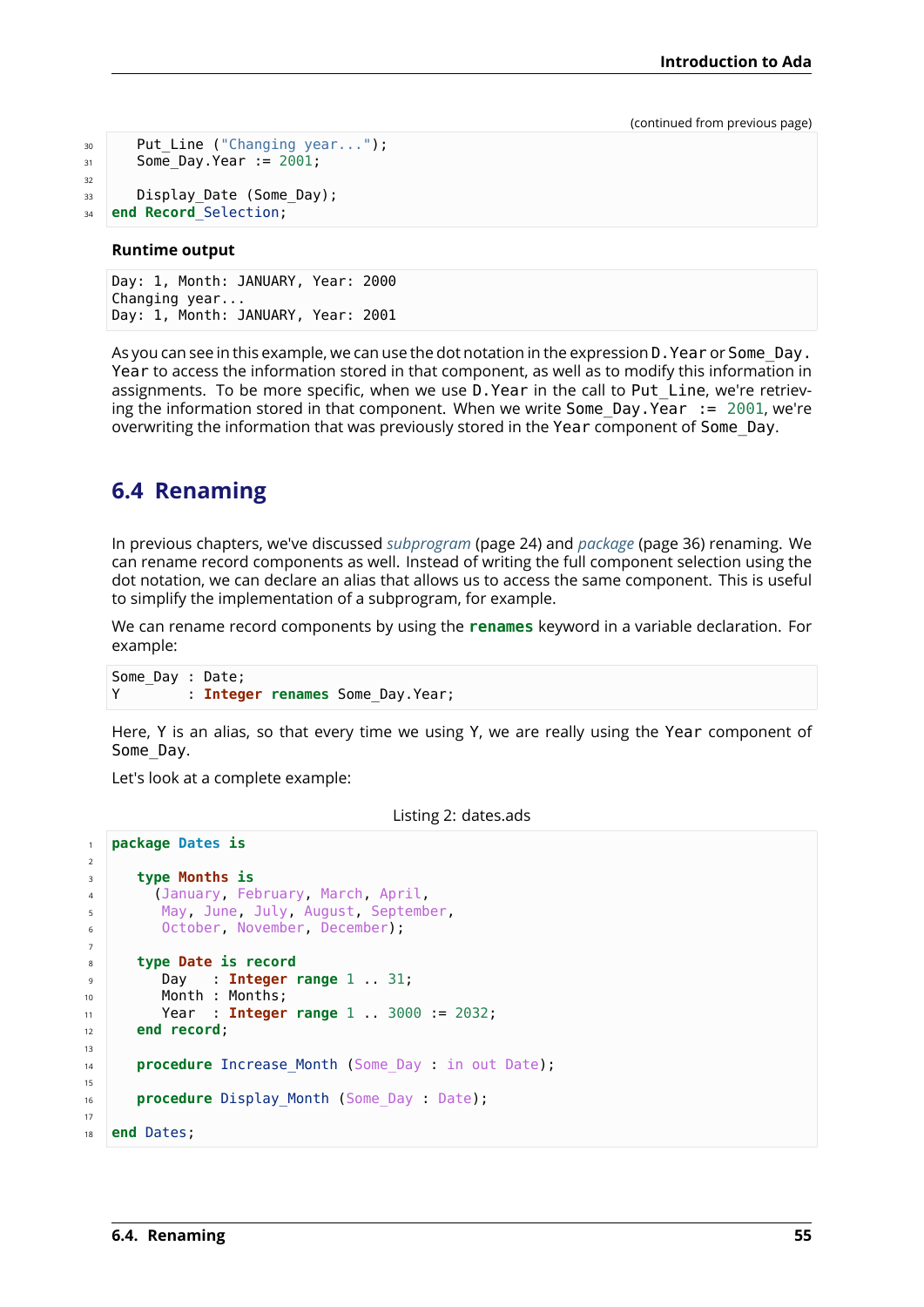Listing 3: dates.adb

```
1 with Ada.Text_IO; use Ada.Text_IO;
\overline{2}3 package body Dates is
4
5 procedure Increase_Month (Some_Day : in out Date) is
6 -- Renaming components from
7 -- the Date record
8 M : Months renames Some_Day.Month;
9 Y : Integer renames Some_Day.Year;
10
11 -- Renaming function (for Months
12 -- enumeration)
13 function Next (M : Months) return Months
14 renames Months'Succ;
15 begin
16 if M = December then
M := January;18 Y := Y + 1;19 else
20 M := Next (M);
21 end if;
22 end Increase_Month;
23
24 procedure Display_Month (Some_Day : Date) is
25 -- Renaming components from
26 -- the Date record
27 M : Months renames Some_Day.Month;
28 Y : Integer renames Some_Day.Year;
29 begin
30 Put_Line ("Month: "
31 & Months'Image (M)
32 & ", Year:"
33 & Integer'Image (Y));
34 end Display_Month;
35
36 end Dates;
```
Listing 4: main.adb

```
1 with Ada.Text_IO; use Ada.Text_IO;
2 with Dates; use Dates;
3
4 procedure Main is
5 \quad D : Date := (1, January, 2000);
6 begin
7 Display_Month (D);
8
9 Put_Line ("Increasing month...");
10 Increase Month (D);
11
12 Display_Month (D);
13 end Main;
```
### **Runtime output**

```
Month: JANUARY, Year: 2000
Increasing month...
Month: FEBRUARY, Year: 2000
```
We apply renaming to two components of the Date record in the implementation of the In-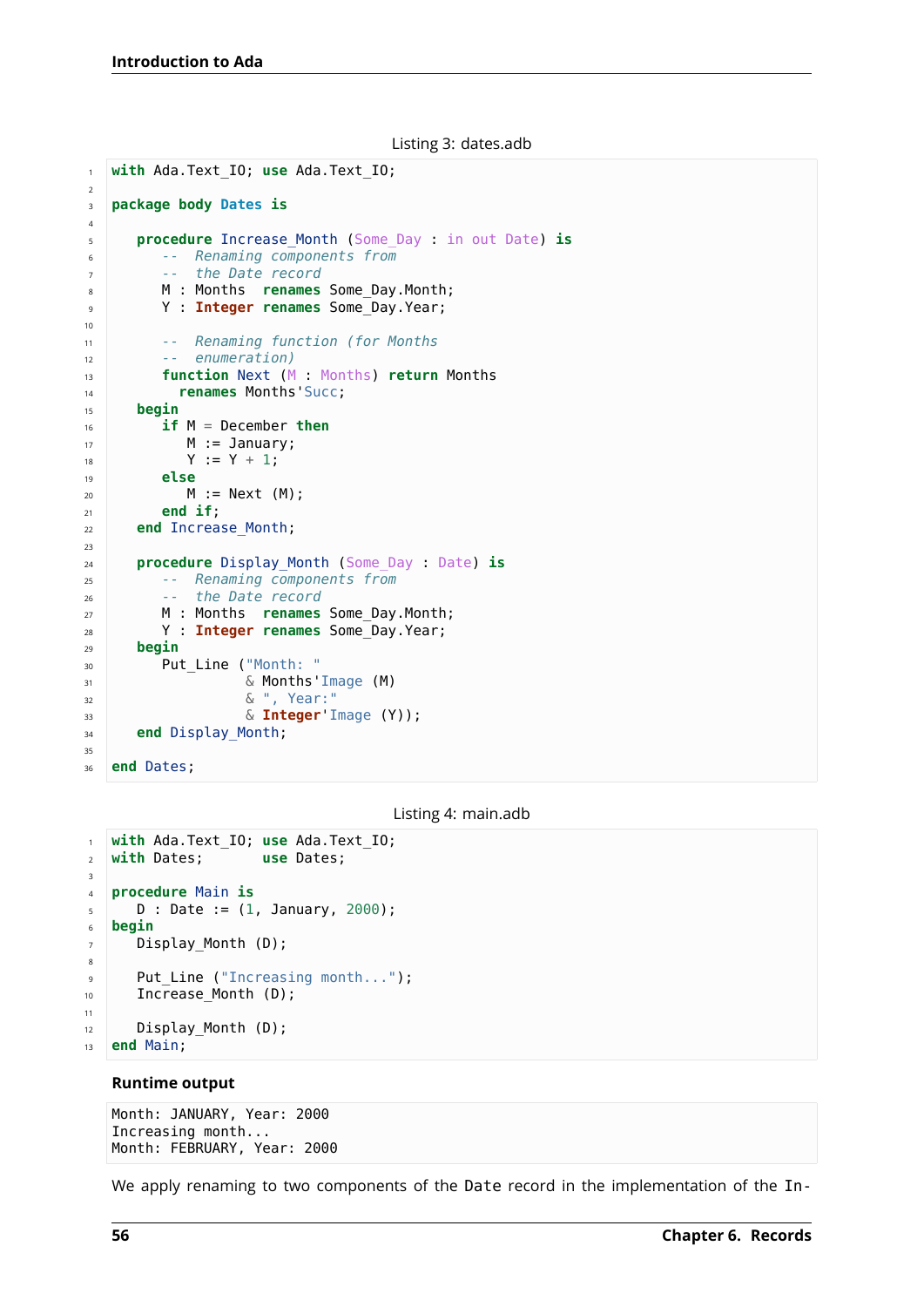crease\_Month procedure. Then, instead of directly using Some\_Day.Month and Some\_Day.Year in the next operations, we simply use the renamed versions M and Y.

Note that, in the example above, we also rename Months' Succ — which is the function that gives us the next month  $-$  to Next.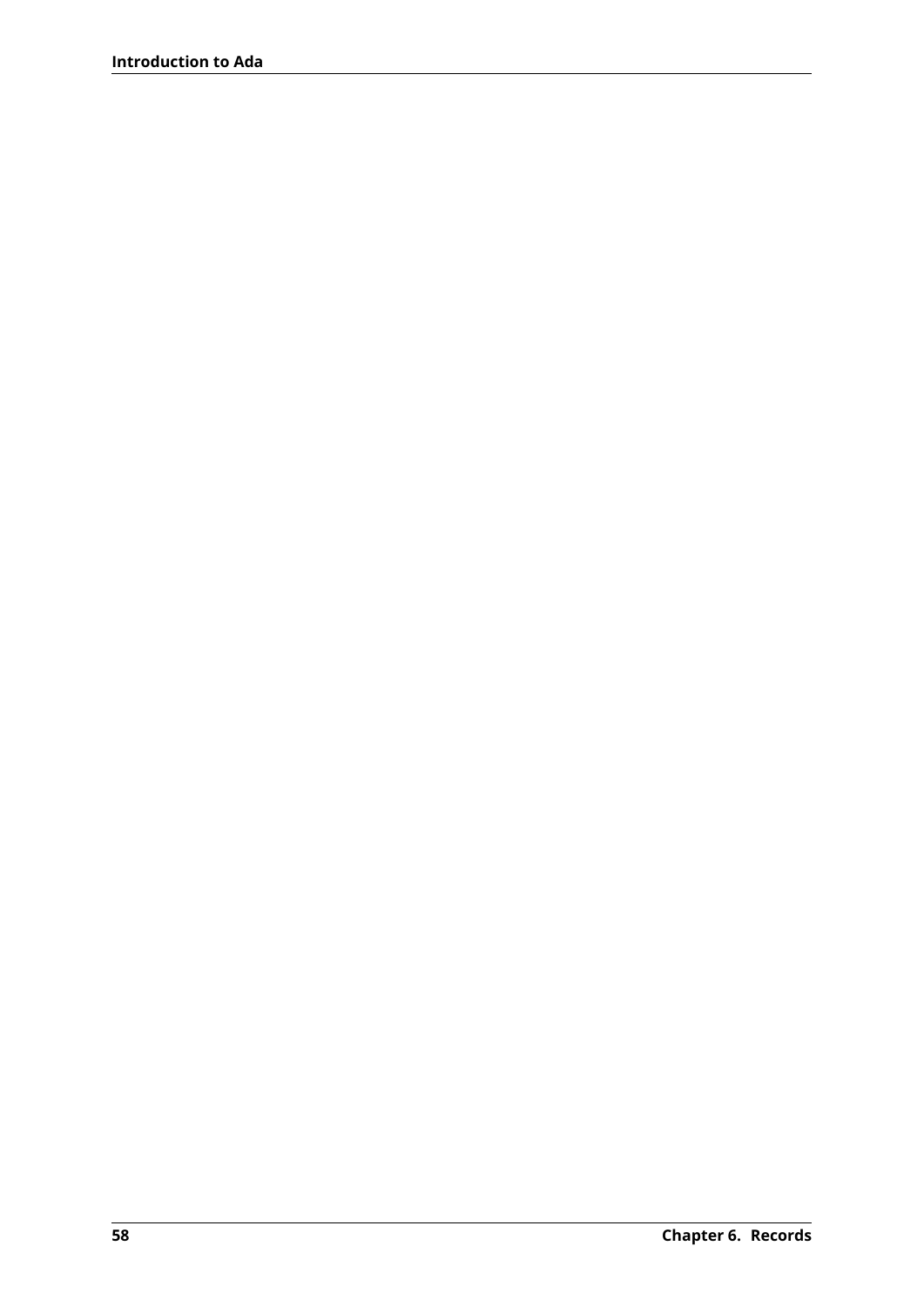# **CHAPTER SEVEN**

# **ARRAYS**

Arrays provide another fundamental family of composite types in Ada.

# **7.1 Array type declaration**

Arrays in Ada are used to define contiguous collections of elements that can be selected by indexing. Here's a simple example:

```
Listing 1: greet.adb
```

```
1 with Ada.Text_IO; use Ada.Text_IO;
\overline{2}3 procedure Greet is
4 type My_Int is range 0 .. 1000;
5 type Index is range 1 .. 5;
6
7 type My_Int_Array is
8 array (Index) of My_Int;
9 -- ^ Type of elements
10 -- ^ Bounds of the array
11 Arr : My_Int_Array := (2, 3, 5, 7, 11);
12 -- ^ Array literal
13 -- (aggregate)
14
15 V : My_Int;
16 begin
17 for I in Index loop
18 V := Arr (I);19 -- ^ Take the Ith element
20 Put (My_Int'Image (V));
21 end loop;
22 New Line;
23 end Greet;
```
### **Build output**

```
greet.adb:11:04: warning: "Arr" is not modified, could be declared constant [-
↪gnatwk]
```
#### **Runtime output**

```
2 3 5 7 11
```
The first point to note is that we specify the index type for the array, rather than its size. Here we declared an integer type named Index ranging from 1 to 5, so each array instance will have 5 elements, with the initial element at index 1 and the last element at index 5.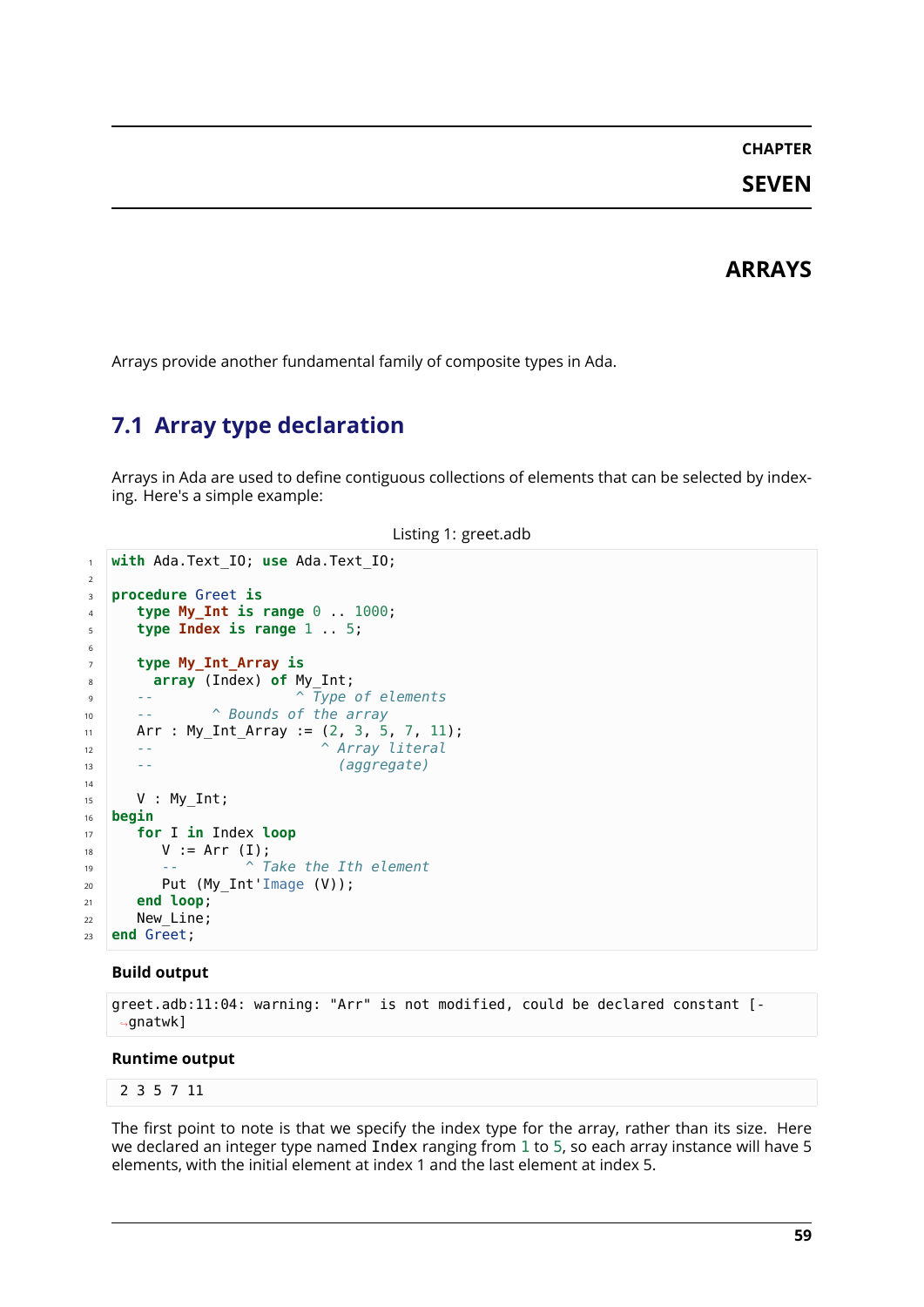Although this example used an integer type for the index, Ada is more general: any discrete type is permitted to index an array, including *Enum types* (page 41). We will soon see what that means.

Another point to note is that querying an element of the array at a given index uses the same syntax as for function calls: that is, the array object followed by the index in parentheses.

Thus when you see an expression such as  $A \ (B)$ , whether it is a function call or an array subscript depends on what A refers to.

Finally, notice how we initialize the array with the  $(2, 3, 5, 7, 11)$  expression. This is another kind of aggregate in Ada, and is in a sense a literal expression for an array, in the same way that 3 is a literal expression for an integer. The notation is very powerful, with a number of properties that we will introduce later. A detailed overview appears in the notation of *aggregate types* (page 75).

Unrelated to arrays, the example also illustrated two procedures from Ada.Text\_IO:

- Put, which displays a string without a terminating end of line
- New Line, which outputs an end of line

Let's now delve into what it means to be able to use any discrete type to index into the array.

### **In other languages**

Semantically, an array object in Ada is the entire data structure, and not simply a handle or pointer. Unlike C and C++, there is no implicit equivalence between an array and a pointer to its initial element.

### Listing 2: array\_bounds\_example.adb

```
1 with Ada.Text_IO; use Ada.Text_IO;
2
3 procedure Array_Bounds_Example is
4 type My_Int is range 0 .. 1000;
5 type Index is range 11 .. 15;
6 -- ^ Low bound can be any value
7 type My_Int_Array is array (Index) of My_Int;
8 Tab : constant My_Int_Array := (2, 3, 5, 7, 11);
9 begin
10 for I in Index loop
11 Put (My_Int'Image (Tab (I)));
12 end loop;
13 New Line;
14 end Array Bounds Example;
```
### **Runtime output**

```
2 3 5 7 11
```
One effect is that the bounds of an array can be any values. In the first example we constructed an array type whose first index is 1, but in the example above we declare an array type whose first index is 11.

That's perfectly fine in Ada, and moreover since we use the index type as a range to iterate over the array indices, the code using the array does not need to change.

That leads us to an important consequence with regard to code dealing with arrays. Since the bounds can vary, you should not assume / hard-code specific bounds when iterating / using arrays. That means the code above is good, because it uses the index type, but a for loop as shown below is bad practice even though it works correctly: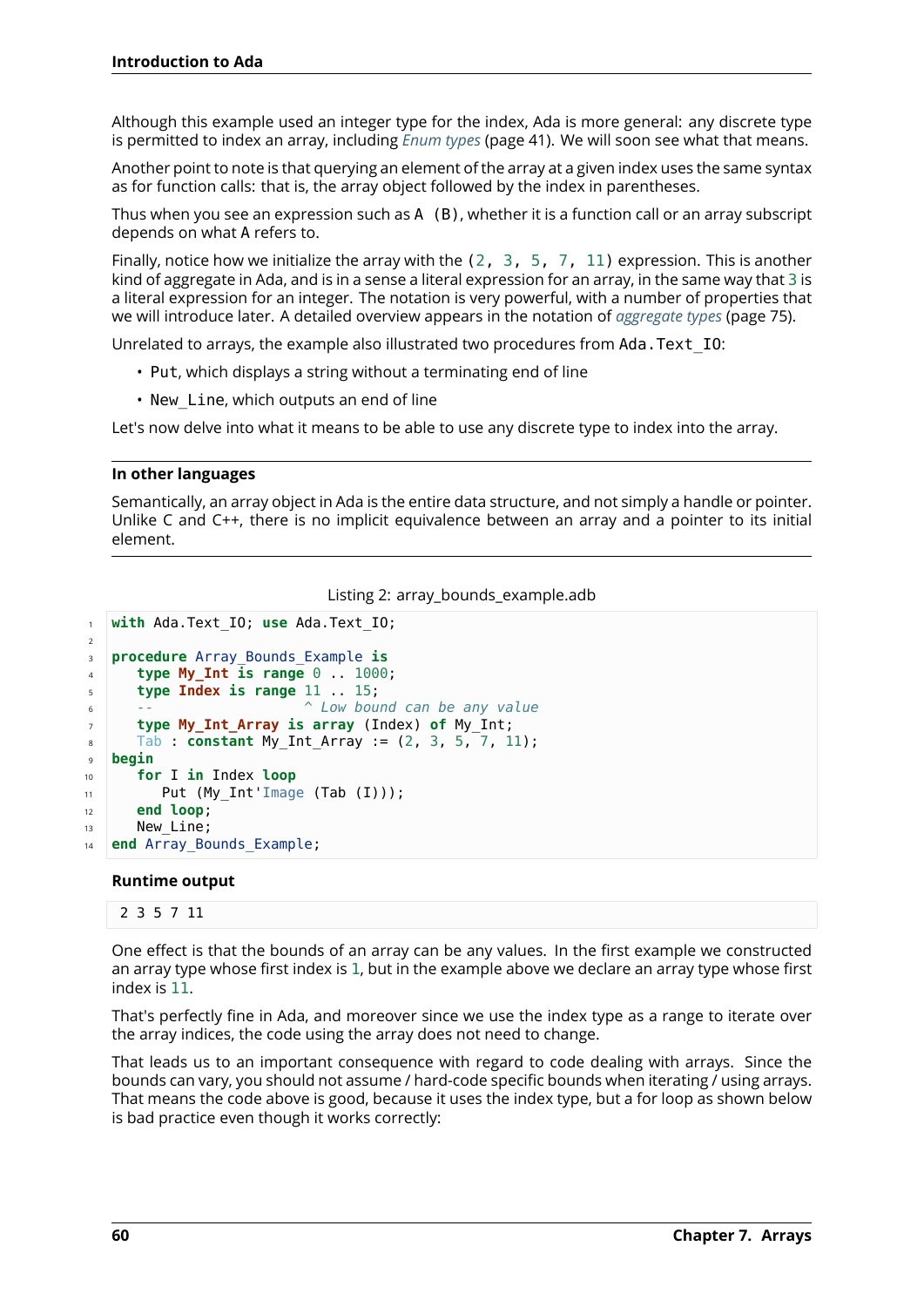**for** I **in** 11 .. 15 **loop** Tab  $(I) := Tab (I) * 2;$ **end loop**;

Since you can use any discrete type to index an array, enumeration types are permitted.

Listing 3: month\_example.adb

```
1 with Ada.Text_IO; use Ada.Text_IO;
\overline{2}3 procedure Month_Example is
4 type Month_Duration is range 1 .. 31;
5 type Month is (Jan, Feb, Mar, Apr,
6 May, Jun, Jul, Aug,
7 Sep, Oct, Nov, Dec);
8
9 type My_Int_Array is
10 array (Month) of Month_Duration;
11 -- ^ Can use an enumeration type
12 -- as the index
13
14 Tab : constant My Int Array :=
15 -- ^ constant is like a variable but
16 -- cannot be modified
17 (31, 28, 31, 30, 31, 30,
18 31, 31, 30, 31, 30, 31);
19 -- Maps months to number of days
20 -- (ignoring leap years)
21
22 Feb Days : Month Duration := Tab (Feb):
23 -- Number of days in February
24 begin
25 for M in Month loop
26 Put Line
27 (Month'Image (M) & " has "
28 & Month_Duration'Image (Tab (M))
29 & " days.");
30 -- ^ Concatenation operator
31 end loop;
32 end Month_Example;
```
### **Build output**

month example.adb:22:04: warning: variable "Feb Days" is not referenced [-gnatwu]

#### **Runtime output**

JAN has 31 days. FEB has 28 days. MAR has 31 days. APR has 30 days. MAY has 31 days. JUN has 30 days. JUL has 31 days. AUG has 31 days. SEP has 30 days. OCT has 31 days. NOV has 30 days. DEC has 31 days.

In the example above, we are:

• Creating an array type mapping months to month durations in days.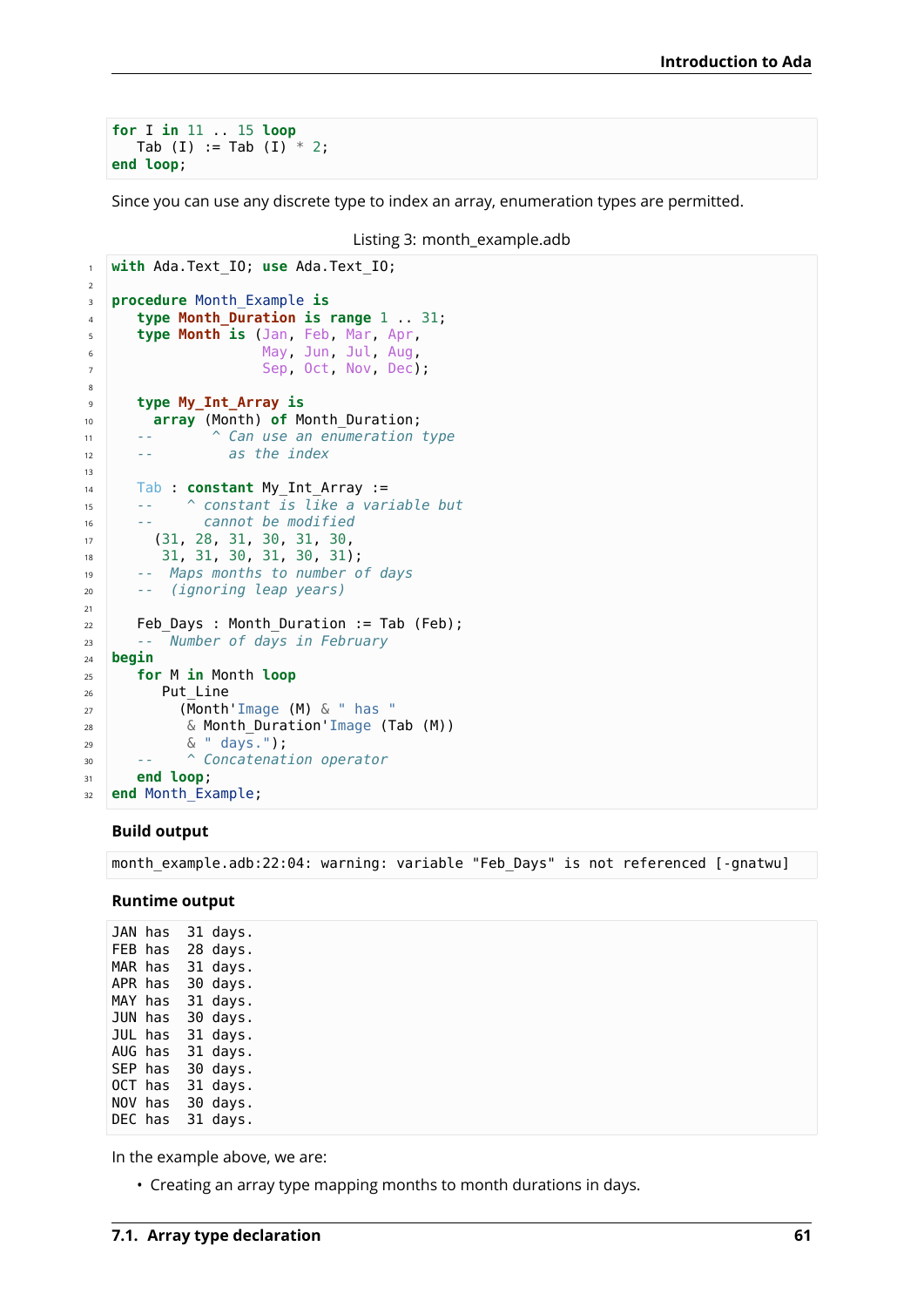- Creating an array, and instantiating it with an aggregate mapping months to their actual durations in days.
- Iterating over the array, printing out the months, and the number of days for each.

Being able to use enumeration values as indices is very helpful in creating mappings such as shown above one, and is an often used feature in Ada.

# **7.2 Indexing**

We have already seen the syntax for selecting elements of an array. There are however a few more points to note.

First, as is true in general in Ada, the indexing operation is strongly typed. If you use a value of the wrong type to index the array, you will get a compile-time error.

Listing 4: greet.adb

```
1 with Ada.Text_IO; use Ada.Text_IO;
2
3 procedure Greet is
4 type My_Int is range 0 .. 1000;
5
6 type My_Index is range 1 .. 5;
7 type Your_Index is range 1 .. 5;
8
9 type My_Int_Array is array (My_Index) of My_Int;
10 Tab : My Int Array := (2, 3, 5, 7, 11);
11 begin
12 for I in Your_Index loop
13 Put (My_Int'Image (Tab (I)));
14 -- ^ Compile time error
15 end loop;
16 New Line;
17 end Greet;
```
### **Build output**

```
greet.adb:13:31: error: expected type "My_Index" defined at line 6
greet.adb:13:31: error: found type "Your_Index" defined at line 7
gprbuild: *** compilation phase failed
```
Second, arrays in Ada are bounds checked. This means that if you try to access an element outside of the bounds of the array, you will get a run-time error instead of accessing random memory as in unsafe languages.

Listing 5: greet.adb

```
1 with Ada.Text_IO; use Ada.Text_IO;
\overline{2}3 procedure Greet is
4 type My_Int is range 0 .. 1000;
5 type Index is range 1 .. 5;
6 type My_Int_Array is array (Index) of My_Int;
7 Tab : M_y Int Array := (2, 3, 5, 7, 11);
8 begin
9 for I in Index range 2 .. 6 loop
10 Put (My_Int'Image (Tab (I)));
11 -- ^ Will raise an
12 12 12 12 12 exception when
```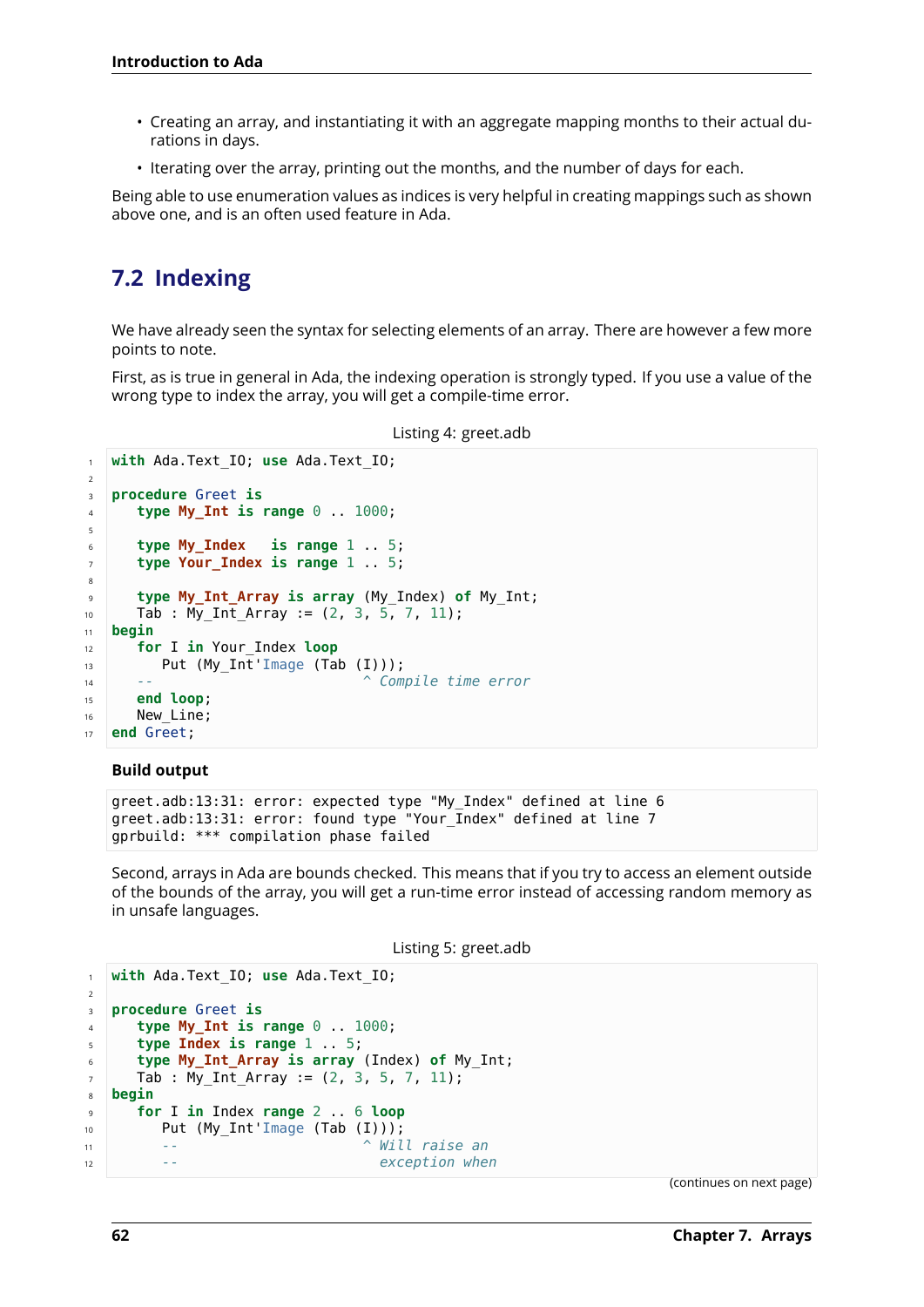```
13 -- I = 6
14 end loop;
15 New Line;
16 end Greet;
```
### **Build output**

```
greet.adb:7:04: warning: "Tab" is not modified, could be declared constant [-
 ↪gnatwk]
greet.adb:9:30: warning: static value out of range of type "Index" defined at line,
 \rightarrow5 [enabled by default]
greet.adb:9:30: warning: "Constraint Error" will be raised at run time [enabled by,
 ↪default]
greet.adb:9:30: warning: suspicious loop bound out of range of loop subtype.
↪[enabled by default]
greet.adb:9:30: warning: loop executes zero times or raises Constraint Error<sub>1</sub>
\rightarrow[enabled by default]
```
### **Runtime output**

raised CONSTRAINT\_ERROR : greet.adb:9 range check failed

# **7.3 Simpler array declarations**

In the previous examples, we have always explicitly created an index type for the array. While this can be useful for typing and readability purposes, sometimes you simply want to express a range of values. Ada allows you to do that, too.

Listing 6: simple\_array\_bounds.adb

```
1 with Ada.Text_IO; use Ada.Text_IO;
2
3 procedure Simple_Array_Bounds is
4 type My_Int is range 0 .. 1000;
5 type My_Int_Array is array (1 .. 5) of My_Int;
6 -- ^ Subtype of Integer
7 Tab : constant My_Int_Array := (2, 3, 5, 7, 11);
8 begin
9 for I in 1 .. 5 loop
10 -- ^ Subtype of Integer
11 Put (My Int'Image (Tab (I)));
12 end loop;
13 New Line;
14 end Simple Array Bounds;
```
### **Runtime output**

2 3 5 7 11

This example defines the range of the array via the range syntax, which specifies an anonymous subtype of Integer and uses it to index the array.

This means that the type of the index is **Integer**. Similarly, when you use an anonymous range in a for loop as in the example above, the type of the iteration variable is also **Integer**, so you can use I to index Tab.

You can also use a named subtype for the bounds for an array.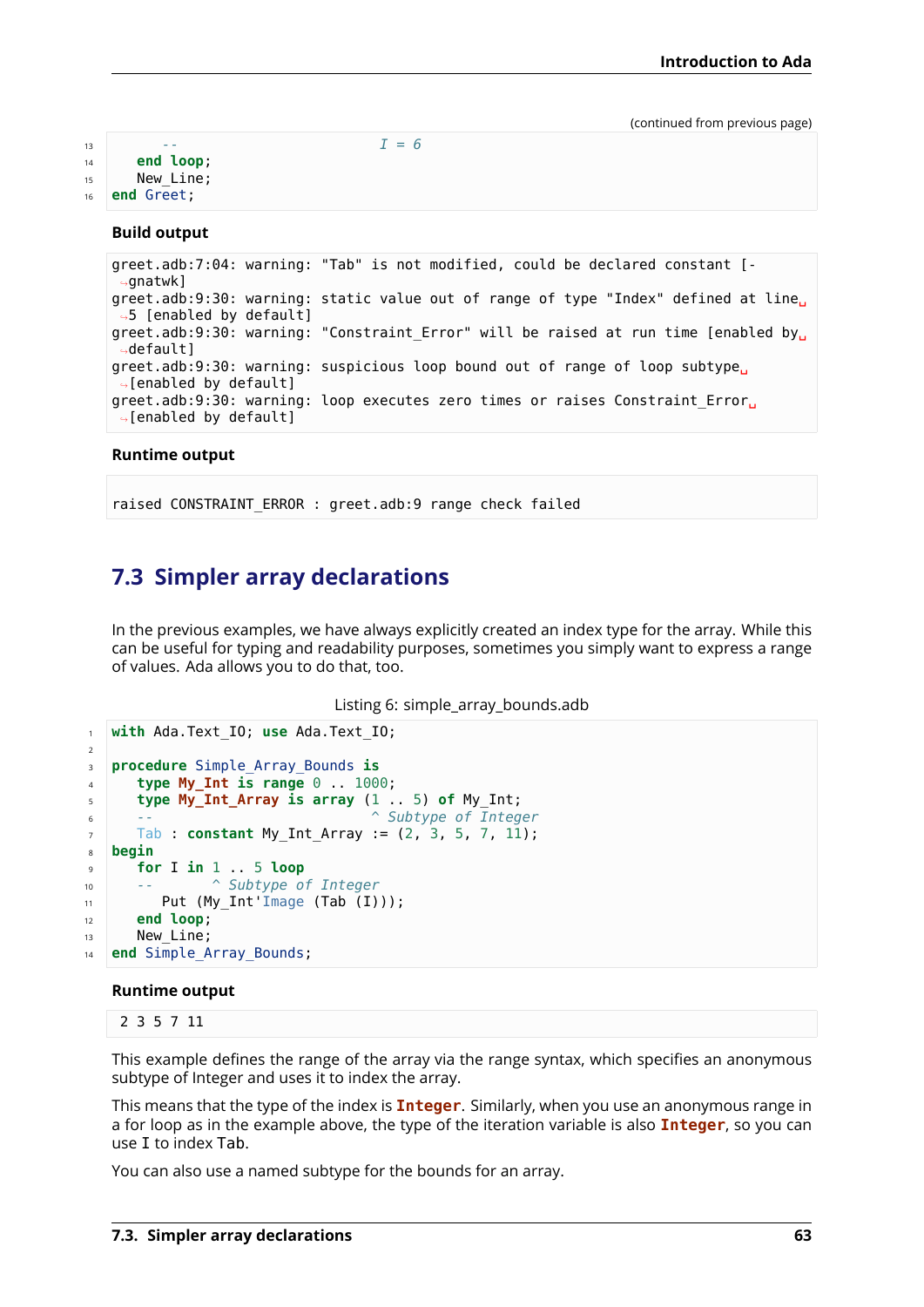# **7.4 Range attribute**

We noted earlier that hard coding bounds when iterating over an array is a bad idea, and showed how to use the array's index type/subtype to iterate over its range in a for loop. That raises the question of how to write an iteration when the array has an anonymous range for its bounds, since there is no name to refer to the range. Ada solves that via several attributes of array objects:

Listing 7: range\_example.adb

```
1 with Ada.Text_IO; use Ada.Text_IO;
\overline{2}3 procedure Range_Example is
4 type My_Int is range 0 .. 1000;
5 type My_Int_Array is array (1 .. 5) of My_Int;
6 Tab : constant My_Int_Array := (2, 3, 5, 7, 11);
7 begin
8 for I in Tab'Range loop
9 -- ^ Gets the range of Tab
10 Put (My_Int'Image (Tab (I)));
11 end loop;
12 New Line;
13 end Range_Example;
```
### **Runtime output**

2 3 5 7 11

If you want more fine grained control, you can use the separate attributes 'First and 'Last.

Listing 8: array\_attributes\_example.adb

```
1 with Ada.Text_IO; use Ada.Text_IO;
\overline{2}3 procedure Array_Attributes_Example is
4 type My_Int is range 0 .. 1000;
5 type My_Int_Array is array (1 .. 5) of My_Int;
6 Tab : My Int Array := (2, 3, 5, 7, 11);
7 begin
8 for I in Tab'First .. Tab'Last - 1 loop
9 -- ^ Iterate on every index
10 -- except the last
11 Put (My_Int'Image (Tab (I)));
12 end loop;
13 New Line;
14 end Array Attributes Example;
```
### **Build output**

array attributes example.adb:6:04: warning: "Tab" is not modified, could be. ↪declared constant [-gnatwk]

### **Runtime output**

2 3 5 7

The 'Range, 'First and 'Last attributes in these examples could also have been applied to the array type name, and not just the array instances.

Although not illustrated in the above examples, another useful attribute for an array instance A is A'Length, which is the number of elements that A contains.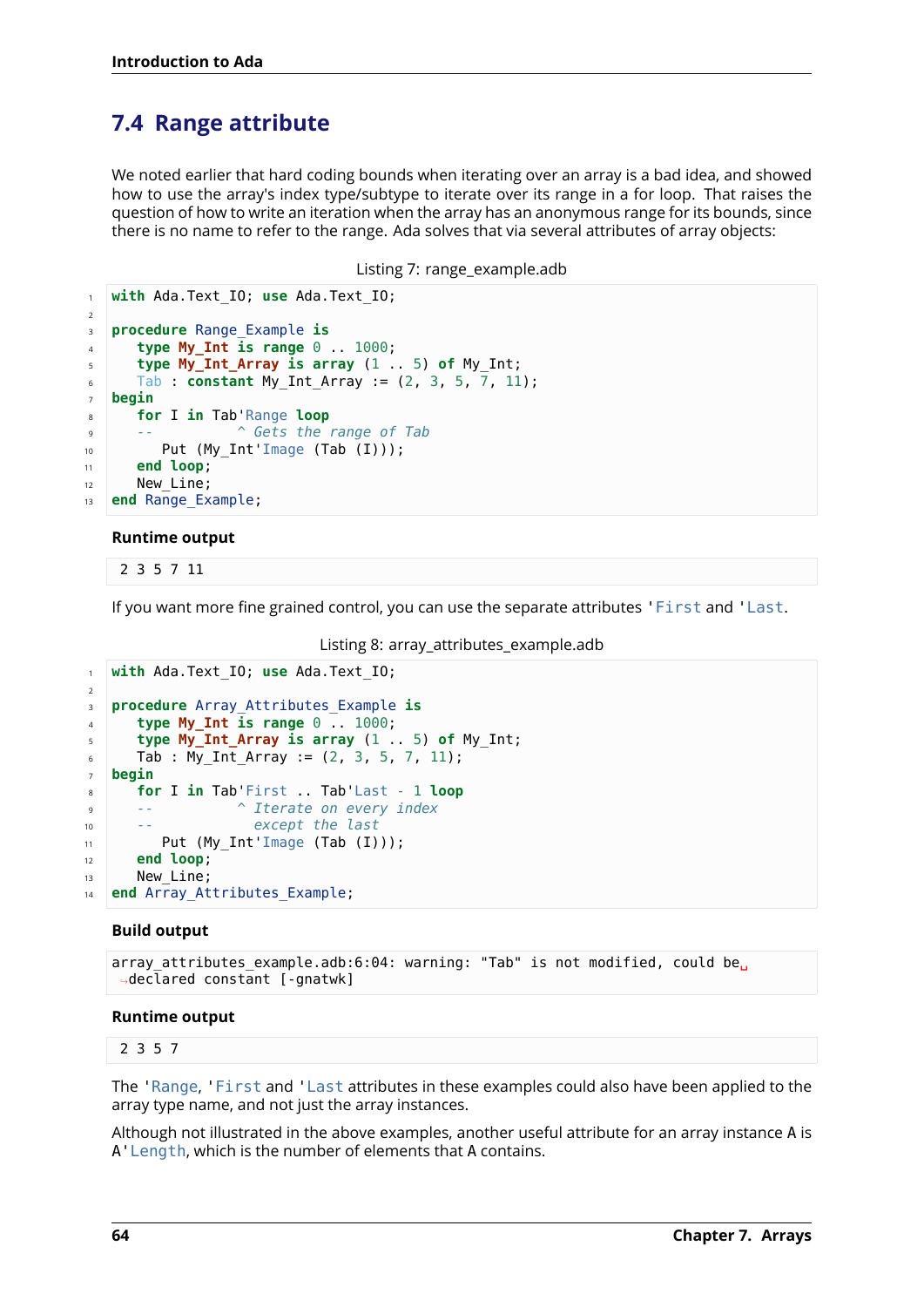It is legal and sometimes useful to have a "null array", which contains no elements. To get this effect, define an index range whose upper bound is less than the lower bound.

# **7.5 Unconstrained arrays**

Let's now consider one of the most powerful aspects of Ada's array facility.

Every array type we have defined so far has a fixed size: every instance of this type will have the same bounds and therefore the same number of elements and the same size.

However, Ada also allows you to declare array types whose bounds are not fixed: in that case, the bounds will need to be provided when creating instances of the type.

```
Listing 9: unconstrained_array_example.adb
```

```
1 with Ada.Text_IO; use Ada.Text_IO;
\overline{2}3 procedure Unconstrained_Array_Example is
4 type Days is (Monday, Tuesday, Wednesday,
5 Thursday, Friday,
6 Saturday, Sunday);
7
8 type Workload_Type is
9 array (Days range <>) of Natural;
10 -- Indefinite array type
11 -- ^ Bounds are of type Days,
12 -- but not known
13
14 Workload : constant
15 Workload_Type (Monday .. Friday) :=
16 -- ^ Specify the bounds
17 -- when declaring
18 (Friday => 7, others => 8);
19 -- ^ Default value
20 -- ^ Specify element by name of index
21 begin
22 for I in Workload'Range loop
23 Put_Line (Integer'Image (Workload (I)));
24 end loop;
25 end Unconstrained_Array_Example;
```
### **Build output**

```
unconstrained array example.adb:4:26: warning: literal "Tuesday" is not referenced<sub>1</sub>
\rightarrow[-gnatwu]
unconstrained_array_example.adb:4:35: warning: literal "Wednesday" is not<sub>u</sub>
↪referenced [-gnatwu]
unconstrained_array_example.adb:5:18: warning: literal "Thursday" is not<sub>u</sub>
 ↪referenced [-gnatwu]
unconstrained_array_example.adb:6:18: warning: literal "Saturday" is not<sub>u</sub>
 \rightarrowreferenced [-gnatwu]
unconstrained_array_example.adb:6:28: warning: literal "Sunday" is not referenced.
 ↪[-gnatwu]
```
### **Runtime output**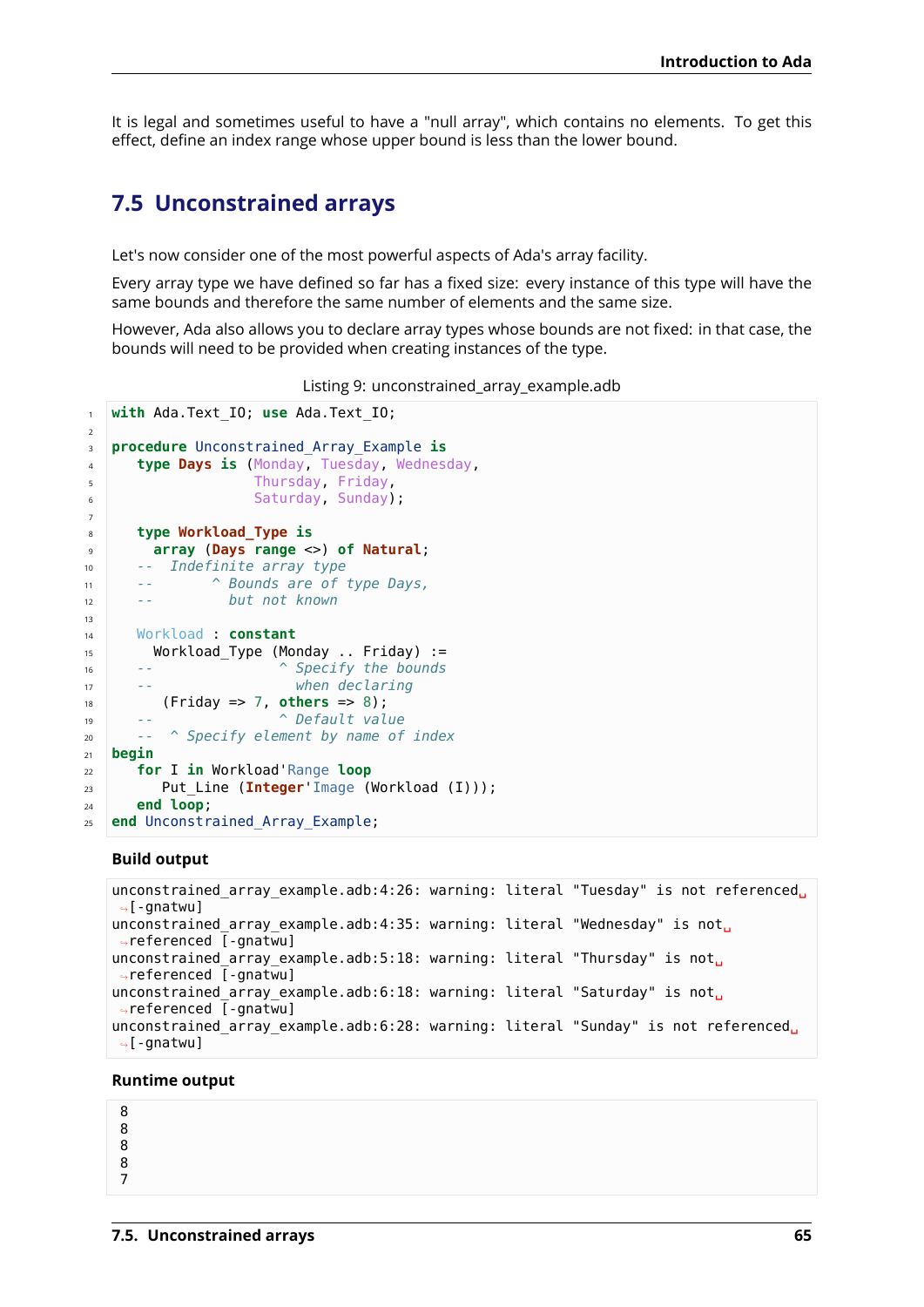The fact that the bounds of the array are not known is indicated by the Days **range** <> syntax. Given a discrete type Discrete Type, if we use Discrete Type for the index in an array type then Discrete Type serves as the type of the index and comprises the range of index values for each array instance.

If we define the index as Discrete\_Type **range** <> then Discrete\_Type serves as the type of the index, but different array instances may have different bounds from this type

An array type that is defined with the Discrete\_Type **range** <> syntax for its index is referred to as an unconstrained array type, and, as illustrated above, the bounds need to be provided when an instance is created.

The above example also shows other forms of the aggregate syntax. You can specify associations by name, by giving the value of the index on the left side of an arrow association.  $1 \implies 2$  thus means "assign value 2 to the element at index 1 in my array". **others** => 8 means "assign value 8 to every element that wasn't previously assigned in this aggregate".

**Attention:** The so-called "box" notation (<>) is commonly used as a wildcard or placeholder in Ada. You will often see it when the meaning is "what is expected here can be anything".

### **In other languages**

While unconstrained arrays in Ada might seem similar to variable length arrays in C, they are in reality much more powerful, because they're truly first-class values in the language. You can pass them as parameters to subprograms or return them from functions, and they implicitly contain their bounds as part of their value. This means that it is useless to pass the bounds or length of an array explicitly along with the array, because they are accessible via the 'First, 'Last, 'Range and 'Length attributes explained earlier.

Although different instances of the same unconstrained array type can have different bounds, a specific instance has the same bounds throughout its lifetime. This allows Ada to implement unconstrained arrays efficiently; instances can be stored on the stack and do not require heap allocation as in languages like Java.

# **7.6 Predefined array type: String**

A recurring theme in our introduction to Ada types has been the way important built-in types like **Boolean** or **Integer** are defined through the same facilities that are available to the user. This is also true for strings: The **String** type in Ada is a simple array.

Here is how the string type is defined in Ada:

**type String is array** (**Positive range** <>) **of Character**;

The only built-in feature Ada adds to make strings more ergonomic is custom literals, as we can see in the example below.

**Hint:** String literals are a syntactic sugar for aggregates, so that in the following example, A and B have the same value.

Listing 10: string\_literals.ads

```
1 package String_Literals is
2 -- Those two declarations are equivalent
      3 A : String (1 .. 11) := "Hello World";
```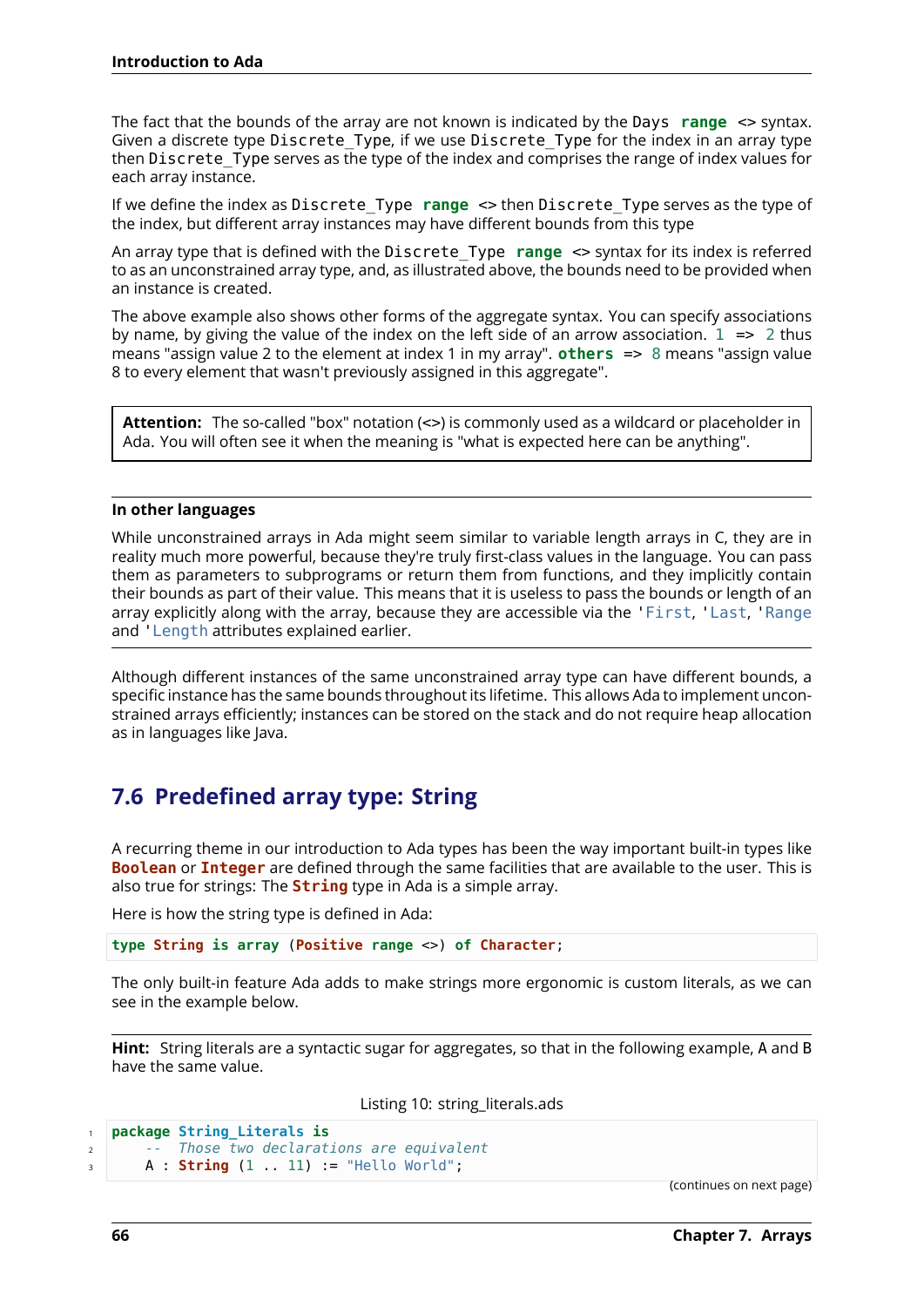```
4 B : String (1 .. 11) :=
5 ('H', 'e', 'l', 'l', 'o', ' ',
6 'W', 'o', 'r', 'l', 'd');
  7 end String_Literals;
```
Listing 11: greet.adb

```
1 with Ada.Text_IO; use Ada.Text_IO;
\overline{2}3 procedure Greet is
4 Message : String (1 .. 11) := "dlroW olleH";
5 -- ^ Pre-defined array type.
6 -- Component type is Character
7 begin
8 for I in reverse Message'Range loop
9 -- ^ Iterate in reverse order
10 Put (Message (I));
11 end loop;
12 New Line;
13 end Greet;
```
However, specifying the bounds of the object explicitly is a bit of a hassle; you have to manually count the number of characters in the literal. Fortunately, Ada gives you an easier way.

You can omit the bounds when creating an instance of an unconstrained array type if you supply an initialization, since the bounds can be deduced from the initialization expression.

Listing 12: greet.adb

```
1 with Ada.Text_IO; use Ada.Text_IO;
2
3 procedure Greet is
4 Message : constant String := "dlroW olleH";
5 -- ^ Bounds are automatically
6 -- computed from
7 -- initialization value
8 begin
9 for I in reverse Message'Range loop
10 Put (Message (I));
11 end loop;
12 New_Line;
13 end Greet;
```
### **Runtime output**

Hello World

Listing 13: main.adb

```
1 with Ada.Text_IO; use Ada.Text_IO;
2
3 procedure Main is
4 type Integer_Array is array (Natural range <>) of Integer;
5
6 My Array : constant Integer Array := (1, 2, 3, 4);
7 -- ^ Bounds are automatically
8 -- computed from
9 -- initialization value
10 begin
```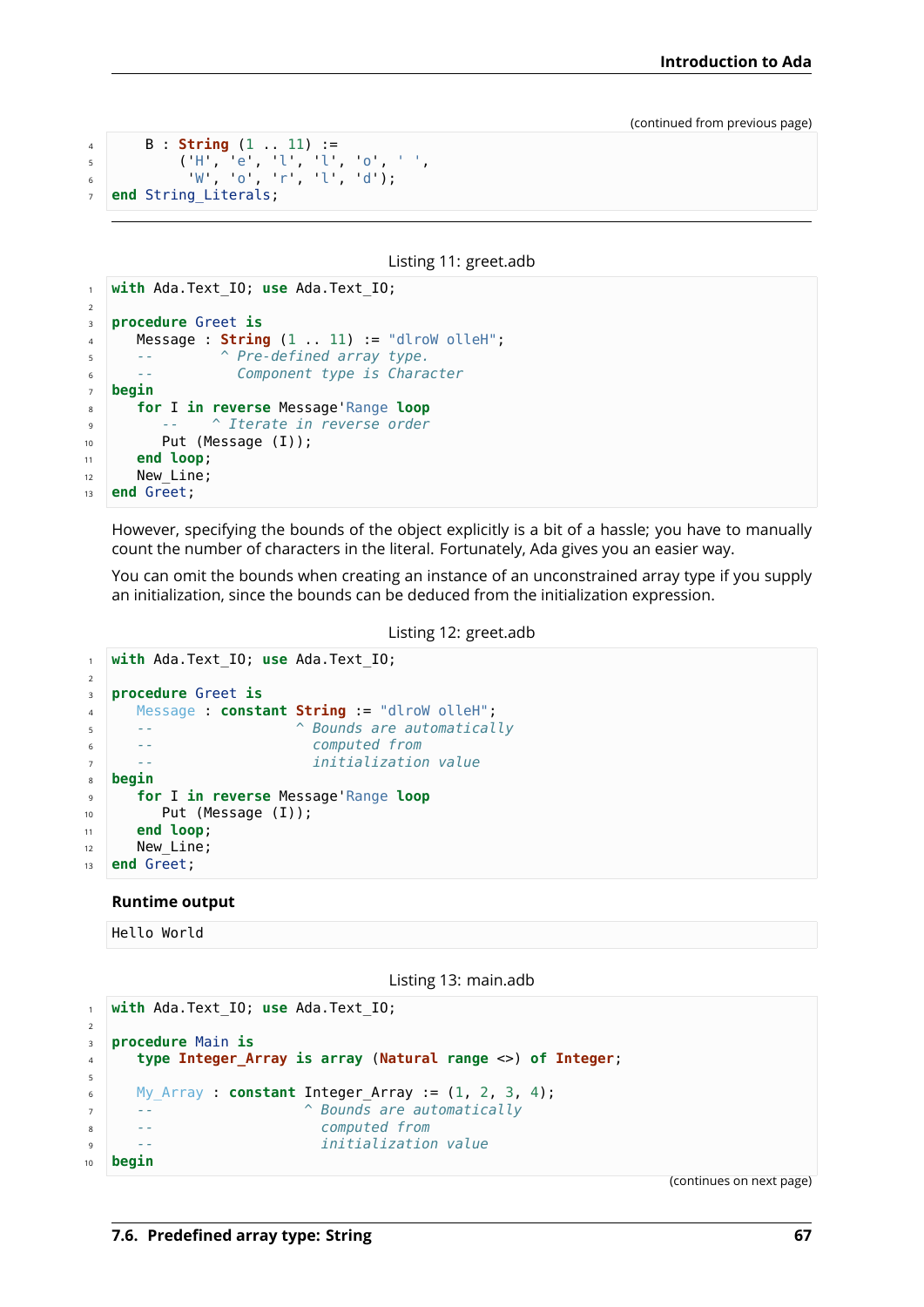**Attention:** As you can see above, the standard **String** type in Ada is an array. As such, it shares the advantages and drawbacks of arrays: a **String** value is stack allocated, it is accessed efficiently, and its bounds are immutable.

If you want something akin to C++'s std::string, you can use *Unbounded Strings* (page 218) from Ada's standard library. This type is more like a mutable, automatically managed string buffer to which you can add content.

# **7.7 Restrictions**

A very important point about arrays: bounds *have* to be known when instances are created. It is for example illegal to do the following.

```
declare
  A : String;
begin
  A := "World";end;
```
Also, while you of course can change the values of elements in an array, you cannot change the array's bounds (and therefore its size) after it has been initialized. So this is also illegal:

```
declare
  A : String := "Hello";
begin
  A := "World"; -- OK: Same size
  A := "Hello World"; -- Not OK: Different size
end;
```
Also, while you can expect a warning for this kind of error in very simple cases like this one, it is impossible for a compiler to know in the general case if you are assigning a value of the correct length, so this violation will generally result in a run-time error.

## **Attention**

While we will learn more about this later, it is important to know that arrays are not the only types whose instances might be of unknown size at compile-time.

Such objects are said to be of an *indefinite subtype*, which means that the subtype size is not known at compile time, but is dynamically computed (at run time).

Listing 14: indefinite\_subtypes.adb

```
1 with Ada.Text_IO; use Ada.Text_IO;
3 procedure Indefinite_Subtypes is
4 function Get_Number return Integer is
5 begin
6 return Integer'Value (Get_Line);
7 end Get_Number;
9 A : String := "Hello";
```
(continues on next page)

2

8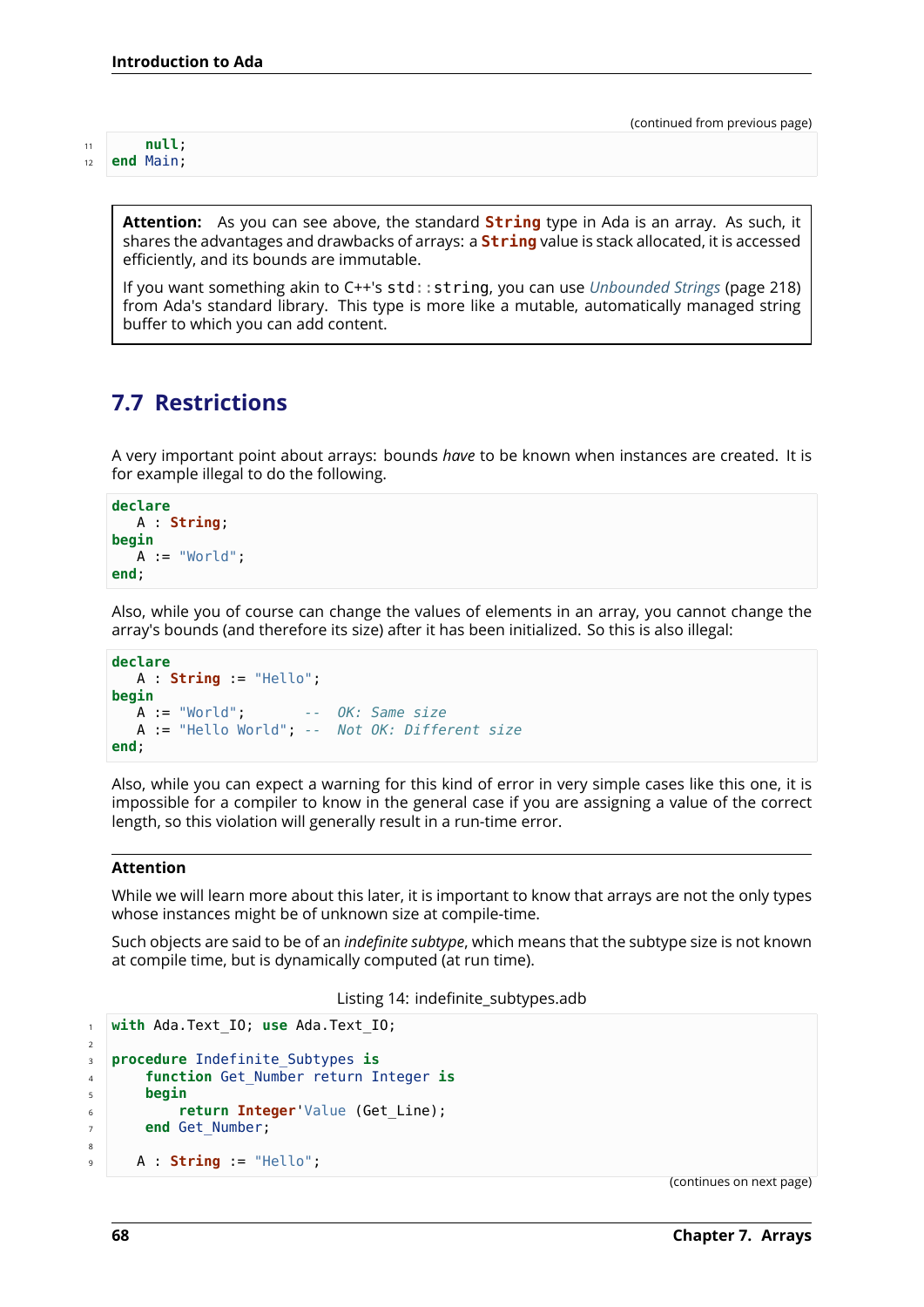```
10 -- Indefinite subtype
11
12 B : String (1 .. 5) := "Hello";
13 -- Definite subtype
14
15 C : String (1 .. Get_Number);
16 -- Indefinite subtype
17 -- (Get_Number's value is computed at
18 -- run-time)
19 begin
20 null;
21 end Indefinite_Subtypes;
```
## **7.8 Returning unconstrained arrays**

The return type of a function can be any type; a function can return a value whose size is unknown at compile time. Likewise, the parameters can be of any type.

For example, this is a function that returns an unconstrained **String**:

```
Listing 15: main.adb
```

```
1 with Ada.Text_IO; use Ada.Text_IO;
2
3 procedure Main is
4
5 type Days is (Monday, Tuesday, Wednesday,
6 Thursday, Friday,
z Saturday, Sunday);
8
9 function Get_Day_Name (Day : Days := Monday)
10 return String is
11 begin
12 return
13 (case Day is
14 when Monday => "Monday",
15 when Tuesday => "Tuesday",
16 when Wednesday => "Wednesday",
17 when Thursday => "Thursday"
18 when Friday => "Friday",
19 when Saturday => "Saturday",
20 when Sunday => "Sunday");
21 end Get_Day_Name;
22
23 begin
_{24} Put Line ("First day is "
\sim \frac{1}{25} & Get Day Name (Days'First));
26 end Main;
```
### **Runtime output**

First day is Monday

(This example is for illustrative purposes only. There is a built-in mechanism, the 'Image attribute for scalar types, that returns the name (as a **String**) of any element of an enumeration type. For example Days'Image(Monday) is "MONDAY".)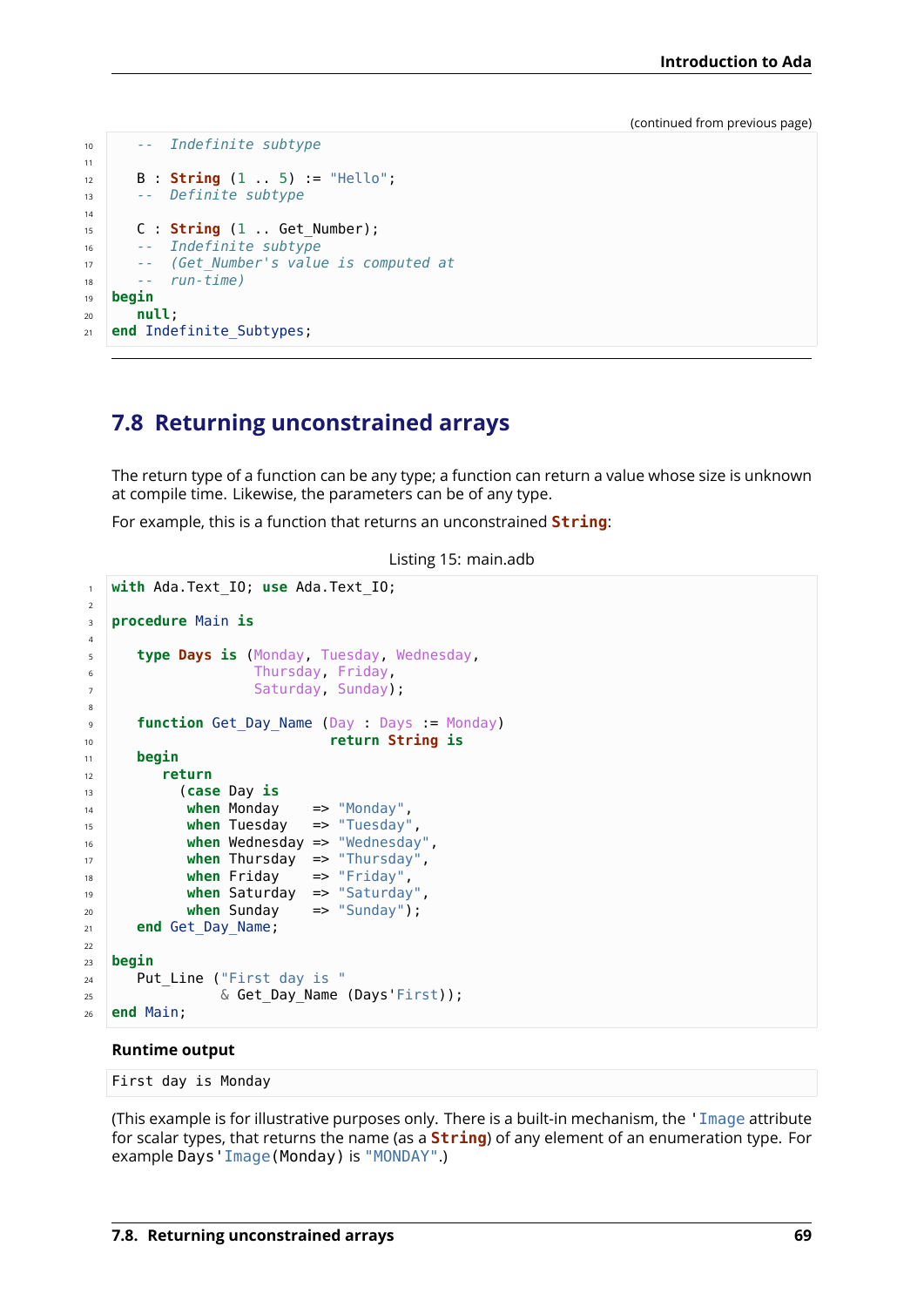### **In other languages**

Returning variable size objects in languages lacking a garbage collector is a bit complicated implementation-wise, which is why C and C++ don't allow it, preferring to depend on explicit dynamic allocation / free from the user.

The problem is that explicit storage management is unsafe as soon as you want to collect unused memory. Ada's ability to return variable size objects will remove one use case for dynamic allocation, and hence, remove one potential source of bugs from your programs.

Rust follows the C/C++ model, but with safe pointer semantics. However, dynamic allocation is still used. Ada can benefit from a possible performance edge because it can use any model.

# **7.9 Declaring arrays (2)**

While we can have array types whose size and bounds are determined at run time, the array's component type needs to be of a definite and constrained type.

Thus, if you need to declare, for example, an array of strings, the **String** subtype used as component will need to have a fixed size.

Listing 16: show\_days.adb

```
1 with Ada.Text_IO; use Ada.Text_IO;
2
3 procedure Show_Days is
4 type Days is (Monday, Tuesday, Wednesday,
5 Thursday, Friday,
6 Saturday, Sunday);
7
8 subtype Day_Name is String (1 .. 2);
9 -- Subtype of string with known size
10
11 type Days_Name_Type is
12 array (Days) of Day_Name;
13 -- ^ Type of the index
14 -- ^ Type of the element.
15 -- Must be definite
16
17 Names : constant Days Name Type :=
18 ("Mo", "Tu", "We", "Th", "Fr", "Sa", "Su");
19 -- Initial value given by aggregate
20 begin
21 for I in Names'Range loop
22 Put Line (Names (I));
23 end loop;
24 end Show_Days;
```
#### **Build output**

```
show_days.adb:4:18: warning: literal "Monday" is not referenced [-gnatwu]
show days.adb:4:26: warning: literal "Tuesday" is not referenced [-gnatwu]
show_days.adb:4:35: warning: literal "Wednesday" is not referenced [-gnatwu]
show days.adb:5:18: warning: literal "Thursday" is not referenced [-gnatwu]
show_days.adb:5:28: warning: literal "Friday" is not referenced [-gnatwu]
show_days.adb:6:18: warning: literal "Saturday" is not referenced [-gnatwu]
show days.adb:6:28: warning: literal "Sunday" is not referenced [-gnatwu]
```
### **Runtime output**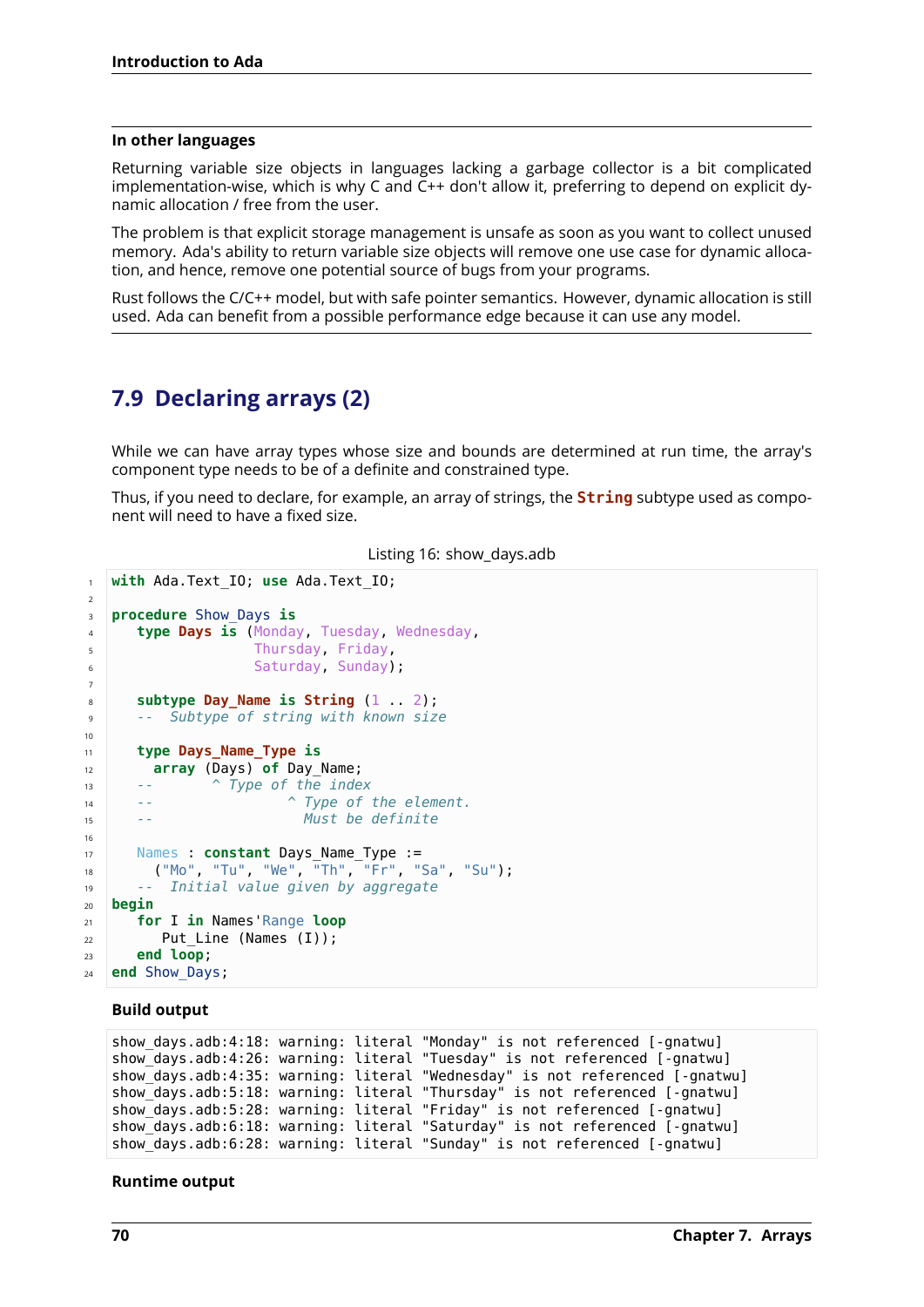| Mo<br>Tu<br>We<br>Th<br>Fr<br>Sa<br>Su |  |  |  |
|----------------------------------------|--|--|--|
|                                        |  |  |  |
|                                        |  |  |  |
|                                        |  |  |  |
|                                        |  |  |  |
|                                        |  |  |  |
|                                        |  |  |  |

# **7.10 Array slices**

One last feature of Ada arrays that we're going to cover is array slices. It is possible to take and use a slice of an array (a contiguous sequence of elements) as a name or a value.

```
Listing 17: main.adb
```

```
1 with Ada.Text_IO; use Ada.Text_IO;
\overline{2}3 procedure Main is
4 Buf : String := "Hello ...";
5
6 Full_Name : String := "John Smith";
7 begin
8 \text{ Buf} (7 \text{ . . } 9) := "Bob";9 -- Careful! This works because the string
10 -- on the right side is the same length as
11 -- the replaced slice!
12
13 -- Prints "Hello Bob"
14 Put_Line (Buf);
15
16 -- Prints "Hi John"
17 Put_Line ("Hi " & Full_Name (1 .. 4));
18 end Main;
```
## **Build output**

```
main.adb:6:05: warning: "Full_Name" is not modified, could be declared constant [-
 ↪gnatwk]
```
### **Runtime output**

Hello Bob Hi John

As we can see above, you can use a slice on the left side of an assignment, to replace only part of an array.

A slice of an array is of the same type as the array, but has a different subtype, constrained by the bounds of the slice.

**Attention:** Ada has multidimensional arrays<sup>9</sup>, which are not covered in this course. Slices will only work on one dimensional arrays.

<span id="page-77-0"></span><sup>9</sup> http://www.adaic.org/r[esources/add\\_content/standar](http://www.adaic.org/resources/add_content/standards/12rm/html/RM-3-6.html)[ds](#page-77-0)/12rm/html/RM-3-6.html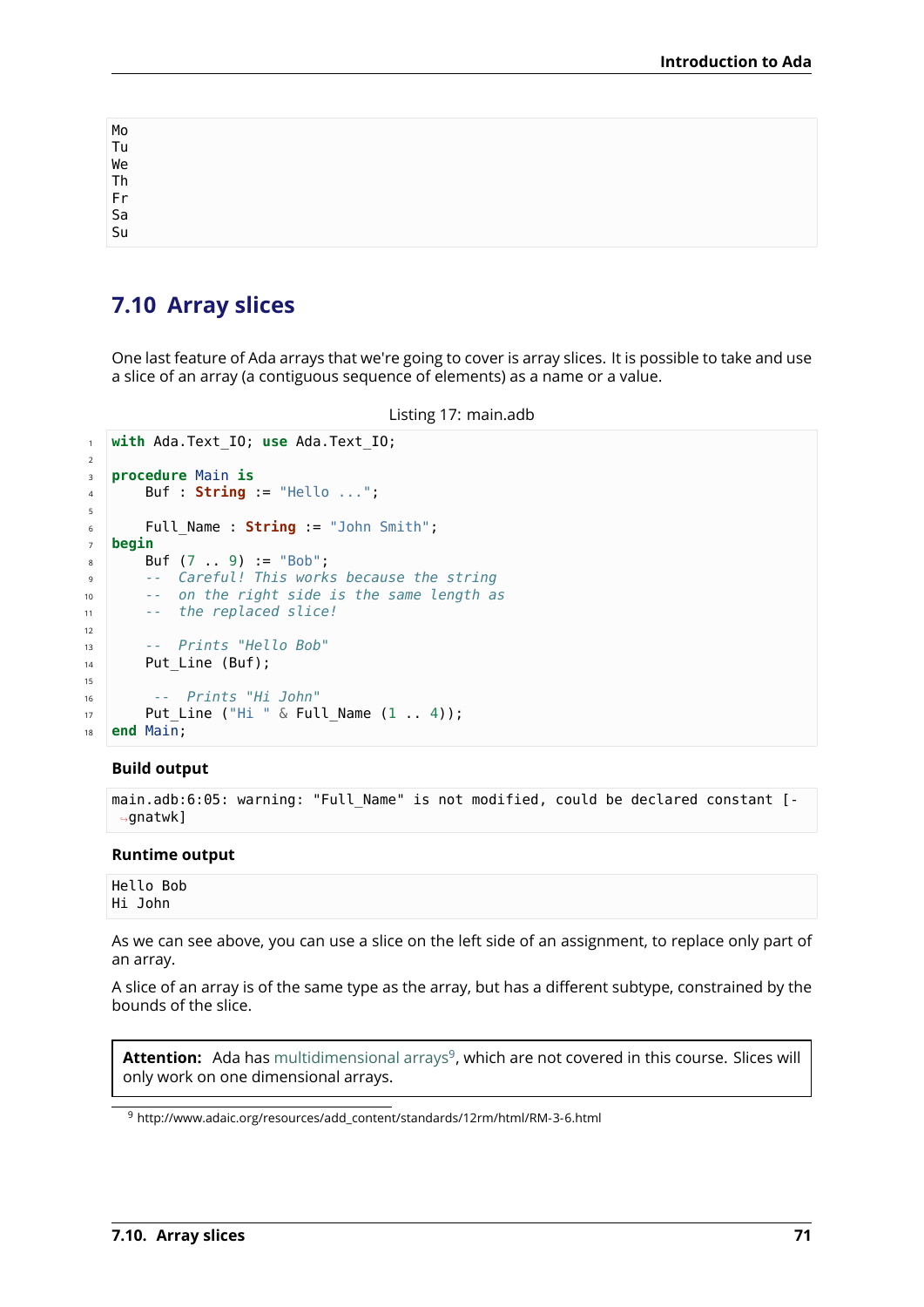# **7.11 Renaming**

 $\overline{2}$ 

4

6

So far, we've seen that the following elements can be renamed: *subprograms* (page 24), *packages* (page 36), and *record components* (page 55). We can also rename objects by using the **renames** keyword. This allows for creating alternative names for these objects. Let's look at an example:

```
Listing 18: measurements.ads
```

```
1 package Measurements is
3 subtype Degree_Celsius is Float;
5 Current_Temperature : Degree_Celsius;
7 end Measurements;
```
Listing 19: main.adb

```
1 with Ada.Text_IO; use Ada.Text_IO;
2 with Measurements;
3
4 procedure Main is
5 subtype Degrees is Measurements.Degree_Celsius;
6
7 T : Degrees
8 renames Measurements.Current_Temperature;
9 begin
10 T := 5.0;11
12 Put_Line (Degrees'Image (T));
13 Put_Line (Degrees'Image
14 (Measurements.Current_Temperature));
15
16 T := T + 2.5;17
18 Put Line (Degrees'Image (T));
19 Put_Line (Degrees'Image
20 (Measurements.Current_Temperature));
21 end Main;
```
## **Runtime output**

5.00000E+00 5.00000E+00 7.50000E+00 7.50000E+00

In the example above, we declare a variable T by renaming the Current Temperature object from the Measurements package. As you can see by running this example, both Current Temperature and its alternative name T have the same values:

- first, they show the value 5.0
- after the addition, they show the value 7.5.

This is because they are essentially referring to the same object, but with two different names.

Note that, in the example above, we're using Degrees as an alias of Degree Celsius. We discussed this method *earlier in the course* (page 51).

Renaming can be useful for improving the readability of more complicated array indexing. Instead of explicitly using indices every time we're accessing certain positions of the array, we can create shorter names for t[hese positions by re](#page-57-0)naming them. Let's look at the following example: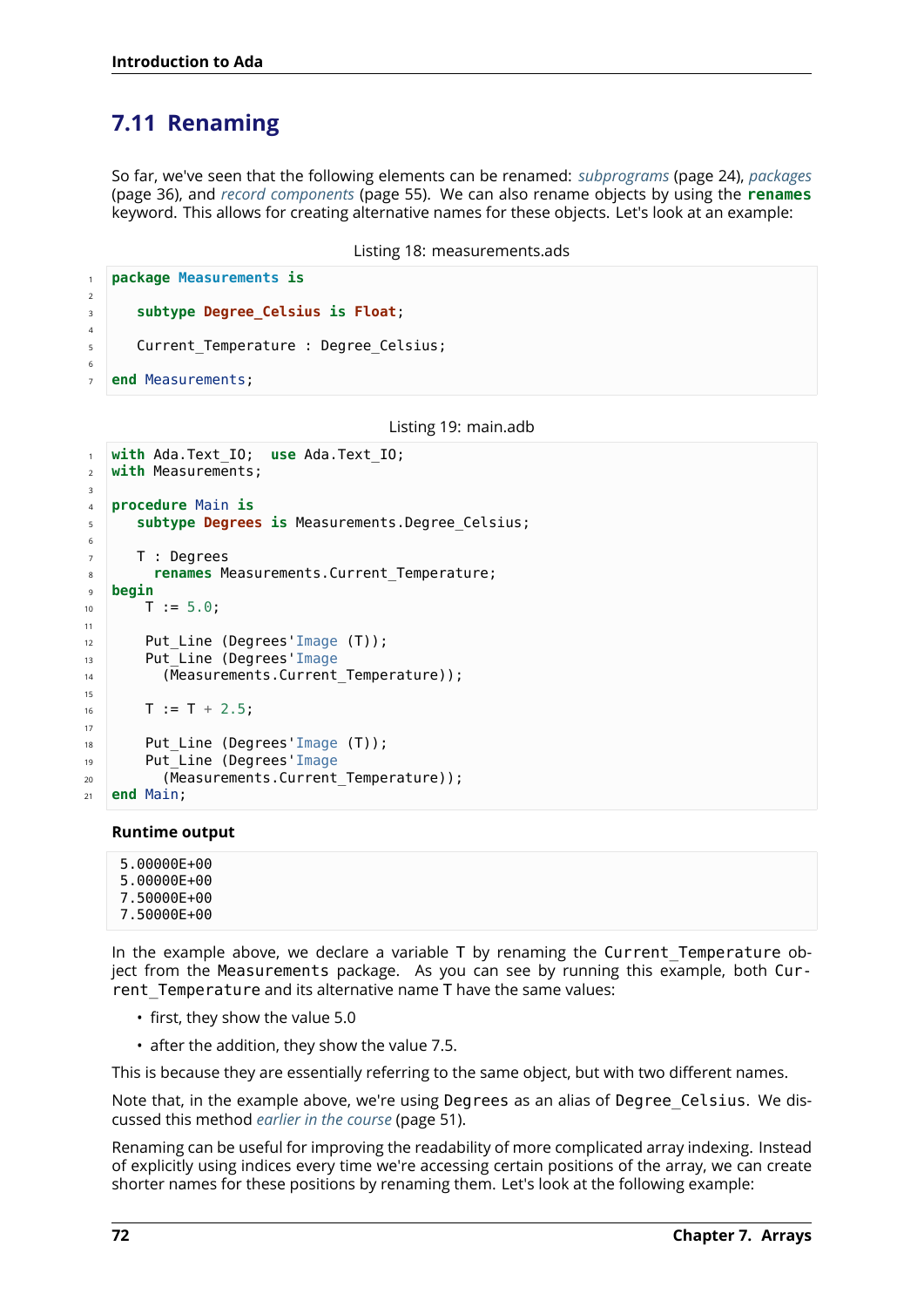#### Listing 20: colors.ads

```
1 package Colors is
2
3 type Color is (Black, Red, Green, Blue, White);
\overline{A}5 type Color_Array is
6 array (Positive range <>) of Color;
7
8 procedure Reverse It (X : in out Color Array);
9
10 end Colors;
```
Listing 21: colors.adb

```
1 package body Colors is
2
3 procedure Reverse_It (X : in out Color_Array) is
4 begin
5 for I in X'First .. (X'Last + X'First) / 2 loop
6 declare
7 \quad \text{Tmp} \quad \text{: Color:}8 X Left : Color
9 renames X (I);
10 X Right : Color
11 renames X (X'Last + X'First - I);
12 begin
13 Tmp := X_Left;
XLeft := X<sup>Right</sup>;
X\Right := Tmp;
16 end;
17 end loop;
18 end Reverse It;
19
20 end Colors;
```
Listing 22: test\_reverse\_colors.adb

```
1 with Ada.Text_IO; use Ada.Text_IO;
\overline{2}3 with Colors; use Colors;
4
5 procedure Test_Reverse_Colors is
6
7 My Colors : Color Array (1 \ldots 5) :=
8 (Black, Red, Green, Blue, White);
\overline{9}10 begin
11 for C of My_Colors loop
12 Put Line ("My Color: " & Color'Image (C));
13 end loop;
14
15 New Line;
16 Put_Line ("Reversing My_Color...");
17 New Line;
18 Reverse_It (My_Colors);
19
20 for C of My_Colors loop
21 Put_Line ("My_Color: " & Color'Image (C));
22 end loop;
23
```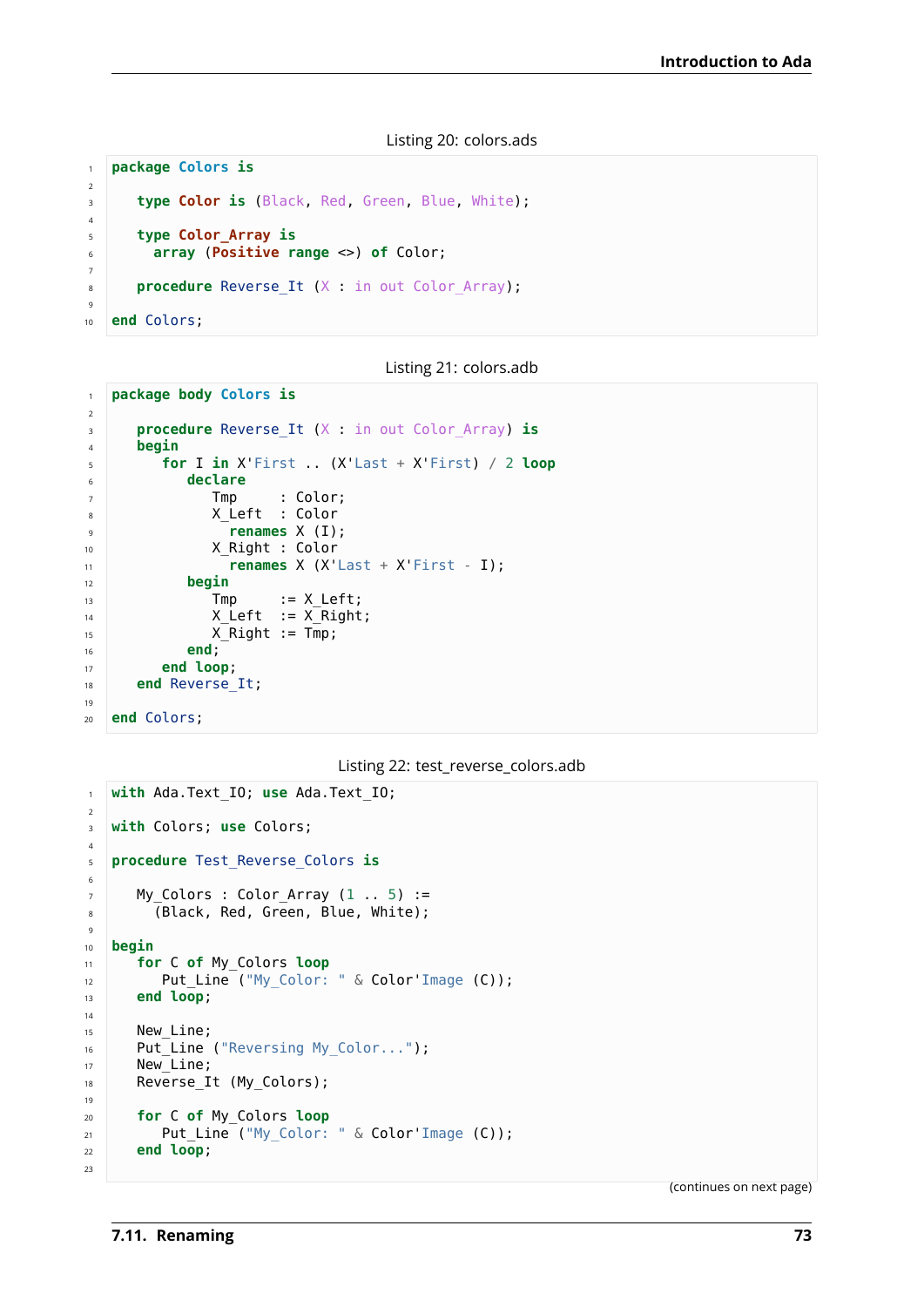### <sup>24</sup> **end** Test\_Reverse\_Colors;

### **Runtime output**

My\_Color: BLACK My\_Color: RED My\_Color: GREEN My\_Color: BLUE My\_Color: WHITE Reversing My\_Color... My\_Color: WHITE My\_Color: BLUE My\_Color: GREEN My\_Color: RED My\_Color: BLACK

In the example above, package Colors implements the procedure Reverse It by declaring new names for two positions of the array. The actual implementation becomes easy to read:

```
begin
   Tmp := X_Left;
   X_Left := X_Right;
   X_Right := Tmp;
end;
```
Compare this to the alternative version without renaming:

```
begin
   Tmp := X (I);<br>X (I) := X (X^{\perp}L):= X (X'Last + X'First - I);
   X (X'Last + X'First - I) := Tmp;end;
```
(continued from previous page)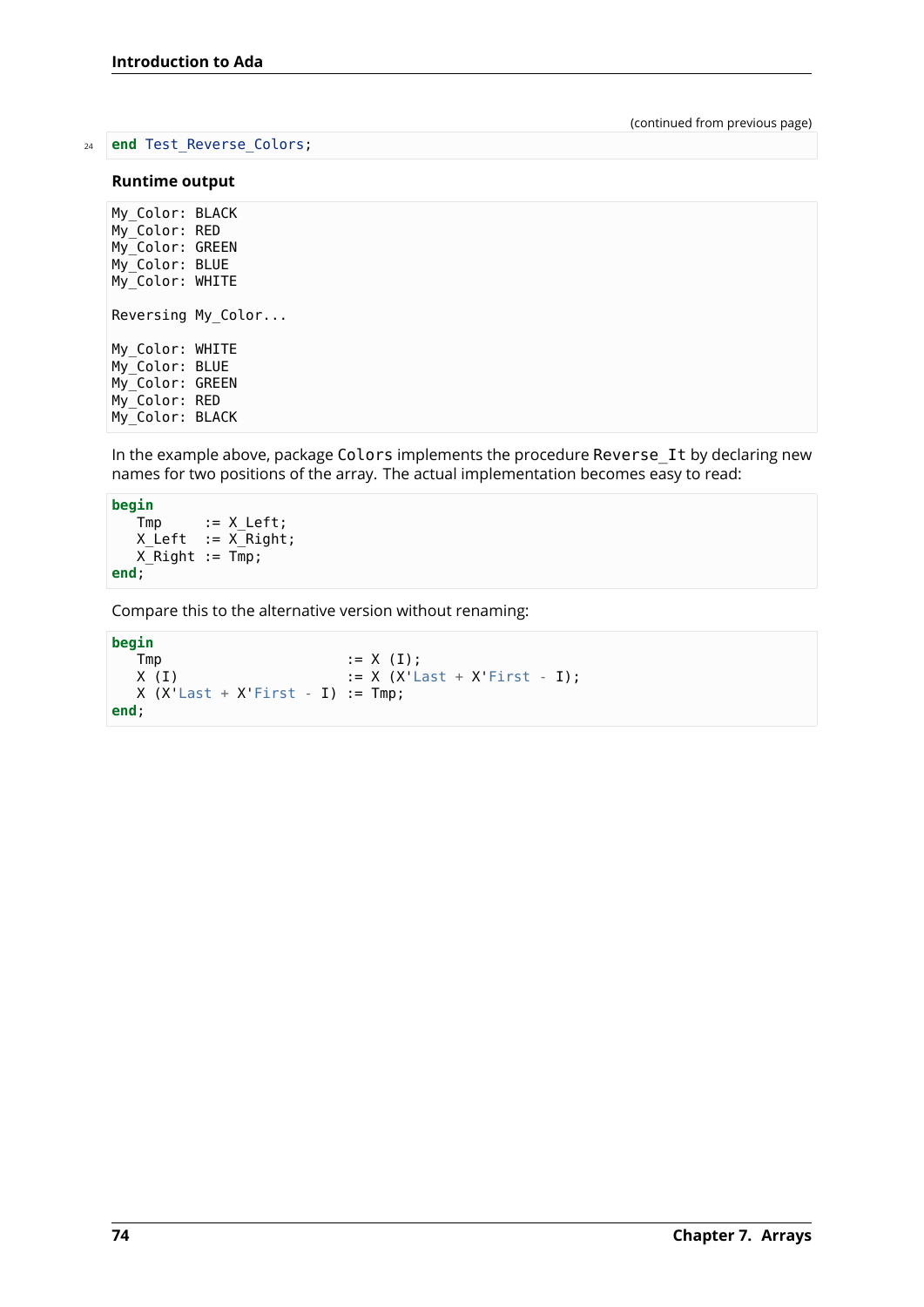# **MORE ABOUT TYPES**

# **8.1 Aggregates: A primer**

So far, we have talked about aggregates quite a bit and have seen a number of examples. Now we will revisit this feature in some more detail.

An Ada aggregate is, in effect, a literal value for a composite type. It's a very powerful notation that helps you to avoid writing procedural code for the initialization of your data structures in many cases.

A basic rule when writing aggregates is that *every component* of the array or record has to be specified, even components that have a default value.

This means that the following code is incorrect:

Listing 1: incorrect.ads

```
1 package Incorrect is
2 type Point is record
3 X, Y : Integer := 0;
4 end record;
5
6 Origin : Point := (X \implies 0);
  end Incorrect;
```
### **Build output**

```
incorrect.ads:6:22: error: no value supplied for component "Y"
gprbuild: *** compilation phase failed
```
There are a few shortcuts that you can use to make the notation more convenient:

- To specify the default value for a component, you can use the <> notation.
- You can use the | symbol to give several components the same value.
- You can use the **others** choice to refer to every component that has not yet been specified, provided all those fields have the same type.
- You can use the range notation .. to refer to specify a contiguous sequence of indices in an array.

However, note that as soon as you used a named association, all subsequent components likewise need to be specified with named associations.

Listing 2: points.ads

```
1 package Points is
2 type Point is record
        3 X, Y : Integer := 0;
```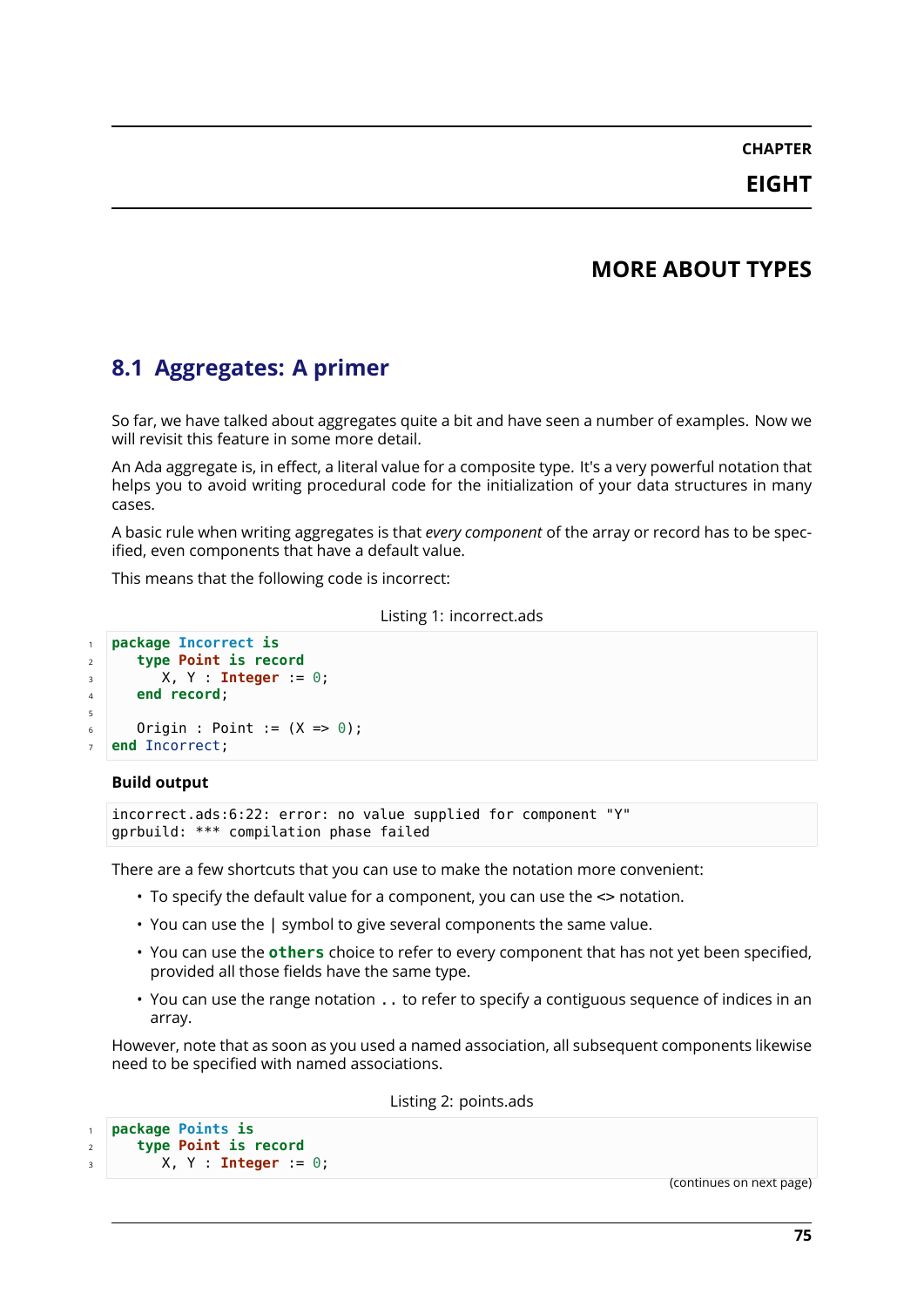```
4 end record;
5
6 type Point_Array is
7 array (Positive range <>) of Point;
8
9 -- use the default values
10 Origin : Point := (X | Y => \langle > \rangle);
11
12 -- likewise, use the defaults
13 Origin_2 : Point := (others => <>);
14
15 Points 1 : Point Array := ((1, 2), (3, 4));16 Points 2 : Point Array := (1 \implies (1, 2)),
17 2 \implies (3, 4),
18 3 . 20 => <>);
19 end Points;
```
# **8.2 Overloading and qualified expressions**

Ada has a general concept of name overloading, which we saw earlier in the section on *enumeration types* (page 41).

Let's take a simple example: it is possible in Ada to have functions that have the same name, but different types for their parameters.

Listing 3: pkg.ads

```
1 package Pkg is
2 function F (A : Integer) return Integer;
3 function F (A : Character) return Integer;
4 end Pkg;
```
This is a common concept in programming languages, called overloading<sup>10</sup>, or name overloading.

One of the novel aspects of Ada's overloading facility is the ability to resolve overloading based on the return type of a function.

### Listing 4: pkg.ads

```
1 package Pkg is
2 type SSID is new Integer;
3
4 function Convert (Self : SSID) return Integer;
5 function Convert (Self : SSID) return String;
6 end Pkg;
```
#### Listing 5: main.adb

```
1 with Ada.Text_IO; use Ada.Text_IO;
2 with Pkg; use Pkg;
3
4 procedure Main is
5 S: String := Convert (123 145 299);
6 -- ^ Valid, will choose the
7 -- proper Convert
8 begin
```
(continues on next page)

https://en.m.wikipedia.org/wiki/Function\_overloading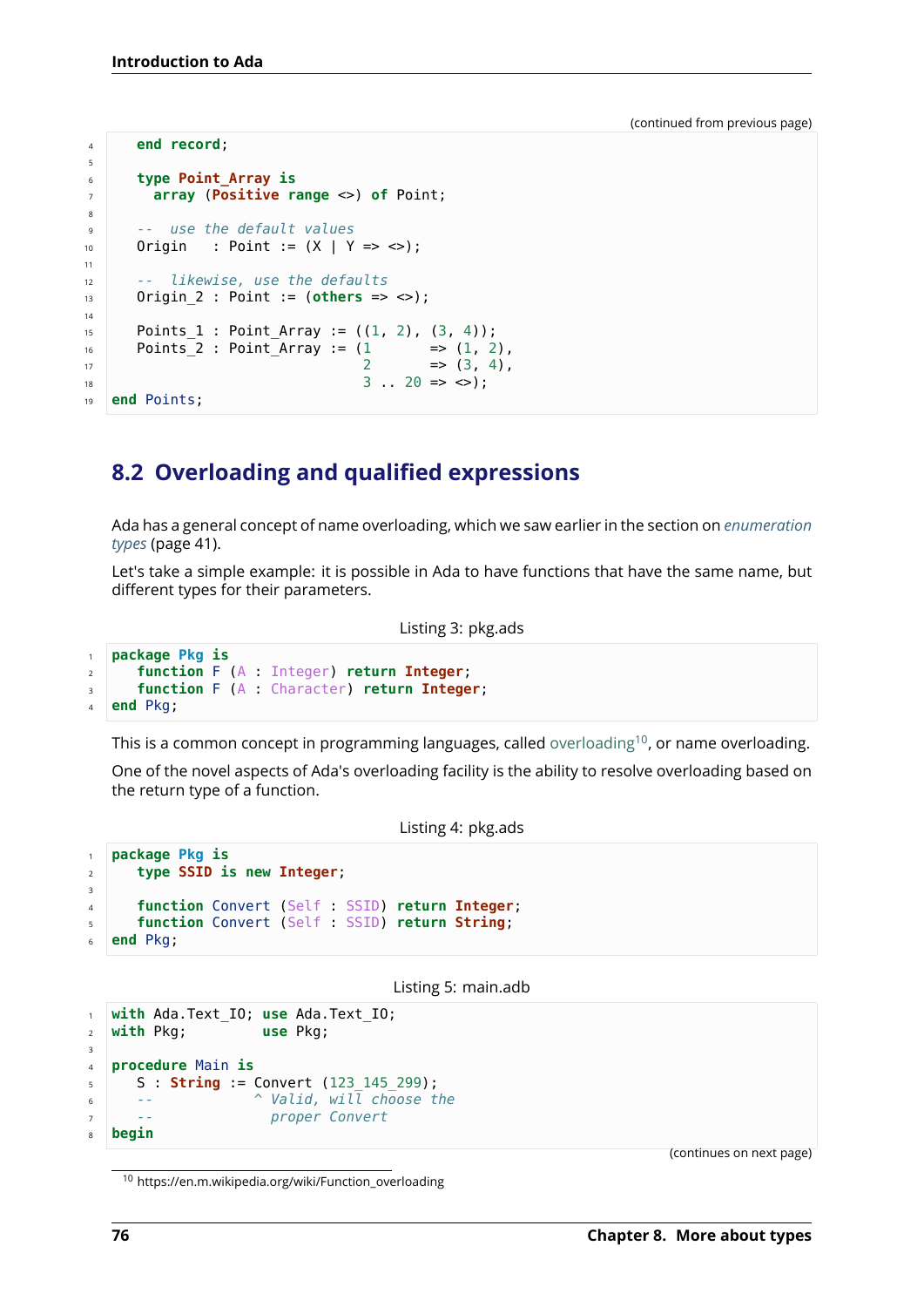```
9 Put_Line (S);
10 end Main;
```
**Attention:** Note that overload resolution based on the type is allowed for both functions and enumeration literals in Ada - which is why you can have multiple enumeration literals with the same name. Semantically, an enumeration literal is treated like a function that has no parameters.

However, sometimes an ambiguity makes it impossible to resolve which declaration of an overloaded name a given occurrence of the name refers to. This is where a qualified expression becomes useful.

Listing 6: pkg.ads

```
1 package Pkg is
2 type SSID is new Integer;
3
4 function Convert (Self : SSID) return Integer;
5 function Convert (Self : SSID) return String;
6 function Convert (Self : Integer) return String;
7 end Pkg;
```
### Listing 7: main.adb

```
1 with Ada.Text_IO; use Ada.Text_IO;
2 with Pkg; use Pkg;
3
4 procedure Main is
5 S : String := Convert (123 145 299);
6 -- ^ Invalid, which convert
7 -- should we call?
8
9 S2 : String := Convert (SSID'(123_145_299));
10 -- ^ We specify that the
11 -- type of the expression
12 -- is SSID.
13
14 -- We could also have declared a temporary
15
16 I : SSID := 123 145 299;
17
18 S3 : String := Convert (I);
19 begin
20 Put Line (S);
21 end Main:
```
Syntactically the target of a qualified expression can be either any expression in parentheses, or an aggregate:

Listing 8: qual\_expr.ads

```
1 package Qual_Expr is
2 type Point is record
3 A, B : Integer;
4 end record;
5
6 P : Point := Point'(12, 15);
7
```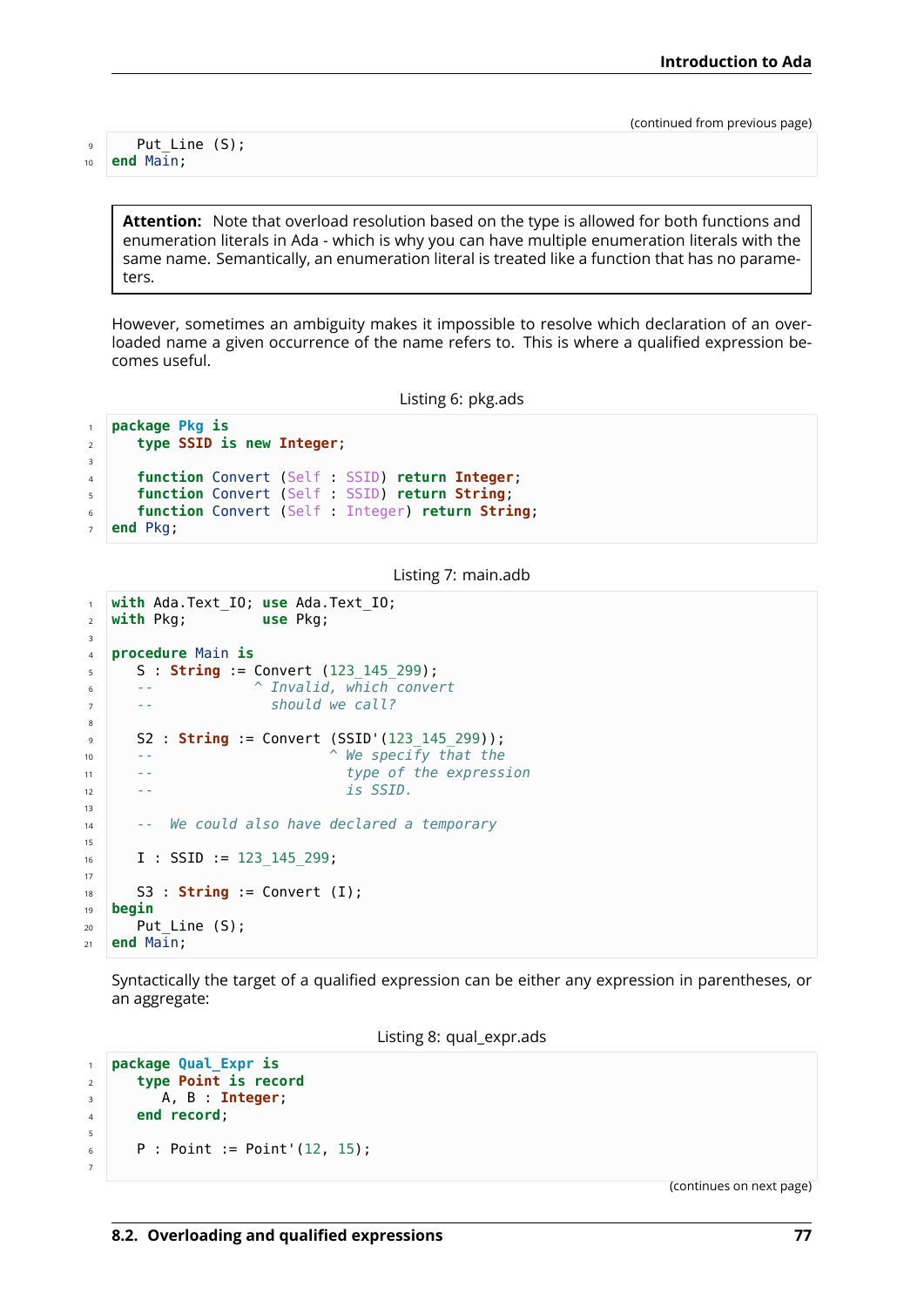```
8 A : Integer := Integer'(12);
  9 end Qual_Expr;
```
This illustrates that qualified expressions are a convenient (and sometimes necessary) way for the programmer to make the type of an expression explicit, for the compiler of course, but also for other programmers.

**Attention:** While they look and feel similar, type conversions and qualified expressions are *not* the same.

A qualified expression specifies the exact type that the target expression will be resolved to, whereas a type conversion will try to convert the target and issue a run-time error if the target value cannot be so converted.

Note that you can use a qualified expression to convert from one subtype to another, with an exception raised if a constraint is violated.

```
X : Integer := Natural'(1);
```
# **8.3 Access types (pointers)**

Pointers are a potentially dangerous construct, which conflicts with Ada's underlying philosophy.

There are two ways in which Ada helps shield programmers from the dangers of pointers:

- 1. One approach, which we have already seen, is to provide alternative features so that the programmer does not need to use pointers. Parameter modes, arrays, and varying size types are all constructs that can replace typical pointer usages in C.
- 2. Second, Ada has made pointers as safe and restricted as possible, but allows "escape hatches" when the programmer explicitly requests them and presumably will be exercising such features with appropriate care.

Here is how you declare a simple pointer type, or access type, in Ada:

Listing 9: dates.ads

```
1 package Dates is
2 type Months is
3 (January, February, March, April,
4 May, June, July, August, September,
5 October, November, December);
6
7 type Date is record
8 Day : Integer range 1 .. 31;
9 Month : Months;
10 Year : Integer;
11 end record;
```
<sup>12</sup> **end** Dates;

Listing 10: access\_types.ads

```
1 with Dates; use Dates;
\overline{2}3 package Access_Types is
4 -- Declare an access type
5 type Date_Acc is access Date;
```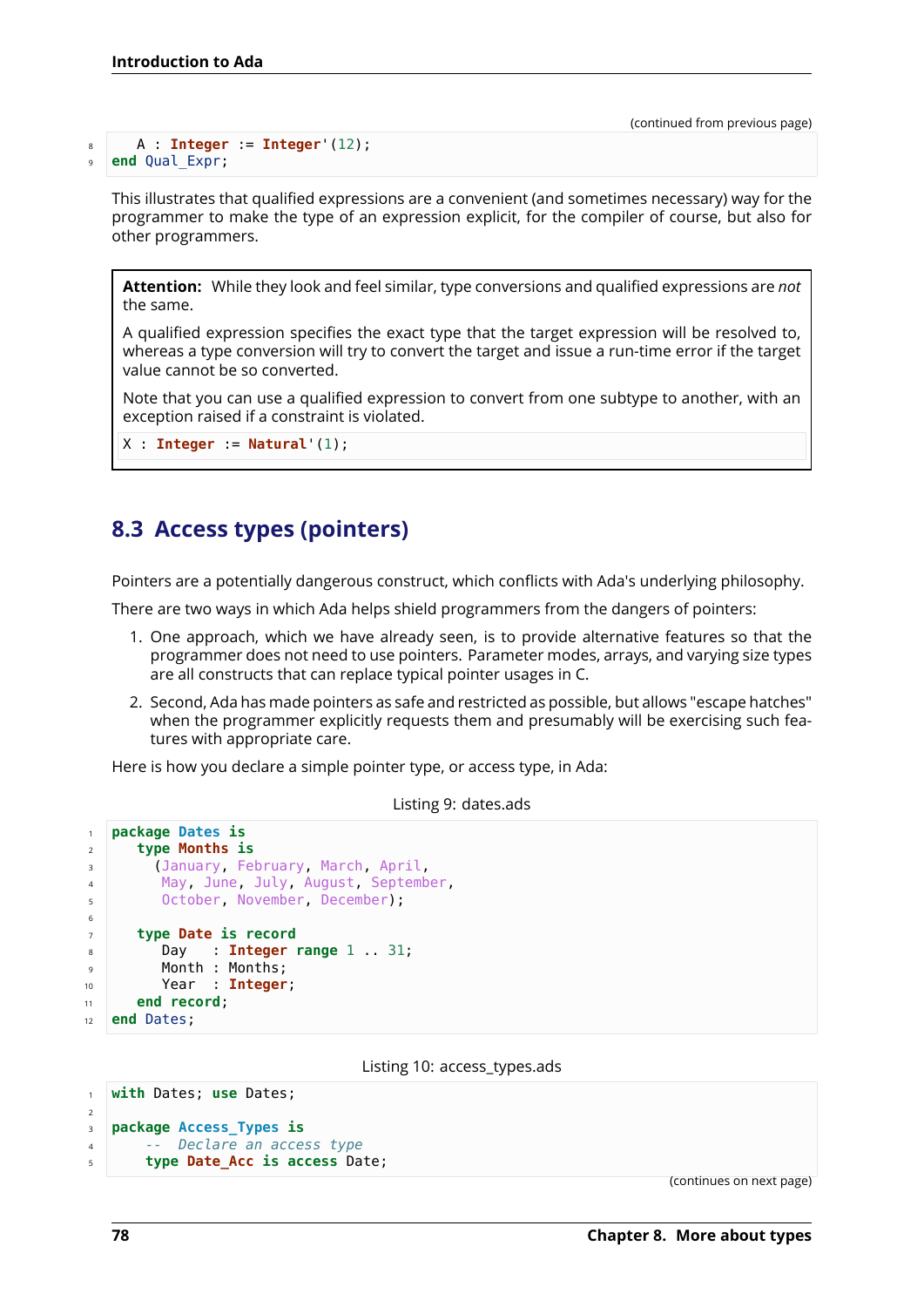```
6 -- ^ "Designated type"
7 -- ^ Date_Acc values point
8 -- to Date objects
9
10 D : Date_Acc := null;
11 -- ^ Literal for
12 -- "access to nothing"
13 -- ^ Access to date
14 end Access Types;
```
This illustrates how to:

- Declare an access type whose values point to ("designate") objects from a specific type
- Declare a variable (access value) from this access type
- Give it a value of **null**

In line with Ada's strong typing philosophy, if you declare a second access type whose designated type is Date, the two access types will be incompatible with each other, and you will need an explicit type conversion to convert from one to the other:

Listing 11: access types.ads

```
1 with Dates; use Dates;
\overline{2}3 package Access_Types is
4 -- Declare an access type
5 type Date_Acc is access Date;
6 type Date_Acc_2 is access Date;
7
8 D : Date Acc := null;
9 D2 : Date_Acc_2 := D;
10 -- ^ Invalid! Different types
11
12 D3 : Date Acc 2 := Date Acc 2 (D);
13 -- ^ Valid with type conversion
14 end Access_Types;
```
### **Build output**

```
access types.ads:9:24: error: expected type "Date Acc 2" defined at line 6
access_types.ads:9:24: error: found type "Date_Acc" defined at line 5
access_types.ads:12:24: error: target type must be general access type
access_types.ads:12:24: error: add "all" to type "Date_Acc_2" defined at line 6
gprbuild: *** compilation phase failed
```
### **In other languages**

In most other languages, pointer types are structurally, not nominally typed, like they are in Ada, which means that two pointer types will be the same as long as they share the same target type and accessibility rules.

Not so in Ada, which takes some time getting used to. A seemingly simple problem is, if you want to have a canonical access to a type, where should it be declared? A commonly used pattern is that if you need an access type to a specific type you "own", you will declare it along with the type:

```
package Access_Types is
   type Point is record
      X, Y : Natural;
   end record;
```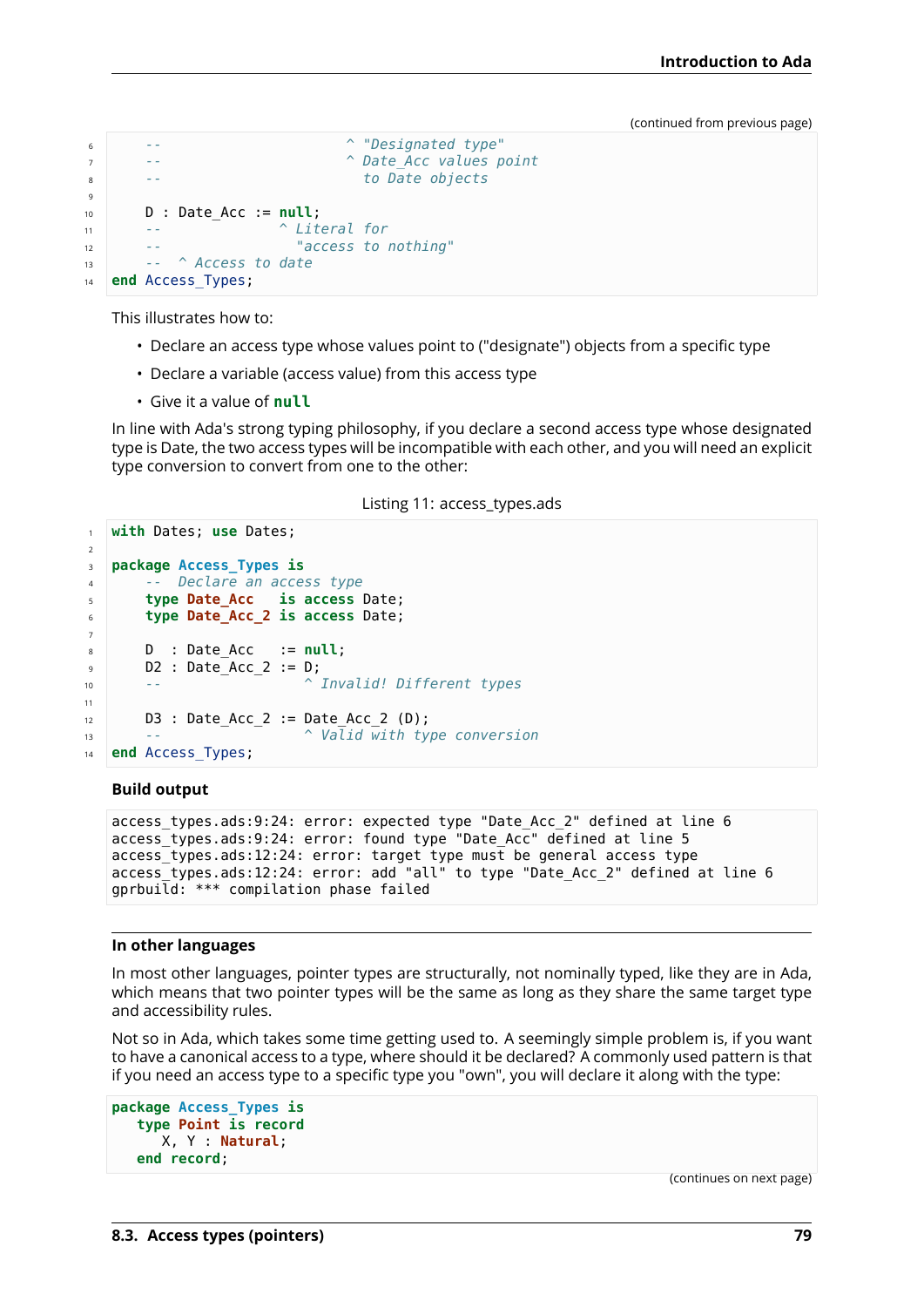```
type Point_Access is access Point;
end Access_Types;
```
## **8.3.1 Allocation (by type)**

Once we have declared an access type, we need a way to give variables of the types a meaningful value! You can allocate a value of an access type with the **new** keyword in Ada.

```
Listing 12: access_types.ads
```

```
1 with Dates; use Dates;
\overline{2}3 package Access_Types is
4 type Date_Acc is access Date;
5
6 D : Date_Acc := new Date;
7 -- ^ Allocate a new Date record
  end Access_Types;
```
If the type you want to allocate needs constraints, you can put them in the subtype indication, just as you would do in a variable declaration:

```
Listing 13: access_types.ads
```

```
1 with Dates; use Dates;
\overline{2}3 package Access_Types is
4 type String_Acc is access String;
5 -- ^
6 -- Access to unconstrained array type
7 Msg : String_Acc;
8 -- ^ Default value is null
9
10 Buffer : String Acc :=
11 new String (1 .. 10);
12 -- ^ Constraint required
13 end Access_Types;
```
### **Build output**

```
access types.ads:1:06: warning: no entities of "Dates" are referenced [-qnatwu]
access types.ads:1:13: warning: use clause for package "Dates" has no effect [-
↪gnatwu]
```
In some cases, though, allocating just by specifying the type is not ideal, so Ada also allows you to initialize along with the allocation. This is done via the qualified expression syntax:

## Listing 14: access\_types.ads

```
1 with Dates; use Dates;
2
3 package Access_Types is
4 type Date_Acc is access Date;
5 type String_Acc is access String;
6
7 D : Date_Acc := new Date'(30, November, 2011);
```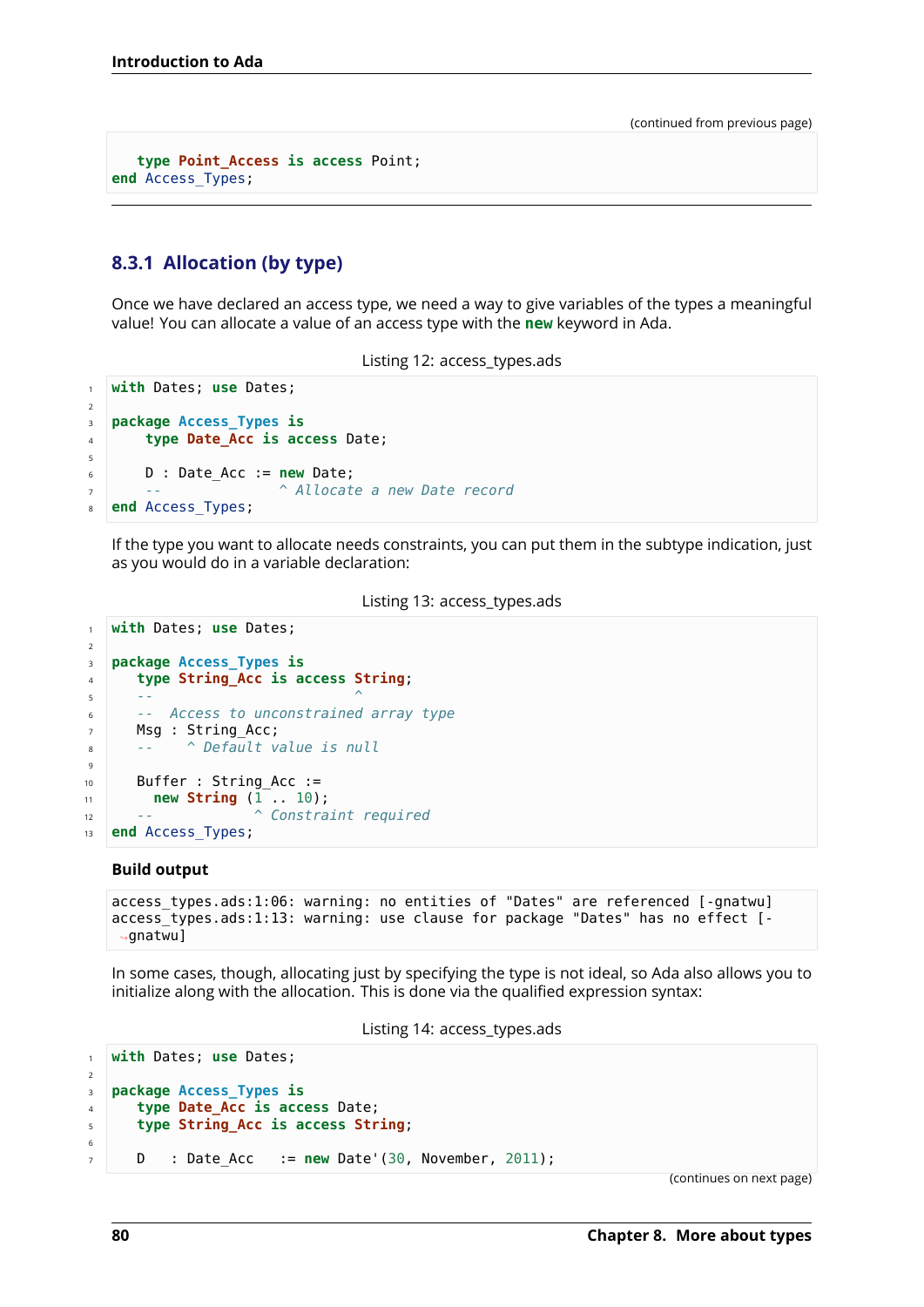```
8 Msg : String_Acc := new String'("Hello");
9 end Access_Types;
```
## **8.3.2 Dereferencing**

The last important piece of Ada's access type facility is how to get from an access value to the object that is pointed to, that is, how to dereference the pointer. Dereferencing a pointer uses the .**all** syntax in Ada, but is often not needed — in many cases, the access value will be implicitly dereferenced for you:

Listing 15: access\_types.ads

```
1 with Dates; use Dates;
\overline{2}3 package Access_Types is
4 type Date_Acc is access Date;
5
6 D : Date Acc := new Date'(30, November, 2011);
7
8 Today : Date := D.all;
9 -- ^ Access value dereference
10 J : Integer := D.Day;
11 -- ^ Implicit dereference for
12 -- record and array components
13 -- Equivalent to D.all.day
14 end Access_Types;
```
## **8.3.3 Other features**

As you might know if you have used pointers in C or C++, we are still missing features that are considered fundamental to the use of pointers, such as:

- Pointer arithmetic (being able to increment or decrement a pointer in order to point to the next or previous object)
- Manual deallocation what is called free or delete in C. This is a potentially unsafe operation. To keep within the realm of safe Ada, you need to never deallocate manually.

Those features exist in Ada, but are only available through specific standard library APIs.

**Attention:** The guideline in Ada is that most of the time you can avoid manual allocation, and you should. There are many ways to avoid manual allocation, some of which have been covered (such as parameter modes). The language also provides library abstractions to avoid pointers: 1. One is the use of *containers* (page 177). Containers help users avoid pointers, because container memory is automatically managed.

- 2. A container to note in this context is the Indefinite holder<sup>11</sup>. This container allows you to store a value of an [indefinite](#page-183-0) type such as String.
- 3. GNATCOLL has a library for smart pointers, called Refcount<sup>12</sup> Those pointers' memory is automatically managed, so that when an [allocated object h](http://www.ada-auth.org/standards/12rat/html/Rat12-8-5.html)[as](#page-87-0) no more references to it, the memory is automatically deallocated.

<sup>11</sup> http://www.ada-auth.org/standards/12rat/html/Rat12-8-5.html

<span id="page-87-0"></span><sup>12</sup> https://github.com/AdaCore/gnatcoll-core/blob/master/src/gnatcoll-refcount.ads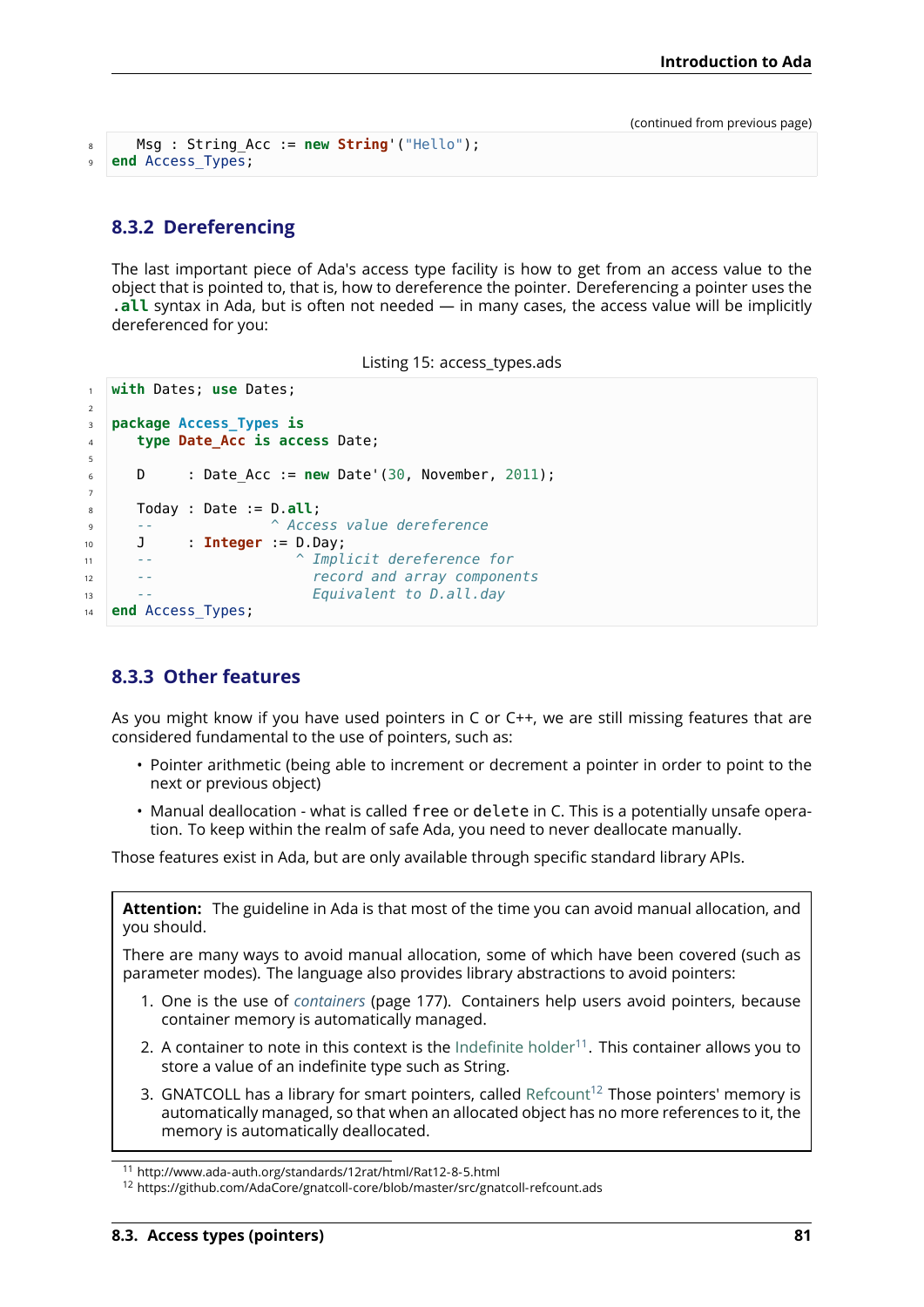# **8.4 Mutually recursive types**

The linked list is a common idiom in data structures; in Ada this would be most naturally defined through two types, a record type and an access type, that are mutually dependent. To declare mutually dependent types, you can use an incomplete type declaration:

```
Listing 16: simple list.ads
```

```
1 package Simple_List is
2 type Node;
3 -- This is an incomplete type declaration,
4 -- which is completed in the same
5 -- declarative region.
6
7 type Node_Acc is access Node;
8
9 type Node is record
10 Content : Natural;
11 Prev, Next : Node Acc;
12 end record;
13 end Simple List;
```
# **8.5 More about records**

## **8.5.1 Dynamically sized record types**

We have previously seen some simple examples of record types. Let's now look at some of the more advanced properties of this fundamental language feature.

One point to note is that object size for a record type does not need to be known at compile time. This is illustrated in the example below:

Listing 17: runtime\_length.ads

```
1 package Runtime_Length is
2 function Compute_Max_Len return Natural;
3 end Runtime_Length;
```
Listing 18: var\_size\_record.ads

```
1 with Runtime_Length; use Runtime_Length;
\overline{2}3 package Var_Size_Record is
4 Max_Len : constant Natural
5 := Compute Max Len;
6 -- ^ Not known at compile time
7
8 type Items_Array is array (Positive range <>)
9 of Integer;
10
11 type Growable_Stack is record
12 Items : Items Array (1 .. Max Len);
13 Len : Natural;
14 end record;
15 -- Growable_Stack is a definite type, but
16 -- size is not known at compile time.
17
```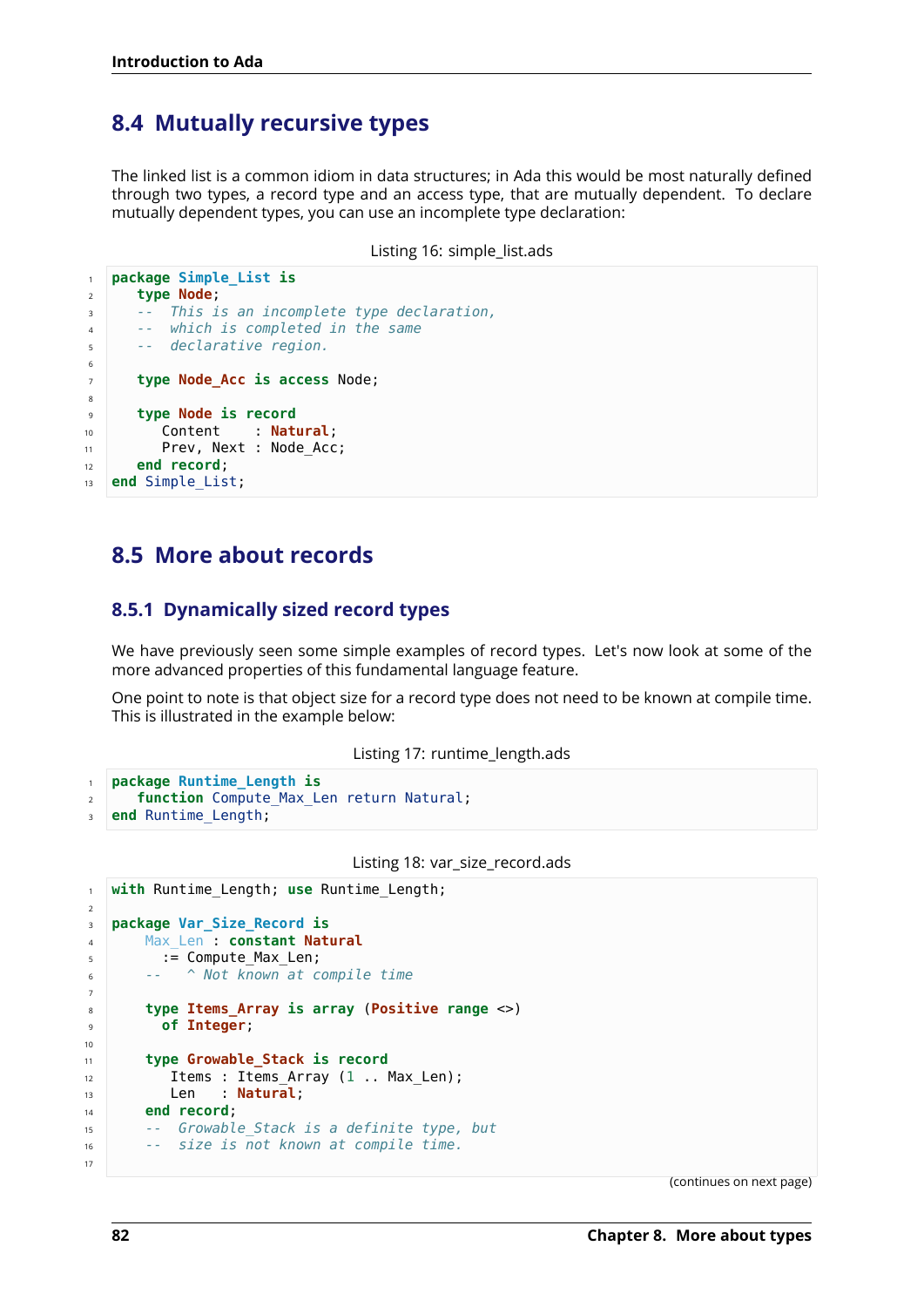|    |                                | (continued from previous page) |
|----|--------------------------------|--------------------------------|
| 18 | G : Growable Stack;            |                                |
|    | 19 <b>end Var Size Record;</b> |                                |

It is completely fine to determine the size of your records at run time, but note that all objects of this type will have the same size.

## **8.5.2 Records with discriminant**

In the example above, the size of the Items field is determined once, at run-time, but every Growable Stack instance will be exactly the same size. But maybe that's not what you want to do. We saw that arrays in general offer this flexibility: for an unconstrained array type, different objects can have different sizes.

You can get analogous functionality for records, too, using a special kind of field that is called a discriminant:

Listing 19: var\_size\_record\_2.ads

```
1 package Var_Size_Record_2 is
2 type Items_Array is array (Positive range <>)
3 of Integer;
4
5 type Growable_Stack (Max_Len : Natural) is
6 record
7 -- ^ Discriminant. Cannot be
8 -- modified once initialized.
9 Items : Items Array (1 .. Max Len);
10 Len : Natural := 0;
11 end record;
12 -- Growable_Stack is an indefinite type
13 -- (like an array)
14 end Var_Size_Record_2;
```
Discriminants, in their simple forms, are constant: You cannot modify them once you have initialized the object. This intuitively makes sense since they determine the size of the object.

Also, they make a type indefinite: Whether or not the discriminant is used to specify the size of an object, a type with a discriminant will be indefinite if the discriminant is not declared with an initialization:

Listing 20: test\_discriminants.ads

```
1 package Test_Discriminants is
2 type Point (X, Y : Natural) is record
3 null;
4 end record;
5
6 \mid P : Point;
7 -- ERROR: Point is indefinite, so you
8 -- need to specify the discriminants
9 -- or give a default value
10
11 P2 : Point (1, 2);
P3 : Point := (1, 2);13 -- Those two declarations are equivalent.
14
15 end Test Discriminants;
```
### **Build output**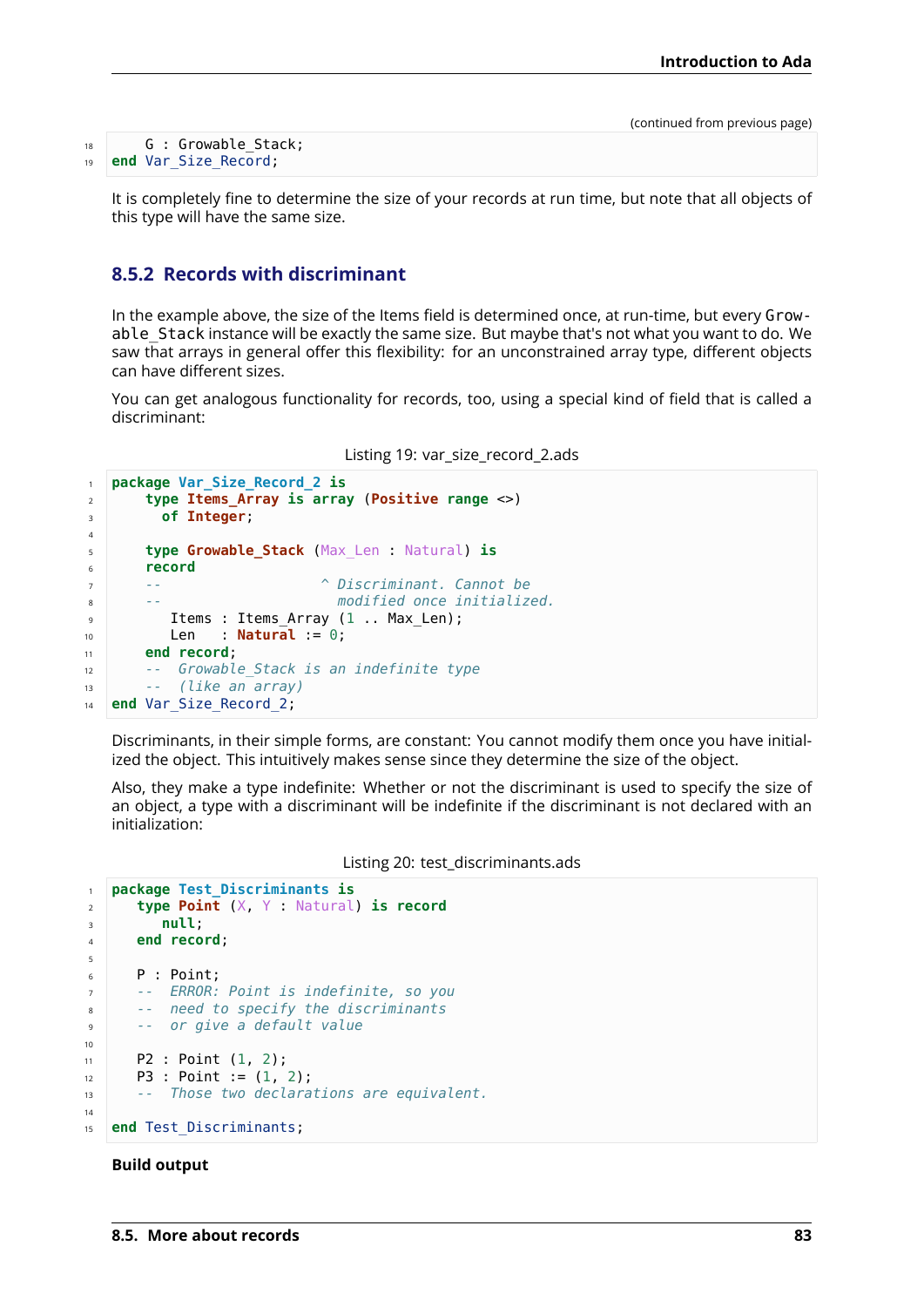```
test discriminants.ads:6:08: error: unconstrained subtype not allowed (need.
 \rightarrowinitialization)
test discriminants.ads:6:08: error: provide initial value or explicit discriminant.
↪values
test_discriminants.ads:6:08: error: or give default discriminant values for type
↪"Point"
gprbuild: *** compilation phase failed
```
This also means that, in the example above, you cannot declare an array of Point values, because the size of a Point is not known.

As mentioned in the example above, we could provide a default value for the discriminants, so that we could legally declare Point values without specifying the discriminants. For the example above, this is how it would look:

Listing 21: test\_discriminants.ads

```
1 package Test_Discriminants is
\mathbf{z} type Point (X, Y, Y) Natural := 0) is record
3 null;
4 end record;
5
6 P : Point;
7 -- We can now simply declare a "Point"
8 -- without further ado. In this case,
9 -- we're using the default values (0)
10 -- for X and Y.
11
12 P2 : Point (1, 2);
13 P3 : Point := (1, 2);
14 -- We can still specify discriminants.
15
16 end Test_Discriminants;
```
Also note that, even though the Point type now has default discriminants, we can still specify discriminants, as we're doing in the declarations of P2 and P3.

In most other respects discriminants behave like regular fields: You have to specify their values in aggregates, as seen above, and you can access their values via the dot notation.

```
Listing 22: main.adb
```

```
1 with Var_Size_Record_2; use Var_Size_Record_2;
2 with Ada.Text_IO; use Ada.Text_IO;
3
4 procedure Main is
5 procedure Print_Stack (G : Growable_Stack) is
6 begin
7 Put ("<Stack, items: [");
8 for I in G.Items'Range loop
9 exit when I > G.Len;
10 Put (" " & Integer'Image (G.Items (I)));
11 end loop;
12 Put Line ("] > ");13 end Print Stack;
14
15 S : Growable Stack :=
16 (Max Len => 128,
17 Items => (1, 2, 3, 4, others => <>),
18 Len => 4);
19 begin
_{20} Print Stack (S);
```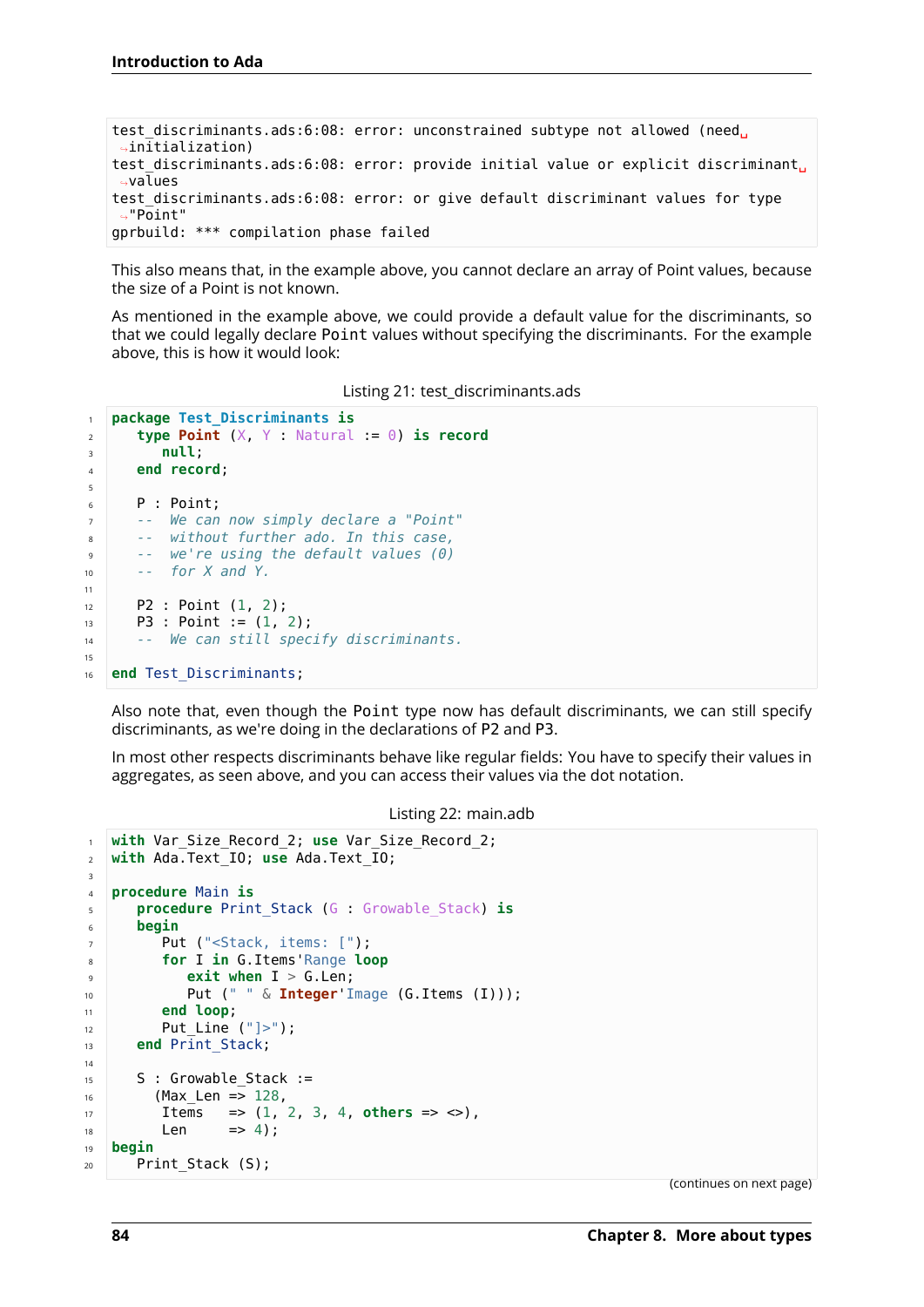### <sup>21</sup> **end** Main;

### **Build output**

main.adb:15:04: warning: "S" is not modified, could be declared constant [-gnatwk]

## **Runtime output**

<Stack, items: [ 1 2 3 4]>

**Note:** In the examples above, we used a discriminant to determine the size of an array, but it is not limited to that, and could be used, for example, to determine the size of a nested discriminated record.

## **8.5.3 Variant records**

The examples of discriminants thus far have illustrated the declaration of records of varying size, by having components whose size depends on the discriminant.

However, discriminants can also be used to obtain the functionality of what are sometimes called "variant records": records that can contain different sets of fields.

```
Listing 23: variant_record.ads
```

```
1 package Variant_Record is
2 -- Forward declaration of Expr
3 type Expr;
4
5 -- Access to a Expr
6 type Expr_Access is access Expr;
7
8 type Expr_Kind_Type is (Bin_Op_Plus,
9 Bin Op Minus,
10 Num);
11 -- A regular enumeration type
12
13 type Expr (Kind : Expr_Kind_Type) is record
14 -- ^ The discriminant is an
15 -- enumeration value
16 case Kind is
17 when Bin Op Plus | Bin Op Minus =>
18 Left, Right : Expr_Access;
19 when Num =>
20 Val : Integer;
21 end case;
22 -- Variant part. Only one, at the end of
23 -- the record definition, but can be
24 -- nested
25 end record;
26 end Variant_Record;
```
The fields that are in a **when** branch will be only available when the value of the discriminant is covered by the branch. In the example above, you will only be able to access the fields Left and Right when the Kind is Bin\_Op\_Plus or Bin\_Op\_Minus.

If you try to access a field that is not valid for your record, a Constraint\_Error will be raised.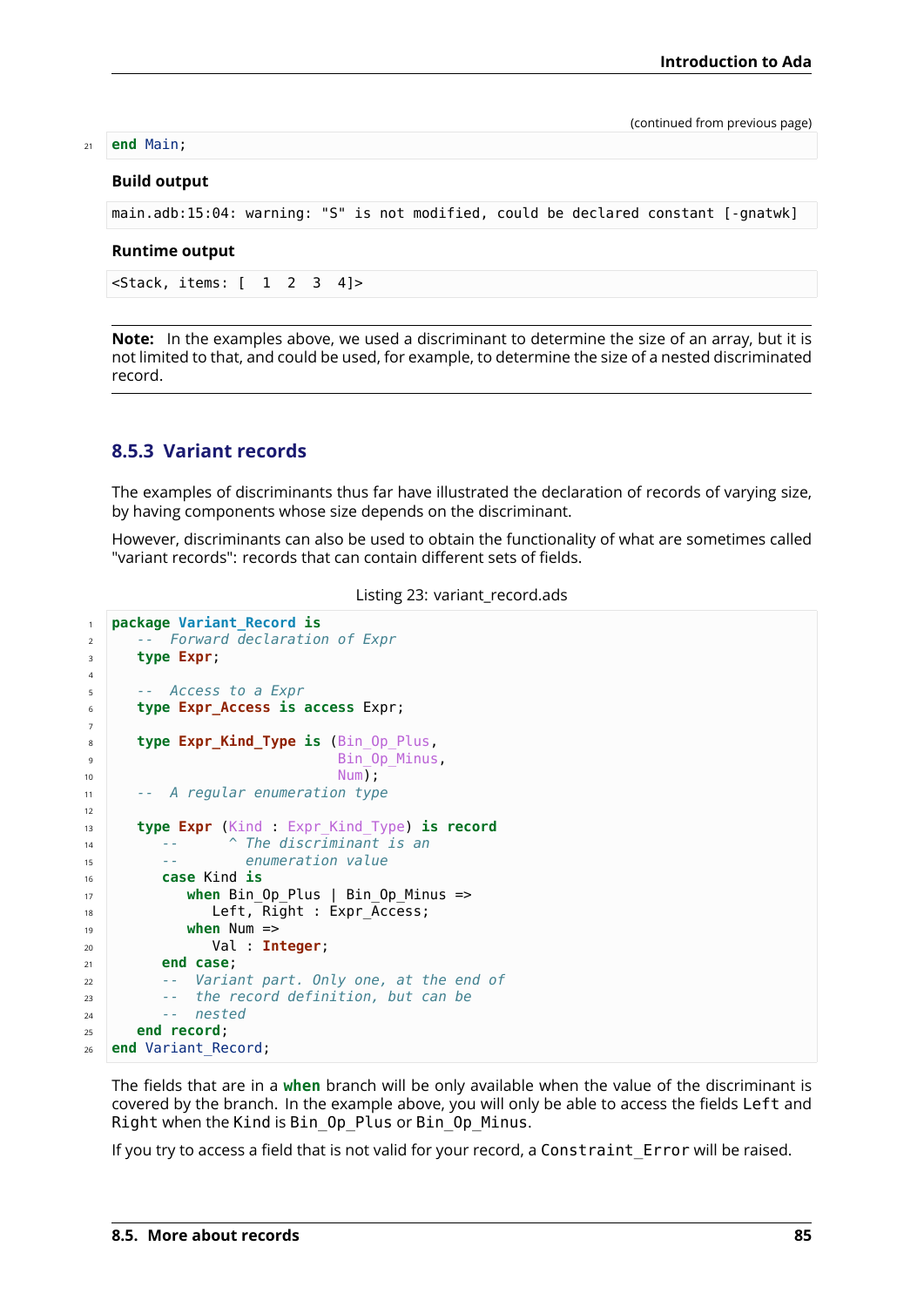#### Listing 24: main.adb

```
1 with Variant Record; use Variant Record;
2
3 procedure Main is
4 E : Expr := (Num, 12);
5 begin
6 E.Left := new Expr'(Num, 15);
7 -- Will compile but fail at runtime
8 end Main;
```
#### **Build output**

```
main.adb:4:04: warning: variable "E" is not referenced [-gnatwu]
main.adb:6:05: warning: component not present in subtype of "Expr" defined at line.
 \rightarrow4 [enabled by default]
main.adb:6:05: warning: "Constraint Error" will be raised at run time [enabled by.
 ↪default]
```
#### **Runtime output**

raised CONSTRAINT\_ERROR : main.adb:6 discriminant check failed

Here is how you could write an evaluator for expressions:

```
Listing 25: main.adb
```

```
1 with Variant_Record; use Variant_Record;
2 with Ada.Text_IO; use Ada.Text_IO;
3
4 procedure Main is
5 function Eval_Expr (E : Expr) return Integer is
6 (case E.Kind is
7 when Bin_Op_Plus => Eval_Expr (E.Left.all)
8 + Eval_Expr (E.Right.all),
9 when Bin_Op_Minus => Eval_Expr (E.Left.all)
10 - Eval_Expr (E.Right.all),
11 when Num => E.Val);
12
13 E : Expr := (Bin_Op_Plus,
14 new Expr'(Bin Op Minus,
15 new Expr'(Num, 12),
16 new Expr'(Num, 15)),
17 new Expr'(Num, 3));
18 begin
19 Put Line (Integer'Image (Eval Expr (E)));
20 end Main;
```
#### **Build output**

main.adb:13:04: warning: "E" is not modified, could be declared constant [-gnatwk]

#### **Runtime output**

 $\theta$ 

#### **In other languages**

Ada's variant records are very similar to Sum types in functional languages such as OCaml or Haskell. A major difference is that the discriminant is a separate field in Ada, whereas the 'tag' of a Sum type is kind of built in, and only accessible with pattern matching.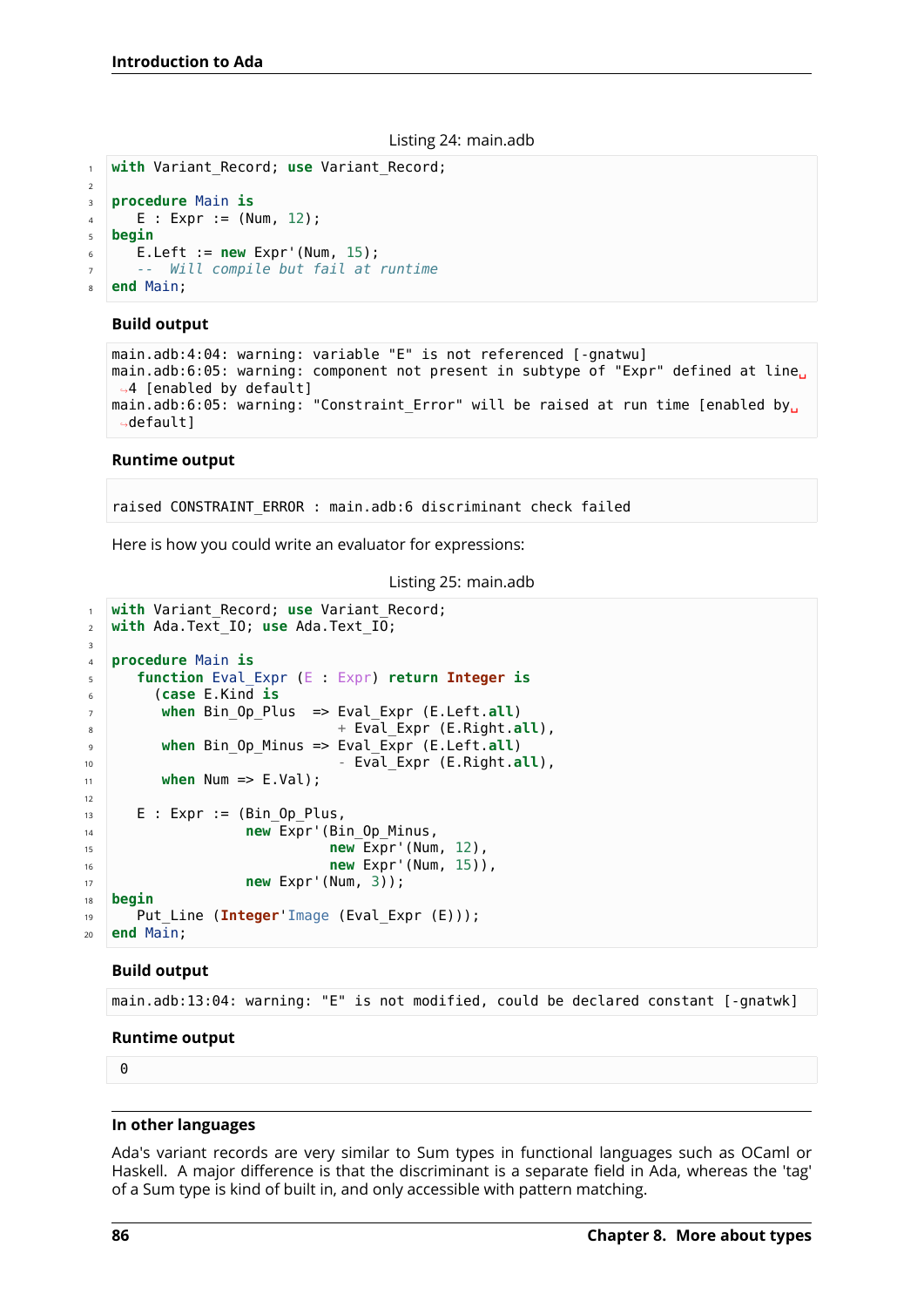There are other differences (you can have several discriminants in a variant record in Ada). Nevertheless, they allow the same kind of type modeling as sum types in functional languages.

Compared to C/C++ unions, Ada variant records are more powerful in what they allow, and are also checked at run time, which makes them safer.

# **8.6 Fixed-point types**

## **8.6.1 Decimal fixed-point types**

We have already seen how to specify floating-point types. However, in some applications floatingpoint is not appropriate since, for example, the roundoff error from binary arithmetic may be unacceptable or perhaps the hardware does not support floating-point instructions. Ada provides a category of types, the decimal fixed-point types, that allows the programmer to specify the required decimal precision (number of digits) as well as the scaling factor (a power of ten) and, optionally, a range. In effect the values will be represented as integers implicitly scaled by the specified power of 10. This is useful, for example, for financial applications.

The syntax for a simple decimal fixed-point type is

**type** <**type**-name> **is delta** <**delta**-value> **digits** <**digits**-value>;

In this case, the **delta** and the **digits** will be used by the compiler to derive a range.

Several attributes are useful for dealing with decimal types:

| <b>Attribute Name</b> | Meaning                     |
|-----------------------|-----------------------------|
| First                 | The first value of the type |
| Last                  | The last value of the type  |
| Delta                 | The delta value of the type |

In the example below, we declare two data types: T3\_D3 and T6\_D3. For both types, the delta value is the same: 0.001.

| Listing 26: decimal_fixed_point_types.adb |  |  |  |
|-------------------------------------------|--|--|--|
|                                           |  |  |  |

```
1 with Ada.Text_IO; use Ada.Text_IO;
2
3 procedure Decimal_Fixed_Point_Types is
4 type T3_D3 is delta 10.0 ** (-3) digits 3;
5 type T6_D3 is delta 10.0 ** (-3) digits 6;
6 begin
7 Put Line ("The delta value of T3 D3 is "
\& T3 D3'Image (T3 D3'Delta));
9 Put_Line ("The minimum value of T3_D3 is "
10 6 T3 D3'Image (T3 D3'First));
11 Put_Line ("The maximum value of T3 D3 is "
12 \& T3 D3'Image (T3 D3'Last));
13 New Line;
14
15 Put Line ("The delta value of T6 D3 is "
16 6 T6_D3'Image (T6_D3'Delta));
17 Put_Line ("The minimum value of T6_D3 is "
18 6 T6_D3'Image (T6_D3'First));
19 Put Line ("The maximum value of T6 D3 is "
20 & T6_D3'Image (T6_D3'Last));
21 end Decimal Fixed Point Types;
```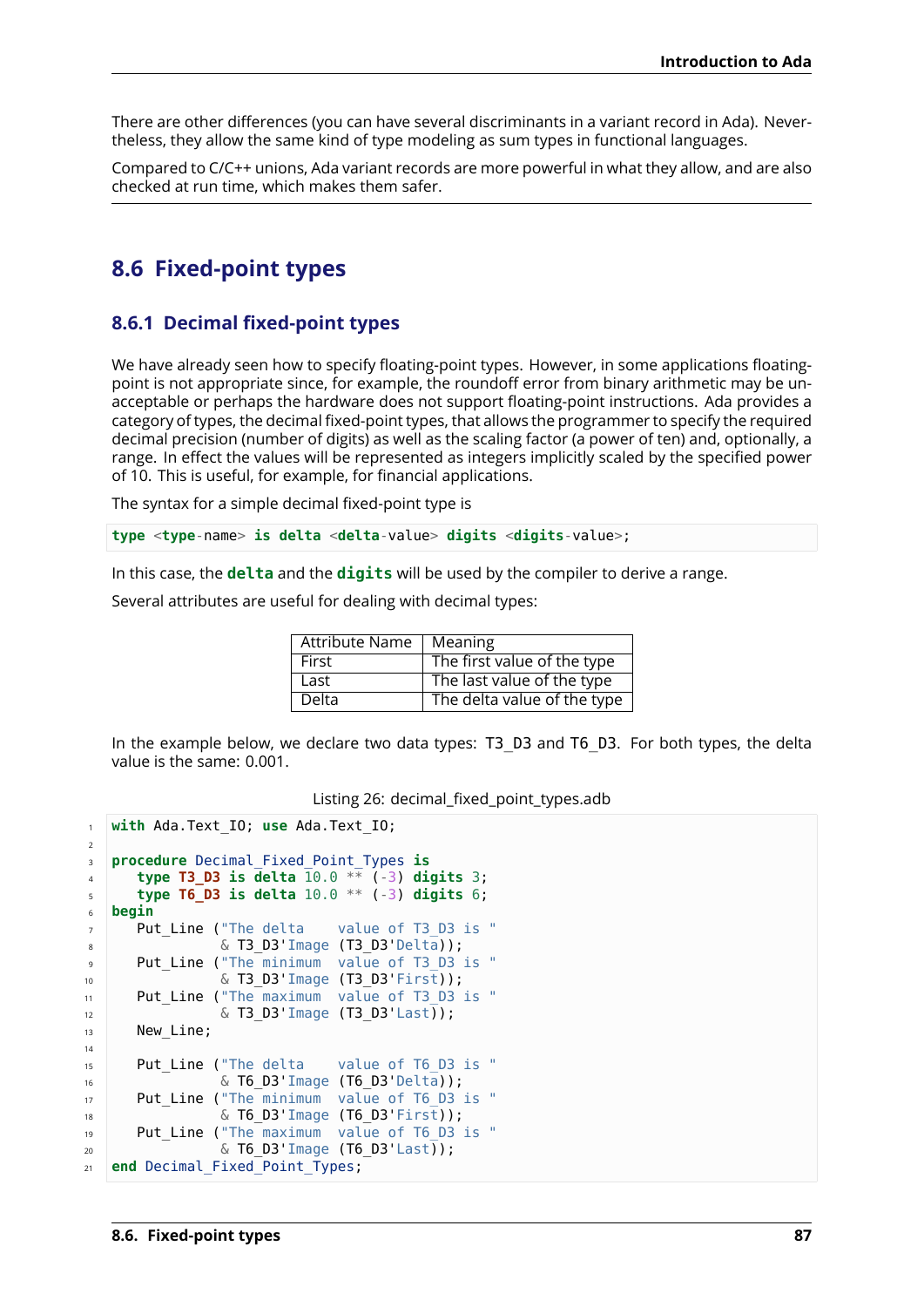### **Runtime output**

| The delta value of T3 D3 is 0.001      |  |  |                                       |
|----------------------------------------|--|--|---------------------------------------|
| The minimum value of T3 D3 is -0.999   |  |  |                                       |
| The maximum value of T3 D3 is 0.999    |  |  |                                       |
|                                        |  |  |                                       |
| The delta value of T6 D3 is 0.001      |  |  |                                       |
| The minimum value of T6 D3 is -999.999 |  |  |                                       |
|                                        |  |  | The maximum value of T6_D3 is 999.999 |

When running the application, we see that the delta value of both types is indeed the same: 0.001. However, because T3 D3 is restricted to 3 digits, its range is -0.999 to 0.999. For the T6\_D3, we have defined a precision of 6 digits, so the range is -999.999 to 999.999.

Similar to the type definition using the **range** syntax, because we have an implicit range, the compiled code will check that the variables contain values that are not out-of-range. Also, if the result of a multiplication or division on decimal fixed-point types is smaller than the delta value required for the context, the actual result will be zero. For example:

Listing 27: decimal\_fixed\_point\_smaller.adb

```
1 with Ada.Text_IO; use Ada.Text_IO;
\overline{2}3 procedure Decimal_Fixed_Point_Smaller is
4 type T3_D3 is delta 10.0 ** (-3) digits 3;
5 type T6_D6 is delta 10.0 ** (-6) digits 6;
6 A : T3 D3 := T3 D3 Delta;
7 \mid B : T3 \text{ D3} := 0.5;8 C : T6_D6;
9 begin
10 Put_Line ("The value of A is "
11 \& T3_D3'Image (A));
12
A := A * B;14 Put Line ("The value of A * B is "
15 \& T3_D3'Image (A));
16
17 A := T3 D3'Delta;
18 C := A * B;19 Put_Line ("The value of A * B is "
20 & T6 D6'Image (C));
21 end Decimal_Fixed_Point_Smaller;
```
### **Build output**

```
decimal fixed point smaller.adb:7:04: warning: "B" is not modified, could be.
↪declared constant [-gnatwk]
```
### **Runtime output**

The value of A is 0.001 The value of  $A * B$  is  $0.000$ The value of  $A * B$  is  $0.000500$ 

In this example, the result of the operation  $0.001 * 0.5$  is 0.0005. Since this value is not representable for the T3\_D3 type because the delta value is 0.001, the actual value stored in variable A is zero. However, accuracy is preserved during the arithmetic operations if the target has sufficient precision, and the value displayed for C is 0.000500.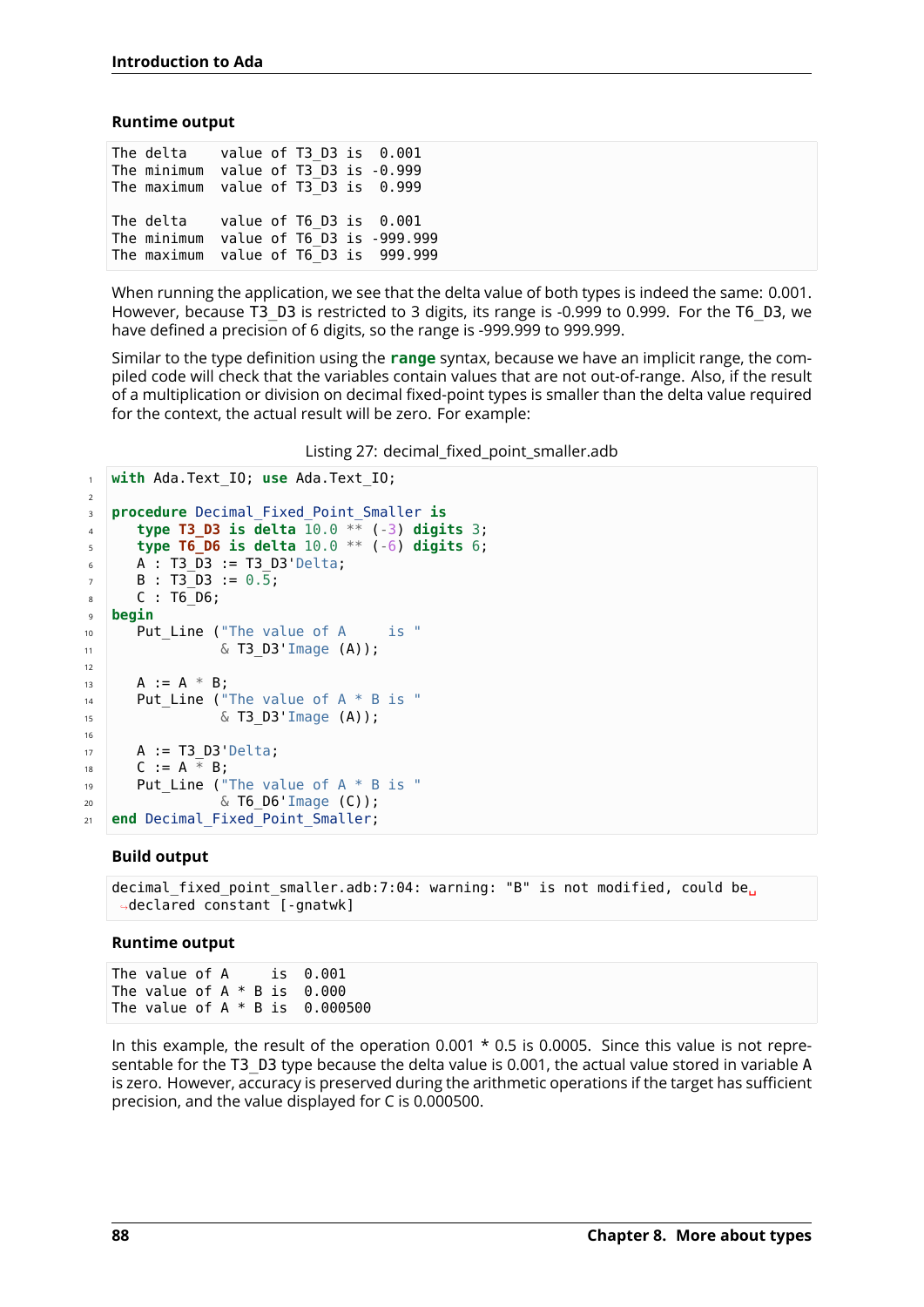## **8.6.2 Fixed-point types**

Ordinary fixed-point types are similar to decimal fixed-point types in that the values are, in effect, scaled integers. The difference between them is in the scale factor: for a decimal fixed-point type, the scaling, given explicitly by the type's **delta**, is always a power of ten.

In contrast, for an ordinary fixed-point type, the scaling is defined by the type's small, which is derived from the specified **delta** and, by default, is a power of two. Therefore, ordinary fixedpoint types are sometimes called binary fixed-point types.

**Note:** Ordinary fixed-point types can be thought of being closer to the actual representation on the machine, since hardware support for decimal fixed-point arithmetic is not widespread (rescalings by a power of ten), while ordinary fixed-point types make use of the available integer shift instructions.

The syntax for an ordinary fixed-point type is

```
type <type-name> is
 delta <delta-value>
 range <lower-bound> .. <upper-bound>;
```
By default the compiler will choose a scale factor, or small, that is a power of 2 no greater than <delta-value>.

For example, we may define a normalized range between -1.0 and 1.0 as following:

### Listing 28: normalized\_fixed\_point\_type.adb

```
1 with Ada.Text_IO; use Ada.Text_IO;
3 procedure Normalized_Fixed_Point_Type is
4 D : constant := 2.0 * * (-.31);
5 type TQ31 is delta D range -1.0 .. 1.0 - D;
6 begin
7 Put Line ("TQ31 requires "
8 & Integer'Image (TQ31'Size)
9 & " bits");
10 Put_Line ("The delta value of TQ31 is "
\sim \sqrt{1031}'Image (T031'Delta));
12 Put Line ("The minimum value of TQ31 is "
13 & TQ31'Image (TQ31'First));
14 Put_Line ("The maximum value of TQ31 is "
15 & TQ31'Image (TQ31'Last));
16 end Normalized Fixed Point Type;
```
### **Runtime output**

 $\overline{2}$ 

TQ31 requires 32 bits The delta value of TQ31 is 0.0000000005 The minimum value of TQ31 is -1.0000000000 The maximum value of TQ31 is 0.9999999995

In this example, we are defining a 32-bit fixed-point data type for our normalized range. When running the application, we notice that the upper bound is close to one, but not exact one. This is a typical effect of fixed-point data types — you can find more details in this discussion about the  $Q$ format<sup>13</sup>. We may also rewrite this code with an exact type definition:

<sup>13</sup> https://en.wikipedia.org/wiki/Q\_(number\_format)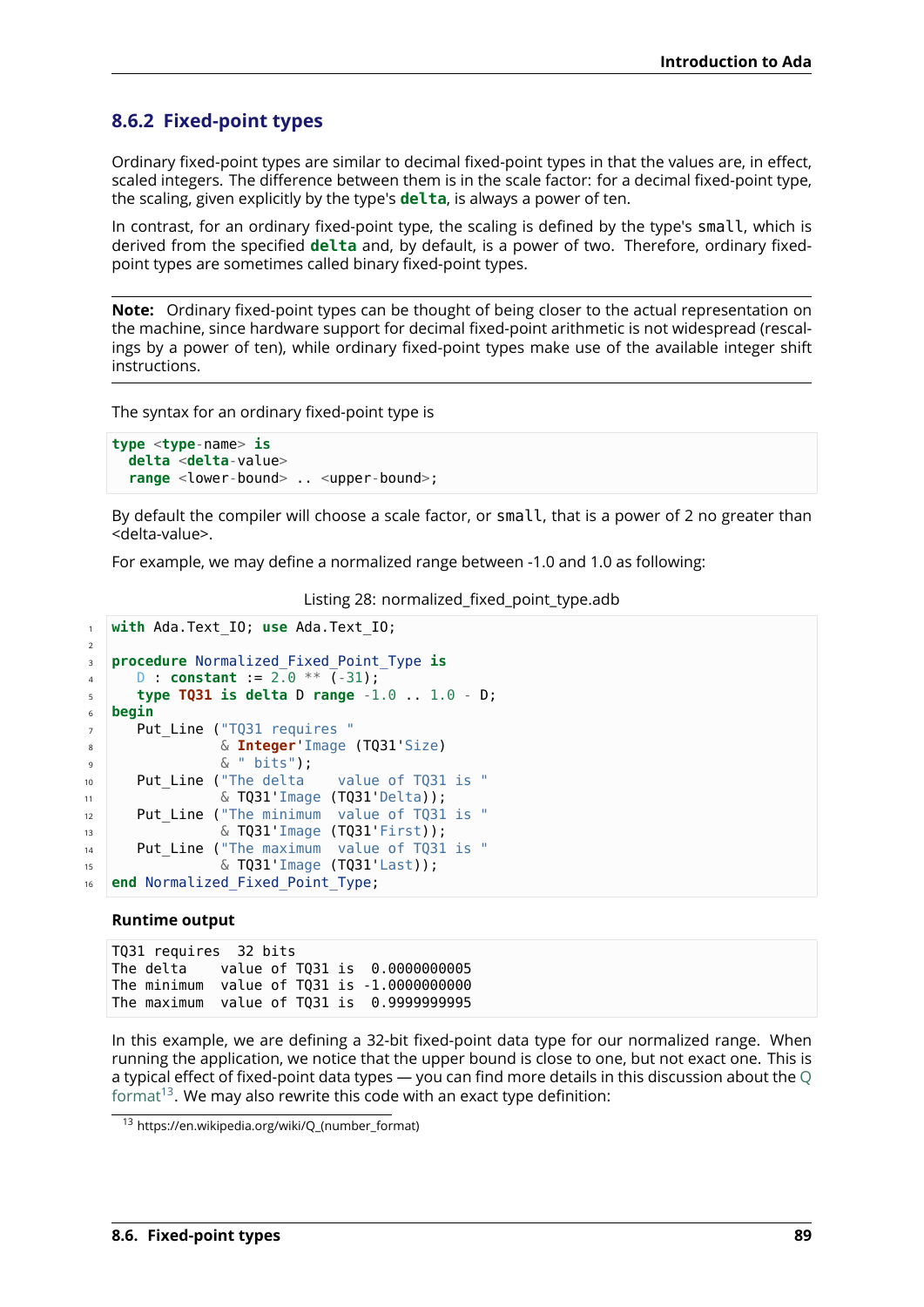```
Listing 29: normalized adapted fixed point type.adb
```

```
1 procedure Normalized_Adapted_Fixed_Point_Type is
2 type TQ31 is
3 delta 2.0 ** (-31)
4 range -1.0 .. 1.0 - 2.0 ** (-31);
5 begin
6 null;
  end Normalized Adapted Fixed Point Type;
```
## **Build output**

```
normalized adapted fixed point type.adb:2:09: warning: type "TQ31" is not.
↪referenced [-gnatwu]
```
We may also use any other range. For example:

Listing 30: custom fixed point range.adb

```
1 with Ada.Text_IO; use Ada.Text_IO;
2 with Ada.Numerics; use Ada.Numerics;
3
4 procedure Custom_Fixed_Point_Range is
5 type T_Inv_Trig is
6 delta 2.\overline{0} ** (-15) * Pi
7 range -Pi / 2.0 .. Pi / 2.0;
8 begin
9 Put_Line ("T_Inv_Trig requires "
10 & Integer'Image (T_Inv_Trig'Size)
11 & " bits");
12 Put Line ("The delta value of T Inv Trig is "
13 \delta T Inv Trig'Image (T Inv Trig'Delta));
14 Put Line ("The minimum value of T Inv Trig is
15 6 T_Inv_Trig'Image (T_Inv_Trig'First));
16 Put Line ("The maximum value of T Inv Trig is
\frac{1}{17} & T_Inv_Trig'Image (T_Inv_Trig'Last));
18 end Custom_Fixed_Point_Range;
```
### **Build output**

```
custom fixed point range.adb:13:44: warning: static fixed-point value is not a.
↪multiple of Small [-gnatwb]
```
### **Runtime output**

T\_Inv\_Trig requires 16 bits The delta value of T\_Inv\_Trig is 0.00006 The minimum value of T\_Inv\_Trig is -1.57080 The maximum value of T\_Inv\_Trig is 1.57080

In this example, we are defining a 16-bit type called T\_Inv\_Trig, which has a range from -π/2 to π/2.

All standard operations are available for fixed-point types. For example:

Listing 31: fixed\_point\_op.adb

```
1 with Ada.Text_IO; use Ada.Text_IO;
\overline{2}3 procedure Fixed_Point_Op is
4 type TQ31 is
5 delta 2.0 ** (-31)
```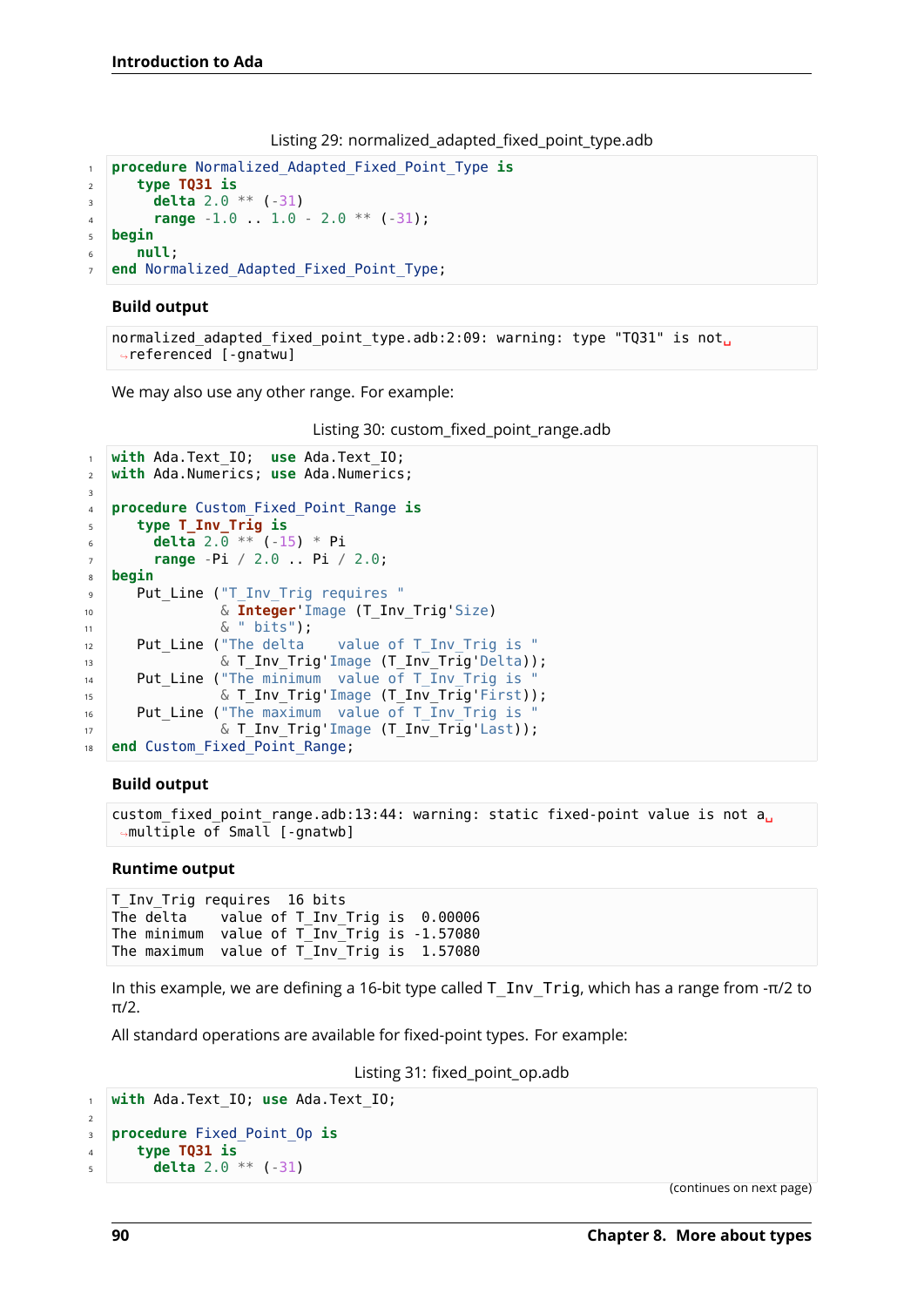```
6 range -1.0 .. 1.0 - 2.0 ** (-31);
7
8 A, B, R : T031:
9 begin
10 A := 0.25;
11 B := 0.50;
R := A + B;13 Put_Line ("R is " & TQ31'Image (R));
14 end Fixed Point Op;
```
### **Runtime output**

R is 0.7500000000

As expected, R contains 0.75 after the addition of A and B.

In fact the language is more general than these examples imply, since in practice it is typical to need to multiply or divide values from different fixed-point types, and obtain a result that may be of a third fixed-point type. The details are outside the scope of this introductory course.

It is also worth noting, although again the details are outside the scope of this course, that you can explicitly specify a value for an ordinary fixed-point type's small. This allows non-binary scaling, for example:

```
type Angle is
 delta 1.0/3600.0
  range 0.0 .. 360.0 - 1.0 / 3600.0;
for Angle'Small use Angle'Delta;
```
# **8.7 Character types**

As noted earlier, each enumeration type is distinct and incompatible with every other enumeration type. However, what we did not mention previously is that character literals are permitted as enumeration literals. This means that in addition to the language's strongly typed character types, user-defined character types are also permitted:

Listing 32: character\_example.adb

```
1 with Ada.Text_IO; use Ada.Text_IO;
\overline{2}3 procedure Character_Example is
4 type My_Char is ('a', 'b', 'c');
5 -- Our custom character type, an
6 -- enumeration type with 3 valid values.
7
8 C : Character;
9 -- ^ Built-in character type
10 -- (it's an enumeration type)
11
12 M : My Char;
13 begin
14 C := '?':15 -- ^ Character literal
16 -- (enumeration literal)
17
18 M := 1a;
19
20 C := 65;
```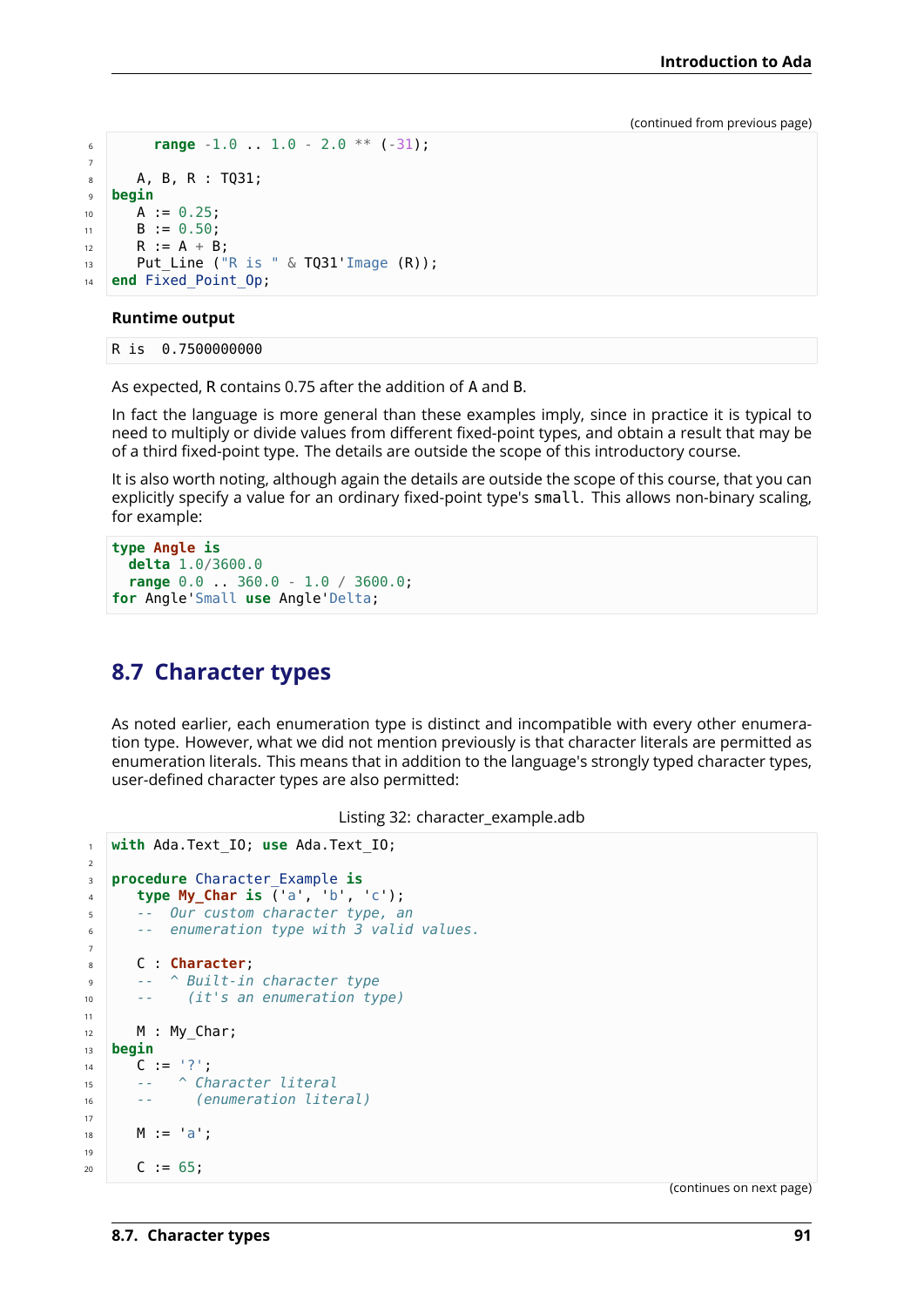```
21 -- ^ Invalid: 65 is not a
22 -- Character value
23
24 C := Character'Val (65);
25 -- Assign the character at
26 -- position 65 in the
27 -- enumeration (which is 'A')
2829 M := C;
30 -- ^ Invalid: C is of type Character,
31 -- and M is a My_Char
32
33 M := d;
34 -- ^ Invalid: 'd' is not a valid
35 -- literal for type My_Char
36 end Character_Example;
```
### **Build output**

character\_example.adb:14:04: warning: useless assignment to "C", value overwritten.  $\rightarrow$ at line 20 [-gnatwm] character\_example.adb:18:04: warning: useless assignment to "M", value overwritten. ↪at line 29 [-gnatwm] character example.adb:20:04: warning: useless assignment to "C", value overwritten. ↪at line 24 [-gnatwm] character\_example.adb:20:09: error: expected type "Standard.Character" character\_example.adb:20:09: error: found type universal integer character example.adb:29:04: warning: useless assignment to "M", value overwritten. ↪at line 33 [-gnatwm] character\_example.adb:29:09: error: expected type "My\_Char" defined at line 4 character\_example.adb:29:09: error: found type "Standard.Character" character\_example.adb:33:04: warning: possibly useless assignment to "M", value. ↪might not be referenced [-gnatwm] character\_example.adb:33:09: error: character not defined for type "My\_Char"<sub>u</sub> ↪defined at line 4 gprbuild: \*\*\* compilation phase failed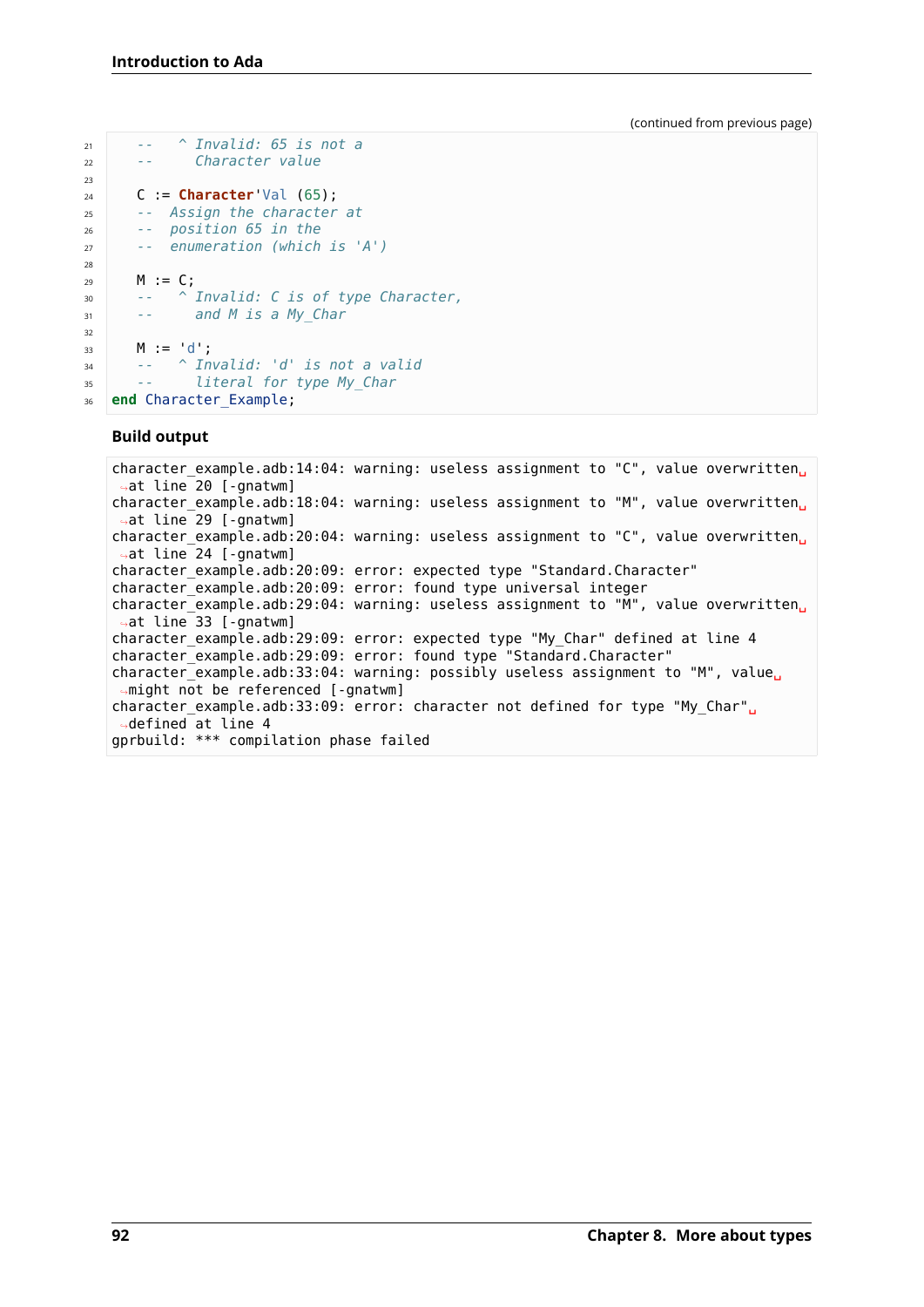## **PRIVACY**

One of the main principles of modular programming, as well as object oriented programming, is encapsulation<sup>14</sup>.

Encapsulation, briefly, is the concept that the implementer of a piece of software will distinguish between the code's public interface and its private implementation.

[This is not onl](https://en.wikipedia.org/wiki/Encapsulation_(computer_programming))[y a](#page-99-0)pplicable to software libraries but wherever abstraction is used.

In Ada, the granularity of encapsulation is a bit different from most object-oriented languages, because privacy is generally specified at the package level.

## **9.1 Basic encapsulation**

```
Listing 1: encapsulate.ads
```

```
1 package Encapsulate is
2 procedure Hello;
3
4 private
5
6 procedure Hello2;
7 -- Not visible from external units
8 end Encapsulate;
```
### Listing 2: encapsulate.adb

```
1 with Ada.Text_IO; use Ada.Text_IO;
\overline{2}3 package body Encapsulate is
4
5 procedure Hello is
6 begin
7 Put Line ("Hello");
8 end Hello;
9
10 procedure Hello2 is
11 begin
12 Put Line ("Hello #2");
13 end Hello2;
14
15 end Encapsulate;
```
<span id="page-99-0"></span>https://en.wikipedia.org/wiki/Encapsulation\_(computer\_programming)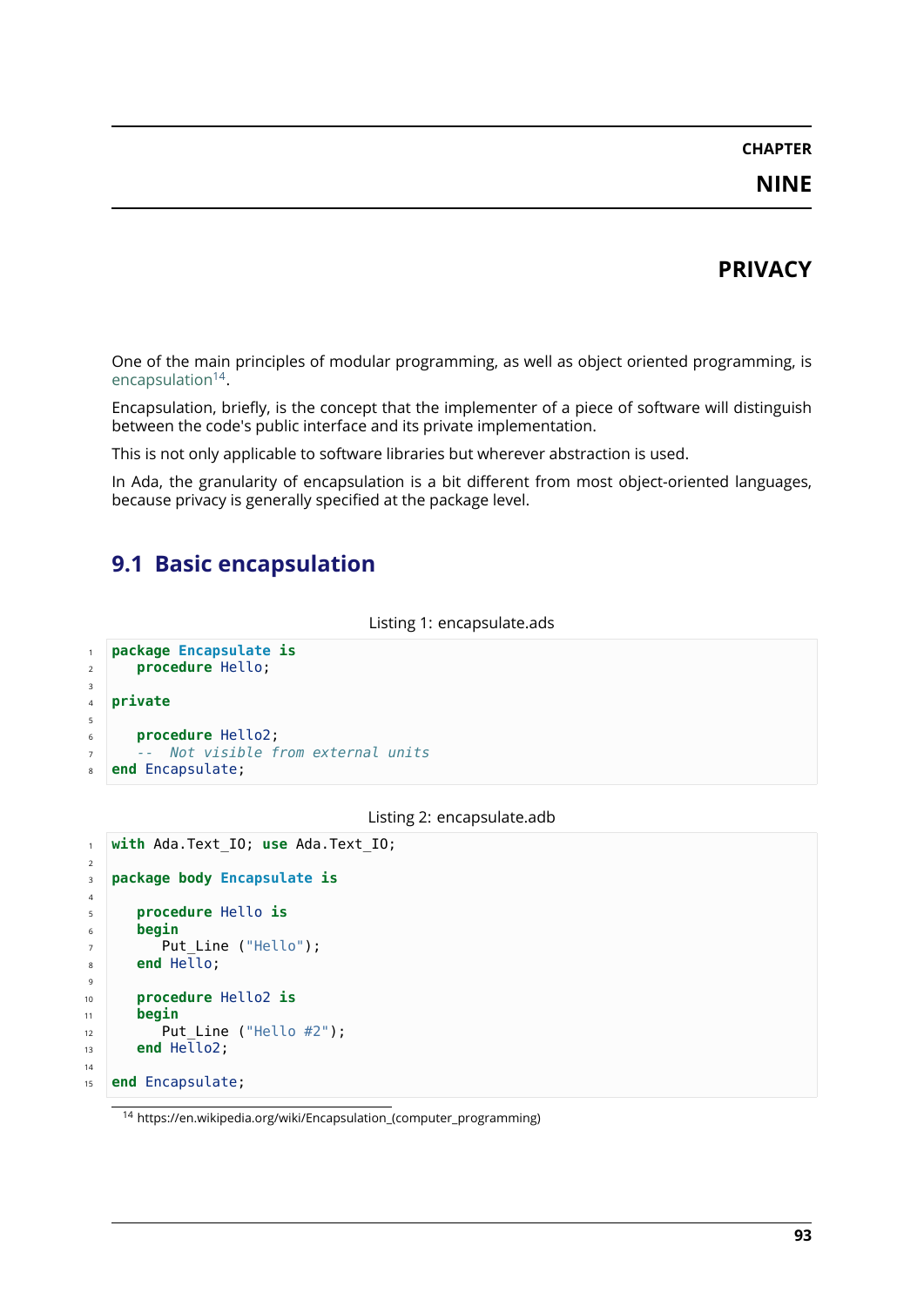Listing 3: main.adb

```
1 with Encapsulate;
\overline{2}3 procedure Main is
4 begin
5 Encapsulate.Hello;
6 Encapsulate.Hello2;
7 -- Invalid: Hello2 is not visible
  8 end Main;
```
### **Build output**

```
main.adb:6:15: error: "Hello2" is not a visible entity of "Encapsulate"
gprbuild: *** compilation phase failed
```
## **9.2 Abstract data types**

With this high-level granularity, it might not seem obvious how to hide the implementation details of a type. Here is how it can be done in Ada:

Listing 4: stacks.ads

```
1 package Stacks is
2 type Stack is private;
3 -- Declare a private type: You cannot depend
4 -- on its implementation. You can only assign
5 -- and test for equality.
6
7 procedure Push (S : in out Stack;
8 Val : Integer);
procedure Pop (S : in out Stack;
10 Val : out Integer);
11 private
12
13 subtype Stack_Index is Natural range 1 .. 10;
14 type Content_Type is array (Stack_Index)
15 of Natural;
16
17 type Stack is record
18 Top : Stack_Index;
19 Content : Content Type;
20 end record;
21 end Stacks;
```
Listing 5: stacks.adb

```
1 package body Stacks is
2
3 procedure Push (S : in out Stack;
4 Val : Integer) is
5 begin
6 -- Missing implementation!
7 null;
8 end Push;
\overline{9}10 procedure Pop (S : in out Stack;
11 Val : out Integer) is
```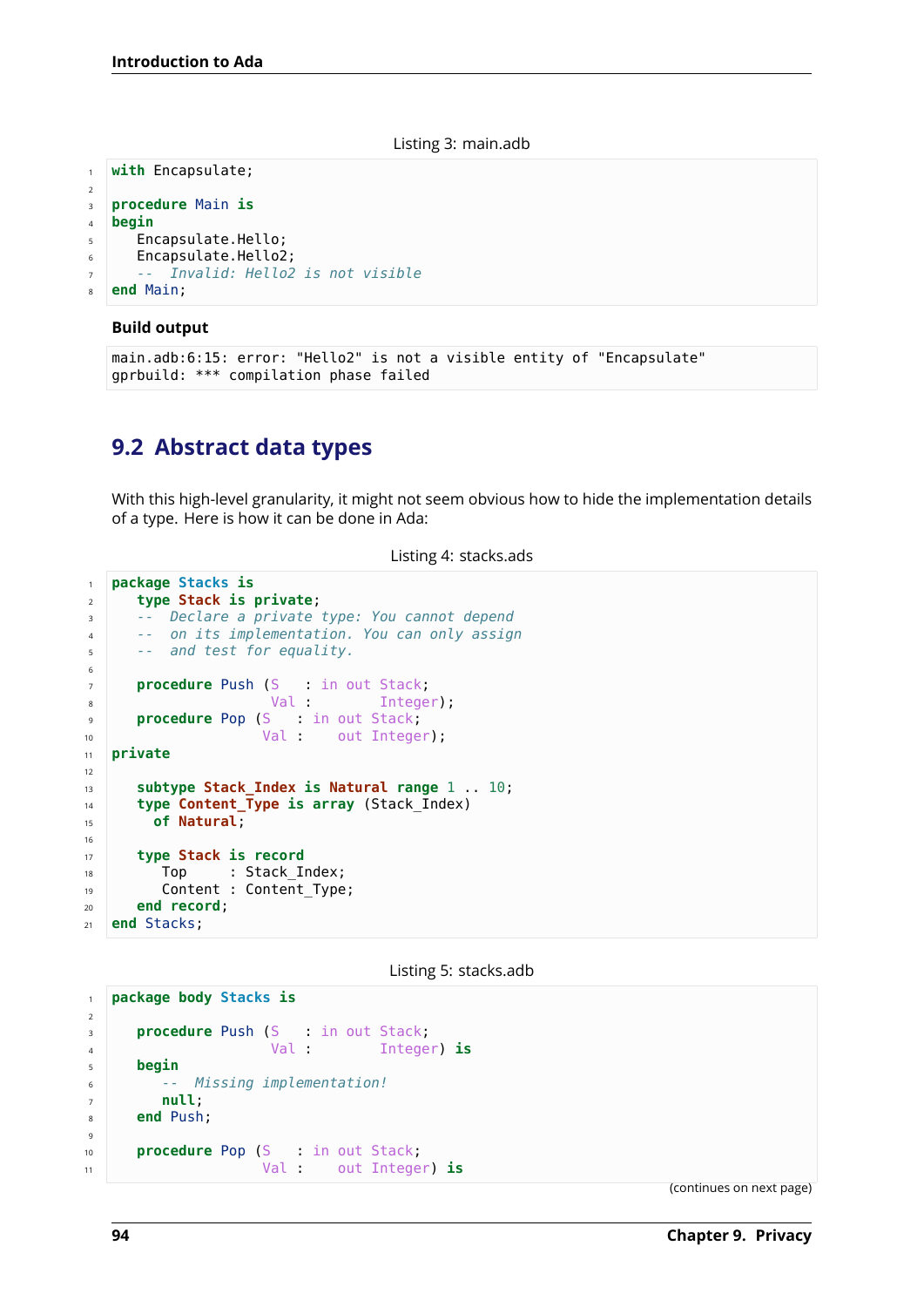```
12 begin
13 -- Dummy implementation!
14 Val := 0;
15 end Pop;
16
17 end Stacks;
```
In the above example, we define a stack type in the public part (known as the *visible part* of the package spec in Ada), but the exact representation of that type is private.

Then, in the private part, we define the representation of that type. We can also declare other types that will be used as *helpers* for our main public type. This is useful since declaring helper types is common in Ada.

A few words about terminology:

- The Stack type as viewed from the public part is called the partial view of the type. This is what clients have access to.
- The Stack type as viewed from the private part or the body of the package is called the full view of the type. This is what implementers have access to.

From the point of view of the client (the *with*'ing unit), only the public (visible) part is important, and the private part could as well not exist. It makes it very easy to read linearly the part of the package that is important for you.

```
-- No need to read the private part to use the package
package Stacks is
  type Stack is private;
  procedure Push (S : in out Stack;
                  Val : Integer);
  procedure Pop (S : in out Stack;
                 Val : out Integer);
private
   ...
end Stacks;
```
Here is how the Stacks package would be used:

```
-- Example of use
with Stacks; use Stacks;
procedure Test_Stack is
   S : Stack;
   Res : Integer;
begin
   Push (S, 5);
   Push (S, 7);
   Pop (S, Res);
end Test_Stack;
```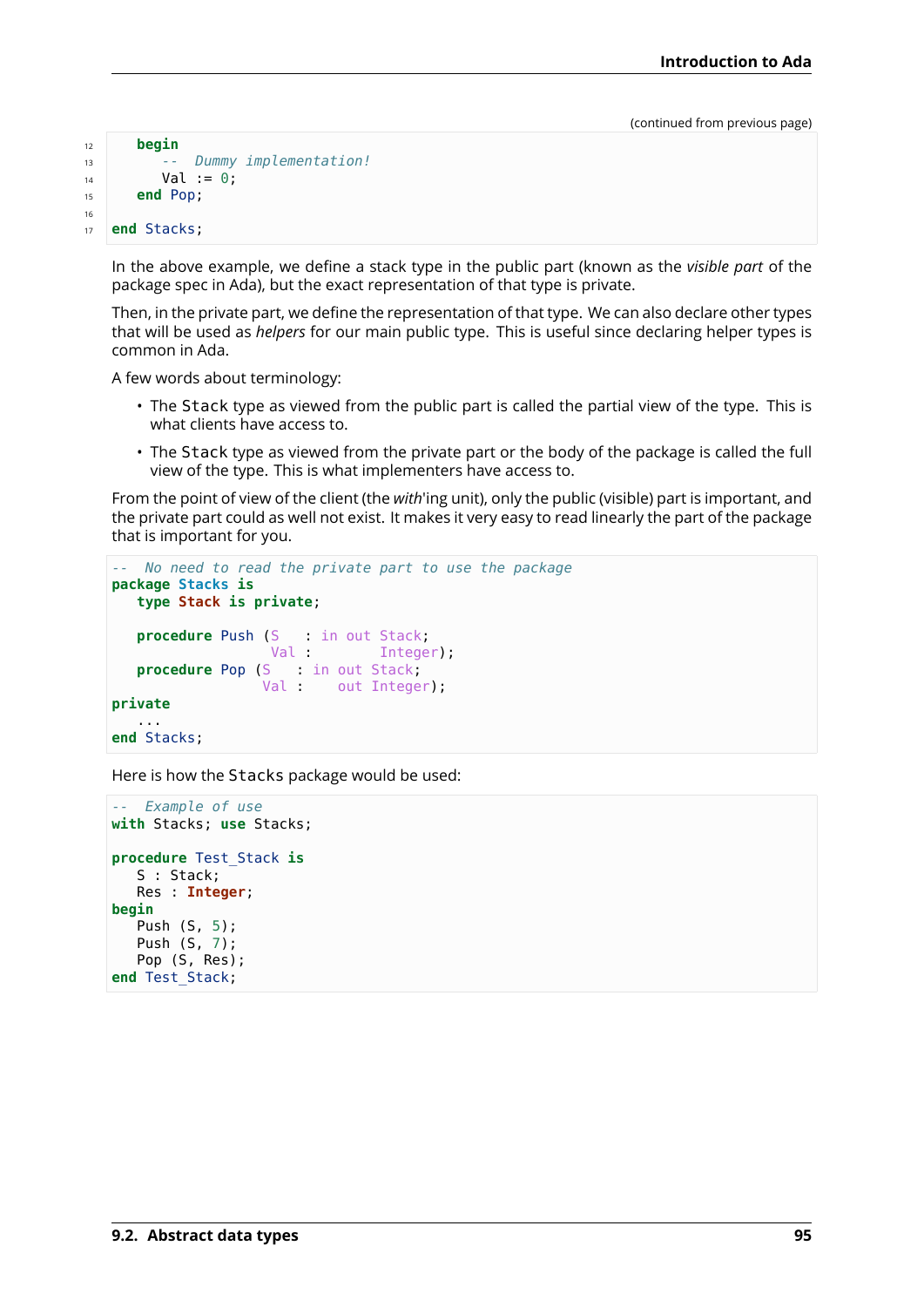# **9.3 Limited types**

Ada's *limited type* facility allows you to declare a type for which assignment and comparison operations are not automatically provided.

```
Listing 6: stacks.ads
```

```
1 package Stacks is
2 type Stack is limited private;
3 -- Limited type. Cannot assign nor compare.
4
5 procedure Push (S : in out Stack;
6 Val Integer);
7 procedure Pop (S : in out Stack;
8 Val : out Integer);
9 private
10 subtype Stack_Index is Natural range 1 .. 10;
11 type Content_Type is
12 array (Stack_Index) of Natural;
13
14 type Stack is limited record
15 Top : Stack_Index;
16 Content : Content_Type;
17 end record;
18 end Stacks;
```
Listing 7: stacks.adb

```
1 package body Stacks is
\overline{2}3 procedure Push (S : in out Stack;
4 Val : Integer) is
5 begin
6 -- Missing implementation!
7 null;
8 end Push;
\mathsf{q}10 procedure Pop (S : in out Stack;
11 Val : out Integer) is
12 begin
13 -- Dummy implementation!
14 Val := 0;
15 end Pop;
16
17 end Stacks;
```
Listing 8: main.adb

```
1 with Stacks; use Stacks;
2
3 procedure Main is
4 S, S2 : Stack;
5 begin
6 S := S2:
7 -- Illegal: S is limited.
8 end Main;
```
### **Build output**

stacks.adb:10:19: warning: formal parameter "S" is not referenced [-gnatwf]

```
(continues on next page)
```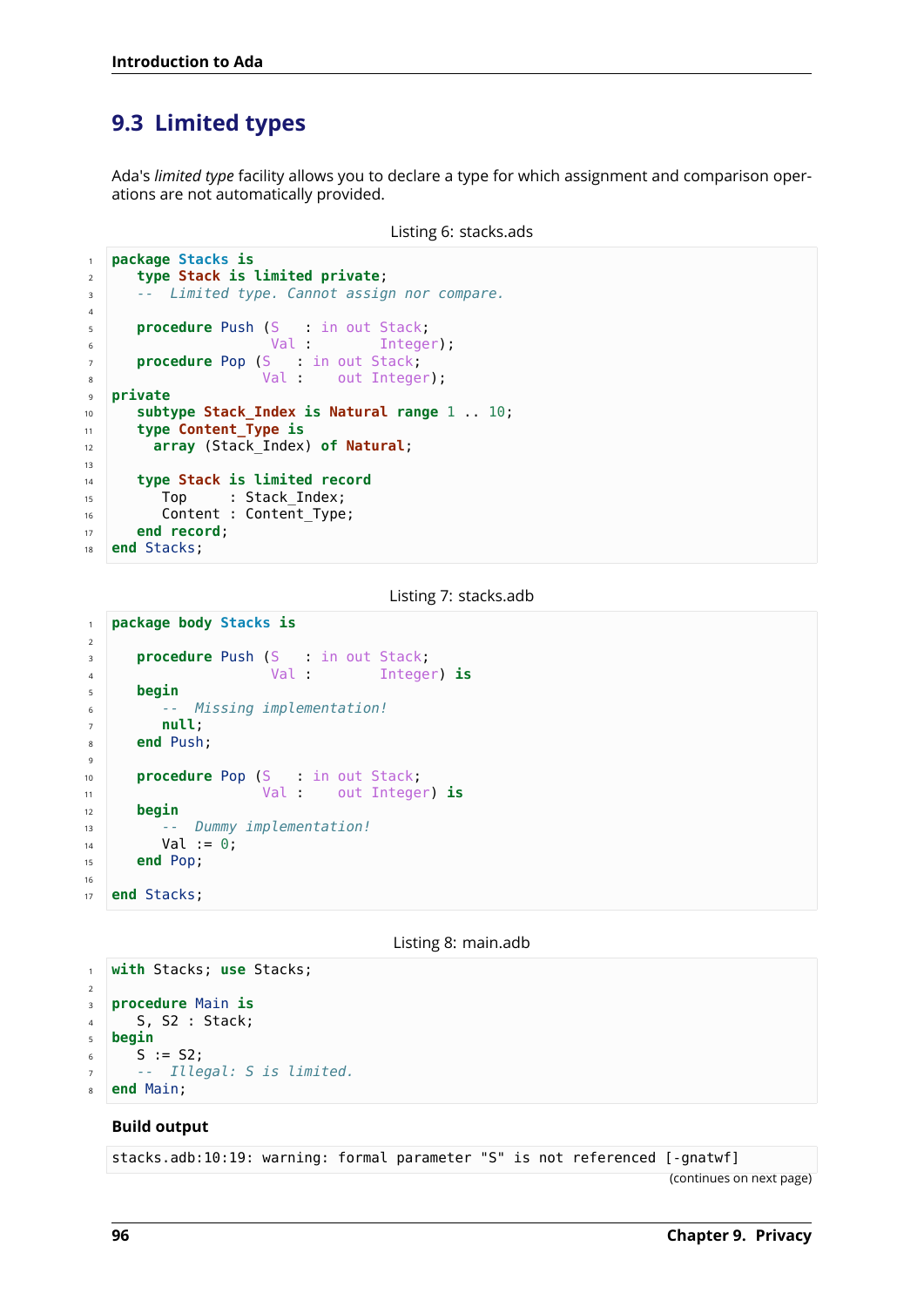```
main.adb:6:04: error: left hand of assignment must not be limited type
gprbuild: *** compilation phase failed
```
This is useful because, for example, for some data types the built-in assignment operation might be incorrect (for example when a deep copy is required).

Ada does allow you to overload the comparison operators  $=$  and  $/=$  for limited types (and to override the built-in declarations for non-limited types).

Ada also allows you to implement special semantics for assignment via controlled types<sup>15</sup>. However, in some cases assignment is simply inappropriate; one example is the **File\_Type** from the Ada. Text IO package, which is declared as a limited type and thus attempts to assign one file to another would be detected as illegal.

## **9.4 Child packages & privacy**

We've seen previously (in the *child packages section* (page 31)) that packages can have child packages. Privacy plays an important role in child packages. This section discusses some of the privacy rules that apply to child packages.

Although the private part of a package P is meant to encapsulate information, certain parts of a child package P.C can have a[ccess to this private p](#page-37-0)art of P. In those cases, information from the private part of P can then be used as if it were declared in the public part of its specification. To be more specific, the body of P.C and the private part of the specification of P.C have access to the private part of P. However, the public part of the specification of P.C only has access to the public part of P's specification. The following table summarizes this:

| Part of a child package                    | Access to the private part of its parent's specification |
|--------------------------------------------|----------------------------------------------------------|
| Specification: public part                 |                                                          |
| Specification: private part $\overline{X}$ |                                                          |
| Body                                       |                                                          |

The rest of this section shows examples of how this access to private information actually works for child packages.

Let's first look at an example where the body of a child package P.C has access to the private part of the specification of its parent P. We've seen, in a previous source-code example, that the Hello2 procedure declared in the private part of the Encapsulate package cannot be used in the Main procedure, since it's not visible there. This limitation doesn't apply, however, for parts of the child packages of the Encapsulate package. In fact, the body of its child package Encapsulate.Child has access to the Hello2 procedure and can call it there, as you can see in the implementation of the Hello3 procedure of the Child package:

Listing 9: encapsulate.ads

```
1 package Encapsulate is
2 procedure Hello;
3
4 private
5
6 procedure Hello2;
7 -- Not visible from external units
8 -- But visible in child packages
  9 end Encapsulate;
```
<sup>15</sup> https://www.adaic.org/resources/add\_content/standards/12rm/html/RM-7-6.html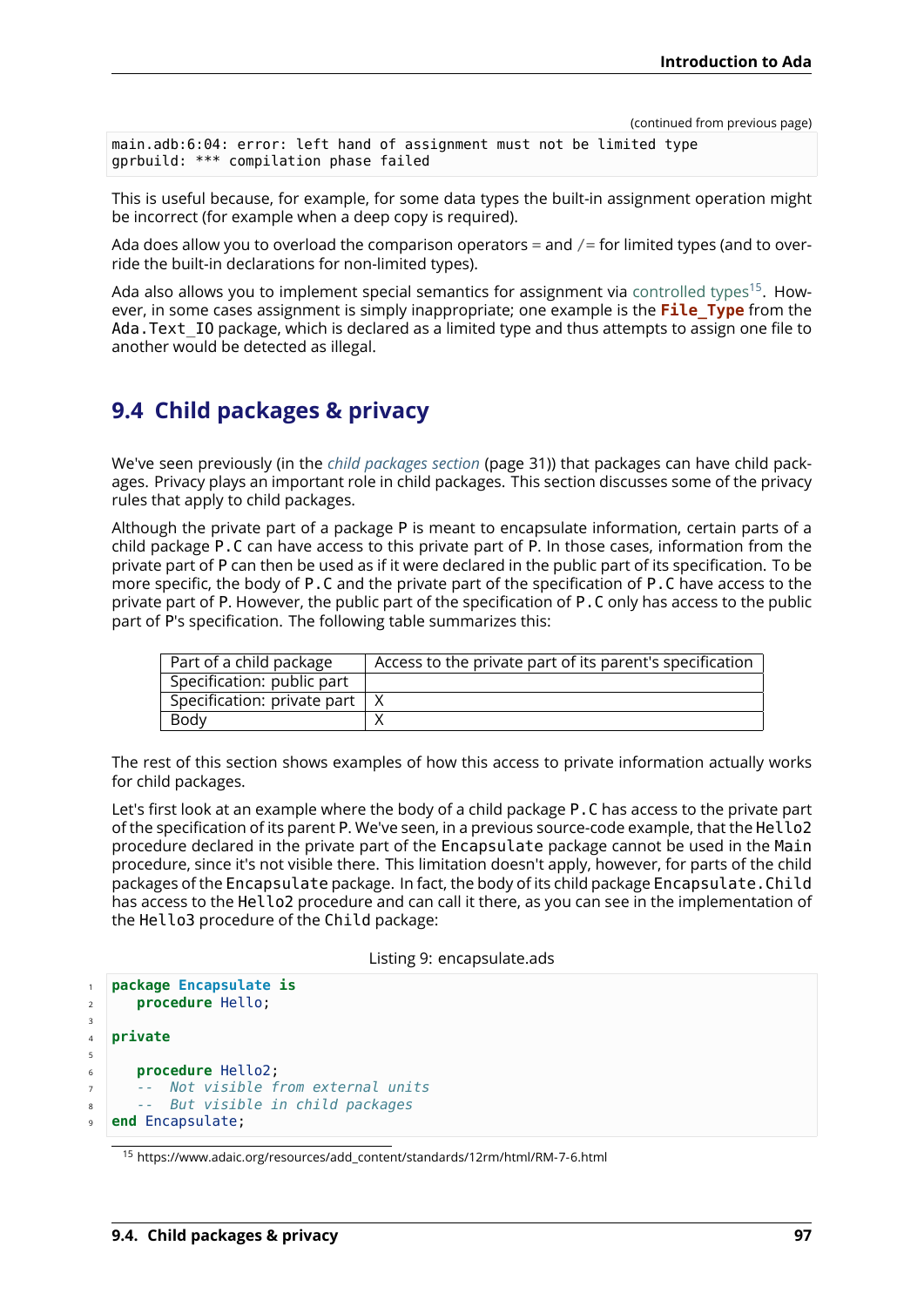|  |  | Listing 10: encapsulate.adb |
|--|--|-----------------------------|
|--|--|-----------------------------|

```
1 with Ada.Text_IO; use Ada.Text_IO;
\overline{2}3 package body Encapsulate is
4
5 procedure Hello is
6 begin
7 Put Line ("Hello");
8 end Hello;
9
10 procedure Hello2 is
11 begin
12 Put_Line ("Hello #2");
13 end He\overline{1}lo2;
14
15 end Encapsulate;
```
Listing 11: encapsulate-child.ads

```
1 package Encapsulate.Child is
2
3 procedure Hello3;
4
5 end Encapsulate.Child;
```

```
Listing 12: encapsulate-child.adb
```

```
1 with Ada.Text_IO; use Ada.Text_IO;
2
3 package body Encapsulate.Child is
4
5 procedure Hello3 is
6 begin
7 -- Using private procedure Hello2
8 -- from the parent package
9 Hello2:
10 Put Line ("Hello #3");
11 end Hello3;
12
13 end Encapsulate.Child;
```
Listing 13: main.adb

```
1 with Encapsulate.Child;
2
3 procedure Main is
4 begin
5 Encapsulate.Child.Hello3;
6 end Main;
```
### **Runtime output**

Hello #2 Hello #3

The same mechanism applies to types declared in the private part of a parent package. For instance, the body of a child package can access components of a record declared in the private part of its parent package. Let's look at an example: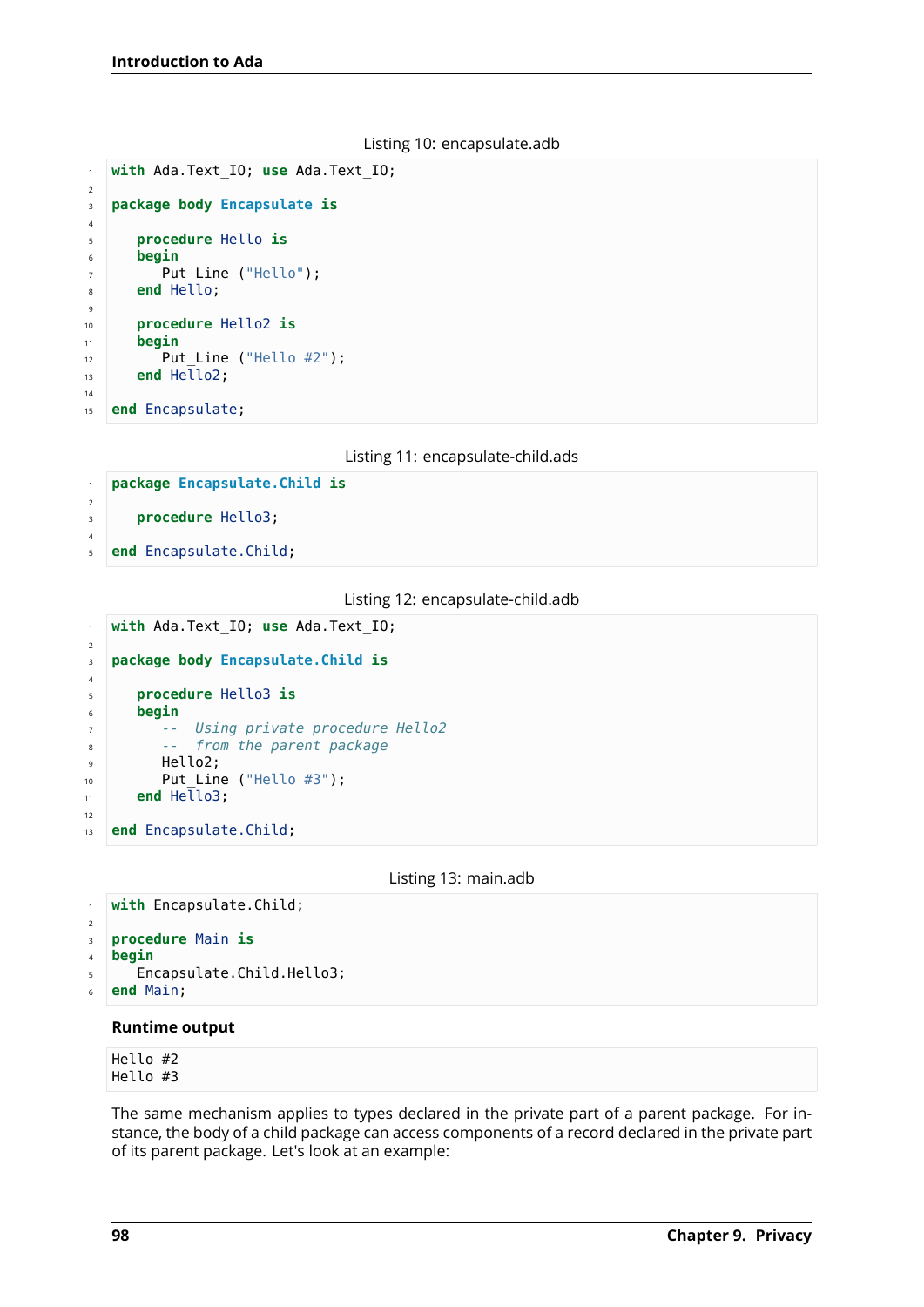```
Listing 14: my_types.ads
```

```
1 package My_Types is
2
3 type Priv_Rec is private;
\overline{A}5 private
6
7 type Priv_Rec is record
\overline{\phantom{a}} Number : Integer := 42;
9 end record;
10
11 end My_Types;
```
Listing 15: my\_types-ops.ads

```
1 package My_Types.Ops is
3 procedure Display (E : Priv_Rec);
4
5 end My_Types.Ops;
```
Listing 16: my\_types-ops.adb

```
1 with Ada.Text_IO; use Ada.Text_IO;
\overline{2}3 package body My_Types.Ops is
4
5 procedure Display (E : Priv_Rec) is
6 begin
7 Put_Line ("Priv_Rec.Number: "
8 \blacksquare & Integer'Image (E.Number));
9 end Display;
10
11 end My Types.Ops;
```
Listing 17: main.adb

```
1 with Ada.Text_IO; use Ada.Text_IO;
2
3 with My_Types; use My_Types;
4 with My_Types.Ops; use My_Types.Ops;
5
6 procedure Main is
7 E : Priv_Rec;
8 begin
9 Put_Line ("Presenting information:");
10
11 -- The following code would trigger a
12 -- compilation error here:
13 --
14 -- Put_Line ("Priv_Rec.Number: "
15 -- & Integer'Image (E.Number));
16
17 Display (E);
18 end Main;
```
## **Runtime output**

Presenting information: Priv\_Rec.Number: 42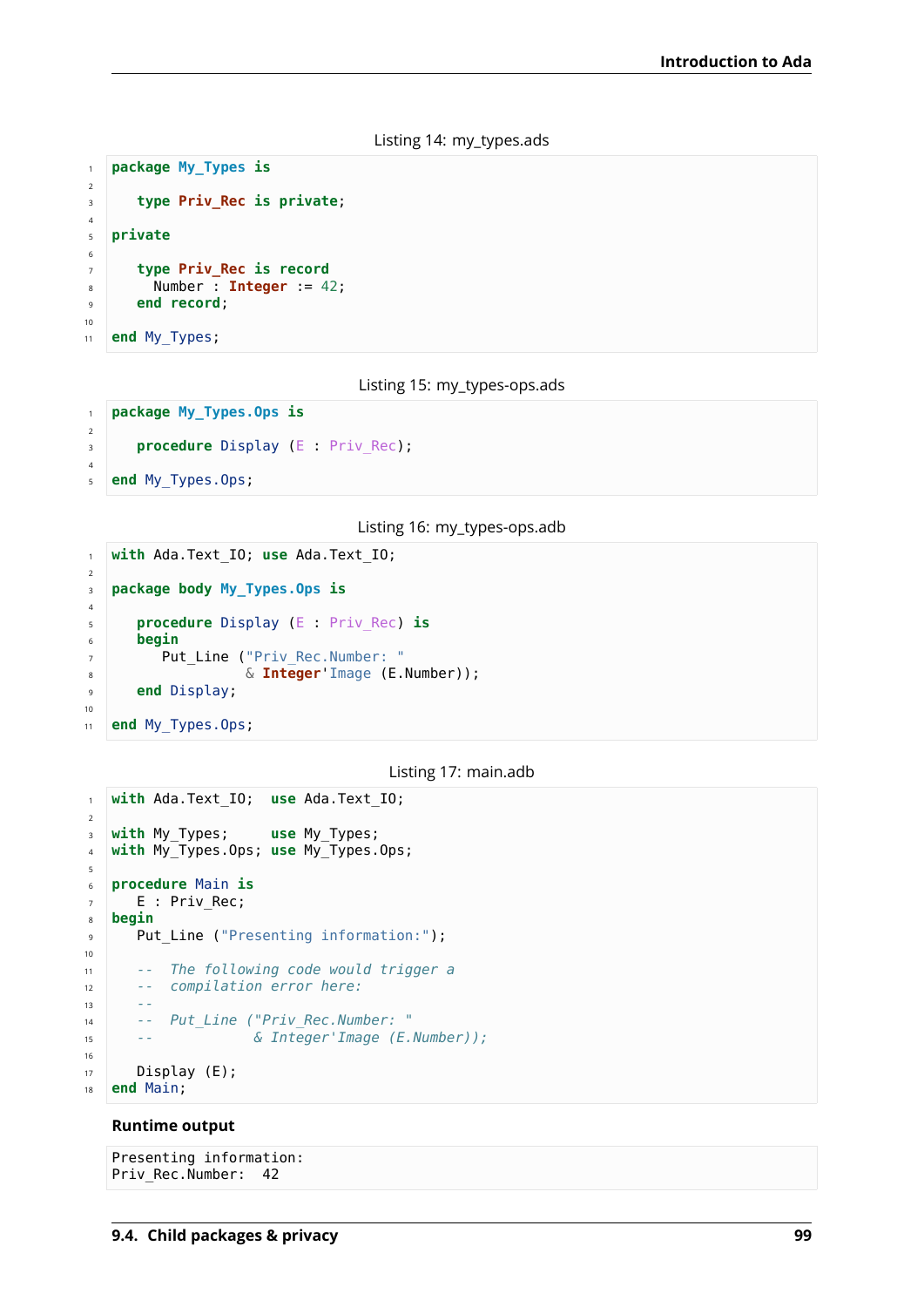In this example, we don't have access to the Number component of the record type Priv Rec in the Main procedure. You can see this in the call to Put Line that has been commented-out in the implementation of Main. Trying to access the Number component there would trigger a compilation error. But we do have access to this component in the body of the My\_Types.Ops package, since it's a child package of the My\_Types package. Therefore, Ops's body has access to the declaration of the Priv\_Rec type — which is in the private part of its parent, the My\_Types package. For this reason, the same call to Put\_Line that would trigger a compilation error in the Main procedure works fine in the Display procedure of the My\_Types.Ops package.

This kind of privacy rules for child packages allows for extending the functionality of a parent package and, at the same time, retain its encapsulation.

As we mentioned previously, in addition to the package body, the private part of the specification of a child package P.C also has access to the private part of the specification of its parent P. Let's look at an example where we declare an object of private type Priv Rec in the private part of the child package My\_Types.Child *and* initialize the Number component of the Priv\_Rec record directly:

```
package My_Types.Child is
```

```
private
```
E :  $Priv\_Rec := (Number => 99)$ ;

```
end My_Types.Ops;
```
As expected, we wouldn't be able to initialize this component if we moved this declaration to the public (visible) part of the same child package:

```
package My_Types.Child is
  E : Priv Rec := (Number => 99);
end My_Types.Ops;
```
The declaration above triggers a compilation error, since type Priv Rec is private. Because the public part of My Types. Child is also visible outside the child package, Ada cannot allow accessing private information in this part of the specification.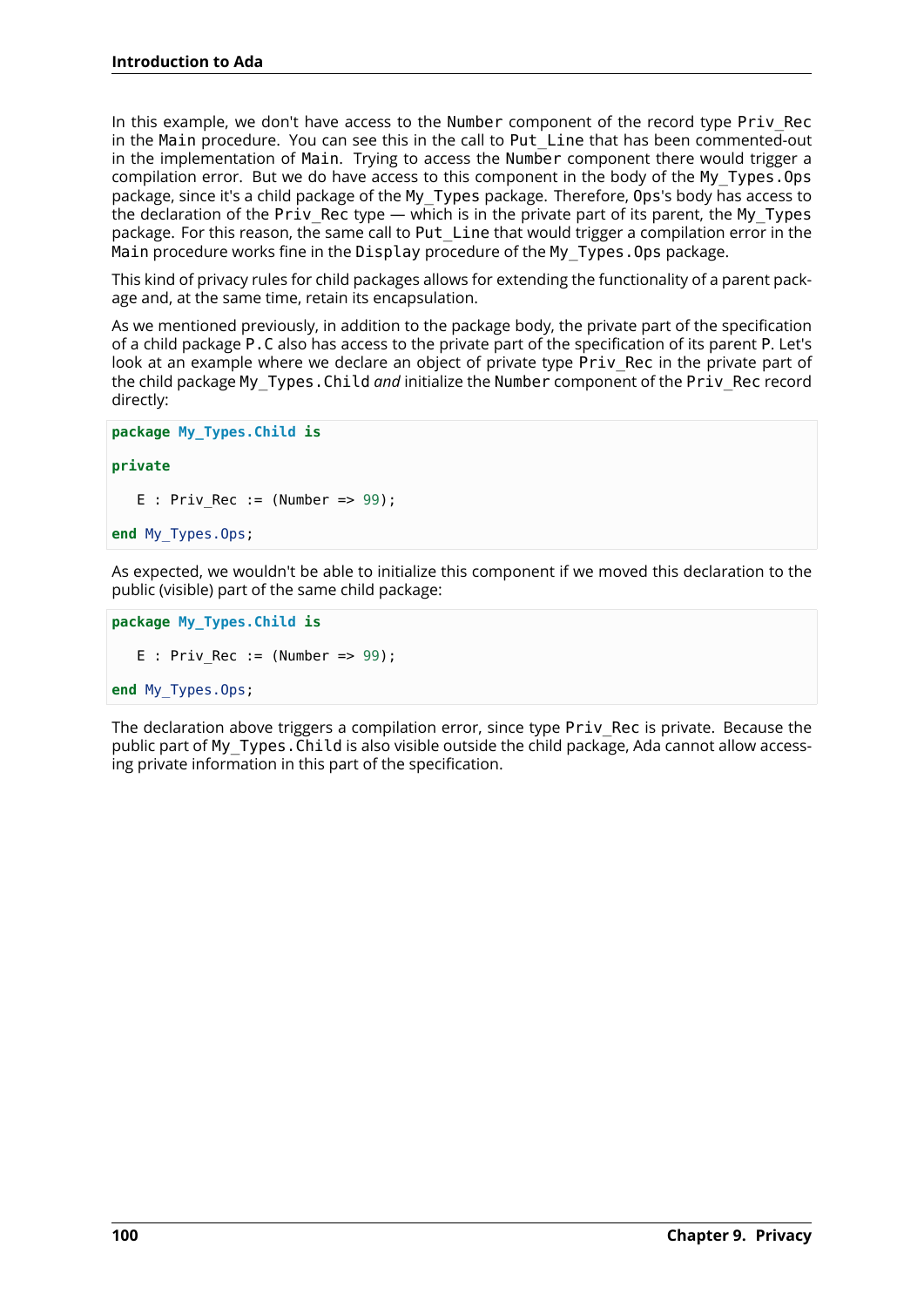## **CHAPTER**

**TEN**

# **GENERICS**

# **10.1 Introduction**

Generics are used for metaprogramming in Ada. They are useful for abstract algorithms that share common properties with each other.

Either a subprogram or a package can be generic. A generic is declared by using the keyword **generic**. For example:

### Listing 1: operator.ads

```
1 generic
2 type T is private;
3 -- Declaration of formal types and objects
4 -- Below, we could use one of the following:
5 -- <procedure | function | package>
  procedure Operator (Dummy : in out T);
```
Listing 2: operator.adb

```
1 procedure Operator (Dummy : in out T) is
2 begin
3 null;
 end Operator:
```
# **10.2 Formal type declaration**

Formal types are abstractions of a specific type. For example, we may want to create an algorithm that works on any integer type, or even on any type at all, whether a numeric type or not. The following example declares a formal type T for the Set procedure.

```
Listing 3: set.ads
```

```
1 generic
2 type T is private;
3 -- T is a formal type that indicates that
4 -- any type can be used, possibly a numeric
5 -- type or possibly even a record type.
6 procedure Set (Dummy : T);
```
Listing 4: set.adb

```
1 procedure Set (Dummy : T) is
2 begin
```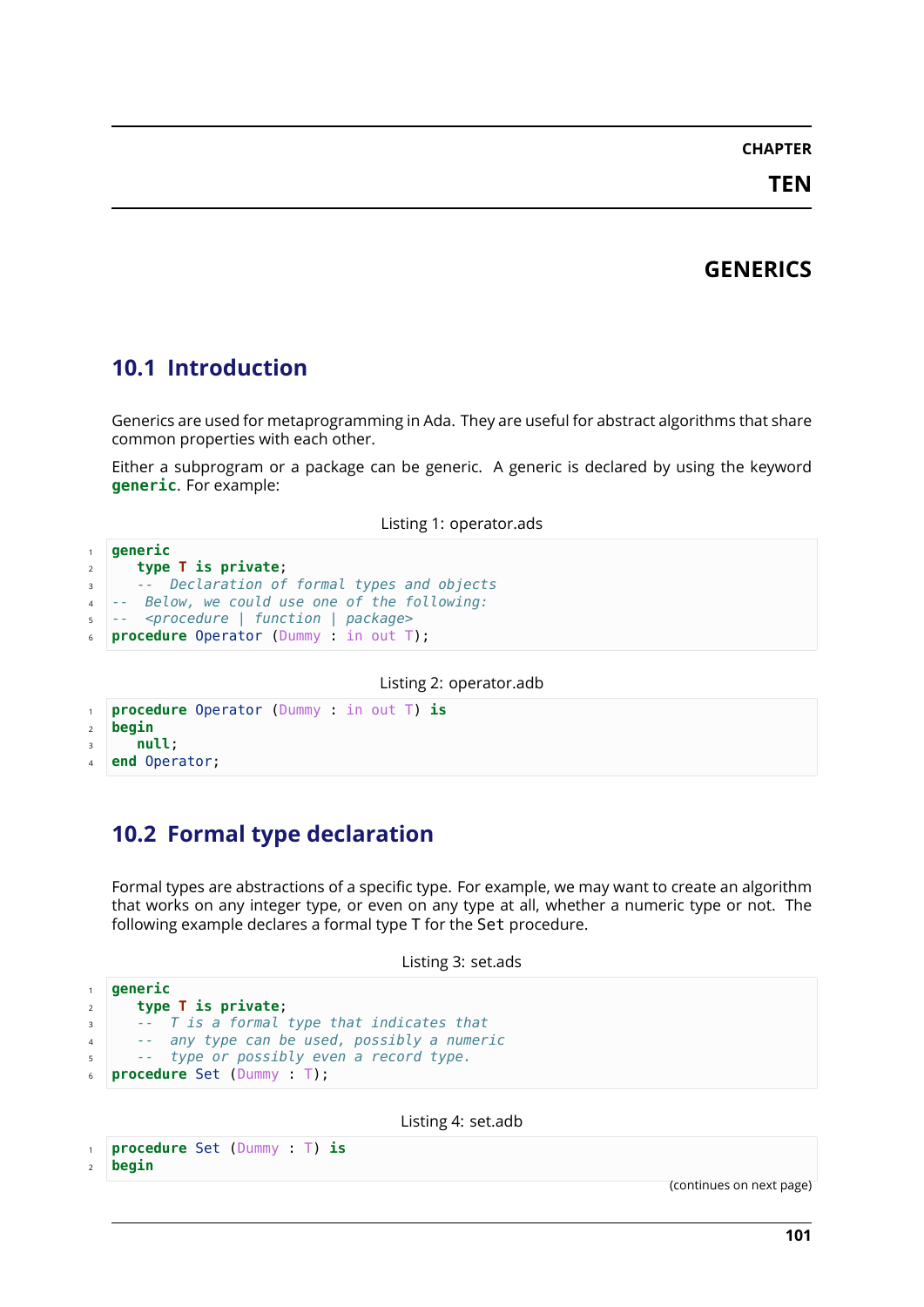#### <sup>3</sup> **null**; <sup>4</sup> **end** Set;

The declaration of T as **private** indicates that you can map any definite type to it. But you can

also restrict the declaration to allow only some types to be mapped to that formal type. Here are some examples:

| Formal Type       | l Format                                                                      |
|-------------------|-------------------------------------------------------------------------------|
| Any type          | type T is private;                                                            |
| Any discrete type | type T is $(\le)$ ;                                                           |
|                   | Any floating-point type $ $ type $\overline{I}$ is digits $\langle \rangle$ ; |

# **10.3 Formal object declaration**

Formal objects are similar to subprogram parameters. They can reference formal types declared in the formal specification. For example:

Listing 5: set.ads

```
1 generic
2 type T is private;
3 X : in out T;
4 -- X can be used in the Set procedure
5 procedure Set (E : T);
```
Listing 6: set.adb

```
1 procedure Set (E : T) is
2 pragma Unreferenced (E, X);
3 begin
4 null;
5 end Set;
```
Formal objects can be either input parameters or specified using the **in out** mode.

# **10.4 Generic body definition**

We don't repeat the **generic** keyword for the body declaration of a generic subprogram or package. Instead, we start with the actual declaration and use the generic types and objects we declared. For example:

Listing 7: set.ads

```
1 generic
2 type T is private;
3 X : in out T;
  4 procedure Set (E : T);
```
Listing 8: set.adb

```
1 procedure Set (E : T) is
2 -- Body definition: "generic" keyword
3 -- is not used
```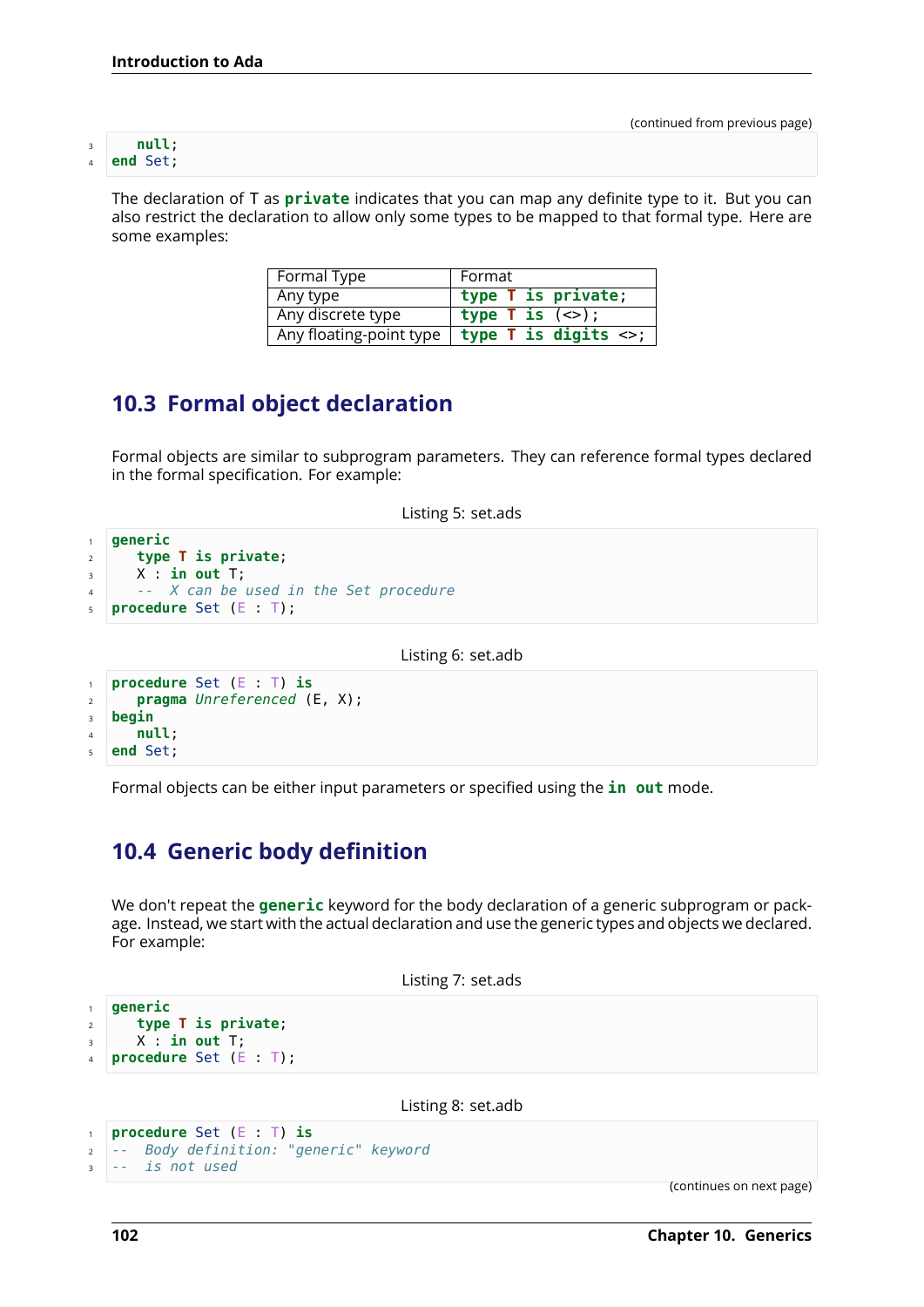**begin** X := E; **end** Set;

# **10.5 Generic instantiation**

Generic subprograms or packages can't be used directly. Instead, they need to be instantiated, which we do using the **new** keyword, as shown in the following example:

Listing 9: set.ads

```
1 generic
2 type T is private;
3 X : in out T;
4 -- X can be used in the Set procedure
5 procedure Set (E : T);
```
Listing 10: set.adb

```
1 procedure Set (E : T) is
2 begin
3 \times 1 = E;
4 end Set;
```
Listing 11: show\_generic\_instantiation.adb

```
1 with Ada.Text_IO; use Ada.Text_IO;
2 with Set;
3
4 procedure Show_Generic_Instantiation is
5
6 Main : Integer := 0;
7 Current : Integer;
8
9 procedure Set_Main is new Set (T => Integer,
10 X \implies \text{Main};
11 -- Here, we map the formal parameters to
12 -- actual types and objects.
13 --
14 -- The same approach can be used to
15 -- instantiate functions or packages, e.g.:
16 --
17 -- function Get_Main is new ...
18 -- package Integer_Queue is new ...
19
20 begin
21 Current := 10;
2223 Set Main (Current);
24 Put_Line ("Value of Main is "
25 & Integer'Image (Main));
26 end Show_Generic_Instantiation;
```
#### **Runtime output**

Value of Main is 10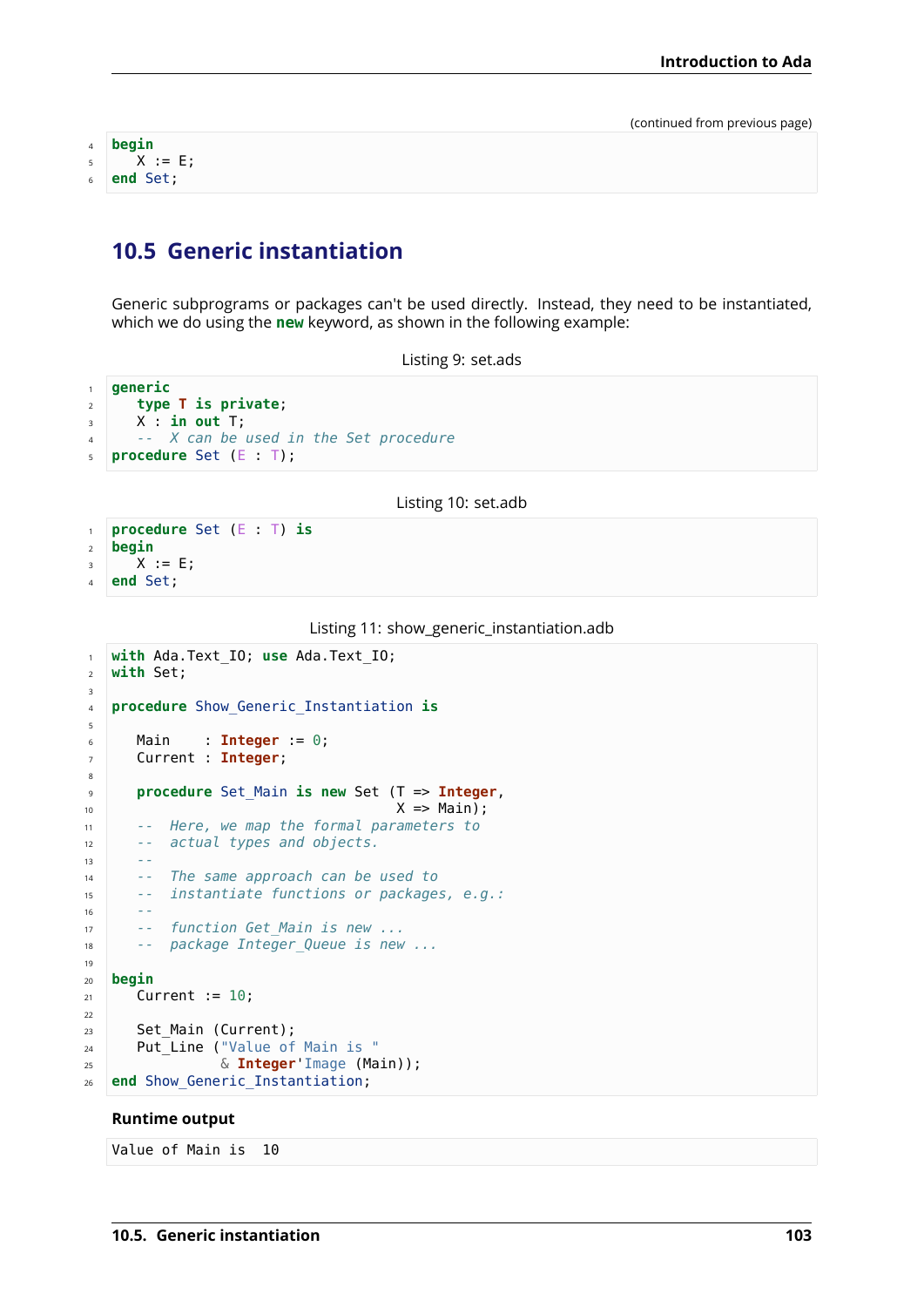In the example above, we instantiate the procedure Set by mapping the formal parameters T and X to actual existing elements, in this case the **Integer** type and the Main variable.

# **10.6 Generic packages**

The previous examples focused on generic subprograms. In this section, we look at generic packages. The syntax is similar to that used for generic subprograms: we start with the **generic** keyword and continue with formal declarations. The only difference is that **package** is specified instead of a subprogram keyword.

Here's an example:

```
Listing 12: element.ads
```

```
1 generic
2 type T is private;
3 package Element is
4
5 procedure Set (E : T);
6 procedure Reset;
7 function Get return T;
8 function Is_Valid return Boolean;
\alpha10 Invalid_Element : exception;
11
12 private
13 Value : T;
14 Valid : Boolean := False;
15 end Element;
```
Listing 13: element.adb

```
1 package body Element is
2
3 procedure Set (E : T) is
4 begin
5 Value := E;
6 Valid := True;
7 end Set;
8
9 procedure Reset is
10 begin
11 Valid := False;
12 end Reset;
13
14 function Get return T is
15 begin
16 if not Valid then
17 raise Invalid_Element;
18 end if;
19 return Value;
20 end Get;
21
22 function Is_Valid return Boolean is (Valid);
23 end Element;
```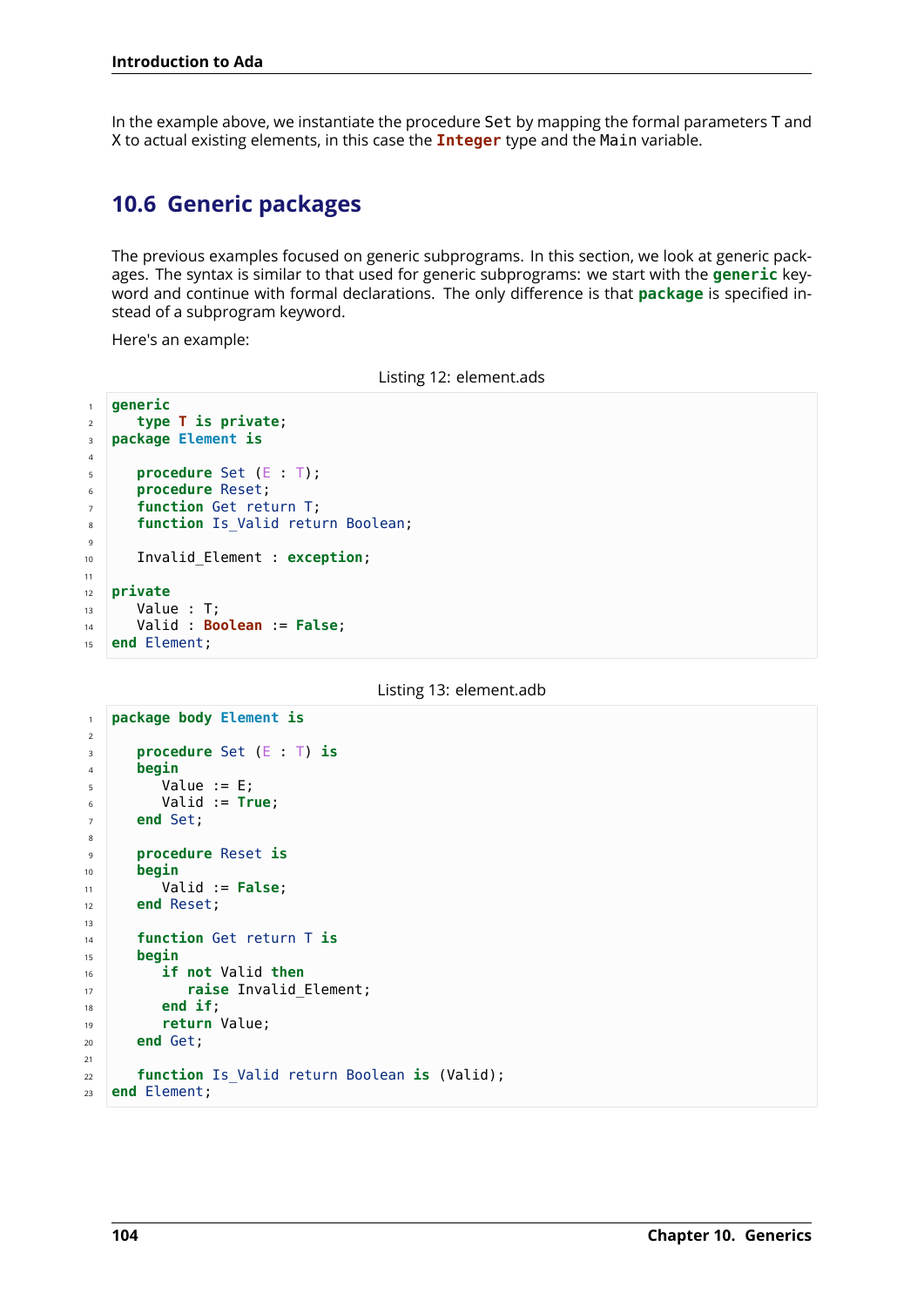Listing 14: show\_generic\_package.adb

```
1 with Ada.Text_IO; use Ada.Text_IO;
2 with Element;
3
4 procedure Show_Generic_Package is
5
6 package I is new Element (T => Integer);
7
8 procedure Display_Initialized is
9 begin
10 if I.Is_Valid then
11 Put Line ("Value is initialized");
12 else
13 Put_Line ("Value is not initialized");
14 end if;
15 end Display Initialized;
16
17 begin
18 Display_Initialized;
19
20 Put_Line ("Initializing...");
21 I.Set (5);
22 Display_Initialized;
23 Put_Line ("Value is now set to "
24 & Integer'Image (I.Get));
25
26 Put Line ("Reseting...");
27 I.Reset;
28 Display Initialized;
29
30 end Show Generic Package;
```
#### **Runtime output**

Value is not initialized Initializing... Value is initialized Value is now set to 5 Reseting... Value is not initialized

In the example above, we created a simple container named Element, with just one single element. This container tracks whether the element has been initialized or not.

After writing package definition, we create the instance I of the Element. We use the instance by calling the package subprograms (Set, Reset, and Get).

# **10.7 Formal subprograms**

In addition to formal types and objects, we can also declare formal subprograms or packages. This course only describes formal subprograms; formal packages are discussed in the advanced course.

We use the **with** keyword to declare a formal subprogram. In the example below, we declare a formal function (Comparison) to be used by the generic procedure Check.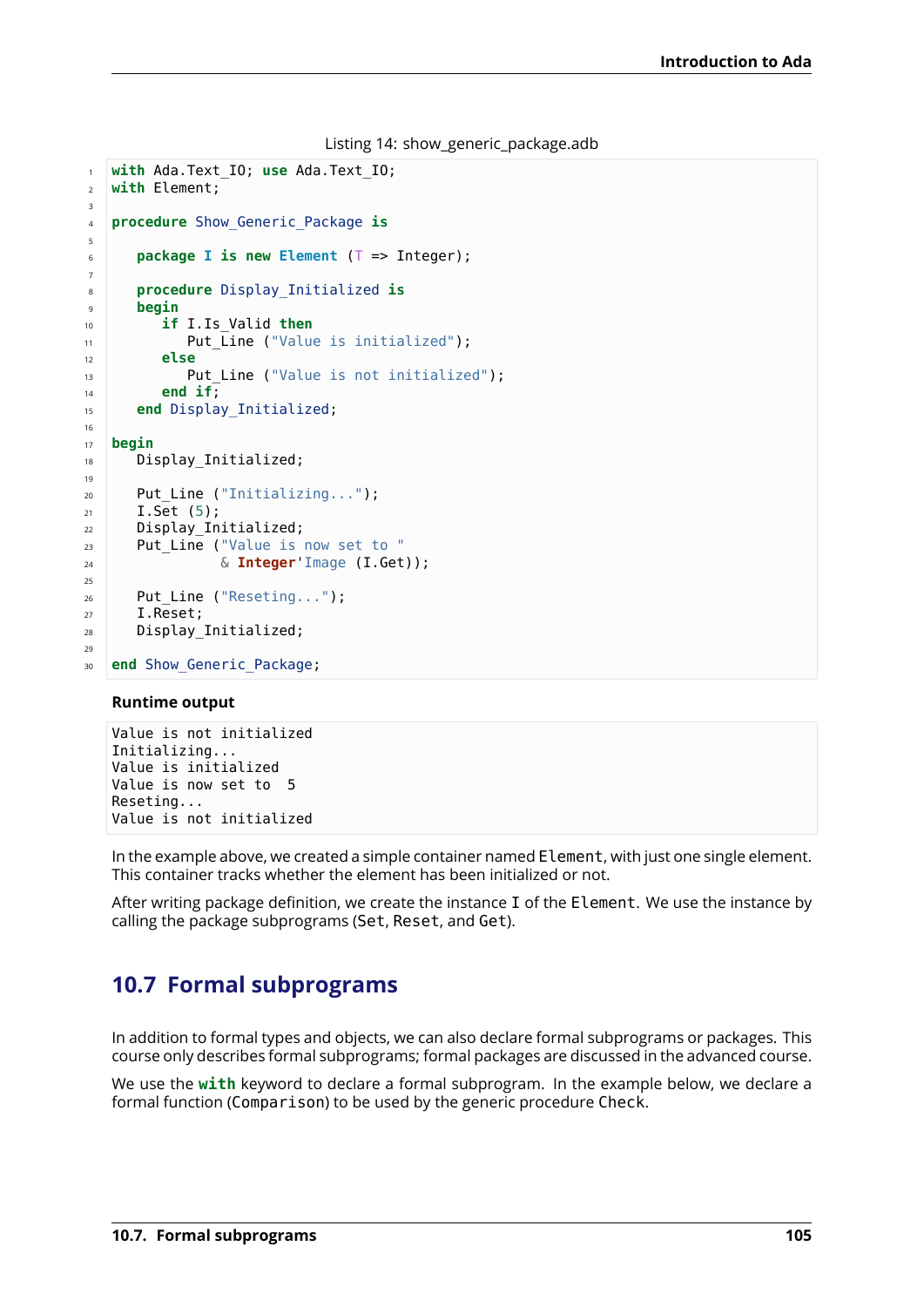Listing 15: check.ads

```
1 generic
2 Description : String;
3 type T is private;
4 with function Comparison (X, Y : T) return Boolean;
5 procedure Check (X, Y : T);
```

```
Listing 16: check.adb
```

```
1 with Ada.Text_IO; use Ada.Text_IO;
2
3 procedure Check (X, Y : T) is
4 Result : Boolean;
5 begin
6 Result := Comparison (X, Y);
7 if Result then
8 Put_Line ("Comparison ("
9 8 Description
10 6 West between arguments is OK! ");
11 else
12 Put_Line ("Comparison ("
13 8 Description
14 \& ") between arguments is not OK!");
15 end if;
16 end Check;
```
Listing 17: show\_formal\_subprogram.adb

```
1 with Check;
\overline{2}3 procedure Show_Formal_Subprogram is
4
5 A, B : Integer;
6
7 procedure Check_Is_Equal is new
\overline{\phantom{a}} Check (Description => "equality",
9 T => Integer,
10 Comparison => Standard."=");
11 -- Here, we are mapping the standard
12 -- equality operator for Integer types to
13 -- the Comparison formal function
14 begin
15 A := 0;16 B := 1;
17 Check_Is_Equal (A, B);
18 end Show Formal Subprogram;
```
#### **Runtime output**

Comparison (equality) between arguments is not OK!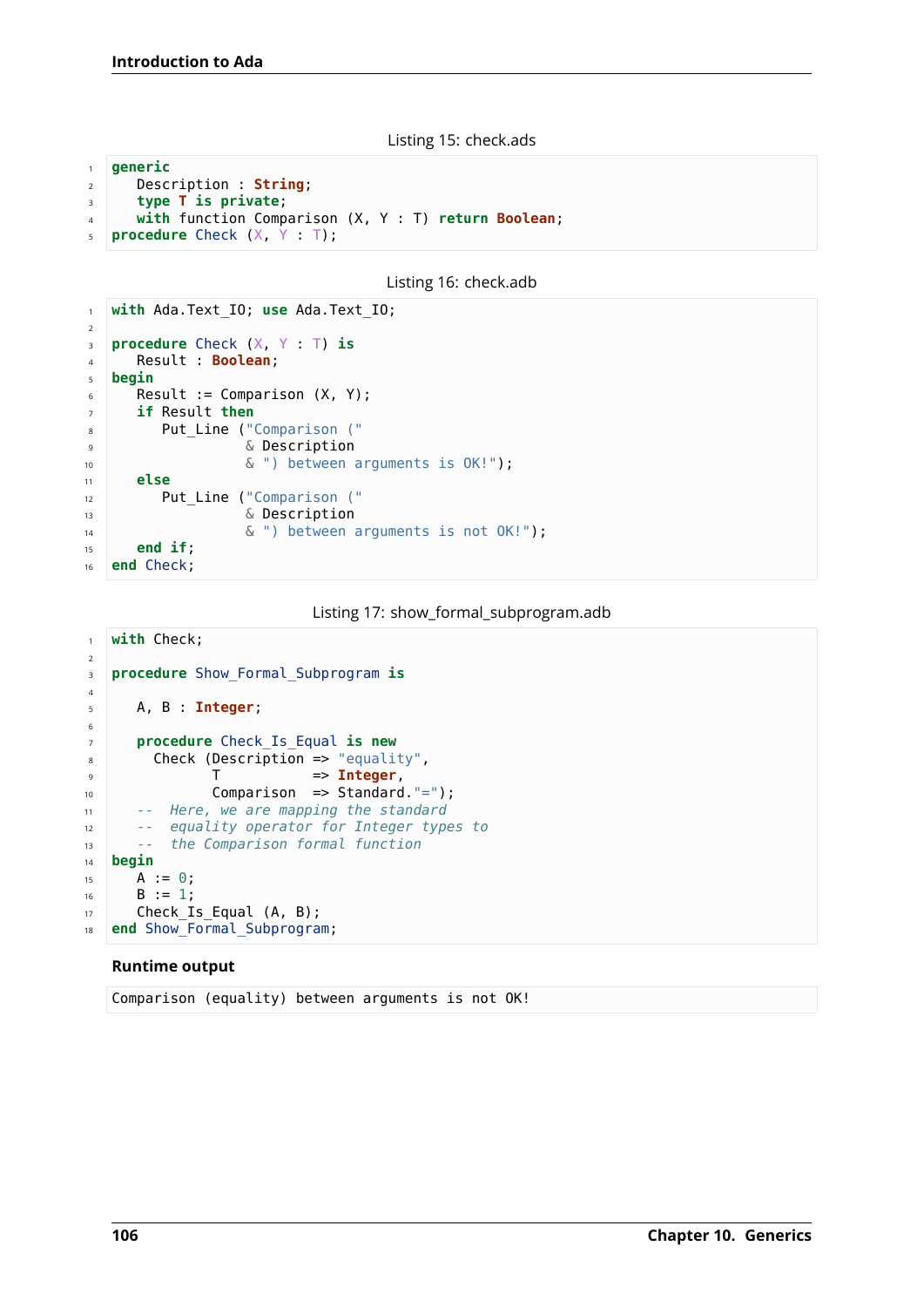# **10.8 Example: I/O instances**

Ada offers generic I/O packages that can be instantiated for standard and derived types. One example is the generic Float\_IO package, which provides procedures such as Put and Get. In fact, Float Text  $I0 -$  available from the standard library  $-$  is an instance of the Float IO package, and it's defined as:

```
with Ada.Text_IO;
```
**package Ada.Float\_Text\_IO is new Ada.Text\_IO.Float\_IO** (Float);

You can use it directly with any object of floating-point type. For example:

Listing 18: show\_float\_text\_io.adb

```
1 with Ada.Float_Text_IO;
2
3 procedure Show_Float_Text_IO is
\overline{X} : constant Float := 2.5;
5
6 use Ada.Float_Text_IO;
7 begin
8 Put (X);
  end Show Float Text IO;
```
#### **Runtime output**

2.50000E+00

Instantiating generic I/O packages can be useful for derived types. For example, let's create a new type Price that must be displayed with two decimal digits after the point, and no exponent.

```
Listing 19: show_float_io_inst.adb
```

```
1 with Ada.Text_IO; use Ada.Text_IO;
2
3 procedure Show_Float_IO_Inst is
4
5 type Price is digits 3;
6
7 package Price_IO is new
8 Ada.Text IO.Float IO (Price);
9
10 P : Price;
11 begin
12 -- Set to zero => don't display exponent
13 Price IO.Default Exp := 0;
14
15 P := 2.5;
16 Price IO.Put (P);
17 New Line;
18
P := 5.75;
20 Price IO.Put (P);
21 New Line:
22 end Show_Float_IO_Inst;
```
#### **Runtime output**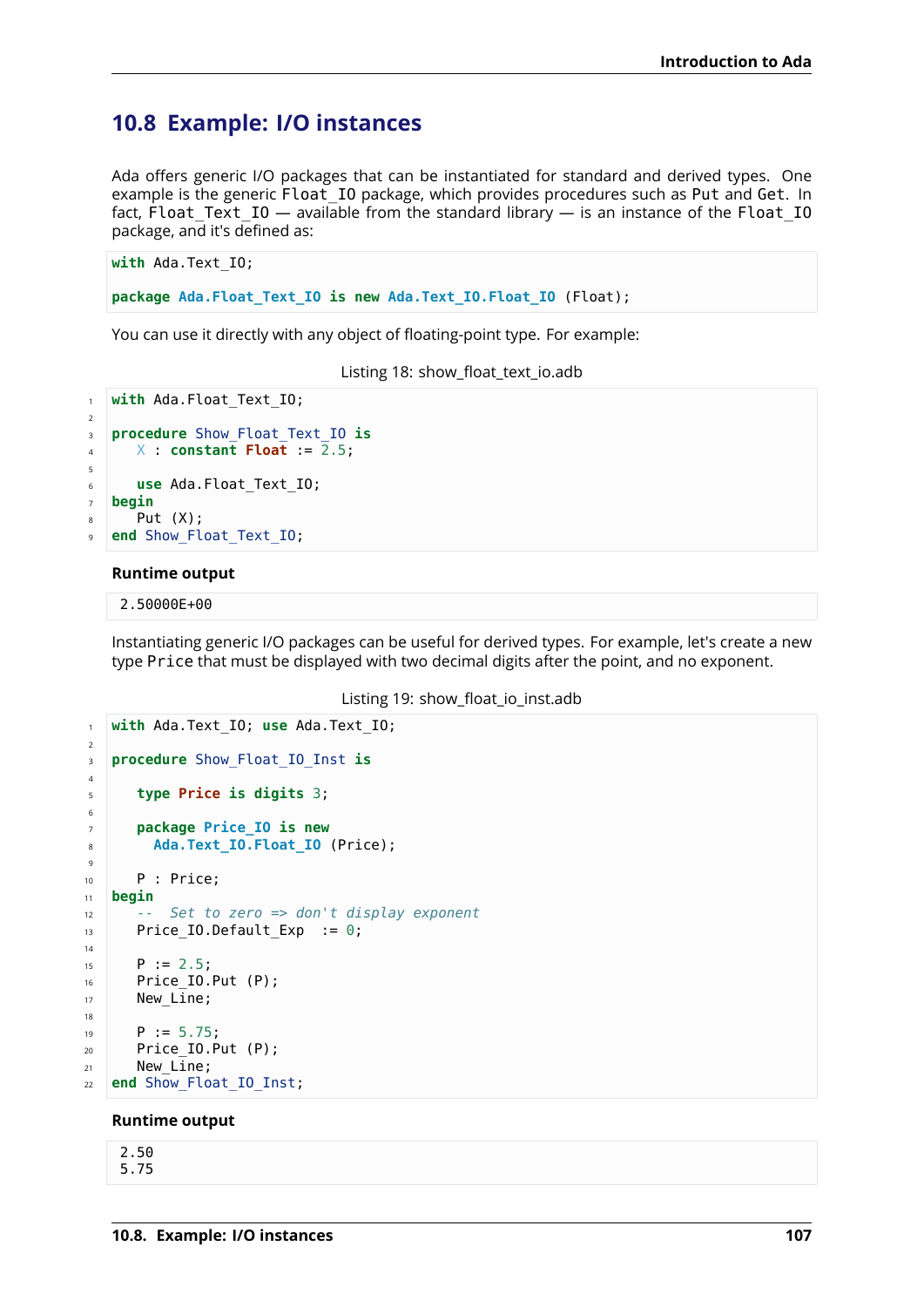By adjusting Default\_Exp from the Price\_IO instance to *remove* the exponent, we can control how variables of Price type are displayed. Just as a side note, we could also have written:

```
-- [...]
  type Price is new Float;
  package Price_IO is new
    Ada.Text_IO.Float_IO (Price);
begin
  Price IO.Default Aft := 2;Price_IO.Default_Exp := 0;
```
In this case, we're ajusting Default Aft, too, to get two decimal digits after the point when calling Put.

In addition to the generic Float IO package, the following generic packages are available from Ada.Text\_IO:

- Enumeration\_IO for enumeration types;
- Integer IO for integer types;
- Modular IO for modular types;
- Fixed\_IO for fixed-point types;
- Decimal IO for decimal types.

In fact, we could rewrite the example above using decimal types:

```
Listing 20: show_decimal_io_inst.adb
```

```
1 with Ada.Text_IO; use Ada.Text_IO;
\overline{2}3 procedure Show_Decimal_IO_Inst is
4
5 type Price is delta 10.0 ** (-2) digits 12;
6
7 package Price_IO is new
8 Ada.Text IO.Decimal IO (Price);
9
10 P : Price;
11 begin
12 Price_IO.Default_Exp := 0;
13
P := 2.5;
15 Price_IO.Put (P);
16 New Line;
17
P := 5.75;19 Price_IO.Put (P);
20 New_Line;
21 end Show Decimal IO Inst;
```
#### **Runtime output**

| 50                |  |  |  |
|-------------------|--|--|--|
| --<br>-<br>$\sim$ |  |  |  |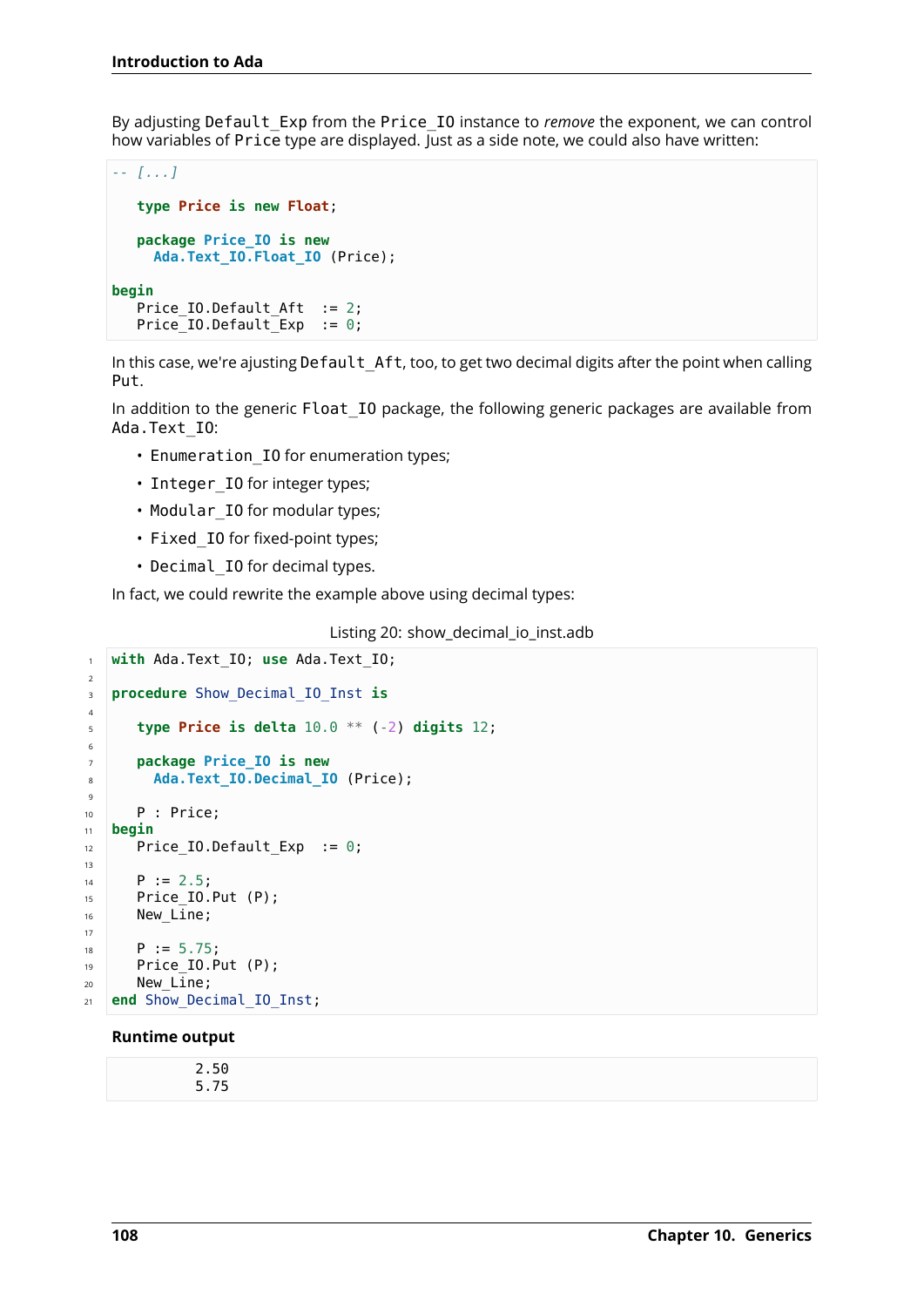# **10.9 Example: ADTs**

An important application of generics is to model abstract data types (ADTs). In fact, Ada includes a library with numerous ADTs using generics: Ada.Containers (described in the *containers section* (page 177)).

A typical example of an ADT is a stack:

Listing 21: stacks.ads

```
1 generic
2 Max : Positive;
3 type T is private;
4 package Stacks is
5
6 type Stack is limited private;
7
8 Stack Underflow, Stack Overflow : exception;
9
10 function Is_Empty (S : Stack) return Boolean;
11
12 function Pop (S : in out Stack) return T;
13
14 procedure Push (S : in out Stack;
\mathsf{V} : T);
16
17 private
18
19 type Stack_Array is
20 array (Natural range <>) of T;
2122 Min : constant := 1;
23
24 type Stack is record
25 Container : Stack_Array (Min .. Max);
26 Top : Natural := Min - 1;
27 end record;
```
**end** Stacks;

Listing 22: stacks.adb

```
1 package body Stacks is
\overline{2}3 function Is_Empty (S : Stack) return Boolean is
4 (S.Top < S.Container'First);
5
6 function Is_Full (S : Stack) return Boolean is
7 (S.Top >= S.Container'Last);
8
9 function Pop (S : in out Stack) return T is
10 begin
11 if Is_Empty (S) then
12 raise Stack_Underflow;
13 else
14 return X : T do
X := S.Container (S.Top);
16 S.Top := S.Top - 1;
17 end return;
18 end if;
19 end Pop;
```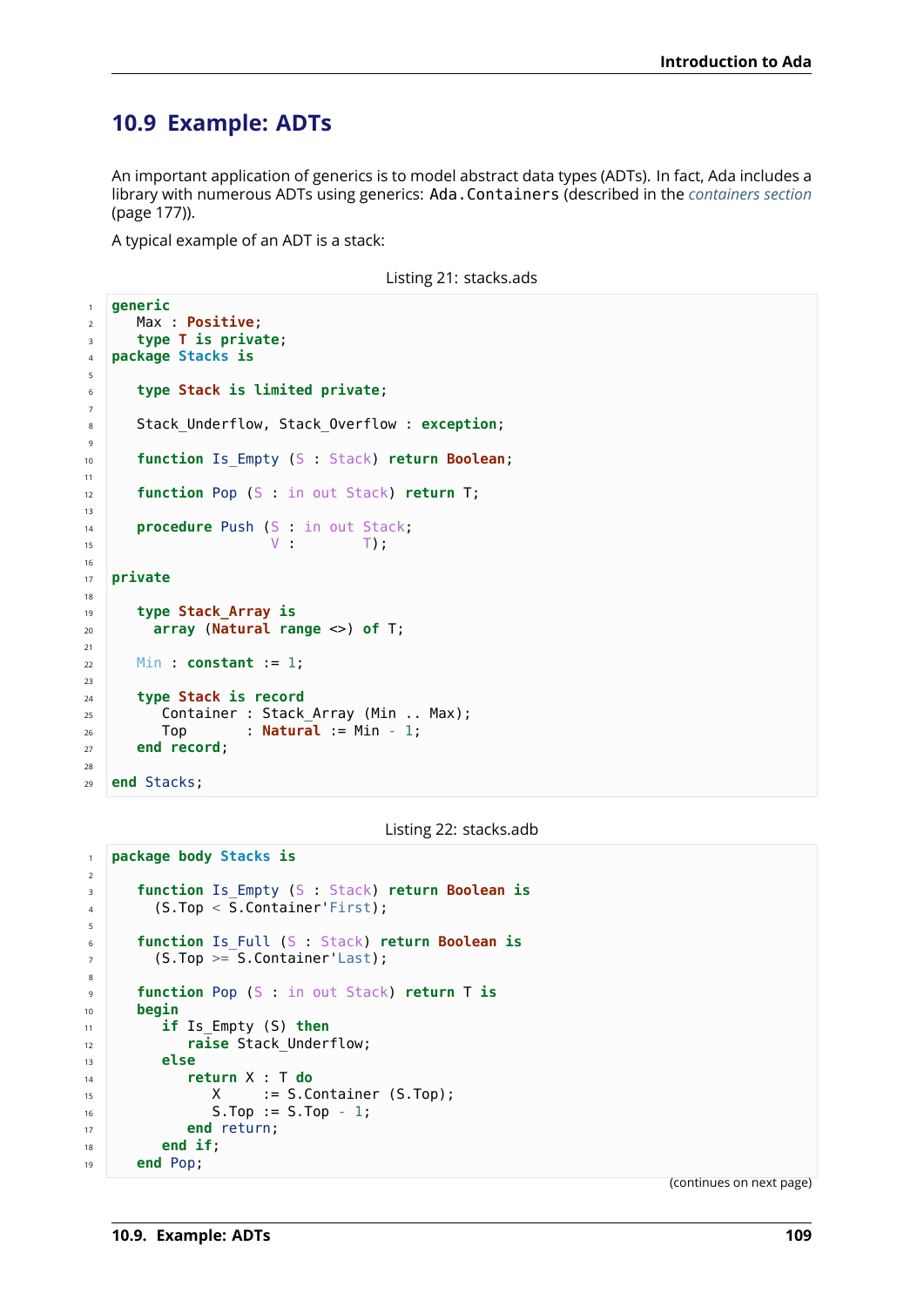(continued from previous page)

```
21 procedure Push (S : in out Stack;
22 V : T) is
23 begin
24 if Is_Full (S) then
25 raise Stack_Overflow;
26 else
27 S.Top := S.Top + 1;
28 S. Container (S. Top) := V;
29 end if;
30 end Push;
31
32 end Stacks;
```
Listing 23: show\_stack.adb

```
1 with Ada.Text_IO; use Ada.Text_IO;
2 with Stacks;
\overline{3}4 procedure Show_Stack is
5
6 package Integer_Stacks is new
7 Stacks (Max => 10,
\sigma \sigma \tau \Rightarrow Integer);
9 use Integer_Stacks;
10
11 Values : Integer_Stacks.Stack;
12
13 begin
14 Push (Values, 10);
15 Push (Values, 20);
16
17 Put Line ("Last value was "
18 6 Integer Image (Pop (Values)));
19 end Show_Stack;
```
#### **Runtime output**

Last value was 20

In this example, we first create a generic stack package (Stacks) and then instantiate it to create a stack of up to 10 integer values.

## **10.10 Example: Swap**

Let's look at a simple procedure that swaps variables of type Color:

```
Listing 24: colors.ads
```

```
1 package Colors is
2 type Color is (Black, Red, Green,
3 Blue, White);
4
5 procedure Swap_Colors (X, Y : in out Color);
6 end Colors;
```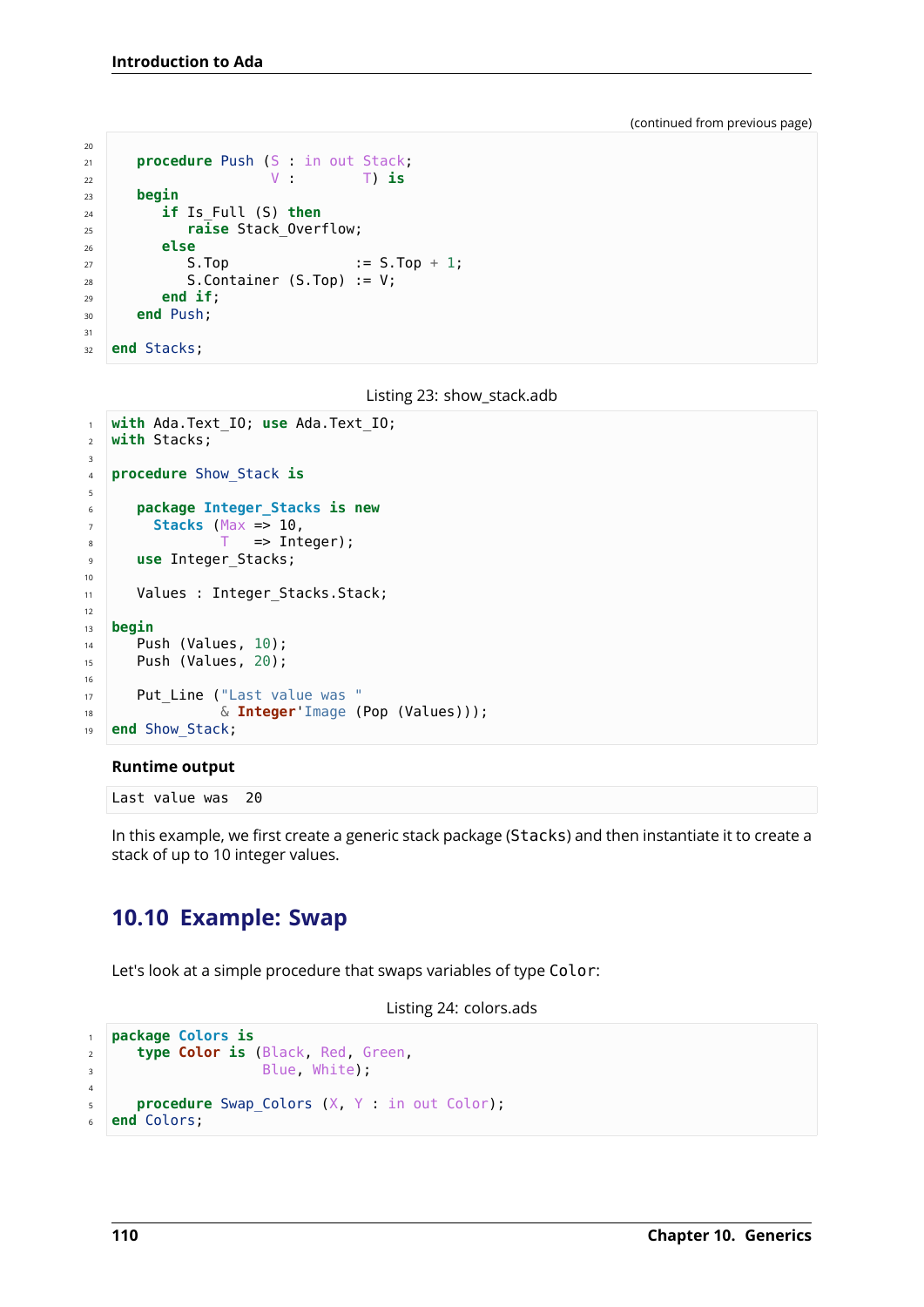```
Listing 25: colors.adb
```

```
1 package body Colors is
2
3 procedure Swap_Colors (X, Y : in out Color) is
4 Tmp : constant Color := X;
5 begin
6 X := Y;7 Y := Tmp;
8 end Swap_Colors;
9
10 end Colors;
```

|  |  |  |  | Listing 26: test_non_generic_swap_colors.adb |
|--|--|--|--|----------------------------------------------|
|--|--|--|--|----------------------------------------------|

```
1 with Ada.Text_IO; use Ada.Text_IO;
2 with Colors; use Colors;
3
4 procedure Test_Non_Generic_Swap_Colors is
5 A, B, C : Color;
6 begin
7 A := Blue;
8 \quad B := \text{White};9 \quad C := Red;10
11 Put_Line ("Value of A is "
\sim \delta Color'Image (A));
13 Put_Line ("Value of B is
14 6 Color' Image (B));
15 Put_Line ("Value of C is
16 6 Color'Image (C));
17
18 New Line;
19 Put Line ("Swapping A and C...");
20 New_Line;
21 Swap Colors (A, C);
22
23 Put Line ("Value of A is "
\sim 24 \sim \sim Color'Image (A));
25 Put_Line ("Value of B is
\sim 26 \sim \sim Color'Image (B));
27 Put Line ("Value of C is
\alpha Color'Image (C));
29 end Test Non Generic Swap Colors;
```
#### **Runtime output**

Value of A is BLUE Value of B is WHITE Value of C is RED Swapping A and C... Value of A is RED Value of B is WHITE Value of C is BLUE

In this example, Swap Colors can only be used for the Color type. However, this algorithm can theoretically be used for any type, whether an enumeration type or a complex record type with many elements. The algorithm itself is the same: it's only the type that differs. If, for example, we want to swap variables of **Integer** type, we don't want to duplicate the implementation. There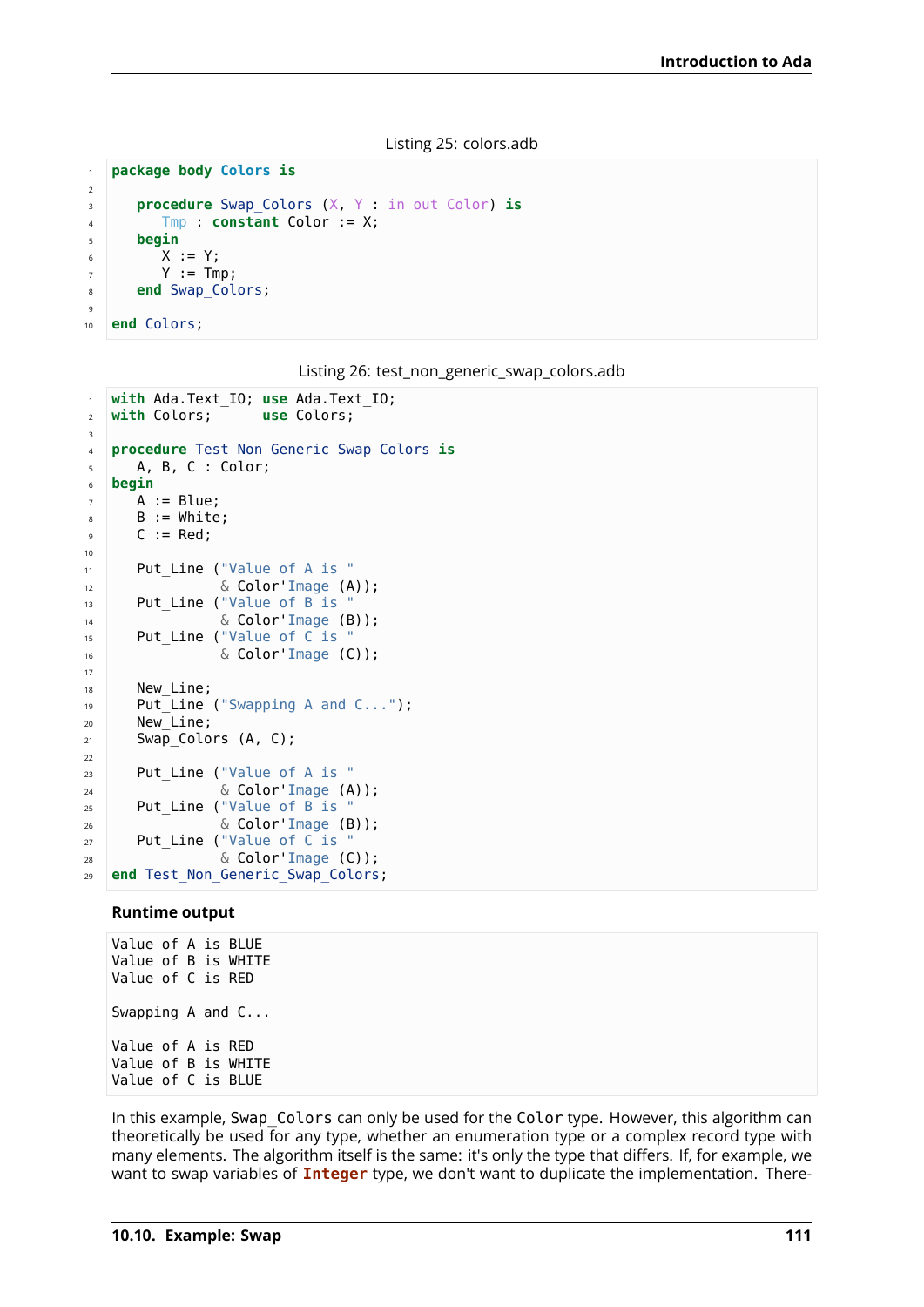fore, such an algorithm is a perfect candidate for abstraction using generics.

In the example below, we create a generic version of Swap\_Colors and name it **Generic**\_Swap. This generic version can operate on any type due to the declaration of formal type T.

```
Listing 27: generic_swap.ads
```

```
1 generic
2 type T is private;
3 procedure Generic_Swap (X, Y : in out T);
```
Listing 28: generic\_swap.adb

```
1 procedure Generic_Swap (X, Y : in out T) is
2 Tmp : constant T := X;
3 begin
4 X := Y;
5 Y := Tmp;
6 end Generic Swap;
```
Listing 29: colors.ads

```
1 with Generic Swap;
\overline{2}3 package Colors is
4
5 type Color is (Black, Red, Green,
6 Blue, White);
7
8 procedure Swap_Colors is new
9 Generic_Swap (T => Color);
10
11 end Colors;
```
Listing 30: test\_swap\_colors.adb

```
1 with Ada.Text_IO; use Ada.Text_IO;
2 with Colors; use Colors;
3
4 procedure Test_Swap_Colors is
5 A, B, C : Color;
6 begin
7 A := Blue;
8 B := White;
9 \quad C := Red;10
11 Put_Line ("Value of A is "
\sim \delta Color'Image (A));
13 Put_Line ("Value of B is
\sim 6 Color'Image (B));
15 Put_Line ("Value of C is
16 \& Color'Image (C));
17
18 New_Line;
19 Put Line ("Swapping A and C...");
20 New Line;
21 Swap_Colors (A, C);
2223 Put_Line ("Value of A is "
\sim \sim Color'Image (A));
25 Put Line ("Value of B is "
26 \& Color'Image (B));
```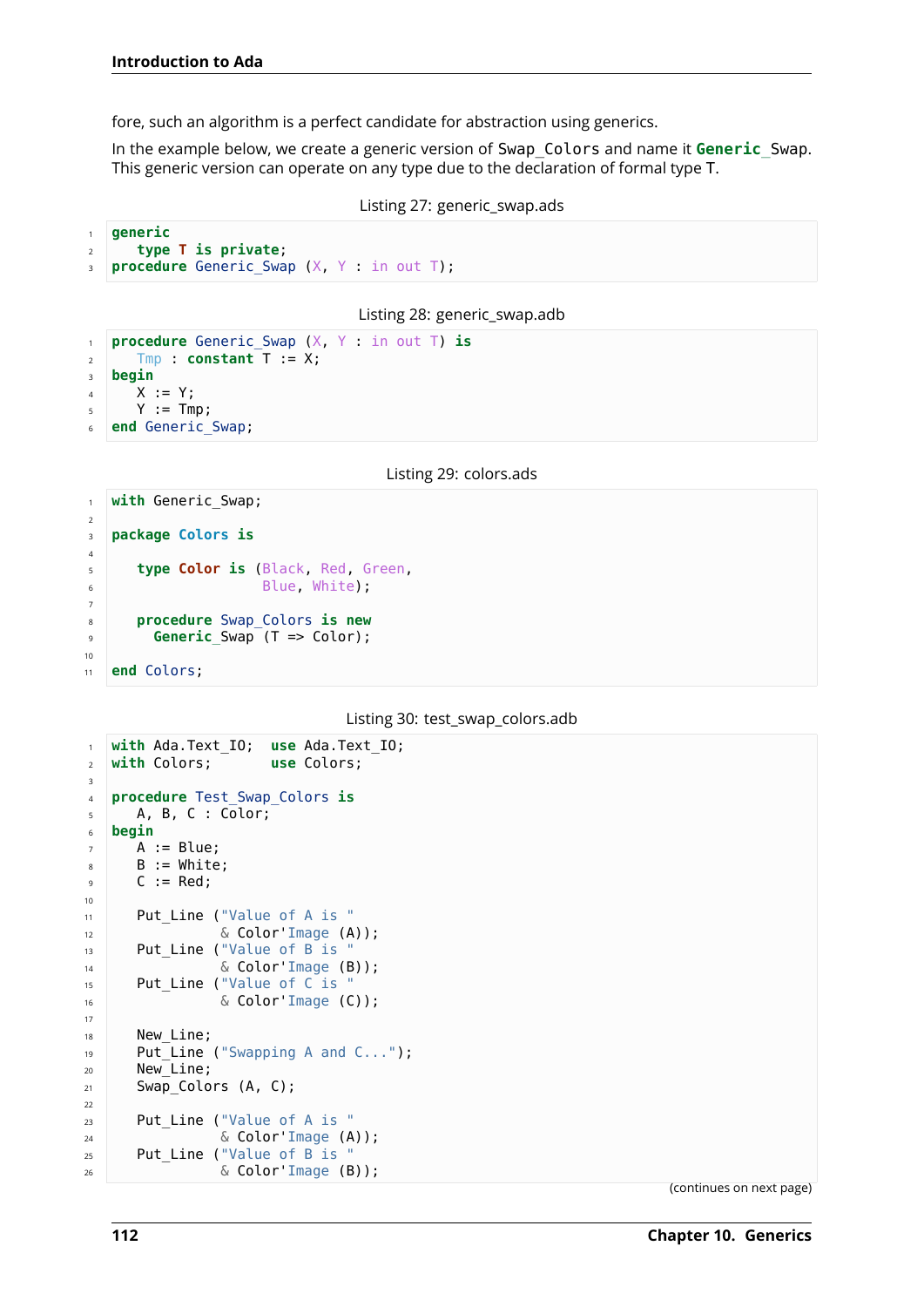```
27 Put_Line ("Value of C is "
28 & Color'Image (C));
29 end Test_Swap_Colors;
```
#### **Runtime output**

```
Value of A is BLUE
Value of B is WHITE
Value of C is RED
Swapping A and C...
Value of A is RED
Value of B is WHITE
Value of C is BLUE
```
As we can see in the example, we can create the same Swap\_Colors procedure as we had in the non-generic version of the algorithm by declaring it as an instance of the generic **Generic**\_Swap procedure. We specify that the generic T type will be mapped to the Color type by passing it as an argument to the **Generic**\_Swap instantiation,

## **10.11 Example: Reversing**

The previous example, with an algorithm to swap two values, is one of the simplest examples of using generics. Next we study an algorithm for reversing elements of an array. First, let's start with a non-generic version of the algorithm, one that works specifically for the Color type:

```
Listing 31: colors.ads
```

```
1 package Colors is
2
3 type Color is (Black, Red, Green,
4 Blue, White);
5
6 type Color_Array is
7 array (Integer range <>) of Color;
8
9 procedure Reverse It (X : in out Color Array);
10
11 end Colors;
```
Listing 32: colors.adb

```
1 package body Colors is
2
3 procedure Reverse_It (X : in out Color_Array) is
4 begin
5 for I in X'First ..
6 (X'Last + X'First) / 2 loop
7 declare
8 Tmp : Color;
9 X_Left : Color
10 renames X (I);
11 X Right : Color
12 renames X (X'Last + X'First - I);
13 begin
14 Tmp := X_Left;
```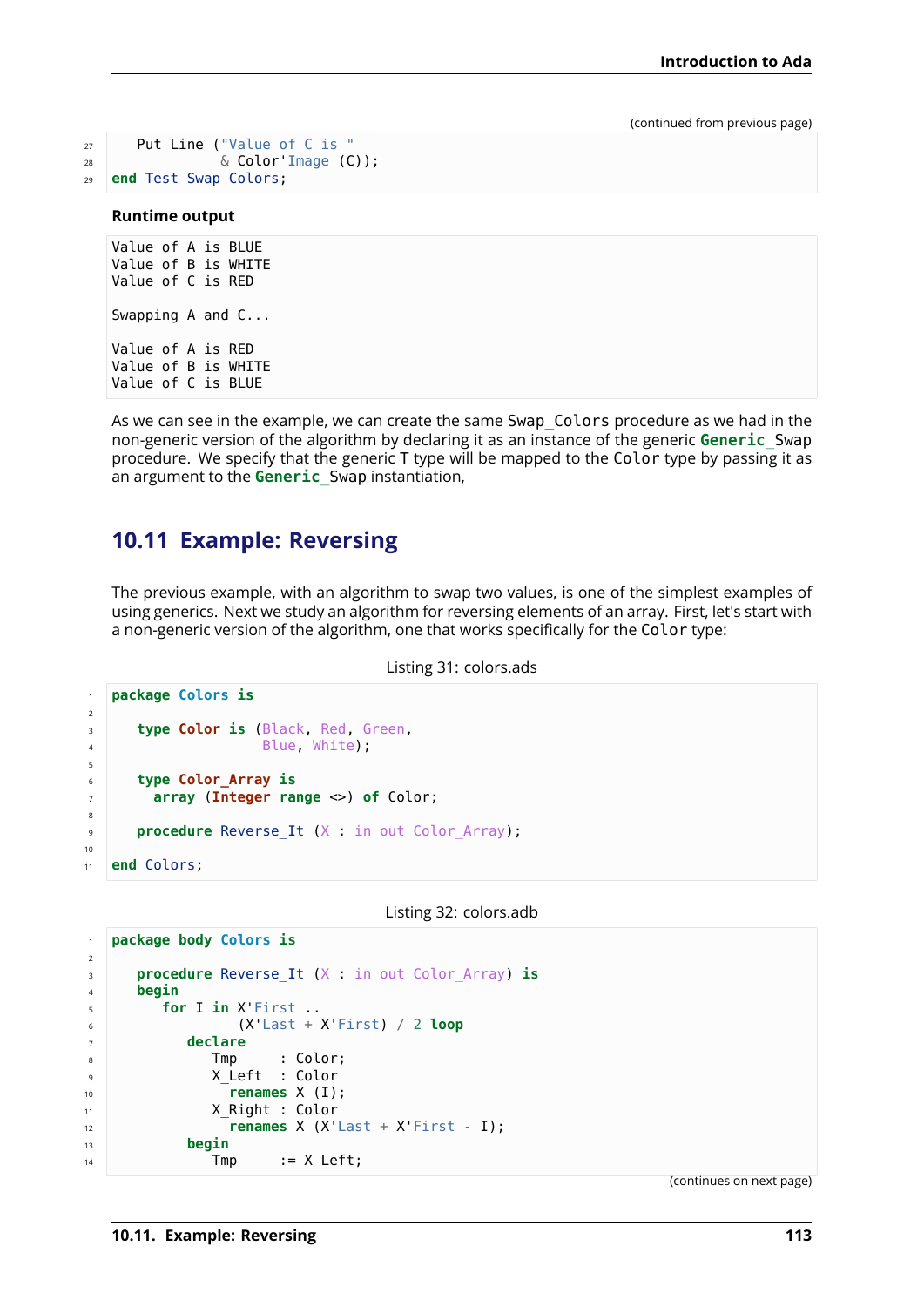```
X Left := X Right;
16 X_Right := Tmp;
17 end;
18 end loop;
19 end Reverse_It;
20
21 end Colors;
```
Listing 33: test\_non\_generic\_reverse\_colors.adb

```
1 with Ada.Text_IO; use Ada.Text_IO;
2 with Colors; use Colors;
3
4 procedure Test_Non_Generic_Reverse_Colors is
5
6 My Colors : Color Array (1 \ldots 5) :=
7 (Black, Red, Green, Blue, White);
8
9 begin
10 for C of My_Colors loop
11 Put Line ("My Color: " & Color'Image (C));
12 end loop;
13
14 New Line;
15 Put Line ("Reversing My Color...");
16 New_Line;
17 Reverse_It (My_Colors);
18
19 for C of My_Colors loop
20 Put_Line ("My_Color: " & Color'Image (C));
21 end loop;
2223 end Test Non Generic Reverse Colors;
```
#### **Runtime output**

My\_Color: BLACK My\_Color: RED My\_Color: GREEN My\_Color: BLUE My\_Color: WHITE Reversing My\_Color... My\_Color: WHITE My\_Color: BLUE My\_Color: GREEN My\_Color: RED My\_Color: BLACK

The procedure Reverse It takes an array of colors, starts by swapping the first and last elements of the array, and continues doing that with successive elements until it reaches the middle of array. At that point, the entire array has been reversed, as we see from the output of the test program.

To abstract this procedure, we declare formal types for three components of the algorithm:

- the elements of the array (Color type in the example)
- the range used for the array (**Integer** range in the example)
- the actual array type (Color\_Array type in the example)

This is a generic version of the algorithm: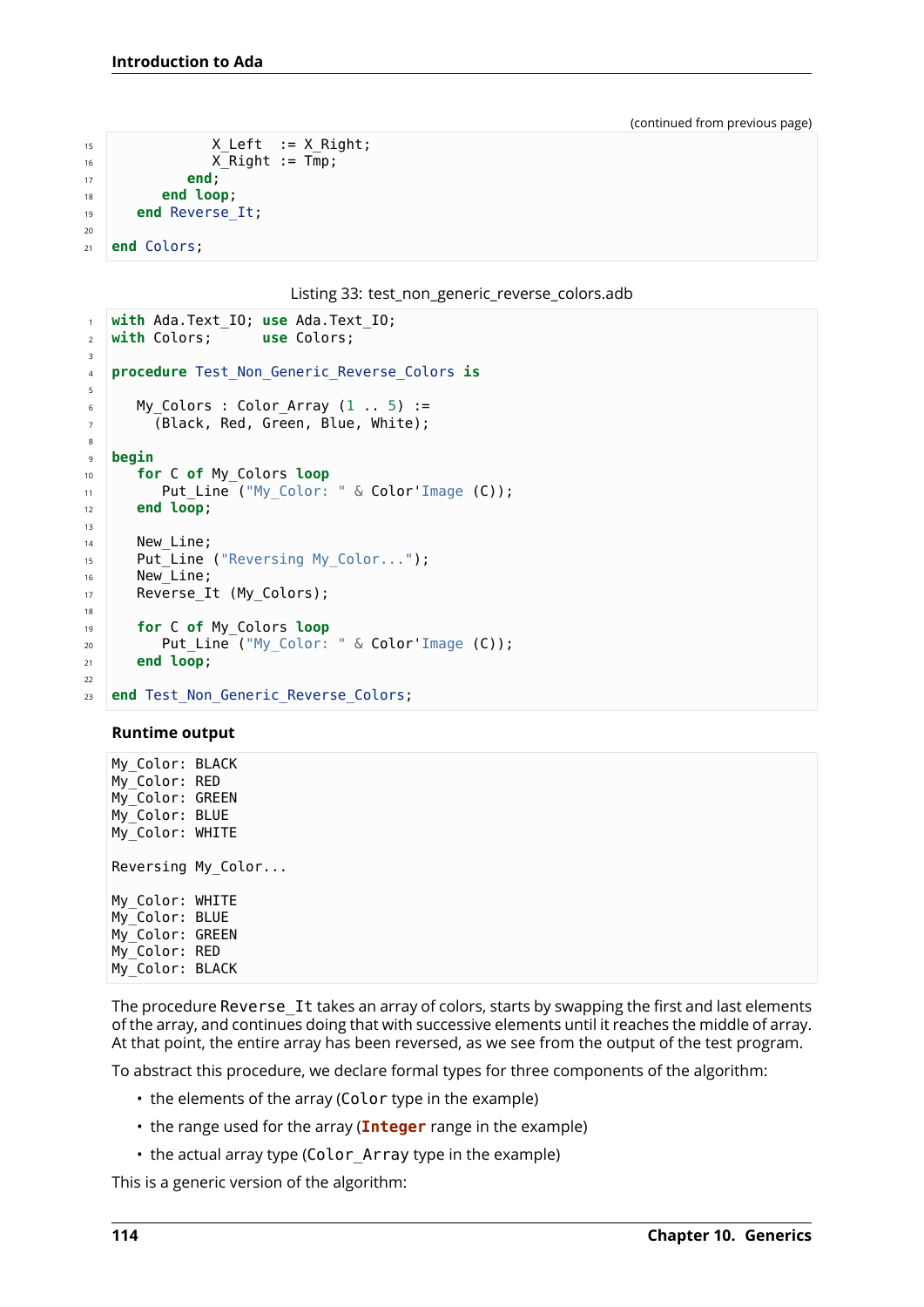Listing 34: generic\_reverse.ads

```
1 generic
2 type T is private;
3 type Index is range <>;
4 type Array_T is
5 array (Index range <>) of T;
6 procedure Generic Reverse (X : in out Array T);
```
Listing 35: generic\_reverse.adb

```
1 procedure Generic_Reverse (X : in out Array_T) is
2 begin
3 for I in X'First ..
4 (X'Last + X'First) / 2 loop
5 declare
6 \quad \text{Trp} \quad \text{Trp}\overline{z} X_Left : T
8 renames X (I);
9 X_Right : T
10 renames X (X'Last + X'First - I);
11 begin
12 Tmp := X Left;
13 X_{\text{left}} := X_{\text{Right}};
14 X Right := Tmp;
15 end;
16 end loop;
17 end Generic_Reverse;
```
Listing 36: colors.ads

```
1 with Generic Reverse;
2
3 package Colors is
4
5 type Color is (Black, Red, Green,
6 Blue, White);
7
8 type Color_Array is
9 array (Integer range <>) of Color;
10
11 procedure Reverse_It is new
12 Generic Reverse (T => Color,
13 Index => Integer,
14 Array T => Color Array);
15
16 end Colors;
```
Listing 37: test\_reverse\_colors.adb

```
1 with Ada.Text_IO; use Ada.Text_IO;
2 with Colors; use Colors;
3
4 procedure Test_Reverse_Colors is
5
6 My_Colors : Color_Array (1 .. 5) :=
7 (Black, Red, Green, Blue, White);
8
9 begin
10 for C of My_Colors loop
```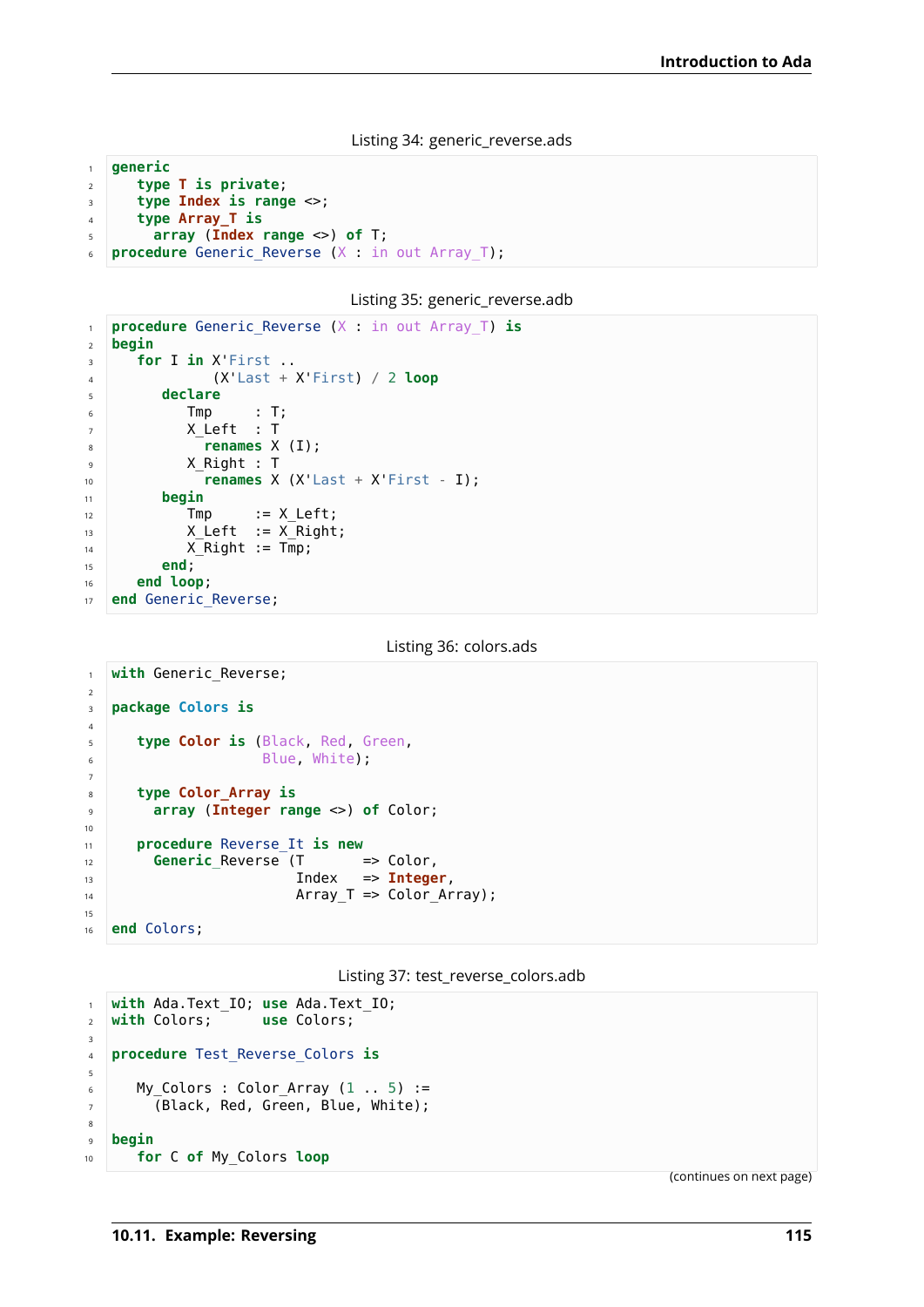```
11 Put_Line ("My_Color: "
12 \& Color'Image (C));
13 end loop;
14
15 New_Line;
16 Put_Line ("Reversing My_Color...");
17 New_Line;
18 Reverse_It (My_Colors);
19
20 for C of My_Colors loop
21 Put_Line ("My Color: "
\alpha Color'Image (C));
23 end loop;
24
25 end Test_Reverse_Colors;
```
#### **Runtime output**

```
My_Color: BLACK
My_Color: RED
My_Color: GREEN
My_Color: BLUE
My_Color: WHITE
Reversing My_Color...
My_Color: WHITE
My_Color: BLUE
My_Color: GREEN
My_Color: RED
My_Color: BLACK
```
As mentioned above, we're abstracting three components of the algorithm:

- the T type abstracts the elements of the array
- the Index type abstracts the range used for the array
- the Array T type abstracts the array type and uses the formal declarations of the T and Index types.

# **10.12 Example: Test application**

In the previous example we've focused only on abstracting the reversing algorithm itself. However, we could have decided to also abstract our small test application. This could be useful if we, for example, decide to test other procedures that change elements of an array.

In order to do this, we again have to choose the elements to abstract. We therefore declare the following formal parameters:

- S: the string containing the array name
- a function Image that converts an element of type T to a string
- a procedure Test that performs some operation on the array

Note that Image and Test are examples of formal subprograms and S is an example of a formal object.

Here is a version of the test application making use of the generic Perform Test procedure: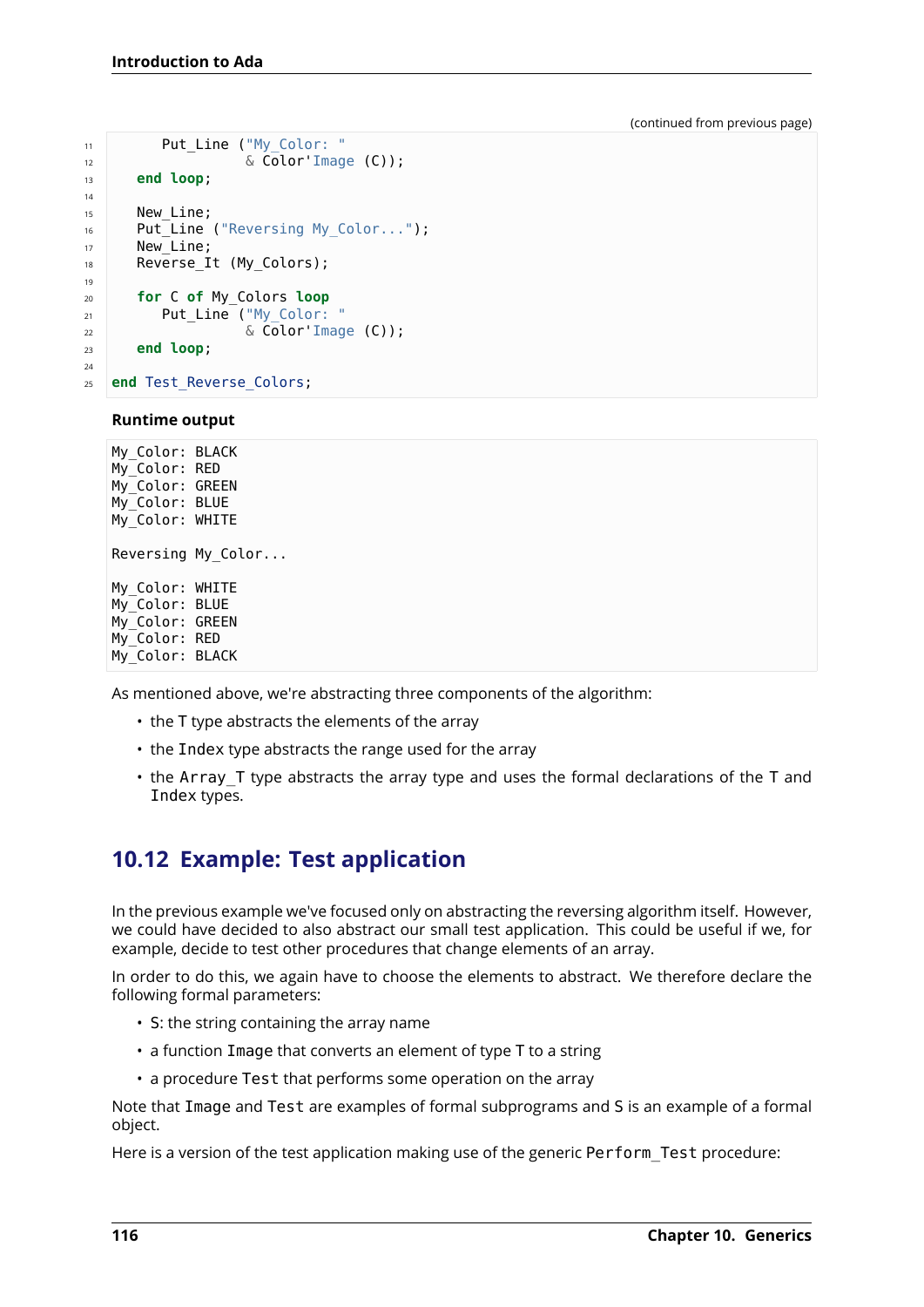Listing 38: generic\_reverse.ads

```
1 generic
2 type T is private;
3 type Index is range <>;
4 type Array_T is
5 array (Index range <>) of T;
6 procedure Generic Reverse (X : in out Array T);
```
Listing 39: generic reverse.adb

```
1 procedure Generic_Reverse (X : in out Array_T) is
2 begin
3 for I in X'First ..
4 (X'Last + X'First) / 2 loop
5 declare
6 \quad \text{Trap} \quad : \mathsf{T};\begin{array}{ccc} \hline \mathbf{z} & \mathbf{z} \end{array} X_Left : T
8 renames X (I);
9 X Right : T
10 renames X (X'Last + X'First - I);
11 begin
12 Tmp := X Left;
X Left := X<sup>Right</sup>;
14 X Right := Tmp;
15 end;
16 end loop;
17 end Generic_Reverse;
```
Listing 40: perform\_test.ads

```
1 generic
2 type T is private;
3 type Index is range <>;
4 type Array_T is
5 array (Index range <>) of T;
6 S : String;
7 with function Image (E : T) return String is <>;
8 with procedure Test (X : in out Array_T);
9 procedure Perform_Test (X : in out Array_T);
```

| Listing 41: perform_test.adb |  |  |
|------------------------------|--|--|
|------------------------------|--|--|

```
1 with Ada.Text_IO; use Ada.Text_IO;
2
3 procedure Perform_Test (X : in out Array_T) is
4 begin
5 for C of X loop
6 Put Line (S \& ": " \& Image (C));
7 end loop;
8
9 New Line;
10 Put_Line ("Testing " & S & "...");
11 New Line;
12 Test (X);
13
14 for C of X loop
15 Put_Line (S \& " : " \& Image (C));
16 end loop;
17 end Perform_Test;
```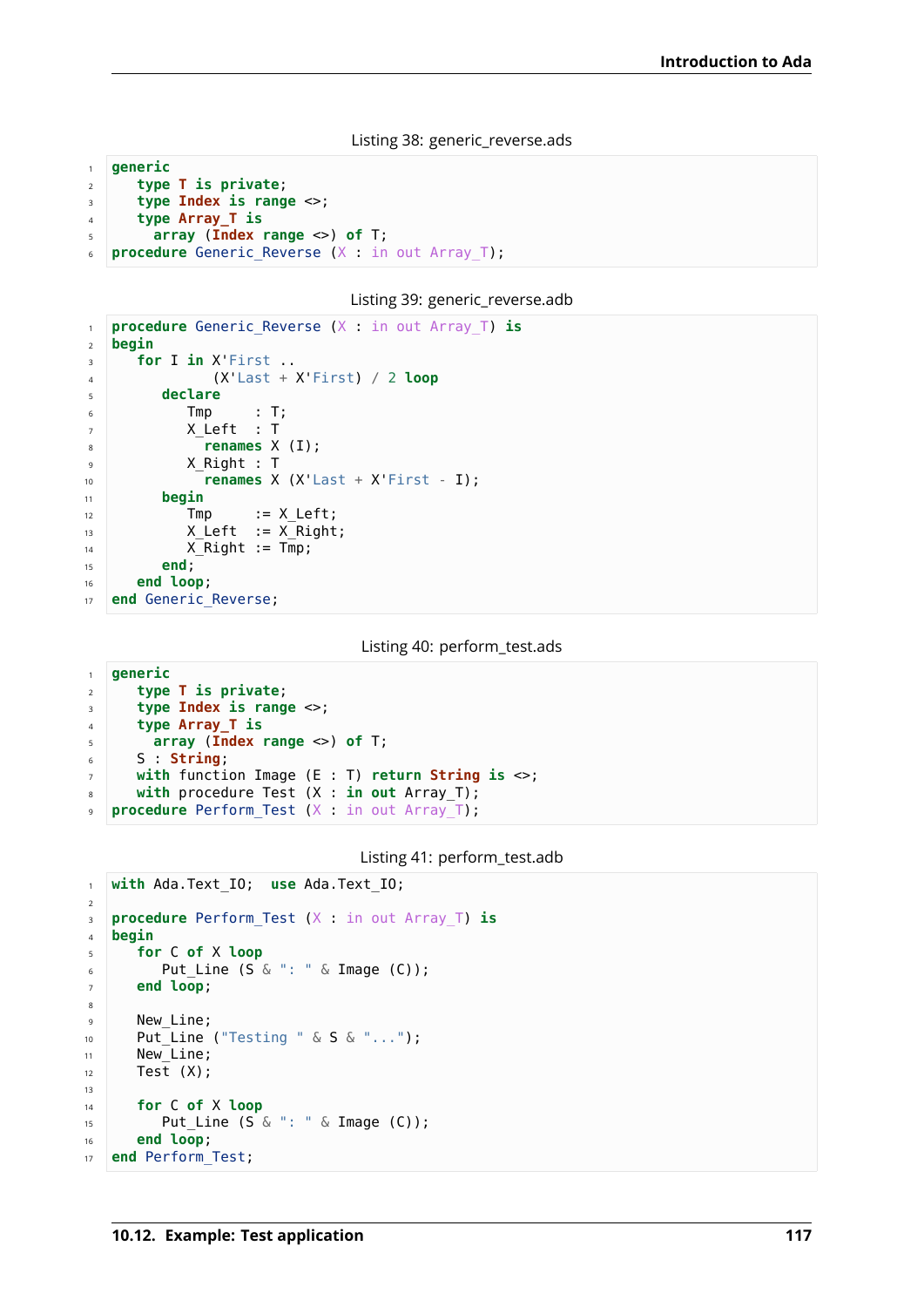Listing 42: colors.ads

```
1 with Generic_Reverse;
2
3 package Colors is
4
5 type Color is (Black, Red, Green,
6 Blue, White);
7
8 type Color_Array is
9 array (Integer range <>) of Color;
10
11 procedure Reverse_It is new
12 Generic<sub>Reverse</sub> (T => Color,
13 Index => Integer,
14 Array_T => Color_Array);
15
16 end Colors;
```
Listing 43: test\_reverse\_colors.adb

```
1 with Colors; use Colors;
2 with Perform_Test;
3
4 procedure Test_Reverse_Colors is
5
6 procedure Perform_Test_Reverse_It is new
7 Perform_Test (T \implies Color,
8 Index => Integer,
9 Array_T => Color_Array,
10 S \qquad \qquad = \qquad "My_Color",
11 Image => Color'Image,
12 Test => Reverse It);
13
14 My_Colors : Color_Array (1 .. 5) :=
15 (Black, Red, Green, Blue, White);
16
17 begin
18 Perform Test Reverse It (My Colors);
19 end Test Reverse Colors;
```
#### **Runtime output**

My\_Color: BLACK My\_Color: RED My\_Color: GREEN My\_Color: BLUE My\_Color: WHITE Testing My\_Color... My\_Color: WHITE My\_Color: BLUE My\_Color: GREEN My\_Color: RED My\_Color: BLACK

In this example, we create the procedure Perform Test Reverse It as an instance of the generic procedure (Perform\_Test). Note that:

• For the formal Image function, we use the 'Image attribute of the Color type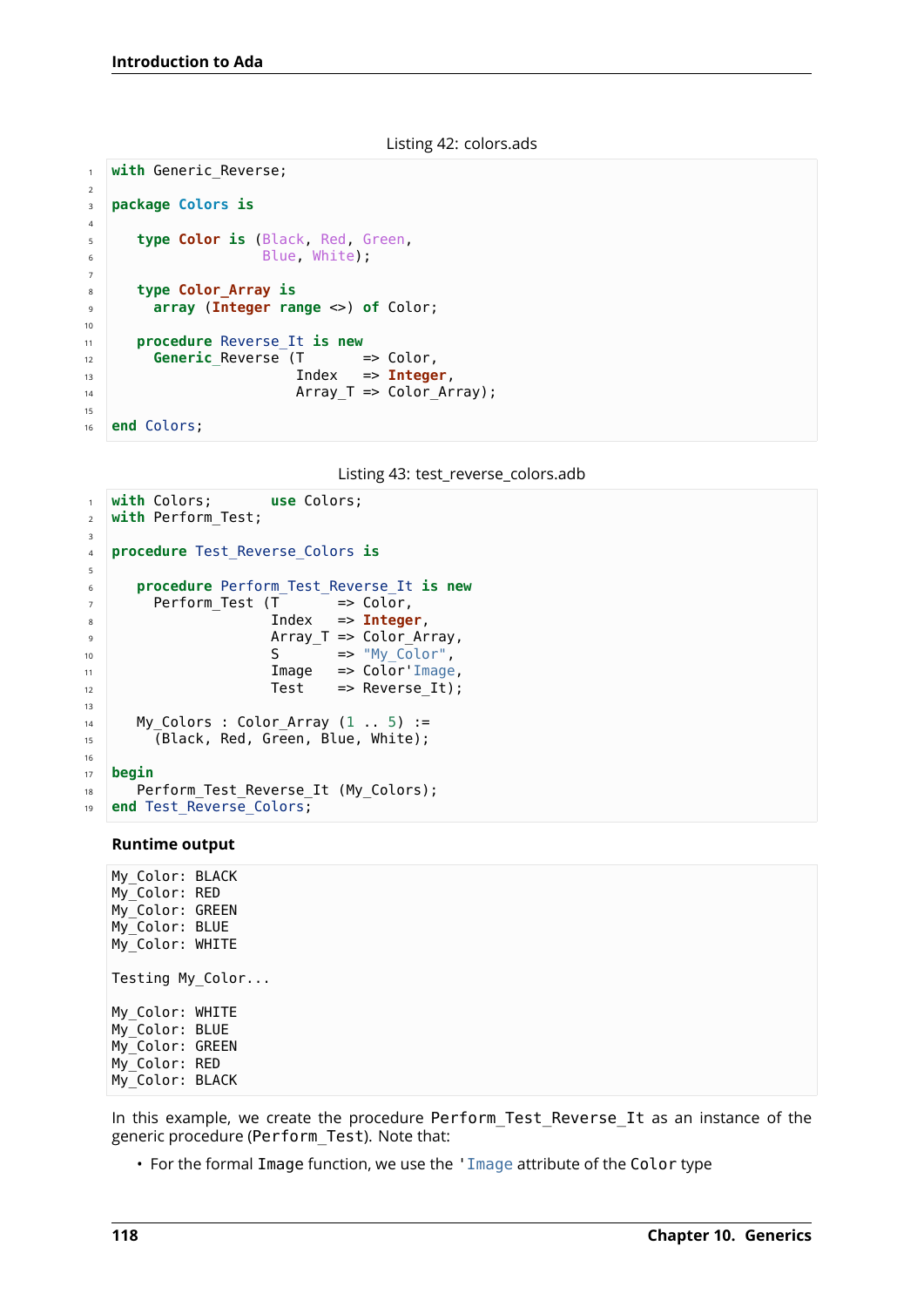• For the formal Test procedure, we reference the Reverse\_Array procedure from the package.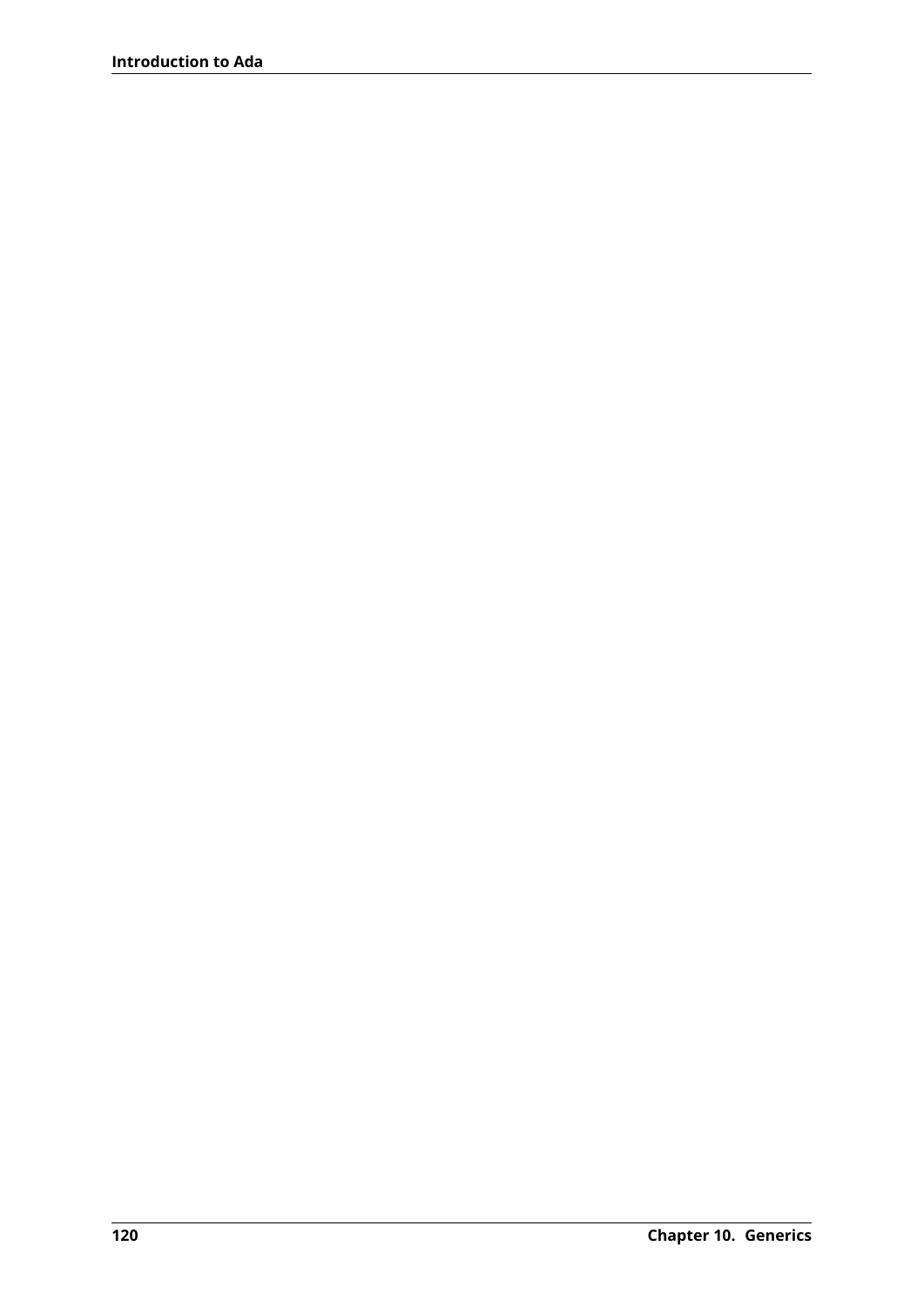# **CHAPTER ELEVEN**

# **EXCEPTIONS**

Ada uses exceptions for error handling. Unlike many other languages, Ada speaks about *raising*, not *throwing*, an exception and *handling*, not *catching*, an exception.

# **11.1 Exception declaration**

Ada exceptions are not types, but instead objects, which may be peculiar to you if you're used to the way Java or Python support exceptions. Here's how you declare an exception:

Listing 1: exceptions.ads

```
1 package Exceptions is
2 My_Except : exception;
3 -- Like an object. *NOT* a type !
  end Exceptions;
```
Even though they're objects, you're going to use each declared exception object as a "kind" or "family" of exceptions. Ada does not require that a subprogram declare every exception it can potentially raise.

Listing 2: main.adb

## **11.2 Raising an exception**

To raise an exception of our newly declared exception kind, do the following:

```
with Exceptions; use Exceptions;
\overline{2}3 procedure Main is
4 begin
5 raise My_Except;
6 -- Execution of current control flow
7 -- abandoned; an exception of kind
8 -- "My_Except" will bubble up until it
9 -- is caught.
10
11 raise My_Except with "My exception message";
12 -- Execution of current control flow
13 -- abandoned; an exception of kind
14 -- "My_Except" with associated string will
15 -- bubble up until it is caught.
16 end Main;
```
#### **Build output**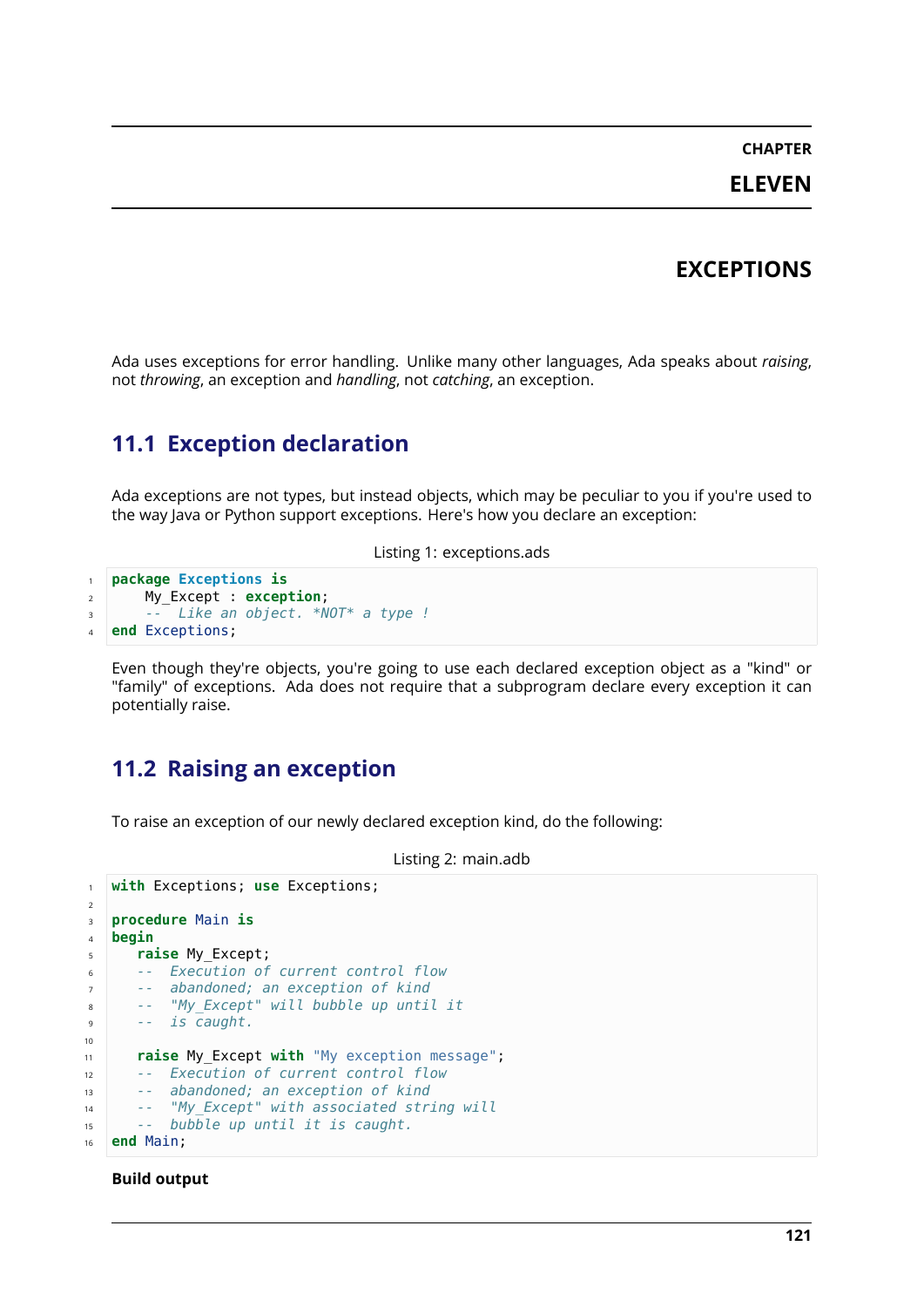main.adb:11:04: warning: unreachable code [enabled by default]

#### **Runtime output**

```
raised EXCEPTIONS.MY_EXCEPT : main.adb:5
```
## **11.3 Handling an exception**

Next, we address how to handle exceptions that were raised by us or libraries that we call. The neat thing in Ada is that you can add an exception handler to any statement block as follows:

Listing 3: open file.adb

```
1 with Ada.Text_IO; use Ada.Text_IO;
2 with Ada.Exceptions; use Ada.Exceptions;
3
4 procedure Open_File is
5 File : File_Type;
6 begin
7 -- Block (sequence of statements)
8 begin
9 Open (File, In File, "input.txt");
10 exception
11 when E : Name_Error =>
12 -- ^ Exception to be handled
13 Put ("Cannot open input file : ");
14 Put Line (Exception Message (E));
15 raise;
16 -- Reraise current occurence
17 end;
18 end Open_File;
```
#### **Runtime output**

Cannot open input file : input.txt: No such file or directory

raised ADA.IO EXCEPTIONS.NAME ERROR : input.txt: No such file or directory

In the example above, we're using the Exception Message function from the Ada.Exceptions package. This function returns the message associated with the exception as a string.

You don't need to introduce a block just to handle an exception: you can add it to the statements block of your current subprogram:

Listing 4: open\_file.adb

```
1 with Ada.Text_IO; use Ada.Text_IO;
2 with Ada.Exceptions; use Ada.Exceptions;
3
4 procedure Open_File is
5 File : File_Type;
6 begin
7 Open (File, In File, "input.txt");
8 -- Exception block can be added to any block
9 exception
10 when Name_Error =>
11 Put ("Cannot open input file");
12 end Open_File;
```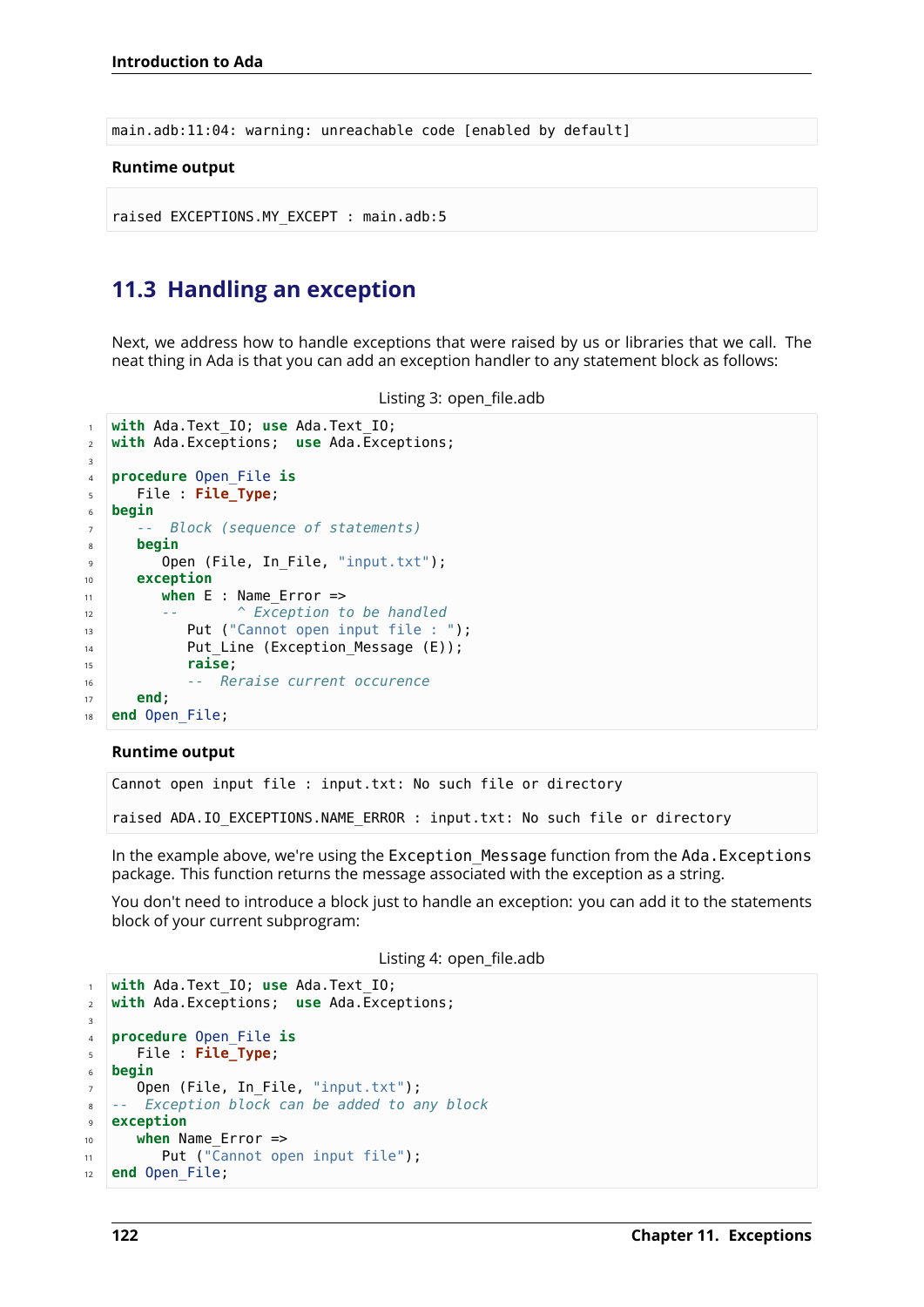#### **Build output**

```
open file.adb:2:09: warning: no entities of "Ada.Exceptions" are referenced [-
 \Boxgnatwul
open file.adb:2:23: warning: use clause for package "Exceptions" has no effect [-
 ↪gnatwu]
```
#### **Runtime output**

Cannot open input file

#### **Attention**

Exception handlers have an important restriction that you need to be careful about: Exceptions raised in the declarative section are not caught by the handlers of that block. So for example, in the following code, the exception will not be caught.

Listing 5: be\_careful.adb

```
1 with Ada.Text_IO; use Ada.Text_IO;
2 with Ada.Exceptions; use Ada.Exceptions;
3
4 procedure Be_Careful is
5 function Dangerous return Integer is
6 begin
7 raise Constraint_Error;
8 return 42;
9 end Dangerous;
10
11 begin
12 declare
13 A : Integer := Dangerous;
14 begin
15 Put Line (Integer'Image (A));
16 exception
17 when Constraint Error =>
18 Put_Line ("error!");
19 end;
20 end Be_Careful;
```
#### **Build output**

```
be careful.adb:2:09: warning: no entities of "Ada.Exceptions" are referenced [-
 ↪gnatwu]
be_careful.adb:2:23: warning: use clause for package "Exceptions" has no effect [-
 \rightarrowgnatwu]
be_careful.adb:13:07: warning: "A" is not modified, could be declared constant [-
 ↪gnatwk]
```
#### **Runtime output**

```
raised CONSTRAINT_ERROR : be_careful.adb:7 explicit raise
```
This is also the case for the top-level exception block that is part of the current subprogram.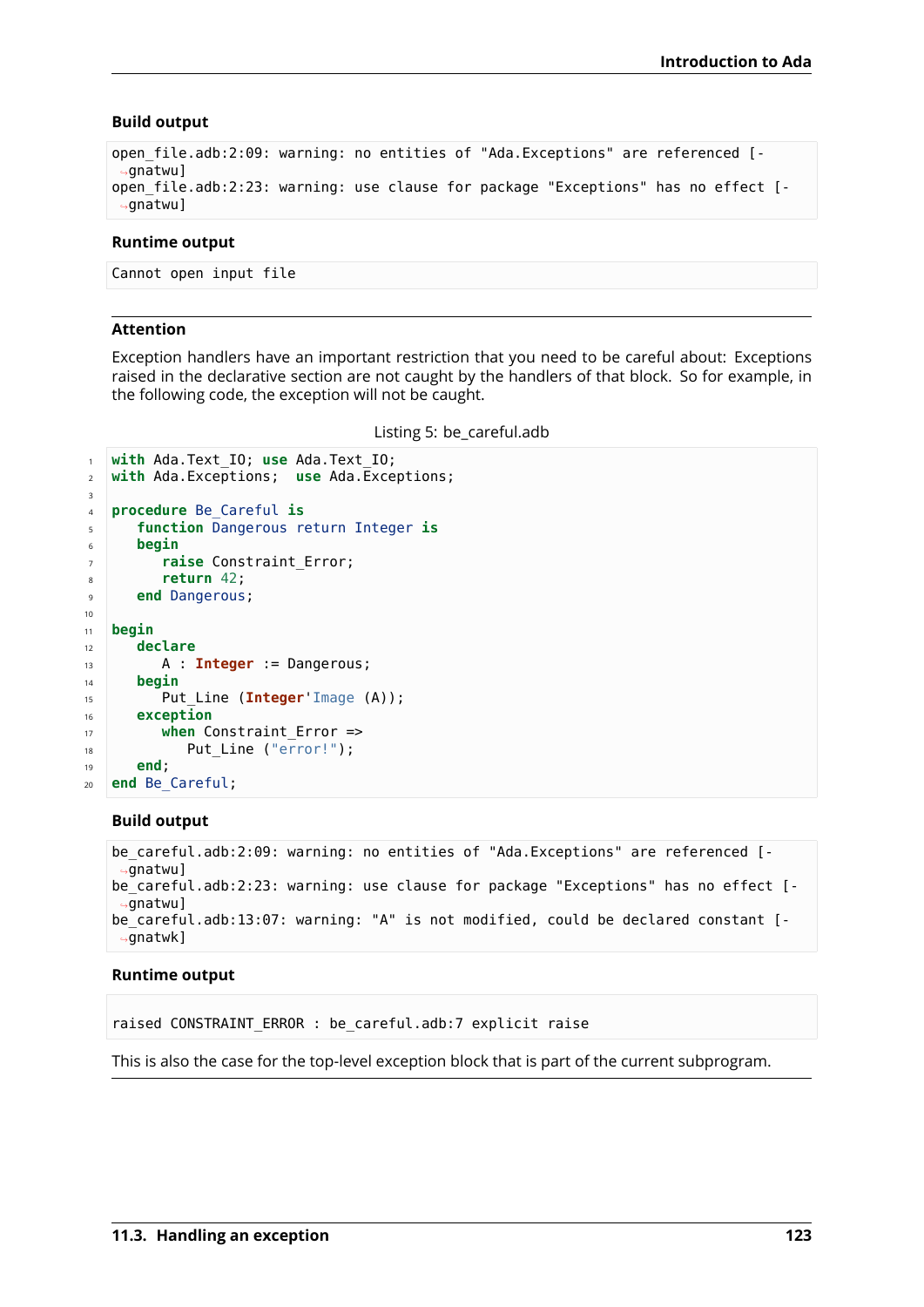# **11.4 Predefined exceptions**

Ada has a very small number of predefined exceptions:

- Constraint Error is the main one you might see. It's raised:
	- **–** When bounds don't match or, in general, any violation of constraints.
	- **–** In case of overflow
	- **–** In case of null dereferences
	- **–** In case of division by 0
- Program Error might appear, but probably less often. It's raised in more arcane situations, such as for order of elaboration issues and some cases of detectable erroneous execution.
- Storage Error will happen because of memory issues, such as:
	- **–** Not enough memory (allocator)
	- **–** Not enough stack
- Tasking Error will happen with task related errors, such as any error happening during task activation.

You should not reuse predefined exceptions. If you do then, it won't be obvious when one is raised that it is because something went wrong in a built-in language operation.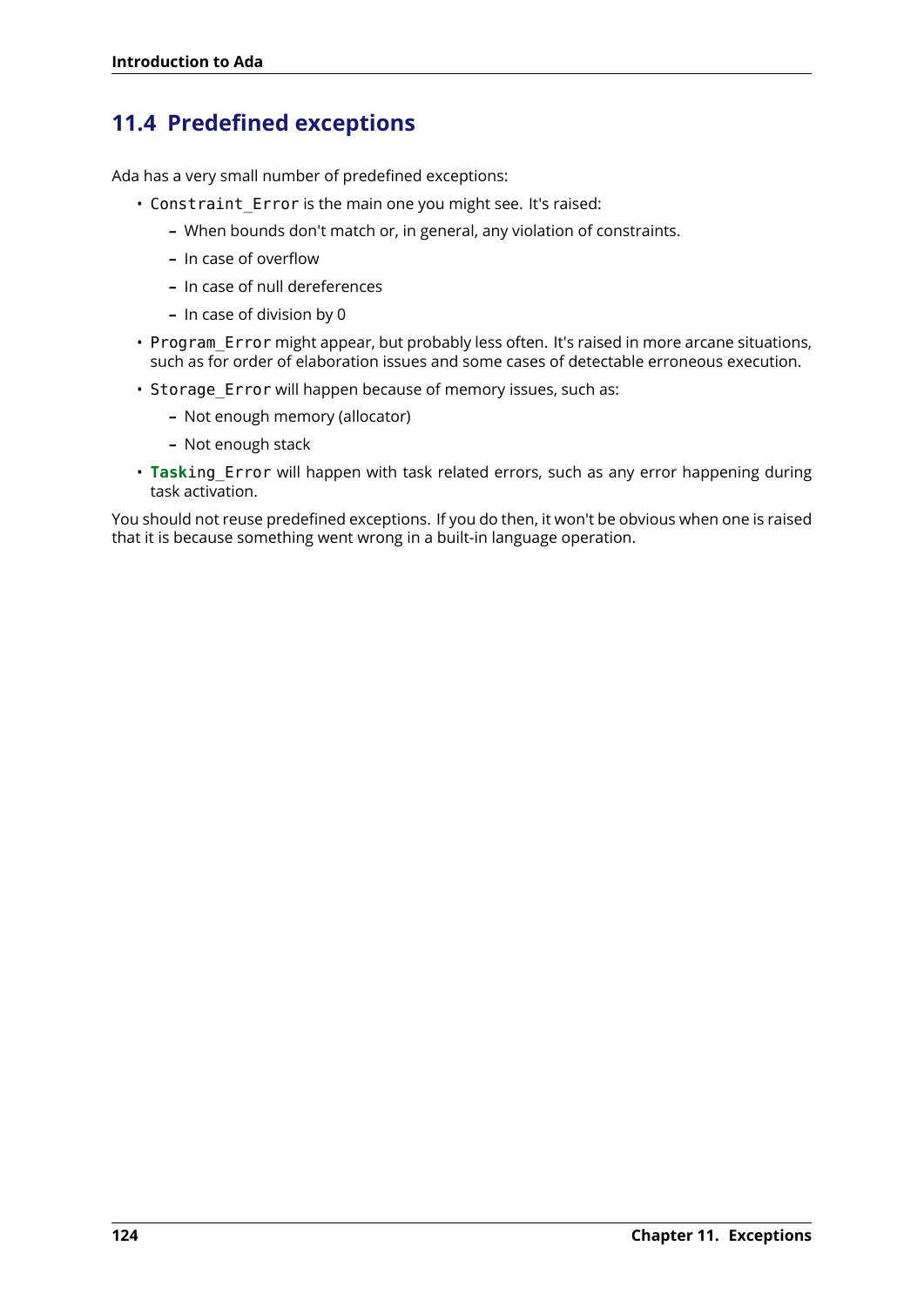## **TASKING**

Tasks and protected objects allow the implementation of concurrency in Ada. The following sections explain these concepts in more details.

# **12.1 Tasks**

A task can be thought as an application that runs *concurrently* with the main application. In other programming languages, a task can be called a thread $^{16}$ , and tasking can be called multithreading $^{17}$ .

Tasks may synchronize with the main application but may also process information completely independent from the main application. Here we show how this is accomplished.

### **12.1.1 Simple task**

Tasks are declared using the keyword **task**. The task implementation is specified in a **task body** block. For example:

Listing 1: show\_simple\_task.adb

```
1 with Ada.Text_IO; use Ada.Text_IO;
2
3 procedure Show_Simple_Task is
4 task T;
5
6 task body T is
7 begin
\vert Put Line ("In task T");
9 end T;
10 begin
11 Put_Line ("In main");
12 end Show_Simple_Task;
```
#### **Runtime output**

In main In task T

Here, we're declaring and implementing the task T. As soon as the main application starts, task T starts automatically — it's not necessary to manually start this task. By running the application above, we can see that both calls to Put\_Line are performed.

Note that:

• The main application is itself a task (the main task).

<sup>16</sup> https://en.wikipedia.org/wiki/Thread\_(computing)

<sup>17</sup> https://en.wikipedia.org/wiki/Thread\_(computing)#Multithreading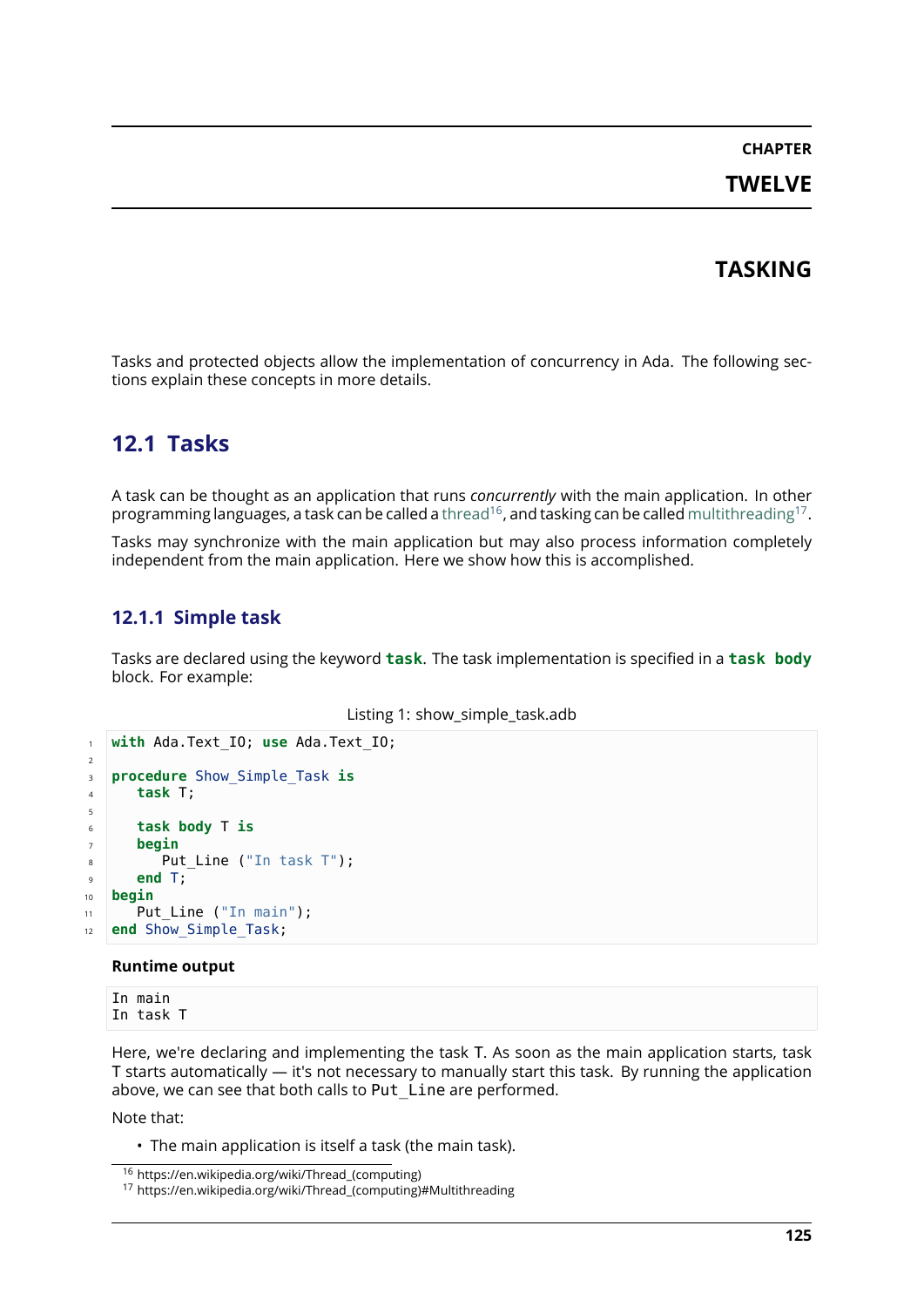- **–** In this example, the subprogram Show\_Simple\_Task is the main task of the application.
- Task T is a subtask.
	- **–** Each subtask has a master task.
	- **–** Therefore the main task is also the master task of task T.
- The number of tasks is not limited to one: we could include a task T2 in the example above.
	- **–** This task also starts automatically and runs *concurrently* with both task T and the main task. For example:

```
Listing 2: show_simple_tasks.adb
```

```
1 with Ada.Text_IO; use Ada.Text_IO;
2
3 procedure Show_Simple_Tasks is
4 task T;
5 task T2;
6
7 task body T is
8 begin
9 Put_Line ("In task T");
10 end T;
11
12 task body T2 is
13 begin
14 Put Line ("In task T2");
15 end T2;
16
17 begin
18 Put_Line ("In main");
19 end Show_Simple_Tasks;
```
#### **Runtime output**

In main In task T2 In task T

## **12.1.2 Simple synchronization**

As we've just seen, as soon as the main task starts, its subtasks also start automatically. The main task continues its processing until it has nothing more to do. At that point, however, it will not terminate. Instead, the task waits until its subtasks have finished before it allows itself to terminate. In other words, this waiting process provides synchronization between the main task and its subtasks. After this synchronization, the main task will terminate. For example:

```
Listing 3: show_simple_sync.adb
```

```
1 with Ada.Text_IO; use Ada.Text_IO;
\overline{2}3 procedure Show_Simple_Sync is
4 task T;
5 task body T is
6 begin
7 for I in 1 .. 10 loop
8 Put Line ("hello");
9 end loop;
10 end T;
11 begin
```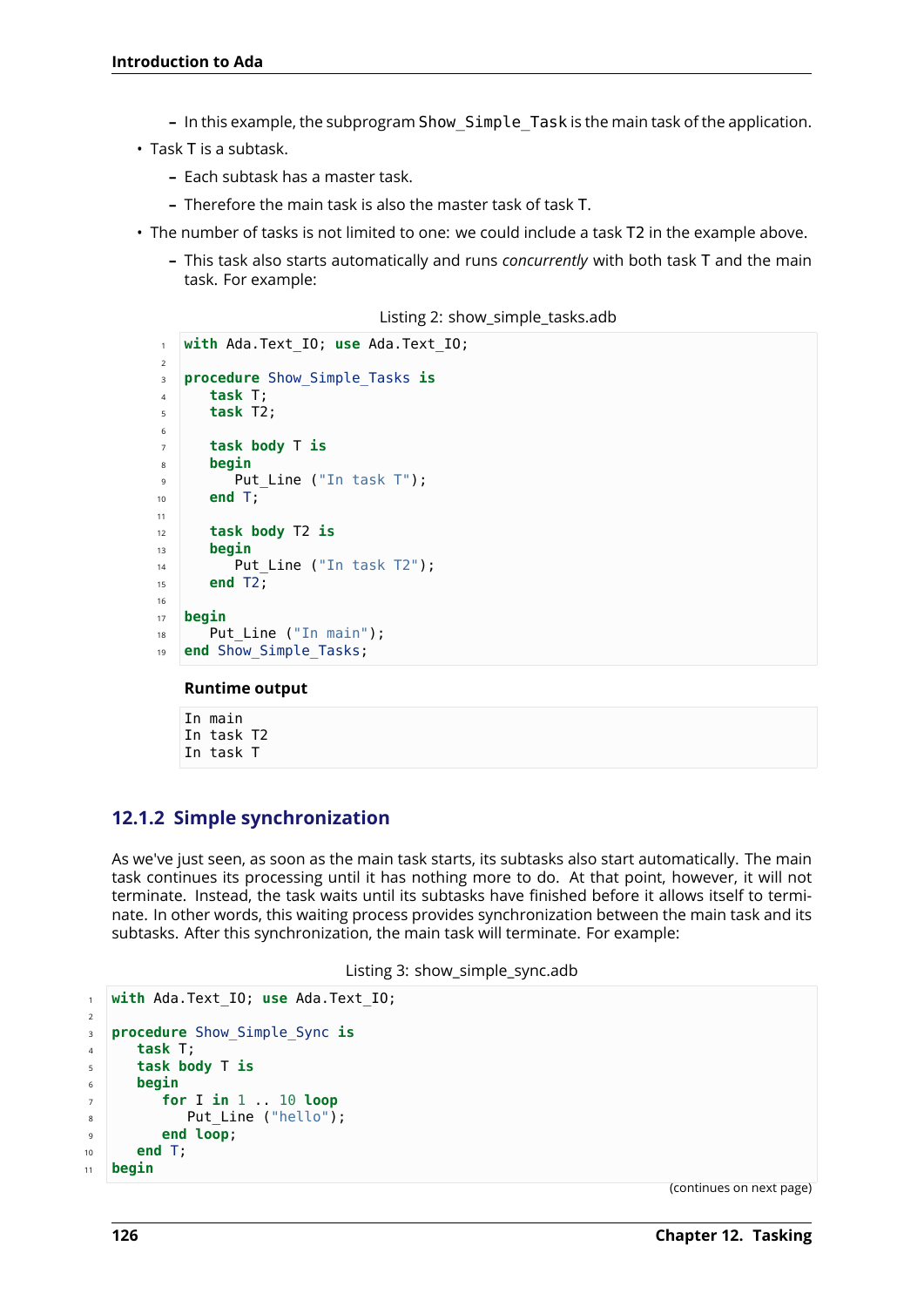```
12 null;
13 -- Will wait here until all tasks
14 -- have terminated
15 end Show_Simple_Sync;
```
#### **Runtime output**

| hello<br>hello |  |  |
|----------------|--|--|
| hello          |  |  |
| hello<br>hello |  |  |
| hello          |  |  |
| hello          |  |  |
| hello          |  |  |
| hello<br>hello |  |  |

The same mechanism is used for other subprograms that contain subtasks: the subprogram's master task will wait for its subtasks to finish. So this mechanism is not limited to the main application and also applies to any subprogram called by the main application or its subprograms.

Synchronization also occurs if we move the task to a separate package. In the example below, we declare a task T in the package Simple\_Sync\_Pkg.

Listing 4: simple\_sync\_pkg.ads

```
1 package Simple_Sync_Pkg is
2 task T;
3 end Simple_Sync_Pkg;
```
This is the corresponding package body:

Listing 5: simple\_sync\_pkg.adb

```
1 with Ada.Text_IO; use Ada.Text_IO;
2
3 package body Simple_Sync_Pkg is
4 task body T is
5 begin
6 for I in 1 .. 10 loop
7 Put_Line ("hello");
8 end loop;
9 end T;
10 end Simple_Sync_Pkg;
```
Because the package is **with**'ed by the main procedure, the task T defined in the package is part of the main task. For example:

Listing 6: test\_simple\_sync\_pkg.adb

```
1 with Simple_Sync_Pkg;
\overline{2}3 procedure Test_Simple_Sync_Pkg is
4 begin
5 null;
6 -- Will wait here until all tasks
7 -- have terminated
8 end Test Simple Sync Pkg;
```
#### **Build output**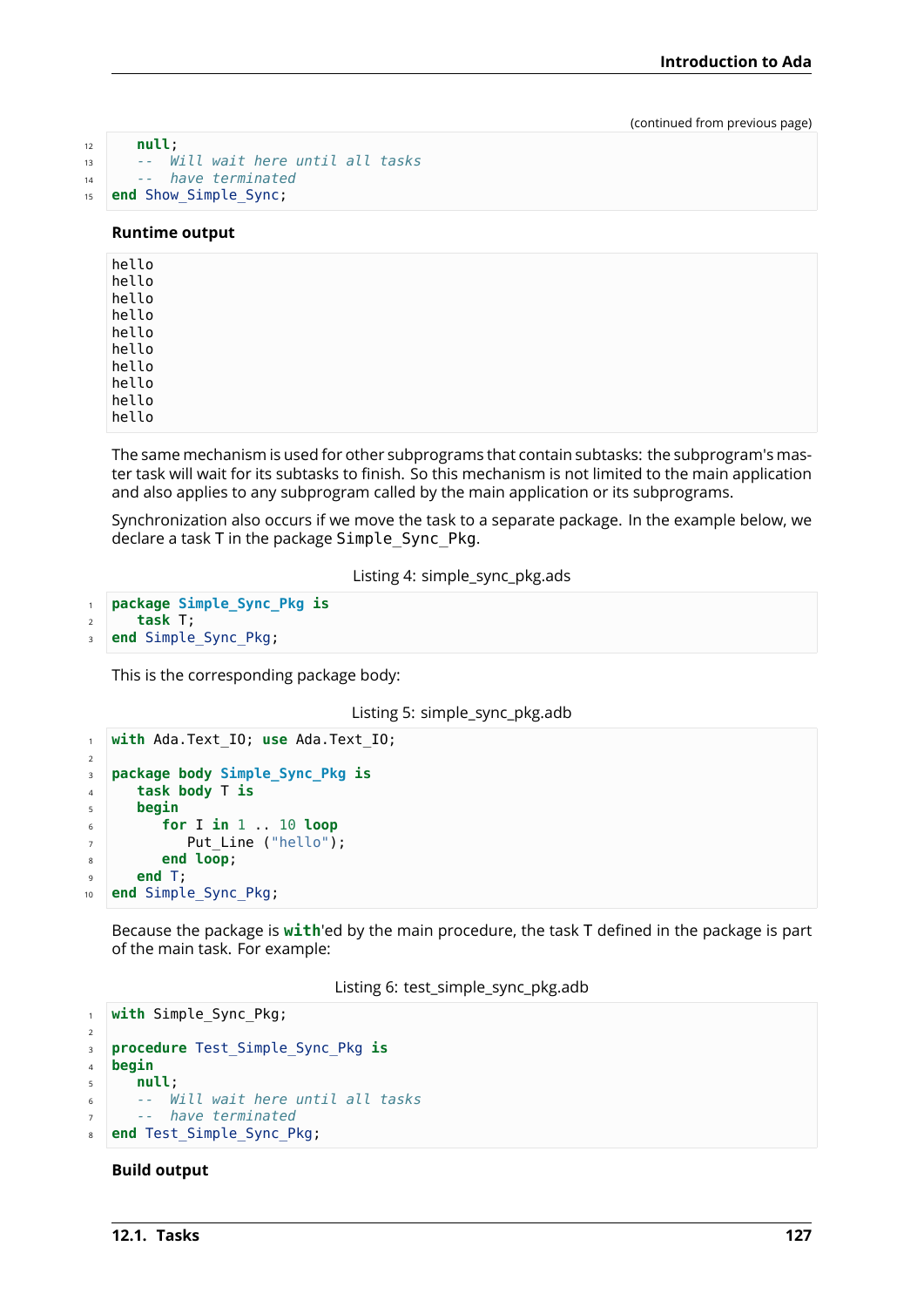test simple sync pkg.adb:1:06: warning: unit "Simple Sync Pkg" is not referenced [-↪gnatwu]

#### **Runtime output**

hello hello hello hello hello hello hello hello hello hello

Again, as soon as the main task reaches its end, it synchronizes with task T from Simple\_Sync\_Pkg before terminating.

### **12.1.3 Delay**

We can introduce a delay by using the keyword **delay**. This puts the task to sleep for the length of time (in seconds) specified in the delay statement. For example:

```
Listing 7: show_delay.adb
```

```
1 with Ada.Text_IO; use Ada.Text_IO;
2
3 procedure Show_Delay is
4
5 task T;
6
7 task body T is
8 begin
9 for I in 1 .. 5 loop
10 Put_Line ("hello from task T");
11 delay 1.0;
12 -- ^ Wait 1.0 seconds
13 end loop;
14 end T;
15 begin
16 delay 1.5;
17 Put Line ("hello from main");
18 end Show Delay;
```
#### **Runtime output**

hello from task T hello from task T hello from main hello from task T hello from task T hello from task T

In this example, we're making the task T wait one second after each time it displays the "hello" message. In addition, the main task is waiting 1.5 seconds before displaying its own "hello" message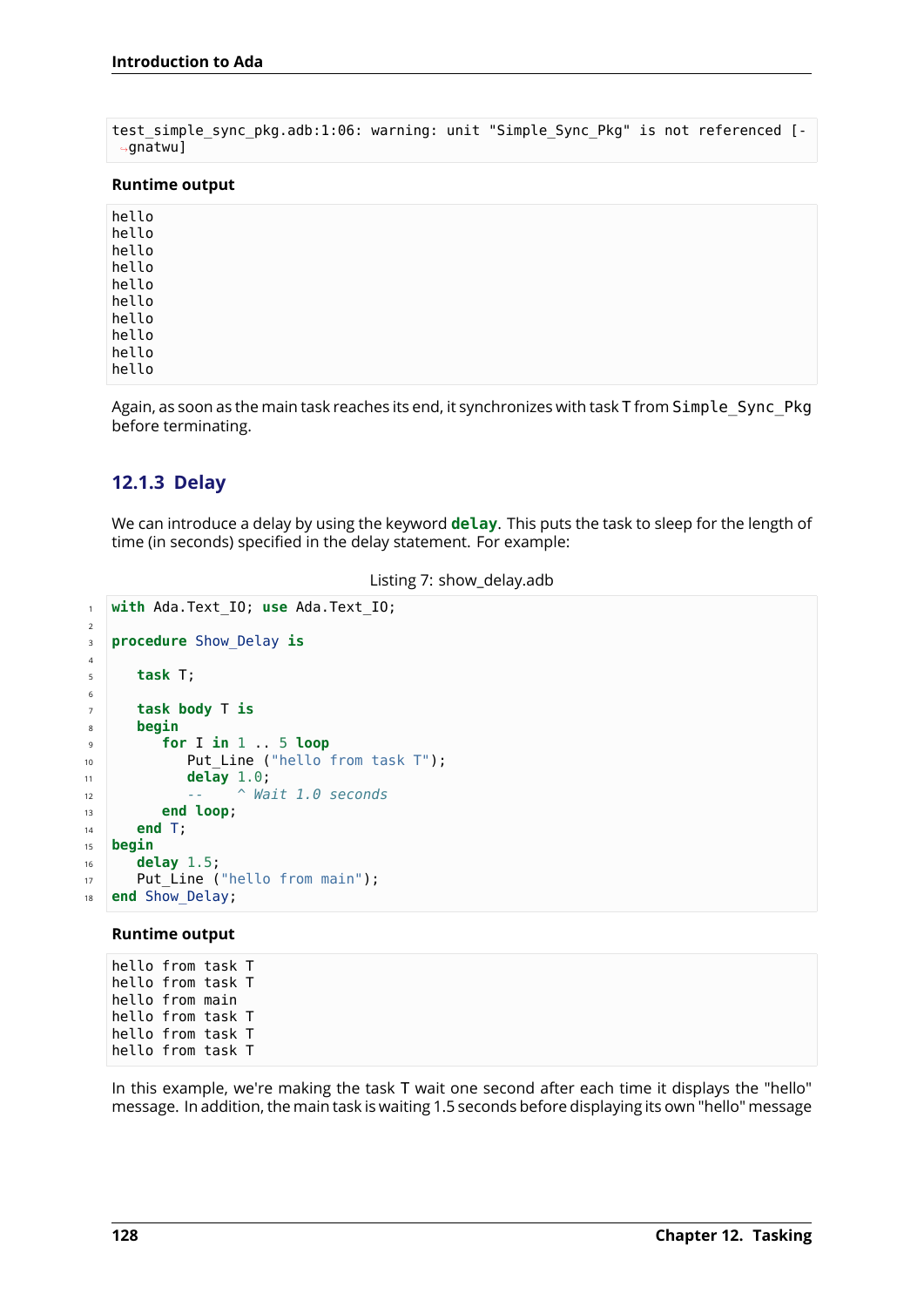## **12.1.4 Synchronization: rendez-vous**

The only type of synchronization we've seen so far is the one that happens automatically at the end of the main task. You can also define custom synchronization points using the keyword **entry**. An *entry* can be viewed as a special kind of subprogram, which is called by the master task using a similar syntax, as we will see later.

In the task definition, you define which part of the task will accept the entries by using the keyword **accept**. A task proceeds until it reaches an **accept** statement and then waits for the master task to synchronize with it. Specifically,

- The subtask waits at that point (in the **accept** statement), ready to accept a call to the corresponding entry from the master task.
- The master task calls the task entry, in a manner similar to a procedure call, to synchronize with the subtask.

This synchronization between tasks is called *rendez-vous*. Let's see an example:

```
1 with Ada.Text_IO; use Ada.Text_IO;
2
3 procedure Show_Rendezvous is
4
5 task T is
6 entry Start;
7 end T;
8
9 task body T is
10 begin
11 accept Start;
12 -- ^ Waiting for somebody
13 -- to call the entry
14
15 Put Line ("In T");
16 end T;
17
18 begin
19 Put Line ("In Main");
20
21 -- Calling T's entry:
22 T.Start;
23 end Show Rendezvous;
```
Listing 8: show\_rendezvous.adb

#### **Runtime output**

|      | In Main |  |
|------|---------|--|
| In T |         |  |

In this example, we declare an entry Start for task T. In the task body, we implement this entry using **accept** Start. When task T reaches this point, it waits for the master task. This synchronization occurs in the T.Start statement. After the synchronization completes, the main task and task T again run concurrently until they synchronize one final time when the main task finishes.

An entry may be used to perform more than a simple task synchronization: it also may perform multiple statements during the time both tasks are synchronized. We do this with a **do** ... **end** block. For the previous example, we would simply write **accept** Start **do** <statements>; **end**;. We use this kind of block in the next example.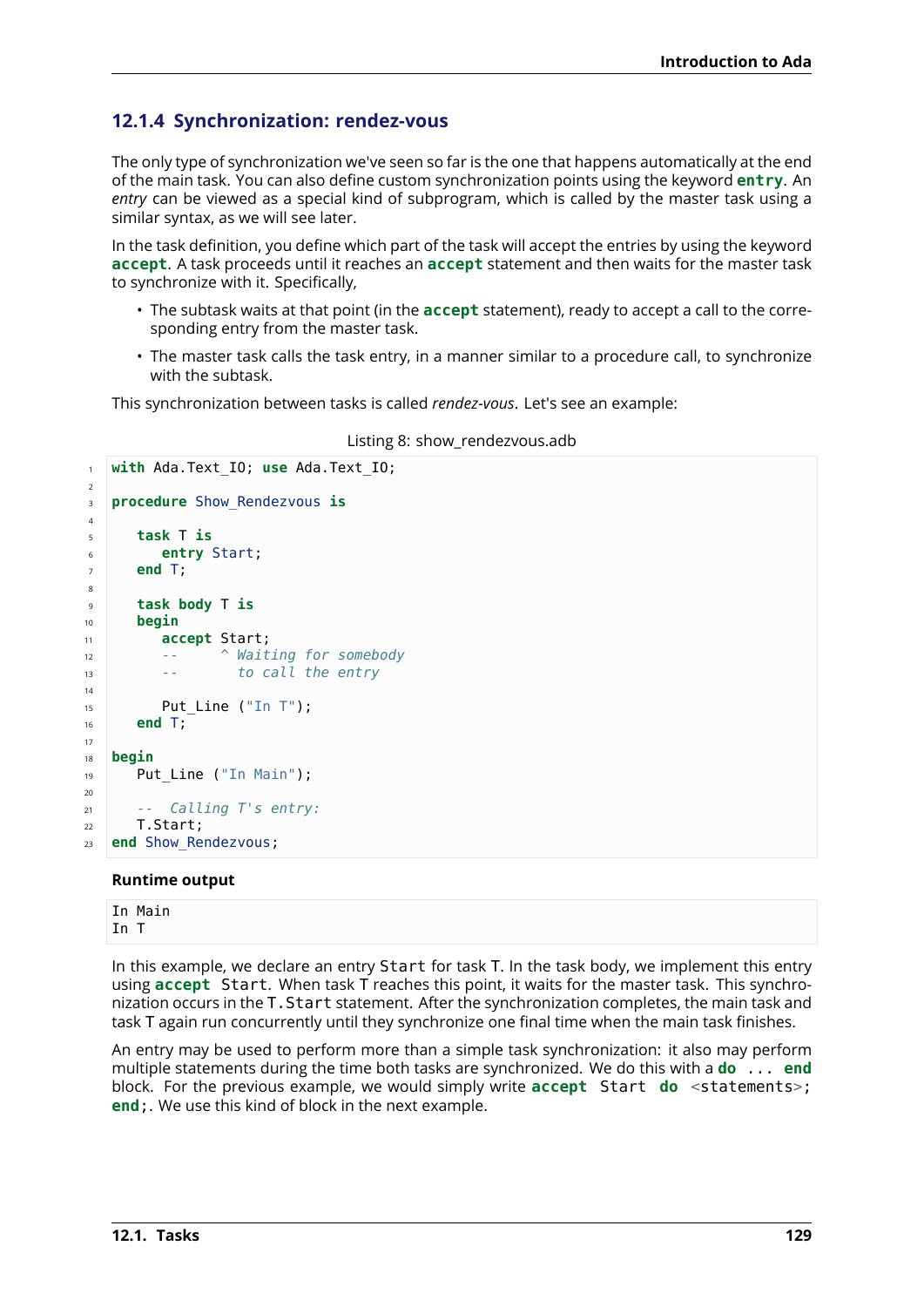## **12.1.5 Select loop**

There's no limit to the number of times an entry can be accepted. We could even create an infinite loop in the task and accept calls to the same entry over and over again. An infinite loop, however, prevents the subtask from finishing, so it blocks the master task when it reaches the end of its processing. Therefore, a loop containing **accept** statements in a task body is normally used in conjunction with a **select** ... **or terminate** statement. In simple terms, this statement allows the master task to automatically terminate the subtask when the master task finishes. For example:

Listing 9: show\_rendezvous\_loop.adb

```
1 with Ada.Text_IO; use Ada.Text_IO;
\overline{2}3 procedure Show_Rendezvous_Loop is
4
5 task T is
6 entry Reset;
7 entry Increment;
8 end T;
9
10 task body T is
11 Cnt : Integer := 0;
12 begin
13 loop
14 select
15 accept Reset do
16 \vert Cnt := 0;
17 end Reset;
18 Put Line ("Reset");
19 or
20 accept Increment do
21 Cnt := Cnt + 1;
22 end Increment;
23 Put_Line ("In T's loop ("
24 & Integer'Image (Cnt)
\delta \begin{pmatrix} 1 \\ 25 \end{pmatrix} \begin{pmatrix} 1 \\ 2 \end{pmatrix} \begin{pmatrix} 1 \\ 2 \end{pmatrix}26 or
27 terminate;
28 end select;
29 end loop;
30 end T;
31
32 begin
33 Put_Line ("In Main");
34
35 for I in 1 .. 4 loop
36 -- Calling T's entry multiple times
37 T. Increment;
38 end loop;
39
40 T.Reset;
41 for I in 1 .. 4 loop
42 -- Calling T's entry multiple times
43 T.Increment;
44 end loop;
4546 end Show_Rendezvous_Loop;
```
#### **Runtime output**

In Main In T's loop ( 1)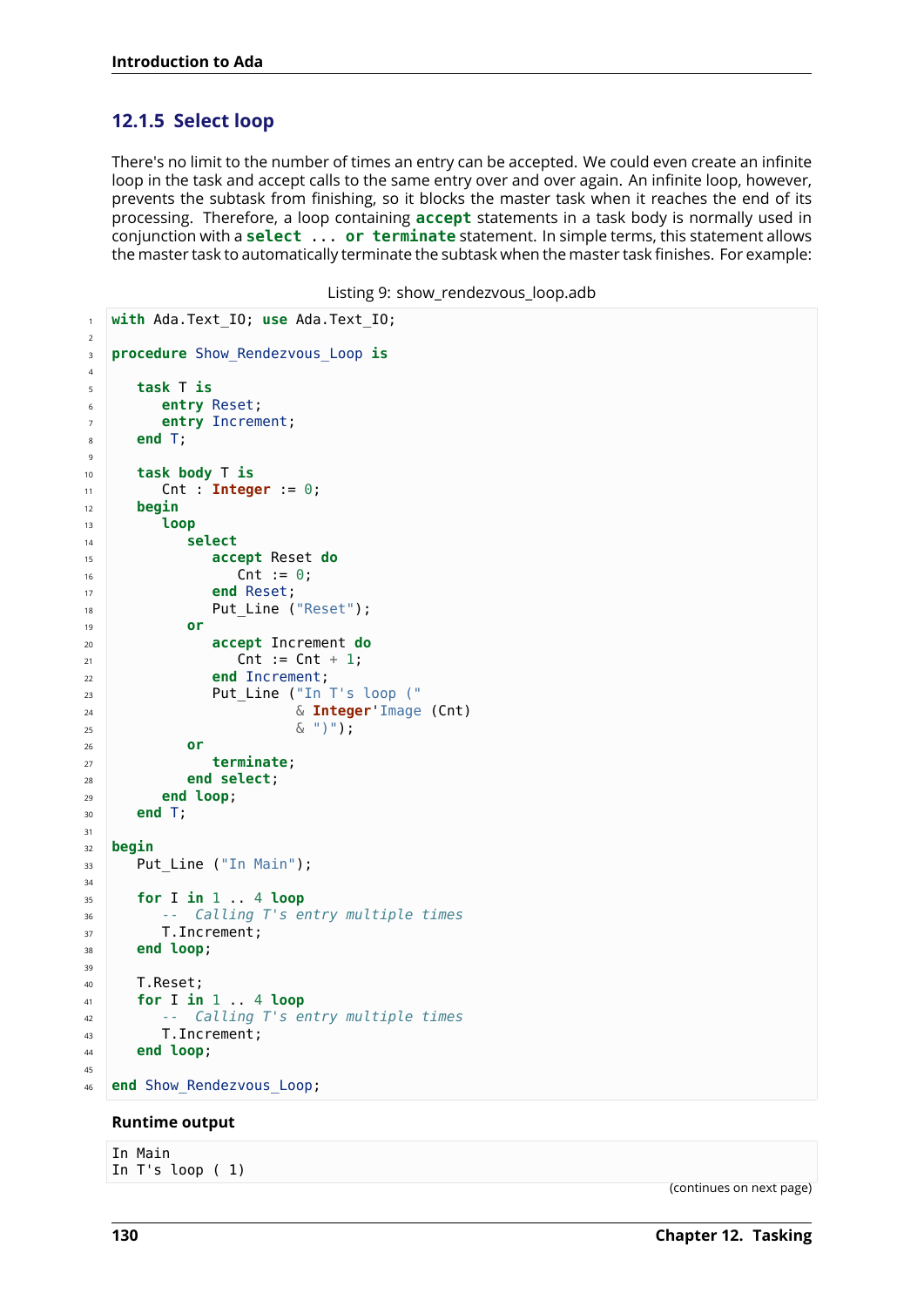In T's loop ( 2) In T's loop ( 3) In T's loop ( 4) Reset In T's loop ( 1) In T's loop ( 2) In T's loop ( 3) In T's loop ( 4)

In this example, the task body implements an infinite loop that accepts calls to the Reset and Increment entry. We make the following observations:

- The **accept** E **do** ... **end** block is used to increment a counter.
	- **–** As long as task T is performing the **do** ... **end** block, the main task waits for the block to complete.
- $\cdot$  The main task is calling the Increment entry multiple times in the loop from  $1 \ldots 4$ . It is also calling the Reset entry before and the loop.
	- **–** Because task T contains an infinite loop, it always accepts calls to the Reset and Increment entries.
	- **–** When the main task finishes, it checks the status of the T task. Even though task T could accept new calls to the Reset or Increment entries, the master task is allowed to terminate task T due to the **or terminate** part of the **select** statement.

### **12.1.6 Cycling tasks**

In a previous example, we saw how to delay a task a specified time by using the **delay** keyword. However, using delay statements in a loop is not enough to guarantee regular intervals between those delay statements. For example, we may have a call to a computationally intensive procedure between executions of successive delay statements:

```
while True loop
   delay 1.0;
         -- ^ Wait 1.0 seconds
   Computational_Intensive_App;
end loop;
```
In this case, we can't guarantee that exactly 10 seconds have elapsed after 10 calls to the delay statement because a time drift may be introduced by the Computational\_Intensive\_App procedure. In many cases, this time drift is not relevant, so using the **delay** keyword is good enough.

However, there are situations where a time drift isn't acceptable. In those cases, we need to use the **delay until** statement, which accepts a precise time for the end of the delay, allowing us to define a regular interval. This is useful, for example, in real-time applications.

We will soon see an example of how this time drift may be introduced and how the **delay until** statement circumvents the problem. But before we do that, we look at a package containing a procedure allowing us to measure the elapsed time (Show Elapsed Time) and a dummy Computational\_Intensive\_App procedure which is simulated by using a simple delay. This is the complete package:

Listing 10: delay\_aux\_pkg.ads

```
with Ada.Real Time; use Ada.Real Time;
\overline{2}3 package Delay_Aux_Pkg is
```
(continues on next page)

4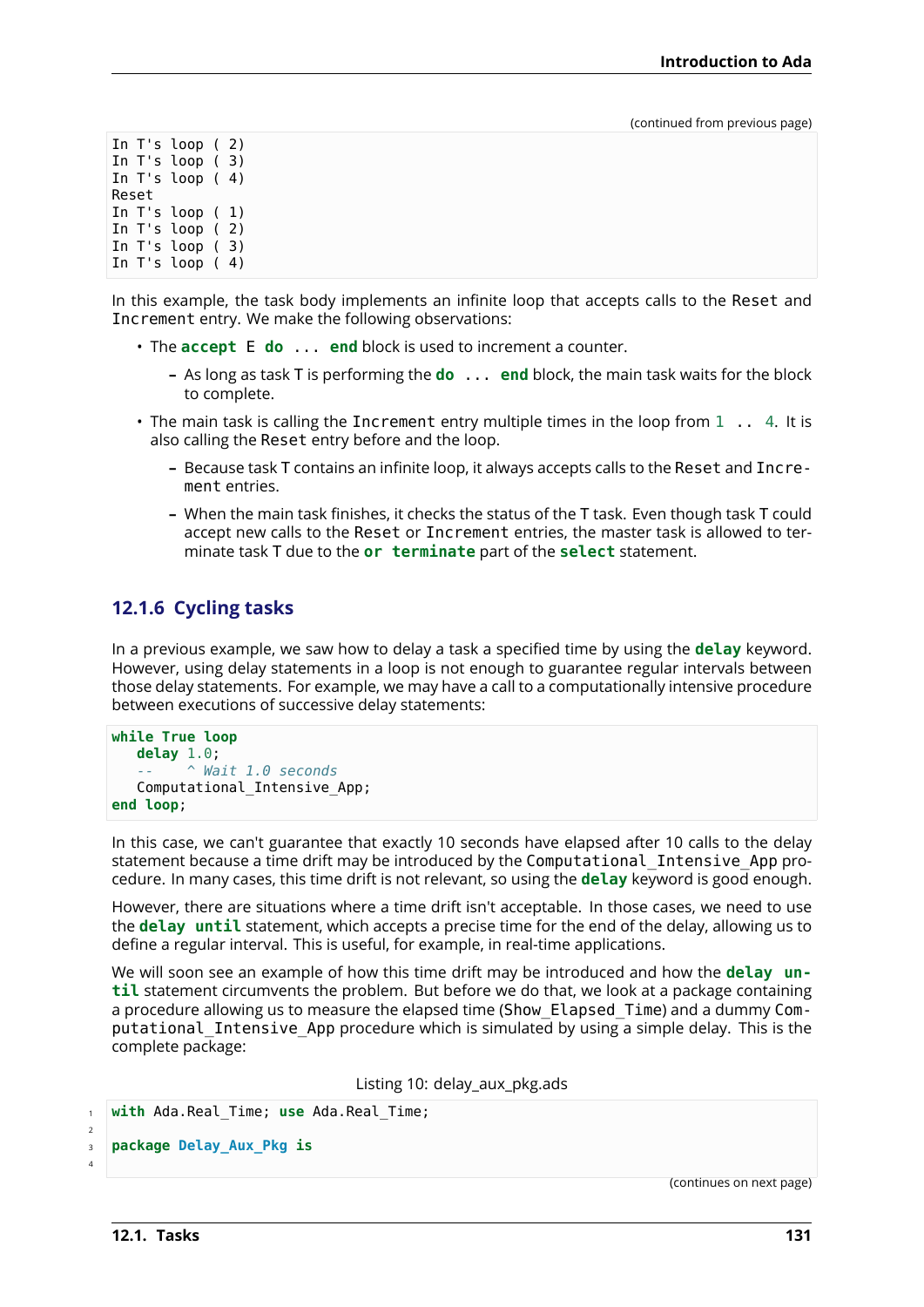```
5 function Get_Start_Time return Time
6 with Inline;
7
8 procedure Show_Elapsed_Time
9 with Inline;
10
11 procedure Computational_Intensive_App;
12 private
13 Start_Time : Time := Clock;
14
15 function Get_Start_Time return Time is (Start_Time);
16
17 end Delay_Aux_Pkg;
```
Listing 11: delay\_aux\_pkg.adb

```
1 with Ada.Text_IO; use Ada.Text_IO;
\overline{2}3 package body Delay_Aux_Pkg is
4
5 procedure Show_Elapsed_Time is
6 Now_Time : Time;
7 Elapsed_Time : Time_Span;
8 begin
9 Now_Time := Clock;
10 Elapsed_Time := Now_Time - Start_Time;
11 Put_Line ("Elapsed time "
12 6 Duration'Image (To Duration (Elapsed Time))
13 8 Seconds");
14 end Show_Elapsed_Time;
15
16 procedure Computational_Intensive_App is
17 begin
18 delay 0.5;
19 end Computational_Intensive_App;
20
21 end Delay_Aux_Pkg;
```
Using this auxiliary package, we're now ready to write our time-drifting application:

Listing 12: show\_time\_task.adb

```
1 with Ada.Text_IO; use Ada.Text_IO;
2 with Ada.Real_Time; use Ada.Real_Time;
3
4 with Delay_Aux_Pkg;
5
6 procedure Show_Time_Task is
7 package Aux renames Delay_Aux_Pkg;
8
9 task T;
10
11 task body T is
12 Cnt : Integer := 1;
13 begin
14 for I in 1 .. 5 loop
15 delay 1.0;
16
17 Aux.Show Elapsed Time;
18 Aux.Computational Intensive App;
19
```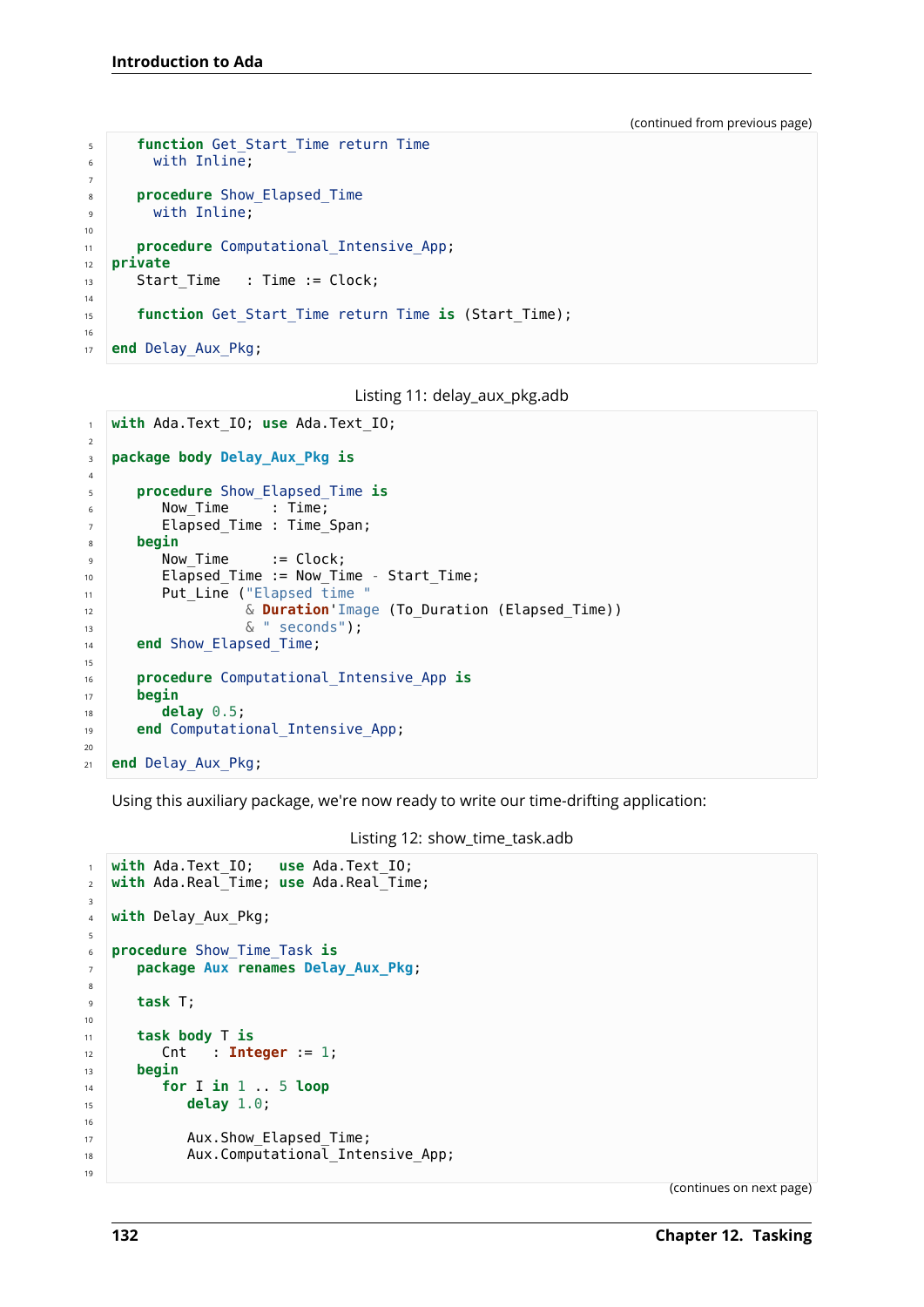```
20 Put_Line ("Cycle # "
21 & Integer'Image (Cnt));
22 Cnt := Cnt + 1;
23 end loop;
24 Put_Line ("Finished time-drifting loop");
25 end T;
26
27 begin
28 null;
29 end Show_Time_Task;
```
#### **Build output**

```
show time task.adb:2:09: warning: no entities of "Ada.Real Time" are referenced [-
 ↪gnatwu]
show time task.adb:2:21: warning: use clause for package "Real_Time" has no effect<sub>u</sub>
\rightarrow[-gnatwu]
```
#### **Runtime output**

```
Elapsed time 1.000440618 seconds
Cycle # 1
Elapsed time 2.501350526 seconds
Cycle # 2
Elapsed time 4.001782191 seconds
Cycle # 3
Elapsed time 5.502138382 seconds
Cycle # 4
Elapsed time 7.002629640 seconds
Cycle # 5
Finished time-drifting loop
```
We can see by running the application that we already have a time difference of about four seconds after three iterations of the loop due to the drift introduced by Computational\_Intensive\_App. Using the **delay until** statement, however, we're able to avoid this time drift and have a regular interval of exactly one second:

```
1 with Ada.Text_IO; use Ada.Text_IO;
2 with Ada.Real_Time; use Ada.Real_Time;
3
4 with Delay_Aux_Pkg;
5
6 procedure Show_Time_Task is
7 package Aux renames Delay_Aux_Pkg;
8
9 task T;
10
11 task body T is
12 Cycle : constant Time Span :=
13 Milliseconds (1000);
14 Next : Time := Aux.Get_Start_Time
15 + Cycle;
16
17 Cnt : Integer := 1;
18 begin
19 for I in 1 .. 5 loop
20 delay until Next;
2122 Aux.Show Elapsed Time;
```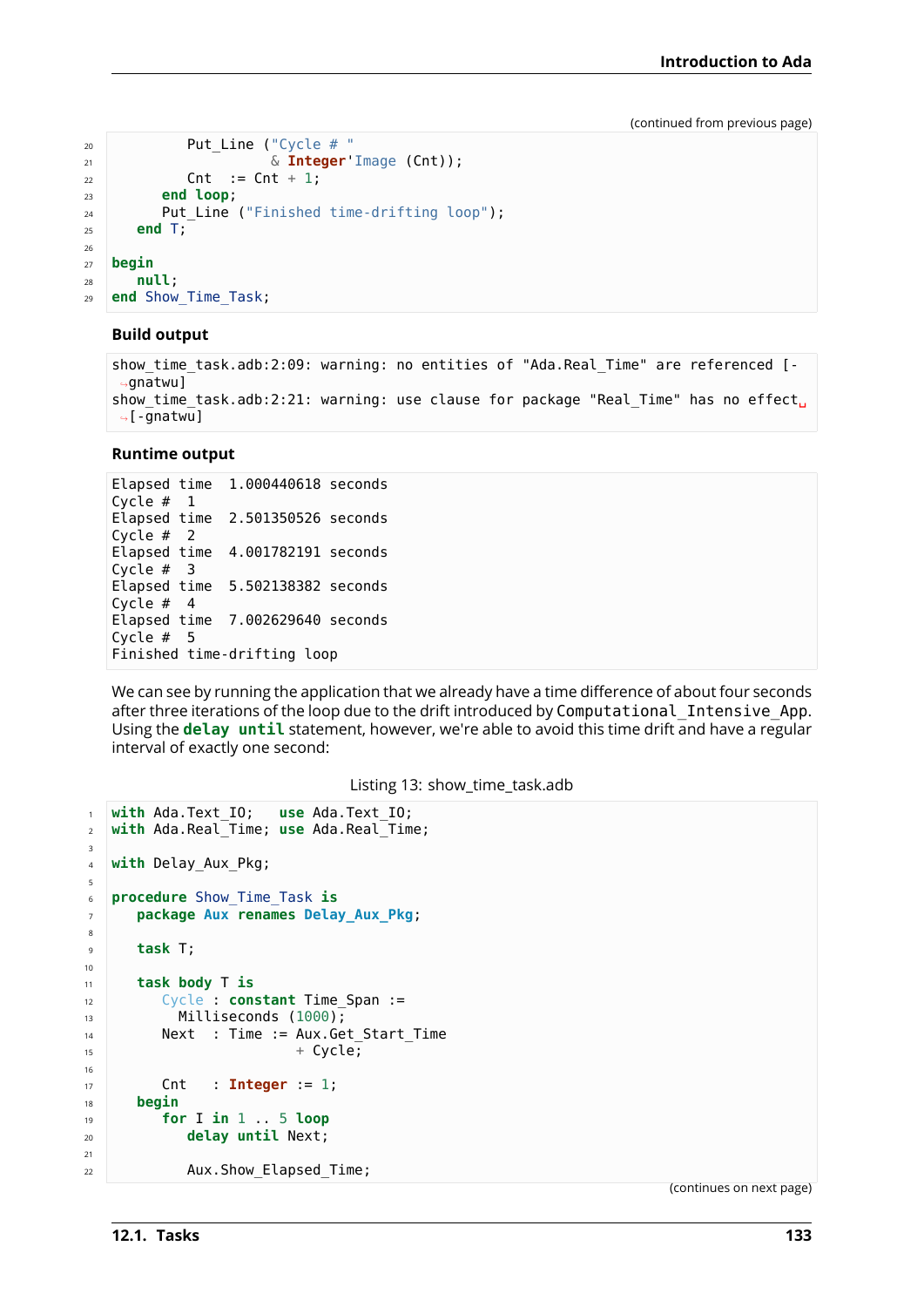```
23 Aux.Computational_Intensive_App;
24
25 -- Calculate next execution time
26 -- using a cycle of one second
27 Next := Next + Cycle;
28
29 Put_Line ("Cycle # "
30 & Integer'Image (Cnt));
31 Cnt := Cnt + 1;
32 end loop;
33 Put Line ("Finished cycling");
34 end T;
35
36 begin
37 null;
38 end Show_Time_Task;
```
#### **Runtime output**

```
Elapsed time 1.000108055 seconds
Cycle # 1
Elapsed time 2.000083264 seconds
Cycle # 2
Elapsed time 3.000158452 seconds
Cycle # 3
Elapsed time 4.000086137 seconds
Cycle # 4
Elapsed time 5.000118953 seconds
Cycle # 5
Finished cycling
```
Now, as we can see by running the application, the **delay until** statement ensures that the Computational\_Intensive\_App doesn't disturb the regular interval of one second between iterations.

# **12.2 Protected objects**

When multiple tasks are accessing shared data, corruption of that data may occur. For example, data may be inconsistent if one task overwrites parts of the information that's being read by another task at the same time. In order to avoid these kinds of problems and ensure information is accessed in a coordinated way, we use *protected objects*.

Protected objects encapsulate data and provide access to that data by means of *protected operations*, which may be subprograms or protected entries. Using protected objects ensures that data is not corrupted by race conditions or other simultaneous access.

#### **Important**

Protected objects can be implemented using Ada tasks. In fact, this was the *only* possible way of implementing them in Ada 83 (the first version of the Ada language). However, the use of protected objects is much simpler than using similar mechanisms implemented using only tasks. Therefore, you should use protected objects when your main goal is only to protect data.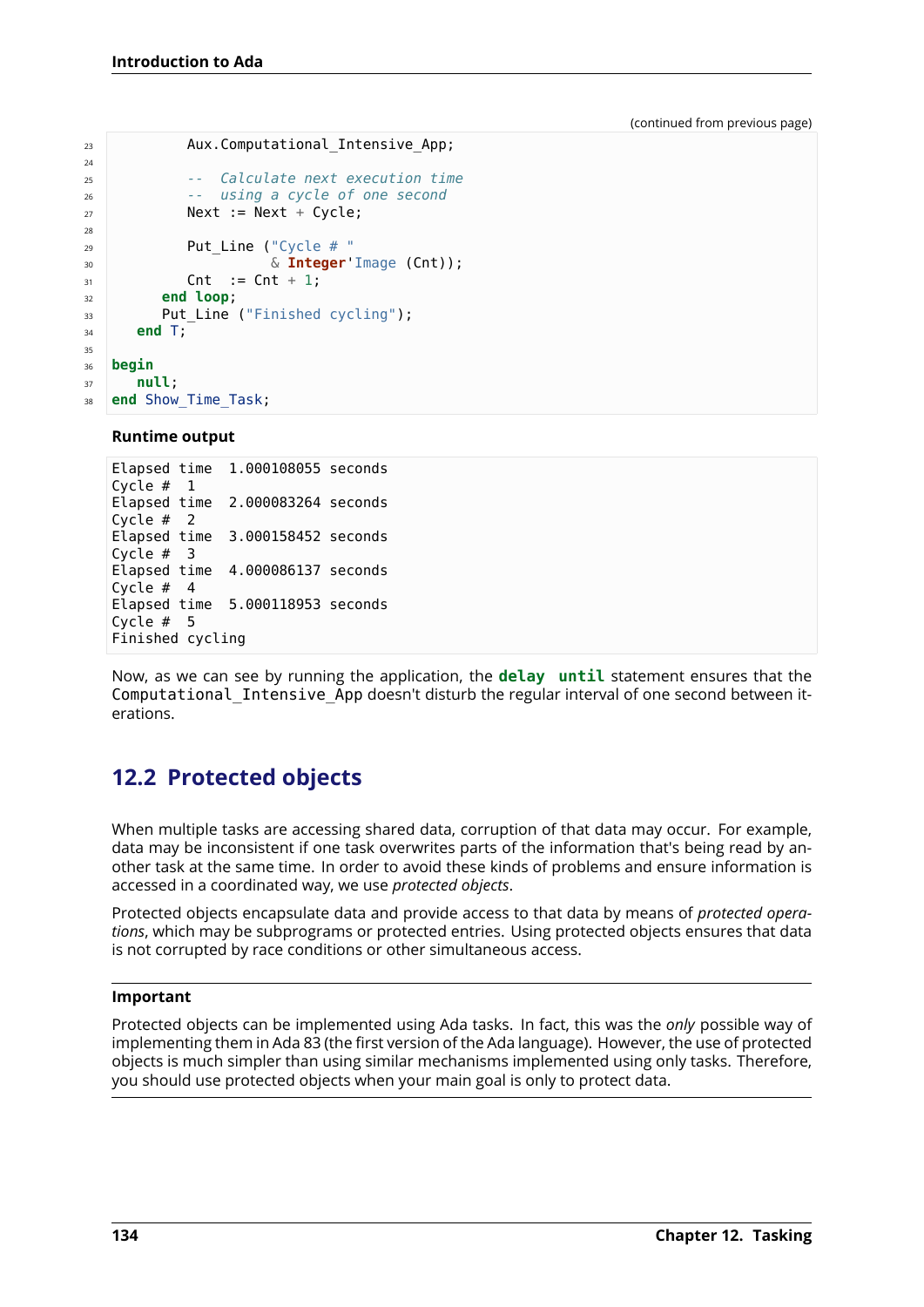## **12.2.1 Simple object**

You declare a protected object with the **protected** keyword. The syntax is similar to that used for packages: you can declare operations (e.g., procedures and functions) in the public part and data in the private part. The corresponding implementation of the operations is included in the **protected body** of the object. For example:

Listing 14: show\_protected\_objects.adb

```
1 with Ada.Text_IO; use Ada.Text_IO;
2
3 procedure Show_Protected_Objects is
4
5 protected Obj is
6 -- Operations go here (only subprograms)
7 procedure Set (V : Integer);
8 function Get return Integer;
9 private
10 -- Data goes here
11 Local : Integer := 0;
12 end Obj;
13
14 protected body Obj is
15 -- procedures can modify the data
16 procedure Set (V : Integer) is
17 begin
18 Local := V:
19 end Set;
20
21 -- functions cannot modify the data
22 function Get return Integer is
23 begin
24 return Local;
25 end Get;
26 end Obj;
27
28 begin
29 Obj.Set (5);
30 Put_Line ("Number is: "
31 & Integer'Image (Obj.Get));
32 end Show Protected Objects;
```
#### **Runtime output**

```
Number is: 5
```
In this example, we define two operations for Obj: Set and Get. The implementation of these operations is in the Obj body. The syntax used for writing these operations is the same as that for normal procedures and functions. The implementation of protected objects is straightforward we simply access and update Local in these subprograms. To call these operations in the main application, we use prefixed notation, e.g., 0bj.Get.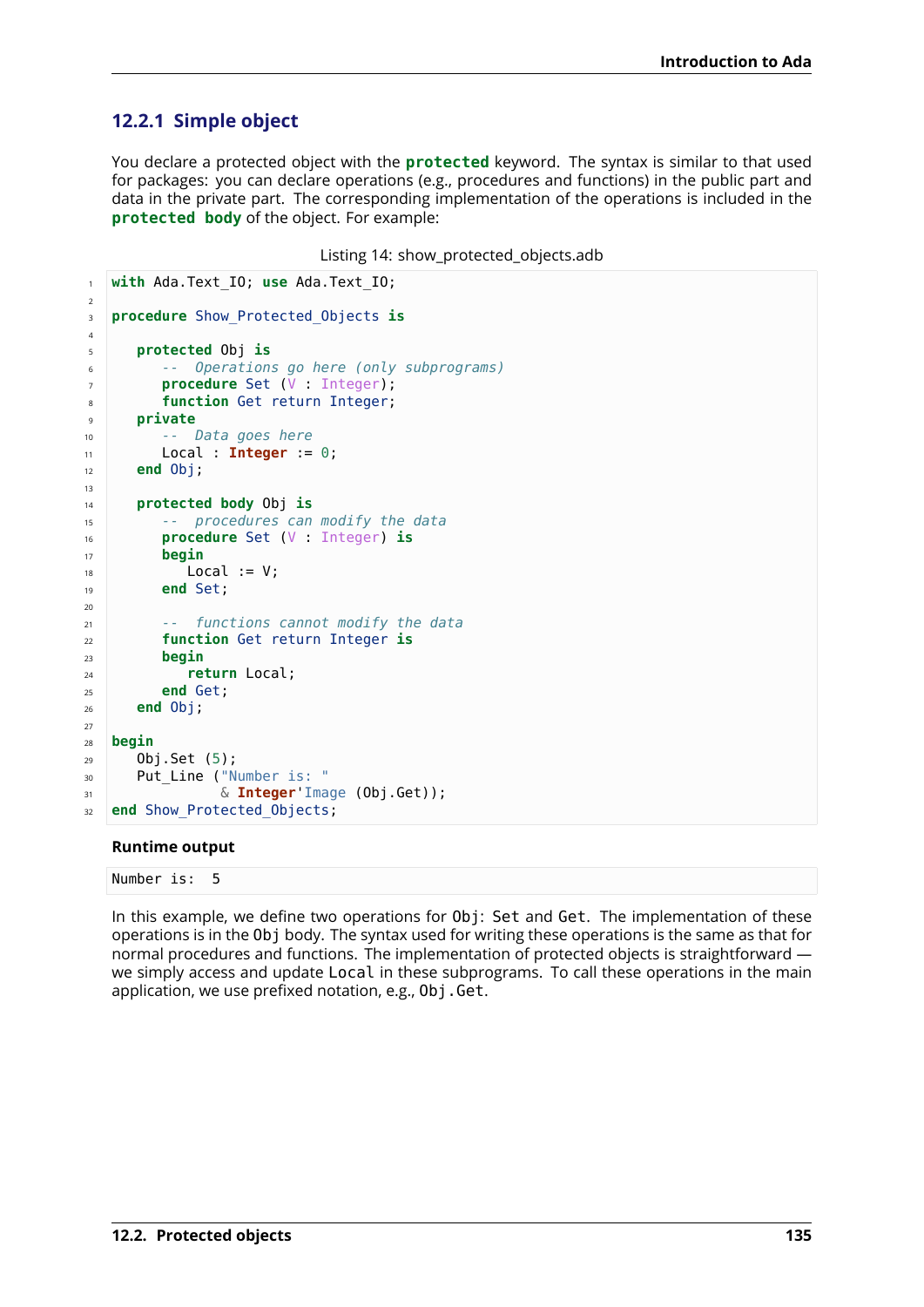## **12.2.2 Entries**

In addition to protected procedures and functions, you can also define protected entry points. Do this using the **entry** keyword. Protected entry points allow you to define barriers using the **when** keyword. Barriers are conditions that must be fulfilled before the entry can start performing its actual processing — we speak of *releasing* the barrier when the condition is fulfilled.

The previous example used procedures and functions to define operations on the protected objects. However, doing so permits reading protected information (via Obj.Get) before it's set (via Obj.Set). To allow that to be a defined operation, we specified a default value (0). Instead, by rewriting Obj.Get using an *entry* instead of a function, we implement a barrier, ensuring no task can read the information before it's been set.

The following example implements the barrier for the Obj.Get operation. It also contains two concurrent subprograms (main task and task T) that try to access the protected object.

```
1 with Ada.Text_IO; use Ada.Text_IO;
\overline{2}3 procedure Show_Protected_Objects_Entries is
4
5 protected Obj is
6 procedure Set (V : Integer);
7 entry Get (V : out Integer);
8 private
9 Local : Integer;
10 Is_Set : Boolean := False;
11 end Obj;
12
13 protected body Obj is
14 procedure Set (V : Integer) is
15 begin
16 Local := V;
17 Is_Set := True;
18 end Set;
19
20 entry Get (V out Integer)
21 when Is_Set is
22 -- Entry is blocked until the
23 -- condition is true. The barrier
24 -- is evaluated at call of entries
25 -- and at exits of procedures and
26 -- entries. The calling task sleeps
27 -- until the barrier is released.
28 begin
29 V := Local;
30 Is_Set := False;
31 end Get;
32 end Obj;
33
34 N : Integer := 0;
35
36 task T;
37
38 task body T is
39 begin
40 Put_Line ("Task T will delay for 4 seconds...");
41 delay 4.0;
42 Put Line ("Task T will set Obj...");
43 Obj.Set (5);
44 Put Line ("Task T has just set Obj...");
```

```
Listing 15: show_protected_objects_entries.adb
```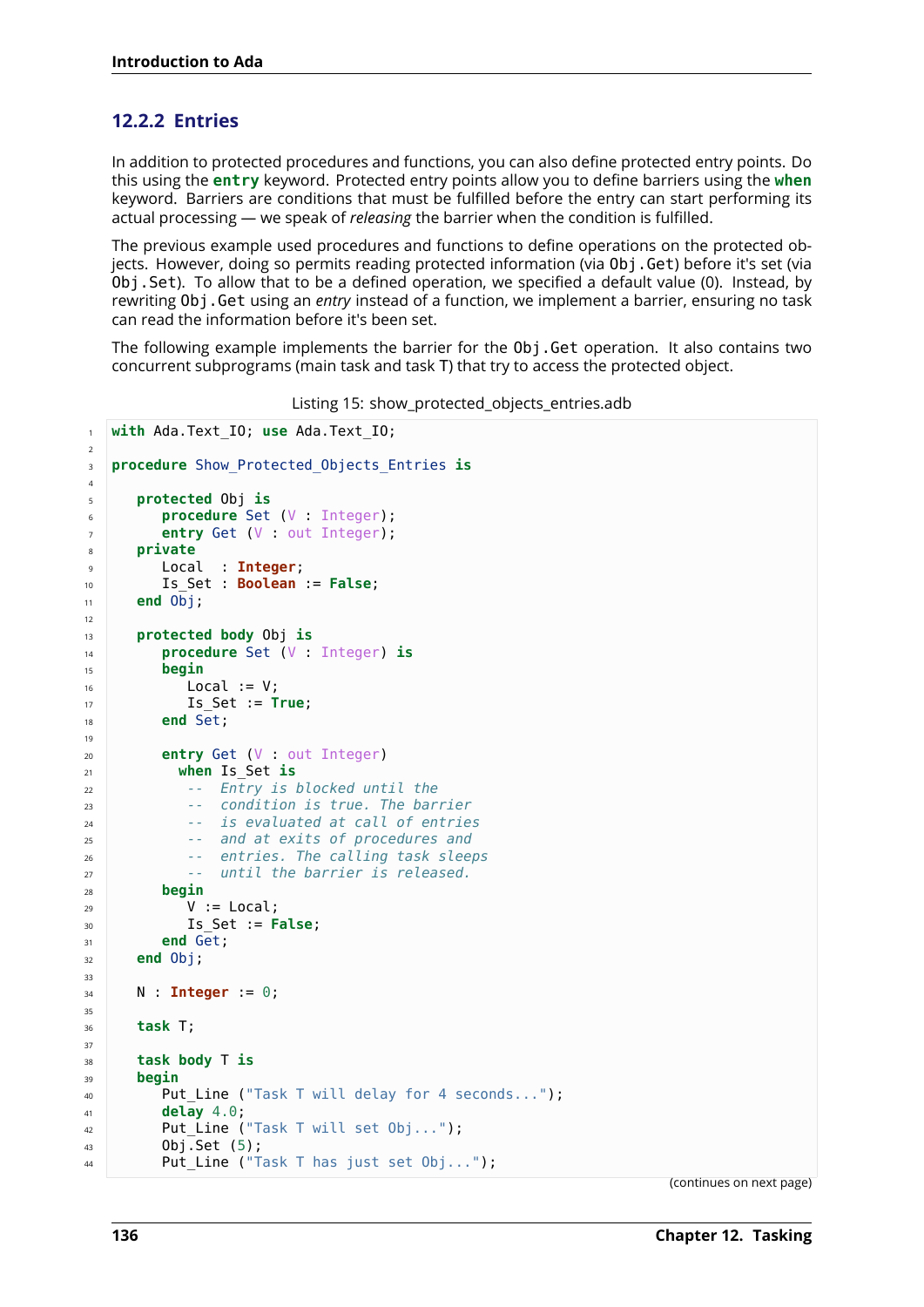```
45 end T;
46 begin
47 Put Line ("Main application will get Obj...");
48 Obj.Get (N);
49 Put_Line ("Main application has just retrieved Obj...");
50 Put_Line ("Number is: " & Integer'Image (N));
51
52 end Show_Protected_Objects_Entries;
```
#### **Runtime output**

```
Task T will delay for 4 seconds...
Main application will get Obj...
Task T will set Obj...
Task T has just set Obj...
Main application has just retrieved Obj...
Number is: 5
```
As we see by running it, the main application waits until the protected object is set (by the call to Obj.Set in task T) before it reads the information (via Obj.Get). Because a 4-second delay has been added in task T, the main application is also delayed by 4 seconds. Only after this delay does task T set the object and release the barrier in Obj.Get so that the main application can then resume processing (after the information is retrieved from the protected object).

# **12.3 Task and protected types**

In the previous examples, we defined single tasks and protected objects. We can, however, generalize tasks and protected objects using type definitions. This allows us, for example, to create multiple tasks based on just a single task type.

### **12.3.1 Task types**

A task type is a generalization of a task. The declaration is similar to simple tasks: you replace **task** with **task type**. The difference between simple tasks and task types is that task types don't create actual tasks that automatically start. Instead, a task declaration is needed. This is exactly the way normal variables and types work: objects are only created by variable definitions, not type definitions.

To illustrate this, we repeat our first example:

```
Listing 16: show_simple_task.adb
```

```
1 with Ada.Text_IO; use Ada.Text_IO;
\overline{2}3 procedure Show_Simple_Task is
4 task T;
5
6 task body T is
7 begin
8 Put Line ("In task T");
9 end T;
10 begin
11 Put Line ("In main");
12 end Show Simple Task;
```
#### **Runtime output**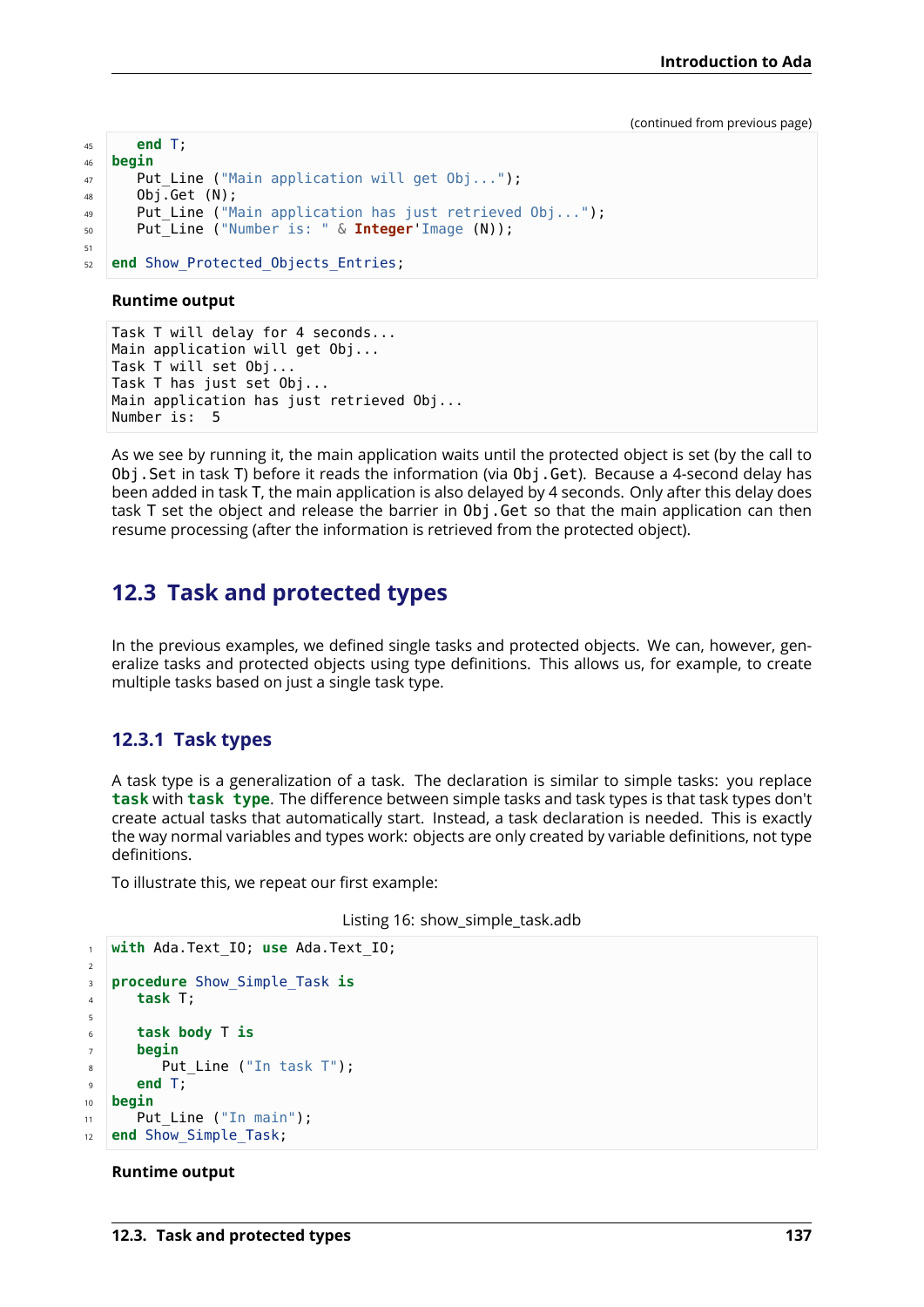In task T In main

We now rewrite it by replacing **task** T with **task type TT**. We declare a task (A\_Task) based on the task type TT after its definition:

Listing 17: show\_simple\_task\_type.adb

```
1 with Ada.Text_IO; use Ada.Text_IO;
\overline{2}3 procedure Show_Simple_Task_Type is
4 task type TT;
5
6 task body TT is
7 begin
\vert Put Line ("In task type TT");
9 end TT;
10
11 A Task : TT;
12 begin
13 Put Line ("In main");
14 end Show_Simple_Task_Type;
```
### **Runtime output**

In task type TT In main

We can extend this example and create an array of tasks. Since we're using the same syntax as for variable declarations, we use a similar syntax for task types: **array** (<>) **of Task**\_Type. Also, we can pass information to the individual tasks by defining a Start entry. Here's the updated example:

Listing 18: show\_task\_type\_array.adb

```
1 with Ada.Text_IO; use Ada.Text_IO;
\overline{2}3 procedure Show_Task_Type_Array is
4 task type TT is
5 entry Start (N : Integer);
6 end TT;
7
8 task body TT is
9 Task_N : Integer;
10 begin
11 accept Start (N : Integer) do
12 Task_N := N;
13 end Start;
14 Put_Line ("In task T: "
15 & Integer'Image (Task_N));
16 end TT;
17
18 My_Tasks : array (1 .. 5) of TT;
19 begin
20 Put_Line ("In main");
21
22 for I in My_Tasks'Range loop
23 My_Tasks (I).Start (I);
24 end loop;
25 end Show_Task_Type_Array;
```
### **Runtime output**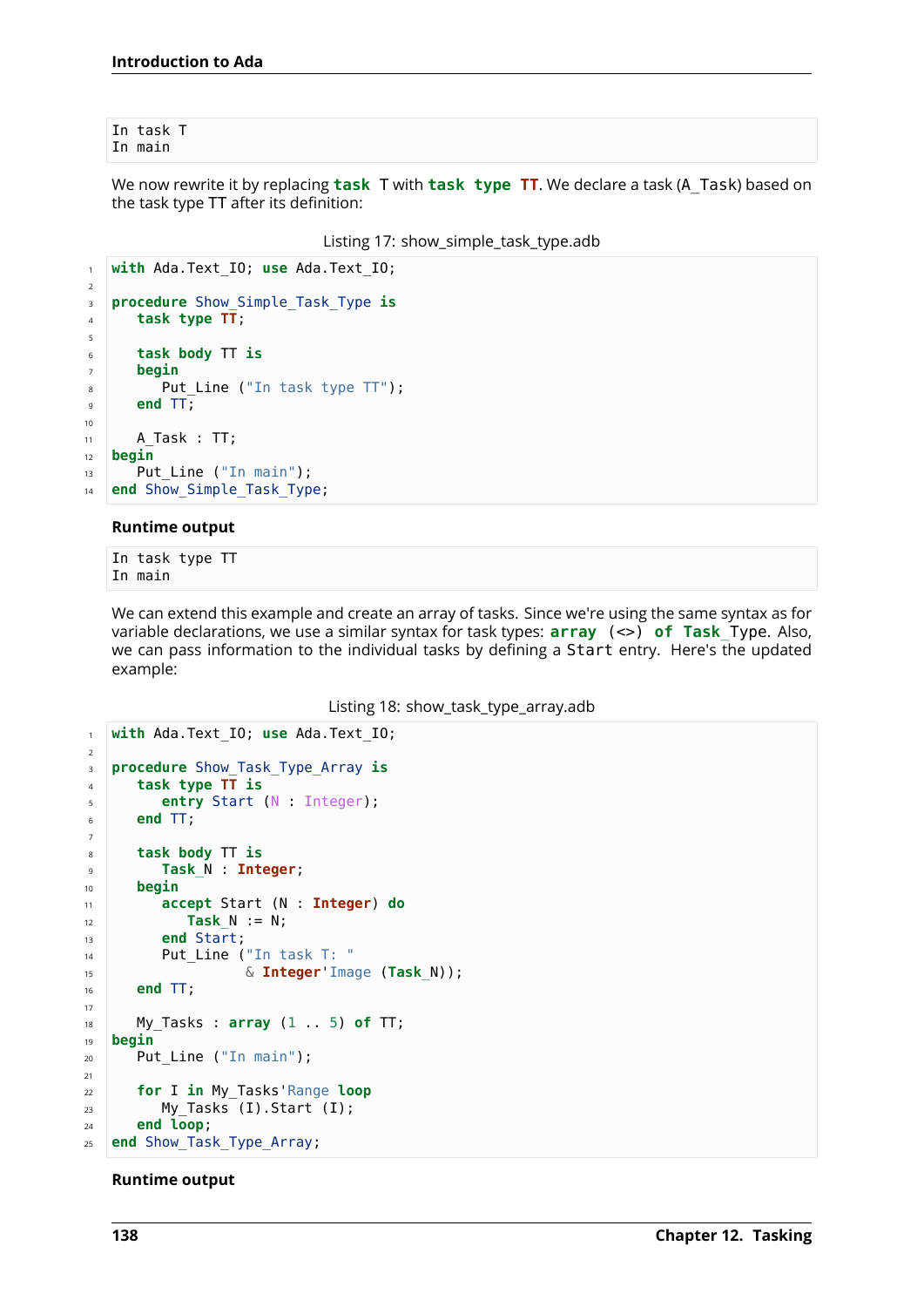In main In task T: 1 In task T: 2 In task T: 3 In task T: 4 In task T: 5

In this example, we're declaring five tasks in the array My\_Tasks. We pass the array index to the individual tasks in the entry point (Start). After the synchronization between the individual subtasks and the main task, each subtask calls Put\_Line concurrently.

### **12.3.2 Protected types**

A protected type is a generalization of a protected object. The declaration is similar to that for protected objects: you replace **protected** with **protected type**. Like task types, protected types require an object declaration to create actual objects. Again, this is similar to variable declarations and allows for creating arrays (or other composite objects) of protected objects.

We can reuse a previous example and rewrite it to use a protected type:

Listing 19: show protected object type.adb

```
1 with Ada.Text_IO; use Ada.Text_IO;
2
3 procedure Show_Protected_Object_Type is
4
5 protected type Obj_Type is
6 procedure Set (V : Integer);
7 function Get return Integer;
8 private
9 Local : Integer := 0;
10 end Obj_Type;
11
12 protected body Obj_Type is
13 procedure Set (V : Integer) is
14 begin
15 Local := V;
16 end Set;
17
18 function Get return Integer is
19 begin
20 return Local;
21 end Get;
22 end Obj_Type;
23
24 Obj : Obj Type;
25 begin
26 Obj.Set (5);
27 Put Line ("Number is: "
28 & Integer'Image (Obj.Get));
29 end Show Protected Object Type;
```
### **Runtime output**

Number is: 5

In this example, instead of directly defining the protected object Obj, we first define a protected type Obj Type and then declare Obj as an object of that protected type. Note that the main application hasn't changed: we still use Obj.Set and Obj.Get to access the protected object, just like in the original example.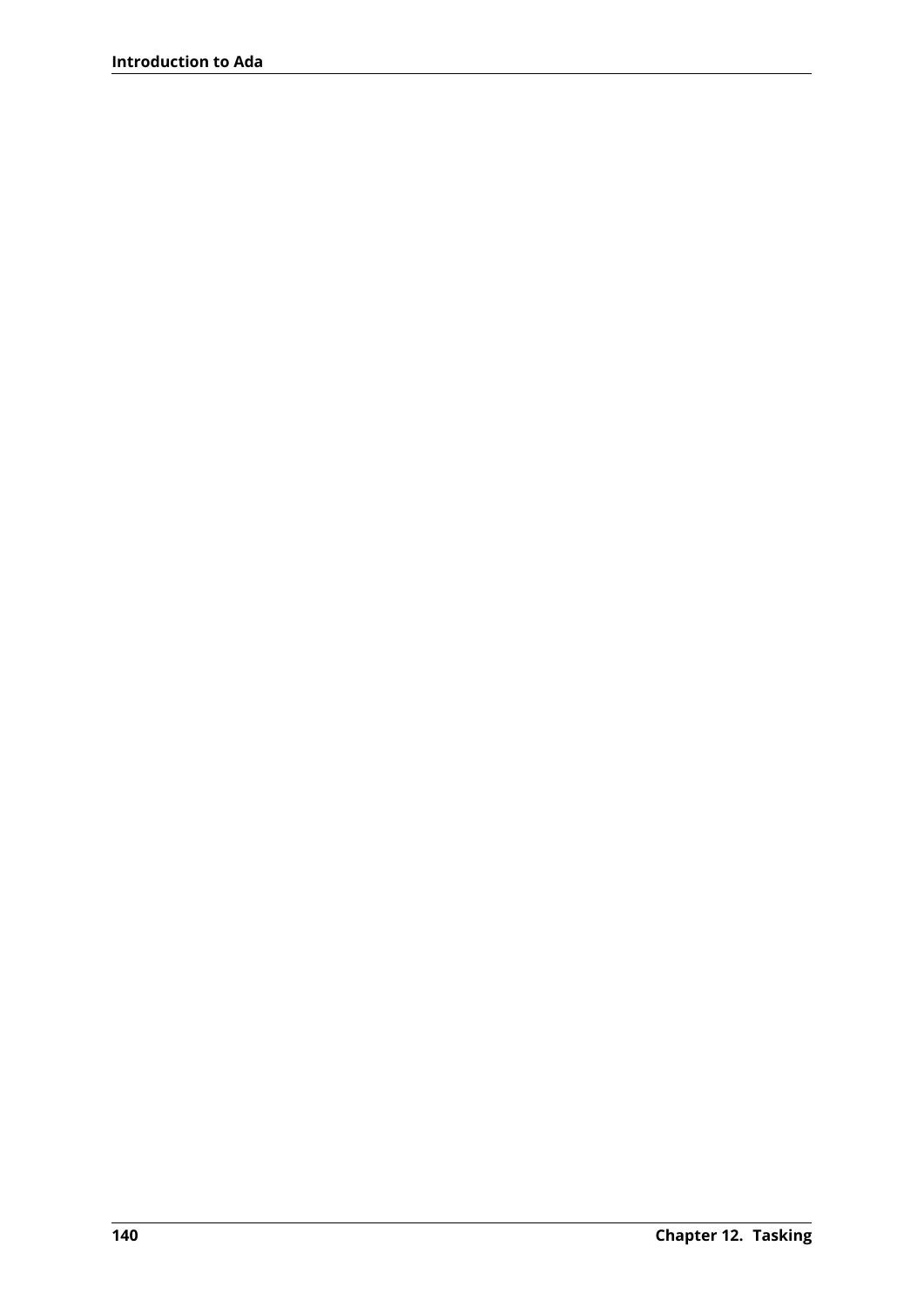# **CHAPTER THIRTEEN**

# **DESIGN BY CONTRACTS**

Contracts are used in programming to codify expectations. Parameter modes of a subprogram can be viewed as a simple form of contracts. When the specification of subprogram Op declares a parameter using **in** mode, the caller of Op knows that the **in** argument won't be changed by Op. In other words, the caller expects that Op doesn't modify the argument it's providing, but just reads the information stored in the argument. Constraints and subtypes are other examples of contracts. In general, these specifications improve the consistency of the application.

*Design-by-contract* programming refers to techniques that include pre- and postconditions, subtype predicates, and type invariants. We study those topics in this chapter.

## **13.1 Pre- and postconditions**

Pre- and postconditions provide expectations regarding input and output parameters of subprograms and return value of functions. If we say that certain requirements must be met before calling a subprogram Op, those are preconditions. Similarly, if certain requirements must be met after a call to the subprogram Op, those are postconditions. We can think of preconditions and postconditions as promises between the subprogram caller and the callee: a precondition is a promise from the caller to the callee, and a postcondition is a promise in the other direction.

Pre- and postconditions are specified using an aspect clause in the subprogram declaration. A **with** Pre => <condition> clause specifies a precondition and a **with** Post => <condition> clause specifies a postcondition.

The following code shows an example of preconditions:

|  |  |  | Listing 1: show_simple_precondition.adb |
|--|--|--|-----------------------------------------|
|--|--|--|-----------------------------------------|

```
1 procedure Show_Simple_Precondition is
\overline{2}3 procedure DB_Entry (Name : String;
4 Age : Natural)
5 with Pre => Name'Length > 0
6 is
7 begin
8 -- Missing implementation
9 null;
10 end DB_Entry;
11 begin
12 DB Entry ("John", 30);
13
14 -- Precondition will fail!
15 DB Entry ("", 21);
16 end Show_Simple_Precondition;
```
### **Runtime output**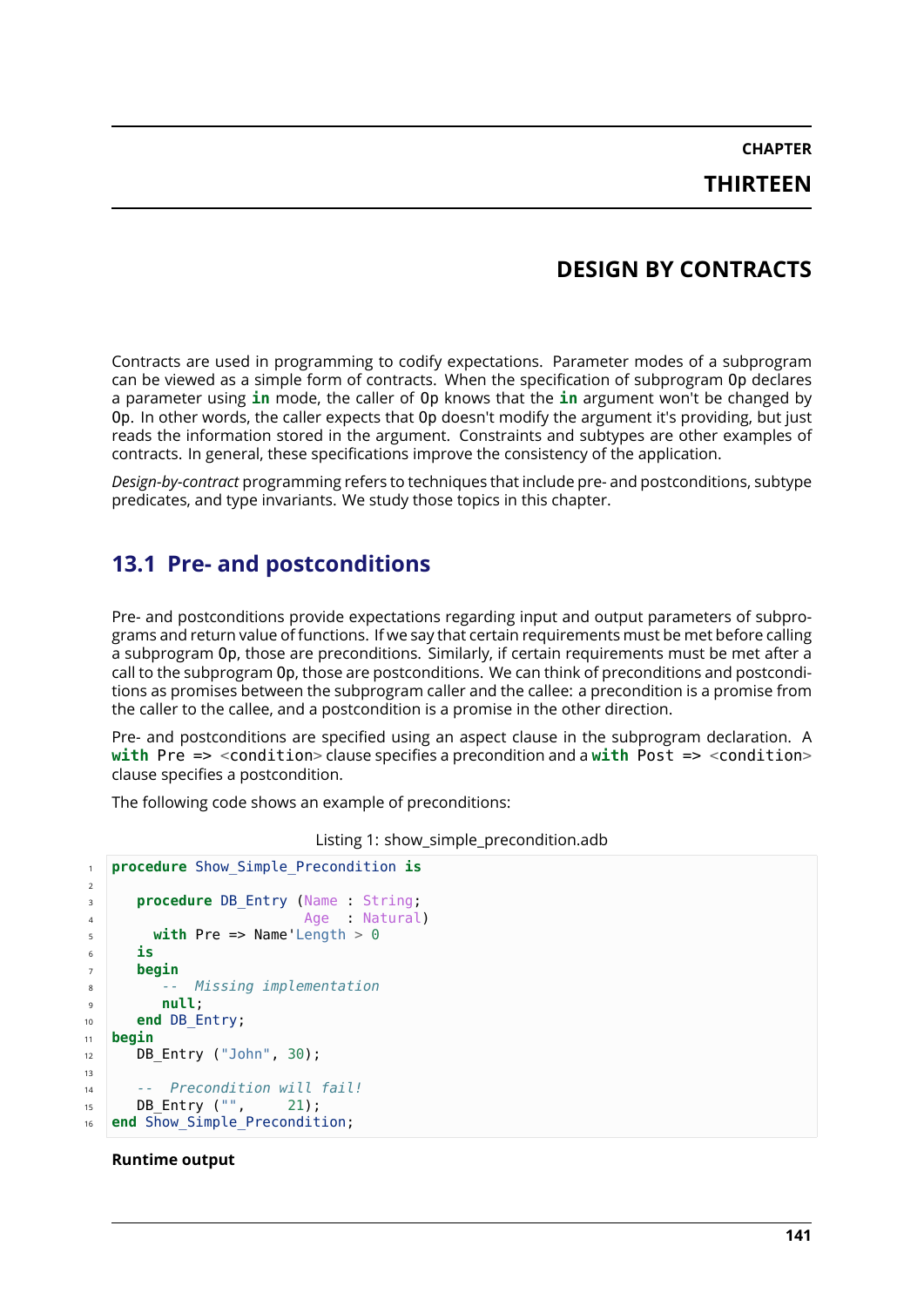raised ADA.ASSERTIONS.ASSERTION ERROR : failed precondition from show simple ↪precondition.adb:5

In this example, we want to prevent the name field in our database from containing an empty string. We implement this requirement by using a precondition requiring that the length of the string used for the Name parameter of the DB Entry procedure is greater than zero. If the DB Entry procedure is called with an empty string for the Name parameter, the call will fail because the precondition is not met.

### **In the GNAT toolchain**

GNAT handles pre- and postconditions by generating runtime assertions for them. By default, however, assertions aren't enabled. Therefore, in order to check pre- and postconditions at runtime, you need to enable assertions by using the *-gnata* switch.

Before we get to our next example, let's briefly discuss quantified expressions, which are quite useful in concisely writing pre- and postconditions. Quantified expressions return a Boolean value indicating whether elements of an array or container match the expected condition. They have the form: (**for** all I in A'Range  $\Rightarrow$  <condition on A(I)>, where A is an array and I is an index. Quantified expressions using **for all** check whether the condition is true for every element. For example:

(**for all I in** A'Range => A  $(I) = 0$ )

This quantified expression is only true when all elements of the array A have a value of zero.

Another kind of quantified expressions uses **for some**. The form looks similar: (**for some** I **in** A'Range  $\equiv$   $\le$  condition on A(I) $>$ . However, in this case the qualified expression tests whether the condition is true only on *some* elements (hence the name) instead of all elements.

We illustrate postconditions using the following example:

Listing 2: show simple postcondition.adb

```
1 with Ada.Text_IO; use Ada.Text_IO;
\overline{2}3 procedure Show_Simple_Postcondition is
4
5 type Int_8 is range -2 ** 7 .. 2 ** 7 - 1;
6
7 type Int_8_Array is
8 array (Integer range <>) of Int_8;
\overline{9}10 function Square (A : Int_8) return Int_8 is
11 (A * A)12 with Post => (if abs A in 0 | 1
13 then Square'Result = abs A
14 else Square'Result > A);
15
16 procedure Square (A : in out Int 8 Array)
17 with Post => (for all I in A'Range =>
18 A (I) = A' \, 0 \, 1 \, (I) * A' \, 0 \, 1 \, (I)19 is
20 begin
21 for V of A loop
22 V := Square (V);
23 end loop;
24 end Square;
25
```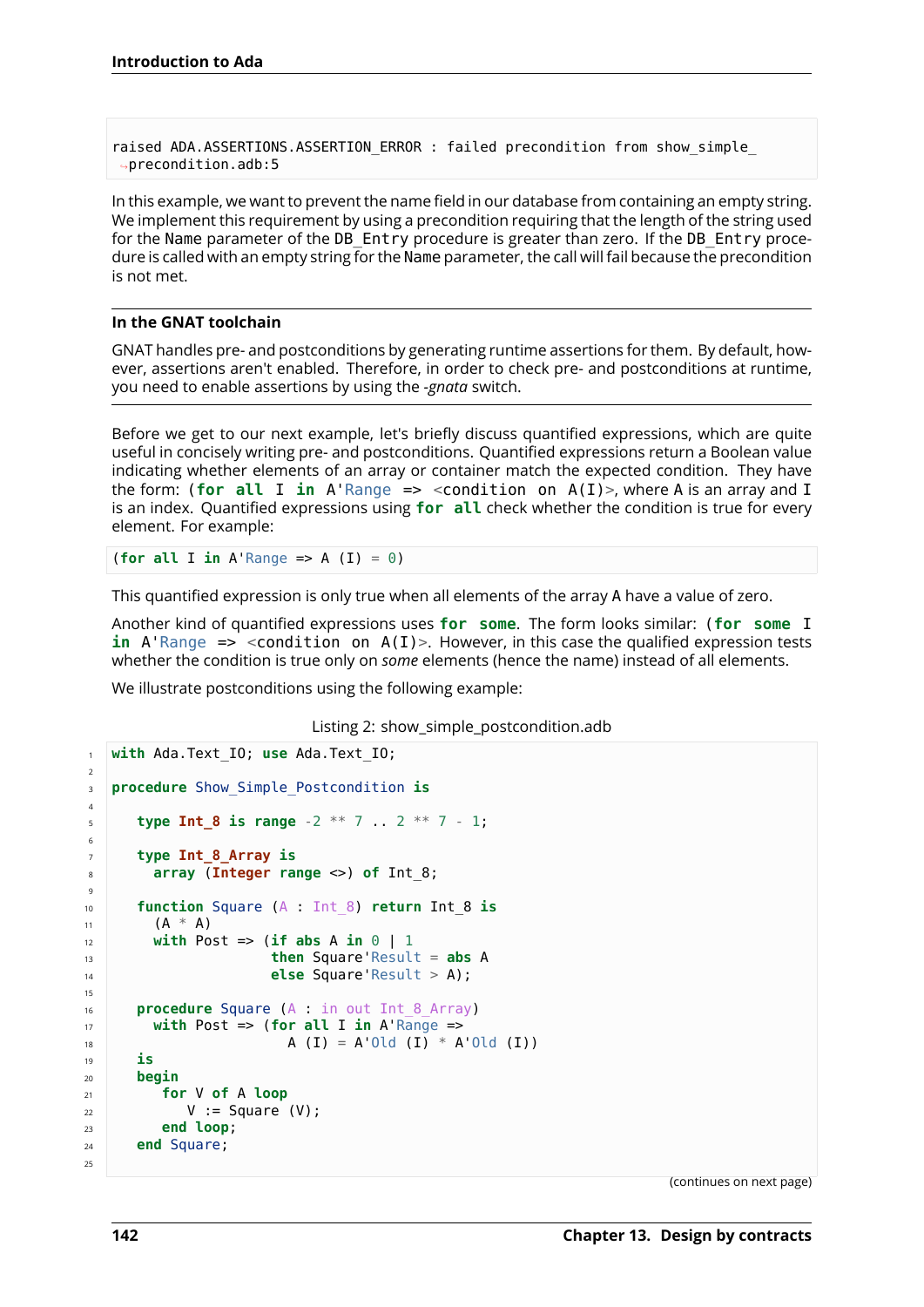```
26 V : Int_8_Array := (-2, -1, 0, 1, 10, 11);
27 begin
28 for E of V loop
29 Put_Line ("Original: "
30 & Int_8'Image (E));
31 end loop;
32 New_Line;
33
34 Square (V);
35 for E of V loop
36 Put_Line ("Square:
\delta Int 8'Image (E));
38 end loop;
39 end Show Simple Postcondition;
```
### **Runtime output**

Original: -2 Original: -1 Original: 0 Original: 1 Original: 10 Original: 11 Square: 4 Square: 1 Square: 0 Square: 1 Square: 100 Square: 121

We declare a signed 8-bit type Int  $8$  and an array of that type (Int  $8$  Array). We want to ensure each element of the array is squared after calling the procedure Square for an object of the Int\_8\_Array type. We do this with a postcondition using a **for all** expression. This postcondition also uses the 'Old attribute to refer to the original value of the parameter (before the call).

We also want to ensure that the result of calls to the Square function for the Int 8 type are greater than the input to that call. To do that, we write a postcondition using the 'Result attribute of the function and comparing it to the input value.

We can use both pre- and postconditions in the declaration of a single subprogram. For example:

Listing 3: show\_simple\_contract.adb

```
1 with Ada.Text_IO; use Ada.Text_IO;
\overline{2}3 procedure Show_Simple_Contract is
4
5 type Int_8 is range -2 ** 7 .. 2 ** 7 - 1;
6
7 function Square (A : Int_8) return Int_8 is
8 (A * A)9 with
10 Pre => (Integer'Size >= Int_8'Size * 2
11 and Integer (A) * Integer (A) <
12 Integer (Int 8'Last)),
13 Post => (if abs A in 0 | 1
14 then Square'Result = abs A
15 else Square'Result > A);
16
17 | V : Int_8;
```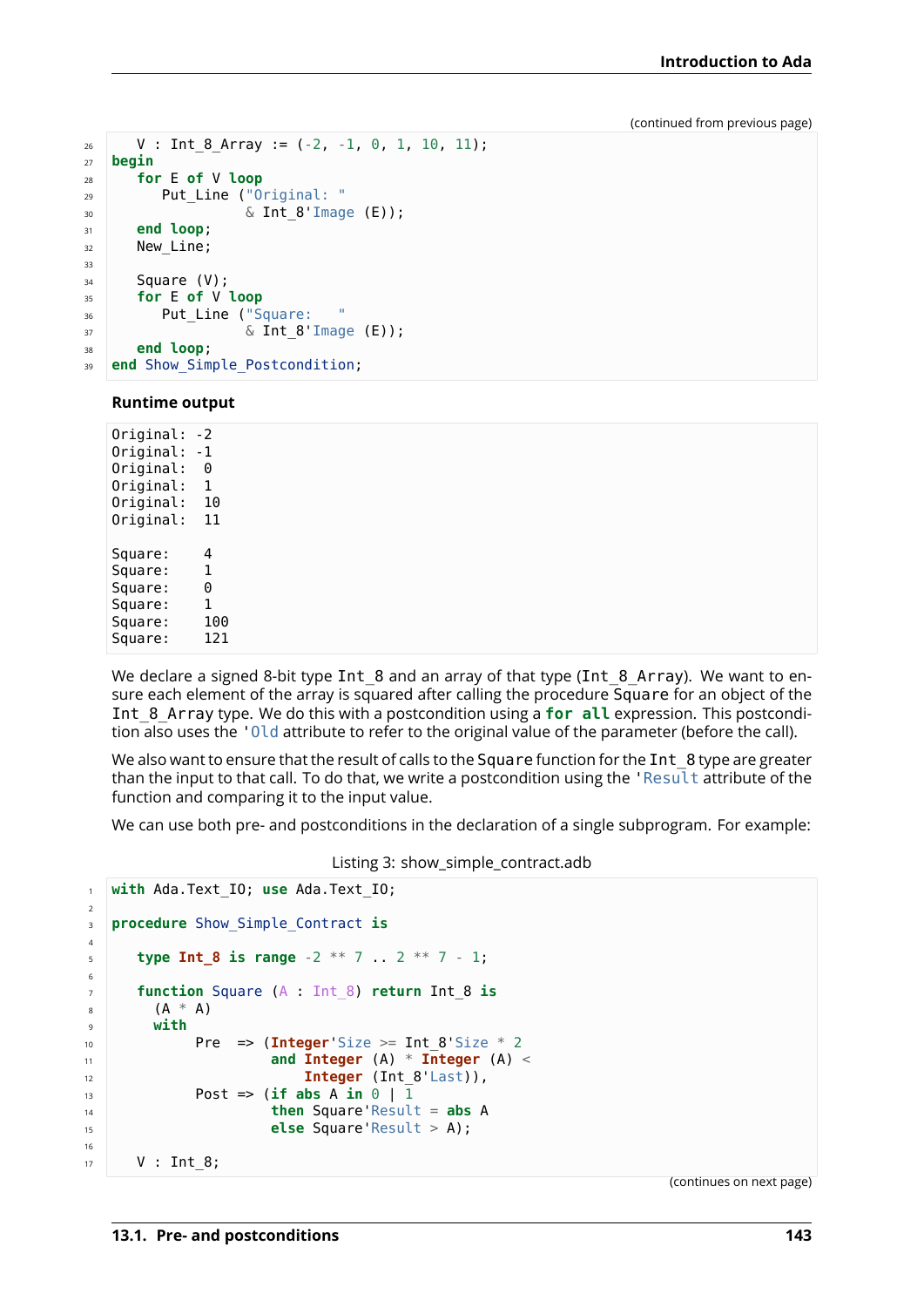```
18 begin
19 \mid V := Square (11);
20 Put Line ("Square of 11 is " & Int 8'Image (V));
21
22 -- Precondition will fail...
23 \mid V := Square (12);
24 Put_Line ("Square of 12 is " & Int_8'Image (V));
25 end Show_Simple_Contract;
```
### **Runtime output**

Square of 11 is 121

```
raised ADA.ASSERTIONS.ASSERTION ERROR : failed precondition from show simple
↪contract.adb:10
```
In this example, we want to ensure that the input value of calls to the Square function for the Int  $8$ type won't cause overflow in that function. We do this by converting the input value to the **Integer** type, which is used for the temporary calculation, and check if the result is in the appropriate range for the Int\_8 type. We have the same postcondition in this example as in the previous one.

## **13.2 Predicates**

Predicates specify expectations regarding types. They're similar to pre- and postconditions, but apply to types instead of subprograms. Their conditions are checked for each object of a given type, which allows verifying that an object of type T is conformant to the requirements of its type.

There are two kinds of predicates: static and dynamic. In simple terms, static predicates are used to check objects at compile-time, while dynamic predicates are used for checks at run time. Normally, static predicates are used for scalar types and dynamic predicates for the more complex types.

Static and dynamic predicates are specified using the following clauses, respectively:

- with Static Predicate => <property>
- with Dynamic Predicate => <property>

Let's use the following example to illustrate dynamic predicates:

Listing 4: show dynamic predicate courses.adb

```
1 with Ada.Strings.Unbounded; use Ada.Strings.Unbounded;
2 with Ada.Calendar; use Ada.Calendar;
3 with Ada.Containers.Vectors;
4
5 procedure Show_Dynamic_Predicate_Courses is
6
7 package Courses is
8 type Course_Container is private;
\alpha10 type Course is record
11 Name : Unbounded_String;
12 Start_Date : Time;
13 End Date : Time;
14 end record
15 with Dynamic Predicate =>
16 Course.Start Date <= Course.End Date;
17
18 procedure Add (CC : in out Course_Container;
```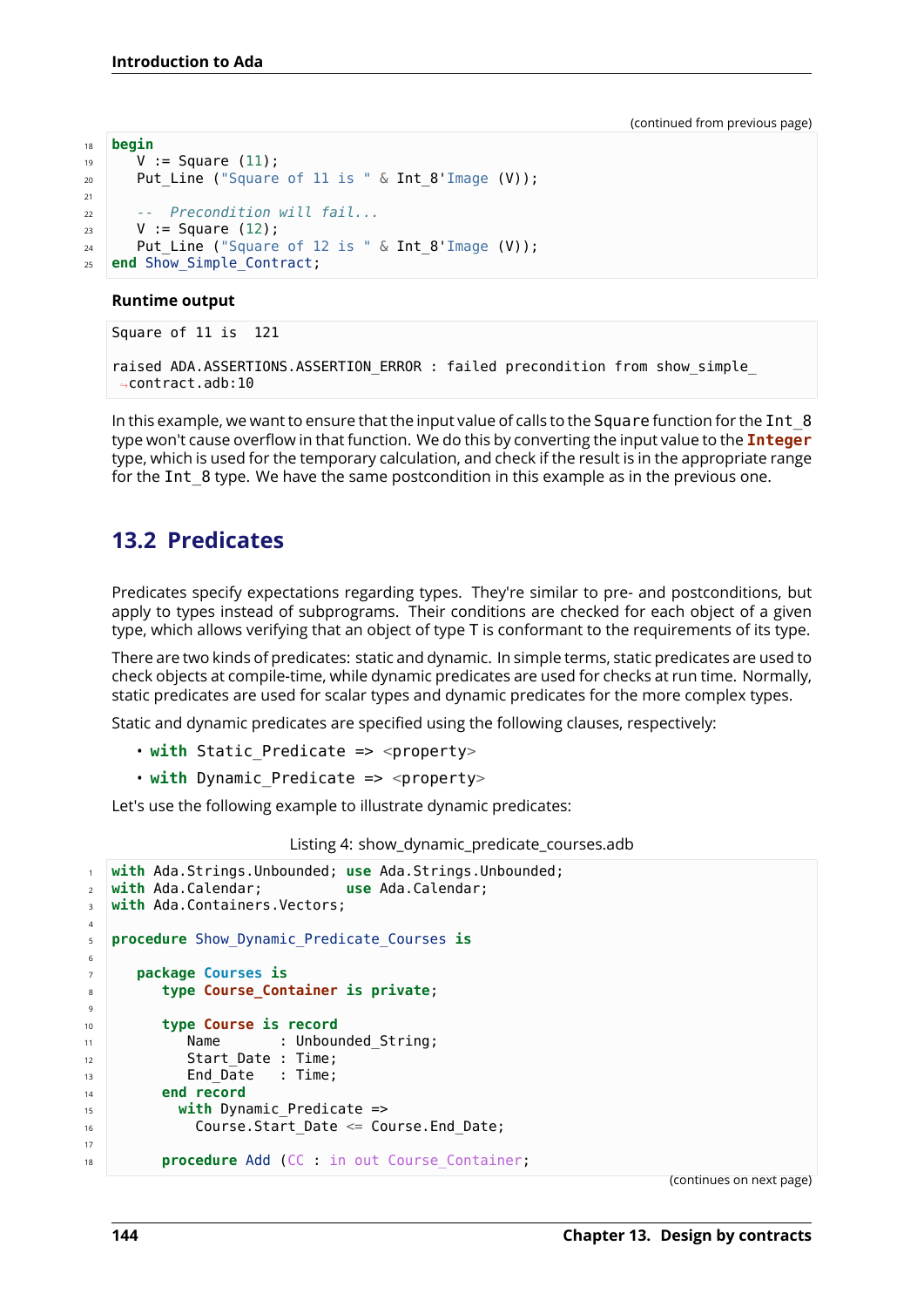```
19 C : Course);
20 private
21 package Course_Vectors is new
22 Ada.Containers.Vectors
23 (Index Type \Rightarrow Natural,
24 Element_Type => Course);
25
26 type Course_Container is record
27 V : Course Vectors.Vector;
28 end record;
29 end Courses;
30
31 package body Courses is
32 procedure Add (CC : in out Course_Container;
33 C : Course) is
34 begin
35 CC.V.Append (C);
36 end Add;
37 end Courses;
38
39 use Courses;
40<sup>1</sup>41 CC : Course_Container;
42 begin
43 Add (CC,
44 Course'(
45 Name => To Unbounded String
46 ("Intro to Photography"),
47 Start_Date => Time_0f (2018, 5, 1),
48 End_Date => Time_Of (2018, 5, 10)));
49
50 -- This should trigger an error in the
51 -- dynamic predicate check
52 Add (CC,
53 Course'(
54 Name => To_Unbounded_String
55 ("Intro to Video Recording"),
56 Start_Date => Time_Of (2019, 5, 1),
57 End_Date => Time_Of (2018, 5, 10)));
58
59 end Show_Dynamic_Predicate_Courses;
```
### **Runtime output**

raised ADA.ASSERTIONS.ASSERTION\_ERROR : Dynamic\_Predicate failed at show\_dynamic\_ ↪predicate\_courses.adb:53

In this example, the package Courses defines a type Course and a type Course\_Container, an object of which contains all courses. We want to ensure that the dates of each course are consistent, specifically that the start date is no later than the end date. To enforce this rule, we declare a dynamic predicate for the Course type that performs the check for each object. The predicate uses the type name where a variable of that type would normally be used: this is a reference to the instance of the object being tested.

Note that the example above makes use of unbounded strings and dates. Both types are available in Ada's standard library. Please refer to the following sections for more information about:

- the unbounded string type (Unbounded\_String): *Unbounded Strings* (page 218) section;
- dates and times: *Dates & Times* (page 203) section.

Static predicates, as mentioned above, are mostly used for scalar types and checked during com-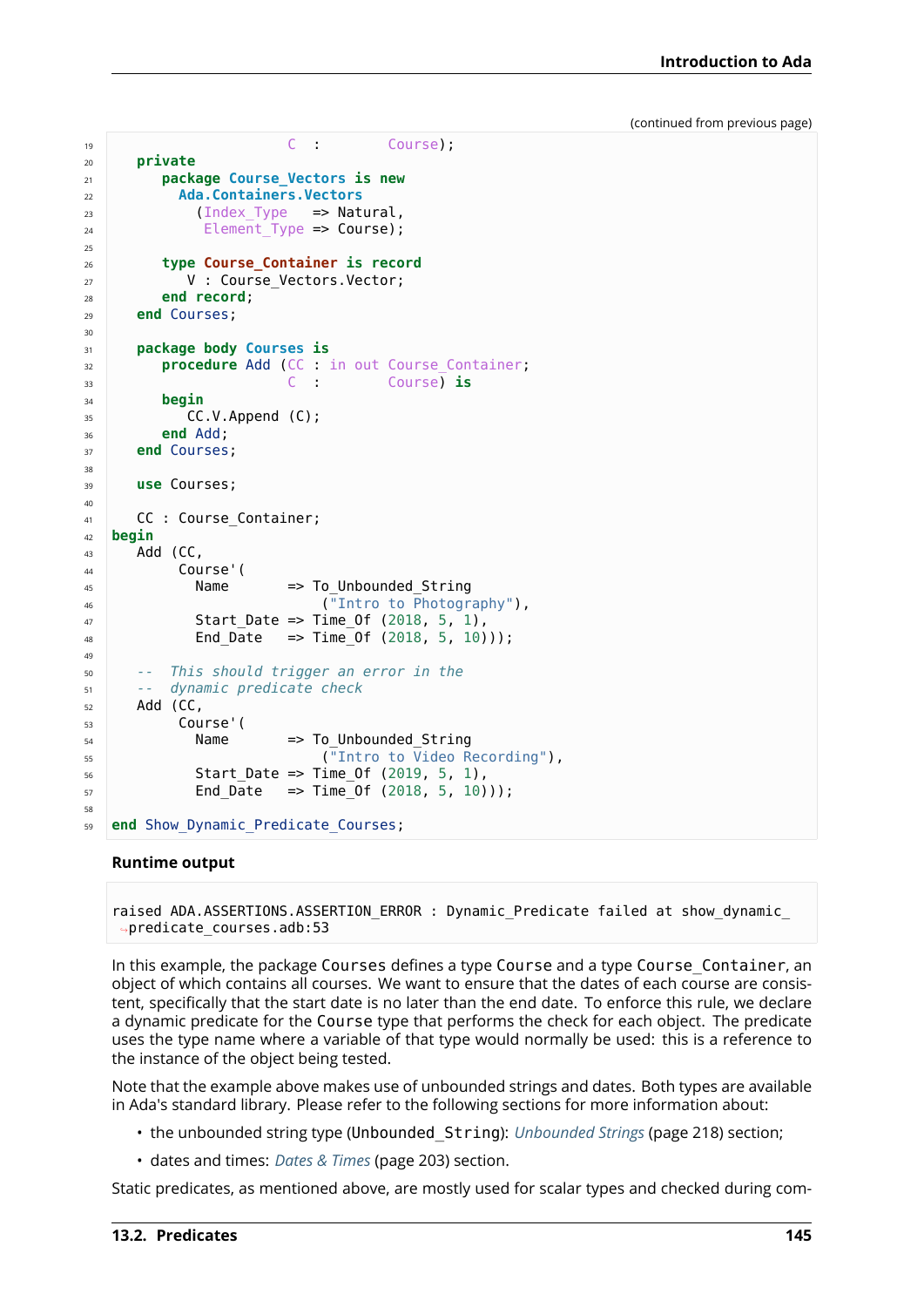pilation. They're particularly useful for representing non-contiguous elements of an enumeration. A classic example is a list of week days:

**type Week is** (Mon, Tue, Wed, Thu, Fri, Sat, Sun);

We can easily create a sub-list of work days in the week by specifying a **subtype** with a range based on Week. For example:

**subtype Work\_Week is** Week **range** Mon .. Fri;

Ranges in Ada can only be specified as contiguous lists: they don't allow us to pick specific days. However, we may want to create a list containing just the first, middle and last day of the work week. To do that, we use a static predicate:

```
subtype Check_Days is Work_Week
 with Static_Predicate => Check_Days in Mon | Wed | Fri;
```
Let's look at a complete example:

```
Listing 5: show_predicates.adb
```

```
1 with Ada.Text_IO; use Ada.Text_IO;
2
3 procedure Show_Predicates is
4
5 type Week is (Mon, Tue, Wed, Thu,
6 Fri, Sat, Sun);
7
8 subtype Work_Week is Week range Mon .. Fri;
\overline{9}10 subtype Test_Days is Work_Week
11 with Static Predicate =>
12 Test Days in Mon | Wed | Fri;
13
14 type Tests_Week is array (Week) of Natural
15 with Dynamic Predicate =>
16 (for all I in Tests_Week'Range =>
17 (case I is
18 when Test Days =>
19 Tests Week (I) > 0,
20 when others =>
Z_1 Tests Week (I) = 0));
22
23 Num Tests : Tests Week :=
24 (Mon => 3, Tue => 0,
25 Wed => 4, Thu => \theta,
26 Fri => 2, Sat => 0,
27 Sun => 0);
28
29 procedure Display_Tests (N : Tests_Week) is
30 begin
31 for I in Test_Days loop
32 Put_Line ("# tests on "
33 & Test Days'Image (I)
34 \qquad \qquad \delta \qquad \qquad \delta35 & Integer'Image (N (I)));
36 end loop;
37 end Display_Tests;
38
39 begin
40 Display_Tests (Num_Tests);
```
(continues on next page)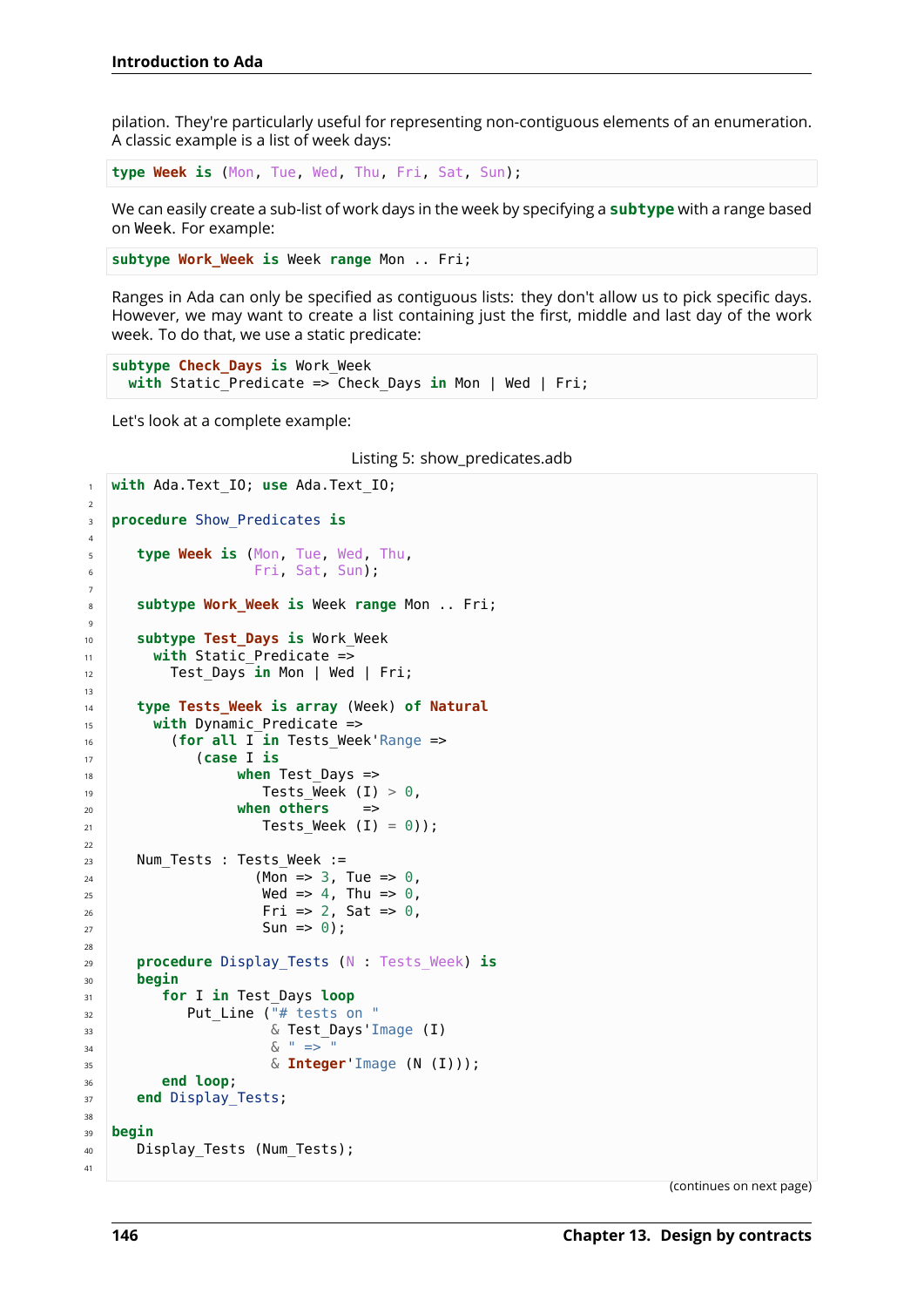```
42 -- Assigning non-conformant values to
43 -- individual elements of the Tests_Week
44 -- type does not trigger a predicate
45 -- check:
46 Num_Tests (Tue) := 2;
47
48 -- However, assignments with the "complete"
49 -- Tests_Week type trigger a predicate
50 -- check. For example:
51 --
52 -- Num_Tests := (others => 0);
53
54 -- Also, calling any subprogram with
55 -- parameters of Tests_Week type
56 -- triggers a predicate check. Therefore,
57 -- the following line will fail:
58 Display Tests (Num Tests);
59 end Show_Predicates;
```
### **Runtime output**

```
# tests on MON => 3<br># tests on WFD => 4
# tests on WED =>
# tests on FRI => 2
raised ADA.ASSERTIONS.ASSERTION ERROR : Dynamic Predicate failed at show
 ↪predicates.adb:58
```
Here we have an application that wants to perform tests only on three days of the work week. These days are specified in the Test Days subtype. We want to track the number of tests that occur each day. We declare the type Tests Week as an array, an object of which will contain the number of tests done each day. According to our requirements, these tests should happen only in the aforementioned three days; on other days, no tests should be performed. This requirement is implemented with a dynamic predicate of the type Tests Week. Finally, the actual information about these tests is stored in the array Num Tests, which is an instance of the Tests Week type.

The dynamic predicate of the Tests Week type is verified during the initialization of Num Tests. If we have a non-conformant value there, the check will fail. However, as we can see in our example, individual assignments to elements of the array do not trigger a check. We can't check for consistency at this point because the initialization of the a complex data structure (such as arrays or records) may not be performed with a single assignment. However, as soon as the object is passed as an argument to a subprogram, the dynamic predicate is checked because the subprogram requires the object to be consistent. This happens in the last call to Display\_Tests in our example. Here, the predicate check fails because the previous assignment has a non-conformant value.

# **13.3 Type invariants**

Type invariants are another way of specifying expectations regarding types. While predicates are used for *non-private* types, type invariants are used exclusively to define expectations about private types. If a type T from a package P has a type invariant, the results of operations on objects of type T are always consistent with that invariant.

Type invariants are specified with a with Type Invariant => <property> clause. Like predicates, the *property* defines a condition that allows us to check if an object of type T is conformant to its requirements. In this sense, type invariants can be viewed as a sort of predicate for private types. However, there are some differences in terms of checks. The following table summarizes the differences: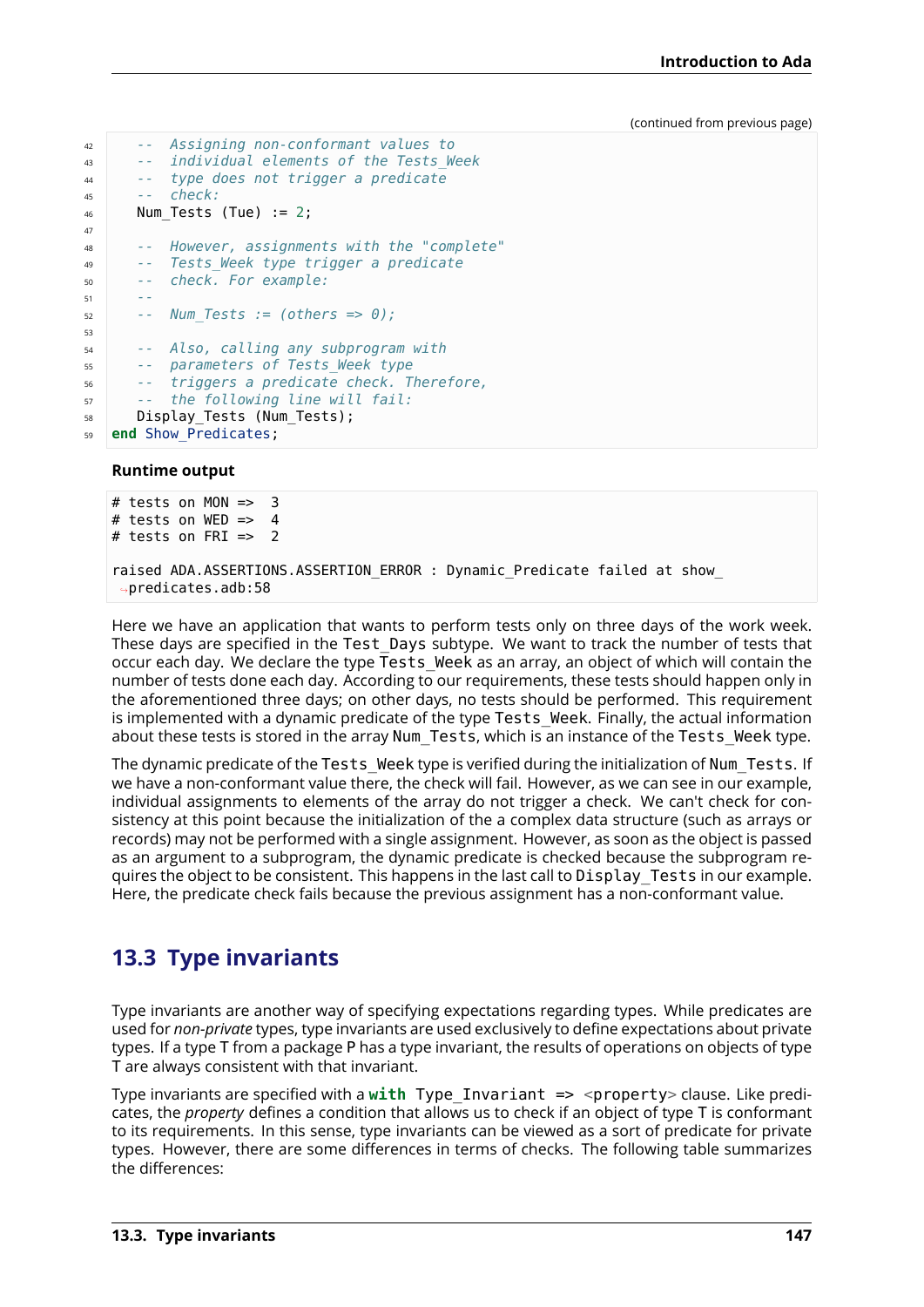| Element                                     | Subprogram parameter checks                              | Assignment checks                    |
|---------------------------------------------|----------------------------------------------------------|--------------------------------------|
| Predi-                                      | On all in and out parameters                             | On assignments and ex-               |
| cates                                       |                                                          | plicit initializations               |
| Type                                        | $in$ -   On out parameters returned from subprograms de- | $\mid$ On all initializations $\mid$ |
| clared in the same public scope<br>variants |                                                          |                                      |

We could rewrite our previous example and replace dynamic predicates by type invariants. It would look like this:

Listing 6: show\_type\_invariant.adb

```
1 with Ada.Text_IO; use Ada.Text_IO;
2 with Ada.Strings.Unbounded; use Ada.Strings.Unbounded;
3 with Ada.Calendar; use Ada.Calendar;
4 with Ada.Containers.Vectors;
5
6 procedure Show_Type_Invariant is
7
8 package Courses is
9 type Course is private
10 with Type Invariant => Check (Course);
11
12 type Course_Container is private;
13
14 procedure Add (CC : in out Course_Container;
15 C : Course);
16
17 function Init
18 (Name : String;
19 Start_Date, End_Date : Time) return Course;
2021 function Check (C : Course) return Boolean;
22
23 private
24 type Course is record
25 Name : Unbounded String;
26 Start Date : Time;
27 End_Date : Time;
28 end record;
2930 function Check (C : Course) return Boolean is
31 (C.Start Date \leq C.End Date);
32
33 package Course_Vectors is new
34 Ada.Containers.Vectors
35 (Index_Type => Natural,
36 Element Type => Course);
37
38 type Course_Container is record
39 V : Course Vectors.Vector;
40 end record;
41 end Courses;
42
43 package body Courses is
44 procedure Add (CC : in out Course_Container;
45 C : Course) is
46 begin
47 CC.V.Append (C);
48 end Add;
4950 function Init
```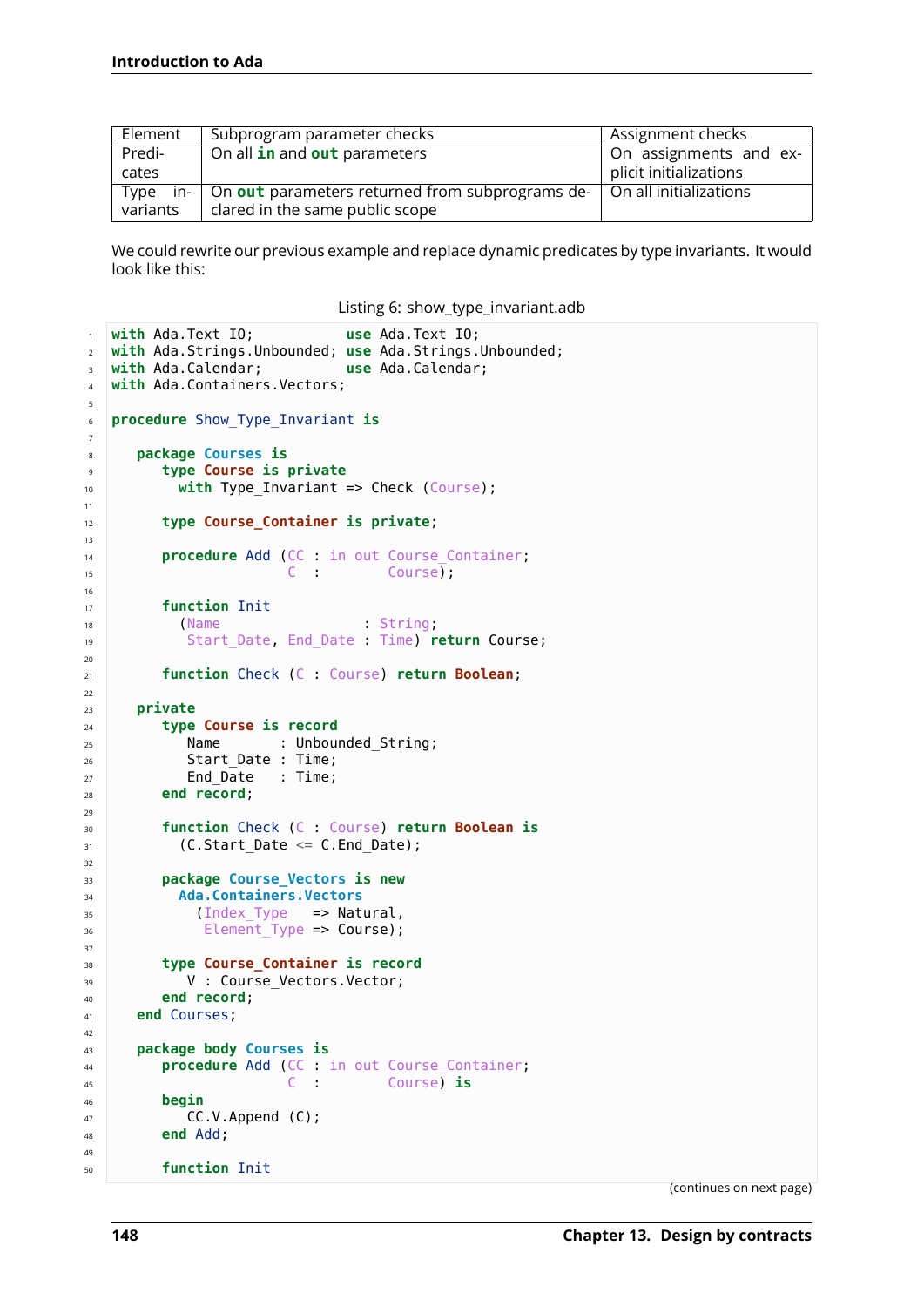```
51 (Name : String;
52 Start_Date, End_Date : Time) return Course is
53 begin
54 return
55 Course'(Name => To_Unbounded_String (Name),
56 Start_Date => Start_Date,
57 End_Date => End_Date);
58 end Init;
59 end Courses;
60
61 use Courses;
62
63 CC : Course_Container;
64 begin
65 Add (CC,
66 Init (Name => "Intro to Photography",
67 Start_Date => Time_0f (2018, 5, 1),
68 End Date => Time Of (2018, 5, 10)));
69
70 -- This should trigger an error in the
71 -- type-invariant check
72 Add (CC,
73 Init (Name \Rightarrow "Intro to Video Recording",
74 Start Date => Time Of (2019, 5, 1),
75 End Date => Time Of (2018, 5, 10)));
76 end Show_Type_Invariant;
```
### **Build output**

```
show type invariant.adb:1:09: warning: no entities of "Ada.Text IO" are referenced.
 \rightarrow[-gnatwu]
show type invariant.adb:1:29: warning: use clause for package "Text IO" has no.
\overline{\left(} effect [-gnatwu]
```
### **Runtime output**

raised ADA.ASSERTIONS.ASSERTION ERROR : failed invariant from show type invariant.  $\rightarrow$ adb:10

The major difference is that the Course type was a visible (public) type of the Courses package in the previous example, but in this example is a private type.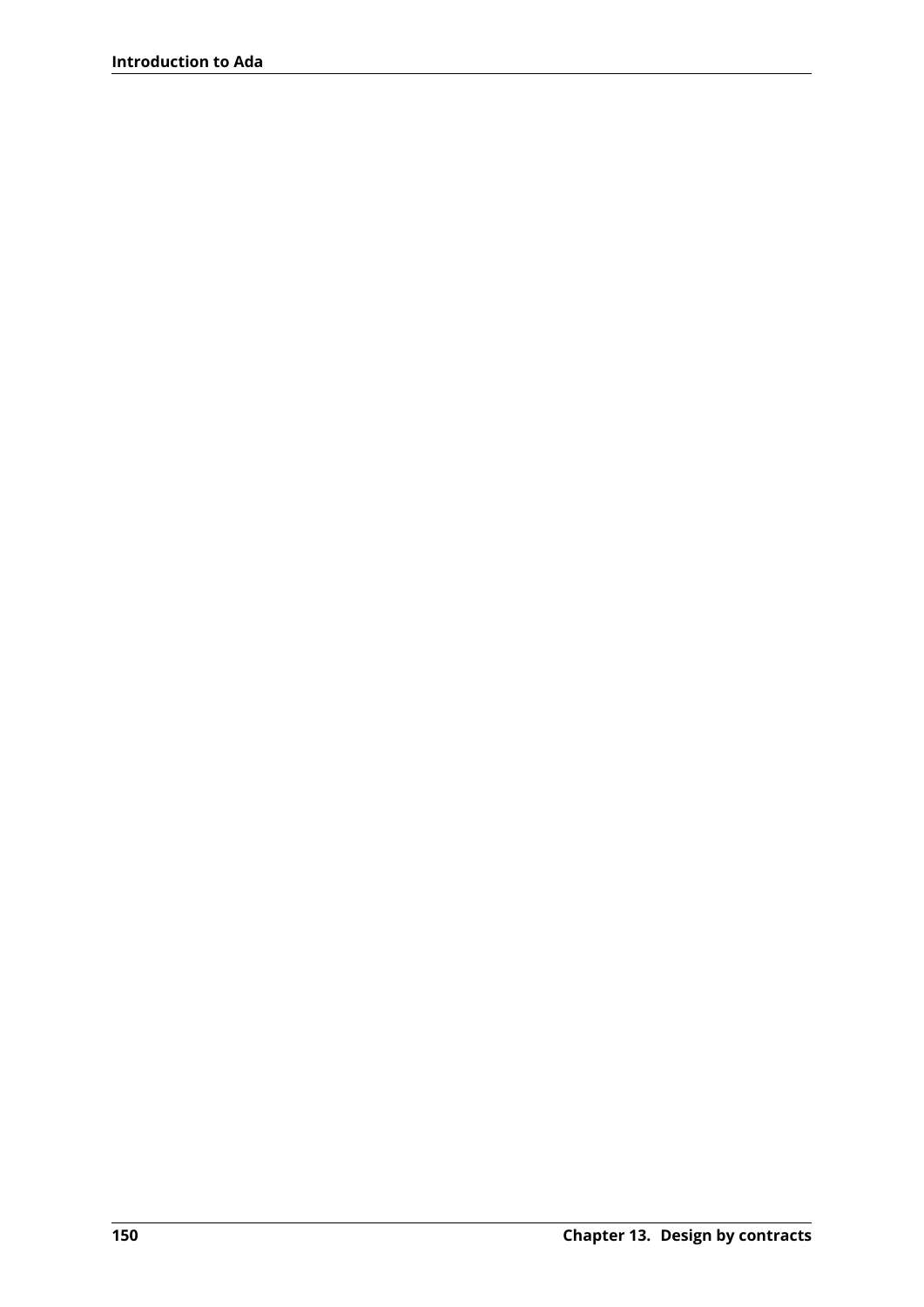# **CHAPTER FOURTEEN**

## **INTERFACING WITH C**

Ada allows us to interface with code in many languages, including C and C++. This section discusses how to interface with C.

# **14.1 Multi-language project**

By default, when using **gprbuild** we only compile Ada source files. To compile C files as well, we need to modify the project file used by **gprbuild**. We use the Languages entry, as in the following example:

```
project Multilang is
  for Languages use ("ada", "c");
  for Source_Dirs use ("src");
  for Main use ("main.adb");
  for Object_Dir use "obj";
```
**end** Multilang;

## **14.2 Type convention**

To interface with data types declared in a C application, you specify the Convention aspect on the corresponding Ada type declaration. In the following example, we interface with the C\_Enum enumeration declared in a C source file:

Listing 1: show\_c\_enum.adb

```
1 procedure Show_C_Enum is
2
3 type C_Enum is (A, B, C)
4 with Convention => C;
5 -- Use C convention for C_Enum
6 begin
7 null;
  end Show C Enum;
```
To interface with C's built-in types, we use the Interfaces.C package, which contains most of the type definitions we need. For example: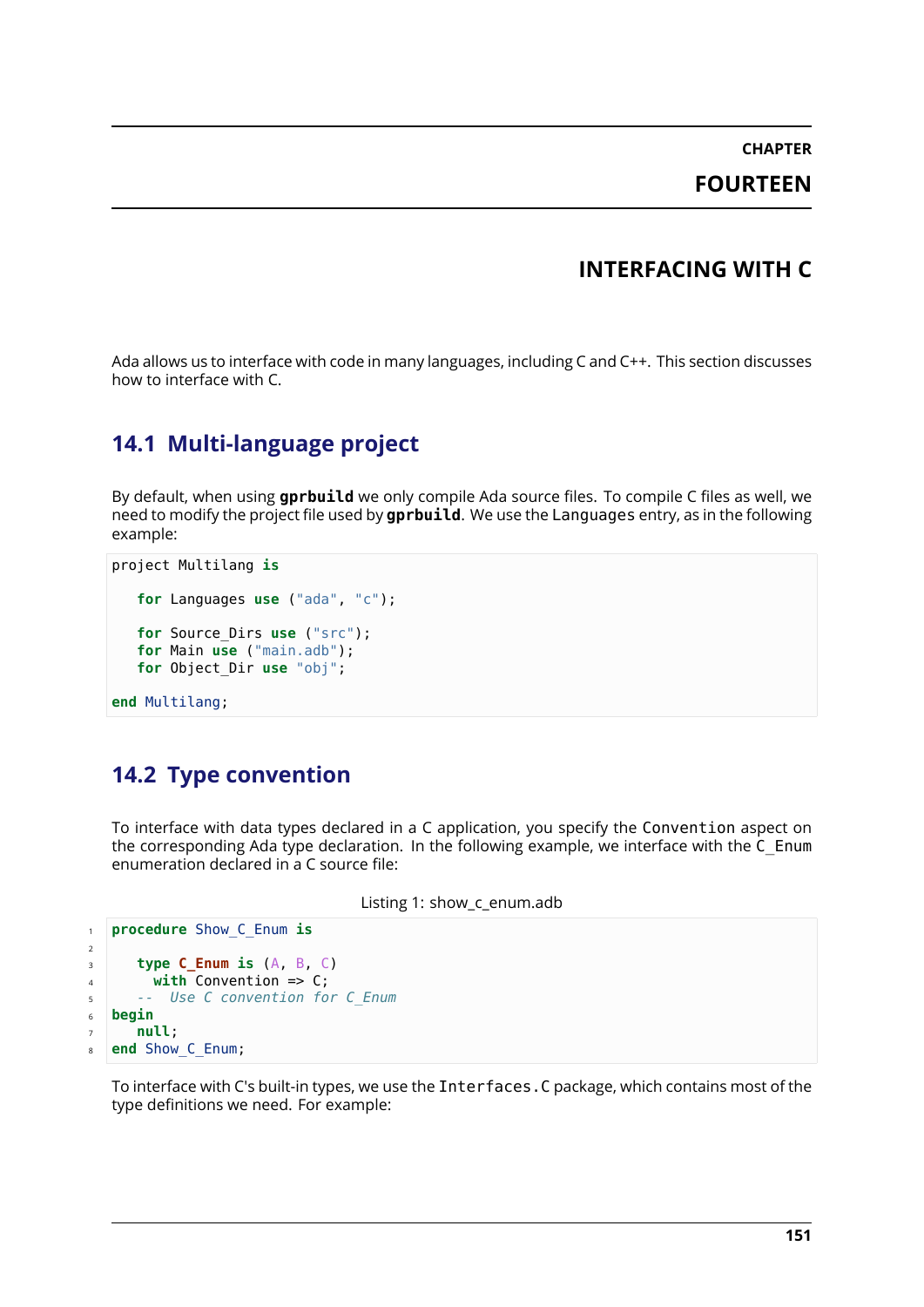```
Listing 2: show_c_struct.adb
```

```
1 with Interfaces.C; use Interfaces.C;
2
3 procedure Show_C_Struct is
4
5 type c_struct is record
6 a : int;
7 b : long;
8 c : unsigned;
9 d : double;
10 end record
11 with Convention => C;
12
13 begin
14 null;
15 end Show_C_Struct;
```
Here, we're interfacing with a C struct (C Struct) and using the corresponding data types in C (**int**, **long**, **unsigned** and **double**). This is the declaration in C:

Listing 3: c\_struct.h

```
1 struct c_struct
2 \left| \right|3 int a;
4 long b;
5 unsigned c;
6 double d;
7 };
```
# **14.3 Foreign subprograms**

### **14.3.1 Calling C subprograms in Ada**

We use a similar approach when interfacing with subprograms written in C. Consider the following declaration in the C header file:

```
Listing 4: my_func.h
1 int my_func (int a);
   Here's the corresponding C definition:
                                         Listing 5: my_func.c
```

```
1 #include "my_func.h"
\overline{2}3 int my_func (int a)
4 \mid \{5 return a * 2;
6 }
```
We can interface this code in Ada using the Import aspect. For example: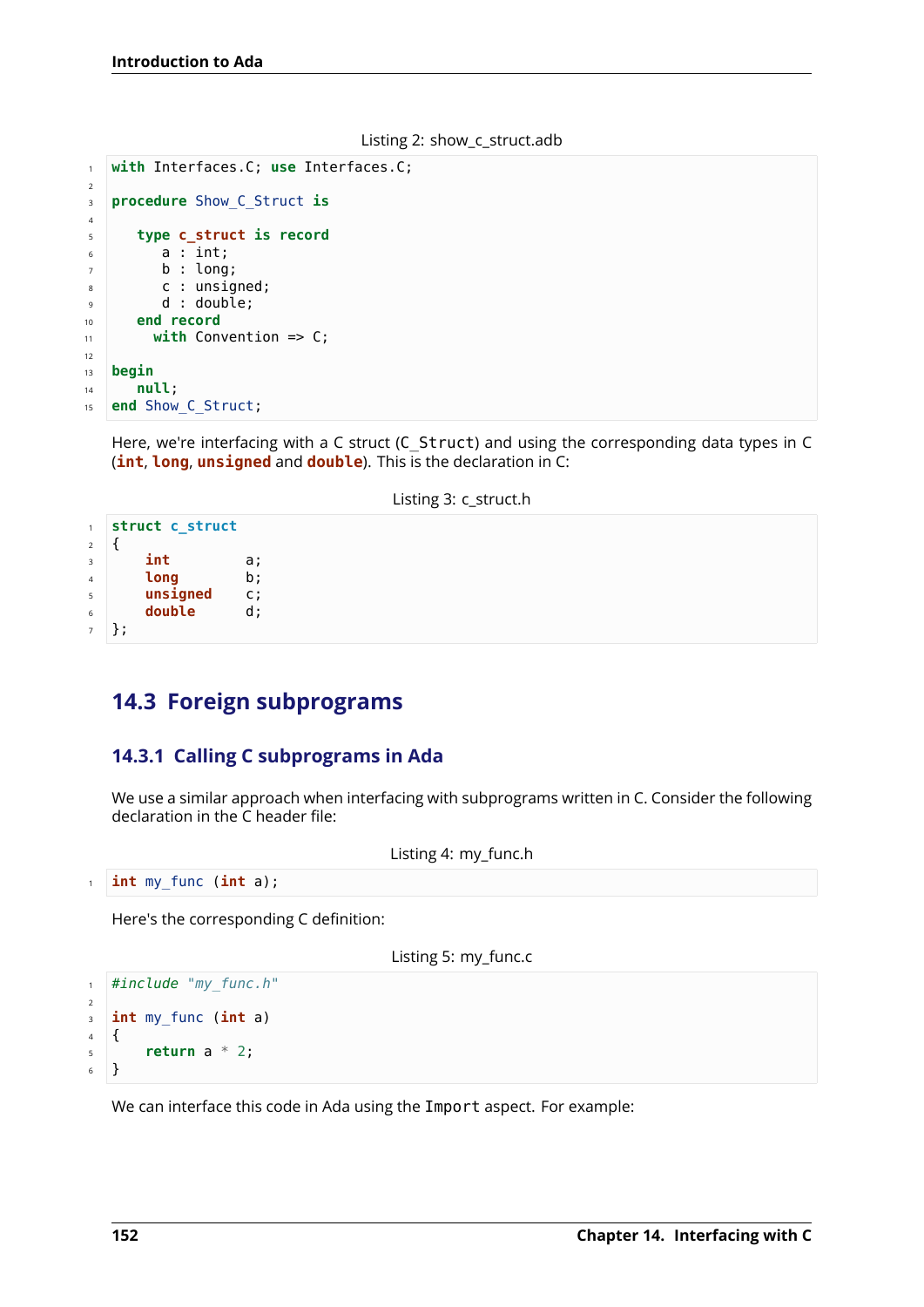#### Listing 6: show c func.adb

```
1 with Interfaces.C; use Interfaces.C;
2 with Ada.Text_IO; use Ada.Text_IO;
3
4 procedure Show_C_Func is
5
6 function my_func (a : int) return int
7 with
8 Import => True,
9 Convention => C;
10
11 -- Imports function 'my_func' from C.
12 -- You can now call it from Ada.
13
14 V : int:
15 begin
16 V := my func (2);
17 Put Line ("Result is " & int'Image (V));
18 end Show C Func;
```
If you want, you can use a different subprogram name in the Ada code. For example, we could call the C function Get\_Value:

#### Listing 7: show\_c\_func.adb

```
1 with Interfaces.C; use Interfaces.C;
2 with Ada.Text_IO; use Ada.Text_IO;
3
4 procedure Show_C_Func is
5
6 function Get_Value (a : int) return int
7 with
8 Import => True,
\circ Convention => C,
10 External Name => "my func";
11
12 -- Imports function 'my_func' from C and
13 -- rename it to 'Get_Value'
14
15 V : int;
16 begin
17 \quad V := \text{Get Value } (2):18 Put_Line ("Result is " & int'Image (V));
19 end Show C Func;
```
### **14.3.2 Calling Ada subprograms in C**

You can also call Ada subprograms from C applications. You do this with the Export aspect. For example:

```
Listing 8: c_api.ads
```

```
1 with Interfaces.C; use Interfaces.C;
\overline{2}3 package C_API is
4
5 function My_Func (a : int) return int
6 with
```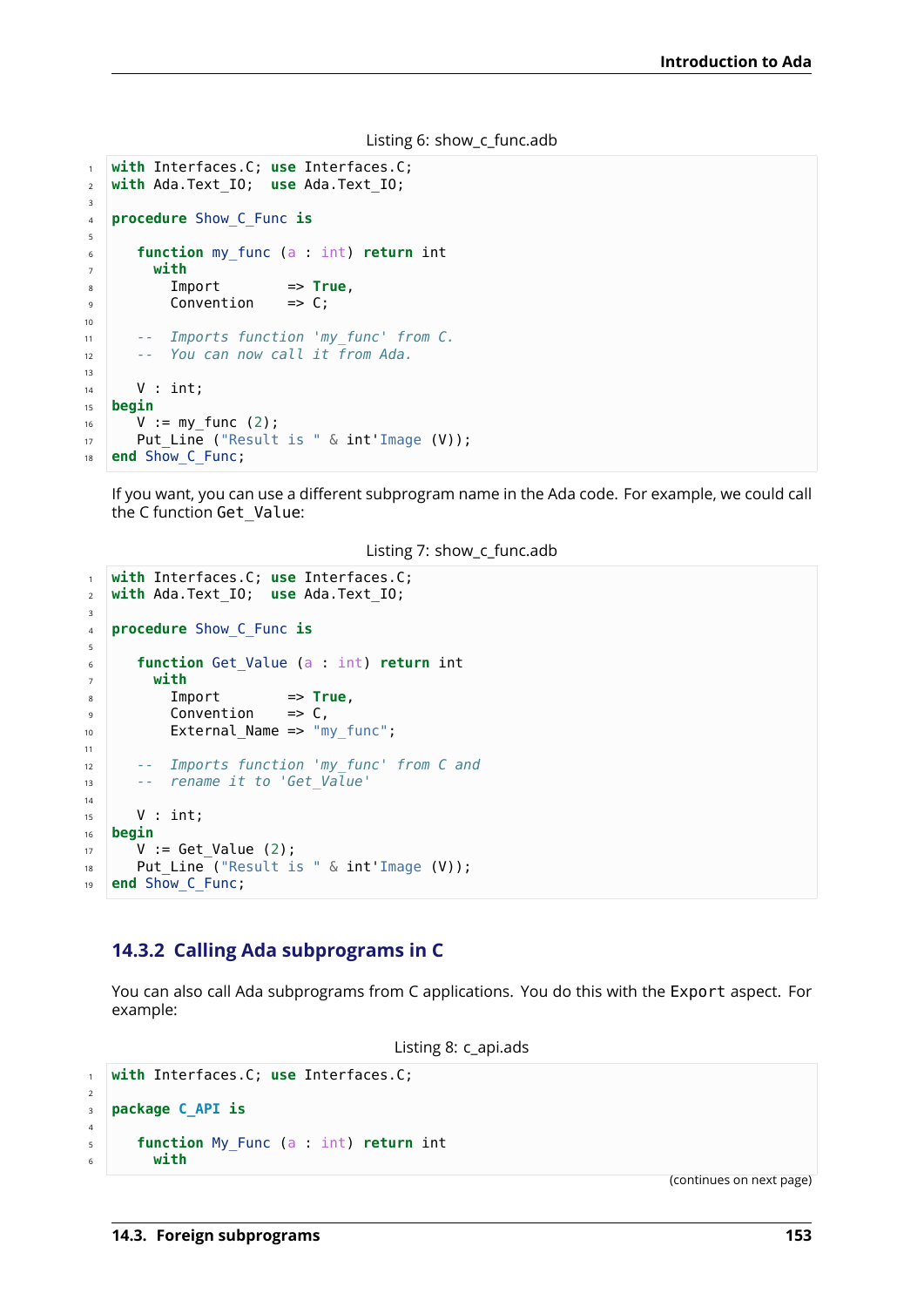```
7 Export \Rightarrow True,
8 \qquad \qquad Convention \qquad \Rightarrow C,
9 External Name => "my func";
10
11 end C_API;
```
This is the corresponding body that implements that function:

Listing 9: c\_api.adb

```
1 package body C_API is
2
3 function My_Func (a : int) return int is
4 begin
5 return a * 2;
6 end My_Func;
7
  8 end C_API;
```
On the C side, we do the same as we would if the function were written in C: simply declare it using the **extern** keyword. For example:

```
Listing 10: main.c
```

```
1 #include <stdio.h>
\overline{2}3 extern int my_func (int a);
4
5 int main (int argc, char **argv) {
6
7 \quad \text{int } v = \text{my\_func}(2);8
9 printf("Result is %d\n", v);
10
11 return 0;
12 \quad \}
```
## **14.4 Foreign variables**

### **14.4.1 Using C global variables in Ada**

To use global variables from C code, we use the same method as subprograms: we specify the Import and Convention aspects for each variable we want to import.

Let's reuse an example from the previous section. We'll add a global variable (func\_cnt) to count the number of times the function (my func) is called:

Listing 11: test.h

```
1 extern int func_cnt;
2
  3 int my_func (int a);
```
The variable is declared in the C file and incremented in my func: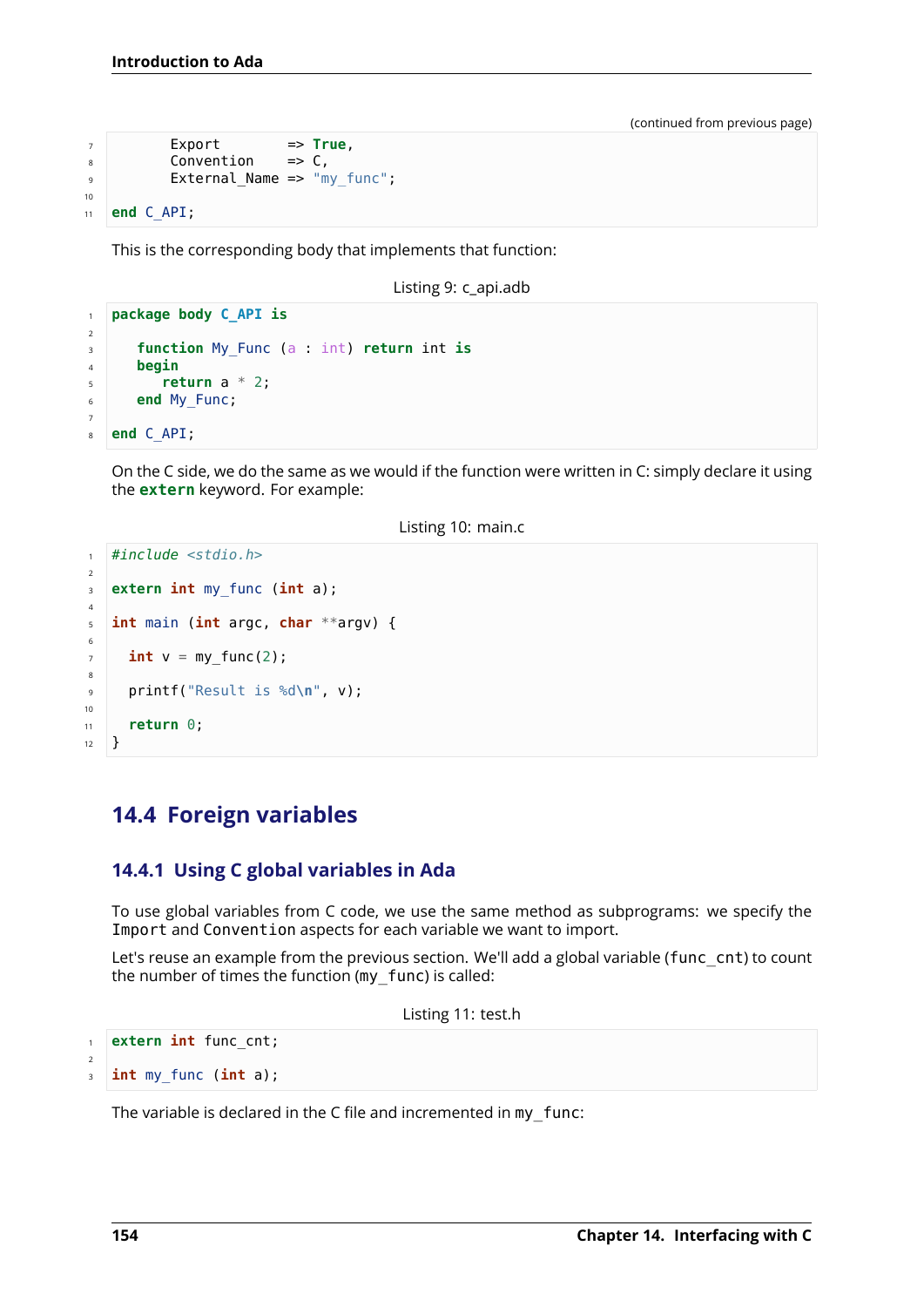```
Listing 12: test.c
```

```
1 #include "test.h"
2
\frac{1}{3} int func cnt = 0;
4
5 int my_func (int a)
6 \mid \{7 func cnt++;
8
9 return a * 2;
10 }
```
In the Ada application, we just reference the foreign variable:

```
Listing 13: show_c_func.adb
```

```
1 with Interfaces.C; use Interfaces.C;
2 with Ada.Text_IO; use Ada.Text_IO;
\overline{3}4 procedure Show_C_Func is
5
6 function my_func (a : int) return int
<sup>7</sup> with<br><sup>8</sup> Import
8 Import => True,
9 Convention => C;
10
11 | V : int;
12
13 func cnt : int
14 with
15 Import => True,<br>16 Convention => C;
16 Convention
17 -- We can access the func_cnt variable
18 -- from test.c
19
20 begin
21 V := my_func (1);
22 V := my_{1}^{-}func (2);23 \mid V := my func (3);
24 Put Line ("Result is " \& int'Image (V));
25
26 Put Line ("Function was called "
27 & int'Image (func_cnt)
28 & " times");
29 end Show_C_Func;
```
As we see by running the application, the value of the counter is the number of times my\_func was called.

We can use the External Name aspect to give a different name for the variable in the Ada application in the same we do for subprograms.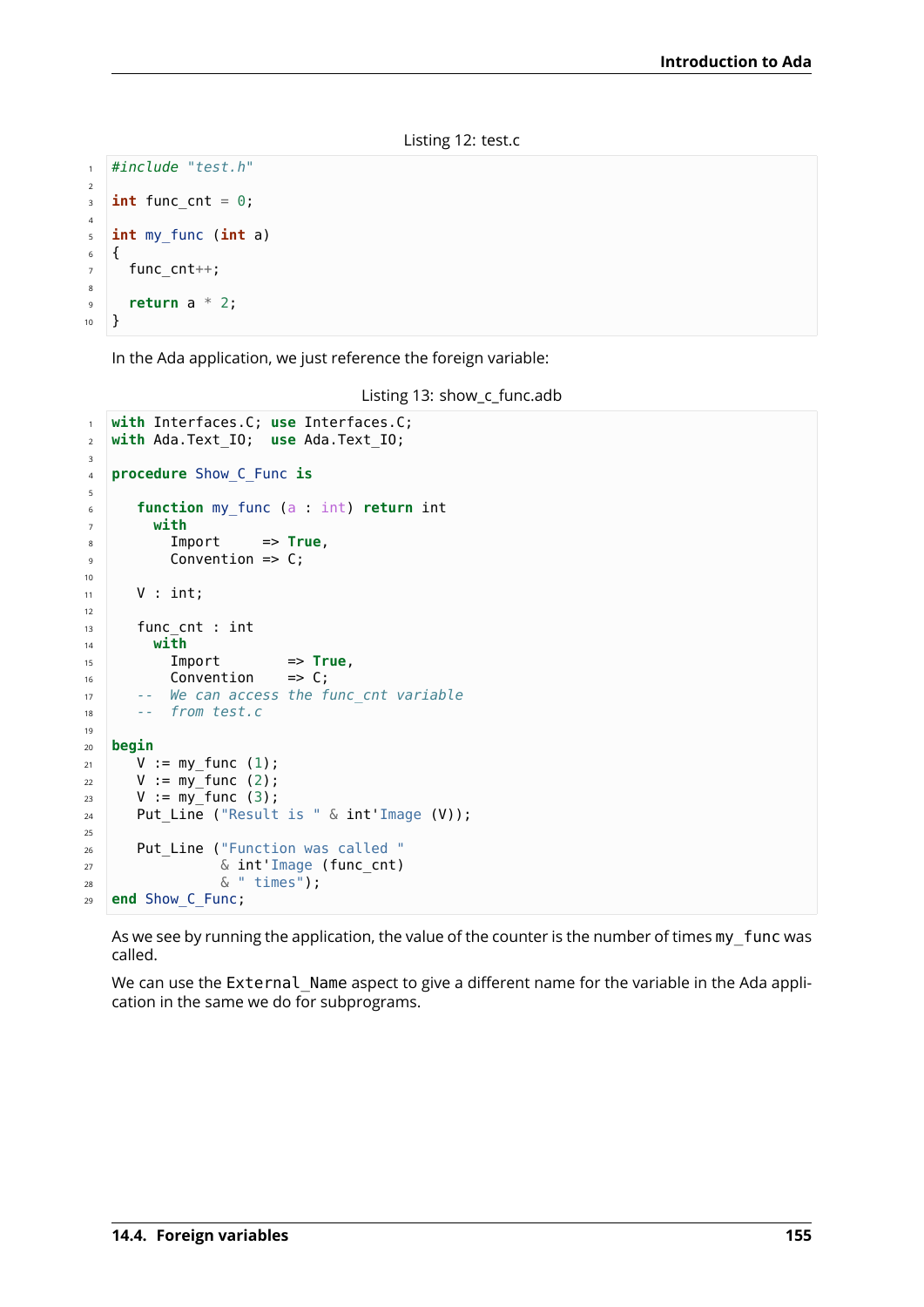### **14.4.2 Using Ada variables in C**

You can also use variables declared in Ada files in C applications. In the same way as we did for subprograms, you do this with the Export aspect.

Let's reuse a past example and add a counter, as in the previous example, but this time have the counter incremented in Ada code:

```
Listing 14: c_api.ads
```

```
1 with Interfaces.C; use Interfaces.C;
2
3 package C_API is
4
5 func cnt : int := 0
6 with
7 Export => True,
8 Convention => C;
\mathsf{q}10 function My_Func (a : int) return int
11 with
12 Export => True,<br>13 Convention => C,
13 Convention
14 External Name => "my func";
15
16 end C_API;
```
The variable is then increment in My\_Func:

Listing 15: c\_api.adb

```
1 package body C_API is
2
3 function My_Func (a : int) return int is
4 begin
5 func_cnt := func_cnt + 1;
6 \quad return a * 2;
7 end My_Func;
\circ9 end C_API;
```
In the C application, we just need to declare the variable and use it:

Listing 16: main.c

```
1 #include <stdio.h>
2
3 extern int my_func (int a);
4
5 extern int func_cnt;
6
7 int main (int argc, char **argv) {
8
9 int v;
10
11 v = my func(1);
v = my\_func(2);
13 \quad v = my\_func(3);14
15 printf("Result is %d\n", v);
16
17 printf("Function was called %d times\n", func_cnt);
```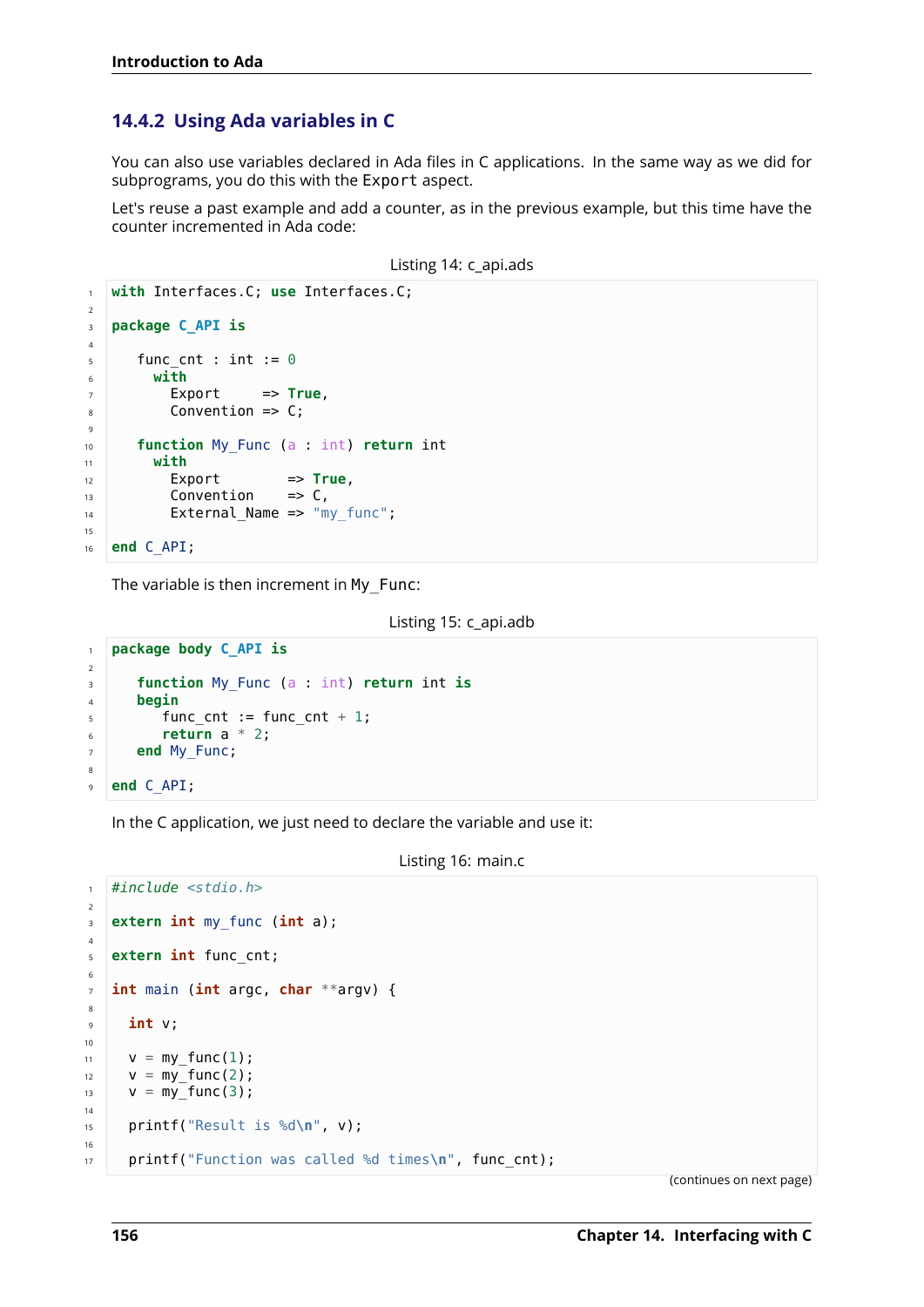```
18
19 return 0;
20 }
```
Again, by running the application, we see that the value from the counter is the number of times that my\_func was called.

# **14.5 Generating bindings**

In the examples above, we manually added aspects to our Ada code to correspond to the C sourcecode we're interfacing with. This is called creating a *binding*. We can automate this process by using the *Ada spec dump* compiler option: - fdump-ada-spec. We illustrate this by revisiting our previous example.

This was our C header file:

Listing 17: my\_func.c

```
1 extern int func cnt;
\overline{2}
```
<sup>3</sup> **int** my\_func (**int** a);

To create Ada bindings, we'll call the compiler like this:

```
gcc -c -fdump-ada-spec -C ./test.h
```
The result is an Ada spec file called test h.ads:

Listing 18: test\_h.ads

```
1 pragma Ada_2005;
2 pragma Style_Checks (Off);
3
4 with Interfaces.C; use Interfaces.C;
5
6 package test_h is
7
8 func_cnt : aliased int; -- ./test.h:3
9 pragma Import (C, func_cnt, "func_cnt");
10
11 function my_func (arg1 : int) return int; -- ./test.h:5
12 pragma Import (C, my func, "my func");
13
14 end test_h;
```
Now we simply refer to this test h package in our Ada application:

```
Listing 19: show c func.adb
```

```
1 with Interfaces.C; use Interfaces.C;
2 with Ada.Text_IO; use Ada.Text_IO;
3 with test_h; use test_h;
4
5 procedure Show_C_Func is
6 V : int;
7 begin
8 \quad V := my func (1);9 \quad V := my func (2);
```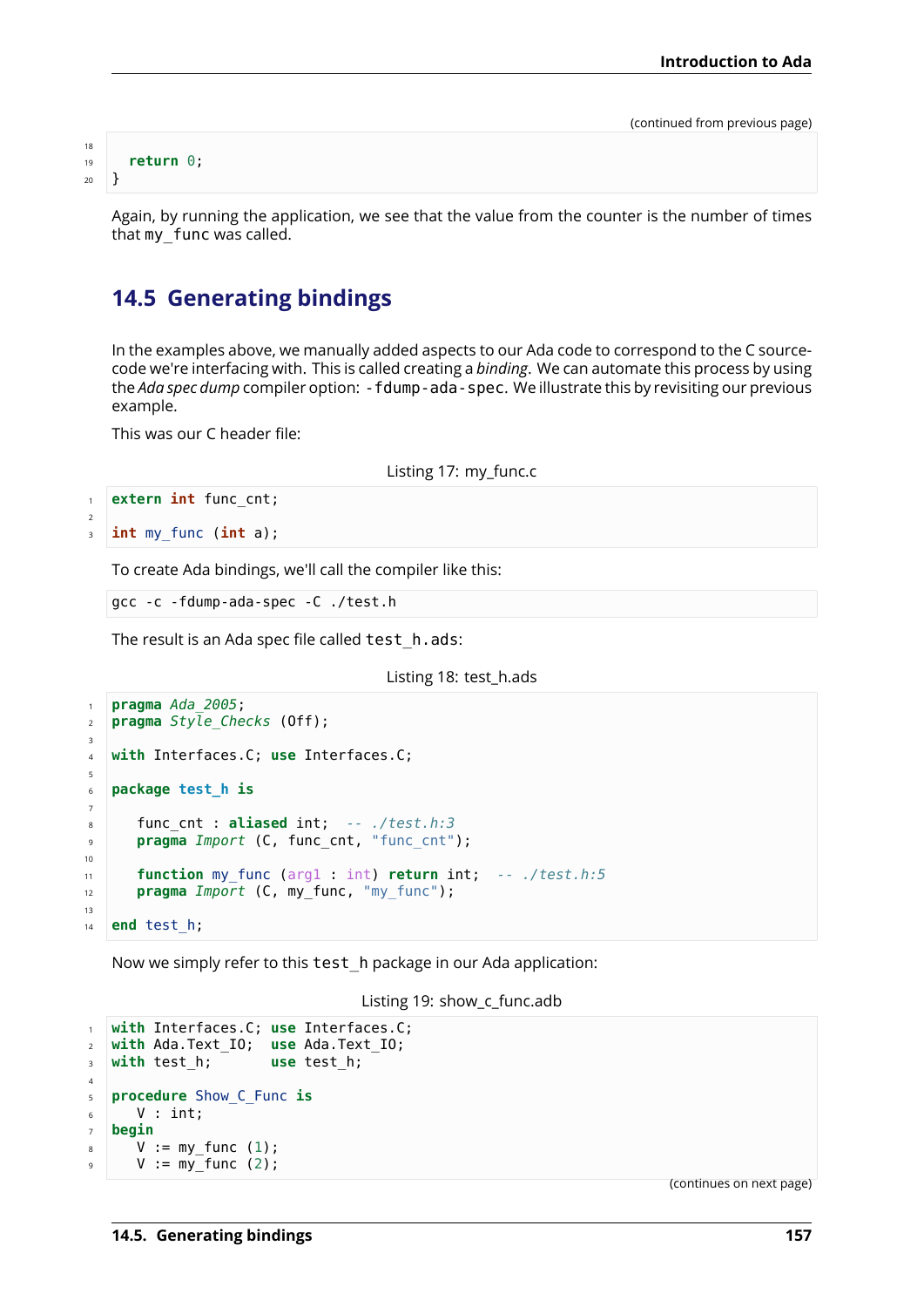```
10 \tV := my\_func(3);11 Put_Line ("Result is " & int'Image (V));
12
13 Put_Line ("Function was called "
14 6 int'Image (func_cnt)
15 \& " times");
16 end Show_C_Func;
```
You can specify the name of the parent unit for the bindings you're creating as the operand to fdump-ada-spec:

gcc -c -fdump-ada-spec -fada-spec-parent=Ext\_C\_Code -C ./test.h

This creates the file ext c code-test h.ads:

Listing 20: ext\_c\_code-test\_h.ads

```
1 package Ext_C_Code.test_h is
\overline{2}3 -- automatic generated bindings...
4
   5 end Ext_C_Code.test_h;
```
### **14.5.1 Adapting bindings**

The compiler does the best it can when creating bindings for a C header file. However, sometimes it has to guess about the translation and the generated bindings don't always match our expectations. For example, this can happen when creating bindings for functions that have pointers as arguments. In this case, the compiler may use System.**Address** as the type of one or more pointers. Although this approach works fine (as we'll see later), this is usually not how a human would interpret the C header file. The following example illustrates this issue.

Let's start with this C header file:

Listing 21: test.h

```
1 struct test;
\overline{2}3 struct test * test_create(void);
\overline{A}5 void test_destroy(struct test *t);
6
7 void test_reset(struct test *t);
8
9 void test_set_name(struct test *t, char *name);
10
11 void test_set_address(struct test *t, char *address);
12
13 void test_display(const struct test *t);
```
And the corresponding C implementation:

Listing 22: test.c

```
1 #include <stdlib.h>
2 #include <string.h>
3 #include <stdio.h>
4
5 #include "test.h"
```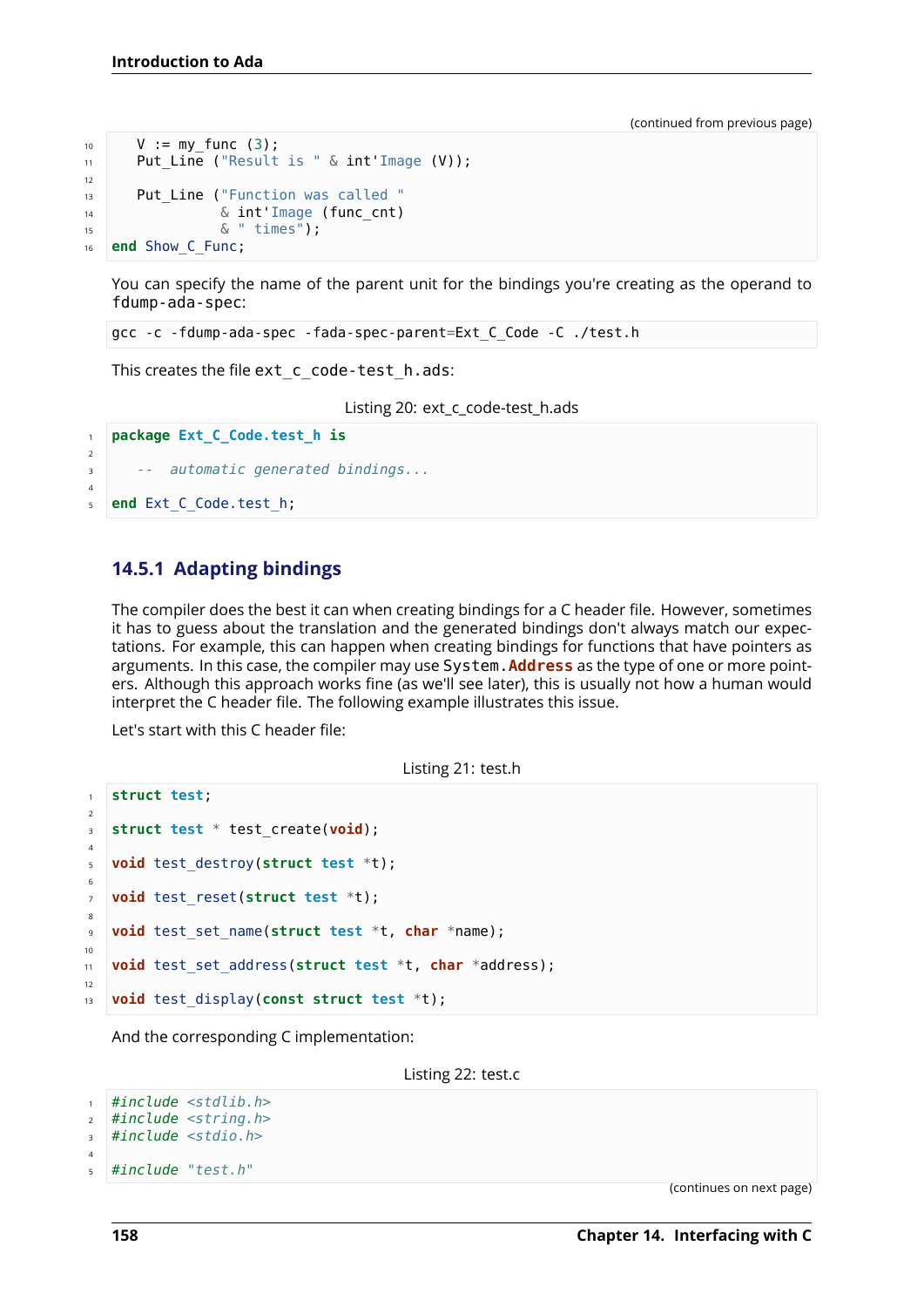```
6
7 struct test {
8 char name[80];
9 char address[120];
10 };
11
12 static size_t
13 strlcpy(char *dst, const char *src, size_t dstsize)
14 \frac{1}{2}15 size_t len = strlen(src);
16 if (dstsize) {
17 size_t bl = (len < dstsize-1 ? len : dstsize-1);
18 ((char*)memcpy(dst, src, bl))[bl] = 0;<br>19 }
19 }
20 return len;
21 }
22
23 struct test * test_create(void)
24 \mid \{25 return malloc (sizeof (struct test));
26 }
27
28 void test_destroy(struct test *t)
29 \mid \{30 if (t != NULL) {
31 free(t);
32 }
33 }
34
35 void test_reset(struct test *t)
36 \mid \{37 t->name[0] = '\0';
38 t->address[0] = '\0';
39 }
40
41 void test_set_name(struct test *t, char *name)
42 \frac{1}{2}43 strlcpy(t->name, name, sizeof(t->name));
44 }
45
46 void test_set_address(struct test *t, char *address)
47 \frac{1}{2}48 strlcpy(t->address, address, sizeof(t->address));
49 }
50
51 void test_display(const struct test *t)
52 \mid \{53 printf("Name: %s\n", t->name);
54 printf("Address: %s\n", t->address);
55 \, \text{)}
```
Next, we'll create our bindings:

```
gcc -c -fdump-ada-spec -C ./test.h
```
This creates the following specification in test h.ads:

Listing 23: test\_h.ads

```
1 pragma Ada_2005;
2 pragma Style_Checks (Off);
```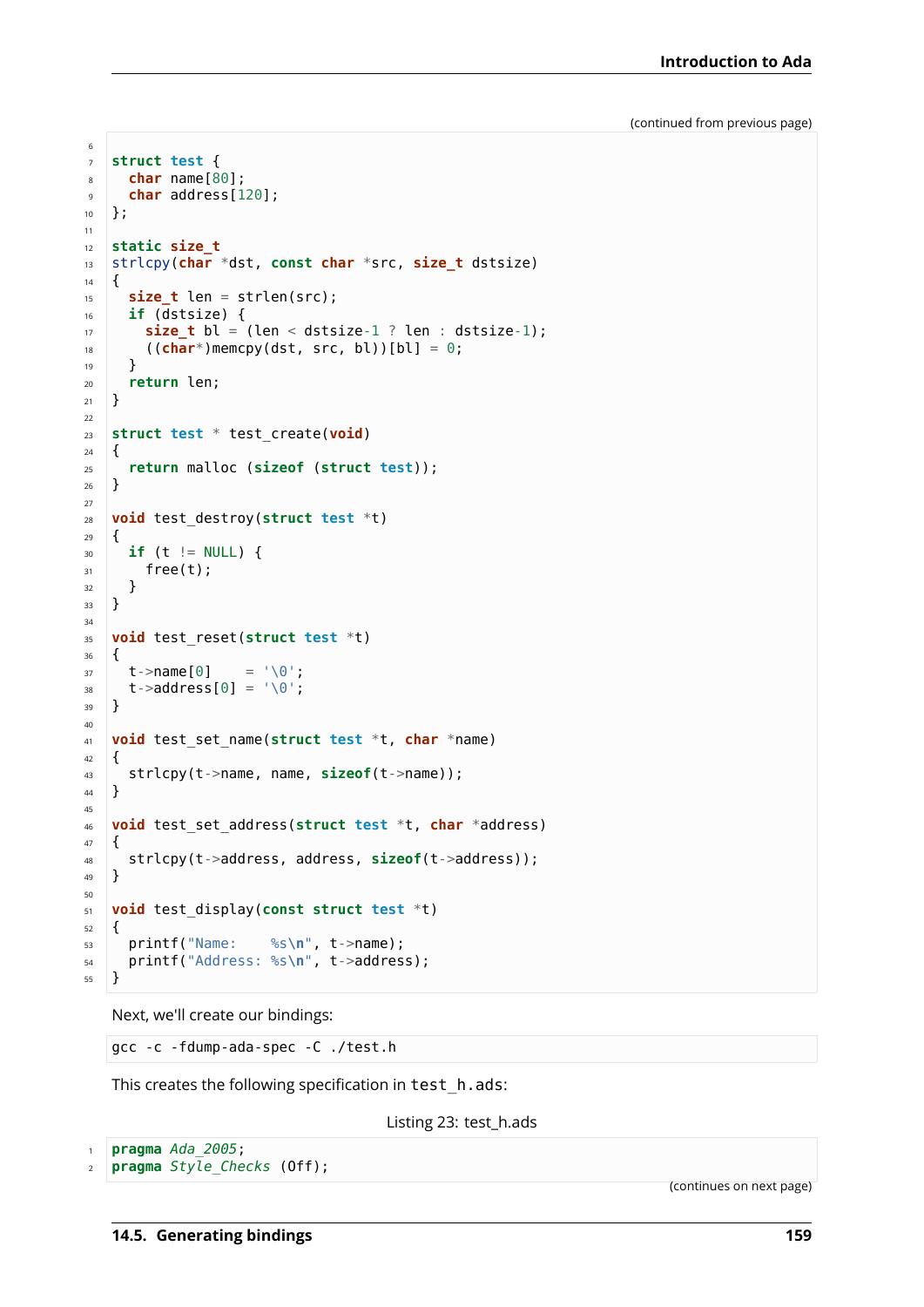```
3
4 with Interfaces.C; use Interfaces.C;
5 with System;
6 with Interfaces.C.Strings;
7
8 package test_h is
9
10 -- skipped empty struct test
11
12 function test_create return System.Address; -- ./test.h:5
13 pragma Import (C, test_create, "test_create");
14
15 procedure test_destroy (arg1 : System.Address); -- ./test.h:7
16 pragma Import (C, test destroy, "test destroy");
17
18 procedure test_reset (arg1 : System.Address); -- ./test.h:9
19 pragma Import (C, test reset, "test reset");
20
21 procedure test_set_name (arg1 : System.Address; arg2 : Interfaces.C.Strings.
    ↪chars_ptr); -- ./test.h:11
22 pragma Import (C, test_set_name, "test_set_name");
23
24 procedure test_set_address (arg1 : System.Address; arg2 : Interfaces.C.Strings.
    ↪chars_ptr); -- ./test.h:13
25 pragma Import (C, test_set_address, "test_set_address");
26
27 procedure test_display (arg1 : System.Address); -- ./test.h:15
28 pragma Import (C, test_display, "test_display");
2930 end test_h;
```
As we can see, the binding generator completely ignores the declaration **struct test** and all references to the test struct are replaced by addresses (System.**Address**). Nevertheless, these bindings are good enough to allow us to create a test application in Ada:

Listing 24: show\_automatic\_c\_struct\_bindings.adb

```
1 with Interfaces.C; use Interfaces.C;
2 with Interfaces.C.Strings; use Interfaces.C.Strings;
3 with Ada.Text_IO; use Ada.Text_IO;
4 with test_h; use test_h;
5
6 with System;
7
8 procedure Show_Automatic_C_Struct_Bindings is
9
10 Name : constant chars ptr :=
11 New String ("John Doe");
12 Address : constant chars_ptr :=
13 New_String ("Small Town");
14
15 T : System.Address := test_create;
16
17 begin
18 test reset (T):
19 test set name (T, Name);
20 test_set_address (T, Address);
2122 test display (T);
23 test_destroy (T);
24 end Show Automatic C Struct Bindings;
```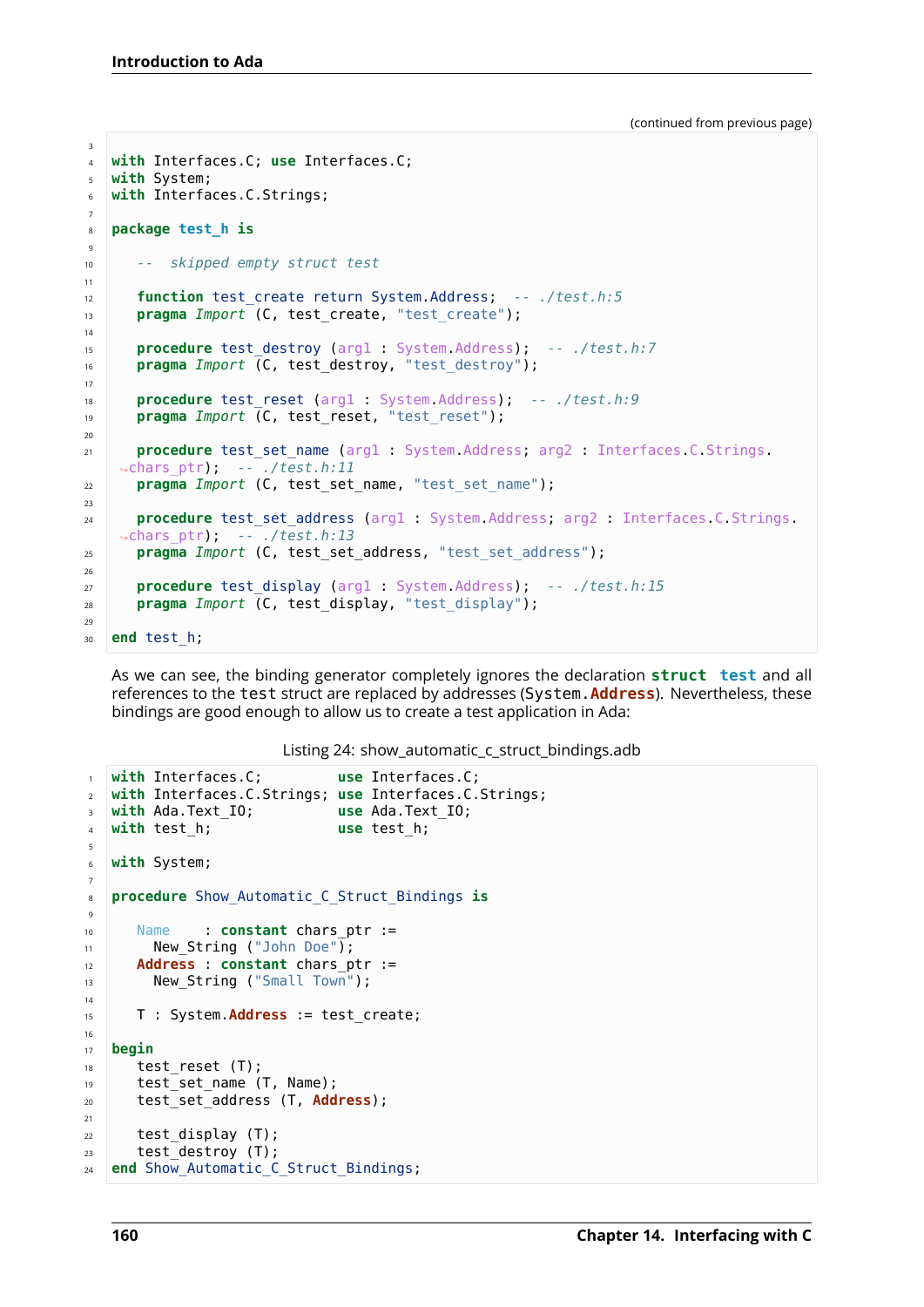We can successfully bind our C code with Ada using the automatically-generated bindings, but they aren't ideal. Instead, we would prefer Ada bindings that match our (human) interpretation of the C header file. This requires manual analysis of the header file. The good news is that we can use the automatic generated bindings as a starting point and adapt them to our needs. For example, we can:

- 1. Define a Test type based on System.**Address** and use it in all relevant functions.
- 2. Remove the test prefix in all operations on the Test type.

This is the resulting specification:

```
Listing 25: adapted_test_h.ads
```

```
1 with Interfaces.C; use Interfaces.C;
2 with System;
3 with Interfaces.C.Strings;
4
5 package adapted_test_h is
6
7 type Test is new System.Address;
\ddot{\phantom{0}}9 function Create return Test;
10 pragma Import (C, Create, "test_create");
11
12 procedure Destroy (T : Test);
13 pragma Import (C, Destroy, "test destroy");
14
15 procedure Reset (T : Test);
16 pragma Import (C, Reset, "test reset");
17
18 procedure Set_Name (T : Test;
19 Name : Interfaces.C.Strings.chars_ptr); -- ./test.h:11
20 pragma Import (C, Set_Name, "test_set_name");
2122 procedure Set Address (T : Test;
23 Address : Interfaces C.Strings.chars.ptr);
24 pragma Import (C, Set_Address, "test_set_address");
25
26 procedure Display (T : Test); -- ./test.h:15
27 pragma Import (C, Display, "test_display");
28
29 end adapted_test_h;
```
And this is the corresponding Ada body:

Listing 26: show\_adapted\_c\_struct\_bindings.adb

```
1 with Interfaces.C; use Interfaces.C;
2 with Interfaces.C.Strings; use Interfaces.C.Strings;
3 with adapted_test_h; use adapted_test_h;
4
5 with System;
6
7 procedure Show_Adapted_C_Struct_Bindings is
8
9 Name : constant chars_ptr :=
10 New String ("John Doe");
11 Address : constant chars_ptr :=
12 New String ("Small Town");
13
14 T : Test := Create;
15
```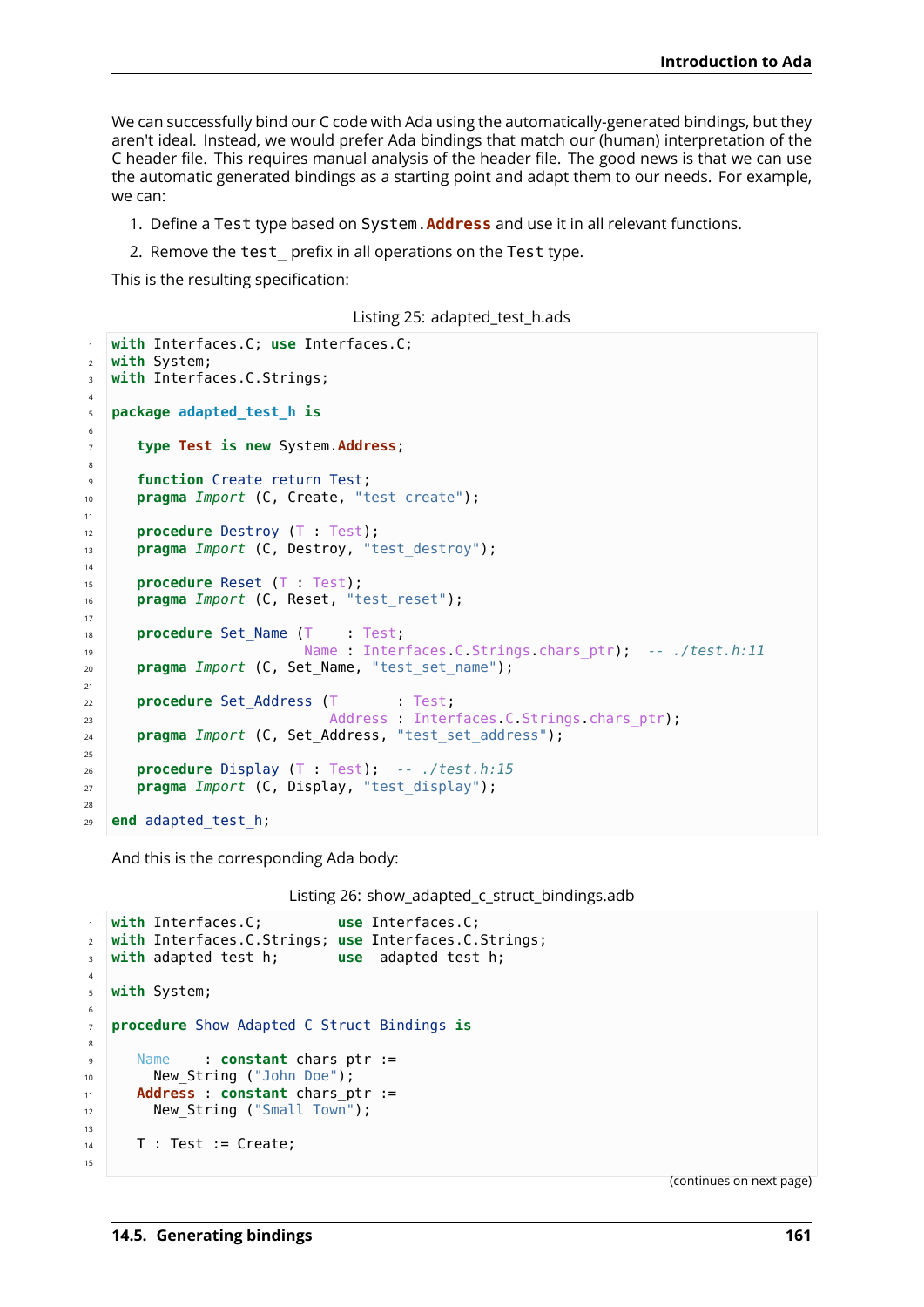```
16 begin
17 Reset (T);
18 Set_Name (T, Name);
19 Set_Address (T, Address);
20
21 Display (T);
22 Destroy (T);
23 end Show_Adapted_C_Struct_Bindings;
```
Now we can use the Test type and its operations in a clean, readable way.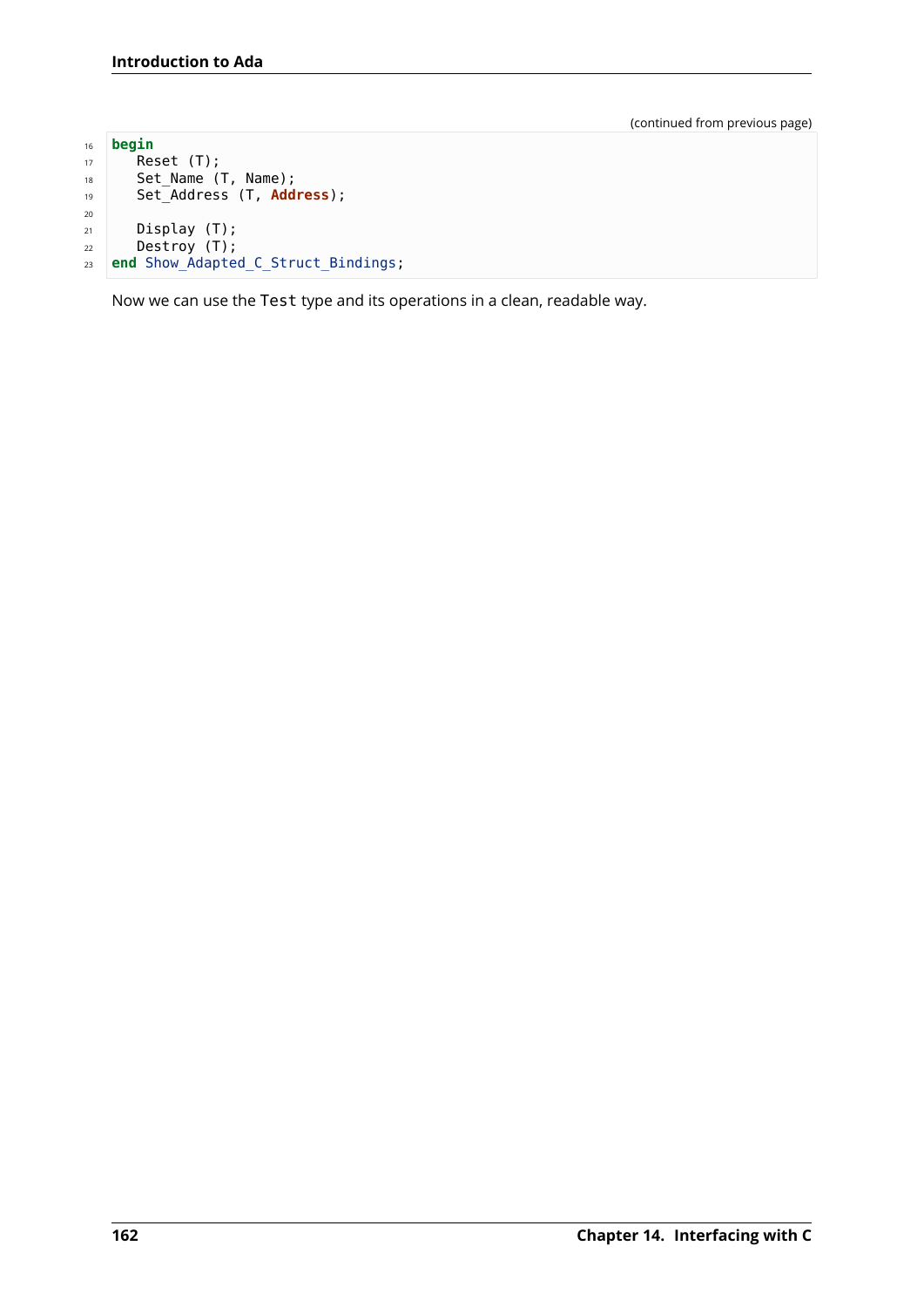**CHAPTER FIFTEEN**

# **OBJECT-ORIENTED PROGRAMMING**

Object-oriented programming (OOP) is a large and ill-defined concept in programming languages and one that tends to encompass many different meanings because different languages often implement their own vision of it, with similarities and differences from the implementations in other languages.

However, one model mostly "won" the battle of what object-oriented means, if only by sheer popularity. It's the model used in the Java programming language, which is very similar to the one used by C++. Here are some defining characteristics:

- Type derivation and extension: Most object oriented languages allow the user to add fields to derived types.
- Subtyping: Objects of a type derived from a base type can, in some instances, be substituted for objects of the base type.
- Runtime polymorphism: Calling a subprogram, usually called a *method*, attached to an object type can dispatch at runtime depending on the exact type of the object.
- Encapsulation: Objects can hide some of their data.
- Extensibility: People from the "outside" of your package, or even your whole library, can derive from your object types and define their own behaviors.

Ada dates from before object-oriented programming was as popular as it is today. Some of the mechanisms and concepts from the above list were in the earliest version of Ada even before what we would call OOP was added:

- As we saw, encapsulation is not implemented at the type level in Ada, but instead at the package level.
- Subtyping can be implemented using, well, subtypes, which have a full and permissive static substitutability model. The substitution will fail at runtime if the dynamic constraints of the subtype are not fulfilled.
- Runtime polymorphism can be implemented using variant records.

However, this lists leaves out type extensions, if you don't consider variant records, and extensibility.

The 1995 revision of Ada added a feature filling the gaps, which allowed people to program following the object-oriented paradigm in an easier fashion. This feature is called *tagged types*.

**Note:** It's possible to program in Ada without ever creating tagged types. If that's your prefered style of programming or you have no specific use for tagged types, feel free to not use them, as is the case for many features of Ada.

However, they can be the best way to express solutions to certain problems and they may be the best way to solve your problem. If that's the case, read on!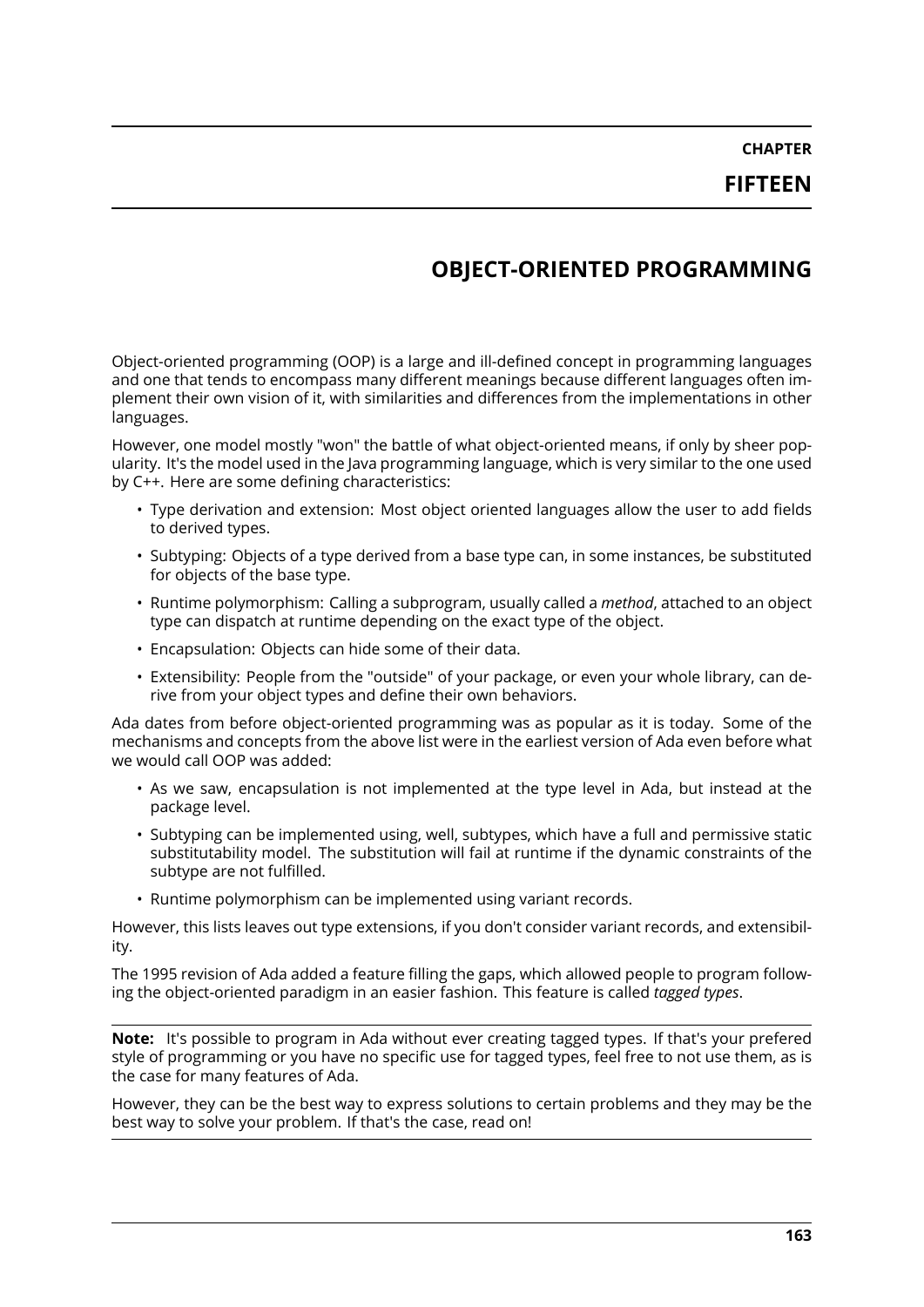# **15.1 Derived types**

Before presenting tagged types, we should discuss a topic we have brushed on, but not really covered, up to now:

You can create one or more new types from every type in Ada. Type derivation is built into the language.

Listing 1: newtypes.ads

```
1 package Newtypes is
2 type Point is record
3 X, Y : Integer;
4 end record;
5
6 type New_Point is new Point;
  end Newtypes;
```
Type derivation is useful to enforce strong typing because the type system treats the two types as incompatible.

But the benefits are not limited to that: you can inherit things from the type you derive from. You not only inherit the representation of the data, but you can also inherit behavior.

When you inherit a type you also inherit what are called *primitive operations*. A primitive operation (or just a *primitive*) is a subprogram attached to a type. Ada defines primitives as subprograms defined in the same scope as the type.

**Attention:** A subprogram will only become a primitive of the type if:

- 1. The subprogram is declared in the same scope as the type and
- 2. The type and the subprogram are declared in a package

#### Listing 2: primitives.adb

```
1 with Ada.Text_IO; use Ada.Text_IO;
\overline{2}3 procedure Primitives is
4 package Week is
5 type Days is (Monday, Tuesday, Wednesday,
6 Thursday, Friday,
z Saturday, Sunday);
8
9 -- Print_Day is a primitive
10 -- of the type Days
11 procedure Print_Day (D : Days);
12 end Week;
13
14 package body Week is
15 procedure Print_Day (D : Days) is
16 begin
17 Put_Line (Days'Image (D));
18 end Print Day;
19 end Week;
20
21 use Week;
22 type Weekend_Days is new
23 Days range Saturday .. Sunday;
24
```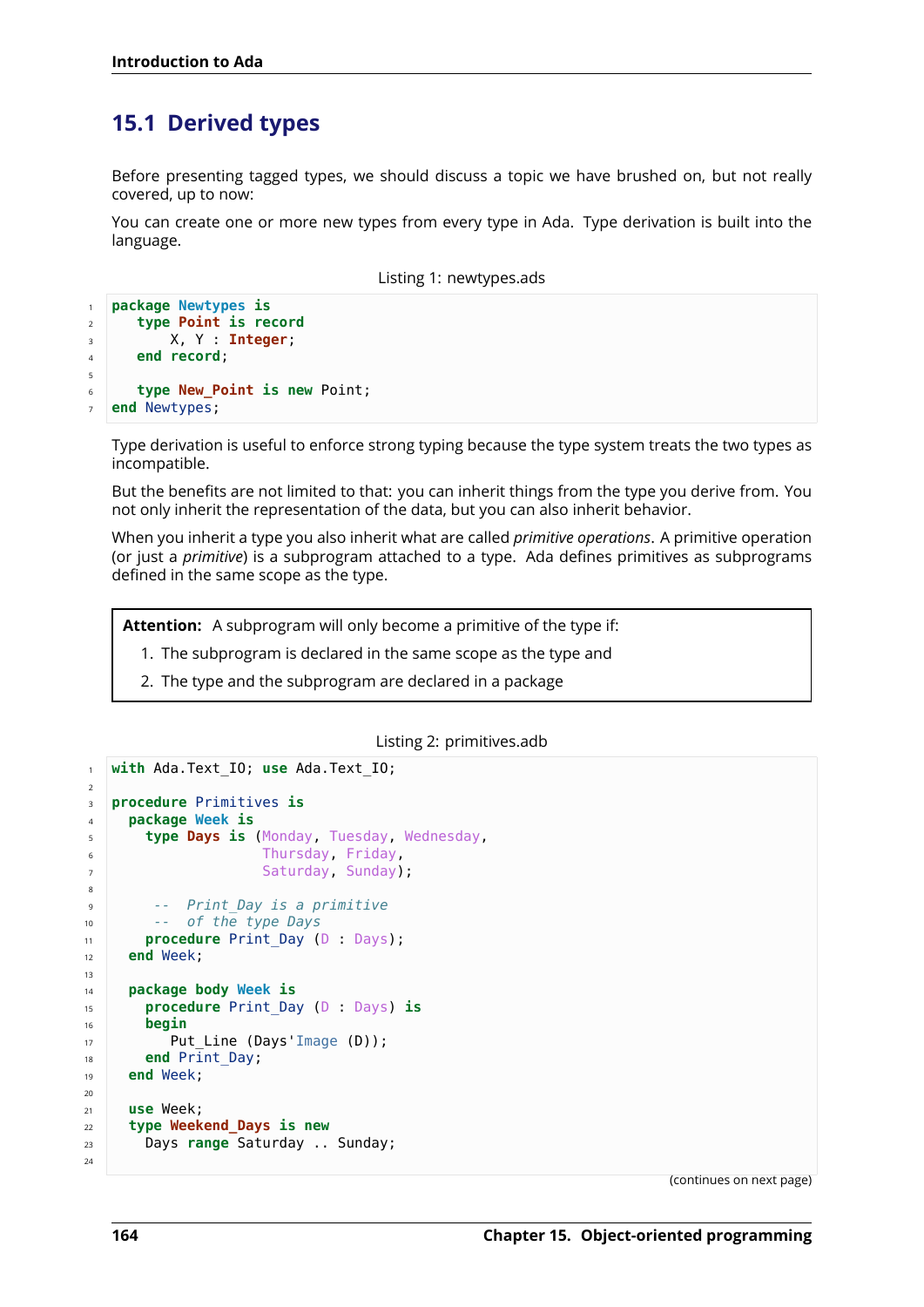```
25 -- A procedure Print_Day is automatically
26 -- inherited here. It is as if the procedure
27 --
28 -- procedure Print_Day (D : Weekend_Days);
29 --
30 -- has been declared with the same body
31
32 Sat : Weekend Days := Saturday;
33 begin
34 Print_Day (Sat);
35 end Primitives;
```
### **Build output**

```
primitives.adb:11:15: warning: procedure "Print_Day" is not referenced [-gnatwu]
primitives.adb:32:03: warning: "Sat" is not modified, could be declared constant [-
↪gnatwk]
```
### **Runtime output**

### **SATURDAY**

This kind of inheritance can be very useful, and is not limited to record types (you can use it on discrete types, as in the example above), but it's only superficially similar to object-oriented inheritance:

- Records can't be extended using this mechanism alone. You also can't specify a new representation for the new type: it will **always** have the same representation as the base type.
- There's no facility for dynamic dispatch or polymorphism. Objects are of a fixed, static type.

There are other differences, but it's not useful to list them all here. Just remember that this is a kind of inheritance you can use if you only want to statically inherit behavior without duplicating code or using composition, but a kind you can't use if you want any dynamic features that are usually associated with OOP.

## **15.2 Tagged types**

The 1995 revision of the Ada language introduced tagged types to fullfil the need for an unified solution that allows programming in an object-oriented style similar to the one described at the beginning of this chapter.

Tagged types are very similar to normal records except that some functionality is added:

- Types have a *tag*, stored inside each object, that identifies the runtime type<sup>18</sup> of that object.
- Primitives can dispatch. A primitive on a tagged type is what you would call a *method* in Java or C++. If you derive a base type and override a primitive of it, you can often call it on an object with the result that which primitive is called depends o[n the exact ru](https://en.wikipedia.org/wiki/Run-time_type_information)[nt](#page-171-0)ime type of the object.
- Subtyping rules are introduced allowing a tagged type derived from a base type to be statically compatible with the base type.

Let's see our first tagged type declarations:

<span id="page-171-0"></span><sup>18</sup> https://en.wikipedia.org/wiki/Run-time\_type\_information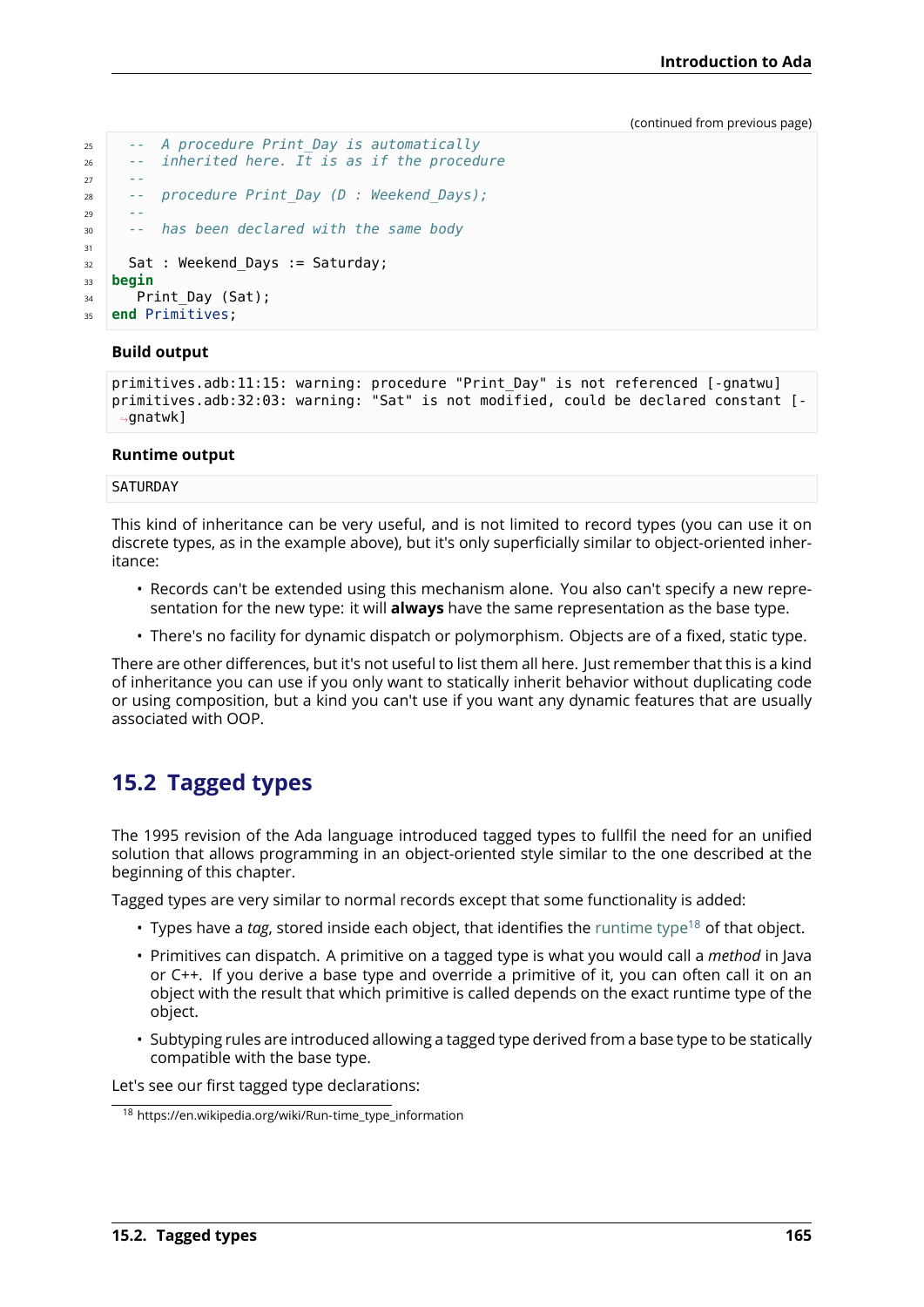Listing 3: p.ads

```
1 package P is
2 type My_Class is tagged null record;
3 -- Just like a regular record, but
4 -- with tagged qualifier
5
6 -- Methods are outside of the type
7 -- definition:
8
9 procedure Foo (Self : in out My_Class);
10 -- If you define a procedure taking a
11 -- My_Class argument in the same package,
12 -- it will be a method.
13
14 -- Here's how you derive a tagged type:
15
16 type Derived is new My_Class with record
17 A Integer;
18 -- You can add fields in derived types.
19 end record;
20
21 overriding procedure Foo (Self : in out Derived);
22 -- The "overriding" qualifier is optional,
23 -- but if it is present, it must be valid.
24 end P;
```

```
Listing 4: p.adb
```

```
1 with Ada.Text_IO; use Ada.Text_IO;
\overline{2}3 package body P is
4 procedure Foo (Self : in out My_Class) is
5 begin
6 Put Line ("In My Class.Foo");
7 end Foo;
8
9 procedure Foo (Self : in out Derived) is
10 begin
11 Put Line ("In Derived.Foo, A = "12 6 Integer'Image (Self.A));
13 end Foo;
14 end P;
```
## **15.3 Classwide types**

To remain consistent with the rest of the language, a new notation needed to be introduced to say "This object is of this type or any descendent derives tagged type".

In Ada, we call this the *classwide type*. It's used in OOP as soon as you need polymorphism. For example, you can't do the following:

Listing 5: main.adb

```
1 with P; use P;
2
3 procedure Main is
4
```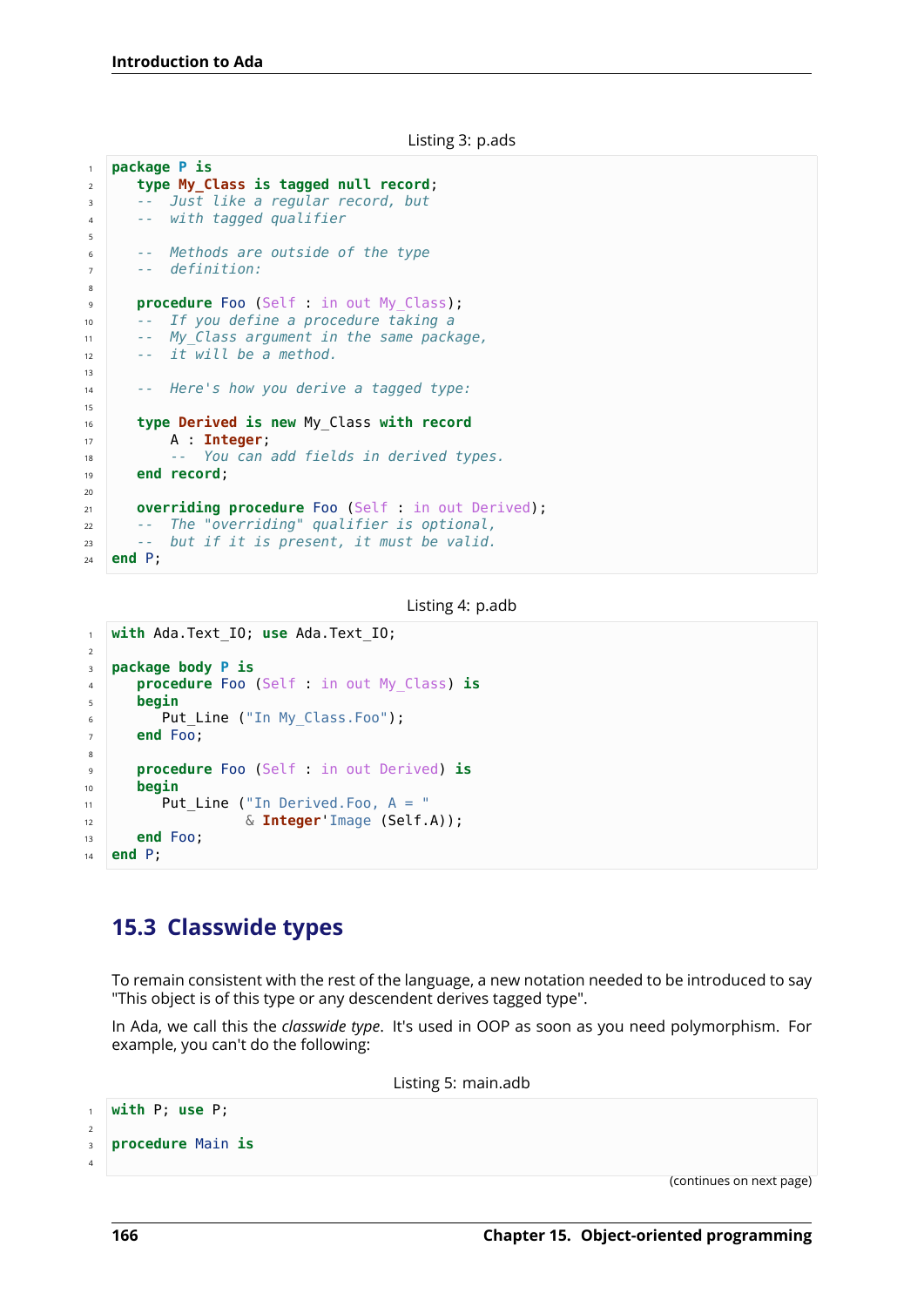```
5 O1 : My_Class;
6 -- Declaring an object of type My_Class
7
8 \mid 02 : Derived := (A \implies 12);
9 -- Declaring an object of type Derived
10
11 03 : My_Class := 02;
12 -- INVALID: Trying to assign a value
13 -- of type derived to a variable of
14 -- type My_Class.
15 begin
16 null;
17 end Main;
```
### **Build output**

```
main.adb:11:21: error: expected type "My_Class" defined at p.ads:2
main.adb:11:21: error: found type "Derived" defined at p.ads:16
gprbuild: *** compilation phase failed
```
This is because an object of a type T is exactly of the type T, whether T is tagged or not. What you want to say as a programmer is "I want O3 to be able to hold an object of type My Class or any type descending from My\_Class". Here's how you do that:

Listing 6: main.adb

```
1 with P; use P;
\overline{2}3 procedure Main is
4 01 : My Class;
5 -- Declare an object of type My_Class
6
7 \ 02: Derived := (A \implies 12);
8 -- Declare an object of type Derived
\overline{q}10 03 : My Class'Class := 02;
11 -- Now valid: My_Class'Class designates
12 -- the classwide type for My_Class,
13 -- which is the set of all types
14 -- descending from My_Class (including
15 -- My_Class).
16 begin
17 null;
18 end Main;
```
#### **Build output**

main.adb:4:04: warning: variable "O1" is not referenced [-gnatwu] main.adb:7:04: warning: "O2" is not modified, could be declared constant [-gnatwk] main.adb:10:04: warning: variable "O3" is not referenced [-gnatwu]

**Attention:** Because an object of a classwide type can be the size of any descendent of its base type, it has an unknown size. It's therefore an indefinite type, with the expected restrictions:

- It can't be stored as a field/component of a record
- An object of a classwide type needs to be initialized immediately (you can't specify the constraints of such a type in any way other than by initializing it).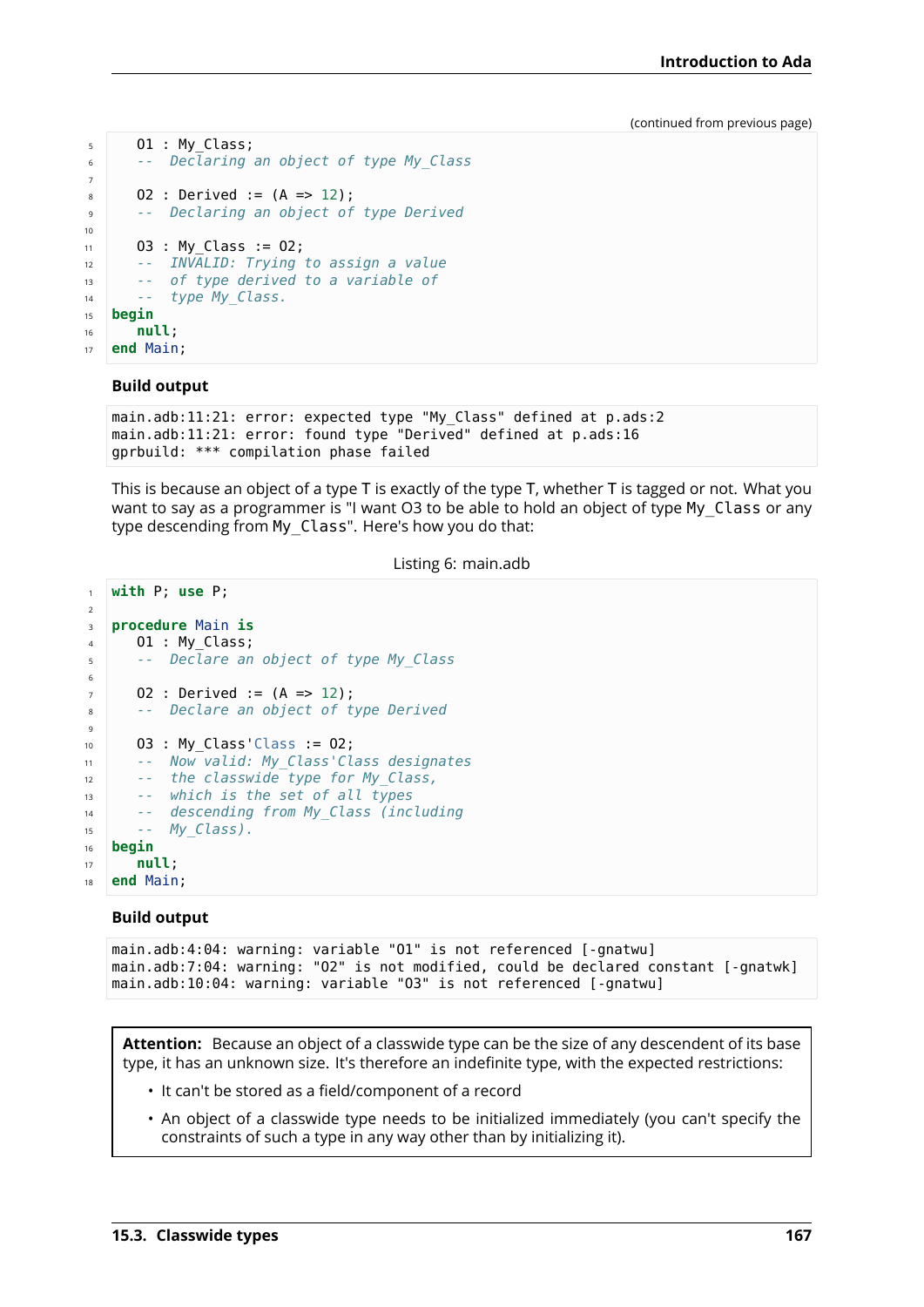# **15.4 Dispatching operations**

We saw that you can override operations in types derived from another tagged type. The eventual goal of OOP is to make a dispatching call: a call to a primitive (method) that depends on the exact type of the object.

But, if you think carefully about it, a variable of type My\_Class always contains an object of exactly that type. If you want to have a variable that can contain a My\_Class or any derived type, it has to be of type My Class' Class.

In other words, to make a dispatching call, you must first have an object that can be either of a type or any type derived from this type, namely an object of a classwide type.

Listing 7: main.adb

```
1 with P; use P;
\overline{2}3 procedure Main is
4 \qquad 01 : My Class:
5 -- Declare an object of type My_Class
6
7 \ 02: Derived := (A \implies 12);
8 -- Declare an object of type Derived
\circ10 03 : My Class'Class := 02;
11
12 \t 04 : My Class'Class := 01;
13 begin
14 Foo (O1);
15 -- Non dispatching: Calls My_Class.Foo
16 Foo (02);
17 -- Non dispatching: Calls Derived.Foo
18 Foo (O3);
19 -- Dispatching: Calls Derived.Foo
20 Foo (O4);
21 -- Dispatching: Calls My_Class.Foo
22 end Main;
```
### **Runtime output**

```
In My_Class.Foo
In Derived.Foo, A = 12
In Derived.Foo, A = 12
In My_Class.Foo
```
### **Attention**

You can convert an object of type Derived to an object of type My\_Class. This is called a *view conversion* in Ada parlance and is useful, for example, if you want to call a parent method.

In that case, the object really is converted to a My\_Class object, which means its tag is changed. Since tagged objects are always passed by reference, you can use this kind of conversion to modify the state of an object: changes to converted object will affect the original one.

Listing 8: main.adb

```
1 with P; use P;
\overline{2}3 procedure Main is
4 01 : Derived := (A \Rightarrow 12):
5 -- Declare an object of type Derived
```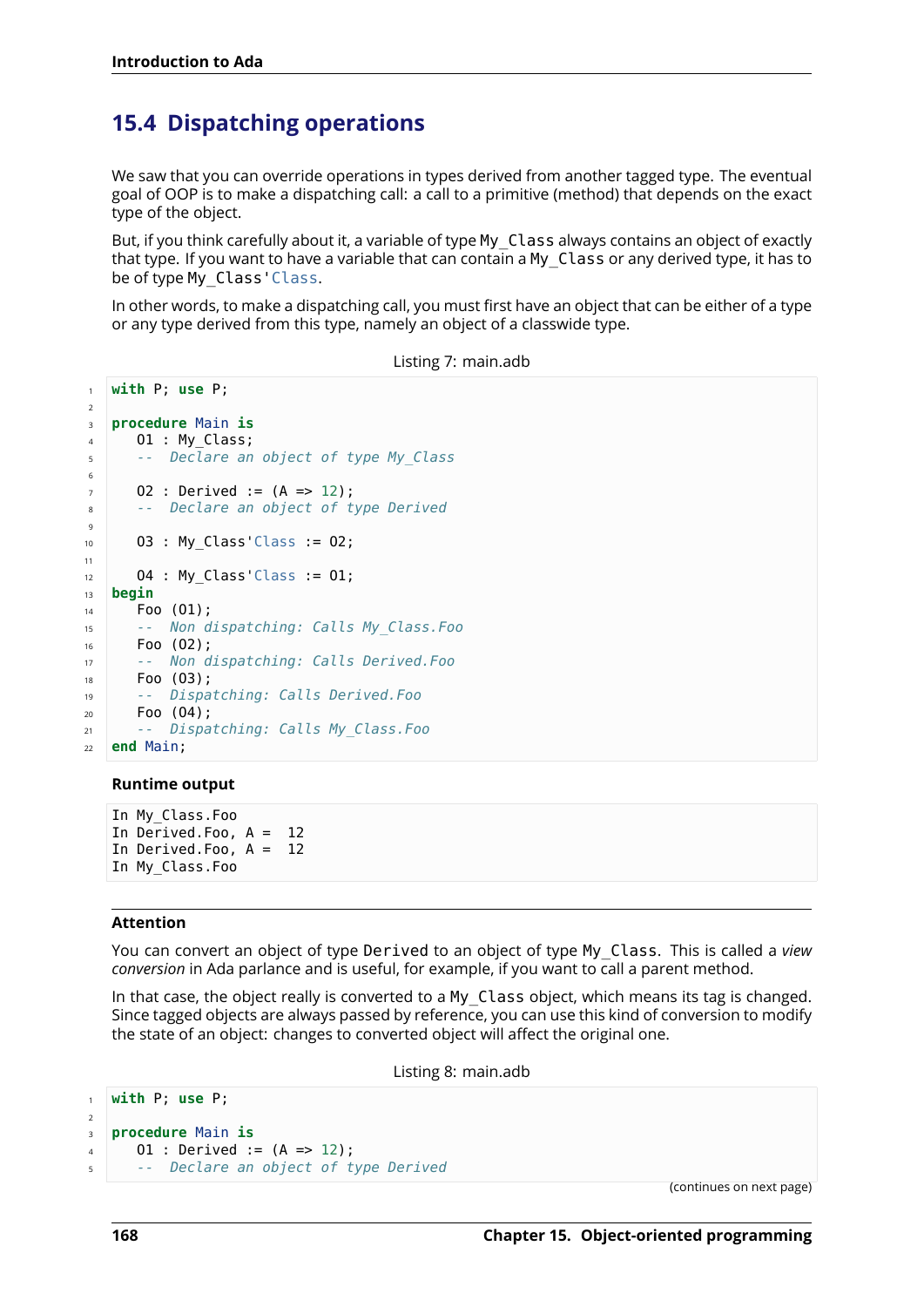```
6
7 \mid 02 : My\_Class := My\_Class (01);8
9 O3 : My_Class'Class := O2;
10 begin
11 Foo (01);
12 -- Non dispatching: Calls Derived.Foo
13 Foo (O2);
14 -- Non dispatching: Calls My_Class.Foo
15
16 Foo (O3);
17 -- Dispatching: Calls My_Class.Foo
18 end Main;
```
### **Runtime output**

```
In Derived.Foo, A = 12
In My_Class.Foo
In My_Class.Foo
```
## **15.5 Dot notation**

You can also call primitives of tagged types with a notation that's more familiar to object oriented programmers. Given the Foo primitive above, you can also write the above program this way:

```
Listing 9: main.adb
```

```
1 with P; use P;
2
3 procedure Main is
4 \quad 01 : My Class;
5 -- Declare an object of type My_Class
6
7 \mid 02 : Derived := (A \implies 12);
8 -- Declare an object of type Derived
9
10 O3 : My_Class'Class := O2;
11
12 O4 : My_Class'Class := O1;
13 begin
14 O1.Foo;
15 -- Non dispatching: Calls My_Class.Foo
16 O2.Foo;
17 -- Non dispatching: Calls Derived.Foo
18 O3.Foo;
19 -- Dispatching: Calls Derived.Foo
20 O4.Foo;
21 -- Dispatching: Calls My_Class.Foo
22 end Main;
```
### **Runtime output**

In My\_Class.Foo In Derived.Foo, A = 12 In Derived.Foo, A = 12 In My\_Class.Foo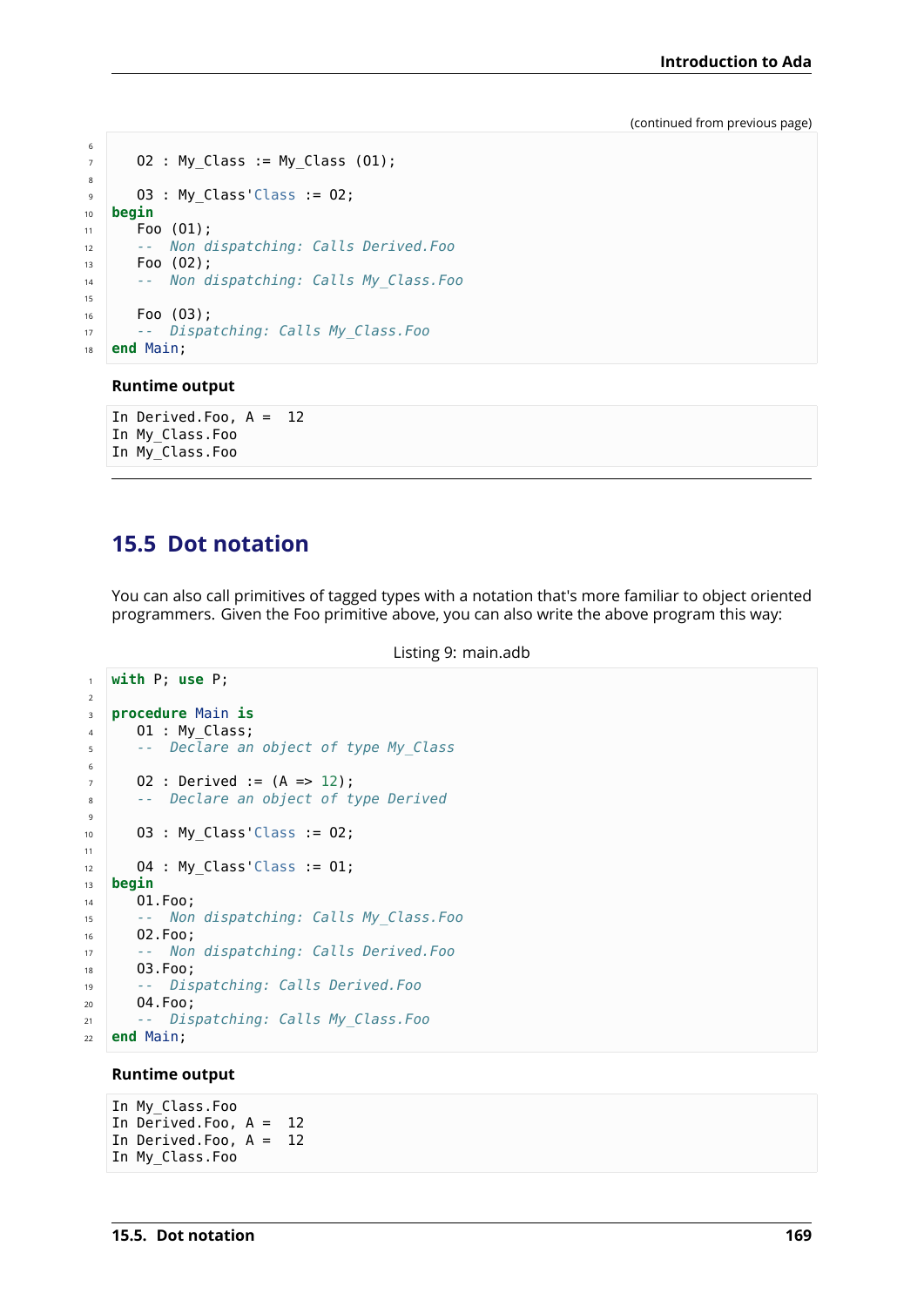If the dispatching parameter of a primitive is the first parameter, which is the case in our examples, you can call the primitive using the dot notation. Any remaining parameter are passed normally:

```
Listing 10: main.adb
```

```
1 with P; use P;
\overline{2}3 procedure Main is
4 package Extend is
5 type D2 is new Derived with null record;
6
7 procedure Bar (Self : in out D2;
8 Val : Integer);
9 end Extend;
10
11 package body Extend is
12 procedure Bar (Self : in out D2;
13 Val : Integer) is
14 begin
15 Self.A := Self.A + Val;
16 end Bar;
17 end Extend;
18
19 use Extend;
20
21 Obj : D2 := (A \implies 15);
22 begin
23 Obj.Bar (2);
24 Obj.Foo;
25 end Main;
```
### **Runtime output**

```
In Derived.Foo, A = 17
```
## **15.6 Private & Limited**

We've seen previously (in the *Privacy* (page 93) chapter) that types can be declared limited or private. These encapsulation techniques can also be applied to tagged types, as we'll see in this section.

This is an example of a tagge[d private](#page-99-0) type:

Listing 11: p.ads

```
1 package P is
2 type T is tagged private;
3 private
4 type T is tagged record
5 E : Integer;
6 end record;
7 end P;
```
This is an example of a tagged limited type:

Listing 12: p.ads

```
1 package P is
2 type T is tagged limited record
```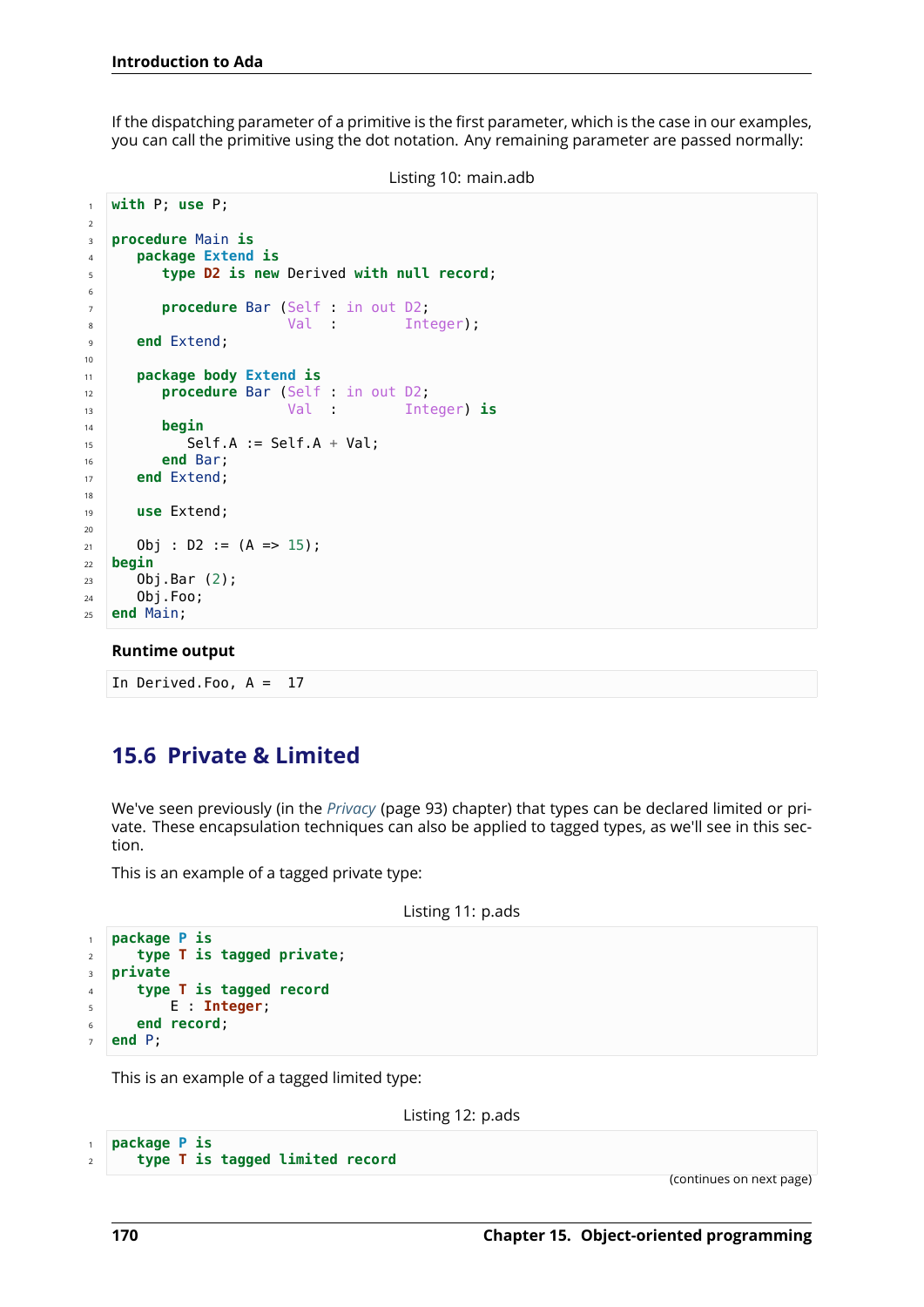```
3 E : Integer;
4 end record;
  5 end P;
```
Naturally, you can combine both *limited* and *private* types and declare a tagged limited private type:

Listing 13: p.ads

```
1 package P is
2 type T is tagged limited private;
3
4 procedure Init (A : in out T);
5 private
6 type T is tagged limited record
7 E : Integer;
8 end record;
9 end P;
```
Listing 14: p.adb

```
1 package body P is
\overline{2}3 procedure Init (A : in out T) is
4 begin
5 A.E := 0;
6 end Init;
7
8 end P;
```
Listing 15: main.adb

```
1 with P; use P;
\overline{2}3 procedure Main is
4 T1, T2 : T;
5 begin
6 T1.Init;
7 T2.Init;
8
9 -- The following line doesn't work
10 -- because type T is private:
11 --
12 -- T1.E := 0;
13
14 -- The following line doesn't work
15 -- because type T is limited:
16 --
17 -- T2 := T1;
18 end Main;
```
Note that the code in the Main procedure above presents two assignments that trigger compilation errors because type T is limited private. In fact, you cannot:

- assign to T1.E directly because type T is private;
- assign T1 to T2 because type T is limited.

In this case, there's no distinction between tagged and non-tagged types: these compilation errors would also occur for non-tagged types.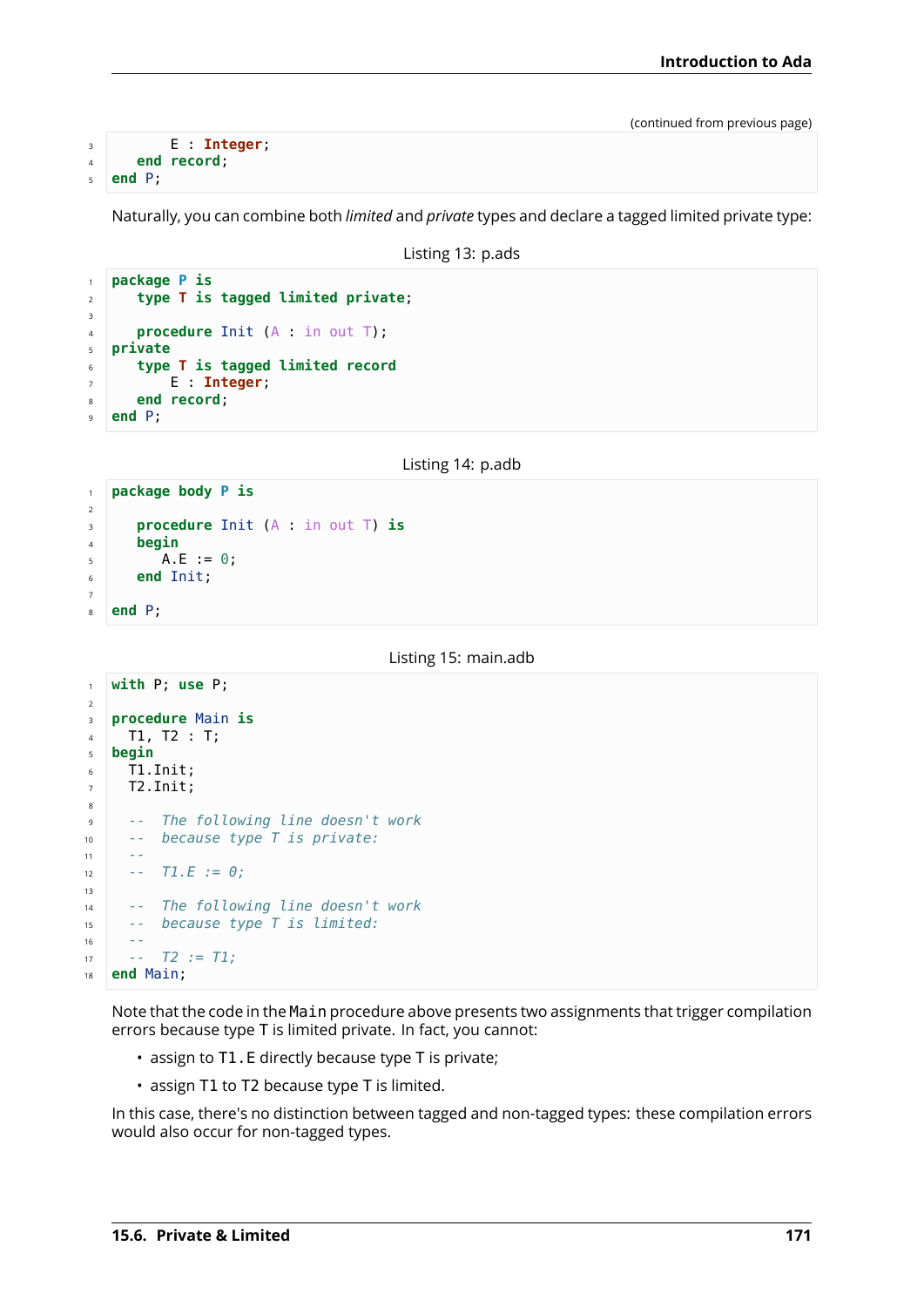## **15.7 Classwide access types**

In this section, we'll discuss an useful pattern for object-oriented programming in Ada: classwide access type. Let's start with an example where we declare a tagged type T and a derived type T\_New:

```
Listing 16: p.ads
```

```
1 package P is
2 type T is tagged null record;
3
4 procedure Show (Dummy : T);
5
6 type T_New is new T with null record;
7
8 procedure Show (Dummy : T_New);
9 end P;
```
Listing 17: p.adb

```
1 with Ada.Text_IO; use Ada.Text_IO;
\overline{2}3 package body P is
4
5 procedure Show (Dummy : T) is
6 begin
7 Put_Line ("Using type "
8 & T'External_Tag);
9 end Show;
1011 procedure Show (Dummy : T_New) is
12 begin
13 Put Line ("Using type "
14 6 T New'External Tag);
15 end Show;
16
17 end P;
```
Note that we're using null records for both types T and T\_New. Although these types don't actually have any component, we can still use them to demonstrate dispatching. Also note that the example above makes use of the 'External Tag attribute in the implementation of the Show procedure to get a string for the corresponding tagged type.

As we've seen before, we must use a classwide type to create objects that can make dispatching calls. In other words, objects of type T'Class will dispatch. For example:

Listing 18: dispatching\_example.adb

```
1 with P; use P;
\overline{2}3 procedure Dispatching_Example is
4 T2 : T New:
5 T_Dispatch : constant T'Class := T2;
6 begin
7 T Dispatch.Show;
  end Dispatching Example;
```
### **Runtime output**

Using type P.T\_NEW

A more useful application is to declare an array of objects that can dispatch. For example, we'd like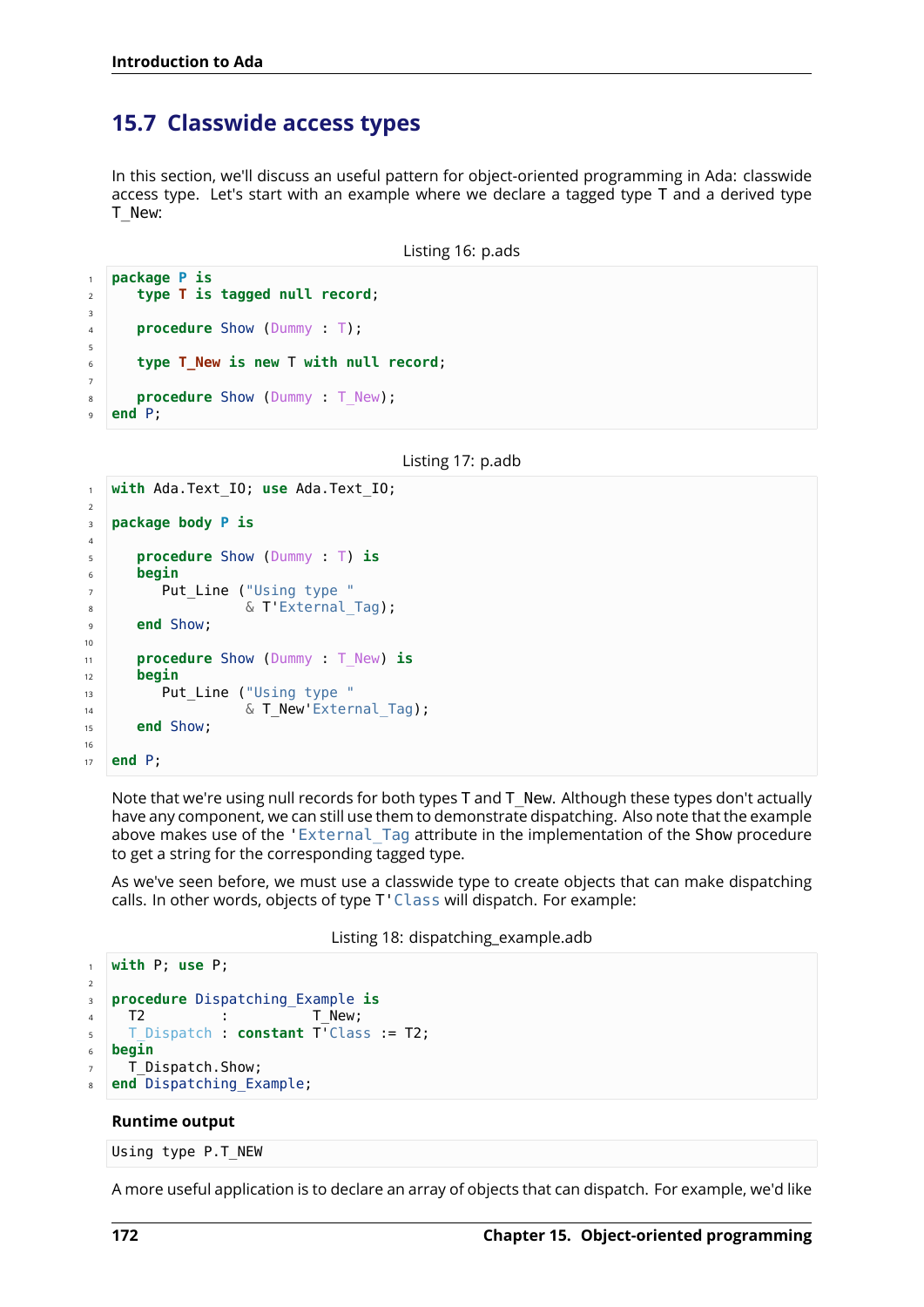to declare an array T\_Arr, loop over this array and dispatch according to the actual type of each individual element:

```
for I in T_Arr'Range loop
  T_Arr (I).Show;
  -- Call Show procedure according
   -- to actual type of T_Arr (I)
end loop;
```
However, it's not possible to declare an array of type T'Class directly:

Listing 19: classwide compilation error.adb

```
1 with P; use P;
2
3 procedure Classwide_Compilation_Error is
4 T_Arr : array (1 .. 2) of T'Class;
5 -- ^
6 -- Compilation Error!
7 begin
8 for I in T_Arr'Range loop
9 \mid T Arr (I).Show;
10 end loop;
11 end Classwide_Compilation_Error;
```
### **Build output**

```
classwide compilation error.adb:4:31: error: unconstrained element type in array<sub>11</sub>
 ↪declaration
gprbuild: *** compilation phase failed
```
In fact, it's impossible for the compiler to know which type would actually be used for each element of the array. However, if we use dynamic allocation via access types, we can allocate objects of different types for the individual elements of an array T\_Arr. We do this by using classwide access types, which have the following format:

**type T\_Class is access** T'Class;

We can rewrite the previous example using the  $T$  Class type. In this case, dynamically allocated objects of this type will dispatch according to the actual type used during the allocation. Also, let's introduce an Init procedure that won't be overridden for the derived T\_New type. This is the adapted code:

Listing 20: p.ads

```
1 package P is
2 type T is tagged record
3 E : Integer;
4 end record;
5
6 type T_Class is access T'Class;
7
8 procedure Init (A : in out T);
9
10 procedure Show (Dummy : T);
11
12 type T_New is new T with null record;
13
14 procedure Show (Dummy : T_New);
15
16 end P;
```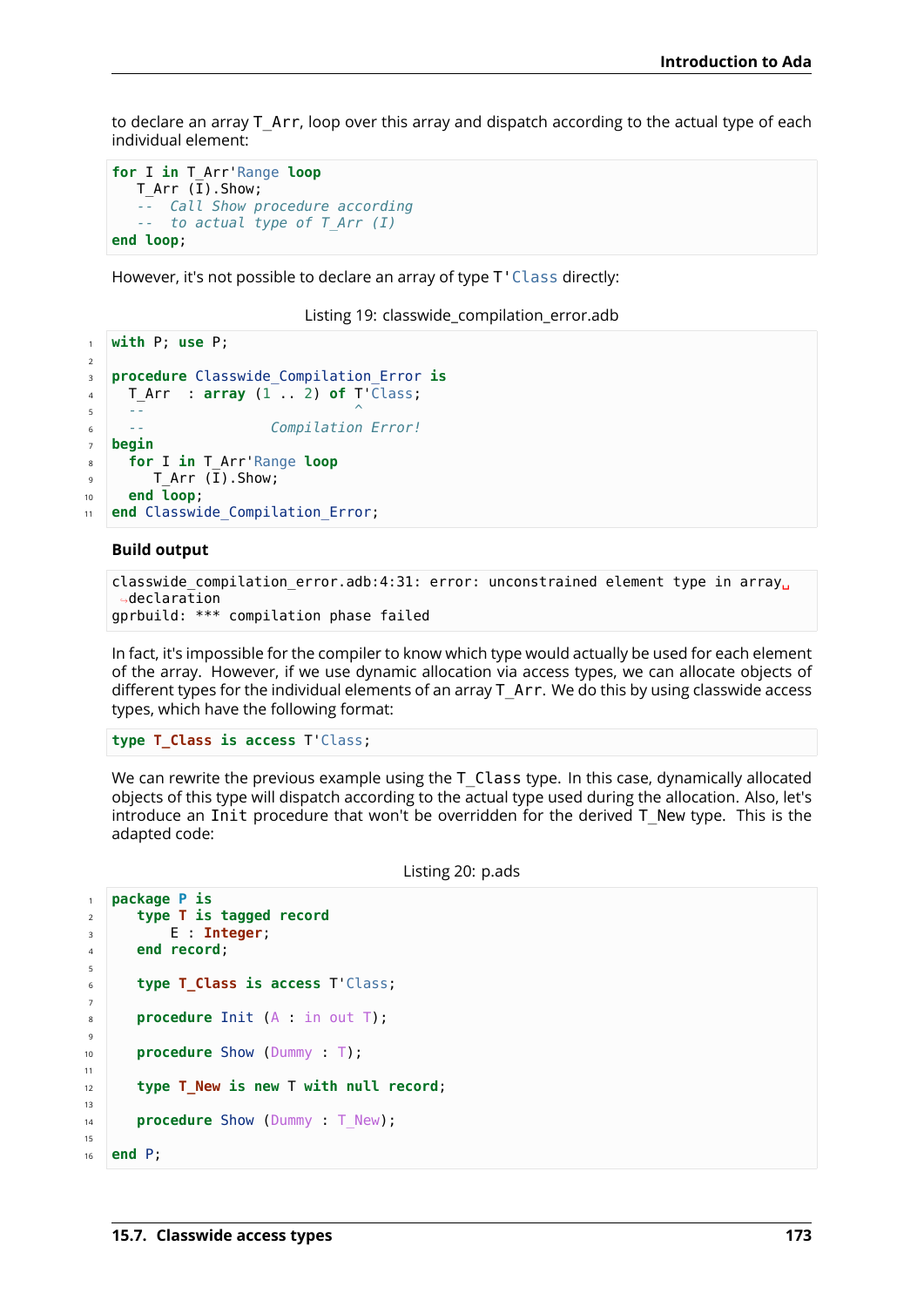```
Listing 21: p.adb
```

```
1 with Ada.Text_IO; use Ada.Text_IO;
2
3 package body P is
4
5 procedure Init (A : in out T) is
6 begin
7 Put Line ("Initializing type T...");
8 A.E := 0;9 end Init;
10
11 procedure Show (Dummy : T) is
12 begin
13 Put_Line ("Using type "
14 & T'External Tag);
15 end Show;
16
17 procedure Show (Dummy : T_New) is
18 begin
19 Put Line ("Using type "
20 & T_New'External_Tag);
21 end Show;
2223 end P;
```
Listing 22: main.adb

```
1 with Ada.Text_IO; use Ada.Text_IO;
2 with P; use P;
3
4 procedure Main is
5 T_Arr : array (1 .. 2) of T_Class;
6 begin
7 T_Arr (1) := new T;
8 T Arr (2) := new T New;
9
10 for I in T_Arr'Range loop
11 Put Line ("Element # "
12 6 Integer Image (I));
13
T Arr (I).Init;
15 T Arr (I).Show;
16
17 Put Line ("-----------");
18 end loop;
19 end Main;
```
### **Runtime output**

Element # 1 Initializing type T... Using type P.T ----------- Element # 2 Initializing type T... Using type P.T\_NEW -----------

In this example, the first element  $(T_A \cap T_1)$  is of type T, while the second element is of type T\_New. When running the example, the Init procedure of type T is called for both elements of the T\_Arr array, while the call to the Show procedure selects the corresponding procedure according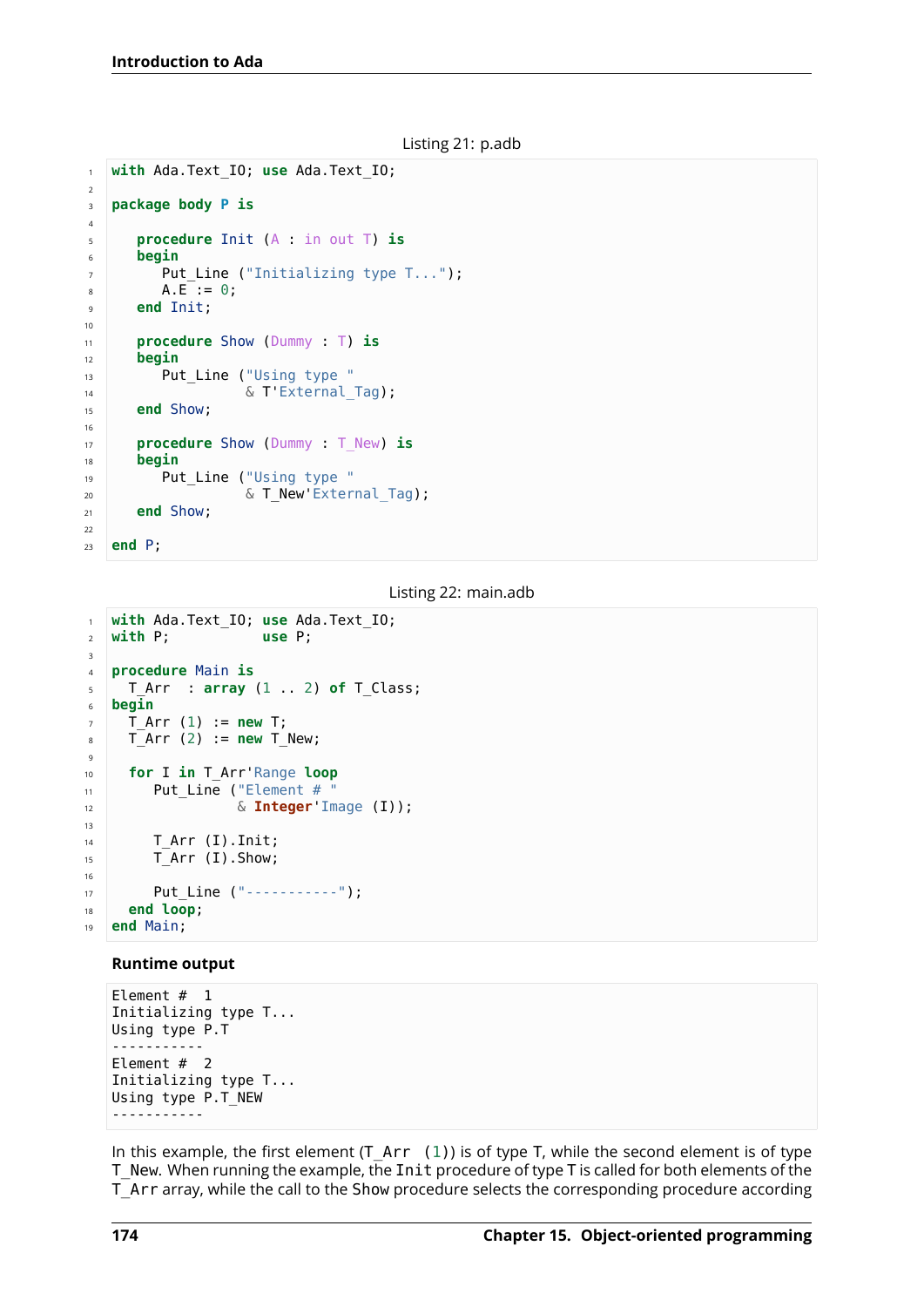to the type of each element of T\_Arr.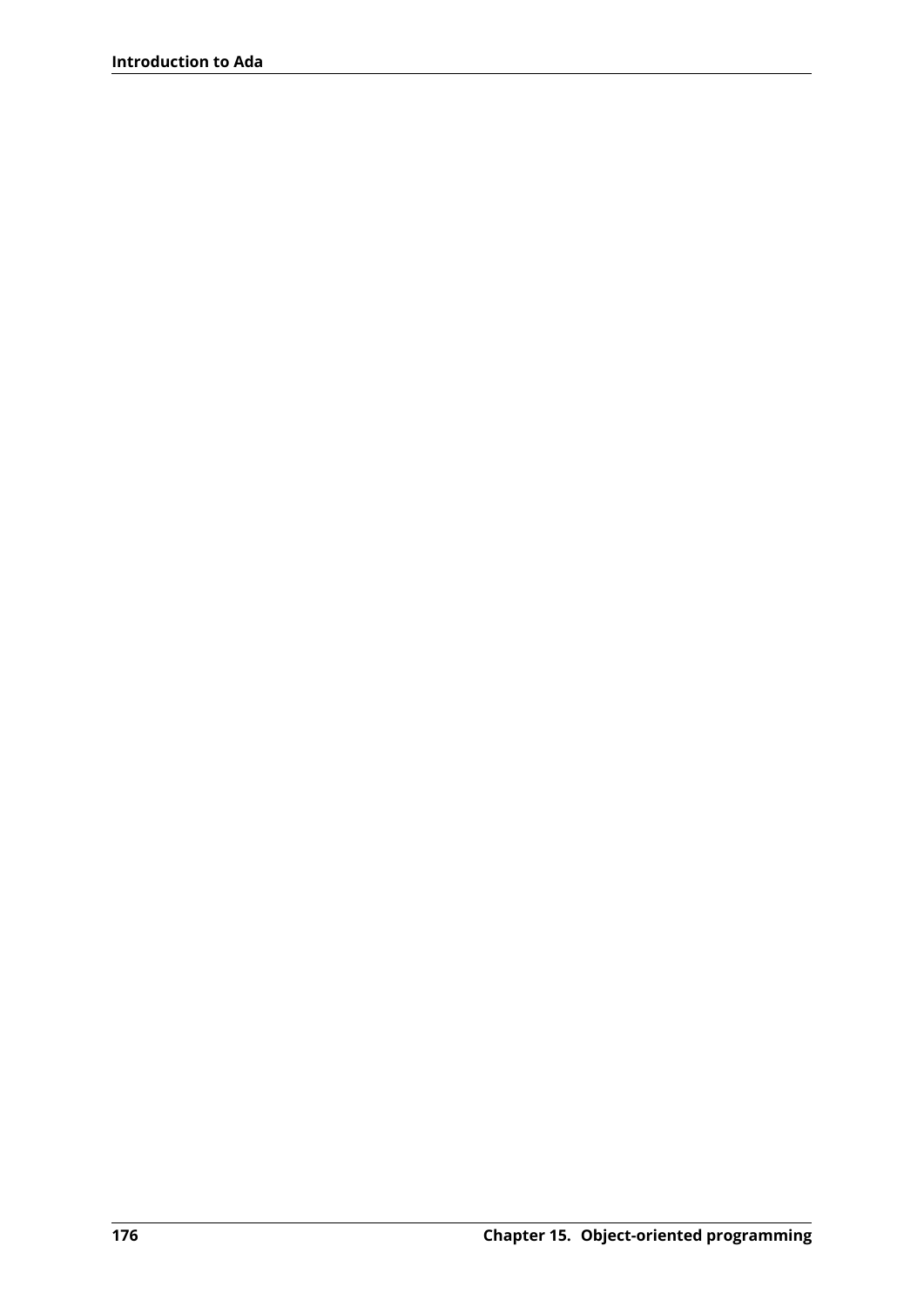# **STANDARD LIBRARY: CONTAINERS**

In previous chapters, we've used arrays as the standard way to group multiple objects of a specific data type. In many cases, arrays are good enough for manipulating those objects. However, there are situations that require more flexibility and more advanced operations. For those cases, Ada provides support for containers — such as vectors and sets — in its standard library.

We present an introduction to containers here. For a list of all containers available in Ada, see *Appendix B* (page 241).

# **[16.1](#page-247-0) Vectors**

In the following sections, we present a general overview of vectors, including instantiation, initialization, and operations on vector elements and vectors.

# **16.1.1 Instantiation**

Here's an example showing the instantiation and declaration of a vector V:

```
Listing 1: show_vector_inst.adb
```

```
with Ada.Containers.Vectors;
2
3 procedure Show_Vector_Inst is
4
5 package Integer_Vectors is new
6 Ada.Containers.Vectors
7 (Index Type => Natural,
8 Element Type => Integer);
9
10 V : Integer_Vectors.Vector;
11 begin
12 null;
13 end Show_Vector_Inst;
```
## **Build output**

show\_vector\_inst.adb:10:04: warning: variable "V" is not referenced [-gnatwu]

Containers are based on generic packages, so we can't simply declare a vector as we would declare an array of a specific type:

```
A : array (1 .. 10) of Integer;
```
Instead, we first need to instantiate one of those packages. We **with** the container package (Ada. Containers.Vectors in this case) and instantiate it to create an instance of the generic package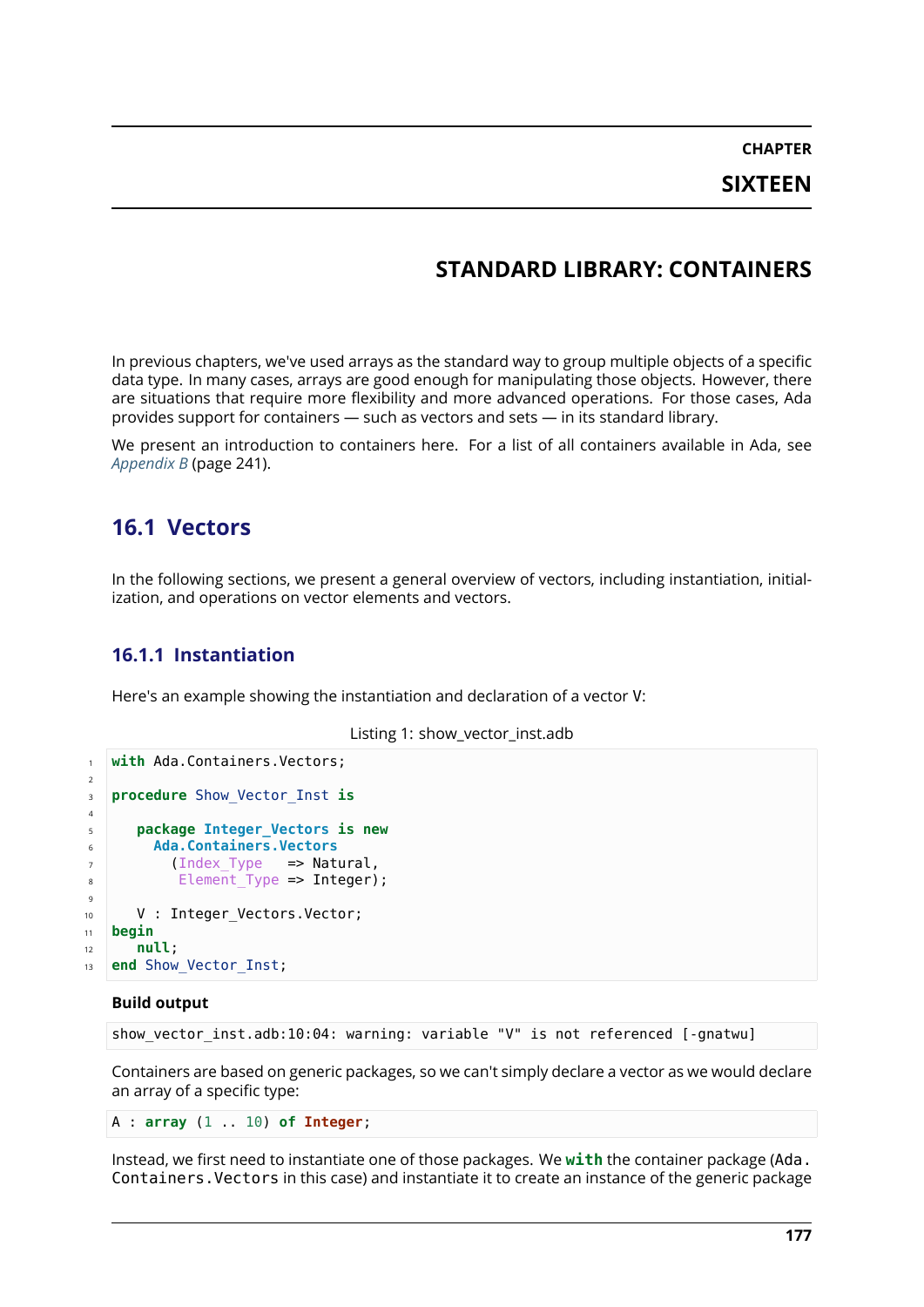for the desired type. Only then can we declare the vector using the type from the instantiated package. This instantiation needs to be done for any container type from the standard library.

In the instantiation of Integer\_Vectors, we indicate that the vector contains elements of **Integer** type by specifying it as the Element\_Type. By setting Index\_Type to **Natural**, we specify that the allowed range includes all natural numbers. We could have used a more restrictive range if desired.

# **16.1.2 Initialization**

One way to initialize a vector is from a concatenation of elements. We use the  $\&$  operator, as shown in the following example:

Listing 2: show\_vector\_init.adb

```
1 with Ada.Containers; use Ada.Containers;
2 with Ada.Containers.Vectors;
3
4 with Ada.Text_IO; use Ada.Text_IO;
5
6 procedure Show_Vector_Init is
7
8 package Integer_Vectors is new
9 Ada.Containers.Vectors
10 (Index Type => Natural,
11 Element Type => Integer);
12
13 use Integer Vectors;
14
15 V : Vector := 20 & 10 & 0 & 13;
16 begin
17 Put Line ("Vector has "
18 6 Count Type'Image (V.Length)
19 6 elements");
20 end Show_Vector_Init;
```
### **Build output**

```
show_vector_init.adb:15:04: warning: "V" is not modified, could be declared<sub>u</sub>
↪constant [-gnatwk]
```
### **Runtime output**

Vector has 4 elements

We specify use Integer Vectors, so we have direct access to the types and operations from the instantiated package. Also, the example introduces another operation on the vector: Length, which retrieves the number of elements in the vector. We can use the dot notation because Vector is a tagged type, allowing us to write either V.Length or Length (V).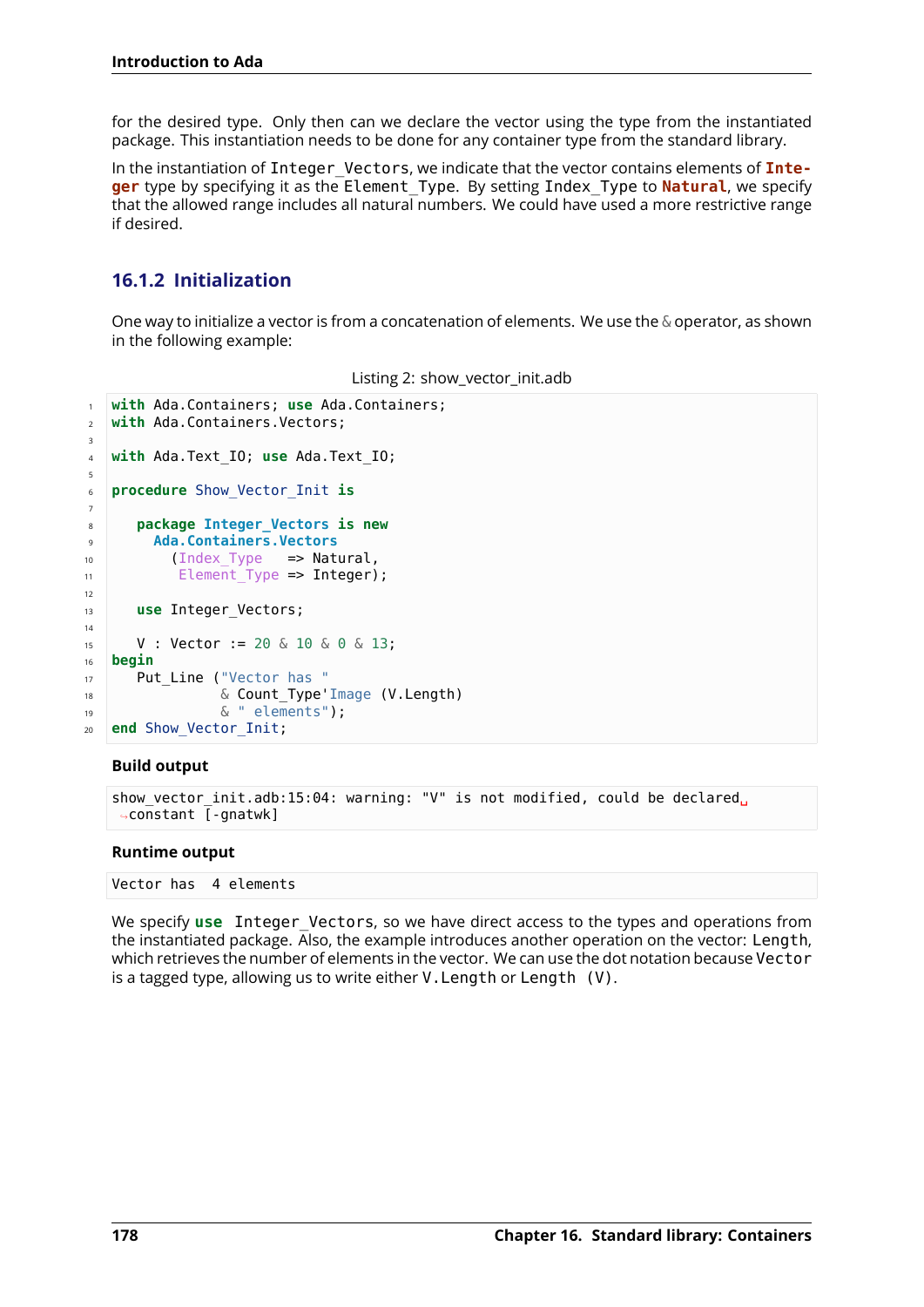# **16.1.3 Appending and prepending elements**

You add elements to a vector using the Prepend and Append operations. As the names suggest, these operations add elements to the beginning or end of a vector, respectively. For example:

```
Listing 3: show vector append.adb
```

```
1 with Ada.Containers; use Ada.Containers;
2 with Ada.Containers.Vectors;
3
4 with Ada.Text_IO; use Ada.Text_IO;
5
6 procedure Show_Vector_Append is
7
8 package Integer_Vectors is new
9 Ada.Containers.Vectors
10 (Index_Type => Natural,
11 Element_Type => Integer);
12
13 use Integer Vectors;
14
15 V : Vector;
16 begin
17 Put Line ("Appending some elements to the vector...");
18 V. Append (20);
19 V.Append (10);
20 V.Append (0);
21 V.Append (13);
22 Put_Line ("Finished appending.");
23
24 Put_Line ("Prepending some elements to the vector...");
25 V.Prepend (30);
26 V.Prepend (40);
27 V.Prepend (100);
28 Put_Line ("Finished prepending.");
29
30 Put Line ("Vector has "
31 6 Count_Type'Image (V.Length)
\alpha " elements");
33 end Show Vector Append;
```
### **Runtime output**

```
Appending some elements to the vector...
Finished appending.
Prepending some elements to the vector...
Finished prepending.
Vector has 7 elements
```
This example puts elements into the vector in the following sequence: (100, 40, 30, 20, 10, 0, 13).

The Reference Manual specifies that the worst-case complexity must be:

- O(log N) for the Append operation, and
- O(N log N) for the Prepend operation.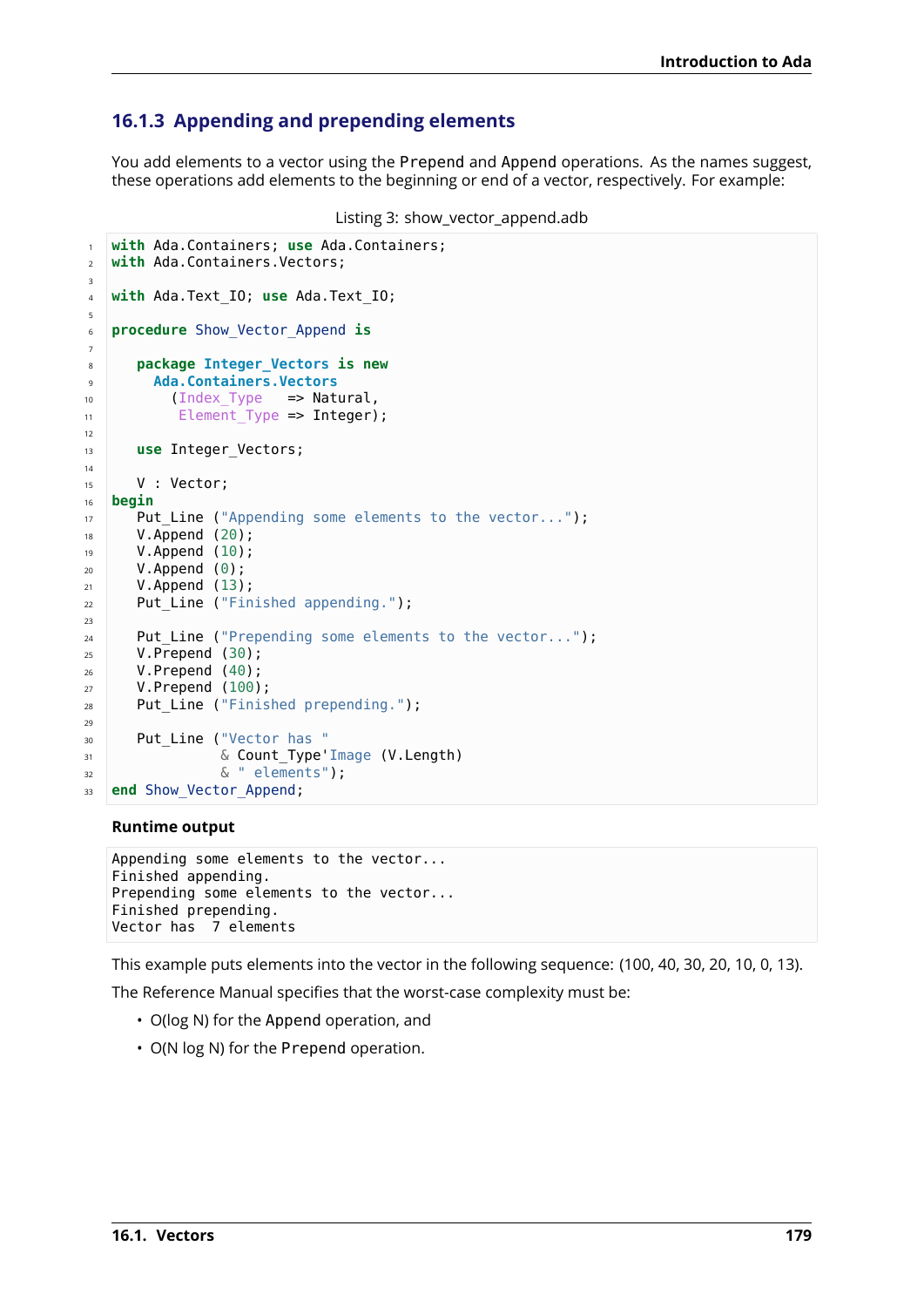## **16.1.4 Accessing first and last elements**

We access the first and last elements of a vector using the First Element and Last Element functions. For example:

```
Listing 4: show vector first last element.adb
```

```
1 with Ada.Containers; use Ada.Containers;
2 with Ada.Containers.Vectors;
3
4 with Ada.Text_IO; use Ada.Text_IO;
5
6 procedure Show_Vector_First_Last_Element is
7
8 package Integer_Vectors is new
9 Ada.Containers.Vectors
10 (Index_Type => Natural,
11 Element_Type => Integer);
12
13 use Integer_Vectors;
14
15 function Img (I : Integer) return String
16 renames Integer'Image;
17 function Img (I : Count_Type) return String
18 renames Count_Type'Image;
19
20 V : Vector := 20 & 10 & 0 & 13;
21 begin
22 Put_Line ("Vector has "
23 & Img (V.Length)
24 & " elements");
25
26 -- Using V.First_Element to
27 -- retrieve first element
28 Put_Line ("First element is "
\sim 29 \sim 5 \mu 3 \mu \sim 5 \mu \sim 5 \mu \sim 5 \mu \sim 5 \mu \sim 5 \mu \sim 5 \mu \sim 5 \mu \sim 5 \mu \sim 5 \mu \sim 5 \mu \sim 5 \mu \sim 5 \mu \sim 5 \mu \sim 5 \mu \sim 5 \mu \sim 5 \mu \30
31 -- Using V.Last_Element to
32 -- retrieve last element
33 Put Line ("Last element is "
\frac{1}{34} \frac{1}{34} \frac{1}{34} \frac{1}{34} \frac{1}{34} \frac{1}{34} \frac{1}{34} \frac{1}{34} \frac{1}{34} \frac{1}{34} \frac{1}{34} \frac{1}{34} \frac{1}{34} \frac{1}{34} \frac{1}{34} \frac{1}{34} \frac{1}{34} \frac{1}{34} \frac{1}{34} \frac{1}{34} 35 end Show Vector First Last Element;
```
### **Build output**

```
show vector first last element.adb:20:04: warning: "V" is not modified, could be.
↪declared constant [-gnatwk]
```
### **Runtime output**

```
Vector has 4 elements
First element is 20
Last element is 13
```
You can swap elements by calling the procedure Swap and retrieving a reference (a *cursor*) to the first and last elements of the vector by calling First and Last. A cursor allows us to iterate over a container and process individual elements from it.

With these operations, we're able to write code to swap the first and last elements of a vector: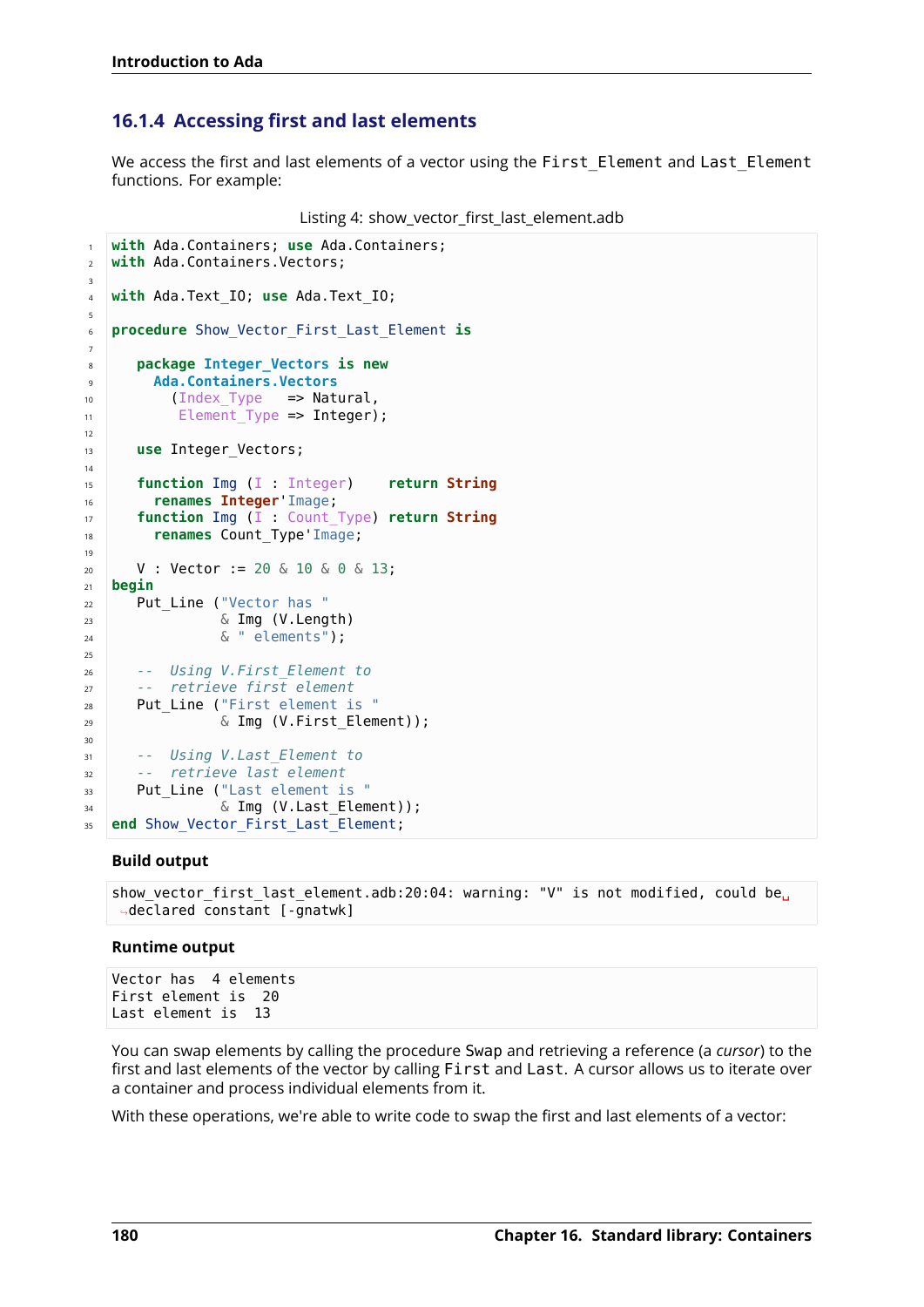Listing 5: show vector first last element.adb

```
1 with Ada.Containers; use Ada.Containers;
2 with Ada.Containers.Vectors;
\overline{3}4 with Ada.Text_IO; use Ada.Text_IO;
5
6 procedure Show_Vector_First_Last_Element is
7
8 package Integer_Vectors is new
9 Ada.Containers.Vectors
10 (Index Type => Natural,
11 Element Type => Integer);
12
13 use Integer Vectors;
14
15 function Img (I : Integer) return String
16 renames Integer'Image;
17
18 V : Vector := 20 & 10 & 0 & 13;
19 begin
20 -- We use V.First and V.Last to retrieve
21 -- cursor for first and last elements.
22 -- We use V.Swap to swap elements.
23 V.Swap (V.First, V.Last);
2425 Put Line ("First element is now "
\alpha Img (V.First Element));
27 Put_Line ("Last element is now "
28 \& Img (V.Last Element));
29 end Show Vector First Last Element;
```
### **Runtime output**

First element is now 13 Last element is now 20

## **16.1.5 Iterating**

The easiest way to iterate over a container is to use a **for** E **of** Our\_Container loop. This gives us a reference (E) to the element at the current position. We can then use E directly. For example:

```
Listing 6: show_vector_iteration.adb
```

```
with Ada.Containers.Vectors;
\overline{2}3 with Ada.Text_IO; use Ada.Text_IO;
4
5 procedure Show_Vector_Iteration is
6
7 package Integer_Vectors is new
8 Ada.Containers.Vectors
9 (Index Type => Natural,
10 Element_Type => Integer);
11
12 use Integer_Vectors;
13
14 function Img (I : Integer) return String
15 renames Integer'Image;
```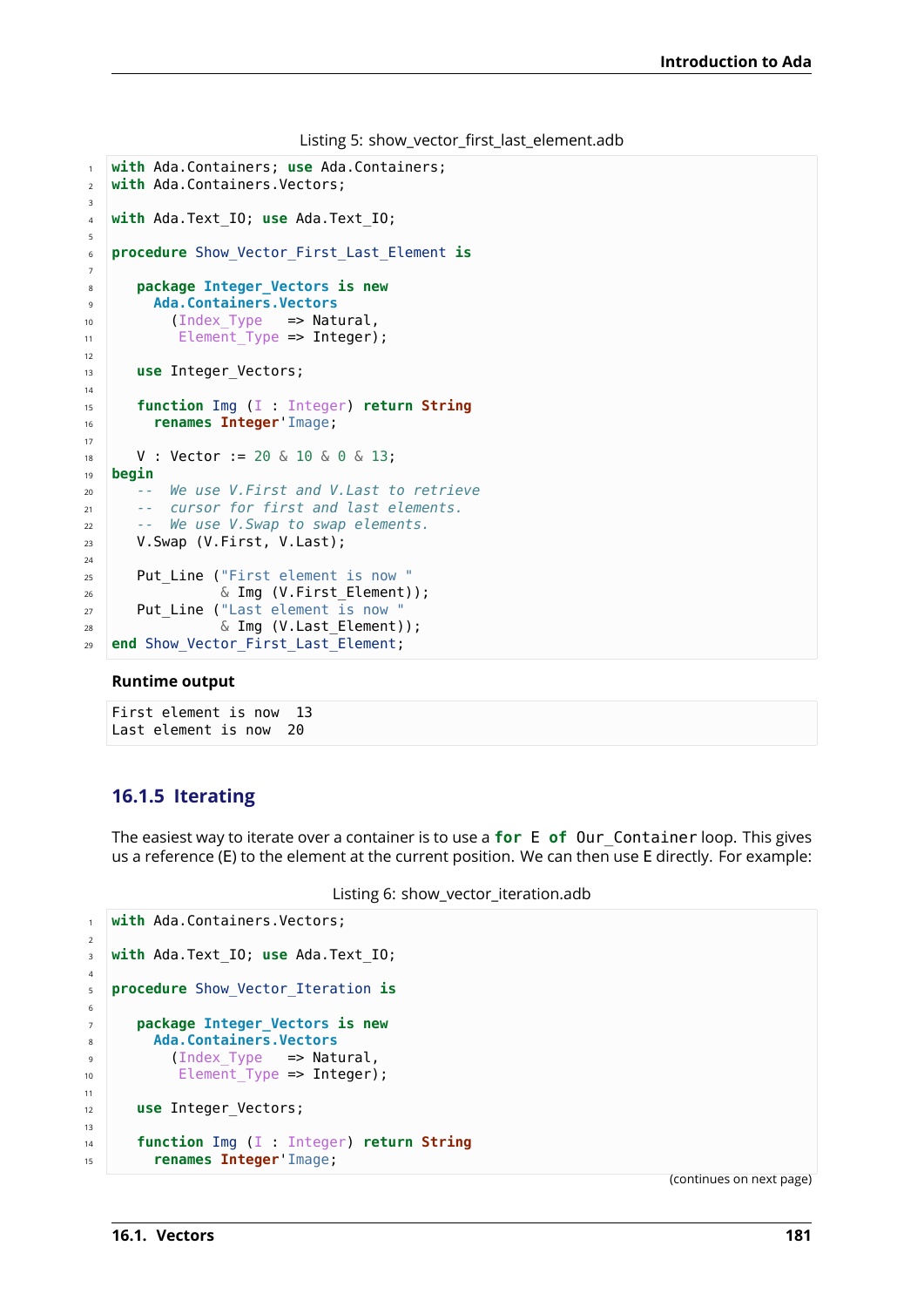```
16
17 | V : Vector := 20 & 10 & 0 & 13;
18 begin
19 Put_Line ("Vector elements are: ");
20
21 --
22 -- Using for ... of loop to iterate:
23 --
24 for E of V loop
25 Put_Line ("- " & Img (E));
26 end loop;
27
28 end Show_Vector_Iteration;
```
### **Build output**

```
show_vector_iteration.adb:17:04: warning: "V" is not modified, could be declared<sub>u</sub>
 \overline{\left(}-constant \overline{[}-gnatwk]
```
#### **Runtime output**

```
Vector elements are:
- 20
   - 10
   \Omega- 13
```
This code displays each element from the vector V.

Because we're given a reference, we can display not only the value of an element but also modify it. For example, we could easily write a loop to add one to each element of vector V:

```
for E of V loop
  E := E + 1;end loop;
```
We can also use indices to access vector elements. The format is similar to a loop over array elements: we use a **for** I **in** <**range**> loop. The range is provided by V.First\_Index and V. Last Index. We can access the current element by using it as an array index:  $V$  (I). For example:

Listing 7: show\_vector\_index\_iteration.adb

```
1 with Ada.Containers.Vectors;
2
3 with Ada.Text_IO; use Ada.Text_IO;
4
5 procedure Show_Vector_Index_Iteration is
6
7 package Integer_Vectors is new
8 Ada.Containers.Vectors
9 (Index Type => Natural,
10 Element Type => Integer);
11
12 use Integer_Vectors;
13
14 V : Vector := 20 & 10 & 0 & 13;
15 begin
16 Put Line ("Vector elements are: ");
17
18 --
```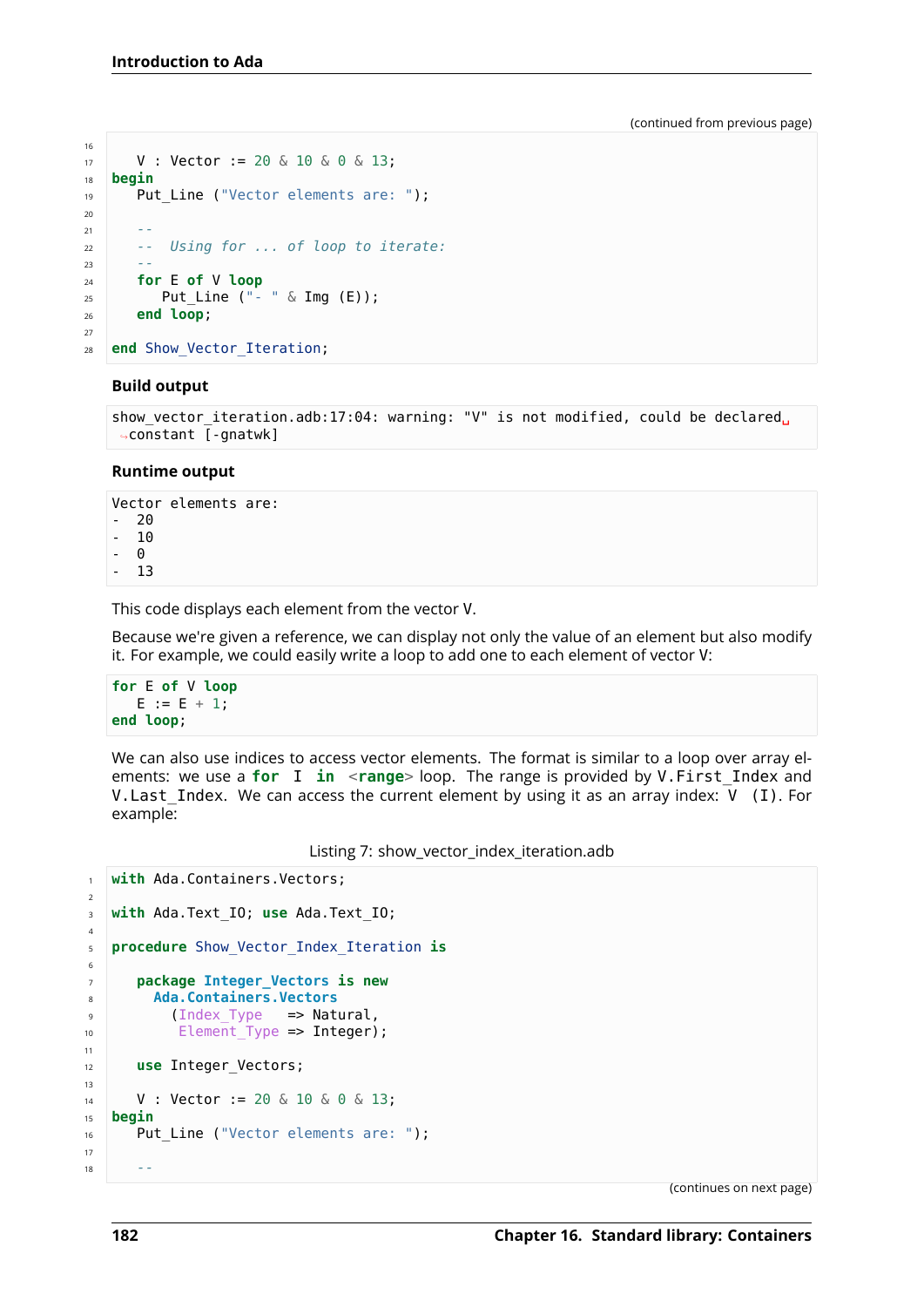```
19 -- Using indices in a "for I in ..." loop
20 -- to iterate:
21 --
22 for I in V.First_Index .. V.Last_Index loop
23 -- Displaying current index I
24 Put ("- ["
25 & Extended_Index'Image (I)
26 & "] ");
2728 Put (Integer'Image (V (I)));
29
30 -- We could also use the V.Element (I)
31 -- function to retrieve the element at
32 -- the current index I
33
34 New Line;
35 end loop;
36
37 end Show Vector Index Iteration;
```
#### **Build output**

show vector index iteration.adb:14:04: warning: "V" is not modified, could be, ↪declared constant [-gnatwk]

#### **Runtime output**

Vector elements are:

- $[$  0  $]$  20
- [ 1] 10
- $-$  [ 2] 0
- [ 3] 13

Here, in addition to displaying the vector elements, we're also displaying each index, I, just like what we can do for array indices. Also, we can access the element by using either the short form V (I) or the longer form V.Element (I) but not V.I.

As mentioned in the previous section, you can use cursors to iterate over containers. For this, use the function Iterate, which retrieves a cursor for each position in the vector. The corresponding loop has the format **for** C **in** V.Iterate **loop**. Like the previous example using indices, you can again access the current element by using the cursor as an array index:  $V(G)$ . For example:

Listing 8: show\_vector\_cursor\_iteration.adb

```
1 with Ada.Containers.Vectors;
\overline{\phantom{a}}3 with Ada.Text_IO; use Ada.Text_IO;
4
5 procedure Show_Vector_Cursor_Iteration is
6
7 package Integer_Vectors is new
8 Ada.Containers.Vectors
9 (Index Type => Natural,
10 Element Type => Integer);
11
12 use Integer_Vectors;
13
14 V : Vector := 20 & 10 & 0 & 13;
15 begin
16 Put Line ("Vector elements are: ");
17
```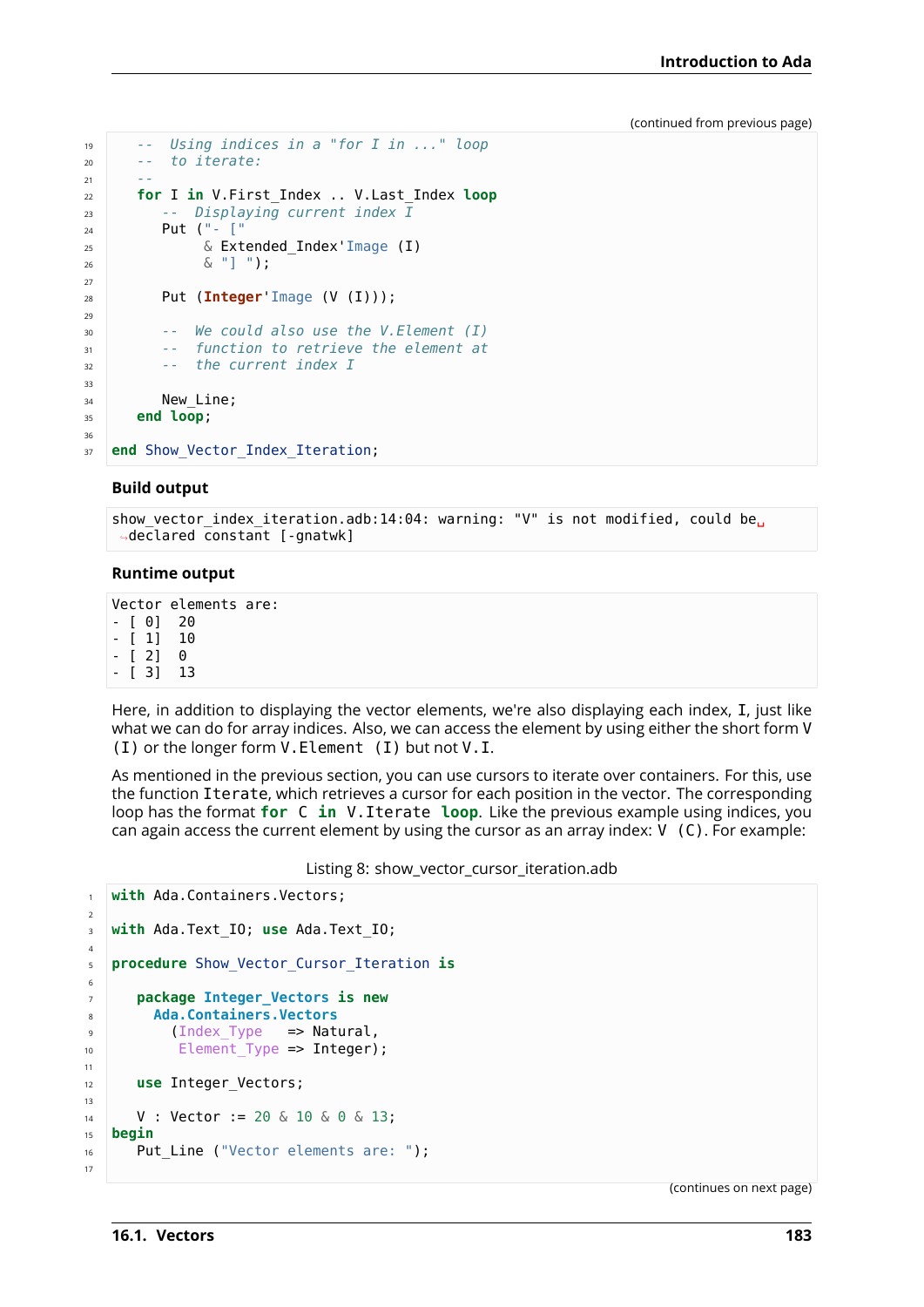```
18 --
19 -- Use a cursor to iterate in a loop:
20 --
21 for C in V.Iterate loop
22 -- Using To_Index function to retrieve
23 -- the index for the cursor position
24 Put ("- ["
25 & Extended_Index'Image (To_Index (C))
26 & "] ");
27
28 Put (Integer'Image (V (C)));
29
30 -- We could use Element (C) to retrieve
31 -- the vector element for the cursor
32 -- position
33
34 New Line;
35 end loop;
36
37 -- Alternatively, we could iterate with a
38 -- while-loop:
39 --
40 -- declare
41 -- C : Cursor := V.First;
42 -- begin
43 -- while C /= No_Element loop
44 -- some processing here...
45 --
46 -- C := Next (C);
47 -- end loop;
48 -- end;
49
50 end Show Vector Cursor Iteration;
```
### **Build output**

```
show vector cursor iteration.adb:14:04: warning: "V" is not modified, could be.
↪declared constant [-gnatwk]
```
### **Runtime output**

Vector elements are: - [ 0] 20  $[$  1] 10  $\begin{bmatrix} 2 \\ 0 \end{bmatrix}$  0 - [ 3] 13

Instead of accessing an element in the loop using  $V(G)$ , we could also have used the longer form Element (C). In this example, we're using the function To Index to retrieve the index corresponding to the current cursor.

As shown in the comments after the loop, we could also use a **while** ... **loop** to iterate over the vector. In this case, we would start with a cursor for the first element (retrieved by calling V. First) and then call Next (C) to retrieve a cursor for subsequent elements. Next (C) returns No\_Element when the cursor reaches the end of the vector.

You can directly modify the elements using a reference. This is what it looks like when using both indices and cursors:

```
-- Modify vector elements using index
for I in V.First_Index .. V.Last_Index loop
```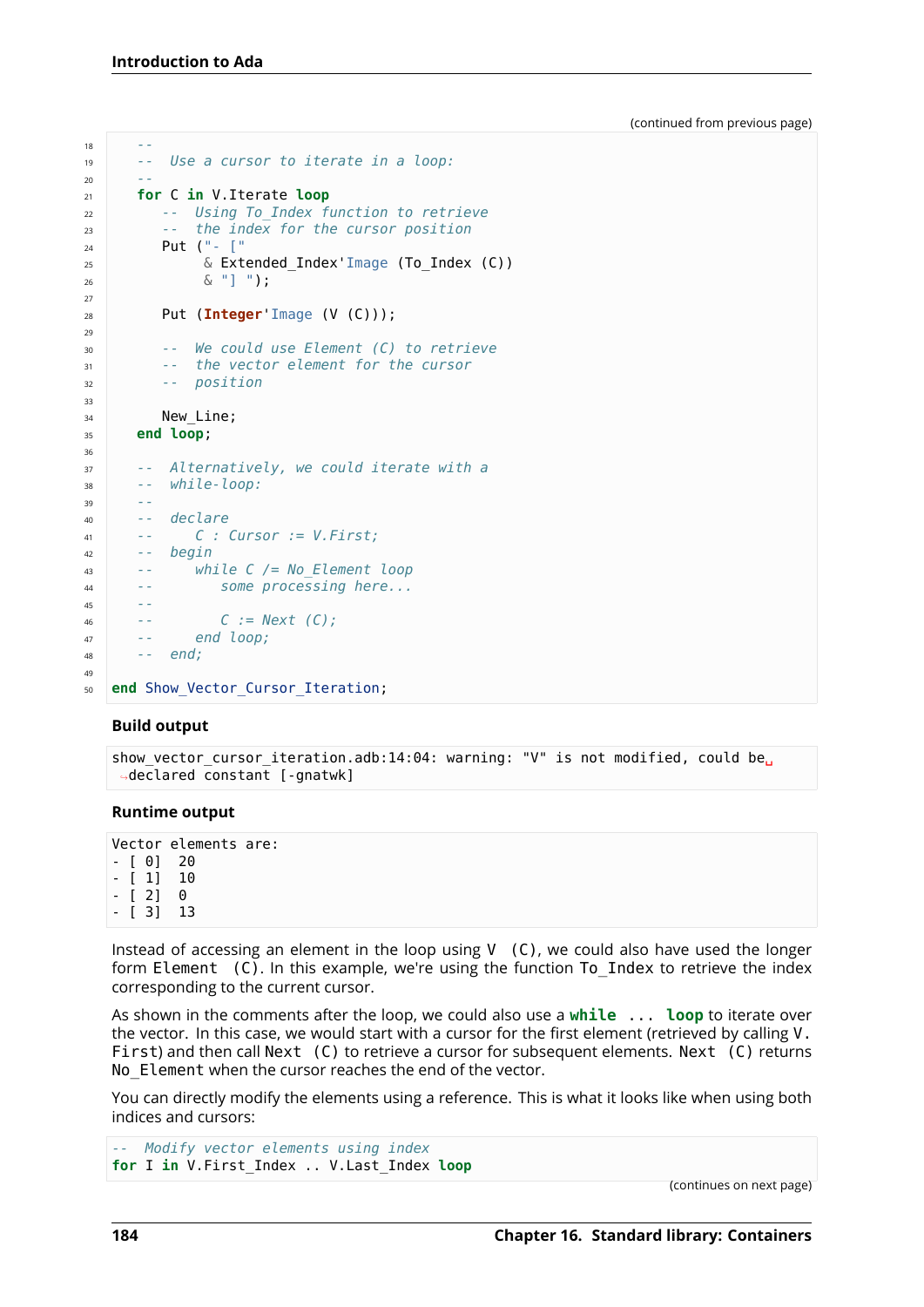```
V (I) := V (I) + 1;end loop;
-- Modify vector elements using cursor
for C in V.Iterate loop
  V (C) := V (C) + 1;end loop;
```
The Reference Manual requires that the worst-case complexity for accessing an element be O(log N).

Another way of modifing elements of a vector is using a *process procedure*, which takes an individual element and does some processing on it. You can call Update\_Element and pass both a cursor and an access to the process procedure. For example:

Listing 9: show\_vector\_update.adb

```
1 with Ada.Containers.Vectors;
2
3 with Ada.Text_IO; use Ada.Text_IO;
4
5 procedure Show_Vector_Update is
6
7 package Integer_Vectors is new
8 Ada.Containers.Vectors
9 (Index_Type => Natural,
10 Element_Type => Integer);
11
12 use Integer Vectors;
13
14 procedure Add_One (I : in out Integer) is
15 begin
16 I := I + 1;17 end Add One;
18
19 V : Vector := 20 & 10 & 12;
20 begin
21 --
22 -- Use V.Update_Element to process elements
23 --
24 for C in V.Iterate loop
25 V.Update Element (C, Add One'Access);
26 end loop;
27
28 end Show Vector Update;
```
### **Build output**

```
show vector update.adb:3:09: warning: no entities of "Ada.Text IO" are referenced.
\overline{\Theta}[-gnatwu]
show vector update.adb:3:19: warning: use clause for package "Text IO" has no_{\odot}\rightarroweffect [-qnatwu]
```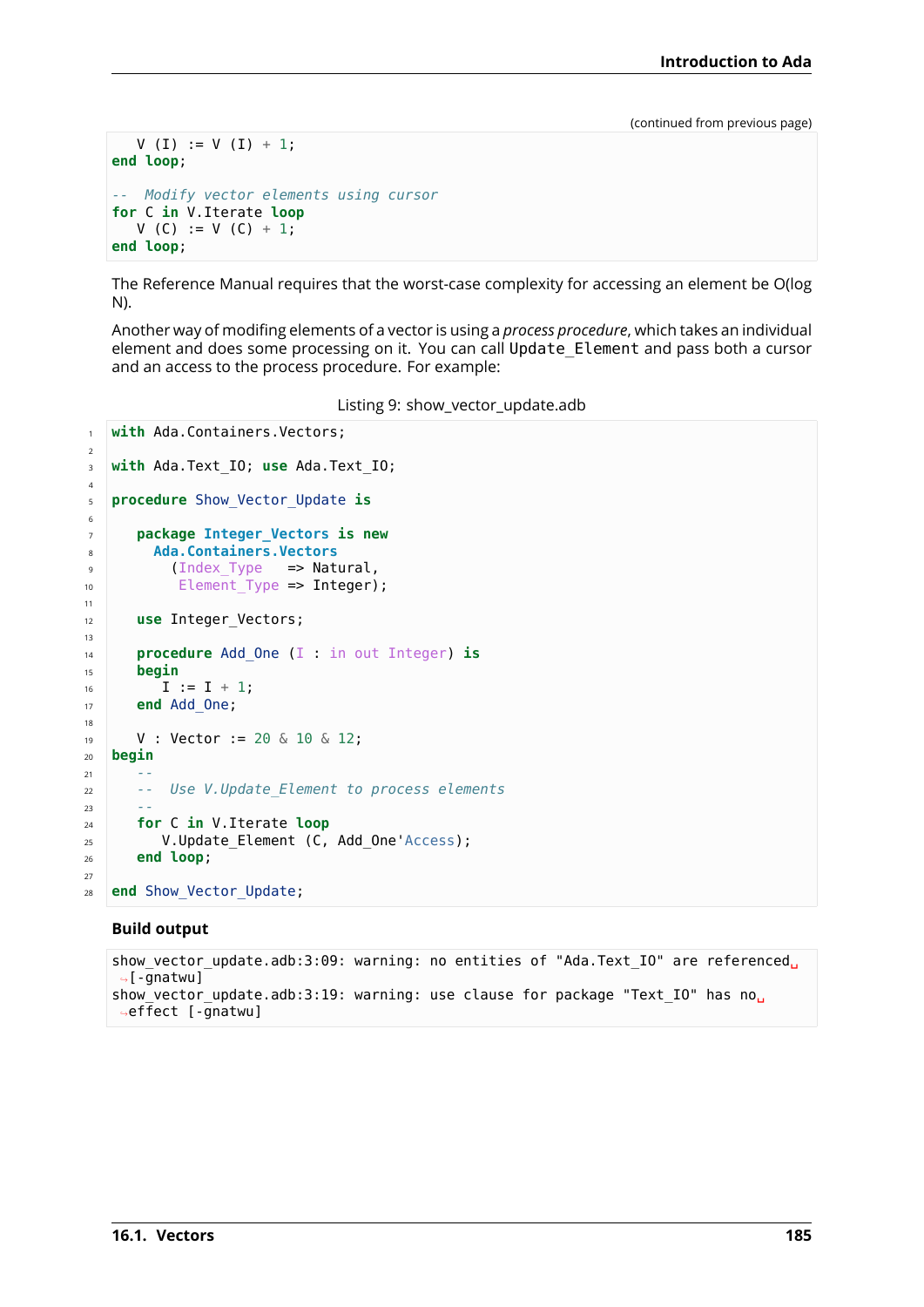# **16.1.6 Finding and changing elements**

You can locate a specific element in a vector by retrieving its index. Find\_Index retrieves the index of the first element matching the value you're looking for. Alternatively, you can use Find to retrieve a cursor referencing that element. For example:

```
Listing 10: show_find_vector_element.adb
```

```
with Ada.Containers.Vectors;
2
3 with Ada.Text_IO; use Ada.Text_IO;
4
5 procedure Show_Find_Vector_Element is
6
7 package Integer_Vectors is new
8 Ada.Containers.Vectors
9 (Index Type => Natural,
10 Element Type => Integer);
11
12 use Integer_Vectors;
13
14 V : Vector := 20 & 10 & 0 & 13;
15 Idx : Extended Index;
16 C : Cursor;
17 begin
18 -- Using Find_Index to retrieve the index
19 -- of element with value 10
_{20} Idx := V.Find Index (10);
21 Put_Line ("Index of element with value 10 is "
\alpha Extended Index'Image (Idx));
23
24 -- Using Find to retrieve the cursor for
25 -- the element with value 13
26 C := V.Find (13);
27 Idx := To Index (C);
28 Put_Line ("Index of element with value 13 is "
\& Extended Index'Image (Idx));
30 end Show Find Vector Element;
```
### **Build output**

```
show find vector element.adb:14:04: warning: "V" is not modified, could be.
↪declared constant [-gnatwk]
```
### **Runtime output**

Index of element with value 10 is Index of element with value 13 is 3

As we saw in the previous section, we can directly access vector elements by using either an index or cursor. However, an exception is raised if we try to access an element with an invalid index or cursor, so we must check whether the index or cursor is valid before using it to access an element. In our example, Find\_Index or Find might not have found the element in the vector. We check for this possibility by comparing the index to No Index or the cursor to No Element. For example:

```
-- Modify vector element using index
if Idx /= No_Index then
  V (Idx) := 11;
end if;
-- Modify vector element using cursor
if C /= No_Element then
```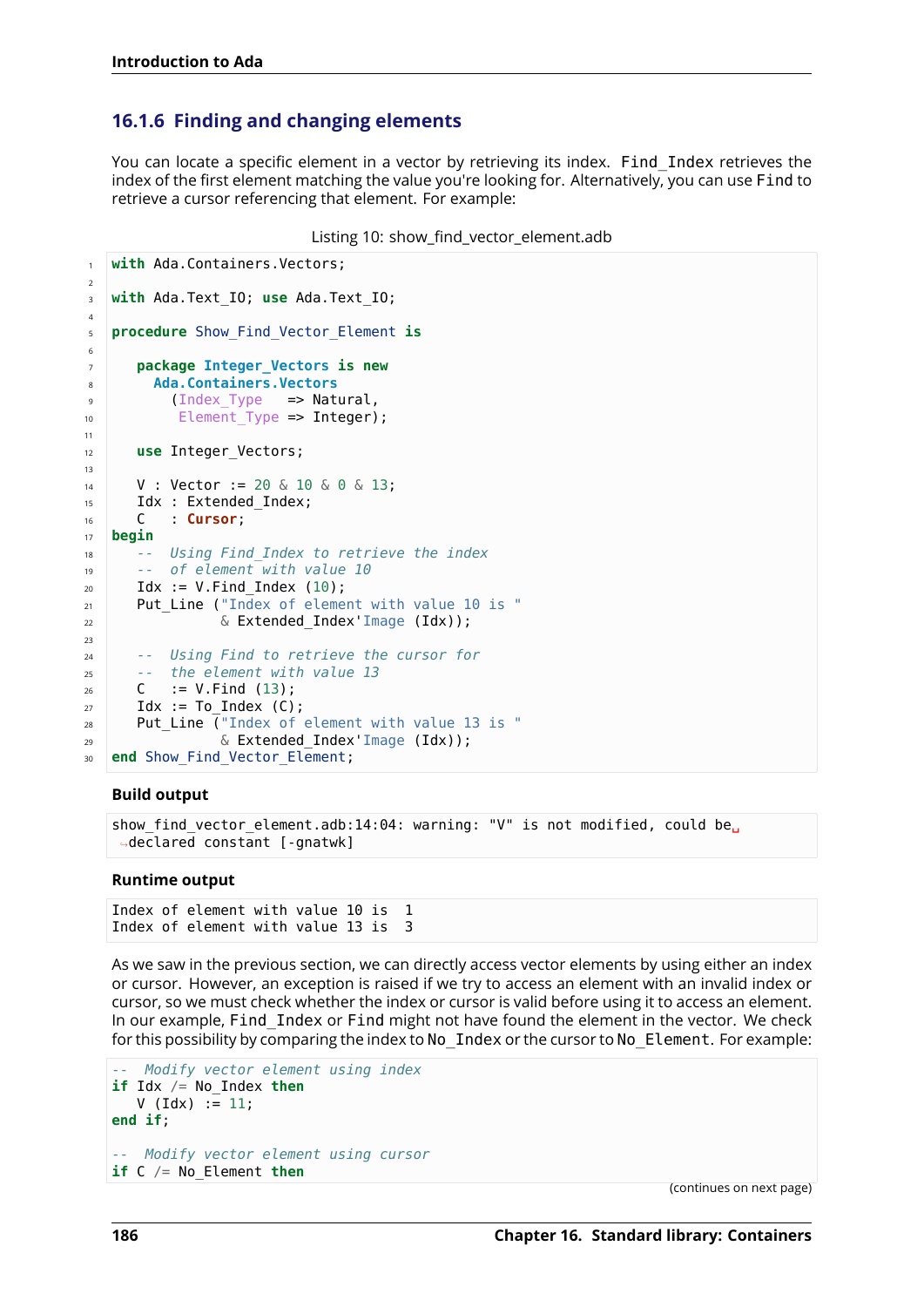$V (C) := 14;$ **end if**;

Instead of writing V (C) := 14, we could use the longer form V. Replace Element (C, 14).

# **16.1.7 Inserting elements**

In the previous sections, we've seen examples of how to add elements to a vector:

- using the concatenation operator  $(\&)$  at the vector declaration, or
- calling the Prepend and Append procedures.

You may want to insert an element at a specific position, e.g. before a certain element in the vector. You do this by calling Insert. For example:

```
Listing 11: show_vector_insert.adb
```

```
1 with Ada.Containers; use Ada.Containers;
2 with Ada.Containers.Vectors;
\overline{3}4 with Ada.Text_IO; use Ada.Text_IO;
5
6 procedure Show_Vector_Insert is
7
8 package Integer_Vectors is new
9 Ada.Containers.Vectors
10 (Index_Type => Natural,
11 Element_Type => Integer);
12
13 use Integer_Vectors;
14
15 procedure Show_Elements (V : Vector) is
16 begin
17 New Line;
18 Put Line ("Vector has "
19 8 Count Type'Image (V.Length)
20 & " elements");
21
22 if not V.Is_Empty then
23 Put_Line ("Vector elements are: ");
24 for E of V loop
25 Put_Line ("- " & Integer'Image (E));
26 end loop;
27 end if;
28 end Show_Elements;
29
30 V : Vector := 20 & 10 & 12;
31 C : Cursor;
32 begin
33 Show_Elements (V);
34
35 New Line;
36 Put Line ("Adding element with value 9 (before 10)...");
37
38 --
39 -- Using V.Insert to insert the element
40 -- into the vector
41 --
42 C := V.Find (10);
```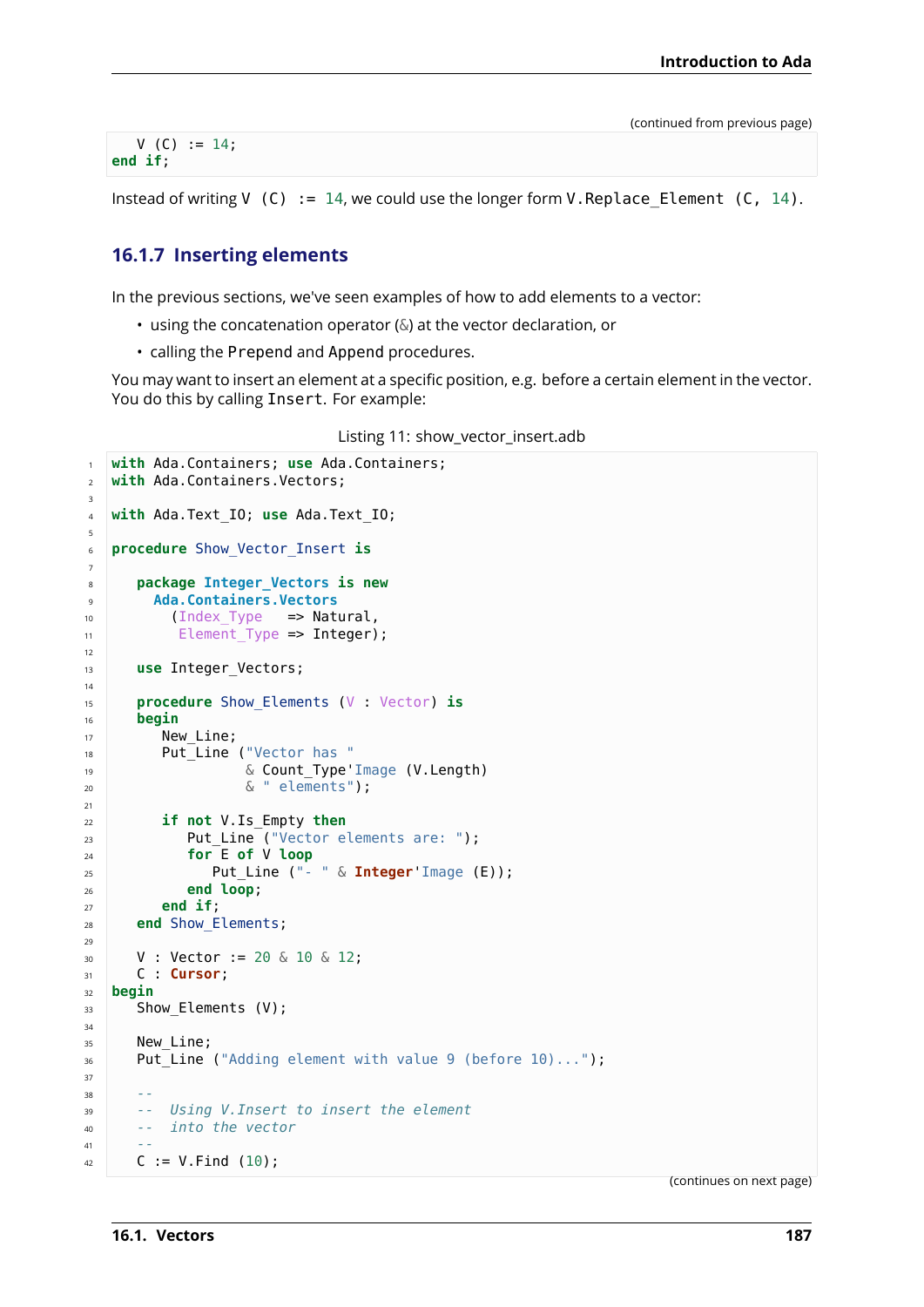```
43 if C /= No_Element then
44 V.Insert (C, 9);
45 end if;
46
47 Show Elements (V);
48
49 end Show_Vector_Insert;
```
### **Runtime output**

```
Vector has 3 elements
Vector elements are:
  - 20
   - 10
- 12
Adding element with value 9 (before 10)...
Vector has 4 elements
Vector elements are:
  - 20
  - 9
  - 10
  - 12
```
In this example, we're looking for an element with the value of 10. If we find it, we insert an element with the value of 9 before it.

## **16.1.8 Removing elements**

You can remove elements from a vector by passing either a valid index or cursor to the Delete procedure. If we combine this with the functions Find\_Index and Find from the previous section, we can write a program that searches for a specific element and deletes it, if found:

```
Listing 12: show remove vector element.adb
```

```
1 with Ada.Containers.Vectors;
\overline{2}3 with Ada.Text_IO; use Ada.Text_IO;
4
5 procedure Show_Remove_Vector_Element is
6 package Integer_Vectors is new
7 Ada.Containers.Vectors
8 (Index Type => Natural,
9 Element Type => Integer);
10
11 use Integer Vectors;
12
13 V : Vector := 20 & 10 & 0 & 13 & 10 & 13;
14 Idx : Extended Index;
15 C : Cursor;
16 begin
17 -- Use Find_Index to retrieve index of
18 -- the element with value 10
19 Idx := V.Find Index (10);
2021 -- Checking whether index is valid
22 if Idx \neq No Index then
```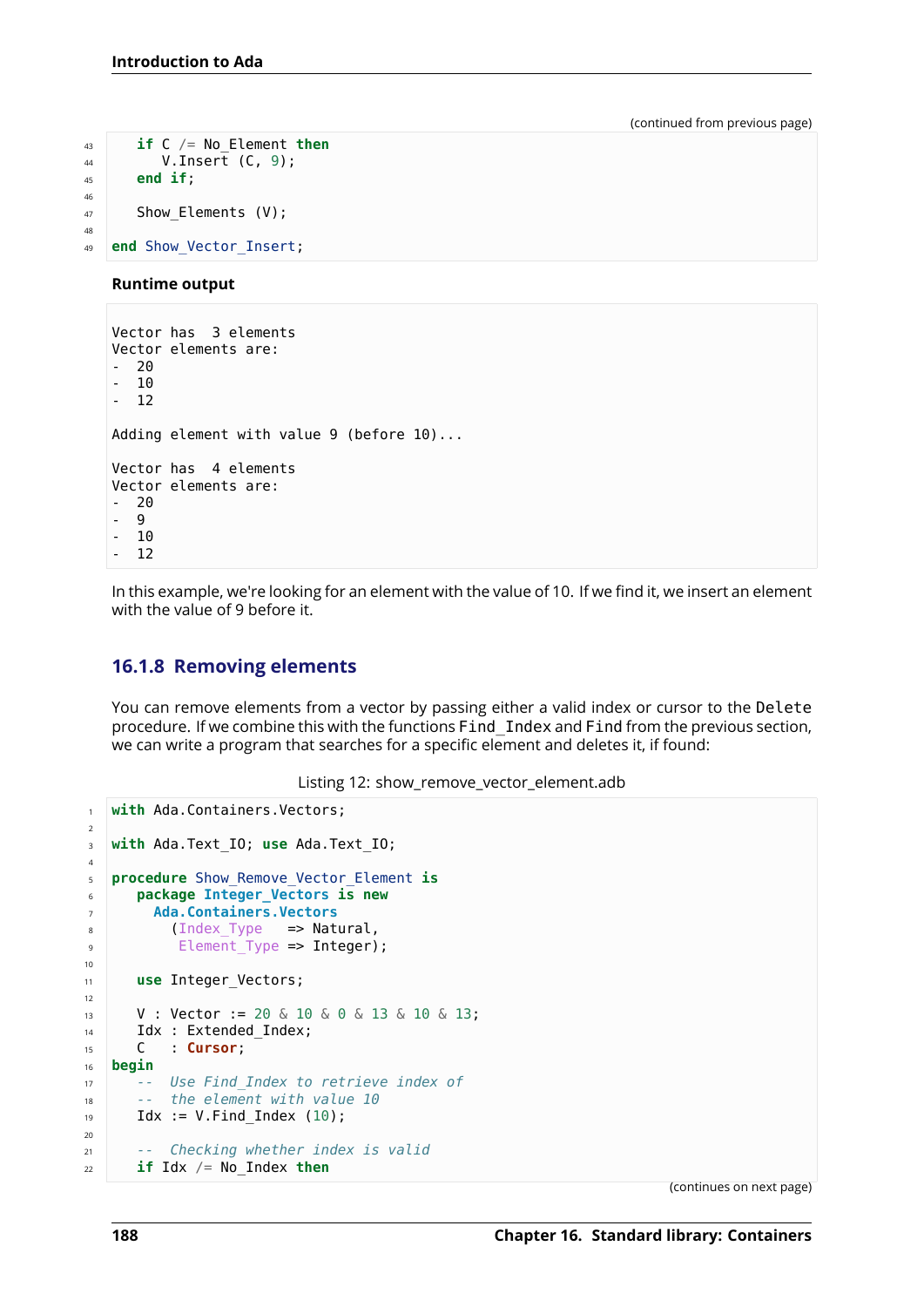```
23 -- Removing element using V.Delete
24 V.Delete (Idx);
25 end if;
26
27 -- Use Find to retrieve cursor for
28 -- the element with value 13
29 | C := V.Find (13);30
31 -- Check whether index is valid
32 if C /= No_Element then
33 -- Remove element using V.Delete
\mathcal{Y}. Delete (C);
35 end if;
36
37 end Show_Remove_Vector_Element;
```
### **Build output**

```
show_remove_vector_element.adb:3:09: warning: no entities of "Ada.Text_IO" are
 ↪referenced [-gnatwu]
show remove vector element.adb:3:19: warning: use clause for package "Text IO" has.
↪no effect [-gnatwu]
```
We can extend this approach to delete all elements matching a certain value. We just need to keep searching for the element in a loop until we get an invalid index or cursor. For example:

Listing 13: show\_remove\_vector\_elements.adb

```
1 with Ada.Containers; use Ada.Containers;
2 with Ada.Containers.Vectors;
3
4 with Ada.Text_IO; use Ada.Text_IO;
5
6 procedure Show_Remove_Vector_Elements is
7
8 package Integer_Vectors is new
9 Ada.Containers.Vectors
10 (Index Type => Natural,
11 Element_Type => Integer);
12
13 use Integer Vectors;
14
15 procedure Show_Elements (V : Vector) is
16 begin
17 New Line;
18 Put Line ("Vector has "
19 8 Count Type'Image (V.Length)
20 & " elements");
2122 if not V.Is_Empty then
23 Put_Line ("Vector elements are: ");
24 for E of V loop
25 Put_Line ("- " & Integer'Image (E));
26 end loop;
27 end if;
28 end Show_Elements;
29
30 V : Vector := 20 & 10 & 0 & 13 & 10 & 14 & 13;
31 begin
32 Show Elements (V);
```
(continues on next page)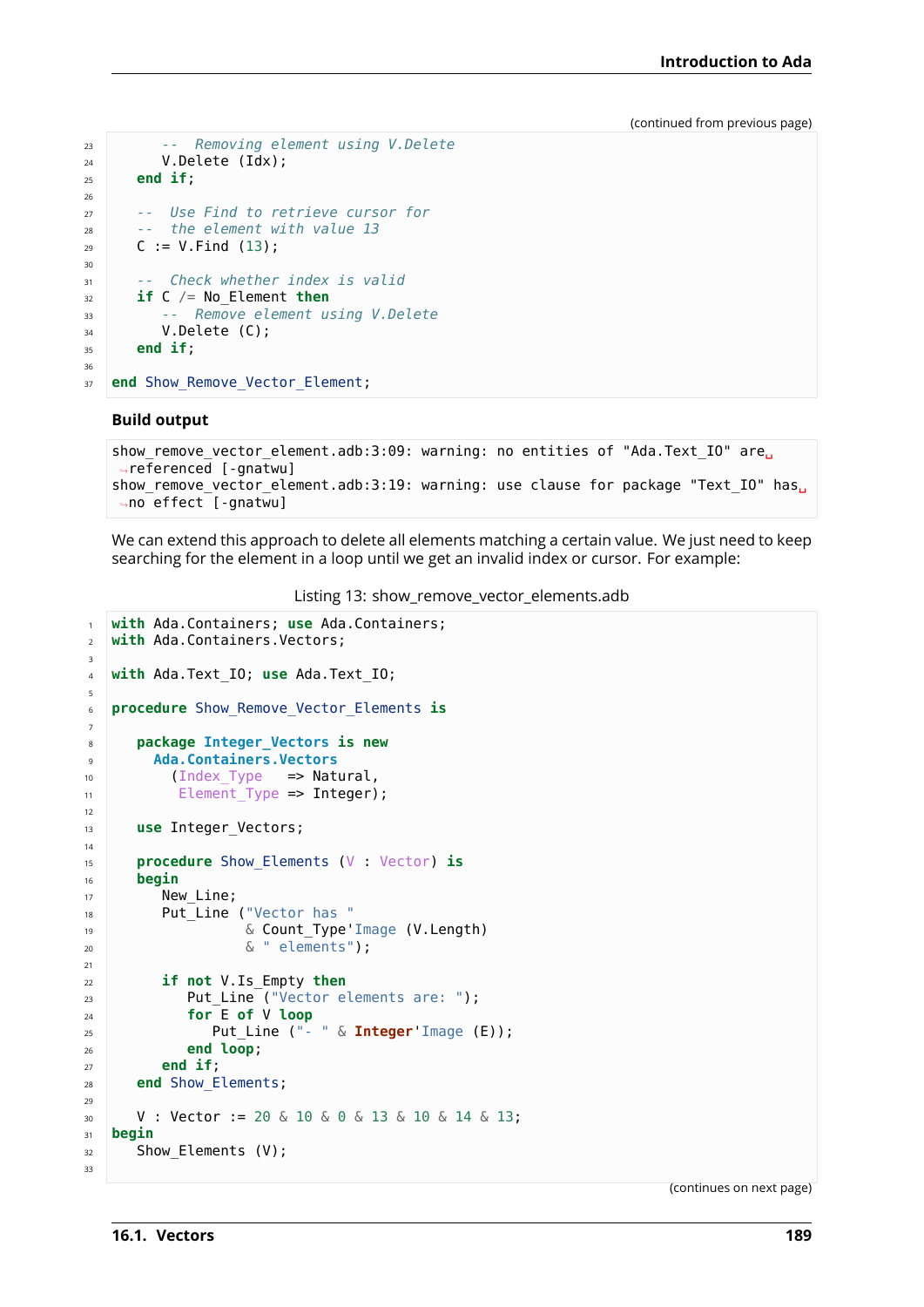```
34 --
35 -- Remove elements using an index
36 --
37 declare
38 E : constant Integer := 10;
39 I : Extended_Index;
40 begin
41 New_Line;
42 Put Line ("Removing all elements with value of "
43 & Integer'Image (E) & "...");
44 loop
I := V.Find_I = V(F);
46 exit when I = No\_Index;47 V.Delete (I);
48 end loop;
49 end;
50
51 --
52 -- Remove elements using a cursor
53 --
54 declare
55 E : constant Integer := 13;
56 C : Cursor;
57 begin
58 New Line;
59 Put_Line ("Removing all elements with value of "
60 & Integer'Image (E) & "...");
61 loop
62 C := V.Find (E);
63 exit when C = No_Element;
64 V.Delete (C);
65 end loop;
66 end;
67
68 Show Elements (V);
69 end Show Remove Vector Elements;
```
### **Runtime output**

```
Vector has 7 elements
Vector elements are:
- 20
  - 10
  - 0
- 13
- 10
- 14
- 13
Removing all elements with value of 10...
Removing all elements with value of 13...
Vector has 3 elements
Vector elements are:
- 20
- 0
- 14
```
In this example, we remove all elements with the value 10 from the vector by retrieving their index. Likewise, we remove all elements with the value 13 by retrieving their cursor.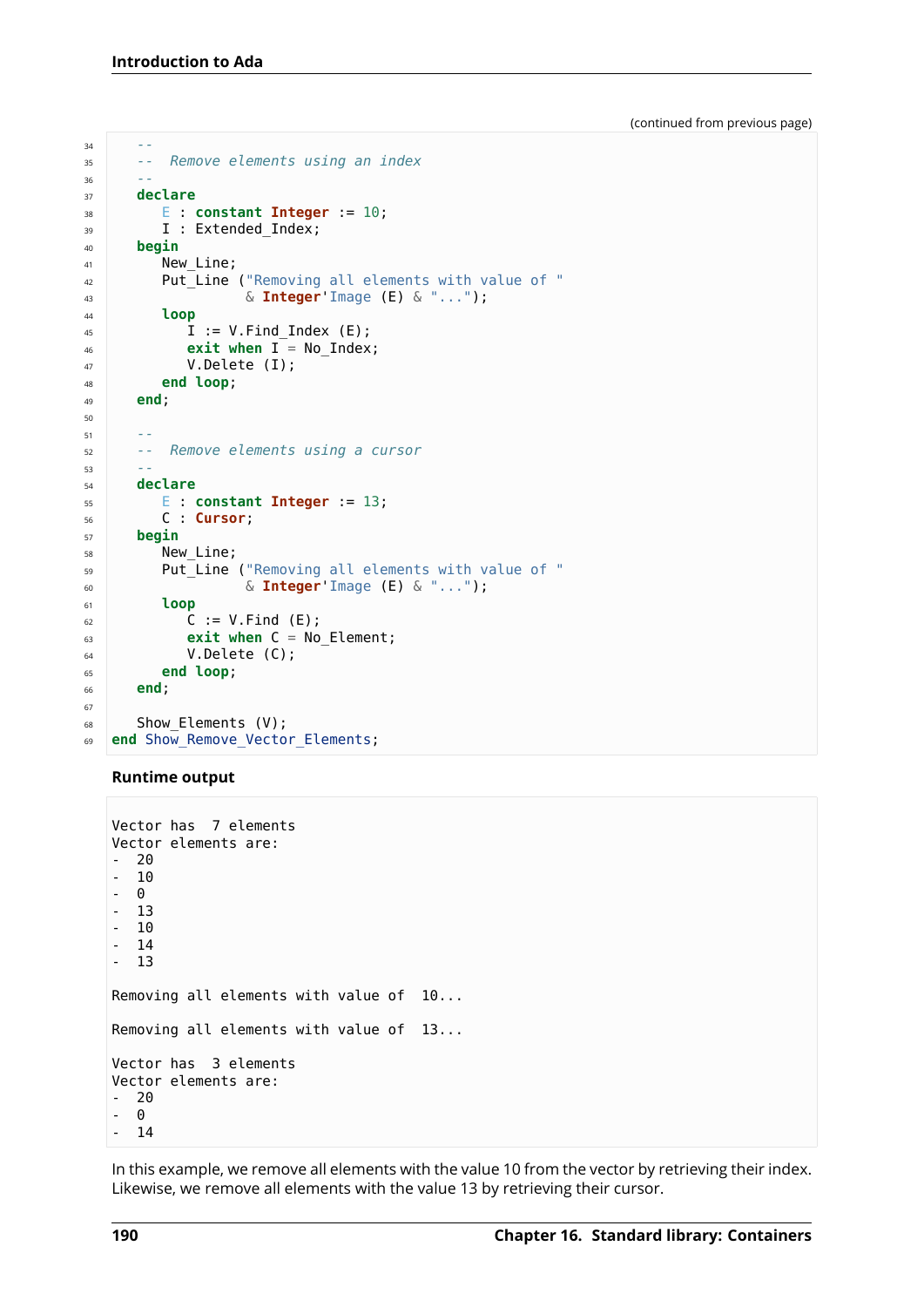## **16.1.9 Other Operations**

We've seen some operations on vector elements. Here, we'll see operations on the vector as a whole. The most prominent is the concatenation of multiple vectors, but we'll also see operations on vectors, such as sorting and sorted merging operations, that view the vector as a sequence of elements and operate on the vector considering the element's relations to each other.

We do vector concatenation using the & operator on vectors. Let's consider two vectors V1 and V2. We can concatenate them by doing V  $:= V1 \& V2$ . V contains the resulting vector.

The generic package **Generic**\_Sorting is a child package of Ada.Containers.Vectors. It contains sorting and merging operations. Because it's a generic package, you can't use it directly, but have to instantiate it. In order to use these operations on a vector of integer values (Integer Vectors, in our example), you need to instantiate it directly as a child of Integer Vectors. The next example makes it clear how to do this.

After instantiating **Generic**\_Sorting, we make all the operations available to us with the **use** statement. We can then call Sort to sort the vector and Merge to merge one vector into another.

The following example presents code that manipulates three vectors (V1, V2, V3) using the concatenation, sorting and merging operations:

| Listing 14: show_vector_ops.adb |  |  |  |
|---------------------------------|--|--|--|
|---------------------------------|--|--|--|

```
1 with Ada.Containers; use Ada.Containers;
2 with Ada.Containers.Vectors;
\overline{3}4 with Ada.Text_IO; use Ada.Text_IO;
5
6 procedure Show_Vector_Ops is
7
8 package Integer_Vectors is new
9 Ada.Containers.Vectors
10 (Index Type => Natural,
11 Element Type => Integer);
1213 package Integer_Vectors_Sorting is new Integer_Vectors.Generic_Sorting;
14
15 use Integer Vectors;
16 use Integer Vectors Sorting;
17
18 procedure Show_Elements (V : Vector) is
19 begin
20 New_Line;
21 Put_Line ("Vector has "
22 & Count_Type'Image (V.Length)
23 & " elements");
2425 if not V.Is_Empty then
26 Put Line ("Vector elements are: ");
27 for E of V loop
28 Put_Line ("- " & Integer'Image (E));
29 end loop;
30 end if;
31 end Show Elements;
3233 V, V1, V2, V3 : Vector;
34 begin
35 V1 := 10 & 12 & 18;
36 V2 := 11 & 13 & 19;
37 V3 := 15 & 19:
38
39 New Line;
```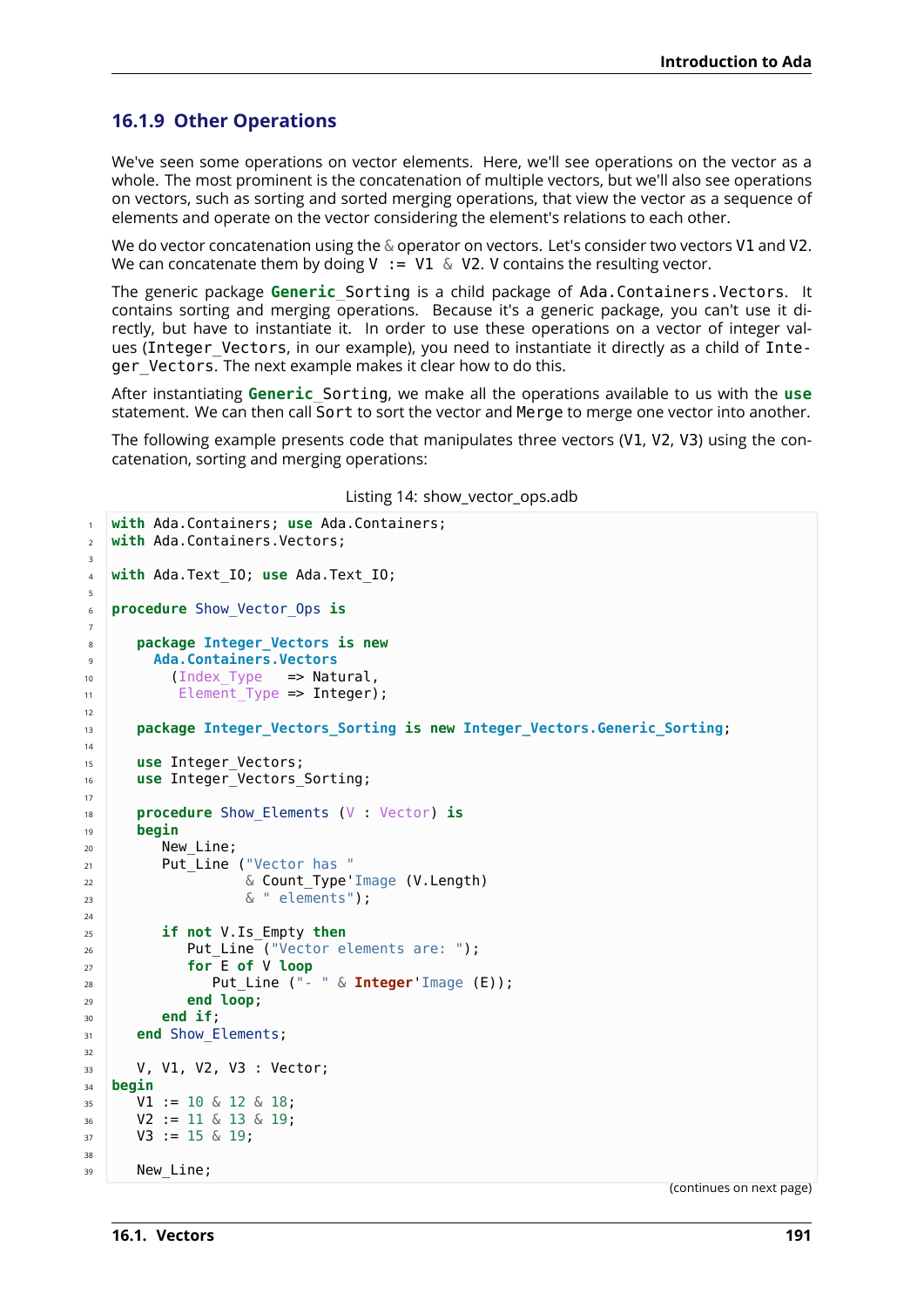```
40 Put_Line ("---- V1 ----");
41 Show_Elements (V1);
42
43 New_Line;
44 Put_Line ("---- V2 ----");
45 Show_Elements (V2);
46
47 New_Line;
48 Put Line ("---- V3 ----");
49 Show_Elements (V3);
50
51 New Line;
52 Put_Line ("Concatenating V1, V2 and V3 into V:");
53
54 V := V1 & V2 & V3;
55
56 Show Elements (V);
57
58 New Line;
59 Put_Line ("Sorting V:");
60
61 Sort (V);
62
63 Show_Elements (V);
64
65 New_Line;
66 Put Line ("Merging V2 into V1:");
67
68 Merge (V1, V2);
69
70 Show_Elements (V1);
71
72 end Show_Vector_Ops;
```
### **Runtime output**

```
---- V1 ----
Vector has 3 elements
Vector elements are:
- 10
- 12
- 18
---- V2 ----
Vector has 3 elements
Vector elements are:
- 11
- 13
- 19
---- V3 ----
Vector has 2 elements
Vector elements are:
- 15
- 19
Concatenating V1, V2 and V3 into V:
```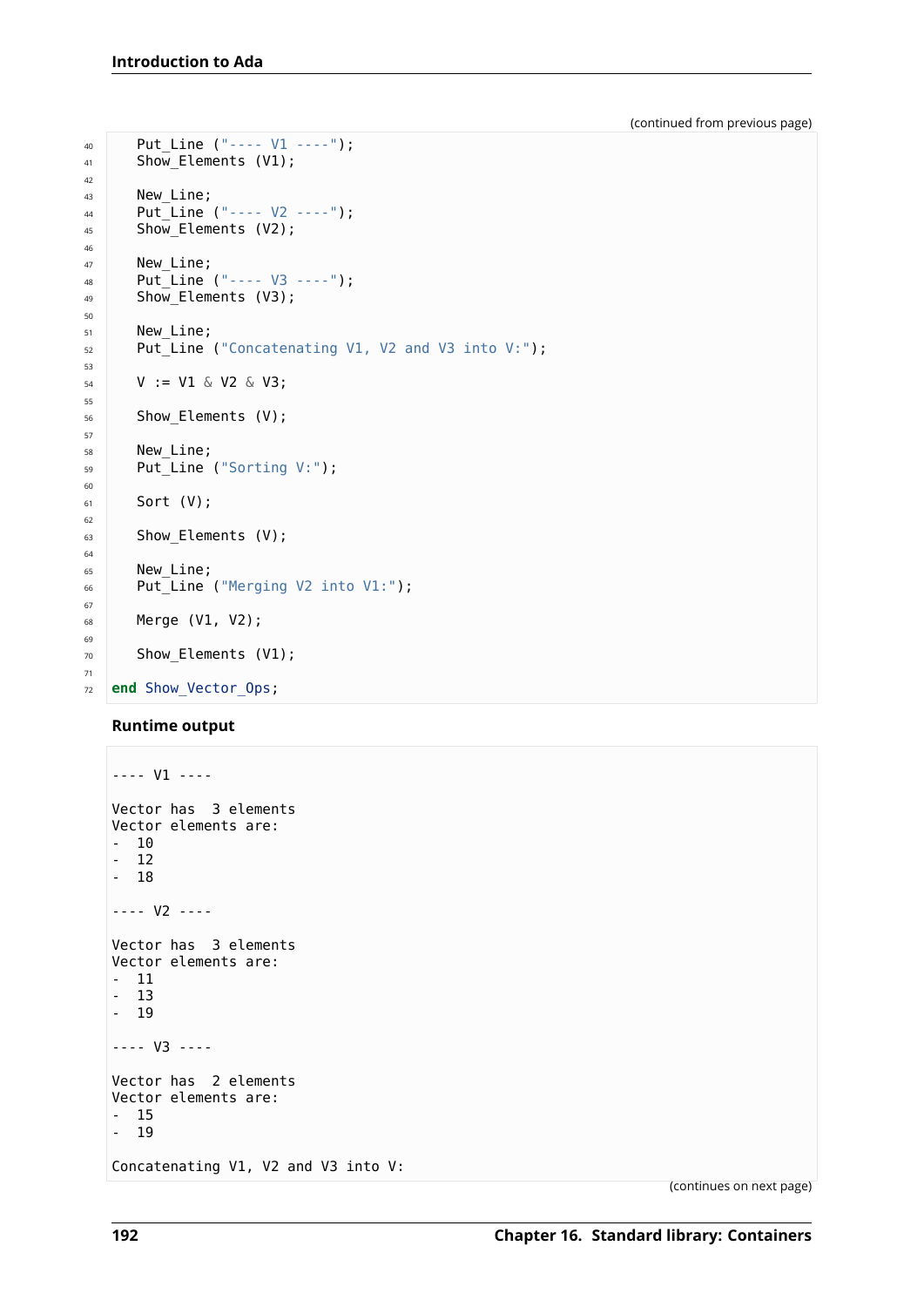```
Vector has 8 elements
Vector elements are:
- 10
- 12
- 18
- 11
- 13
- 19
- 15
- 19
Sorting V:
Vector has 8 elements
Vector elements are:
- 10
\begin{bmatrix} - & 11 \\ - & 12 \end{bmatrix}- 12
- 13
- 15
- 18
  - 19
- 19
Merging V2 into V1:
Vector has 6 elements
Vector elements are:
- 10
   - 11
   - 12
- 13
- 18
- 19
```
The Reference Manual requires that the worst-case complexity of a call to Sort be O(N<sup>2</sup>) and the average complexity be better than  $O(N^2)$ .

# **16.2 Sets**

Sets are another class of containers. While vectors allow duplicated elements to be inserted, sets ensure that no duplicated elements exist.

In the following sections, we'll see operations you can perform on sets. However, since many of the operations on vectors are similar to the ones used for sets, we'll cover them more quickly here. Please refer back to the section on vectors for a more detailed discussion.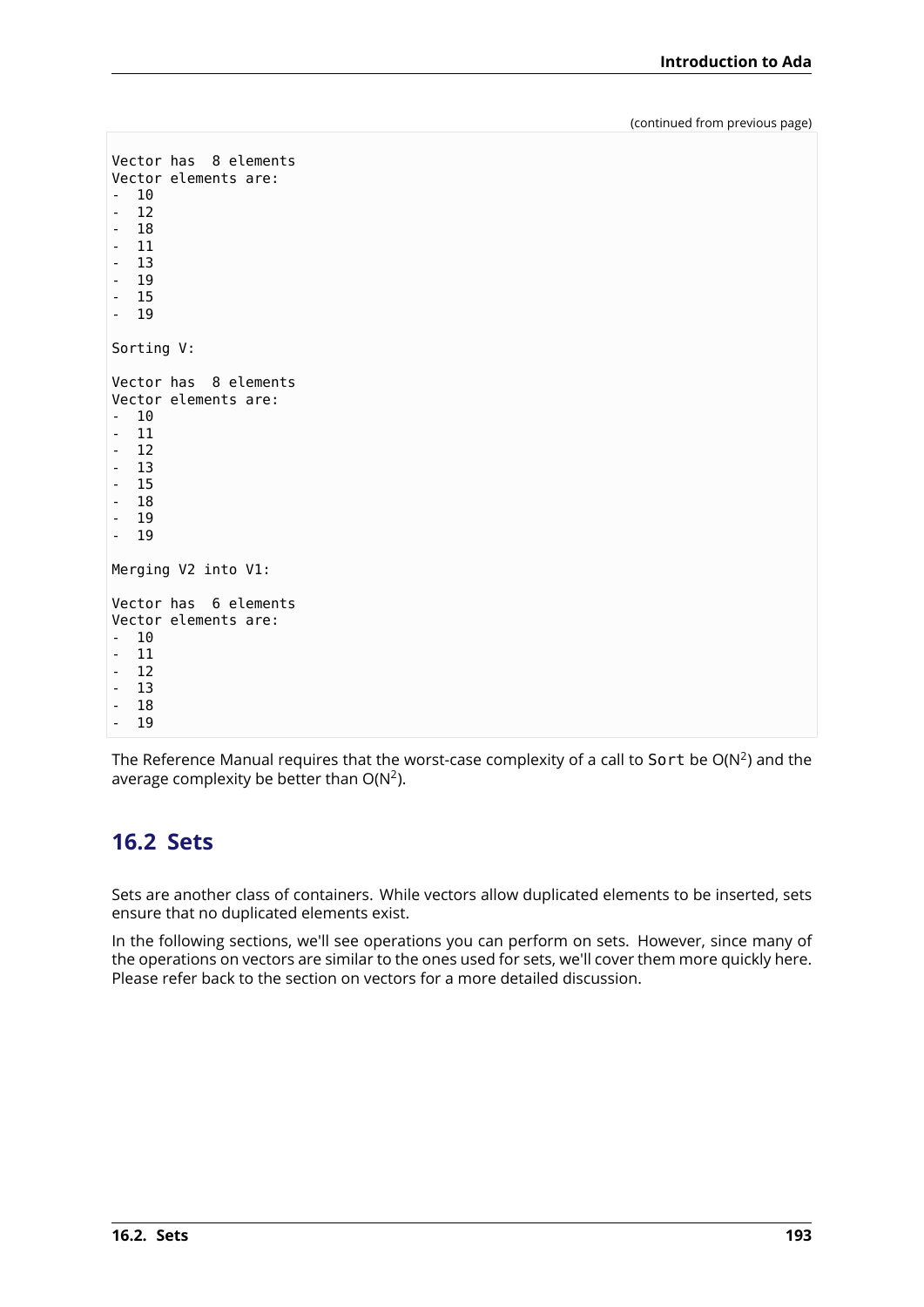# **16.2.1 Initialization and iteration**

To initialize a set, you can call the Insert procedure. However, if you do, you need to ensure no duplicate elements are being inserted: if you try to insert a duplicate, you'll get an exception. If you have less control over the elements to be inserted so that there may be duplicates, you can use another option instead:

- a version of Insert that returns a Boolean value indicating whether the insertion was successful;
- the Include procedure, which silently ignores any attempt to insert a duplicated element.

To iterate over a set, you can use a **for** E **of** S loop, as you saw for vectors. This gives you a reference to each element in the set.

Let's see an example:

Listing 15: show set init.adb

```
1 with Ada.Containers; use Ada.Containers;
2 with Ada.Containers.Ordered_Sets;
3
4 with Ada.Text_IO; use Ada.Text_IO;
5
6 procedure Show_Set_Init is
7
8 package Integer_Sets is new
9 Ada.Containers.Ordered_Sets
10 (Element Type => Integer);
11
12 use Integer Sets;
13
14 S : Set;
15 -- Same as: S : Integer_Sets.Set;
16 C : Cursor;
17 Ins : Boolean;
18 begin
19 S. Insert (20);
20 S.Insert (10);
21 S. Insert (0);
22 S. Insert (13);
23
24 -- Calling S.Insert(0) now would raise
25 -- Constraint_Error because this element
26 -- is already in the set. We instead call a
27 -- version of Insert that doesn't raise an
28 -- exception but instead returns a Boolean
29 -- indicating the status
30
31 S. Insert (0, C, Ins);
32 if not Ins then
33 Put Line ("Inserting 0 into set was not successful");
34 end if;
35
36 -- We can also call S.Include instead
37 -- If the element is already present,
38 -- the set remains unchanged
39 S.Include (0);
40 S.Include (13);
41 S.Include (14);
42
43 Put Line ("Set has "
44 & Count Type'Image (S.Length)
```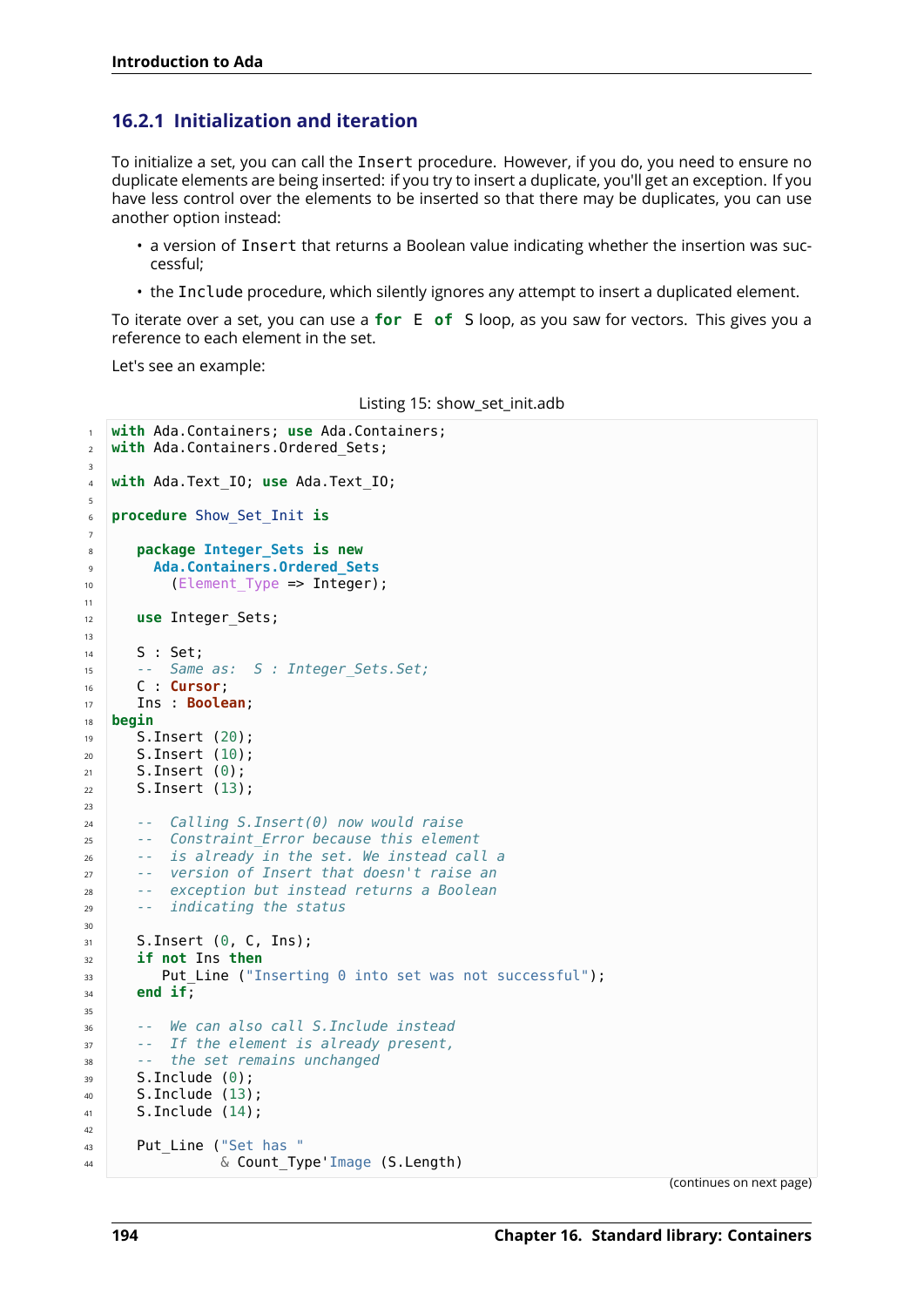```
45 & " elements");
46
47 --
48 -- Iterate over set using for .. of loop
49 --
50 Put_Line ("Elements:");
51 for E of S loop
52 Put_Line ("- " & Integer'Image (E));
53 end loop;
54 end Show_Set_Init;
```
### **Runtime output**

```
Inserting 0 into set was not successful
Set has 5 elements
Elements:
  - 0
- 10
- 13
- 14
- 20
```
## **16.2.2 Operations on elements**

In this section, we briefly explore the following operations on sets:

- Delete and Exclude to remove elements;
- Contains and Find to verify the existence of elements.

To delete elements, you call the procedure Delete. However, analogously to the Insert procedure above, Delete raises an exception if the element to be deleted isn't present in the set. If you want to permit the case where an element might not exist, you can call Exclude, which silently ignores any attempt to delete a non-existent element.

Contains returns a Boolean value indicating whether a value is contained in the set. Find also looks for an element in a set, but returns a cursor to the element or No. Element if the element doesn't exist. You can use either function to search for elements in a set.

Let's look at an example that makes use of these operations:

Listing 16: show set element ops.adb

```
1 with Ada.Containers; use Ada.Containers;
2 with Ada.Containers.Ordered_Sets;
3
4 with Ada.Text_IO; use Ada.Text_IO;
5
6 procedure Show_Set_Element_Ops is
7
8 package Integer_Sets is new
9 Ada.Containers.Ordered_Sets
10 (Element Type => Integer);
11
12 use Integer_Sets;
13
14 procedure Show_Elements (S : Set) is
15 begin
16 New Line;
17 Put Line ("Set has "
```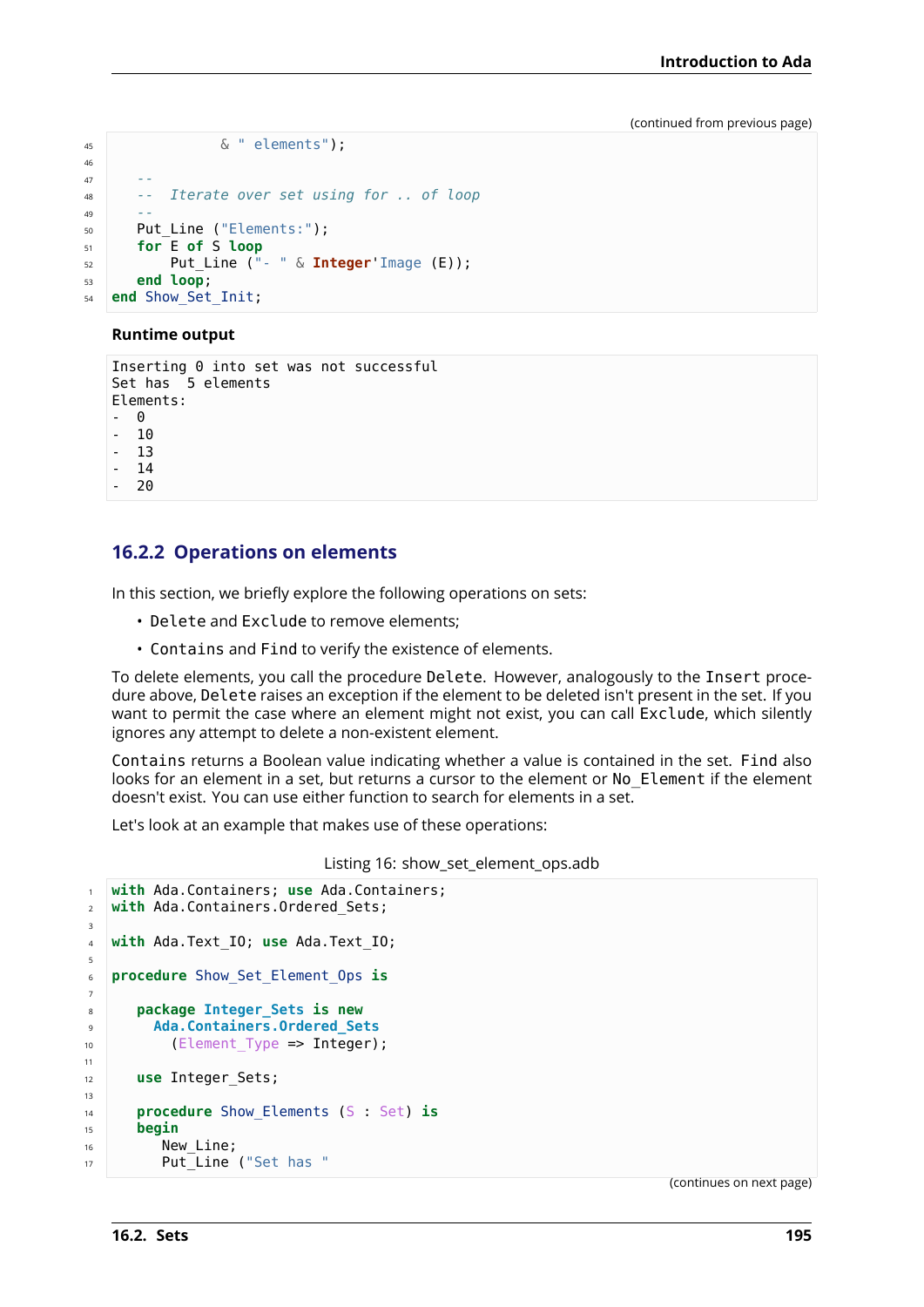```
18 & Count_Type'Image (S.Length)
19 \& " elements");
20 Put_Line ("Elements:");
21 for E of S loop
22 Put_Line ("- " & Integer'Image (E));
23 end loop;
24 end Show_Elements;
2526 S : Set;
27 begin
28 S.Insert (20);
29 S.Insert (10);
30 S.Insert (0);
31 S. Insert (13);
32
33 S.Delete (13);
34
35 -- Calling S.Delete (13) again raises
36 -- Constraint_Error because the element
37 -- is no longer present in the set, so
38 -- it can't be deleted. We can call
39 -- V.Exclude instead:
40 S.Exclude (13);
41
42 if S.Contains (20) then
43 Put Line ("Found element 20 in set");
44 end if;
45
46 -- Alternatively, we could use S.Find
47 -- instead of S.Contains
48 if S.Find (0) /= No_Element then
49 Put Line ("Found element 0 in set");
50 end if;
51
52 Show Elements (S);
53 end Show Set Element Ops;
```
### **Runtime output**

Found element 20 in set Found element 0 in set Set has 3 elements Elements: - 0 - 10

- 20

In addition to ordered sets used in the examples above, the standard library also offers hashed sets. The Reference Manual requires the following average complexity of each operation:

| Operations                                                                        | Ordered Sets              | Hashed Sets |
|-----------------------------------------------------------------------------------|---------------------------|-------------|
| $\cdot$ Insert<br>· Include<br>• Replace<br>• Delete<br>• Exclude<br>$\cdot$ Find | $O((\log N)^2)$ or better | O(log N)    |
| Subprogram using cursor                                                           | O(1)                      | O(1)        |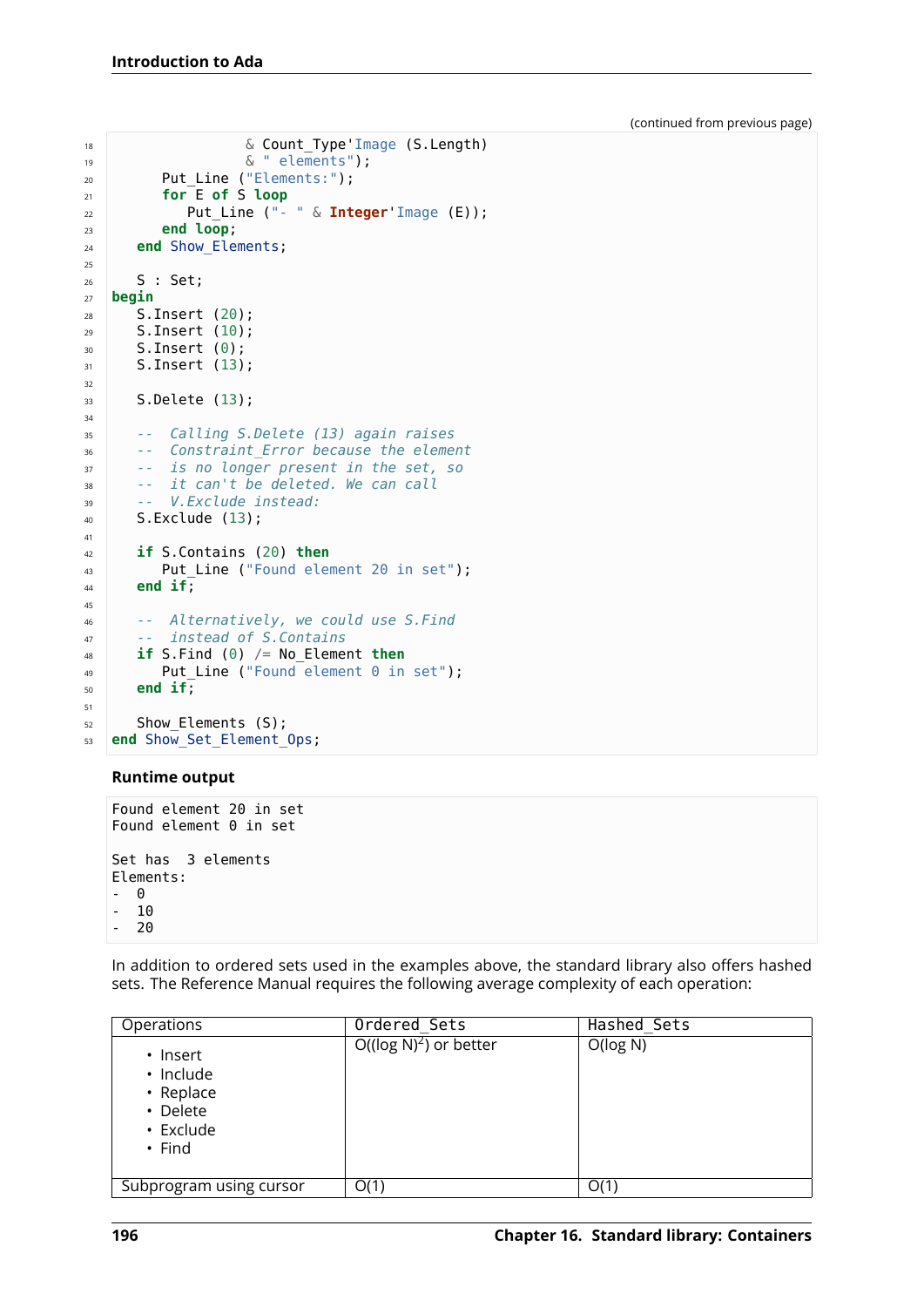## **16.2.3 Other Operations**

The previous sections mostly dealt with operations on individual elements of a set. But Ada also provides typical set operations: union, intersection, difference and symmetric difference. In contrast to some vector operations we've seen before (e.g. Merge), here you can use built-in operators, such as -. The following table lists the operations and its associated operator:

| Set Operation        | Operator |
|----------------------|----------|
| Union                | or       |
| Intersection         | and      |
| <b>Difference</b>    |          |
| Symmetric difference | xor      |

The following example makes use of these operators:

```
Listing 17: show set ops.adb
```

```
1 with Ada.Containers; use Ada.Containers;
2 with Ada.Containers.Ordered_Sets;
3
4 with Ada.Text_IO; use Ada.Text_IO;
5
6 procedure Show_Set_Ops is
7
8 package Integer_Sets is new
9 Ada.Containers.Ordered_Sets
10 (Element_Type => Integer);
11
12 use Integer Sets;
13
14 procedure Show_Elements (S : Set) is
15 begin
16 Put Line ("Elements:");
17 for E of S loop
18 Put Line ("- " & Integer'Image (E));
19 end loop;
20 end Show_Elements;
2122 procedure Show_Op (S : Set;
23 Op_Name : String) is
24 begin
25 New Line;
26 Put Line (Op Name
27 & "(set #1, set #2) has "
28 & Count_Type'Image (S.Length)
29 & " elements");
30 end Show_Op;
31
32 S1, S2, S3 : Set;
33 begin
34 S1. Insert (0):
35 S1.Insert (10);
36 S1.Insert (13);
37
38 S2. Insert (0);
39 S2.Insert (10);
40 S2.Insert (14);
41
42 S3. Insert (0):
43 S3. Insert (10);
44
```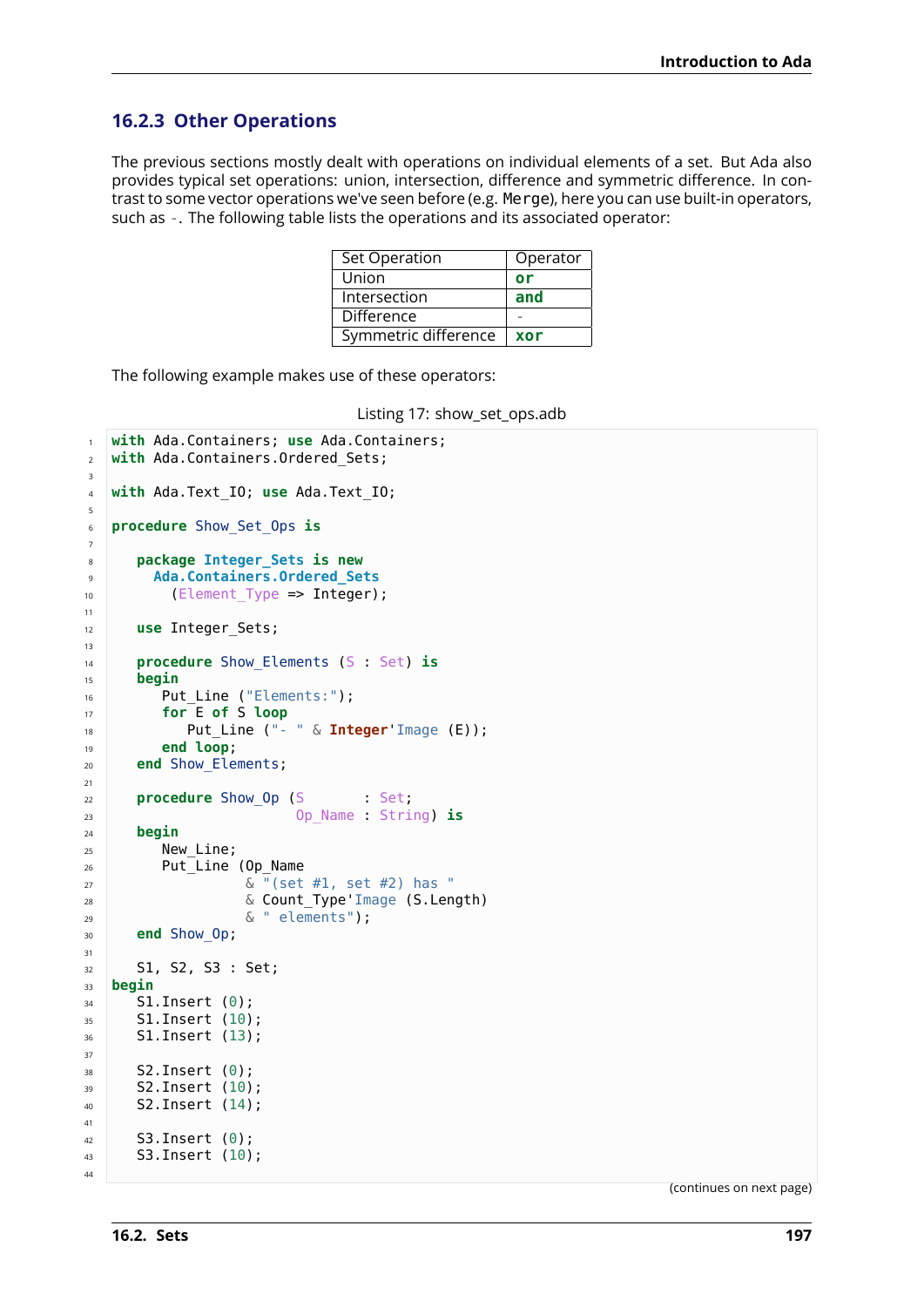```
45 New_Line;
46 Put_Line ("---- Set #1 ----");
47 Show Elements (S1);
48
49 New_Line;
50 Put_Line ("---- Set #2 ----");
51 Show_Elements (S2);
52
53 New Line;
54 Put_Line ("---- Set #3 ----");
55 Show Elements (S3);
56
57 New_Line;
58 if S3.Is_Subset (S1) then
59 Put_Line ("S3 is a subset of S1");
60 else
61 Put Line ("S3 is not a subset of S1");
62 end if;
63
64 S3 := S1 and S2;
65 Show Op (S3, "Intersection");
66 Show_Elements (S3);
67
68 SS := S1 or S2;
69 Show Op (S3, "Union");
70 Show_Elements (S3);
71
72 S3 := S1 - S2;
73 Show Op (S3, "Difference");
74 Show_Elements (S3);
75
76 S3 := S1 xor S2;
77 Show Op (S3, "Symmetric difference");
78 Show_Elements (S3);
79
80 end Show_Set_Ops;
```
### **Runtime output**

```
---- Set #1 ----
Elements:
- 0
- 10
- 13
---- Set #2 ----
Elements:
- 0
-10- 14
---- Set #3 ----
Elements:
- 0
- 10
S3 is a subset of S1
Intersection(set #1, set #2) has 2 elements
Elements:
```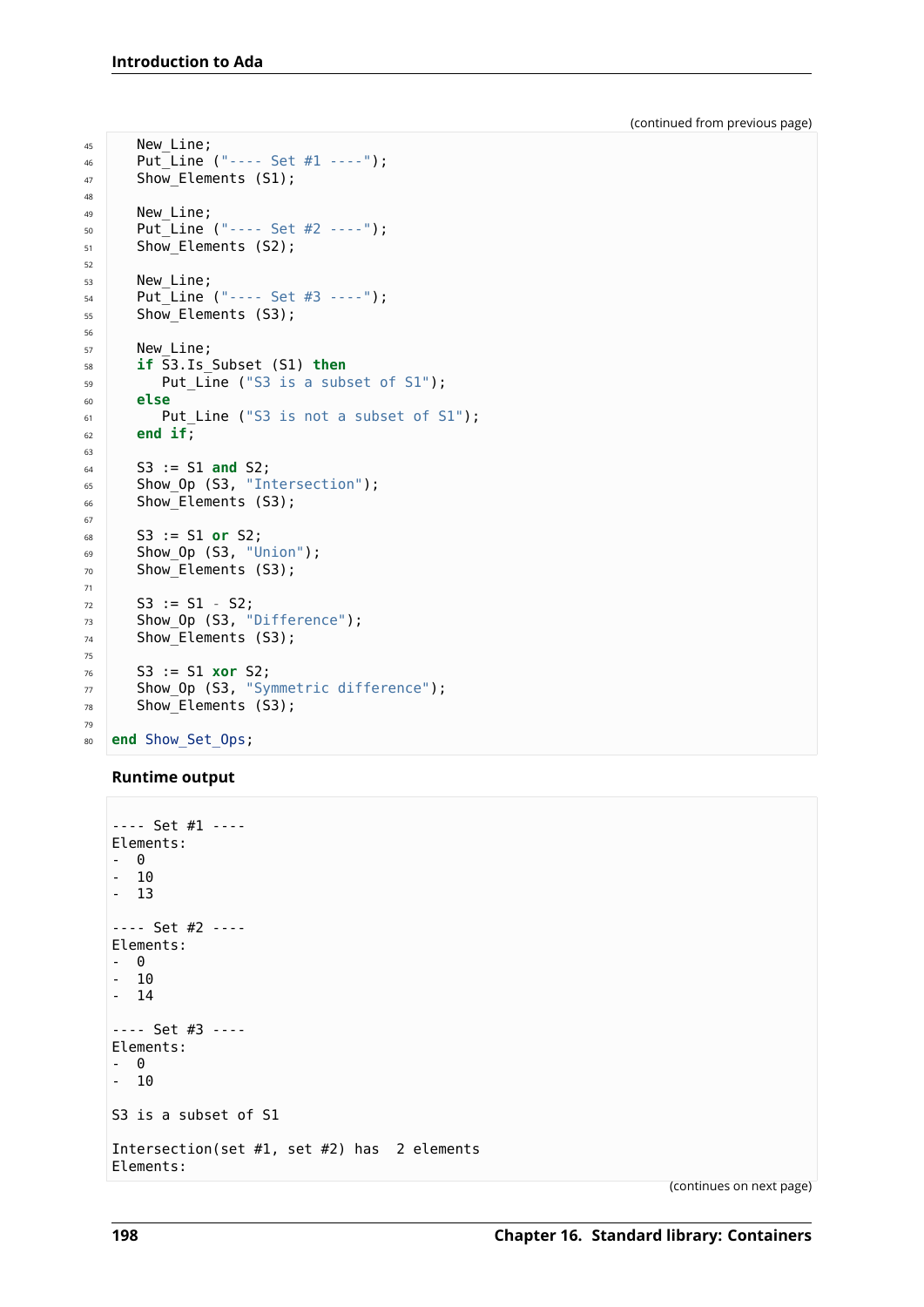```
- 0
  - 10
Union(set #1, set #2) has 4 elements
Elements:
- 0<br>- 10- 10
   - 13
   - 14
Difference(set #1, set #2) has 1 elements
Elements:
  - 13
Symmetric difference(set #1, set #2) has 2 elements
Elements:
- 13
- 14
```
# **16.3 Indefinite maps**

The previous sections presented containers for elements of definite types. Although most examples in those sections presented **Integer** types as element type of the containers, containers can also be used with indefinite types, an example of which is the **String** type. However, indefinite types require a different kind of containers designed specially for them.

We'll also be exploring a different class of containers: maps. They associate a key with a specific value. An example of a map is the one-to-one association between a person and their age. If we consider a person's name to be the key, the value is the person's age.

## **16.3.1 Hashed maps**

Hashed maps are maps that make use of a hash as a key. The hash itself is calculated by a function you provide.

### **In other languages**

Hashed maps are similar to dictionaries in Python and hashes in Perl. One of the main differences is that these scripting languages allow using different types for the values contained in a single map, while in Ada, both the type of key and value are specified in the package instantiation and remains constant for that specific map. You can't have a map where two elements are of different types or two keys are of different types. If you want to use multiple types, you must create a different map for each and use only one type in each map.

When instantiating a hashed map from Ada. Containers. Indefinite Hashed Maps, we specify following elements:

- Key Type: type of the key
- Element Type: type of the element
- Hash: hash function for the Key\_Type
- Equivalent Keys: an equality operator (e.g.  $=$ ) that indicates whether two keys are to be considered equal.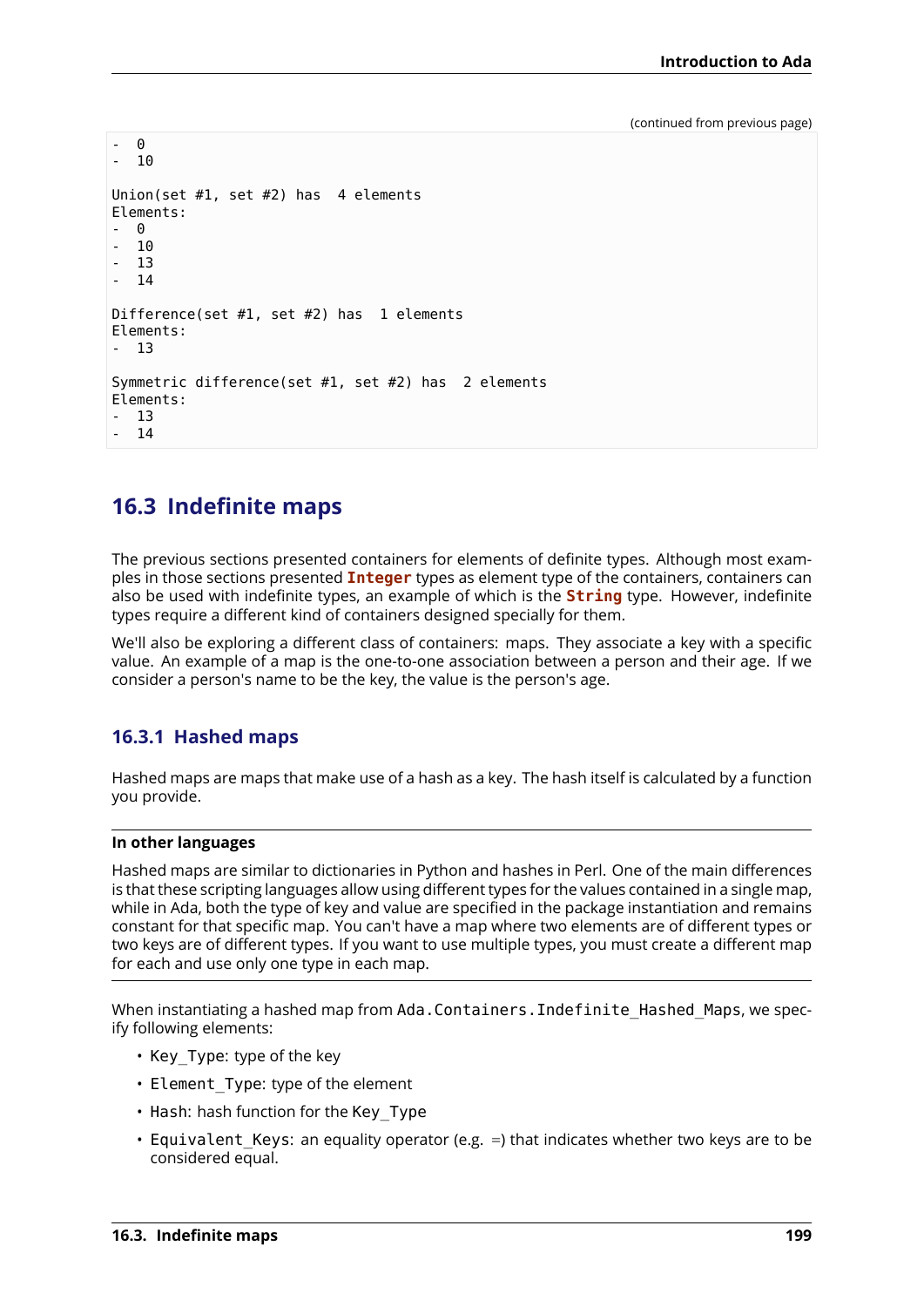**–** If the type specified in Key\_Type has a standard operator, you can use it, which you do by specifying that operator as the value of Equivalent Keys.

In the next example, we'll use a string as a key type. We'll use the Hash function provided by the standard library for strings (in the Ada.Strings package) and the standard equality operator.

You add elements to a hashed map by calling Insert. If an element is already contained in a map M, you can access it directly by using its key. For example, you can change the value of an element by calling M ("My\_Key") := 10. If the key is not found, an exception is raised. To verify if a key is available, use the function Contains (as we've seen above in the section on sets).

Let's see an example:

Listing 18: show hashed map.adb

```
1 with Ada.Containers.Indefinite Hashed Maps;
2 with Ada.Strings.Hash;
3
4 with Ada.Text_IO; use Ada.Text_IO;
5
6 procedure Show_Hashed_Map is
7
8 package Integer_Hashed_Maps is new
9 Ada.Containers.Indefinite_Hashed_Maps
10 (Key Type => String,
11 Element_Type => Integer
12 Hash => Ada.Strings.Hash,
13 Equivalent Keys => "=");
14
15 use Integer_Hashed_Maps;
16
17 M : Map;
18 -- Same as:
19 --
20 -- M : Integer_Hashed_Maps.Map;
21 begin
22 M.Include ("Alice", 24);
23 M.Include ("John", 40);
24 M.Include ("Bob", 28);
25
26 if M.Contains ("Alice") then
27 Put Line ("Alice's age is "
28 & Integer'Image (M ("Alice")));
29 end if;
30
31 -- Update Alice's age
32 -- Key must already exist in M.
33 -- Otherwise an exception is raised.
34 M ("Alice") := 25;
35
36 New_Line; Put_Line ("Name & Age:");
37 for C in M.Iterate loop
38 Put_Line (Key (C) & ": "
39 & Integer'Image (M (C)));
40 end loop;
41
42 end Show_Hashed_Map;
```
### **Runtime output**

Alice's age is 24

Name & Age: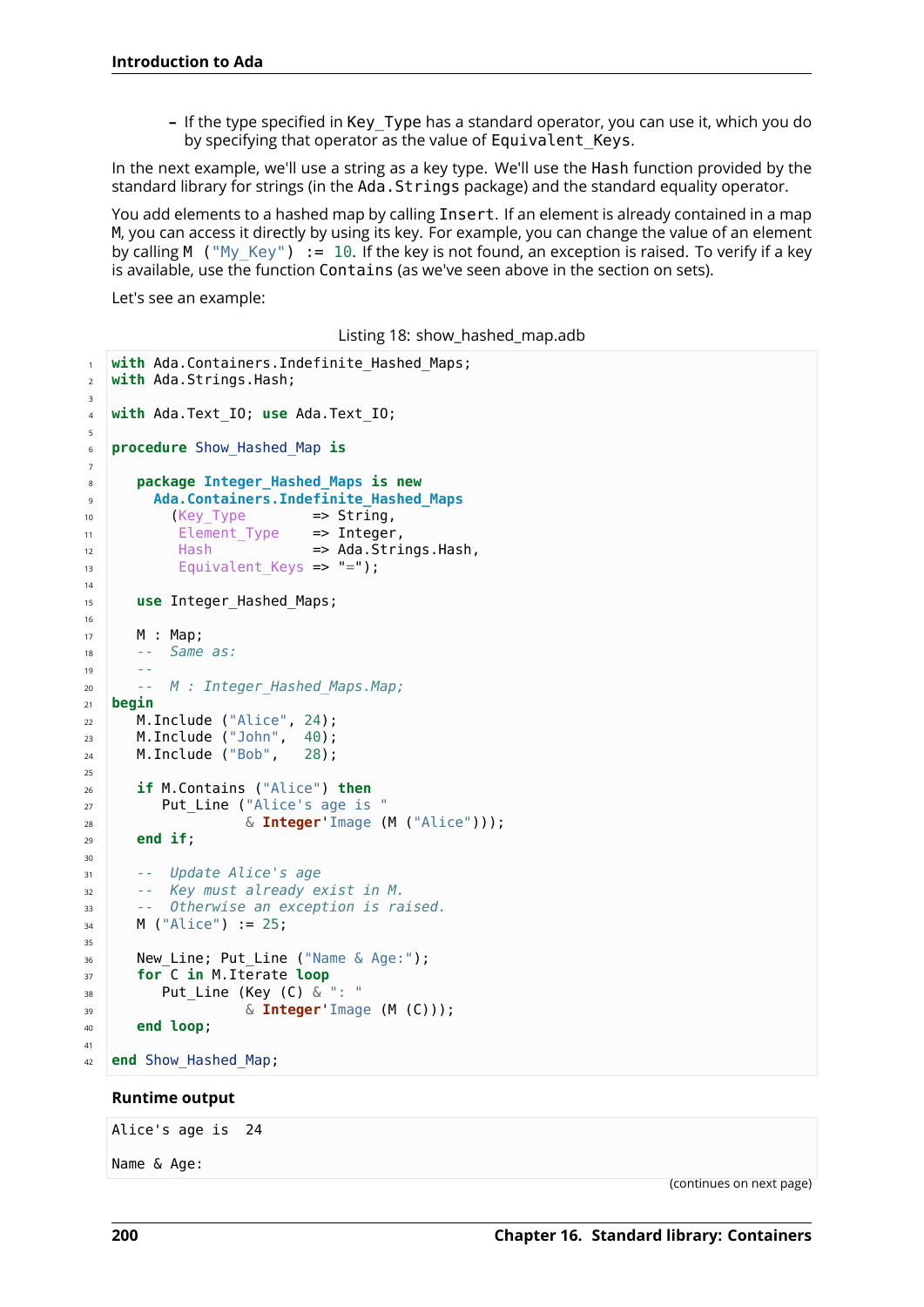John: 40 Bob: 28 Alice: 25

## **16.3.2 Ordered maps**

Ordered maps share many features with hashed maps. The main differences are:

- A hash function isn't needed. Instead, you must provide an ordering function (< operator), which the ordered map will use to order elements and allow fast access, O(log N), using a binary search.
	- **–** If the type specified in Key\_Type has a standard < operator, you can use it in a similar way as we did for Equivalent Keys above for hashed maps.

Let's see an example:

Listing 19: show\_ordered\_map.adb

```
1 with Ada.Containers.Indefinite Ordered Maps;
\overline{2}3 with Ada.Text_IO; use Ada.Text_IO;
4
5 procedure Show_Ordered_Map is
6
7 package Integer_Ordered_Maps is new
8 Ada.Containers.Indefinite Ordered Maps
9 (Key_Type => String,<br>10 Element Type => Integer);
10 Element_Type
11
12 use Integer Ordered Maps;
13
14 M : Map;
15 begin
16 M.Include ("Alice", 24);
17 M.Include ("John", 40);
18 M.Include ("Bob", 28);
19
20 if M.Contains ("Alice") then
21 Put_Line ("Alice's age is
22 & Integer'Image (M ("Alice")));
23 end if:
2425 -- Update Alice's age
26 -- Key must already exist in M
27 M ("Alice") := 25;
28
29 New Line; Put Line ("Name & Age:");
30 for C in M.Iterate loop
31 Put_Line (Key (C) & ": "
32 & Integer'Image (M (C)));
33 end loop;
34
35 end Show Ordered Map;
```
### **Runtime output**

Alice's age is 24

Name & Age: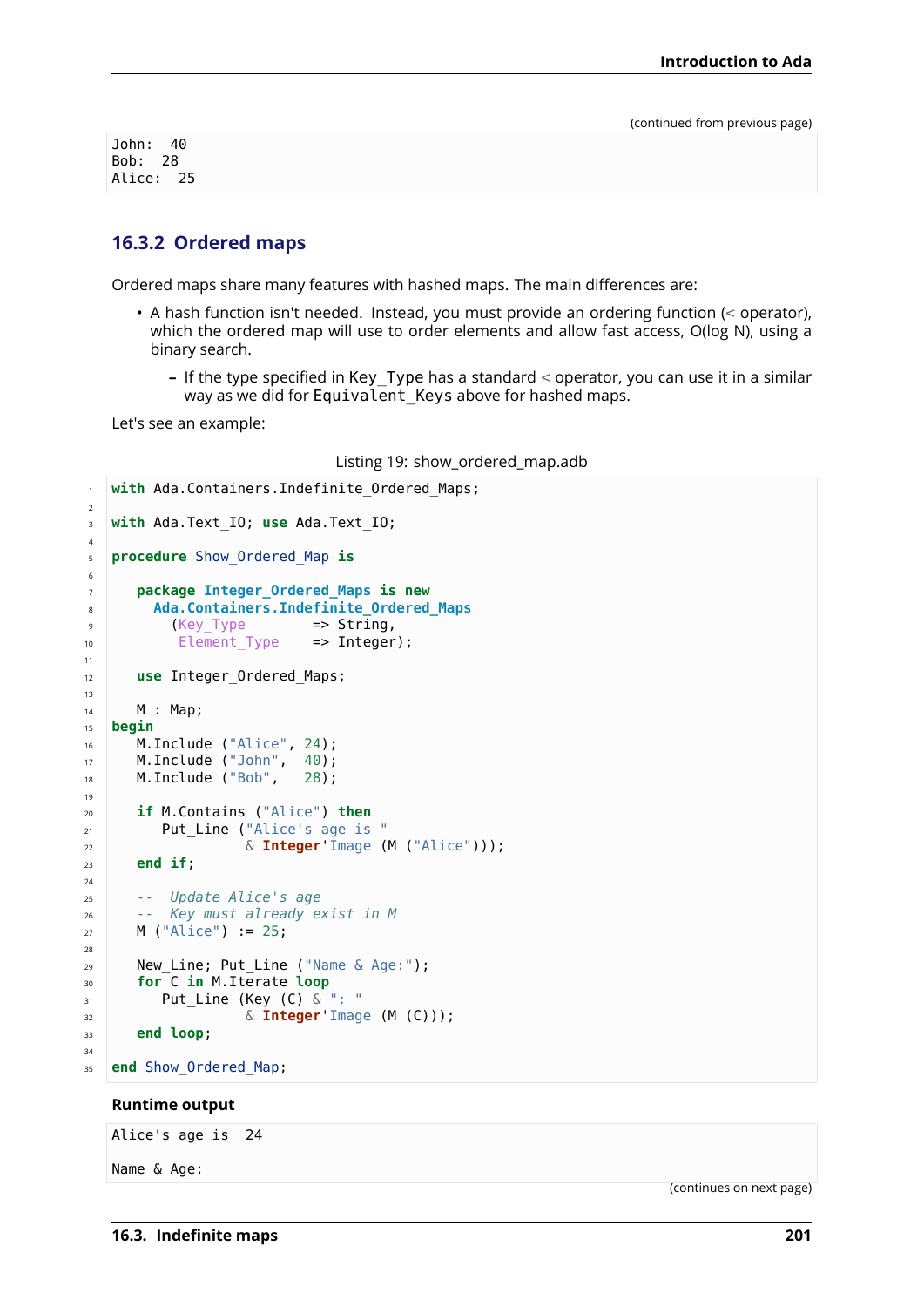Alice: 25 Bob: 28 John: 40

You can see a great similarity between the examples above and from the previous section. In fact, since both kinds of maps share many operations, we didn't need to make extensive modifications when we changed our example to use ordered maps instead of hashed maps. The main difference is seen when we run the examples: the output of a hashed map is usually unordered, but the output of a ordered map is always ordered, as implied by its name.

# **16.3.3 Complexity**

Hashed maps are generally the fastest data structure available to you in Ada if you need to associate heterogeneous keys to values and search for them quickly. In most cases, they are slightly faster than ordered maps. So if you don't need ordering, use hashed maps.

The Reference Manual requires the following average complexity of operations:

| Operations                                                                  | Ordered Maps              | Hashed Maps |
|-----------------------------------------------------------------------------|---------------------------|-------------|
| • Insert<br>· Include<br>• Replace<br>• Delete<br>• Exclude<br>$\cdot$ Find | $O((\log N)^2)$ or better | O(log N)    |
| Subprogram using cursor                                                     | O(1)                      | O(1)        |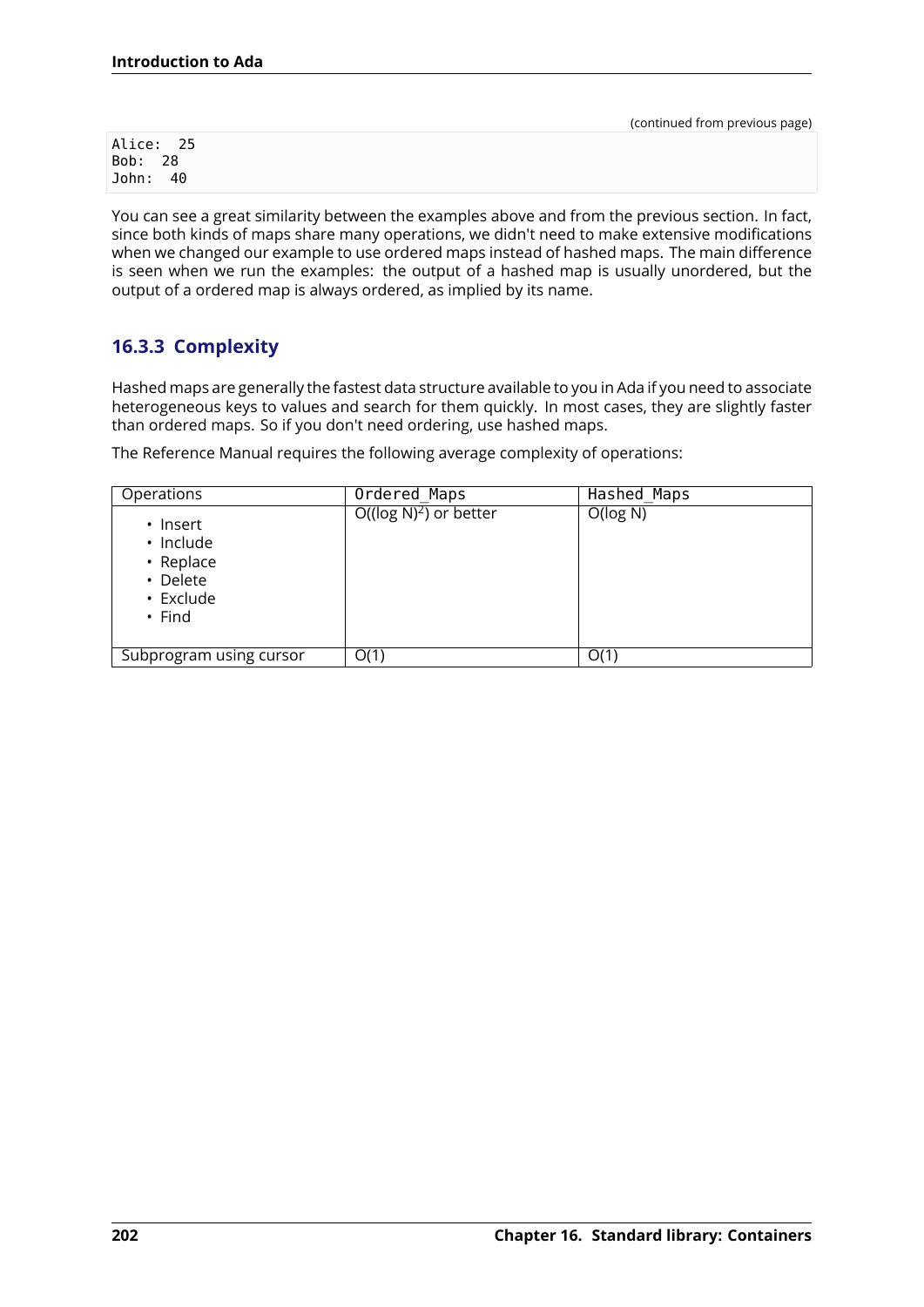**CHAPTER SEVENTEEN**

# **STANDARD LIBRARY: DATES & TIMES**

The standard library supports processing of dates and times using two approaches:

- *Calendar* approach, which is suitable for handling dates and times in general;
- *Real-time* approach, which is better suited for real-time applications that require enhanced precision — for example, by having access to an absolute clock and handling time spans. Note that this approach only supports times, not dates.

The following sections present these two approaches.

# **17.1 Date and time handling**

The Ada.Calendar package supports handling of dates and times. Let's look at a simple example:

```
Listing 1: display_current_time.adb
```

```
1 with Ada.Calendar; use Ada.Calendar;
2 with Ada.Calendar.Formatting; use Ada.Calendar.Formatting;
3 with Ada.Text_IO; use Ada.Text_IO;
4
5 procedure Display_Current_Time is
6 Now : Time := \overline{C}lock;
7 begin
8 Put Line ("Current time: " & Image (Now));
  end Display Current Time;
```
### **Build output**

```
display current time.adb:6:04: warning: "Now" is not modified, could be declared.
↪constant [-gnatwk]
```
#### **Runtime output**

Current time: 2022-06-24 10:08:05

This example displays the current date and time, which is retrieved by a call to the Clock function. We call the function Image from the Ada.Calendar.Formatting package to get a **String** for the current date and time. We could instead retrieve each component using the Split function. For example:

Listing 2: display\_current\_year.adb

|  | vith Ada.Calendar;     |
|--|------------------------|
|  | $2$ with Ada. Text IO; |

**use Ada.Calendar: use** Ada.Text IO;

3 <sup>4</sup> **procedure** Display\_Current\_Year **is**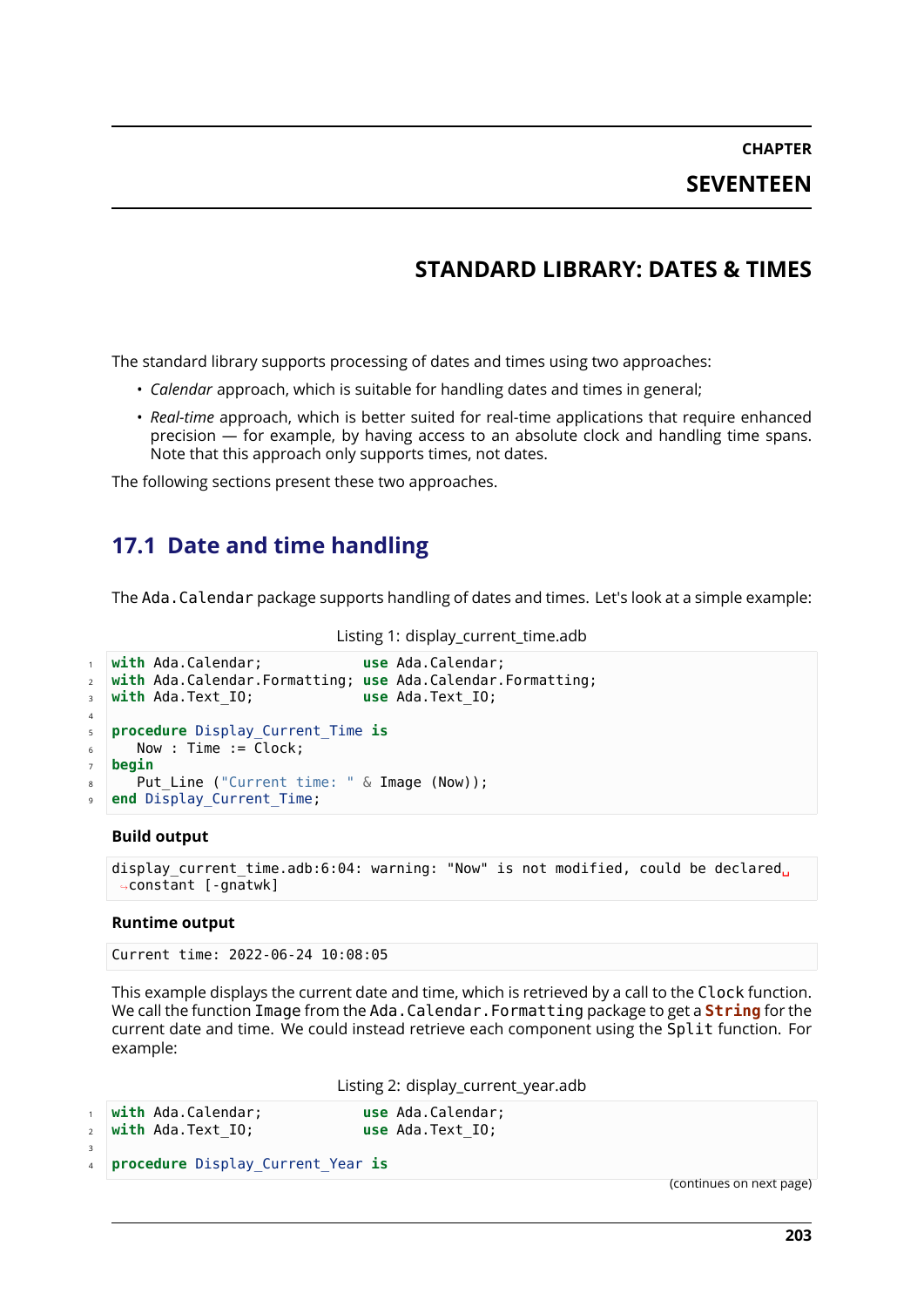```
5 Now : Time := Clock;
6
7 Now Year : Year Number;
8 Now_Month : Month_Number;
9 Now_Day : Day_Number;
10 Now_Seconds : Day_Duration;
11 begin
12 Split (Now,
13 Now Year,
14 Now_Month,
15 Now Day,
16 Now Seconds);
17
18 Put Line ("Current year is: "
19 8 Year_Number'Image (Now_Year));
20 Put_Line ("Current month is:
21 & Month Number'Image (Now Month));
22 Put_Line ("Current day is:
\overline{23} \overline{6} Day Number'Image (Now Day));
24 end Display Current Year;
```
### **Build output**

```
display current year.adb:5:04: warning: "Now" is not modified, could be declared.
↪constant [-gnatwk]
```
#### **Runtime output**

```
Current year is: 2022
Current month is: 6
Current day is: 24
```
Here, we're retrieving each element and displaying it separately.

## **17.1.1 Delaying using date**

You can delay an application so that it restarts at a specific date and time. We saw something similar in the chapter on tasking. You do this using a **delay until** statement. For example:

Listing 3: display delay next specific time.adb

```
1 with Ada.Calendar; use Ada.Calendar;
2 with Ada.Calendar.Formatting; use Ada.Calendar.Formatting;
3 with Ada.Calendar.Time_Zones; use Ada.Calendar.Time_Zones;
4 with Ada.Text_IO; use Ada.Text_IO;
5
6 procedure Display_Delay_Next_Specific_Time is
7 TZ : Time Offset := UTC Time Offset;
8 \qquad \text{Next} : \text{Time} \qquad ::9 Ada.Calendar.Formatting.Time_Of
10 (Year => 2018,
11 Month = 5,
12 \quad \text{Dav} \quad = \quad 1.13 Hour \implies 15,
14 Minute \implies 0,
15 Second \Rightarrow 0,
16 Sub Second => 0.0,
17 Leap_Second => False,
18 Time Zone => TZ);
```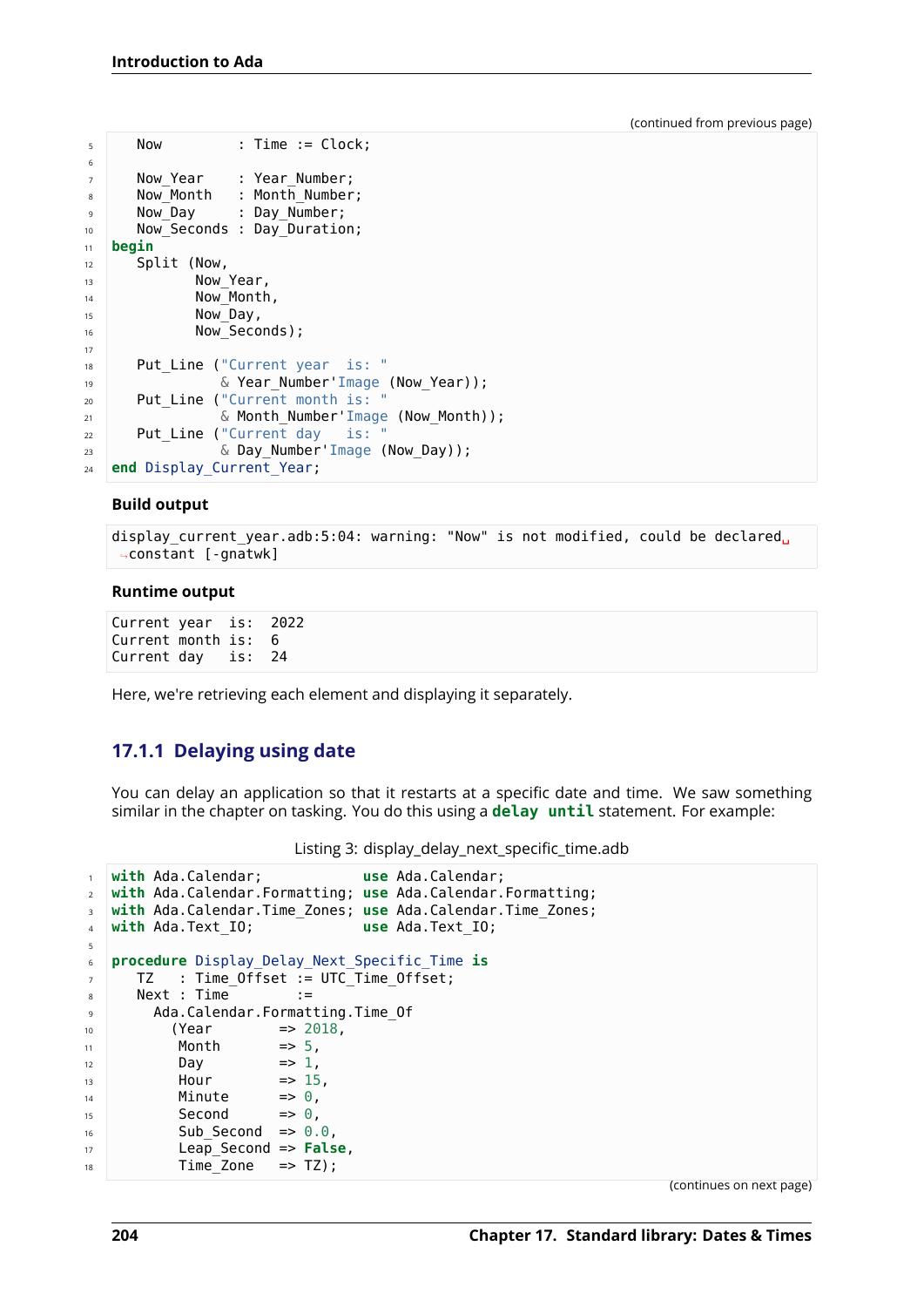```
19
20 -- Next = 2018-05-01 15:00:00.00
21 -- (local time-zone)
22 begin
23 Put_Line ("Let's wait until...");
24 Put_Line (Image (Next, True, TZ));
25
26 delay until Next;
2728 Put_Line ("Enough waiting!");
<sup>29</sup> end Display Delay Next Specific Time;
```
### **Build output**

```
display_delay_next_specific_time.adb:7:04: warning: "TZ" is not modified, could be<sub>u</sub>
 ↪declared constant [-gnatwk]
display delay next specific time.adb:8:04: warning: "Next" is not modified, could.
 ↪be declared constant [-gnatwk]
```
### **Runtime output**

Let's wait until... 2018-05-01 15:00:00.00 Enough waiting!

In this example, we specify the date and time by initializing Next using a call to Time\_Of, a function taking the various components of a date (year, month, etc) and returning an element of the Time type. Because the date specified is in the past, the **delay until** statement won't produce any noticeable effect. However, if we passed a date in the future, the program would wait until that specific date and time arrived.

Here we're converting the time to the local timezone. If we don't specify a timezone, *Coordinated Universal Time* (abbreviated to UTC) is used by default. By retrieving the time offset to UTC with a call to UTC\_Time\_Offset from the Ada.Calendar.Time\_Zones package, we can initialize TZ and use it in the call to Time Of. This is all we need do to make the information provided to Time\_Of relative to the local time zone.

We could achieve a similar result by initializing Next with a **String**. We can do this with a call to Value from the Ada.Calendar.Formatting package. This is the modified code:

Listing 4: display\_delay\_next\_specific\_time.adb

```
1 with Ada.Calendar; use Ada.Calendar;
2 with Ada.Calendar.Formatting; use Ada.Calendar.Formatting;
3 with Ada.Calendar.Time_Zones; use Ada.Calendar.Time_Zones;
4 with Ada.Text_IO; use Ada.Text_IO;
5
6 procedure Display_Delay_Next_Specific_Time is
7 TZ : Time Offset := UTC Time Offset;
8 \text{ Next : Time} :=
9 Ada.Calendar.Formatting.Value
10 ("2018-05-01 15:00:00.00", TZ);
11
12 -- Next = 2018-05-01 15:00:00.00
13 -- (local time-zone)
14 begin
15 Put_Line ("Let's wait until...");
16 Put_Line (Image (Next, True, TZ));
17
18 delay until Next;
19
```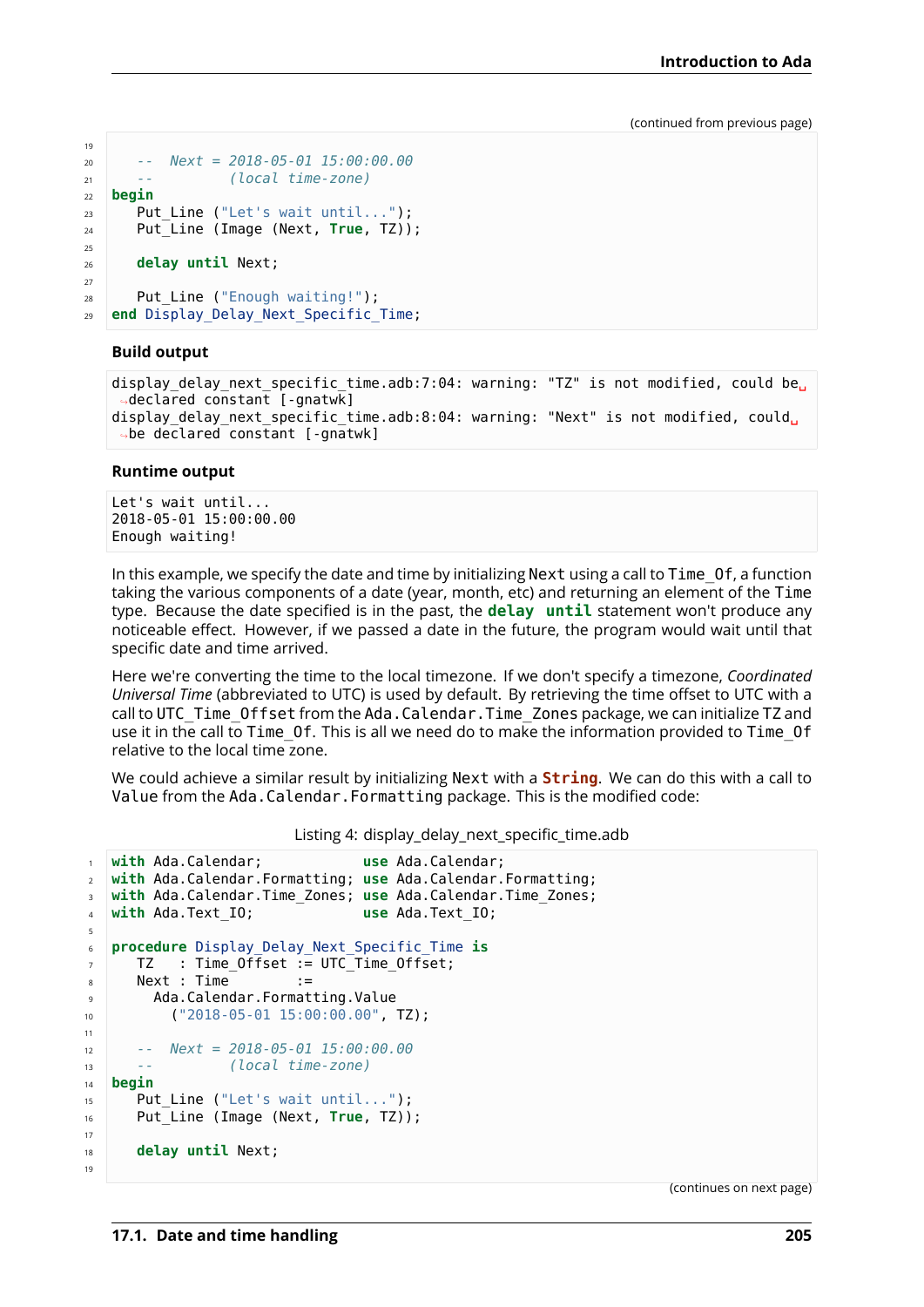| 20 | Put Line ("Enough waiting!");         |
|----|---------------------------------------|
| 21 | end Display_Delay_Next_Specific_Time; |

#### **Build output**

```
display delay next specific time.adb:7:04: warning: "TZ" is not modified, could be,
↪declared constant [-gnatwk]
display delay next specific time.adb:8:04: warning: "Next" is not modified, could.
↪be declared constant [-gnatwk]
```
#### **Runtime output**

Let's wait until... 2018-05-01 15:00:00.00 Enough waiting!

In this example, we're again using TZ in the call to Value to adjust the input time to the current time zone.

In the examples above, we were delaying to a specific date and time. Just like we saw in the tasking chapter, we could instead specify the delay relative to the current time. For example, we could delay by 5 seconds, using the current time:

|  | Listing 5: display_delay_next.adb |  |  |  |
|--|-----------------------------------|--|--|--|
|--|-----------------------------------|--|--|--|

```
1 with Ada.Calendar; use Ada.Calendar;
2 with Ada.Text_IO; use Ada.Text_IO;
3
4 procedure Display_Delay_Next is
5 D : Duration := 5.0;
6 -- ^ seconds
7 Now : Time := Clock;<br>8 Next : Time := Now + D;
8 Next : Time
9 -- ^ use duration to
10 -- specify next point
11 -- in time
12 begin
13 Put Line ("Let's wait "
14 & Duration'Image (D) & " seconds...");
15 delay until Next;
16 Put Line ("Enough waiting!");
17 end Display_Delay_Next;
```
### **Build output**

```
display delay next.adb:5:04: warning: "D" is not modified, could be declared.
↪constant [-gnatwk]
display delay next.adb:7:04: warning: "Now" is not modified, could be declared.
↪constant [-gnatwk]
display delay next.adb:8:04: warning: "Next" is not modified, could be declared.
↪constant [-gnatwk]
```
#### **Runtime output**

Let's wait 5.000000000 seconds... Enough waiting!

Here, we're specifying a duration of 5 seconds in D, adding it to the current time from Now, and storing the sum in Next. We then use it in the **delay until** statement.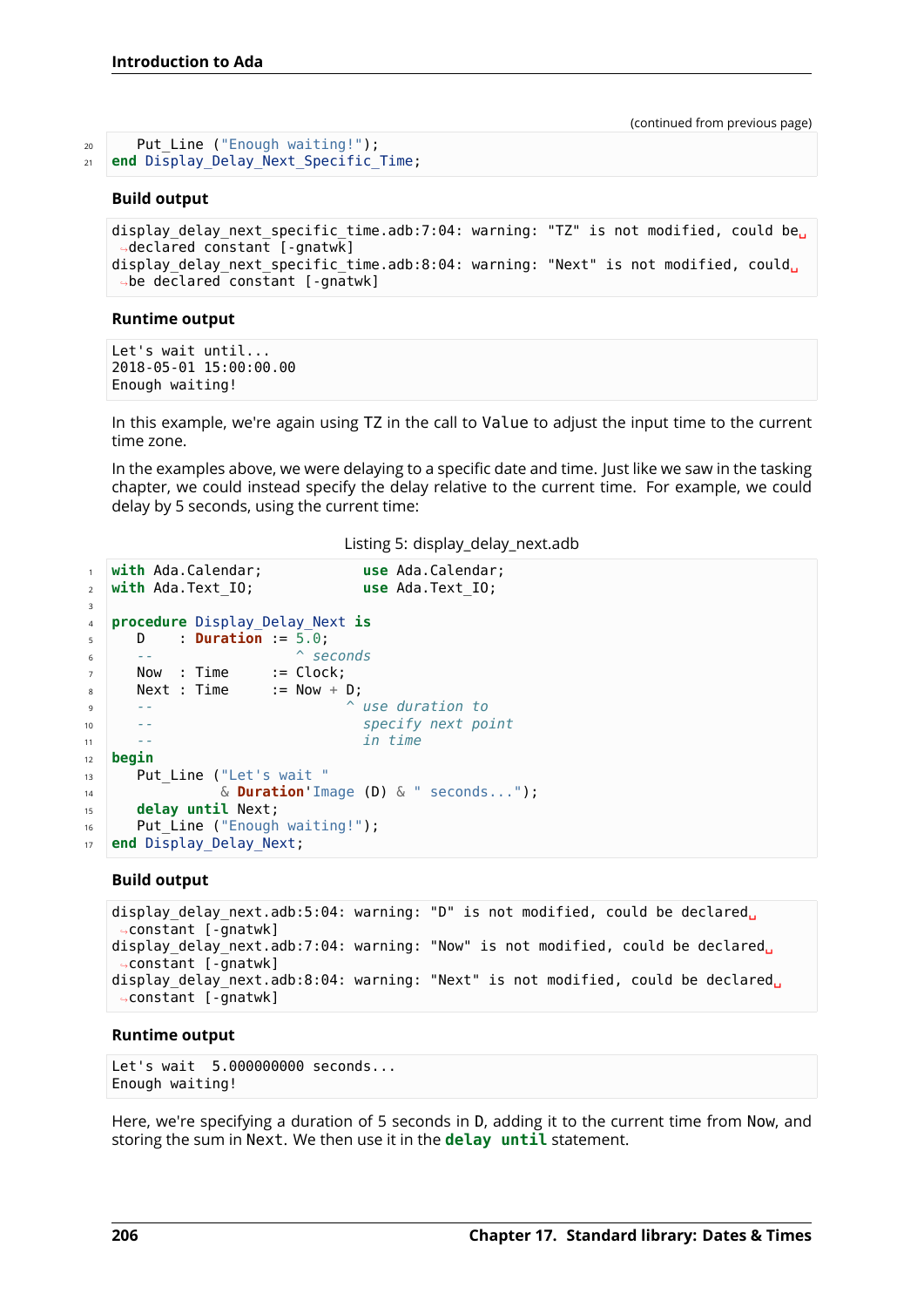# **17.2 Real-time**

In addition to Ada.Calendar, the standard library also supports time operations for real-time applications. These are included in the Ada.Real\_Time package. This package also include a Time type. However, in the Ada.Real Time package, the Time type is used to represent an absolute clock and handle a time span. This contrasts with the Ada.Calendar, which uses the Time type to represent dates and times.

In the previous section, we used the Time type from the Ada.Calendar and the **delay until** statement to delay an application by 5 seconds. We could have used the Ada.Real Time package instead. Let's modify that example:

Listing 6: display delay next real time.adb

```
with Ada.Text IO; use Ada.Text IO;
2 with Ada.Real_Time; use Ada.Real_Time;
3
4 procedure Display_Delay_Next_Real_Time is
5 \quad D \quad : Time Span := Seconds (5);
6 Next : Time := Clock + D;
7 begin
8 Put Line ("Let's wait "
9 & Duration'Image (To_Duration (D))
10 \& " seconds...");
11 delay until Next;
12 Put Line ("Enough waiting!");
13 end Display_Delay_Next Real Time;
```
### **Build output**

```
display delay next real time.adb:5:04: warning: "D" is not modified, could be<sub>1</sub>
 ↪declared constant [-gnatwk]
display_delay_next_real_time.adb:6:04: warning: "Next" is not modified, could be.
 ↪declared constant [-gnatwk]
```
### **Runtime output**

Let's wait 5.000000000 seconds... Enough waiting!

The main difference is that D is now a variable of type Time Span, defined in the Ada.Real Time package. We call the function Seconds to initialize D, but could have gotten a finer granularity by calling Nanoseconds instead. Also, we need to first convert D to the **Duration** type using To Duration before we can display it.

## **17.2.1 Benchmarking**

One interesting application using the Ada.Real Time package is benchmarking. We've used that package before in a previous section when discussing tasking. Let's look at an example of benchmarking:

Listing 7: display\_benchmarking.adb

```
with Ada.Text IO; use Ada.Text IO;
2 with Ada.Real_Time; use Ada.Real_Time;
3
4 procedure Display_Benchmarking is
5
6 procedure Computational_Intensive_App is
```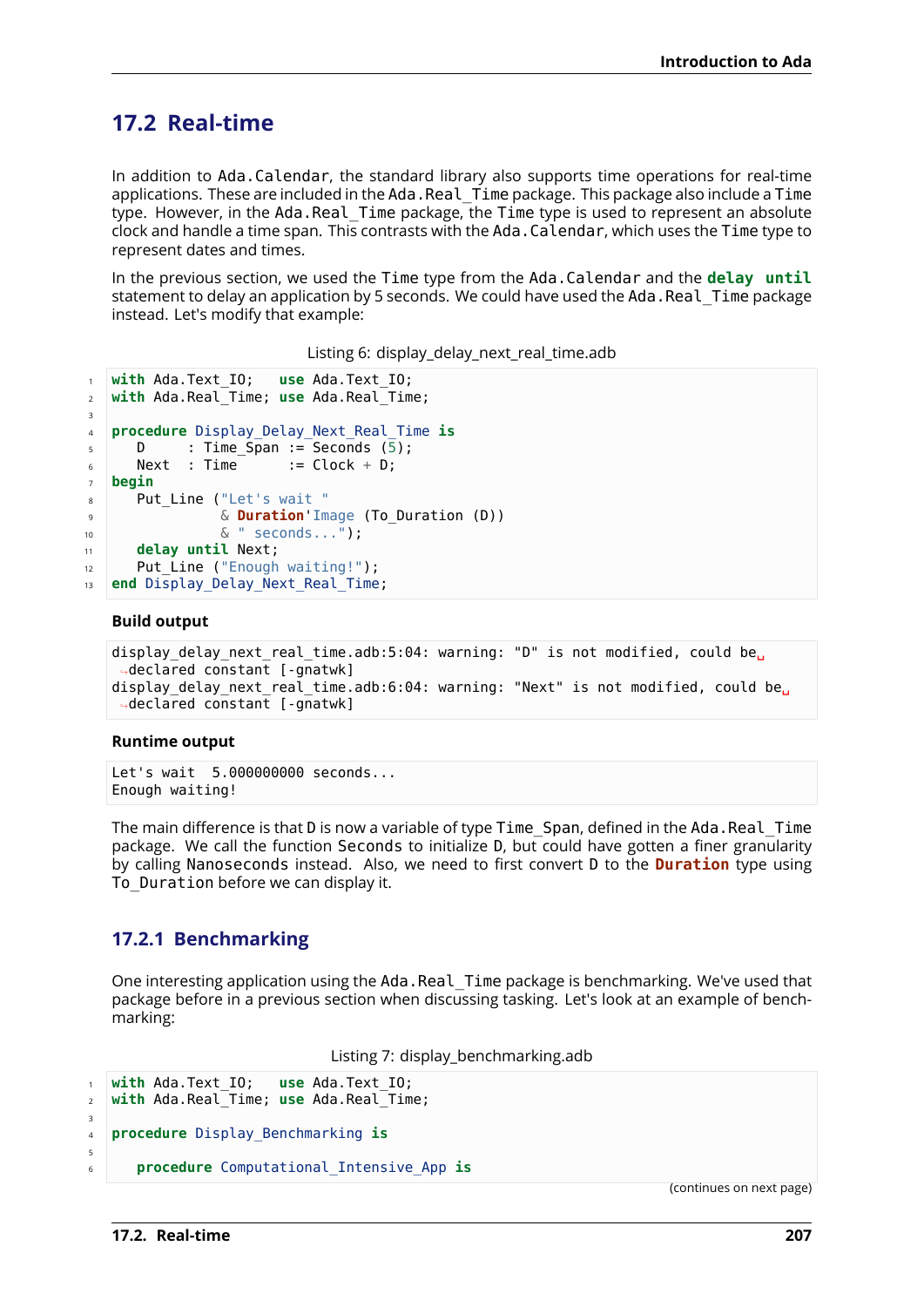```
7 begin
8 delay 5.0;
end Computational Intensive App;
10
11 Start_Time, Stop_Time : Time;
12 Elapsed_Time : Time_Span;
13
14 begin
15 Start Time := Clock;
16
17 Computational Intensive App;
18
19 Stop_Time := Clock;
20 Elapsed Time := Stop Time - Start Time;
21
22 Put Line ("Elapsed time: "
23 & Duration'Image (To_Duration (Elapsed_Time))
24 & " seconds");
25 end Display_Benchmarking;
```
#### **Runtime output**

Elapsed time: 5.000210815 seconds

This example defines a dummy Computational\_Intensive\_App implemented using a simple **delay** statement. We initialize Start\_Time and Stop\_Time from the then-current clock and calculate the elapsed time. By running this program, we see that the time is roughly 5 seconds, which is expected due to the **delay** statement.

A similar application is benchmarking of CPU time. We can implement this using the Execution Time package. Let's modify the previous example to measure CPU time:

Listing 8: display\_benchmarking\_cpu\_time.adb

```
1 with Ada.Text_IO; use Ada.Text_IO;
2 with Ada.Real_Time; use Ada.Real_Time;
3 with Ada.Execution_Time; use Ada.Execution_Time;
4
5 procedure Display_Benchmarking_CPU_Time is
6
7 procedure Computational_Intensive_App is
8 begin
9 delay 5.0;
10 end Computational Intensive App;
11
12 Start Time, Stop Time : CPU Time;
13 Elapsed Time : Time Span;
14
15 begin
16 Start Time := Clock;
17
18 Computational Intensive App;
19
20 Stop Time := Clock;
21 Elapsed Time := Stop Time - Start Time;
2223 Put Line ("CPU time: "
24 & Duration'Image (To_Duration (Elapsed_Time))
25 & " seconds");
26 end Display Benchmarking CPU Time;
```
#### **Runtime output**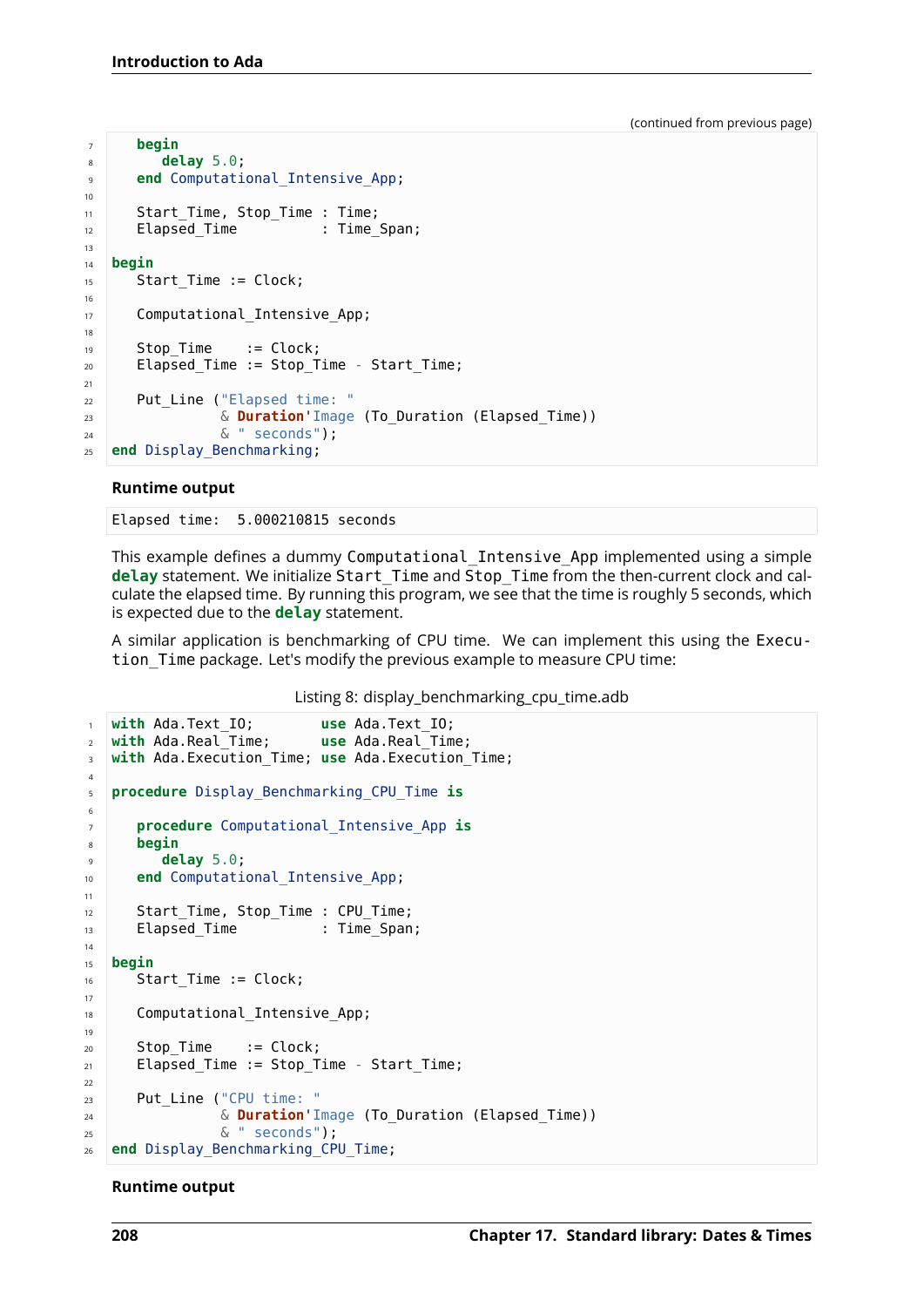CPU time: 0.000040526 seconds

In this example, Start Time and Stop Time are of type CPU Time instead of Time. However, we still call the Clock function to initialize both variables and calculate the elapsed time in the same way as before. By running this program, we see that the CPU time is significantly lower than the 5 seconds we've seen before. This is because the **delay** statement doesn't require much CPU time. The results will be different if we change the implementation of Computational\_Intensive\_App to use a mathematical functions in a long loop. For example:

Listing 9: display\_benchmarking\_math.adb

```
1 with Ada.Text_IO; use Ada.Text_IO;
2 with Ada.Real_Time; use Ada.Real_Time;
3 with Ada.Execution_Time; use Ada.Execution_Time;
4
5 with Ada.Numerics.Generic_Elementary_Functions;
6
7 procedure Display_Benchmarking_Math is
8
9 procedure Computational_Intensive_App is
10 package Funcs is new Ada.Numerics.Generic_Elementary_Functions
11 (Float Type \Rightarrow Long Long Float);
12 use Funcs;
13
14 X : Long_Long_Float;
15 begin
16 for I in 0 .. 1_000_000 loop
17 X := Tan (Arctan
18 (Tan (Arctan
19 (Tan (Arctan
20 (Tan (Arctan
21 (Tan (Arctan
22 (Tan (Arctan
(0.577))))))))))))));
24 end loop;
25 end Computational_Intensive_App;
2627 procedure Benchm_Elapsed_Time is
28 Start_Time, Stop_Time : Time;
29 Elapsed Time : Time Span;
30
31 begin
32 Start Time := Clock;
33
34 Computational Intensive App;
35
36 Stop Time := Clock;
37 Elapsed_Time := Stop_Time - Start_Time;
38
39 Put Line ("Elapsed time: "
40 & Duration'Image (To_Duration (Elapsed_Time))
41 & " seconds");
42 end Benchm_Elapsed_Time;
43
44 procedure Benchm_CPU_Time is
45 Start_Time, Stop_Time : CPU_Time;
46 Elapsed_Time : Time_Span;
47
48 begin
49 Start Time := Clock;
50
```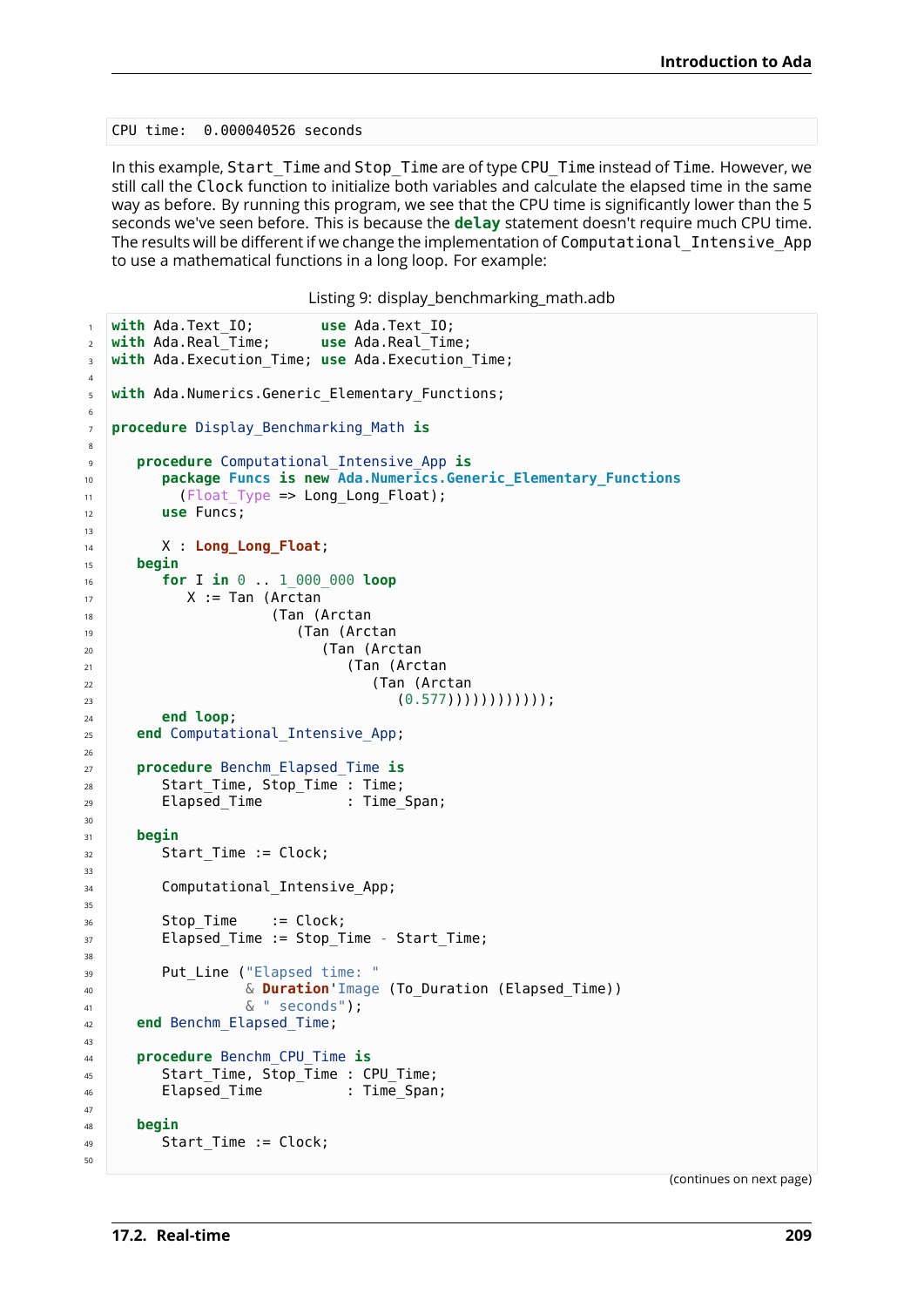```
51 Computational_Intensive_App;
52
53 Stop Time := Clock;
54 Elapsed_Time := Stop_Time - Start_Time;
55
56 Put_Line ("CPU time: "
57 & Duration'Image (To_Duration (Elapsed_Time))
58 & " seconds");
59 end Benchm_CPU_Time;
60 begin
61 Benchm_Elapsed_Time;
62 Benchm CPU Time;
63 end Display Benchmarking Math;
```
### **Build output**

```
display_benchmarking_math.adb:14:07: warning: variable "X" is assigned but never
\rightarrowread [-gnatwm]
```
### **Runtime output**

Elapsed time: 1.233749379 seconds CPU time: 1.124910859 seconds

Now that our dummy Computational\_Intensive\_App involves mathematical operations requiring significant CPU time, the measured elapsed and CPU time are much closer to each other than before.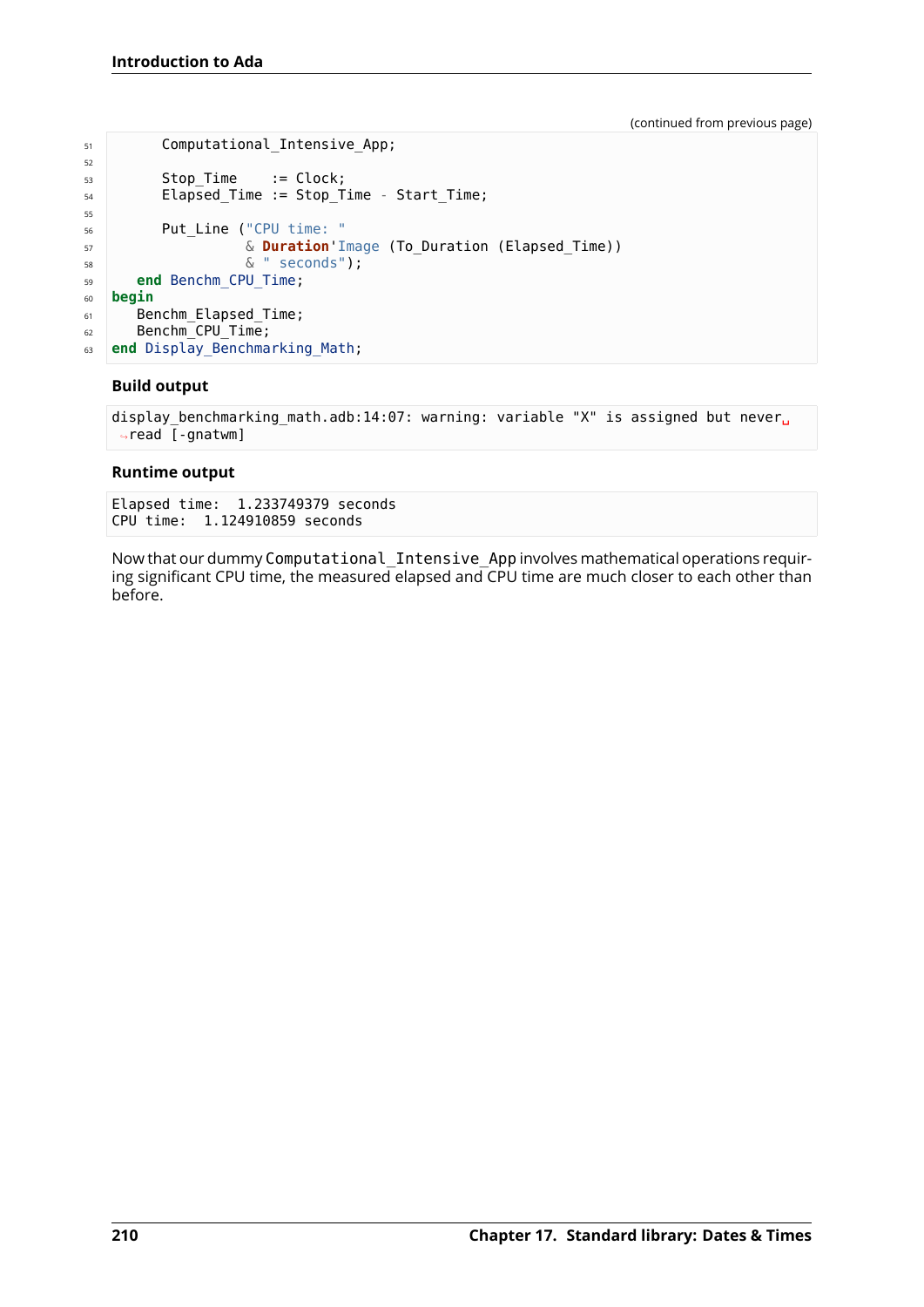**CHAPTER EIGHTEEN**

### **STANDARD LIBRARY: STRINGS**

In previous chapters, we've seen source-code examples using the **String** type, which is a fixedlength string type — essentialy, it's an array of characters. In many cases, this data type is good enough to deal with textual information. However, there are situations that require more advanced text processing. Ada offers alternative approaches for these cases:

- *Bounded strings*: similar to fixed-length strings, bounded strings have a maximum length, which is set at its instantiation. However, bounded strings are not arrays of characters. At any time, they can contain a string of varied length — provided this length is below or equal to the maximum length.
- *Unbounded strings*: similar to bounded strings, unbounded strings can contain strings of varied length. However, in addition to that, they don't have a maximum length. In this sense, they are very flexible.

The following sections present an overview of the different string types and common operations for string types.

### **18.1 String operations**

Operations on standard (fixed-length) strings are available in the Ada.Strings.Fixed package. As mentioned previously, standard strings are arrays of elements of **Character** type with *a fixedlength*. That's why this child package is called Fixed.

One of the simplest operations provided is counting the number of substrings available in a string (**Count**) and finding their corresponding indices (Index). Let's look at an example:

```
Listing 1: show find substring.adb
```

```
1 with Ada.Strings.Fixed; use Ada.Strings.Fixed;
<sup>2</sup> with Ada.Text IO;
3
4 procedure Show_Find_Substring is
5
\begin{array}{ccc} 6 & S & S \end{array} String := "Hello" & 3 * " World";
7 P : constant String := "World";
8 Idx : Natural;
9 Cnt : Natural;
10 begin
11 Cnt := Ada.Strings.Fixed.Count
12 (Source => S,
Pattern => P);
14
15 Put Line ("String: " \& S);
16 Put_Line ("Count for '" & P & "': "
17 & Natural'Image (Cnt));
18
```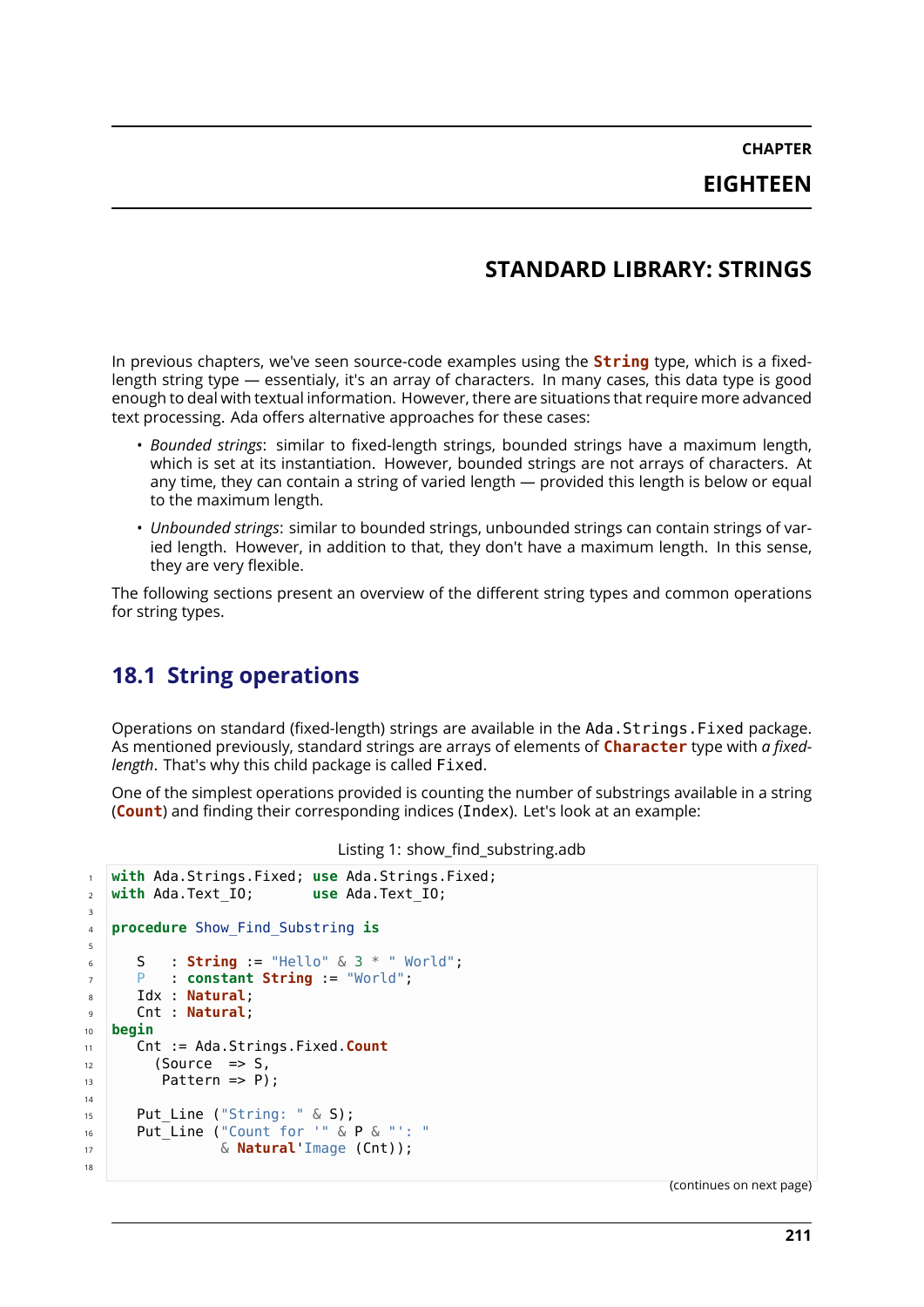```
19 Idx := 0;
20 for I in 1 .. Cnt loop
_2<sup>21</sup> Idx := Index
22 (Source \Rightarrow S,
23 Pattern => P,
24 From \Rightarrow Idx + 1);
25
26 Put_Line ("Found instance of '"
\alpha P & "' at position: "
28 & Natural'Image (Idx));
29 end loop;
30
31 end Show_Find_Substring;
```
### **Build output**

show find substring.adb:6:04: warning: "S" is not modified, could be declared. ↪constant [-gnatwk]

#### **Runtime output**

String: Hello World World World Count for 'World': 3 Found instance of 'World' at position: 7 Found instance of 'World' at position: 13 Found instance of 'World' at position: 19

We initialize the string S using a multiplication. Writing "Hello"  $\&$  3  $*$  " World" creates the string Hello World World World. We then call the function Count to get the number of instances of the word World in S. Next we call the function Index in a loop to find the index of each instance of World in S.

That example looked for instances of a specific substring. In the next example, we retrieve all the words in the string. We do this using Find\_Token and specifying whitespaces as separators. For example:

```
Listing 2: show_find_words.adb
```

```
1 with Ada.Strings; use Ada.Strings;
2 with Ada.Strings.Fixed; use Ada.Strings.Fixed;
3 with Ada.Strings.Maps; use Ada.Strings.Maps;
4 with Ada.Text_IO; use Ada.Text_IO;
5
6 procedure Show_Find_Words is
7
\mathbf{s} \mathbf{S} : String := "Hello" \& 3 * " World";
9 F : Positive;
10 L : Natural;
11 \quad I \quad : Natural := 1;
12
13 Whitespace : constant Character_Set :=
14 To Set (' ');
15 begin
16 Put_Line ("String: " & S);
17 Put_Line ("String length: "
18 B & Integer'Image (S'Length));
19
20 while I in S'Range loop
21 Find Token
22 (Source \Rightarrow S,
23 Set => Whitespace,
```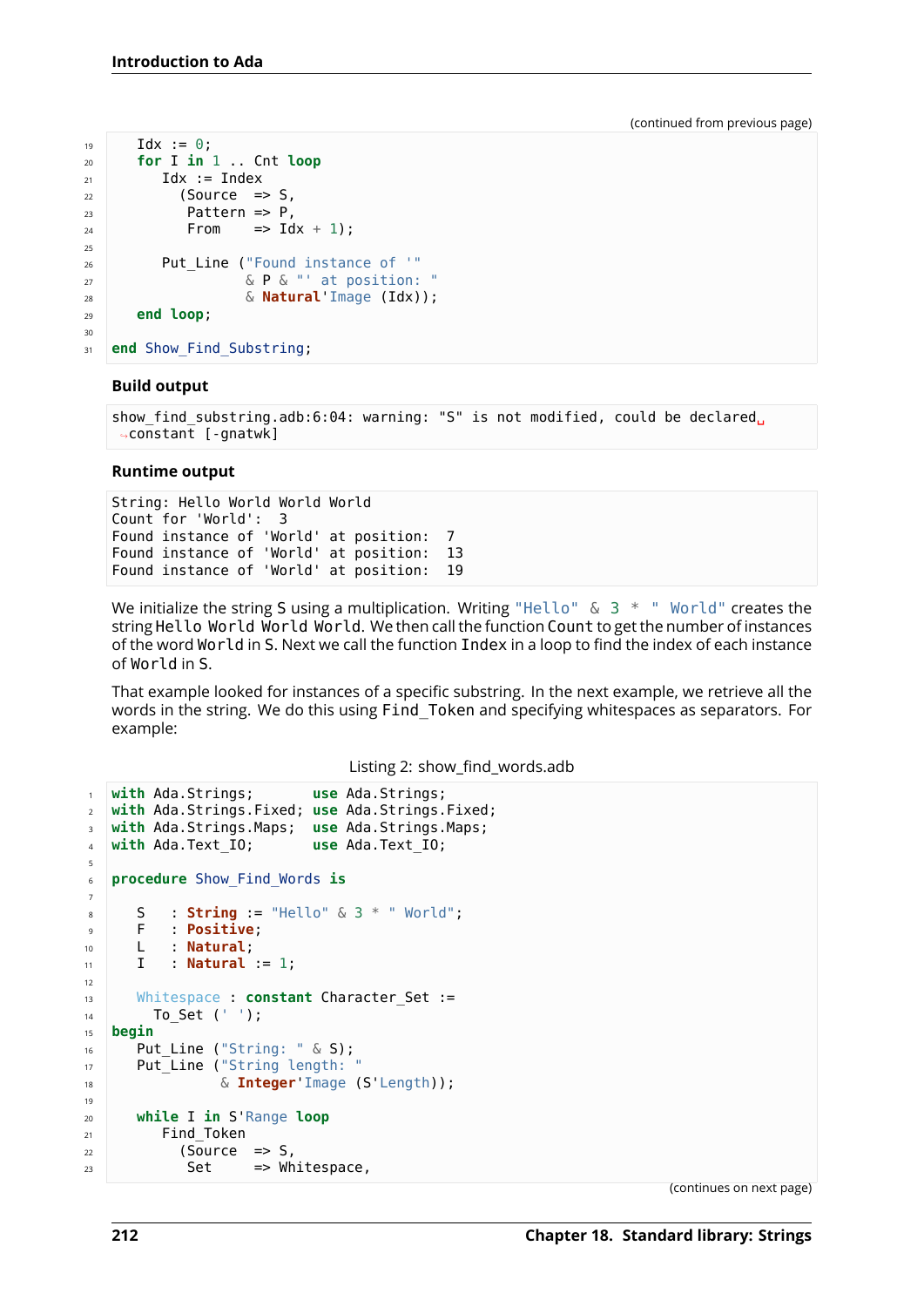```
_{24} From \Rightarrow I,
25 Test \Rightarrow Outside,
26 First => F,
27 Last \Rightarrow L);
28
29 exit when L = 0;
30
31 Put Line ("Found word instance at position "
32 & Natural'Image (F)
33 & ": '" & S (F .. L) & "'");
34 -- & "-" & F'Img & "-" & L'Img
35
1 := L + 1;37 end loop;
38 end Show_Find_Words;
```
### **Build output**

```
show find words.adb:8:04: warning: "S" is not modified, could be declared constant.
\rightarrow[-gnatwk]
```
#### **Runtime output**

```
String: Hello World World World
String length: 23
Found word instance at position 1: 'Hello'
Found word instance at position 7: 'World'
Found word instance at position 13: 'World'
Found word instance at position 19: 'World'
```
We pass a set of characters to be used as delimitators to the procedure Find Token. This set is a member of the Character Set type from the Ada.Strings.Maps package. We call the To Set function (from the same package) to initialize the set to Whitespace and then call Find\_Token to loop over each valid index and find the starting index of each word. We pass Outside to the Test parameter of the Find Token procedure to indicate that we're looking for indices that are outside the Whitespace set, i.e. actual words. The First and Last parameters of Find\_Token are output parameters that indicate the valid range of the substring. We use this information to display the string  $(S (F \ldots L))$ .

The operations we've looked at so far read strings, but don't modify them. We next discuss operations that change the content of strings:

| Operation     | Description                         |
|---------------|-------------------------------------|
| Insert        | Insert substring in a string        |
| Overwrite     | Overwrite a string with a substring |
| <b>Delete</b> | Delete a substring                  |
| Trim          | Remove whitespaces from a string    |

All these operations are available both as functions or procedures. Functions create a new string but procedures perform the operations in place. The procedure will raise an exception if the constraints of the string are not satisfied. For example, if we have a string S containing 10 characters, inserting a string with two characters (e.g. "!!") into it produces a string containing 12 characters. Since it has a fixed length, we can't increase its size. One possible solution in this case is to specify that truncation should be applied while inserting the substring. This keeps the length of S fixed. Let's see an example that makes use of both function and procedure versions of Insert, Overwrite, and Delete: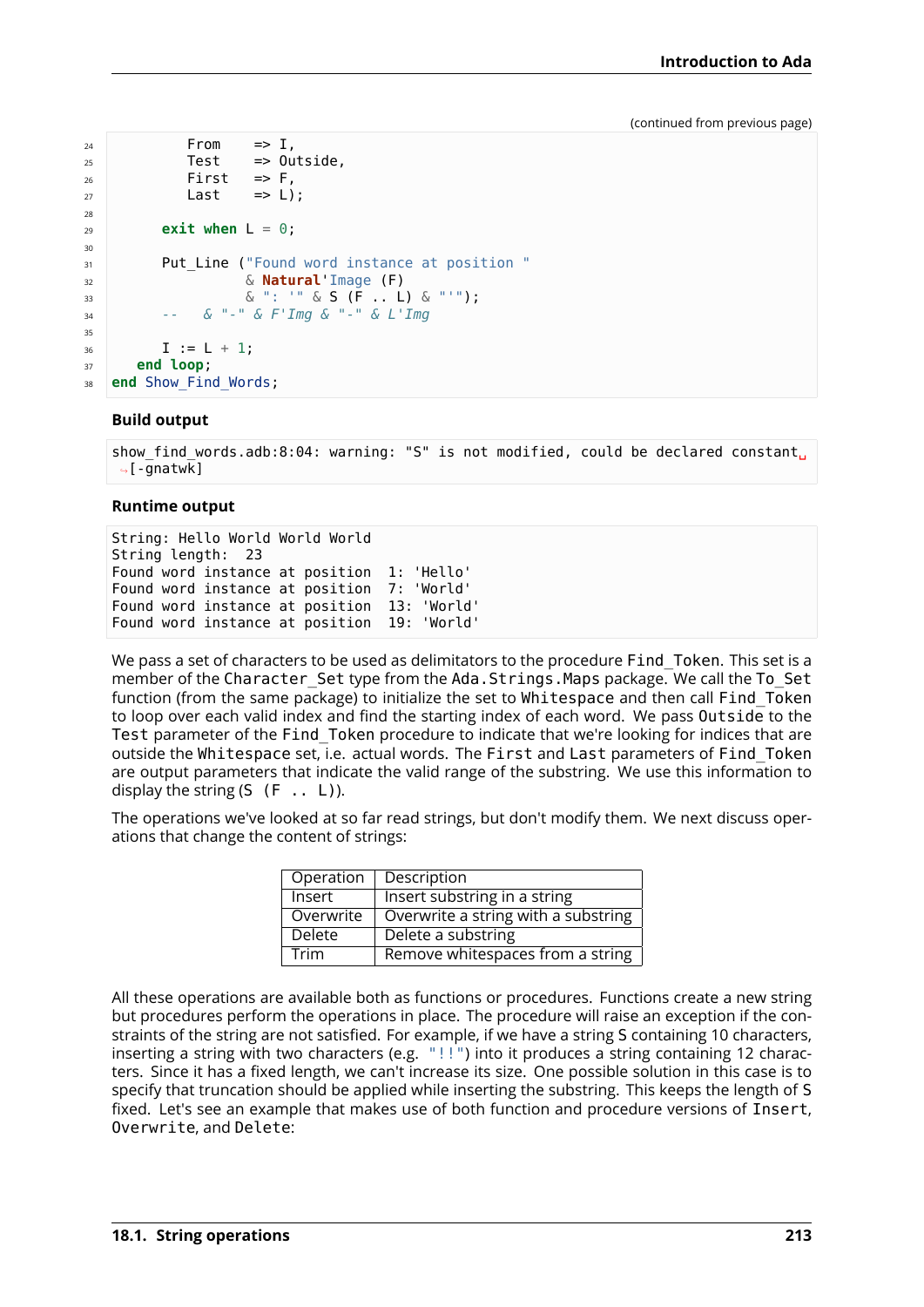```
Listing 3: show_adapted_strings.adb
```

```
1 with Ada.Strings; use Ada.Strings;
2 with Ada.Strings.Fixed; use Ada.Strings.Fixed;
3 with Ada.Text_IO; use Ada.Text_IO;
4
5 procedure Show_Adapted_Strings is
6
7 \quad S \quad : \text{String} := \text{"Hello World"};8 P : constant String := "World";
9 N : constant String := "Beautiful";
10
11 procedure Display_Adapted_String
12 (Source : String;
13 Before : Positive;
14 New_Item : String;
15 Pattern : String)
16 is
17 S_Ins_In : String := Source;
18 S Ovr In : String := Source;
19 S_Del_In : String := Source;
20
21 S Ins : String :=
22 Insert (Source,
23 Before,
24 New_Item & " ");
25 S Ovr : String :=
26 Overwrite (Source,
27 Before,
<sup>28</sup> New Item);
29 S_Del : String :=
30 Trim (Delete (Source,
31 Before,
32 Before + Pattern'Length - 1),
33 Ada.Strings.Right);
34 begin
35 Insert (S Ins In,
36 Before,
<sup>37</sup> New Item,
<sup>38</sup> Right);
39
40 Overwrite (S_Ovr_In,
41 Before,
42 New Item,
43 Right);
44
45 Delete (S_Del_In,
46 Before,
47 Before + Pattern'Length - 1);
48
49 Put_Line ("Original: '"
50 & Source & "'");
51
52 Put_Line ("Insert: '"
53 & S_Ins & "'");
54 Put_Line ("Overwrite: '"
55 \& S_Ovr \& "");<br>55 \& S_Ovr \& "");
56 Put Line ("Delete:
57 \& S_{\text{Del}} \& \& \text{--}58
59 Put_Line ("Insert (in-place): '"
60 & S_Ins_In & "'");
```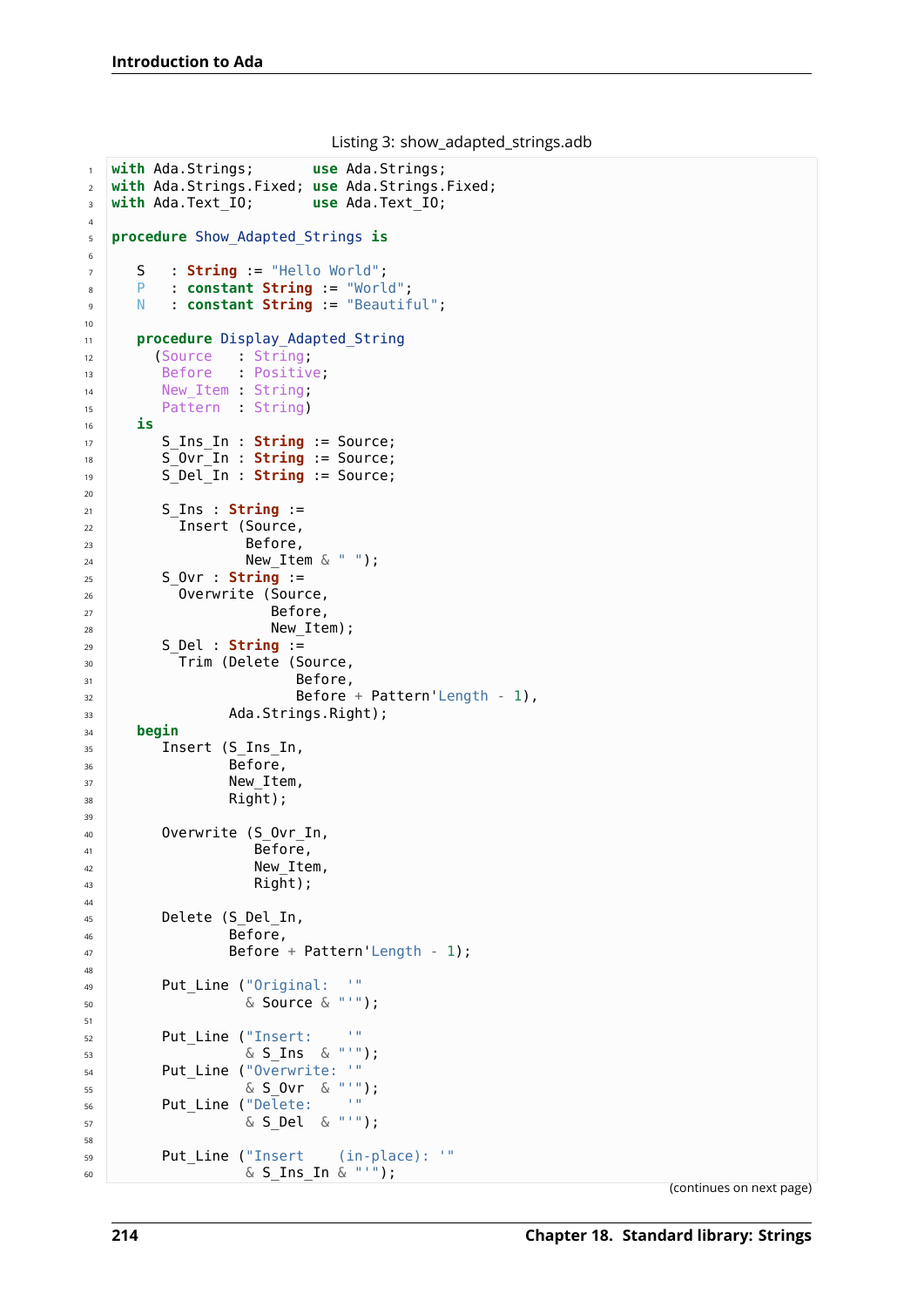```
61 Put_Line ("Overwrite (in-place): '"
\begin{array}{c|c}\n\text{62} & \text{63} \\
\text{64} & \text{65}\n\end{array} Put Line ("Delete (in-place): '"
63 Put Line ("Delete
64 & S_Del_In & "'");
65 end Display_Adapted_String;
66
67 Idx : Natural;
68 begin
69 Idx := Index
70 (Source => S,
71 Pattern => P):
72
73 if Idx > 0 then
74 Display Adapted String (S, Idx, N, P);
75 end if;
76 end Show_Adapted_Strings;
```
#### **Build output**

```
show adapted strings.adb:7:04: warning: "S" is not modified, could be declared.
 ↪constant [-gnatwk]
show_adapted_strings.adb:21:07: warning: "S_Ins" is not modified, could be<sub>u</sub>
 ↪declared constant [-gnatwk]
show adapted strings.adb:25:07: warning: "S_Ovr" is not modified, could be.
 ↪declared constant [-gnatwk]
show adapted strings.adb:29:07: warning: "S Del" is not modified, could be.
 ↪declared constant [-gnatwk]
```
#### **Runtime output**

```
Original: 'Hello World'
Insert: 'Hello Beautiful World'
Overwrite: 'Hello Beautiful'
Delete: 'Hello'
Insert (in-place): 'Hello Beaut'
Overwrite (in-place): 'Hello Beaut'
Delete (in-place): 'Hello
```
In this example, we look for the index of the substring World and perform operations on this substring within the outer string. The procedure Display Adapted String uses both versions of the operations. For the procedural version of Insert and Overwrite, we apply truncation to the right side of the string (Right). For the Delete procedure, we specify the range of the substring, which is replaced by whitespaces. For the function version of Delete, we also call Trim which trims the trailing whitespace.

### **18.2 Limitation of fixed-length strings**

Using fixed-length strings is usually good enough for strings that are initialized when they are declared. However, as seen in the previous section, procedural operations on strings cause difficulties when done on fixed-length strings because fixed-length strings are arrays of characters. The following example shows how cumbersome the initialization of fixed-length strings can be when it's not performed in the declaration:

Listing 4: show\_char\_array.adb

| with Ada.Text IO; | use Ada. Text IO;        |
|-------------------|--------------------------|
|                   | (continues on next page) |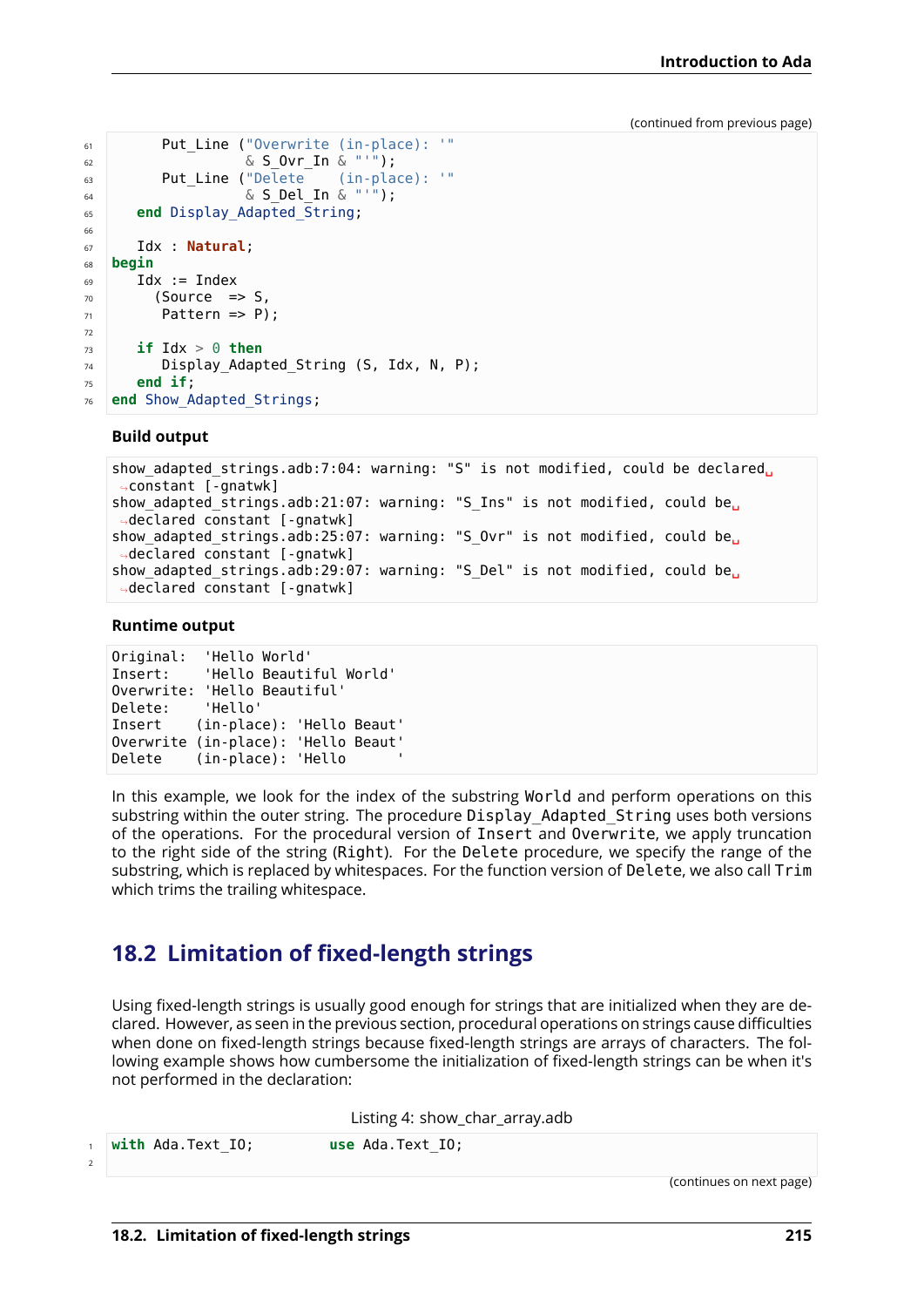```
3 procedure Show_Char_Array is
4 S : String (1 .. 15);
5 -- Strings are arrays of Character
6 begin
7 S := "Hello ";
8 -- Alternatively:
9 --
10 -- #1:
11 -- S (1 .. 5) := "Hello";
12 -- S (6 .. S'Last) := (others => ' ');
13 --
14 -- #2:
15 -- S := ('H', 'e', 'l', 'l', 'o',
16 -- others => ' ');
17
18 Put Line ("String: " & S);
19 Put_Line ("String Length:
20 & Integer'Image (S'Length));
21 end Show_Char_Array;
```
#### **Runtime output**

String: Hello String Length: 15

In this case, we can't simply write  $S :=$  "Hello" because the resulting array of characters for the Hello constant has a different length than the S string. Therefore, we need to include trailing whitespaces to match the length of S. As shown in the example, we could use an exact range for the initialization ( S  $(1 \ldots 5)$  or use an explicit array of individual characters.

When strings are initialized or manipulated at run-time, it's usually better to use bounded or unbounded strings. An important feature of these types is that they aren't arrays, so the difficulties presented above don't apply. Let's start with bounded strings.

### **18.3 Bounded strings**

Bounded strings are defined in the Ada.Strings.Bounded.**Generic**\_Bounded\_Length package. Because this is a generic package, you need to instantiate it and set the maximum length of the bounded string. You can then declare bounded strings of the Bounded\_String type.

Both bounded and fixed-length strings have a maximum length that they can hold. However, bounded strings are not arrays, so initializing them at run-time is much easier. For example:

```
Listing 5: show_bounded_string.adb
```

```
1 with Ada.Strings; use Ada.Strings;
2 with Ada.Strings.Bounded;
3 with Ada.Text_IO; use Ada.Text_IO;
4
5 procedure Show_Bounded_String is
6 package B_Str is new
7 Ada.Strings.Bounded.Generic_Bounded_Length (Max => 15);
8 use B_Str;
9
10 S1, S2 : Bounded String;
11
12 procedure Display_String_Info (S : Bounded_String) is
13 begin
```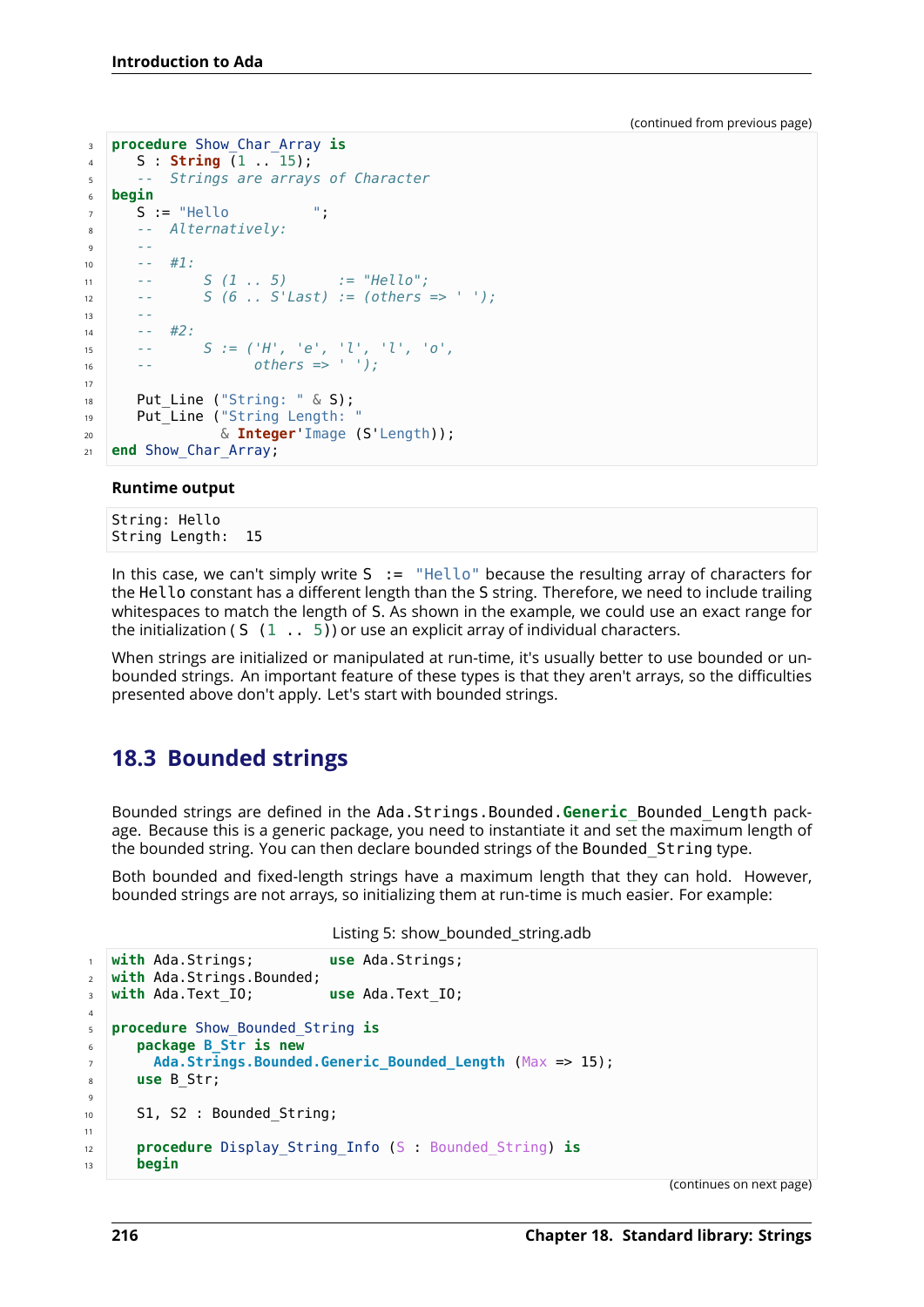```
14 Put_Line ("String: " & To_String (S));
15 Put_Line ("String Length:
16 & Integer'Image (Length (S)));
17 -- String:
18 -- S'Length => ok
19 -- Bounded_String:
20 -- S'Length => compilation error:
21 -- bounded strings are
22 -- not arrays!
23
24 Put Line ("Max. Length: "
25 & Integer'Image (Max_Length));
26 end Display_String_Info;
27 begin
28 S1 := To_Bounded_String ("Hello");
29 Display_String_Info (S1);
30
31 S2 := To_Bounded_String ("Hello World");
32 Display \overline{S}tring Info (S2);
33
34 S1 := To Bounded String
35 ("Something longer to say here...",
36 Right);
37 Display String Info (S1);
38 end Show Bounded String;
```
#### **Runtime output**

String: Hello String Length: 5 Max. Length: 15 String: Hello World String Length: 11 Max. Length: 15 String: Something longe String Length: 15 Max. Length: 15

By using bounded strings, we can easily assign to S1 and S2 multiple times during execution. We use the To\_Bounded\_String and To\_String functions to convert, in the respective direction, between fixed-length and bounded strings. A call to To Bounded String raises an exception if the length of the input string is greater than the maximum capacity of the bounded string. To avoid this, we can use the truncation parameter (Right in our example).

Bounded strings are not arrays, so we can't use the 'Length attribute as we did for fixed-length strings. Instead, we call the Length function, which returns the length of the bounded string. The Max\_Length constant represents the maximum length of the bounded string that we set when we instantiated the package.

After initializing a bounded string, we can manipulate it. For example, we can append a string to a bounded string using Append or concatenate bounded strings using the & operator. Like so:

Listing 6: show\_bounded\_string\_op.adb

```
1 with Ada.Strings; use Ada.Strings;
2 with Ada.Strings.Bounded;
3 with Ada.Text_IO; use Ada.Text_IO;
4
5 procedure Show_Bounded_String_Op is
6 package B_Str is new
       7 Ada.Strings.Bounded.Generic_Bounded_Length (Max => 30);
```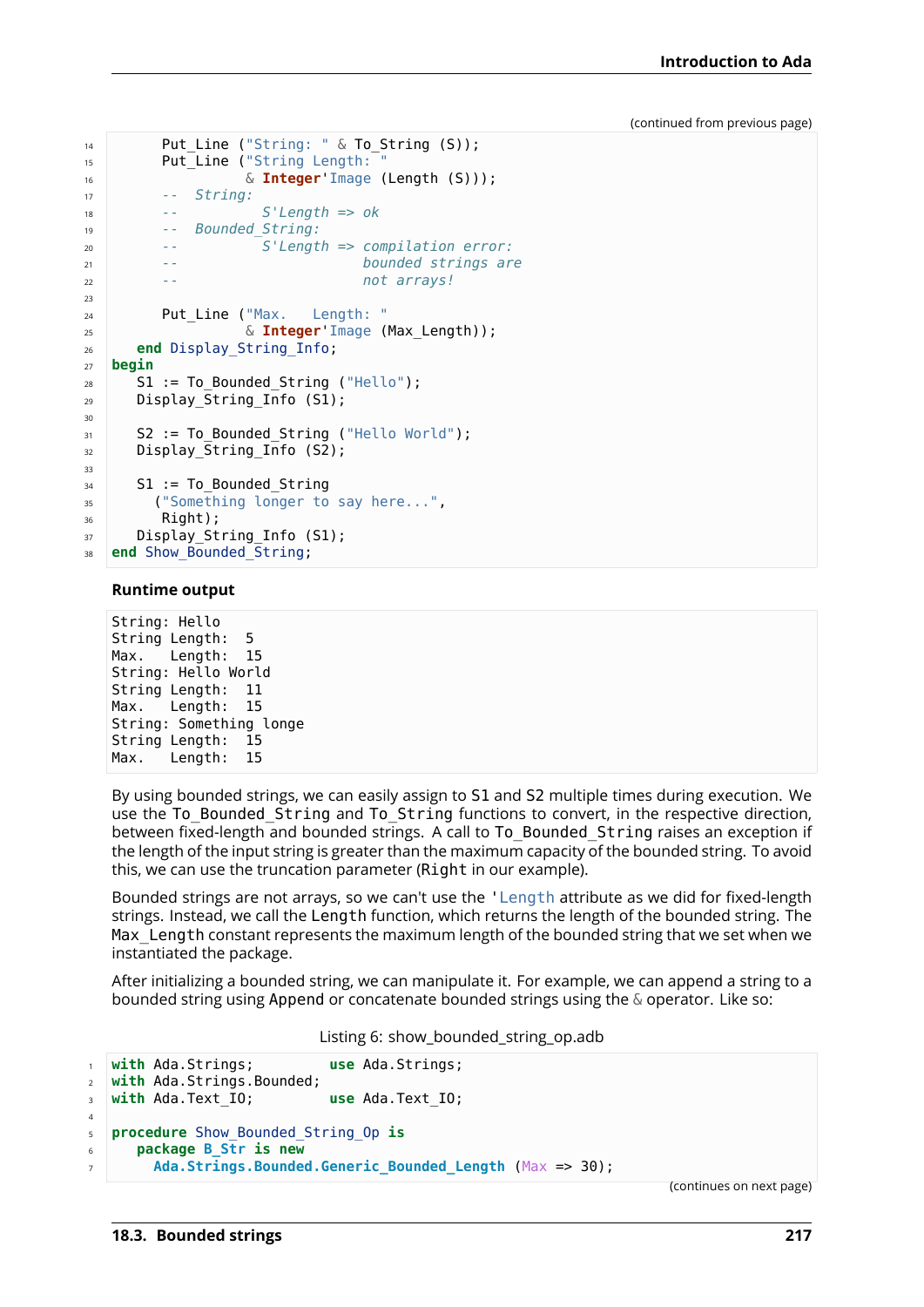```
8 use B_Str;
9
10 S1, S2 : Bounded String;
11 begin
12 S1 := To_Bounded_String ("Hello");
13 -- Alternatively:
14 --
15 -- A := Null_Bounded_String & "Hello";
16
17 Append (S1, " World");
18 -- Alternatively: Append (A, " World", Right);
19
20 Put_Line ("String: " & To_String (S1));
2122 S2 := To_Bounded_String ("Hello!");
23 \text{S1} := \text{S1} \& \text{``''} \& \text{S2};24 Put Line ("String: " \& To String (S1));
25 end Show_Bounded_String_Op;
```
### **Runtime output**

String: Hello World String: Hello World Hello!

We can initialize a bounded string with an empty string using the Null Bounded String constant. Also, we can use the Append procedure and specify the truncation mode like we do with the To\_Bounded\_String function.

### **18.4 Unbounded strings**

Unbounded strings are defined in the Ada.Strings.Unbounded package. This is *not* a generic package, so we don't need to instantiate it before using the Unbounded\_String type. As you may recall from the previous section, bounded strings require a package instantiation.

Unbounded strings are similar to bounded strings. The main difference is that they can hold strings of any size and adjust according to the input string: if we assign, e.g., a 10-character string to an unbounded string and later assign a 50-character string, internal operations in the container ensure that memory is allocated to store the new string. In most cases, developers don't need to worry about these operations. Also, no truncation is necessary.

Initialization of unbounded strings is very similar to bounded strings. Let's look at an example:

Listing 7: show unbounded string.adb

```
1 with Ada.Strings; use Ada.Strings;
2 with Ada.Strings.Unbounded; use Ada.Strings.Unbounded;
3 with Ada.Text_IO; use Ada.Text_IO;
4
5 procedure Show_Unbounded_String is
6 S1, S2 : Unbounded String;
7
8 procedure Display String Info (S : Unbounded String) is
9 begin
10 Put Line ("String: " & To String (S));
11 Put_Line ("String Length:
12 6 Integer'Image (Length (S)));
13 end Display String Info;
14 begin
```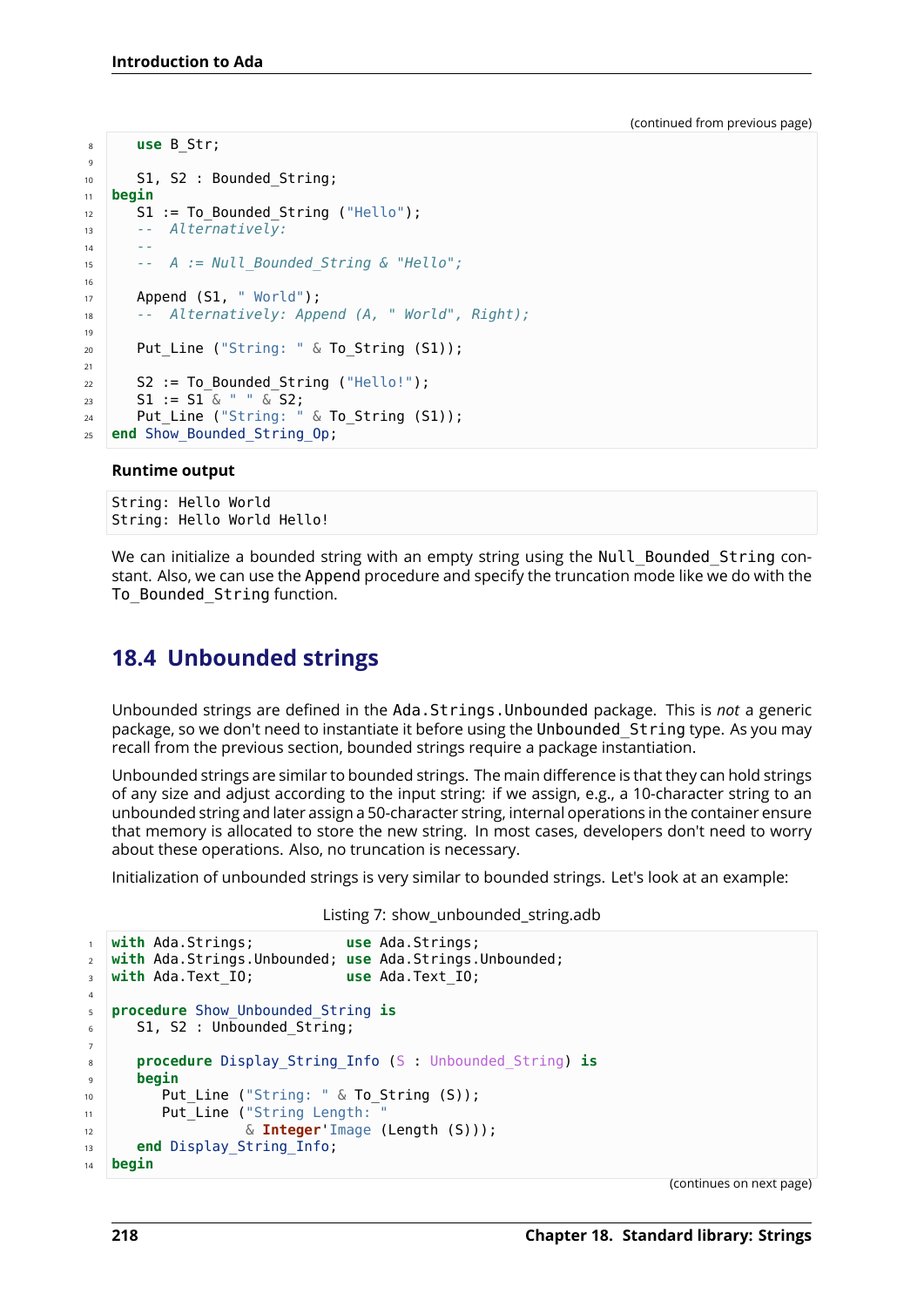```
15 S1 := To_Unbounded_String ("Hello");
16 -- Alternatively:
17 --
18 -- A := Null_Unbounded_String & "Hello";
19
20 Display_String_Info (S1);
21
22 S2 := To_Unbounded_String ("Hello World");
23 Display \overline{String} Info (S2);
24
25 S1 := To Unbounded String ("Something longer to say here...");
26 Display \overline{String} Info (S1);
27 end Show_Unbounded_String;
```
### **Runtime output**

String: Hello String Length: 5 String: Hello World String Length: 11 String: Something longer to say here... String Length: 31

Like bounded strings, we can assign to S1 and S2 multiple times during execution and use the To\_Unbounded\_String and To\_String functions to convert back-and-forth between fixedlength strings and unbounded strings. However, in this case, truncation is not needed.

And, just like for bounded strings, you can use the Append function and the  $\&$  operator for unbounded strings. For example:

Listing 8: show unbounded string op.adb

```
1 with Ada.Strings.Unbounded; use Ada.Strings.Unbounded;
2 with Ada.Text_IO; use Ada.Text_IO;
3
4 procedure Show_Unbounded_String_Op is
5 S1, S2 : Unbounded String := Null Unbounded String;
6 begin
7 S1 := S1 & "Hello";
8 S2 := S2 & "Hello!";
9
10 Append (S1, " World");
11 Put Line ("String: " & To String (S1));
12
13 S1 := S1 & " " & S2;
14 Put Line ("String: " \& To String (S1));
15 end Show Unbounded String Op;
```
### **Runtime output**

String: Hello World String: Hello World Hello!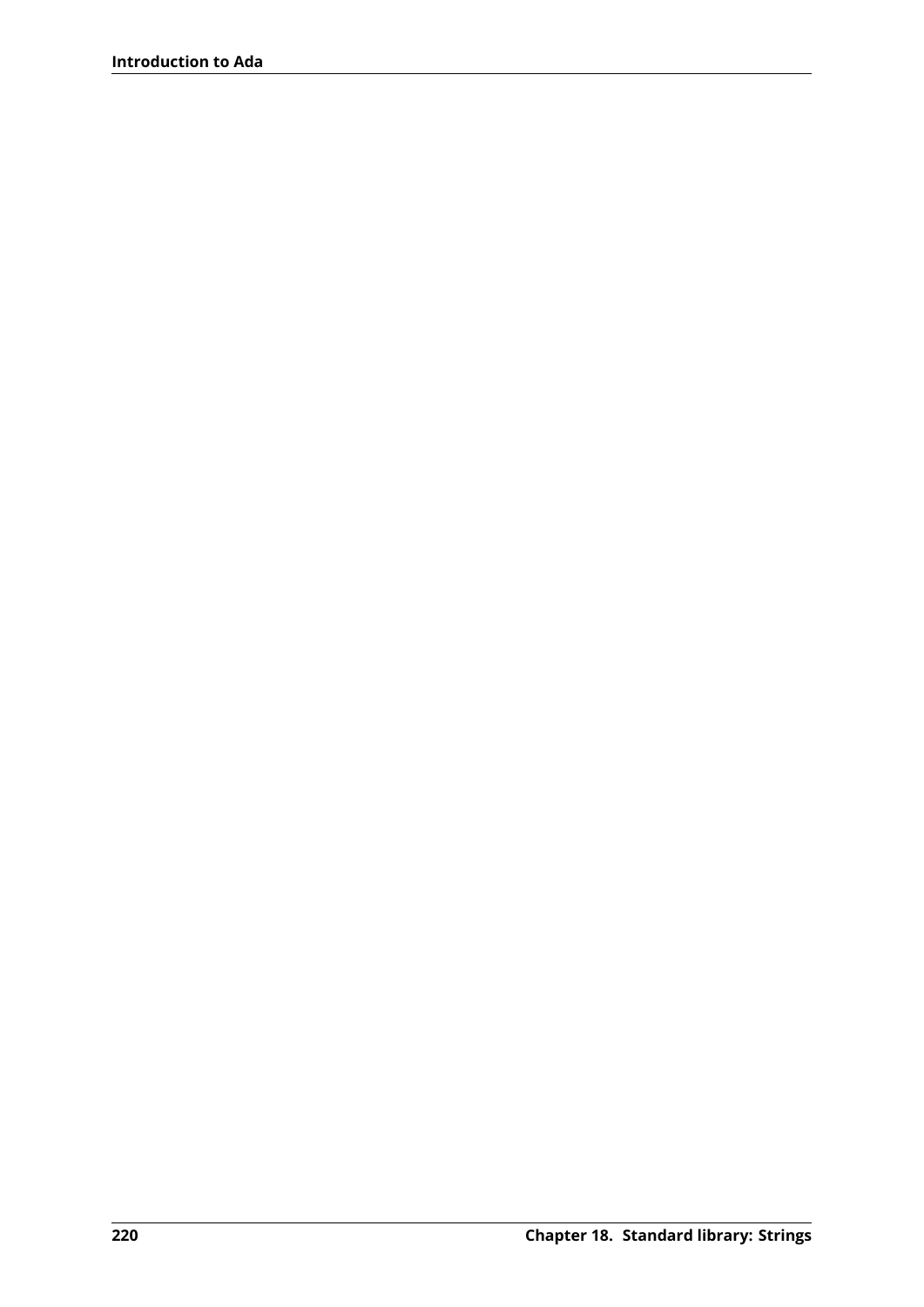## **STANDARD LIBRARY: FILES AND STREAMS**

Ada provides different approaches for file input/output (I/O):

- *Text I/O*, which supports file I/O in text format, including the display of information on the console.
- *Sequential I/O*, which supports file I/O in binary format written in a sequential fashion for a specific data type.
- *Direct I/O*, which supports file I/O in binary format for a specific data type, but also supporting access to any position of a file.
- *Stream I/O*, which supports I/O of information for multiple data types, including objects of unbounded types, using files in binary format.

This table presents a summary of the features we've just seen:

| File I/O option | Format | Random access | Data types     |
|-----------------|--------|---------------|----------------|
| Text I/O        | text   |               | string type    |
| Sequential I/O  | binary |               | single type    |
| Direct I/O      | binary | Χ             | single type    |
| Stream I/O      | binary | Χ             | multiple types |

In the following sections, we discuss details about these I/O approaches.

### **19.1 Text I/O**

In most parts of this course, we used the Put Line procedure to display information on the console. However, this procedure also accepts a **File\_Type** parameter. For example, you can select between standard output and standard error by setting this parameter explicitly:

Listing 1: show std text out.adb

```
1 with Ada.Text_IO; use Ada.Text_IO;
\overline{2}3 procedure Show_Std_Text_Out is
4 begin
5 Put_Line (Standard_Output, "Hello World #1");
6 Put Line (Standard Error, "Hello World #2");
  end Show Std Text Out;
```
### **Runtime output**

Hello World #1 Hello World #2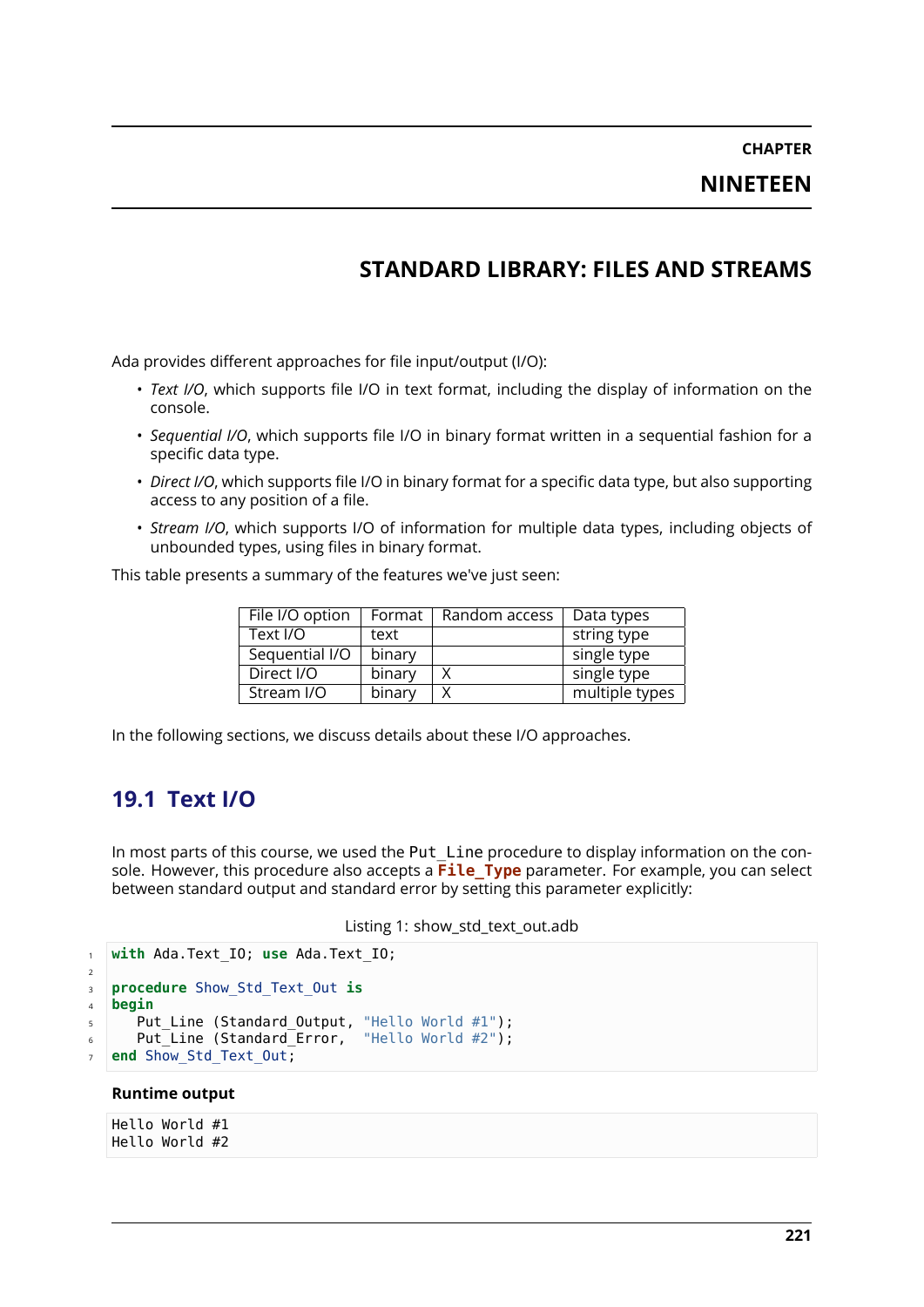You can also use this parameter to write information to any text file. To create a new file for writing, use the Create procedure, which initializes a **File\_Type** element that you can later pass to Put Line (instead of, e.g., Standard Output). After you finish writing information, you can close the file by calling the Close procedure.

You use a similar method to read information from a text file. However, when opening the file, you must specify that it's an input file (In File) instead of an output file. Also, instead of calling the Put Line procedure, you call the Get Line function to read information from the file.

Let's see an example that writes information into a new text file and then reads it back from the same file:

#### Listing 2: show\_simple\_text\_file\_io.adb

```
1 with Ada.Text_IO; use Ada.Text_IO;
\overline{2}3 procedure Show_Simple_Text_File_IO is
4 F : File Type;
5 File_Name : constant String := "simple.txt";
6 begin
7 Create (F, Out_File, File_Name);
8 Put_Line (F, "Hello World #1");
9 Put_Line (F, "Hello World #2");
10 Put_Line (F, "Hello World #3");
11 Close (F);
12
13 Open (F, In File, File Name);
14 while not End_Of_File (F) loop
15 Put_Line (Get_Line (F));
16 end loop;
17 Close (F);
18 end Show_Simple_Text_File_IO;
```
### **Runtime output**

Hello World #1 Hello World #2 Hello World #3

In addition to the Create and Close procedures, the standard library also includes a Reset procedure, which, as the name implies, resets (erases) all the information from the file. For example:

Listing 3: show text file reset.adb

```
1 with Ada.Text_IO; use Ada.Text_IO;
\overline{2}3 procedure Show_Text_File_Reset is
4 F : File_Type;
5 File_Name : constant String := "simple.txt";
6 begin
7 Create (F, Out File, File Name);
8 Put_Line (F, "Hello World #1");
9 Reset (F);
10 Put_Line (F, "Hello World #2");
11 Close (F);
12
13 Open (F, In_File, File_Name);
14 while not End_Of_File (F) loop
15 Put Line (Get Line (F));
16 end loop;
17 Close (F);
18 end Show Text File Reset;
```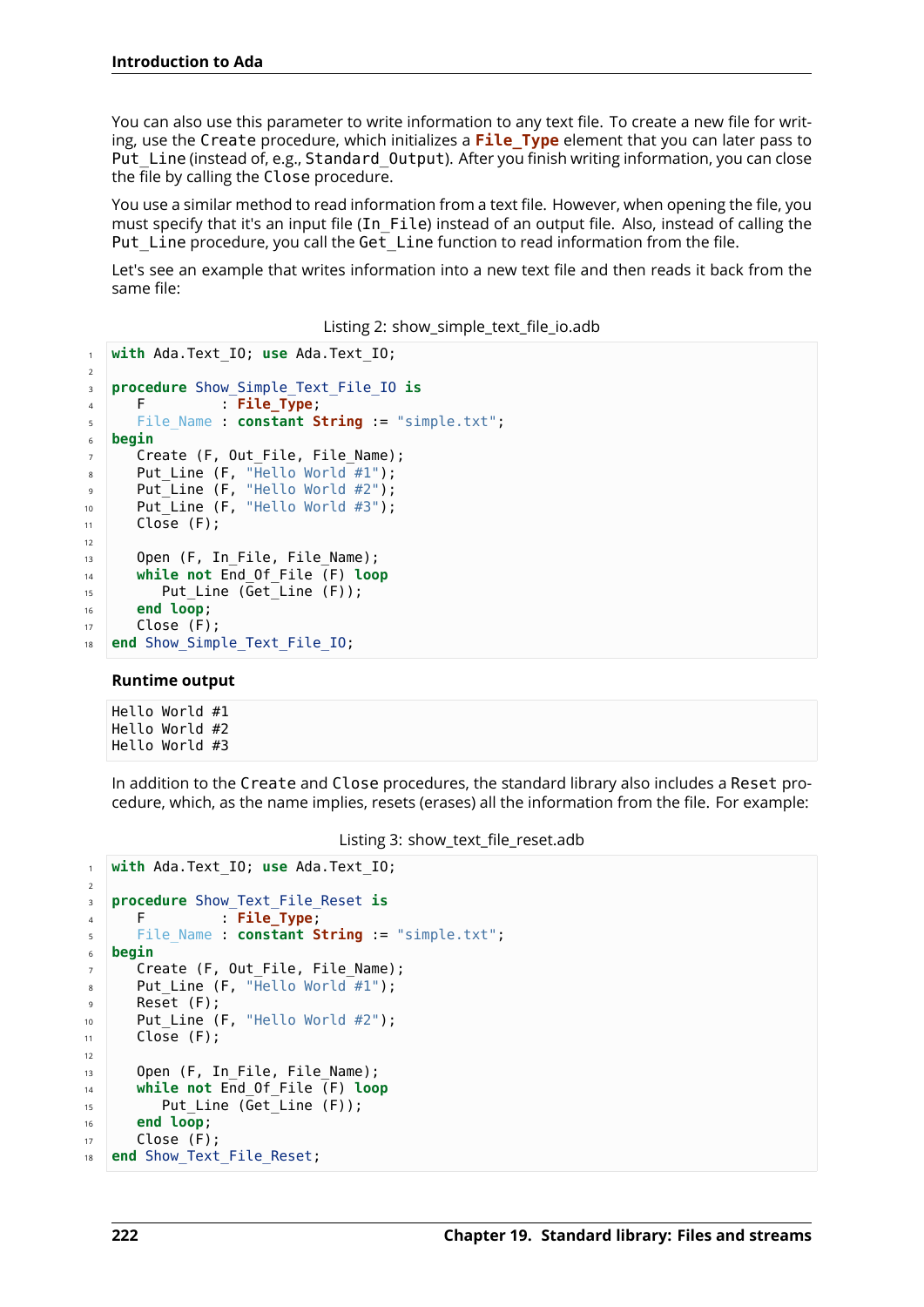### **Runtime output**

Hello World #2

By running this program, we notice that, although we've written the first string ("Hello World  $#1"$ ) to the file, it has been erased because of the call to Reset.

In addition to opening a file for reading or writing, you can also open an existing file and append to it. Do this by calling the Open procedure with the Append\_File option.

When calling the Open procedure, an exception is raised if the specified file isn't found. Therefore, you should handle exceptions in that context. The following example deletes a file and then tries to open the same file for reading:

Listing 4: show\_text\_file\_input\_except.adb

```
1 with Ada.Text_IO; use Ada.Text_IO;
\overline{2}3 procedure Show_Text_File_Input_Except is
4 F : File_Type;
5 File_Name : constant String := "simple.txt";
6 begin
7 -- Open output file and delete it
8 Create (F, Out File, File Name);
9 Delete (F);
10
11 -- Try to open deleted file
12 Open (F, In File, File Name);
13 Close (F):
14 exception
15 when Name_Error =>
16 Put Line ("File does not exist");
17 when others =>
18 Put Line ("Error while processing input file");
19 end Show_Text_File_Input_Except;
```
### **Runtime output**

File does not exist

In this example, we create the file by calling Create and then delete it by calling Delete. After the call to Delete, we can no longer use the **File\_Type** element. After deleting the file, we try to open the non-existent file, which raises a Name\_Error exception.

### **19.2 Sequential I/O**

The previous section presented details about text file I/O. Here, we discuss doing file I/O in binary format. The first package we'll explore is the Ada. Sequential IO package. Because this package is a generic package, you need to instantiate it for the data type you want to use for file I/O. Once you've done that, you can use the same procedures we've seen in the previous section: Create, Open, Close, Reset and Delete. However, instead of calling the Get\_Line and Put\_Line procedures, you'd call the Read and Write procedures.

In the following example, we instantiate the Ada. Sequential IO package for floating-point types:

Listing 5: show\_seq\_float\_io.adb

```
1 with Ada.Text_IO;
2 with Ada.Sequential_IO;
3
```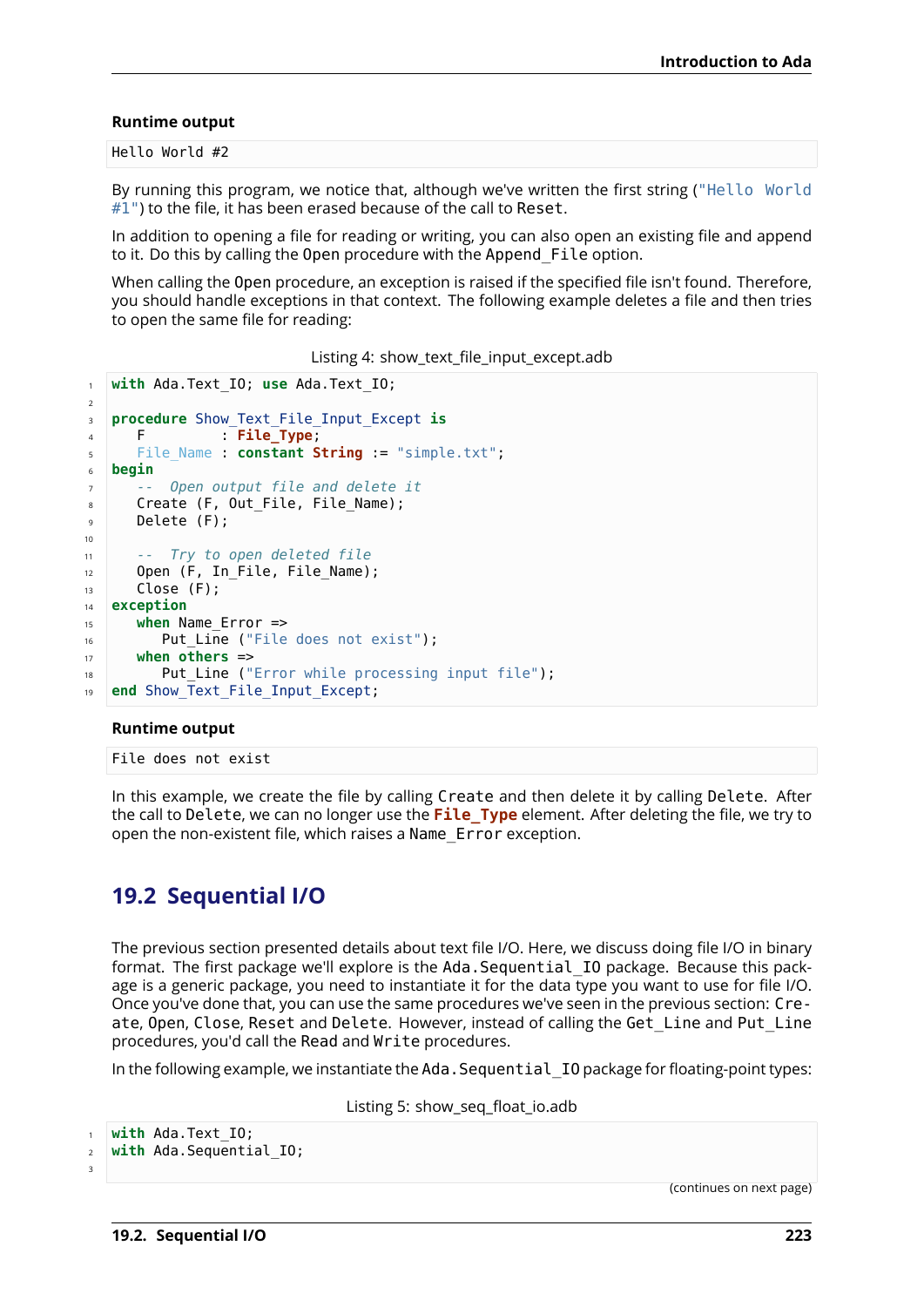```
4 procedure Show_Seq_Float_IO is
5 package Float_IO is
6 new Ada.Sequential_IO (Float);
7 use Float_IO;
8
9 F : Float_IO.File_Type;
10 File_Name : constant String := "float_file.bin";
11 begin
12 Create (F, Out File, File Name);
13 Write (F, 1.5);
14 Write (F, 2.4);
15 Write (F, 6.7);
16 Close (F);
17
18 declare
19 Value : Float;
20 begin
21 Open (F, In_File, File_Name);
22 while not End_Of_File (F) loop
23 Read (F, Value);
24 Ada.Text_IO.Put_Line (Float'Image (Value));
25 end loop;
26 Close (F);
27 end;
28 end Show_Seq_Float_IO;
```
#### **Runtime output**

1.50000E+00 2.40000E+00 6.70000E+00

We use the same approach to read and write complex information. The following example uses a record that includes a Boolean and a floating-point value:

#### Listing 6: show\_seq\_rec\_io.adb

```
1 with Ada.Text_IO;
2 with Ada.Sequential_IO;
3
4 procedure Show_Seq_Rec_IO is
5 type Num_Info is record
6 Valid : Boolean := False;
7 Value : Float;
8 end record;
\overline{9}10 procedure Put_Line (N : Num_Info) is
11 begin
12 if N.Valid then
13 Ada.Text_IO.Put_Line ("(ok, "
14 & Float'Image (N.Value) & ")");
15 else
16 Ada.Text IO.Put Line ("(not ok, ----------)");
17 end if;
18 end Put Line;
19
20 package Num_Info_IO is new Ada.Sequential_IO (Num_Info);
21 use Num_Info_IO;
2223 F : Num_Info_IO.File_Type;
24 File_Name : constant String := "float_file.bin";
```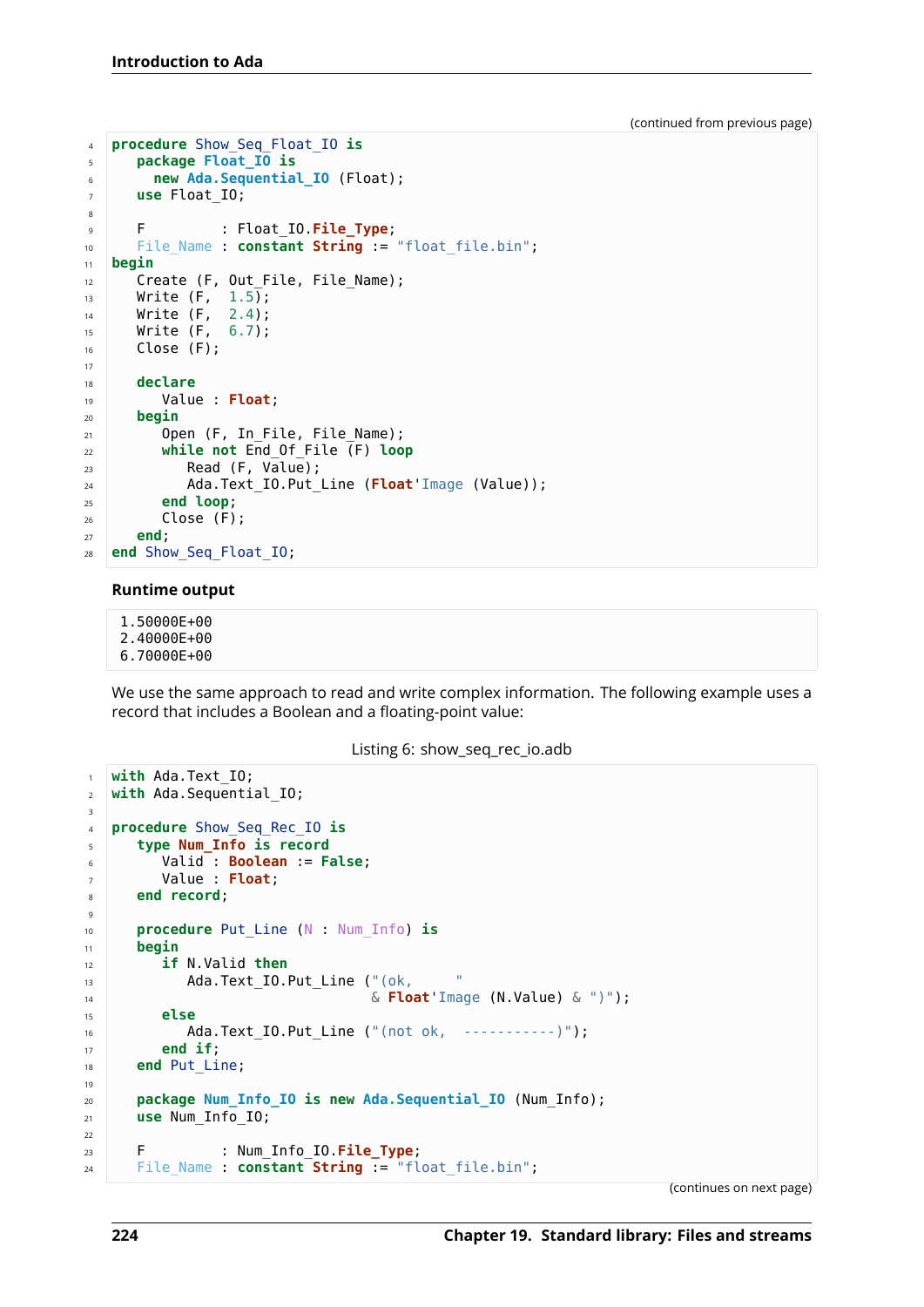```
25 begin
26 Create (F, Out_File, File_Name);
27 Write (F, (True, 1.5));
28 Write (F, (False, 2.4));
29 Write (F, (True, 6.7));
30 Close (F);
31
32 declare
33 Value : Num_Info;
34 begin
35 Open (F, In_File, File_Name);
36 while not End_Of_File (F) loop
37 Read (F, Value);
38 Put Line (Value);
39 end loop;
40 Close (F);
41 end;
42 end Show_Seq_Rec_IO;
```
#### **Runtime output**

| (ok,     | 1.50000E+00) |
|----------|--------------|
| (not ok, | -----------) |
| (ok,     | 6.70000E+00) |

As the example shows, we can use the same approach we used for floating-point types to perform file I/O for this record. Once we instantiate the Ada. Sequential IO package for the record type, file I/O operations are performed the same way.

### **19.3 Direct I/O**

Direct I/O is available in the Ada.Direct IO package. This mechanism is similar to the sequential I/O approach just presented, but allows us to access any position in the file. The package instantiation and most operations are very similar to sequential I/O. To rewrite the Show Seq Float IO application presented in the previous section to use the Ada. Direct IO package, we just need to replace the instances of the Ada. Sequential IO package by the Ada.Direct IO package. This is the new source code:

Listing 7: show\_dir\_float\_io.adb

```
1 with Ada.Text_IO;
2 with Ada.Direct_IO;
3
4 procedure Show_Dir_Float_IO is
5 package Float_IO is new Ada.Direct_IO (Float);
6 use Float_IO;
7
8 F : Float IO. File Type;
9 File_Name : constant String := "float_file.bin";
10 begin
11 Create (F, Out_File, File_Name);
12 Write (F, 1.5);
13 Write (F, 2.4);
14 Write (F, 6.7);
15 Close (F);
16
17 declare
18 Value : Float;
```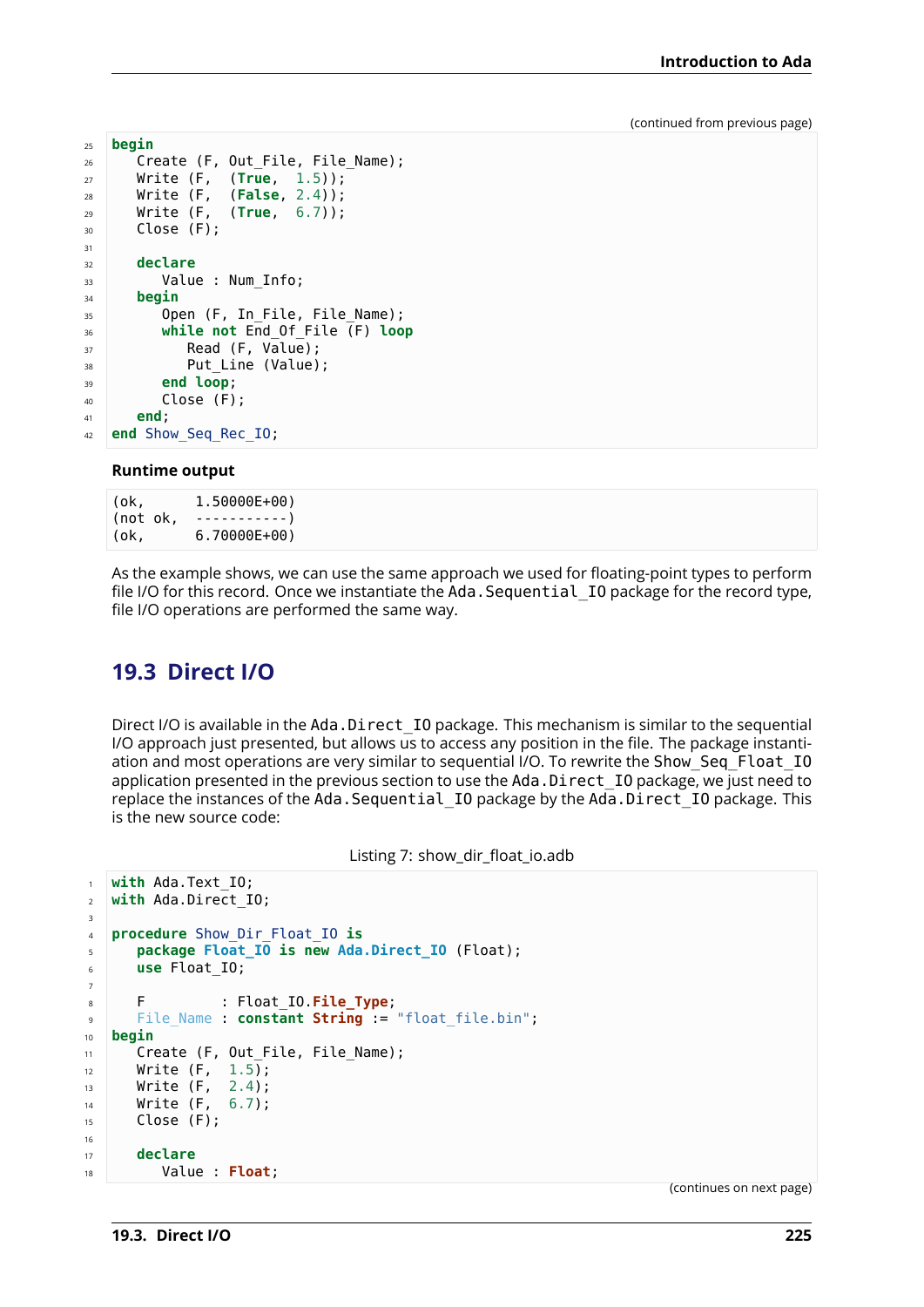```
19 begin
20 Open (F, In_File, File_Name);
21 while not End_Of_File (F) loop
22 Read (F, Value);
23 Ada.Text_IO.Put_Line (Float'Image (Value));
24 end loop;
25 Close (F);
26 end
27 end Show_Dir_Float_IO;
```
### **Runtime output**

1.50000E+00 2.40000E+00 6.70000E+00

Unlike sequential I/O, direct I/O allows you to access any position in the file. However, it doesn't offer an option to append information to a file. Instead, it provides an Inout\_File mode allowing reading and writing to a file via the same **File\_Type** element.

To access any position in the file, call the Set Index procedure to set the new position / index. You can use the Index function to retrieve the current index. Let's see an example:

Listing 8: show\_dir\_float\_in\_out\_file.adb

```
1 with Ada.Text_IO;
2 with Ada.Direct_IO;
3
4 procedure Show_Dir_Float_In_Out_File is
5 package Float_IO is new Ada.Direct_IO (Float);
6 use Float_IO;
7
8 F : Float IO. File Type;
9 File_Name : constant String := "float_file.bin";
10 begin
11 -- Open file for input / output
12 Create (F, Inout File, File Name);
13 Write (F, 1.5);
14 Write (F, 2.4);
15 Write (F, 6.7);
16
17 -- Set index to previous position and overwrite value
18 Set Index (F, Index (F) - 1);
19 Write (F, 7.7);
20
21 declare
22 Value : Float;
23 begin
24 -- Set index to start of file
25 Set Index (F, 1);
26
27 while not End_Of_File (F) loop
28 Read (F, Value);
29 Ada.Text_IO.Put_Line (Float'Image (Value));
30 end loop;
31 Close (F);
32 end;
33 end Show Dir Float In Out File;
```
### **Runtime output**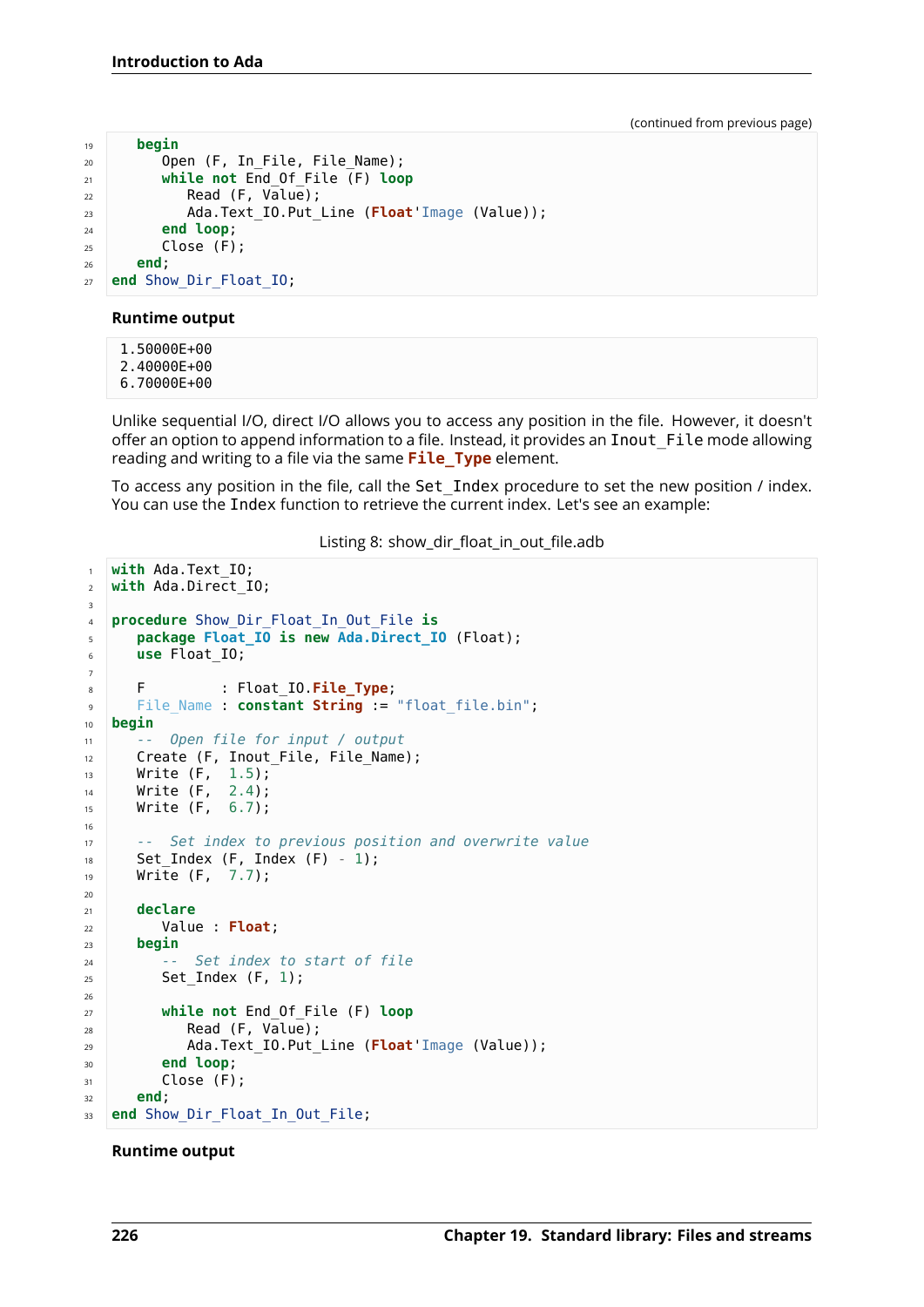1.50000E+00 2.40000E+00 7.70000E+00

By running this example, we see that the file contains 7.7, rather than the previous 6.7 that we wrote. We overwrote the value by changing the index to the previous position before doing another write.

In this example we used the Inout File mode. Using that mode, we just changed the index back to the initial position before reading from the file (Set Index  $(F, 1)$ ) instead of closing the file and reopening it for reading.

## **19.4 Stream I/O**

All the previous approaches for file I/O in binary format (sequential and direct I/O) are specific for a single data type (the one we instantiate them with). You can use these approaches to write objects of a single data type that may be an array or record (potentially with many fields), but if you need to create and process files that include different data types, or any objects of an unbounded type, these approaches are not sufficient. Instead, you should use stream I/O.

Stream I/O shares some similarities with the previous approaches. We still use the Create, Open and Close procedures. However, instead of accessing the file directly via a **File\_Type** element, you use a Stream\_Access element. To read and write information, you use the 'Read or 'Write attributes of the data types you're reading or writing.

Let's look at a version of the Show Dir Float IO procedure from the previous section that makes use of stream I/O instead of direct I/O:

|  |  |  | Listing 9: show_float_stream.adb |
|--|--|--|----------------------------------|
|--|--|--|----------------------------------|

```
1 with Ada.Text_IO;
2 with Ada.Streams.Stream_IO; use Ada.Streams.Stream_IO;
3
4 procedure Show_Float_Stream is
5 F : File_Type;
6 S : Stream Access;
7 File_Name : constant String := "float_file.bin";
8 begin
9 Create (F, Out File, File Name);
10 S := Stream (F);
11
12 Float'Write (S, 1.5);
13 Float'Write (S, 2.4);
14 Float'Write (S, 6.7);
15
16 Close (F);
17
18 declare
19 Value : Float;
20 begin
21 Open (F, In_File, File_Name);
22 S := Stream (F);
23
24 while not End_Of_File (F) loop
25 Float Read (S, Value);
26 Ada.Text IO.Put Line (Float'Image (Value));
27 end loop;
28 Close (F);
```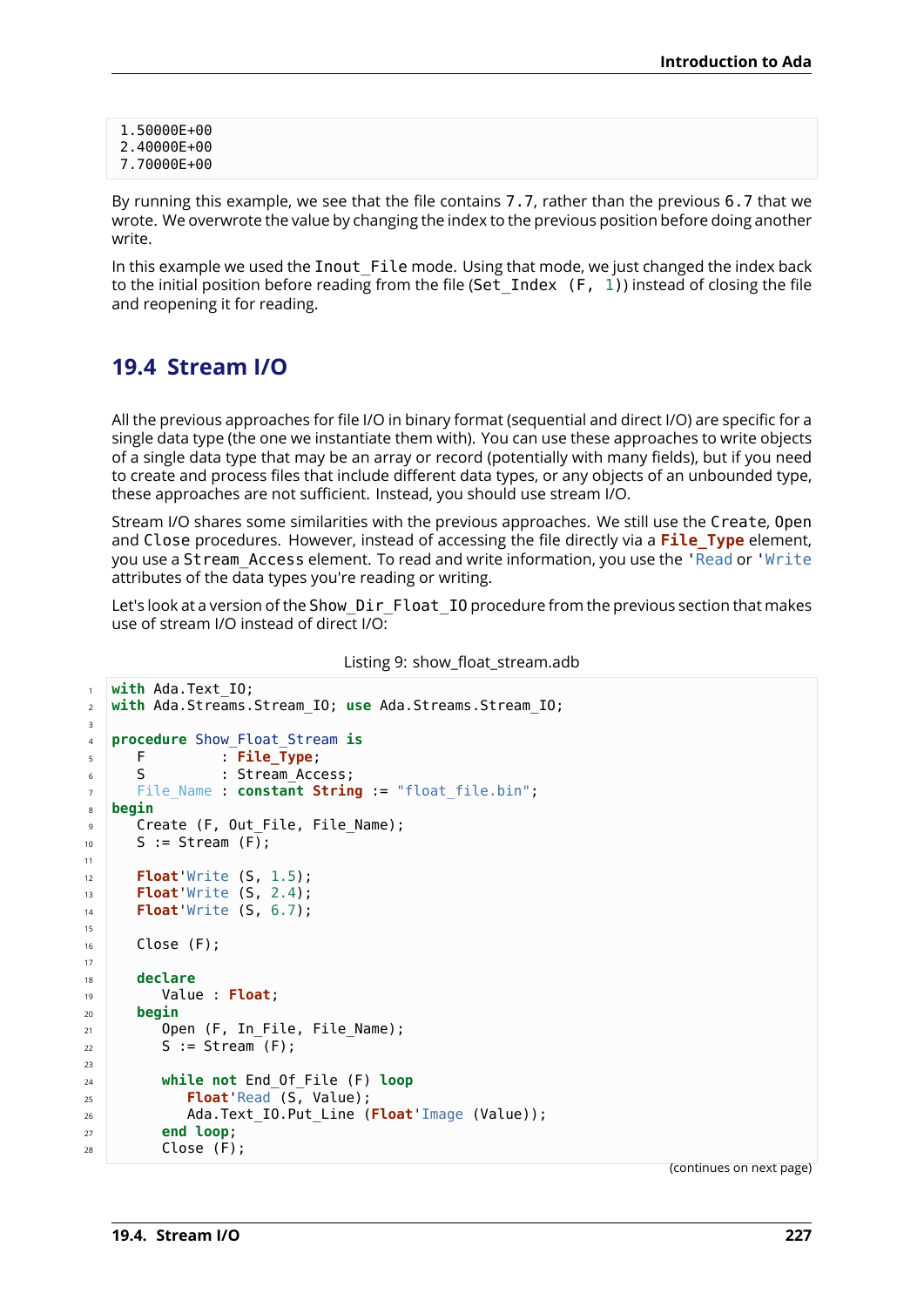### <sup>29</sup> **end**;

<sup>30</sup> **end** Show\_Float\_Stream;

#### **Runtime output**

1.50000E+00 2.40000E+00

6.70000E+00

After the call to Create, we retrieve the corresponding Stream Access element by calling the Stream function. We then use this stream to write information to the file via the 'Write attribute of the **Float** type. After closing the file and reopening it for reading, we again retrieve the corresponding Stream\_Access element and processed to read information from the file via the 'Read attribute of the **Float** type.

You can use streams to create and process files containing different data types within the same file. You can also read and write unbounded data types such as strings. However, when using unbounded data types you must call the 'Input and 'Output attributes of the unbounded data type: these attributes write information about bounds or discriminants in addition to the object's actual data.

The following example shows file I/O that mixes both strings of different lengths and floating-point values:

Listing 10: show\_string\_stream.adb

```
1 with Ada.Text_IO;
2 with Ada.Streams.Stream_IO; use Ada.Streams.Stream_IO;
\overline{3}4 procedure Show_String_Stream is
5 F : File_Type;<br>5 : Stream Acc
6 S : Stream Access;
7 File_Name : constant String := "float_file.bin";
8
procedure Output (S : Stream Access;
10 FV : Float;
11 SV : String) is
12 begin
13 String'Output (S, SV);
14 Float'Output (S, FV);
15 end Output;
16
17 procedure Input_Display (S : Stream_Access) is
18 SV : String := String Input (S);
19 FV : Float := Float'Input (S);
20 begin
21 Ada.Text_IO.Put_Line (Float'Image (FV)
22 & " --- " & SV);
23 end Input_Display;
2425 begin
26 Create (F, Out File, File Name);
27 S := Stream (F);
28
29 Output (S, 1.5, "Hi!!");
30 Output (S, 2.4, "Hello world!");
31 Output (S, 6.7, "Something longer here...");
32
33 Close (F):
3435 Open (F, In_File, File_Name);
```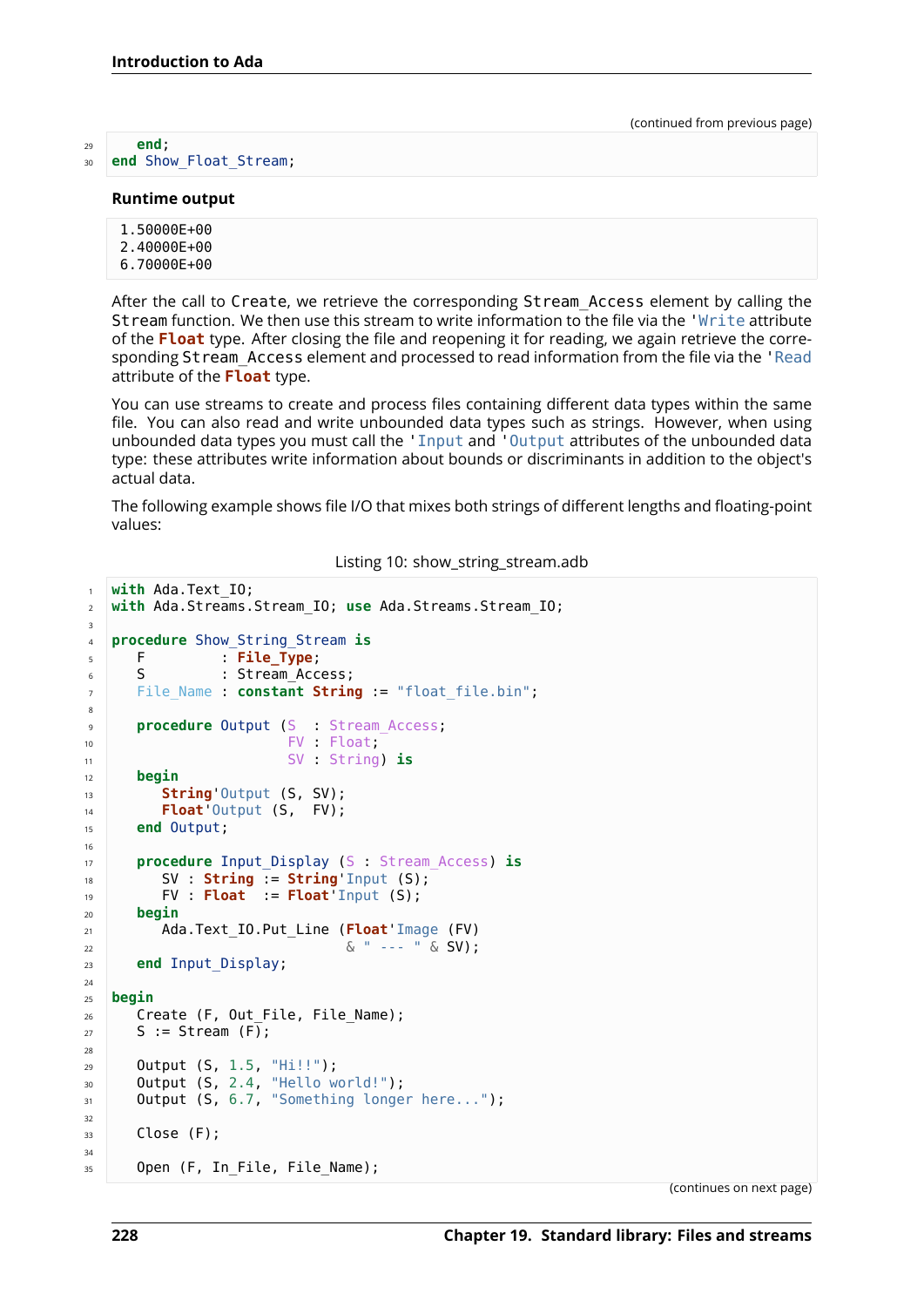```
36 S := Stream (F);
37
38 while not End_Of_File (F) loop
39 Input_Display (S);
40 end loop;
41 Close (F);
42
43 end Show_String_Stream;
```
### **Build output**

```
show string stream.adb:18:07: warning: "SV" is not modified, could be declared,
 \overline{\left(}-constant \overline{\left[}-gnatwk]
show string stream.adb:19:07: warning: "FV" is not modified, could be declared.
 \overline{\left(}-constant \overline{\left[}-gnatwk]
```
### **Runtime output**

```
1.50000E+00 --- Hi!!
2.40000E+00 --- Hello world!
6.70000E+00 --- Something longer here...
```
When you use Stream I/O, no information is written into the file indicating the type of the data that you wrote. If a file contains data from different types, you must reference types in the same order when reading a file as when you wrote it. If not, the information you get will be corrupted. Unfortunately, strong data typing doesn't help you in this case. Writing simple procedures for file I/O (as in the example above) may help ensuring that the file format is consistent.

Like direct I/O, stream I/O supports also allows you to access any location in the file. However, when doing so, you need to be extremely careful that the position of the new index is consistent with the data types you're expecting.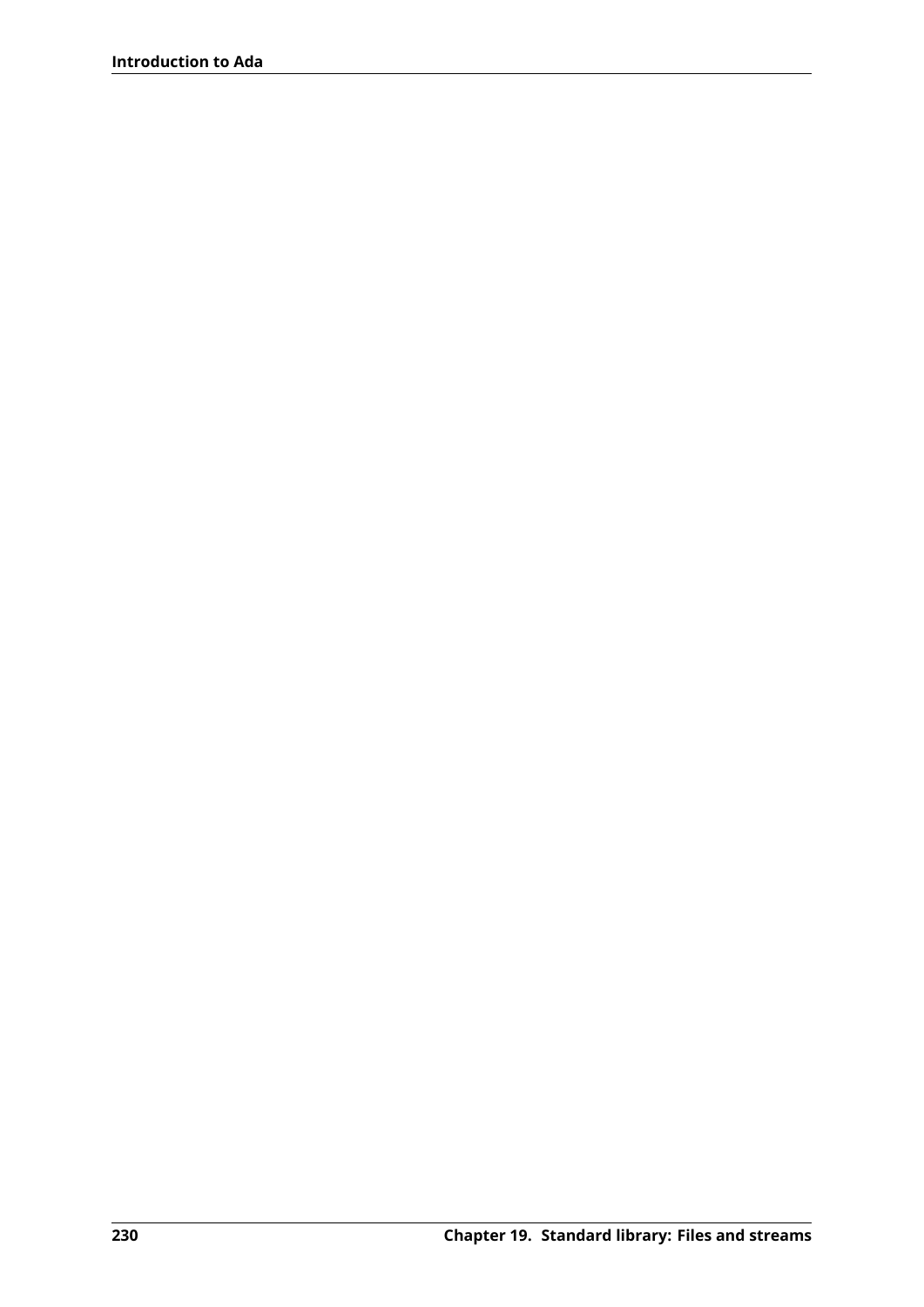**CHAPTER TWENTY**

### **STANDARD LIBRARY: NUMERICS**

The standard library provides support for common numeric operations on floating-point types as well as on complex types and matrices. In the sections below, we present a brief introduction to these numeric operations.

### **20.1 Elementary Functions**

The Ada.Numerics.Elementary\_Functions package provides common operations for floatingpoint types, such as square root, logarithm, and the trigonometric functions (e.g., sin, cos). For example:

|  |  |  |  | Listing 1: show_elem_math.adb |
|--|--|--|--|-------------------------------|
|--|--|--|--|-------------------------------|

```
1 with Ada.Text_IO; use Ada.Text_IO;
2 with Ada.Numerics; use Ada.Numerics;
\overline{3}4 with Ada.Numerics.Elementary_Functions;
5 use Ada.Numerics.Elementary_Functions;
6
7 procedure Show_Elem_Math is
8 X : Float;
9 begin
10 X := 2.0;
11 Put Line ("Square root of "
12 & Float'Image (X)
13 & " is "
14 & Float'Image (Sqrt (X)));
15
16 X := e;
17 Put Line ("Natural log of "
18 & Float'Image (X)
19 \delta \frac{\pi}{15}20 & Float'Image (Log (X)));
21
22 X := 10.0 ** 6.0;
23 Put_Line ("Log_10 of "
\sim 24 \sim \sim Float'Image (X)
25 & " is "
26 & Float'Image (Log (X, 10.0)));
27
28 X := 2.0 ** 8.0;
29 Put Line ("Log 2 of "
30 & Float'Image (X)
31 & " is "
32 & Float'Image (Log (X, 2.0)));
33
```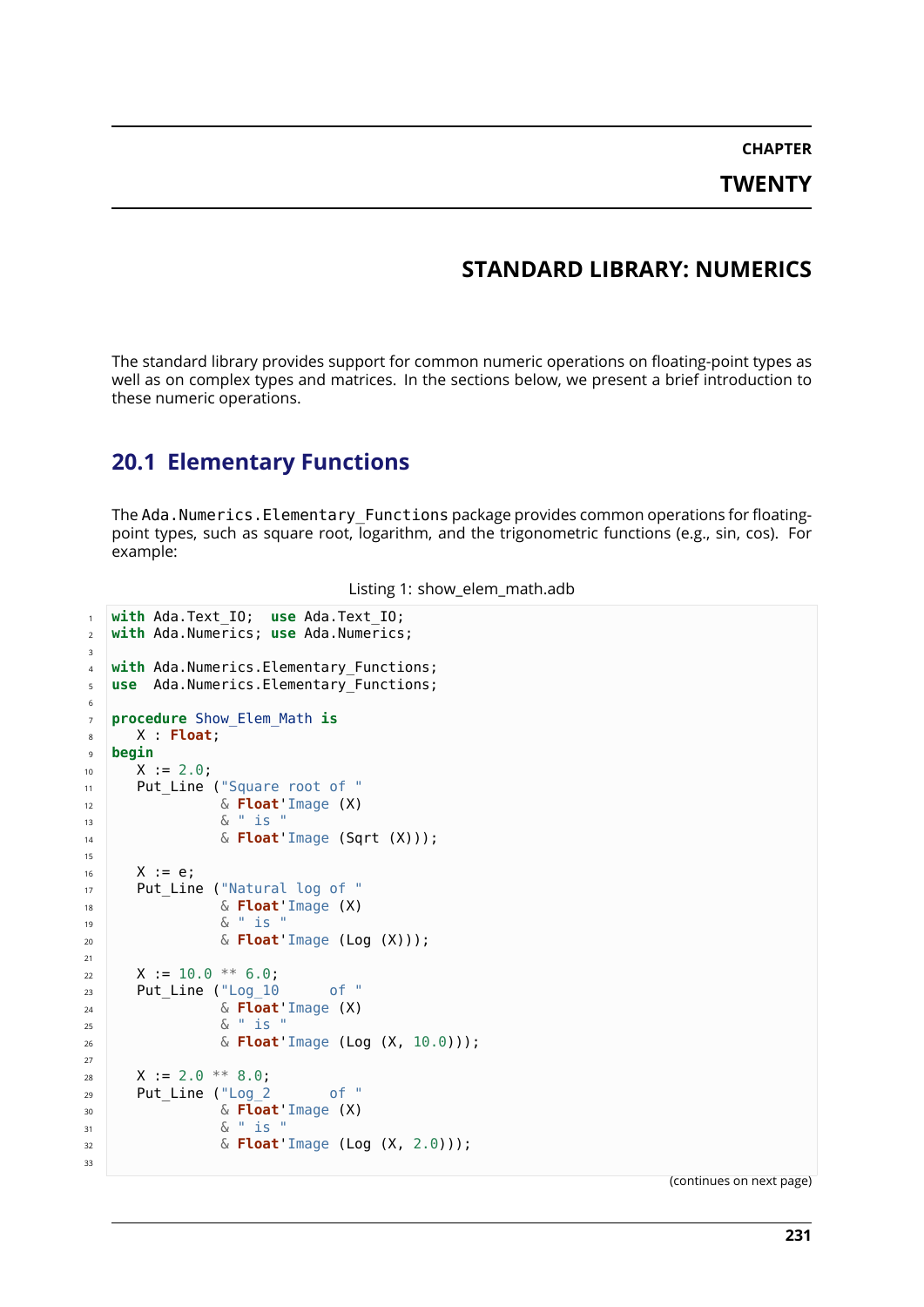```
34 X := Pi;
35 Put_Line ("Cos of "
36 & Float'Image (X)
37 & " is "
38 & Float'Image (Cos (X)));
39
40 X := -1.0;
41 Put Line ("Arccos of "
42 & Float'Image (X)
43 & " is "
44 & Float'Image (Arccos (X)));
45 end Show_Elem_Math;
```
### **Runtime output**

|                  | Square root of 2.00000E+00 is 1.41421E+00 |                            |
|------------------|-------------------------------------------|----------------------------|
| Natural log of   |                                           | 2.71828E+00 is 1.00000E+00 |
| Log 10           | of 1.00000E+06 is 6.00000E+00             |                            |
| $\textsf{Log} 2$ | of 2.56000E+02 is 8.00000E+00             |                            |
| Cos              | of 3.14159E+00 is -1.00000E+00            |                            |
| Arccos           | of -1.00000E+00 is 3.14159E+00            |                            |

Here we use the standard e and Pi constants from the Ada.Numerics package.

The Ada.Numerics.Elementary\_Functions package provides operations for the **Float** type. Similar packages are available for **Long\_Float** and **Long\_Long\_Float** types. For example, the Ada.Numerics.Long\_Elementary\_Functions package offers the same set of operations for the **Long\_Float** type. In addition, the Ada.Numerics.**Generic**\_Elementary\_Functions package is a generic version of the package that you can instantiate for custom floating-point types. In fact, the Elementary\_Functions package can be defined as follows:

```
package Elementary_Functions is new
  Ada.Numerics.Generic_Elementary_Functions (Float);
```
### **20.2 Random Number Generation**

The Ada.Numerics.Float Random package provides a simple random number generator for the range between 0.0 and 1.0. To use it, declare a generator G, which you pass to Random. For example:

```
Listing 2: show float random num.adb
```

```
1 with Ada.Text_IO; use Ada.Text_IO;
2 with Ada.Numerics.Float_Random; use Ada.Numerics.Float_Random;
3
4 procedure Show_Float_Random_Num is
5 G : Generator;
6 X : Uniformly Distributed;
7 begin
8 \qquad Reset (G);
9
10 Put_Line ("Some random numbers between "
11 & Float'Image (Uniformly_Distributed'First)
12 6 m and "
13 & Float'Image (Uniformly_Distributed'Last)
14 & ":");
15 for I in 1 .. 15 loop
```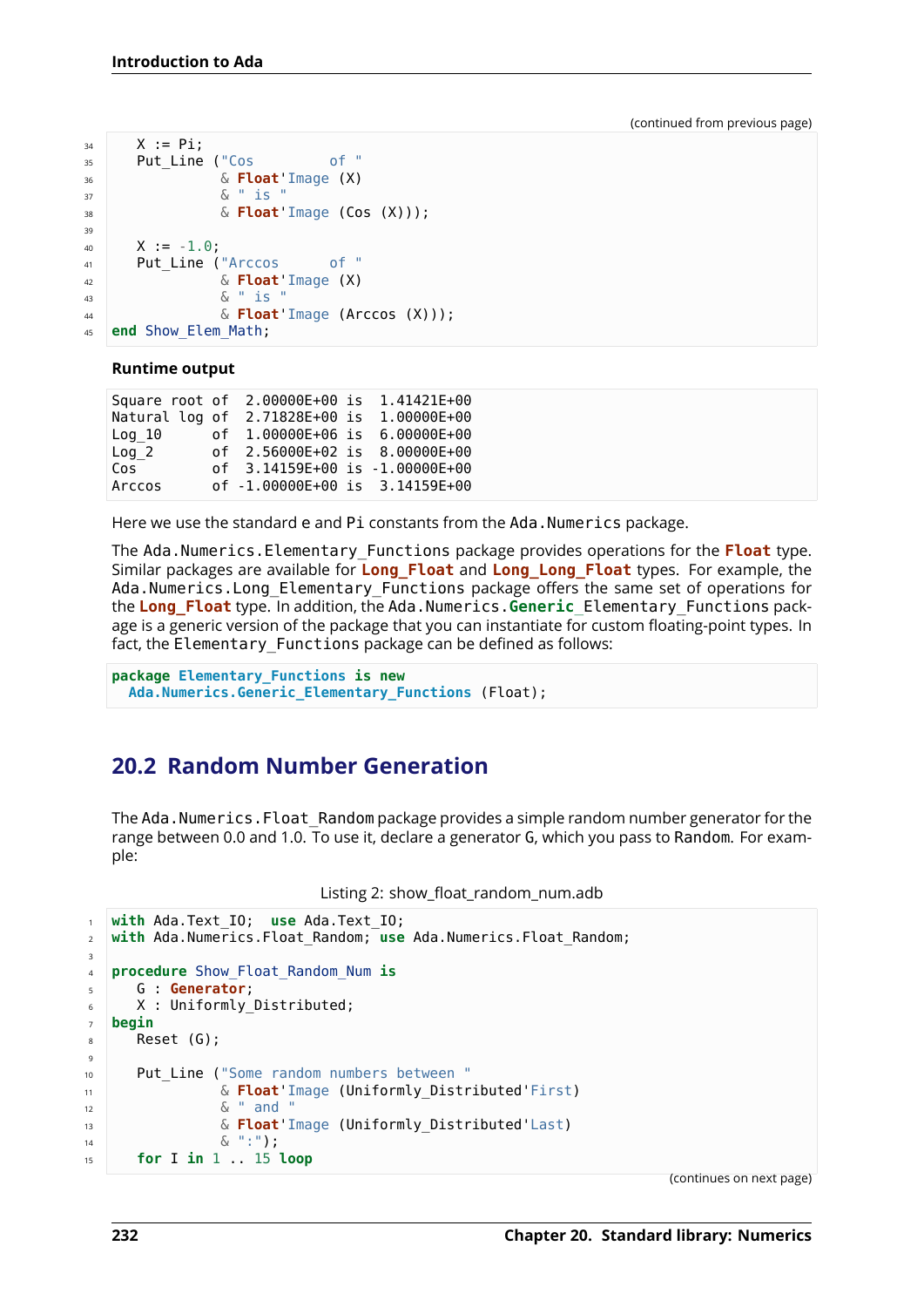```
16 X := Random (G);
17 Put_Line (Float'Image (X));
18 end loop;
19 end Show_Float_Random_Num;
```
#### **Runtime output**

3.50006E-01

```
Some random numbers between 0.00000E+00 and 1.00000E+00:
8.03468E-01
 4.63190E-01
 5.59626E-01
 2.21772E-01
 5.02714E-01
 9.74668E-02
 3.68910E-01
 9.56433E-01
 1.49370E-01
 8.18497E-01
 3.28979E-02
3.18400E-02
 6.48160E-01
 9.53123E-02
```
The standard library also includes a random number generator for discrete numbers, which is part of the Ada. Numerics. Discrete Random package. Since it's a generic package, you have to instantiate it for the desired discrete type. This allows you to specify a range for the generator. In the following example, we create an application that displays random integers between 1 and 10:

Listing 3: show\_discrete\_random\_num.adb

```
1 with Ada.Text_IO; use Ada.Text_IO;
2 with Ada.Numerics.Discrete_Random;
3
4 procedure Show_Discrete_Random_Num is
5
6 subtype Random_Range is Integer range 1 .. 10;
7
8 package R is new
9 Ada.Numerics.Discrete_Random (Random_Range);
10 use R;
11
12 G : Generator;
13 X : Random Range;
14 begin
15 Reset (G);
16
17 Put Line ("Some random numbers between "
18 Blue Communist Communist Communist Communist Communist Communist Communist Communist Communist Communist Communist Communist Communist Communist Communist Communist Communist Communist Communist Communist Communist Com
19 6 " and "
20 & Integer'Image (Random_Range'Last)
21 \delta_1 \cdots \delta_n \cdots \cdots \cdots22
23 for I in 1 .. 15 loop
24 X := Random (G);
25 Put_Line (Integer'Image (X));
26 end loop;
27 end Show_Discrete_Random_Num;
```
### **Runtime output**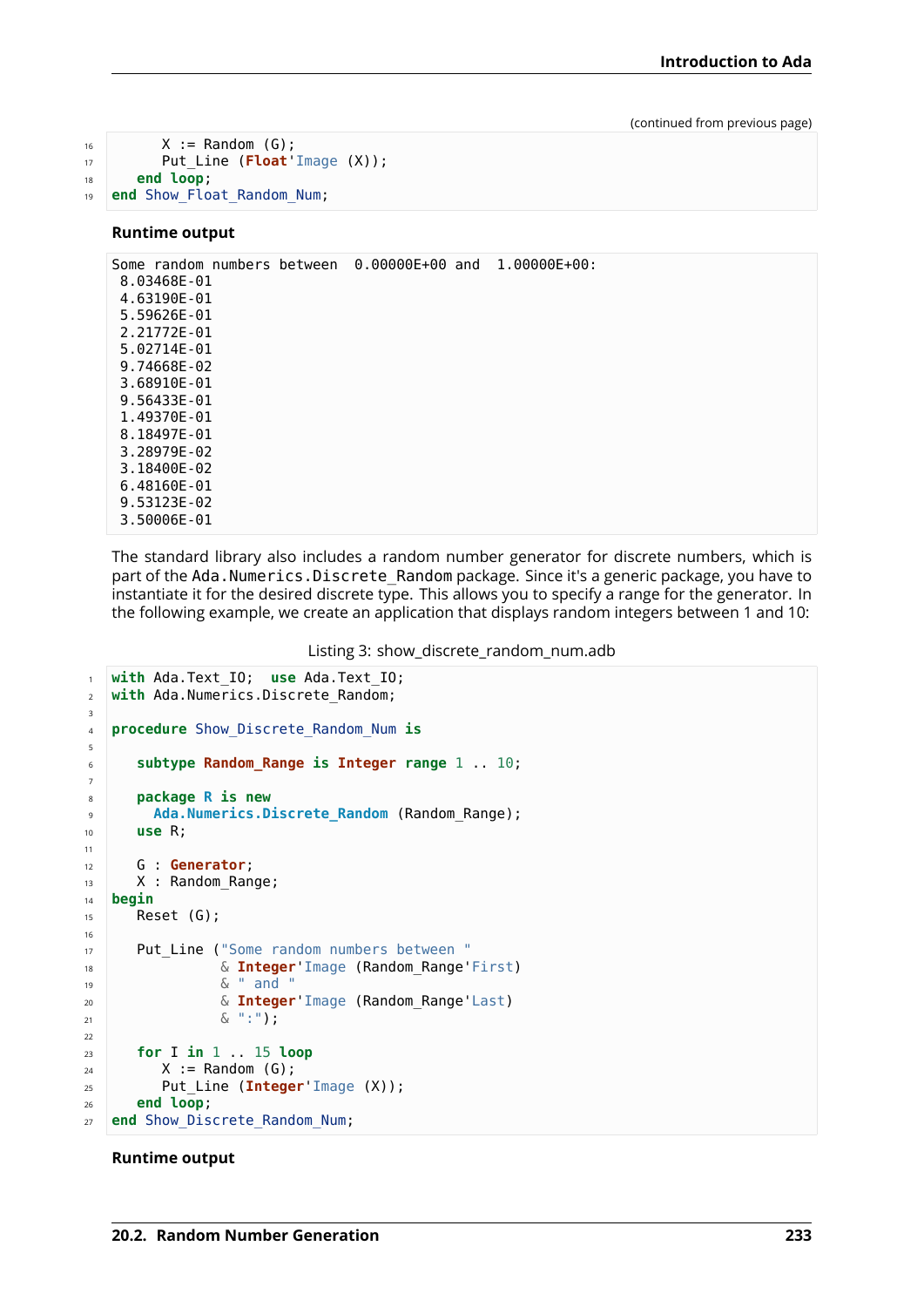|                |  | Some random numbers between 1 and |  | 10: |  |
|----------------|--|-----------------------------------|--|-----|--|
| 1              |  |                                   |  |     |  |
| 9              |  |                                   |  |     |  |
| $\mathbf{1}$   |  |                                   |  |     |  |
|                |  |                                   |  |     |  |
|                |  |                                   |  |     |  |
| 73695          |  |                                   |  |     |  |
|                |  |                                   |  |     |  |
|                |  |                                   |  |     |  |
| $\overline{7}$ |  |                                   |  |     |  |
| 10             |  |                                   |  |     |  |
| 8              |  |                                   |  |     |  |
| $\overline{3}$ |  |                                   |  |     |  |
| 10             |  |                                   |  |     |  |
| 4              |  |                                   |  |     |  |
|                |  |                                   |  |     |  |
|                |  |                                   |  |     |  |

Here, package R is instantiated with the Random Range type, which has a constrained range between 1 and 10. This allows us to control the range used for the random numbers. We could easily modify the application to display random integers between 0 and 20 by changing the specification of the Random\_Range type. We can also use floating-point or fixed-point types.

### **20.3 Complex Types**

The Ada.Numerics.Complex Types package provides support for complex number types and the Ada.Numerics.Complex\_Elementary\_Functions package provides support for common operations on complex number types, similar to the Ada.Numerics.Elementary\_Functions package. Finally, you can use the Ada.Text IO.Complex IO package to perform I/O operations on complex numbers. In the following example, we declare variables of the Complex type and initialize them using an aggregate:

Listing 4: show elem math.adb

```
1 with Ada.Text_IO; use Ada.Text_IO;
2 with Ada.Numerics; use Ada.Numerics;
3
4 with Ada.Numerics.Complex_Types;
5 use Ada.Numerics.Complex_Types;
6
7 with Ada.Numerics.Complex_Elementary_Functions;
8 use Ada.Numerics.Complex_Elementary_Functions;
9
10 with Ada.Text_IO.Complex_IO;
11
12 procedure Show_Elem_Math is
13
14 package C_IO is new
15 Ada.Text_IO.Complex_IO (Complex_Types);
16 use C_IO;
17
18 X, Y : Complex;
19 R, Th : Float;
20 begin
21 \quad X := (2.0, -1.0);22 \quad \text{Y} := (3.0, 4.0);23
24 Put (X);
25 Put (" * ");
```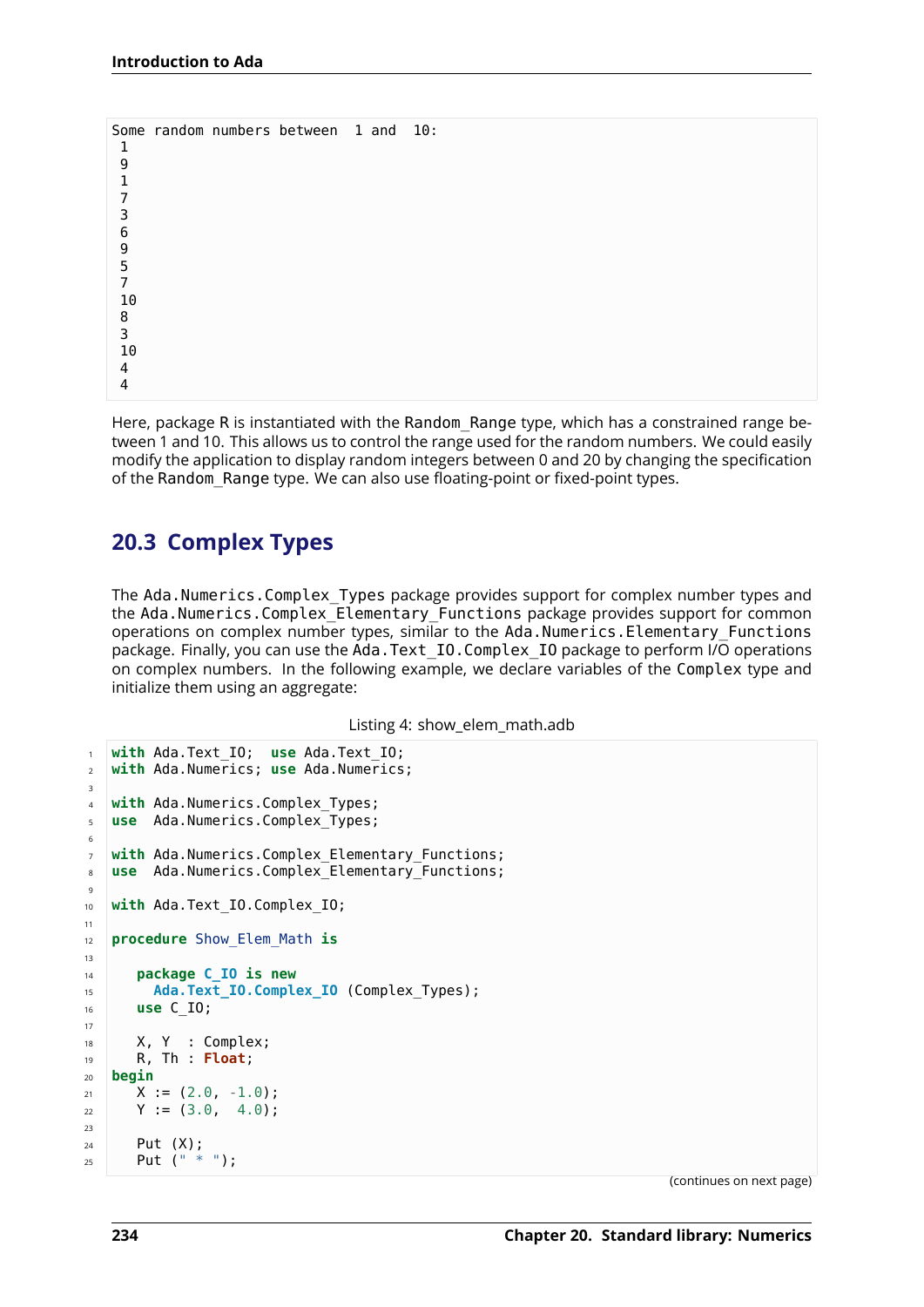```
26 Put (Y);
27 Put (" is ");
28 Put (X * Y);
29 New_Line;
30 New_Line;
31
32 \text{ R} := 3.0;33 Th := Pi / 2.0;
X := Compose From Polar (R, Th);
35 -- Alternatively:
36 -- X := R * Exp ((0.0, Th));
37 -- X := R * e ** Complex'(0.0, Th);
38
39 Put ("Polar form:
40 & Float'Image (R) & " * e**(i * "
41 & Float'Image (Th) & ")");
42 New Line;
43
44 Put ("Modulus of ");
45 Put (X);
46 Put (" is ");
47 Put (Float'Image (abs (X)));
48 New_Line;
49
50 Put ("Argument of ");
51 Put (X);
52 Put (" is ");
53 Put (Float'Image (Argument (X)));
54 New_Line;
55 New Line;
56
57 Put ("Sqrt of ");
58 Put (X);
59 Put (" is ");
60 Put (Sqrt (X));
61 New Line;
62 end Show_Elem_Math;
```
### **Runtime output**

```
( 2.00000E+00,-1.00000E+00) * ( 3.00000E+00, 4.00000E+00) is ( 1.00000E+01, 5.
\rightarrow00000E+00)
Polar form: 3.00000E+00 * e**(i * 1.57080E+00)
Modulus of (-1.31134E-07, 3.00000E+00) is 3.00000E+00
Argument of (-1.31134E-07, 3.00000E+00) is 1.57080E+00
Sqrt of (-1.31134E-07, 3.00000E+00) is ( 1.22474E+00, 1.22474E+00)
```
As we can see from this example, all the common operators, such as  $*$  and  $+$ , are available for complex types. You also have typical operations on complex numbers, such as Argument and Exp. In addition to initializing complex numbers in the cartesian form using aggregates, you can do so from the polar form by calling the Compose\_From\_Polar function.

The Ada.Numerics.Complex\_Types and Ada.Numerics.Complex\_Elementary\_Functions packages provide operations for the **Float** type. Similar packages are available for **Long\_Float** and **Long\_Long\_Float** types. In addition, the Ada.Numerics.**Generic**\_Complex\_Types and Ada.Numerics.**Generic**\_Complex\_Elementary\_Functions packages are generic versions that you can instantiate for custom or pre-defined floating-point types. For example: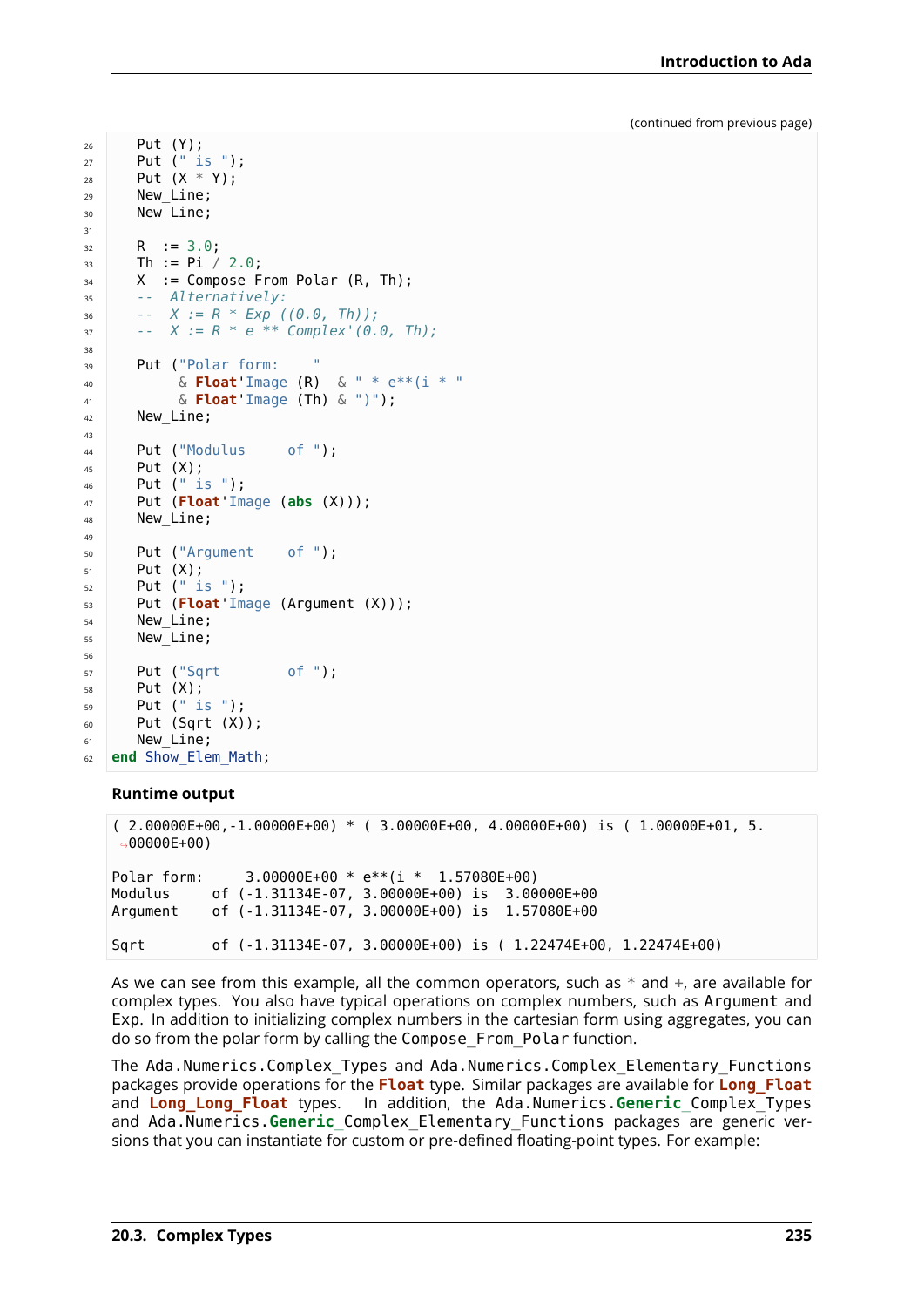```
with Ada.Numerics.Generic Complex Types;
with Ada.Numerics.Generic Complex Elementary Functions;
with Ada.Text_IO.Complex_IO;
procedure Show_Elem_Math is
  package Complex_Types is new
    Ada.Numerics.Generic_Complex_Types (Float);
  use Complex_Types;
  package Elementary_Functions is new
     Ada.Numerics.Generic_Complex_Elementary_Functions
       (Complex_Types);
  use Elementary_Functions;
  package C_IO is new Ada.Text_IO.Complex_IO
     (Complex_Types);
  use C_IO;
  X, Y : Complex;
  R, Th : Float;
```
### **20.4 Vector and Matrix Manipulation**

The Ada. Numerics. Real Arrays package provides support for vectors and matrices. It includes common matrix operations such as inverse, determinant, eigenvalues in addition to simpler operators such as matrix addition and multiplication. You can declare vectors and matrices using the Real Vector and Real Matrix types, respectively.

The following example uses some of the operations from the Ada. Numerics. Real Arrays package:

Listing 5: show\_matrix.adb

```
1 with Ada.Text_IO; use Ada.Text_IO;
\overline{2}3 with Ada.Numerics.Real_Arrays;
4 use Ada.Numerics.Real_Arrays;
5
6 procedure Show_Matrix is
7
8 procedure Put_Vector (V : Real_Vector) is
9 begin
10 Put (" (");
11 for I in V'Range loop
12 Put (Float'Image (V (I)) & " ");
13 end loop;
14 Put_Line (")");
15 end Put_Vector;
16
17 procedure Put_Matrix (M : Real_Matrix) is
18 begin
19 for I in M'Range (1) loop
20 Put (" (");
21 for J in M'Range (2) loop
22 Put (Float'Image (M (I, J)) & " ");
23 end loop;
24 Put_Line (")");
25 end loop;
```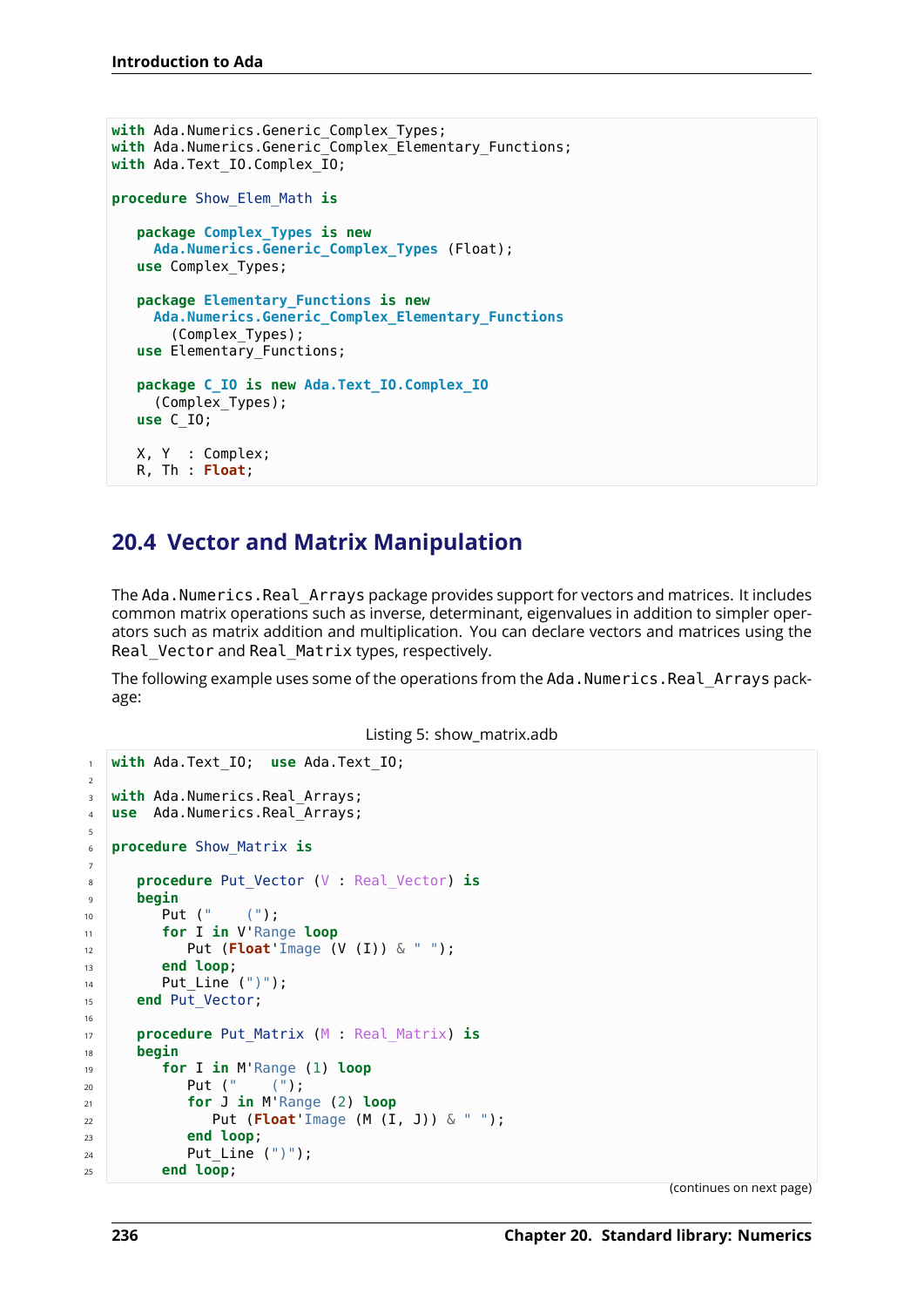```
26 end Put_Matrix;
27
28 V1 : Real Vector := (1.0, 3.0);
29 V2 : Real_Vector := (75.0, 11.0);
30
31 M1 : Real Matrix :=
(1.0, 5.0, 1.0),(2.0, 2.0, 1.0);
34 M2 : Real Matrix :=
(31.0, 11.0, 10.0),
36 (34.0, 16.0, 11.0),
37 (32.0, 12.0, 10.0),
38 (31.0, 13.0, 10.0));
39 M3 : Real Matrix := ((1.0, 2.0),40 (2.0, 3.0));
41 begin
42 Put Line ("V1");
43 Put_Vector (V1);
44 Put_Line ("V2");
45 Put Vector (V2);
46 Put_Line ("\sqrt{1} * \sqrt{2} =");
47 Put_Line ("
48 & Float'Image (V1 * V2));
49 Put Line ("V1 * V2 =");
50 Put Matrix (V1 * V2);
51 New Line;
52
53 Put_Line ("M1");
54 Put Matrix (M1);
55 Put_Line ("M2");
56 Put_Matrix (M2);
57 Put_Line ("M2 * Transpose(M1) =");
58 Put Matrix (M2 * Transpose (M1));
59 New_Line;
60
61 Put_Line ("M3");
62 Put Matrix (M3);
63 Put Line ("Inverse (M3) = ");
64 Put_Matrix (Inverse (M3));
65 Put Line ("abs Inverse (M3) = ");
66 Put_Matrix (abs Inverse (M3));
67 Put Line ("Determinant (M3) = ");
68 Put_Line ("
69 & Float'Image (Determinant (M3)));
70 Put Line ("Solve (M3, V1) =");
71 Put Vector (Solve (M3, V1));
72 Put Line ("Eigenvalues (M3) =");
73 Put Vector (Eigenvalues (M3));
74 New_Line;
75 end Show_Matrix;
```
### **Build output**

show matrix.adb:28:04: warning: "V1" is not modified, could be declared constant [-↪gnatwk] show matrix.adb:29:04: warning: "V2" is not modified, could be declared constant [-↪gnatwk] show matrix.adb:31:04: warning: "M1" is not modified, could be declared constant [-↪gnatwk] show matrix.adb:34:04: warning: "M2" is not modified, could be declared constant [-⇒gnatwk]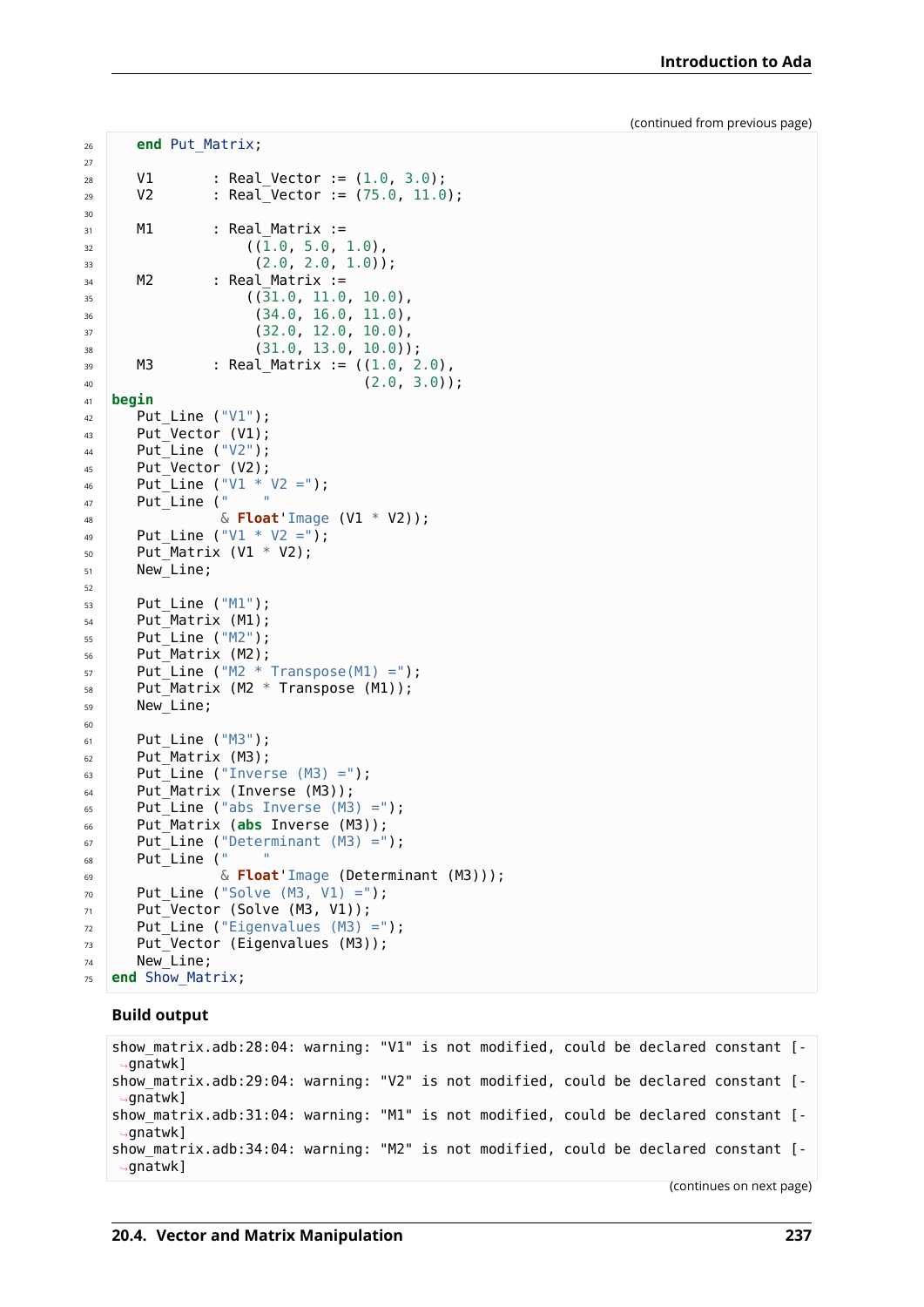```
show_matrix.adb:39:04: warning: "M3" is not modified, could be declared constant [-
 ↪gnatwk]
```
### **Runtime output**

```
V1
    ( 1.00000E+00 3.00000E+00 )
V<sub>2</sub>( 7.50000E+01 1.10000E+01 )
V1 * V2 =1.08000E+02
V1 * V2 =( 7.50000E+01 1.10000E+01 )
    ( 2.25000E+02 3.30000E+01 )
M1
    ( 1.00000E+00 5.00000E+00 1.00000E+00 )
    ( 2.00000E+00 2.00000E+00 1.00000E+00 )
M2
    ( 3.10000E+01 1.10000E+01 1.00000E+01 )
    ( 3.40000E+01 1.60000E+01 1.10000E+01 )
    ( 3.20000E+01 1.20000E+01 1.00000E+01 )
    ( 3.10000E+01 1.30000E+01 1.00000E+01 )
M2 * Transpose(M1) =( 9.60000E+01 9.40000E+01 )
    ( 1.25000E+02 1.11000E+02 )
    ( 1.02000E+02 9.80000E+01 )
    ( 1.06000E+02 9.80000E+01 )
M3
    ( 1.00000E+00 2.00000E+00 )
    ( 2.00000E+00 3.00000E+00 )
Inverse (M3) =(-3.00000E+00 2.00000E+00 )
    ( 2.00000E+00 -1.00000E+00 )
abs Inverse (M3) =( 3.00000E+00 2.00000E+00 )
    ( 2.00000E+00 1.00000E+00 )
Determinant (M3) =
    -1.00000E+00
Solve (M3, V1) =( 3.00000E+00 -1.00000E+00 )
Eigenvalues (M3) =
    ( 4.23607E+00 -2.36068E-01 )
```
Matrix dimensions are automatically determined from the aggregate used for initialization when you don't specify them. You can, however, also use explicit ranges. For example:

M1 : Real Matrix (1 .. 2, 1 .. 3) :=  $((1.0, 5.0, 1.0),$  $(2.0, 2.0, 1.0)$ ;

The Ada.Numerics.Real\_Arrays package implements operations for the **Float** type. Similar packages are available for **Long\_Float** and **Long\_Long\_Float** types. In addition, the Ada. Numerics.**Generic**\_Real\_Arrays package is a generic version that you can instantiate with custom floating-point types. For example, the Real Arrays package can be defined as follows:

```
package Real_Arrays is new
  Ada.Numerics.Generic_Real_Arrays (Float);
```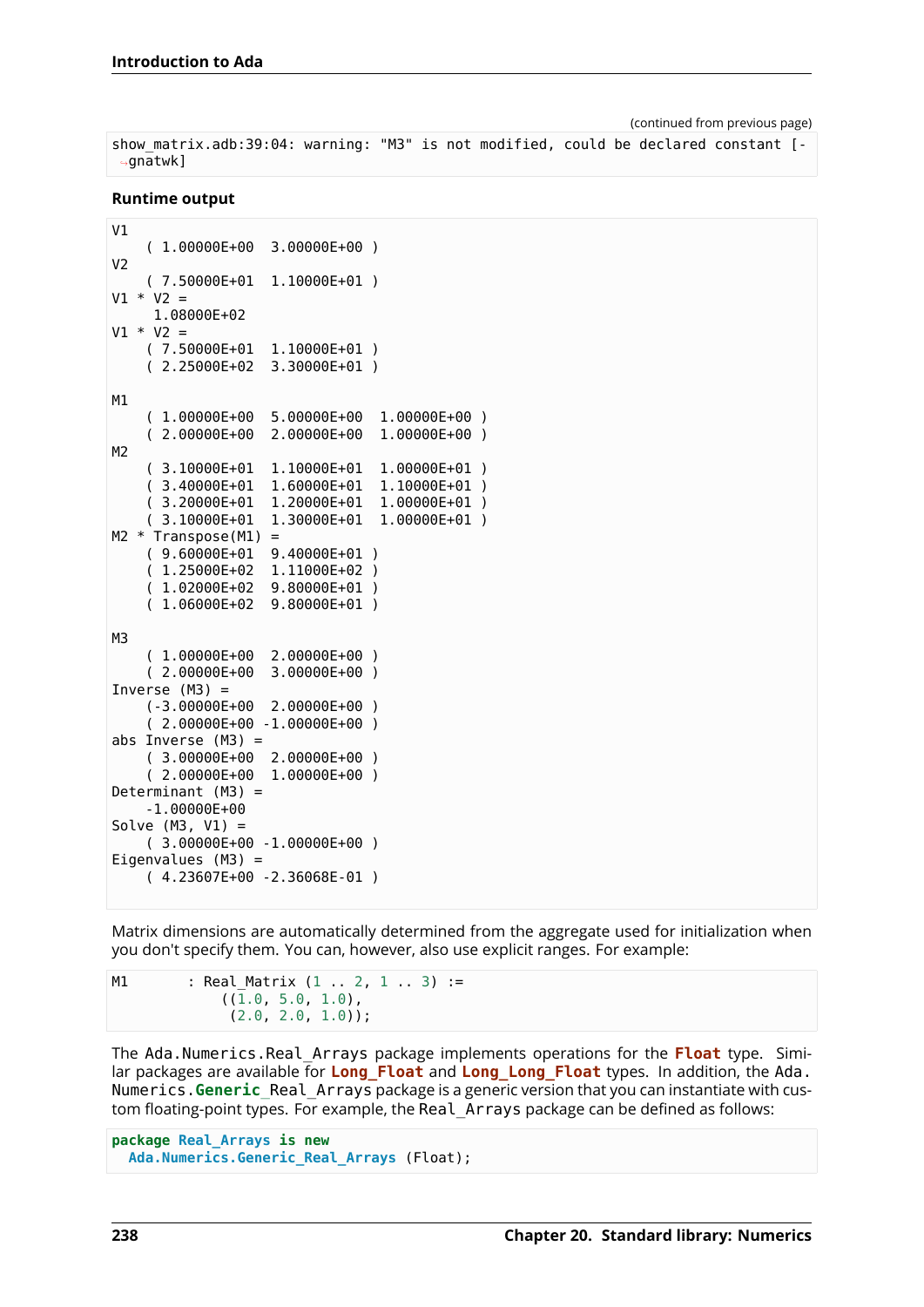# **CHAPTER TWENTYONE**

# **APPENDICES**

# **21.1 Appendix A: Generic Formal Types**

The following tables contain examples of available formal types for generics:

| Formal type                                      | <b>Actual type</b>                             |
|--------------------------------------------------|------------------------------------------------|
| Incomplete type                                  | Any type                                       |
| Format: type T;                                  |                                                |
| Discrete type                                    | Any integer, modular or enumeration type       |
| Format: type $T$ is $(\le)$ ;                    |                                                |
| Range type                                       | Any signed integer type                        |
| Format: type $T$ is range $\langle \rangle$ ;    |                                                |
| Modular type                                     | Any modular type                               |
| Format: type $T$ is mod $\langle \rangle$ ;      |                                                |
| Floating-point type                              | Any floating-point type                        |
| Format: type $T$ is digits $\langle \rangle$ ;   |                                                |
| Binary fixed-point type                          | Any binary fixed-point type                    |
| Format: type $T$ is delta $\langle \rangle$ ;    |                                                |
| Decimal fixed-point type                         | Any decimal fixed-point type                   |
| Format: type $T$ is delta $\leq$ digits $\leq$ ; |                                                |
| Definite nonlimited private type                 | Any nonlimited, definite type                  |
| Format: type T is private;                       |                                                |
| Nonlimited Private type with discriminant        | Any nonlimited type with discriminant          |
| Format: type $T$ ( $D : DT$ ) is private;        |                                                |
| Access type                                      | Any access type for type T                     |
| Format: type A is access T;                      |                                                |
| Definite derived type                            | Any concrete type derived from base type B     |
| Format: type T is new B;                         |                                                |
| Limited private type                             | Any definite type, limited or not              |
| Format: type T is limited private;               |                                                |
| Incomplete tagged type                           | Any concrete, definite, tagged type            |
| Format: type T is tagged;                        |                                                |
| Definite tagged private type                     | Any concrete, definite, tagged type            |
| Format: type T is tagged private;                |                                                |
| Definite tagged limited private type             | Any concrete definite tagged type, limited or  |
| Format: type T is tagged limited pri-            | not                                            |
| vate;                                            |                                                |
| Definite abstract tagged private type            | Any nonlimited, definite tagged type, abstract |
| Format: type T is abstract tagged pri-           | or concrete                                    |
| vate;                                            |                                                |
| Definite abstract tagged limited private type    | Any definite tagged type, limited or not, ab-  |
| Format: type T is abstract tagged lim-           | stract or concrete                             |
| ited private;                                    |                                                |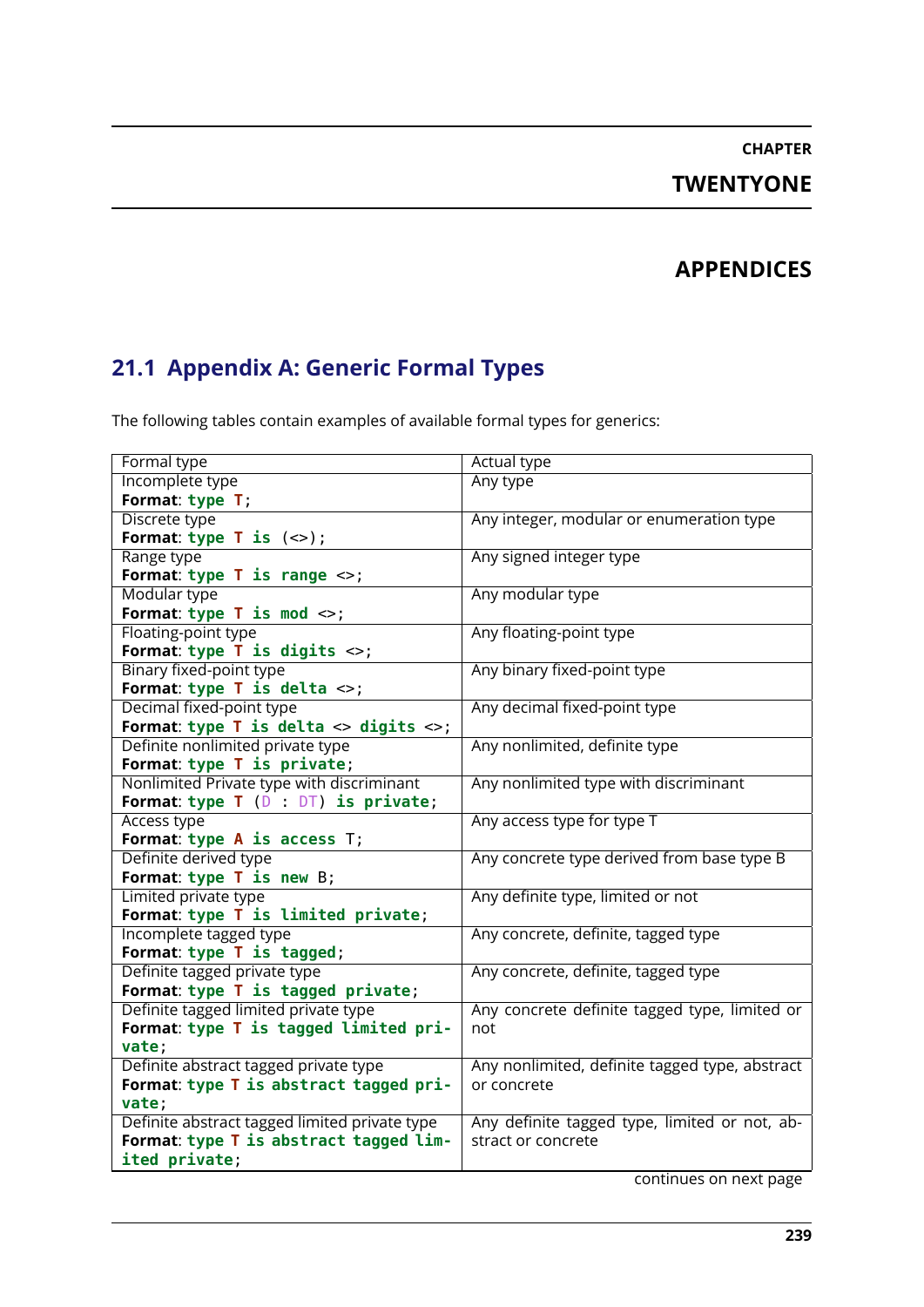| Formal type                              | <b>Actual type</b>                             |
|------------------------------------------|------------------------------------------------|
| Definite derived tagged type             | Any concrete tagged type derived from base     |
| Format: type T is new B with private;    | type B                                         |
| Definite abstract derived tagged type    | Any tagged type derived from base type B ab-   |
| Format: type T is abstract new B with    | stract or concrete                             |
| private;                                 |                                                |
| Array type                               | Any array type with range R containing ele-    |
| Format: type $A$ is array $(R)$ of $T$ ; | ments of type T                                |
| Interface type                           | Any interface type T                           |
| Format: type T is interface;             |                                                |
| Limited interface type                   | Any limited interface type T                   |
| Format: type T is limited interface;     |                                                |
| Task interface type                      | Any task interface type T                      |
| Format: type T is task interface;        |                                                |
| Synchronized interface type              | Any synchronized interface type T              |
| Format: type T is synchronized inter-    |                                                |
| face;                                    |                                                |
| Protected interface type                 | Any protected interface type T                 |
| Format: type T is protected inter-       |                                                |
| face;                                    |                                                |
| Derived interface type                   | Any type T derived from base type B and inter- |
| Format: type T is new B and I with       | face I                                         |
| private;                                 |                                                |
| Derived type with multiple interfaces    | Any type T derived from base type B and inter- |
| Format: type T is new B and I1 and I2    | faces I1 and I2                                |
| with private;                            |                                                |
| Abstract derived interface type          | Any type T derived from abstract base type B   |
| Format: type T is abstract new B and     | and interface I                                |
| I with private;                          |                                                |
| Limited derived interface type           | Any type T derived from limited base type B    |
| Format: type T is limited new B and I    | and limited interface I                        |
| with private;                            |                                                |
| Abstract limited derived interface type  | Any type T derived from abstract limited base  |
| Format: type T is abstract limited new   | type B and limited interface I                 |
| B and I with private;                    |                                                |
| Synchronized interface type              | Any type T derived from synchronized inter-    |
| Format: type T is synchronized new SI    | face SI                                        |
| with private;                            |                                                |
| Abstract synchronized interface type     | Any type T derived from synchronized inter-    |
| Format: type T is abstract synchro-      | face SI                                        |
| nized new SI with private;               |                                                |

| Table 1 - continued from previous page |  |  |  |
|----------------------------------------|--|--|--|
|----------------------------------------|--|--|--|

### **21.1.1 Indefinite version**

Many of the examples above can be used for formal indefinite types: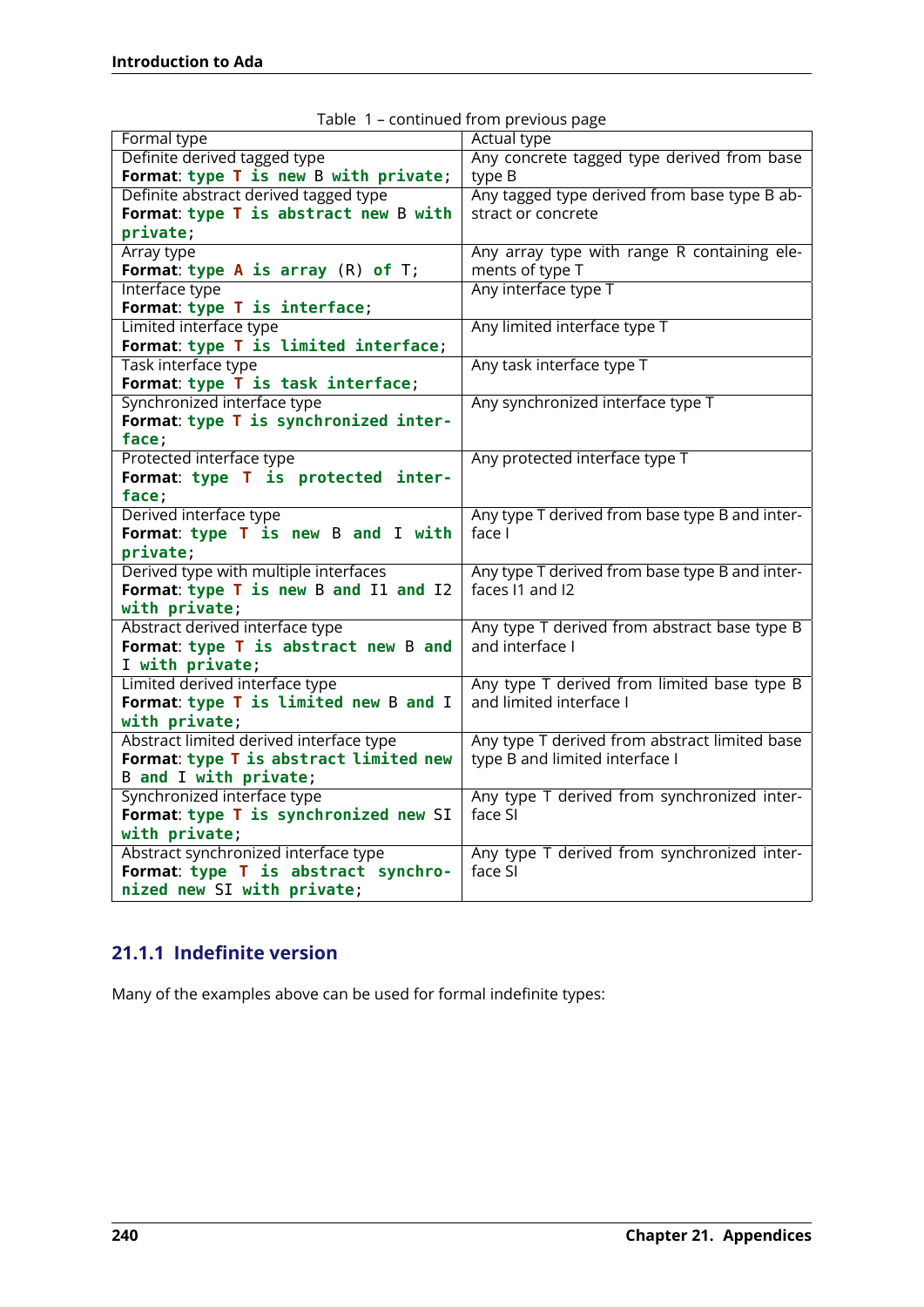| Formal type                                               | Actual type                                |
|-----------------------------------------------------------|--------------------------------------------|
| Indefinite incomplete type                                | Any type                                   |
| Format: type $T$ $(\le)$ ;                                |                                            |
| Indefinite nonlimited private type                        | Any nonlimited type indefinite or defi-    |
| Format: type $T$ $(\le)$ is private;                      | nite                                       |
| Indefinite limited private type                           | Any type, limited or not, indefinite or    |
| Format: type $T \leqslant$ ( $\leq$ ) is limited private; | definite                                   |
| Incomplete indefinite tagged private type                 | Any concrete tagged type, indefinite or    |
| Format: type $T$ $(\le)$ is tagged;                       | definite                                   |
| Indefinite tagged private type                            | Any concrete, limited tagged type, in-     |
| Format: type $T$ ( $\Leftrightarrow$ ) is tagged private; | definite or definite                       |
| Indefinite tagged limited private type                    | Any concrete tagged type, limited or       |
| Format: type $T$ $(\le)$ is tagged limited pri-           | not, indefinite or definite                |
| vate;                                                     |                                            |
| Indefinite abstract tagged private type                   | Any nonlimited tagged type, indefinite     |
| Format: type $T$ $(\le)$ is abstract tagged pri-          | or definite, abstract or concrete          |
| vate;                                                     |                                            |
| Indefinite abstract tagged limited private type           | Any tagged type, limited or not, indefi-   |
| Format: type $T$ ( $\le$ ) is abstract tagged lim-        | nite or definite abstract or concrete      |
| ited private;                                             |                                            |
| Indefinite derived tagged type                            | Any tagged type derived from base          |
| Format: type $T$ (<>) is new B with private;              | type B, indefinite or definite             |
| Indefinite abstract derived tagged type                   | Any tagged type derived from base          |
| Format: type $T$ ( $\le$ ) is abstract new B with         | type B, indefinite or definite abstract or |
| private;                                                  | concrete                                   |

The same examples could also contain discriminants. In this case,  $(\le)$  is replaced by a list of discriminants, e.g.: (D: DT).

# **21.2 Appendix B: Containers**

The following table shows all containers available in Ada, including their versions (standard, bounded, unbounded, indefinite):

| Category    | Container                     | Std | Bounded | Unbounded | Indefinite |
|-------------|-------------------------------|-----|---------|-----------|------------|
| Vector      | Vectors                       |     | Υ       |           |            |
| List        | Doubly Linked Lists           |     | Υ       |           |            |
| Map         | <b>Hashed Maps</b>            |     | ν       |           |            |
| Map         | Ordered Maps                  |     | γ       |           |            |
| Set         | Hashed Sets                   |     | ٧       |           |            |
| Set         | Ordered Sets                  |     | ٧       |           |            |
| <b>Tree</b> | Multiway Trees                | ν   | ٧       |           | ν          |
| Generic     | <b>Holders</b>                |     |         |           | ◡          |
| Queue       | Synchronized Queue Interfaces |     |         |           |            |
| Queue       | Synchronized Queues           |     | γ       |           |            |
| Queue       | Priority Queues               |     | ٧       |           |            |

NOTE: to get the correct container name, replace the whitespace by \_ in the names above. (For example, Hashed Maps becomes Hashed\_Maps.)

The following table presents the prefixing applied to the container name that depends on its version. As indicated in the table, the standard version does not have a prefix associated with it.